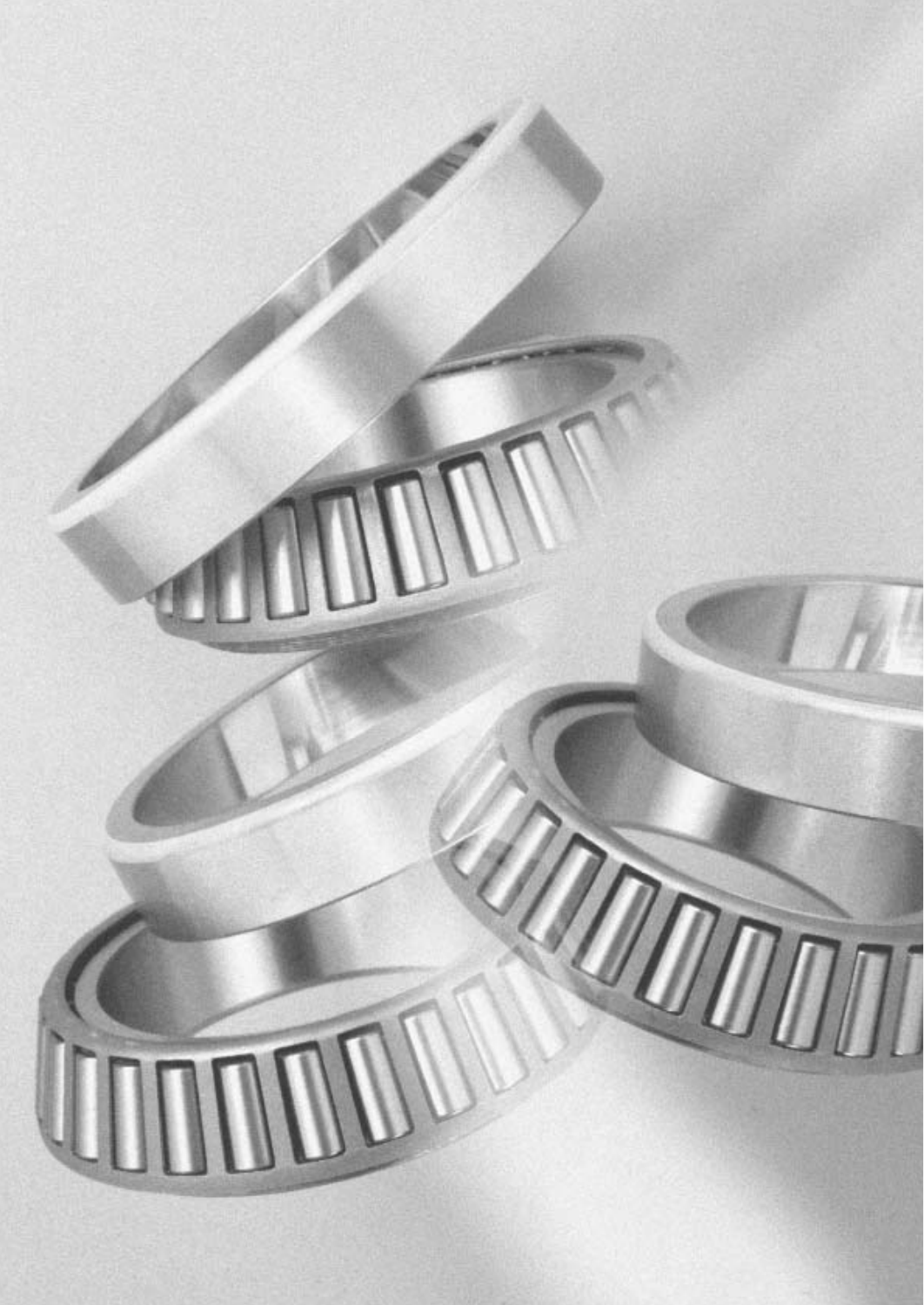# **Tapered Roller Bearings**





**Single row tapered roller bearings Double row tapered roller bearings Four row tapered roller bearings**

### **1. Types, design features, and characteristics**

Tapered roller bearings are designed so the tapered vertex of the raceway surfaces of the inner and outer rings and rollers converge at one point on the centerline of the bearing.

Due to this design feature, rollers move along the center of the raceway surfaces. The tapered rollers are guided by the compound force of the inner and outer raceway surfaces which keep them pressed up against the large rib on the inner ring. A large variety of these bearings, including single, double, and four row arrangements, are in use both in metric and inch series.



**Diagram 1.**

NTN

#### **Table 1 Tapered roller bearing types and characteristics**

| <b>Type</b>                           |                                                    |                                                                                                                                                                                                                                                                  | <b>Characteristics</b>                       |                                                                                                                                                                                                                                                                                                                                                                                                                                                                                 |                                                                                                             |  |  |  |  |  |  |
|---------------------------------------|----------------------------------------------------|------------------------------------------------------------------------------------------------------------------------------------------------------------------------------------------------------------------------------------------------------------------|----------------------------------------------|---------------------------------------------------------------------------------------------------------------------------------------------------------------------------------------------------------------------------------------------------------------------------------------------------------------------------------------------------------------------------------------------------------------------------------------------------------------------------------|-------------------------------------------------------------------------------------------------------------|--|--|--|--|--|--|
|                                       | <b>Dimension series</b>                            | <b>Metric series</b>                                                                                                                                                                                                                                             |                                              | Inch series                                                                                                                                                                                                                                                                                                                                                                                                                                                                     | (1) There are both metric and inch series, and they have been standardized as shown in the following table. |  |  |  |  |  |  |
|                                       | Regulations                                        | • JIS B 1512<br>$\bullet$ ISO 355                                                                                                                                                                                                                                | $\bullet$ ARMA<br>(includes metric J-series) |                                                                                                                                                                                                                                                                                                                                                                                                                                                                                 |                                                                                                             |  |  |  |  |  |  |
|                                       | Basic<br>number                                    | Inner ring no. / outer ring no.<br>Example, 30210<br>("J" appears at the beginning of the<br>T2EE040<br>basic number in the case of J-series.)                                                                                                                   |                                              |                                                                                                                                                                                                                                                                                                                                                                                                                                                                                 |                                                                                                             |  |  |  |  |  |  |
|                                       |                                                    | Dimension series previously not covered by 3XX are regulated under JIS B 1512;<br>dimensions previously missing from 3XX will henceforth use the bearing number.                                                                                                 |                                              |                                                                                                                                                                                                                                                                                                                                                                                                                                                                                 |                                                                                                             |  |  |  |  |  |  |
|                                       |                                                    | (2) In addition to level type, there are also medium contact angle and large contact angle types, and the contact<br>angle code C and D, respectively, is appended to the basic numbers of the latter two types.                                                 |                                              |                                                                                                                                                                                                                                                                                                                                                                                                                                                                                 |                                                                                                             |  |  |  |  |  |  |
| Single row tapered<br>roller bearings | (3) Subunits<br>known as the "cone")<br>Diagram 2) | Tapered roller bearings can be disassembled into parts<br>these subunits must be used by assembling only subunits with identical manufacturing numbers.<br>Aside from any cautionary notes that may appear, the single row tapered roller bearings listed in the |                                              | the inner ring, rollers, and cage (collectively<br>and the outer ring (known as the "cup"). These are the bearing's "subunits". Subunit<br>dimensions are standardized under ISO or ABMA standards, and unified subunits are interchangeable within<br>each dimensional standard. However, high precision grade bearings are generally not interchangeable, and<br>dimension tables have subunits standardized for both metric and inch systems (including J series). (Refer to |                                                                                                             |  |  |  |  |  |  |
|                                       | $E:$ Outer ring (cup)                              | Subunit dimensions<br>E<br>nominal small-end diameter<br>$\alpha$ : Nominal contact angle                                                                                                                                                                        |                                              |                                                                                                                                                                                                                                                                                                                                                                                                                                                                                 |                                                                                                             |  |  |  |  |  |  |
|                                       |                                                    | Diagram 2.                                                                                                                                                                                                                                                       |                                              |                                                                                                                                                                                                                                                                                                                                                                                                                                                                                 | Continued on next page                                                                                      |  |  |  |  |  |  |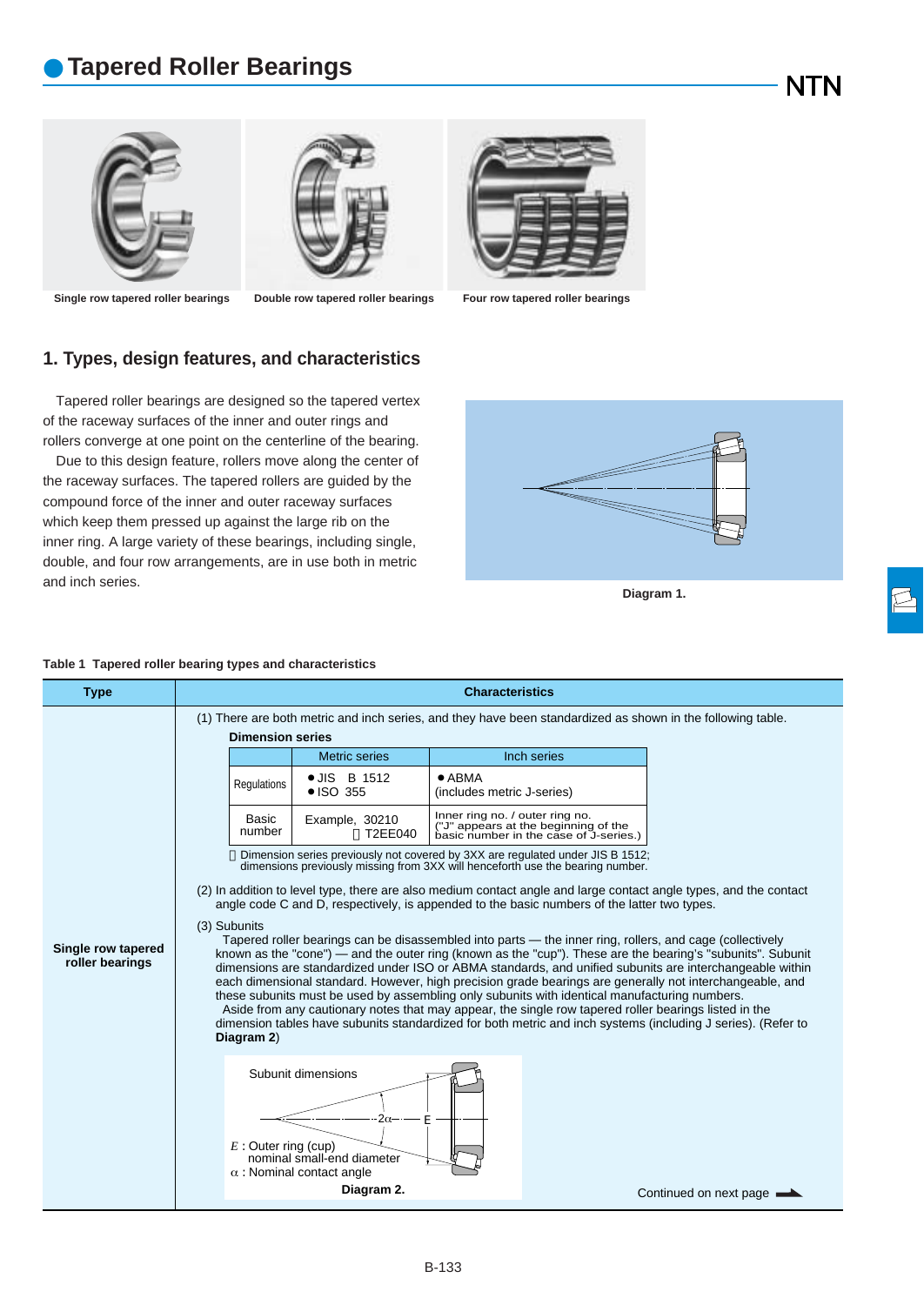**Table 1 (continued)**

| <b>Type</b>                           | <b>Characteristics</b>                                                                                                                                                                                                                                                                                                                                                                                                                                                                                                                                                                                                                                                                                                                                                                                                                                   |                                            |
|---------------------------------------|----------------------------------------------------------------------------------------------------------------------------------------------------------------------------------------------------------------------------------------------------------------------------------------------------------------------------------------------------------------------------------------------------------------------------------------------------------------------------------------------------------------------------------------------------------------------------------------------------------------------------------------------------------------------------------------------------------------------------------------------------------------------------------------------------------------------------------------------------------|--------------------------------------------|
| Single row tapered<br>roller bearings | (4) These bearings are constructed to have a high capacity for radial loads,<br>axial loads, and combined loads. The larger the contact angle, the<br>greater the axial load capacity becomes. When a pure radial load is<br>placed on the bearings, an induced load in the axial direction is also<br>generated, and so these bearings are generally used in pairs arranged<br>face to face.<br>(5) When used in pairs, proper internal clearances and preload can be set by<br>adjusting the distance between the two bearings' inner and outer rings.<br>(6) Single row tapered roller bearings are separable, so both the inner and<br>outer rings can be used with tight fits.<br>(7) Tapered roller bearings are also manufactured with flanges attached to<br>the outer rings. For more details, contact NTN Engineering. (Refer to<br>Diagram 3) | Diagram 3.                                 |
| Double row tapered<br>roller bearings | (1) Back-to-back arrangement (using double row outer rings) and face-to-<br>face arrangement (using double row inner rings) are both available,<br>and they have been adjusted so that each type's internal clearance<br>values are fixed. Therefore, only parts with identical manufacturing<br>numbers can be used and they must be assembled according to their<br>code numbers. (Refer to Diagram 4)<br>(2) The axial internal clearances for double and duplex bearings are<br>listed in Table 8, 9 on pages A-58.<br>(3) Pairs of duplex single row tapered roller bearings are also<br>manufactured. For more details, contact NTN Engineering.                                                                                                                                                                                                   | Face-to-face<br>Back-to-back<br>Diagram 4. |
| Four row tapered<br>roller bearings   | (1) As shown in Diagram 5, four row tapered roller bearings are<br>constructed of two double row inner rings and two double row outer<br>rings.<br>(2) Life of large bearings is extended by using case hardened steel,<br>hollow rollers and pin-type cages.<br>(3) Used primarily where heavy load capacity is important, and in the<br>roller necks of rolling mills.                                                                                                                                                                                                                                                                                                                                                                                                                                                                                 | Diagram 5.                                 |

### **2. Standard cage type**

In general, pressed cages are used in tapered roller bearings.

However, for large sized bearings, machined or pin type cages are also used; and for small sized bearings, molded resin cages are also used.

#### **3. Allowable misalignment**

Single row and back-to-back arrangement: ………0.0005rad 1.5' Face-to-face arrangement: …………0.001rad 3.5'

In situations where large displacement is necessary, please consult **NTN** Engineering.

### **4. Precautions when using**

If bearing load is light during operation, or if the ratio of axial to radial load for duplex and double row bearings exceeds the value of *e*, slipping develops between the rollers and raceway, sometimes resulting in smearing. The mass of rollers and cages particularly tends to be large for large tapered roller bearings. For details, please contact **NTN** Engineering.

NTN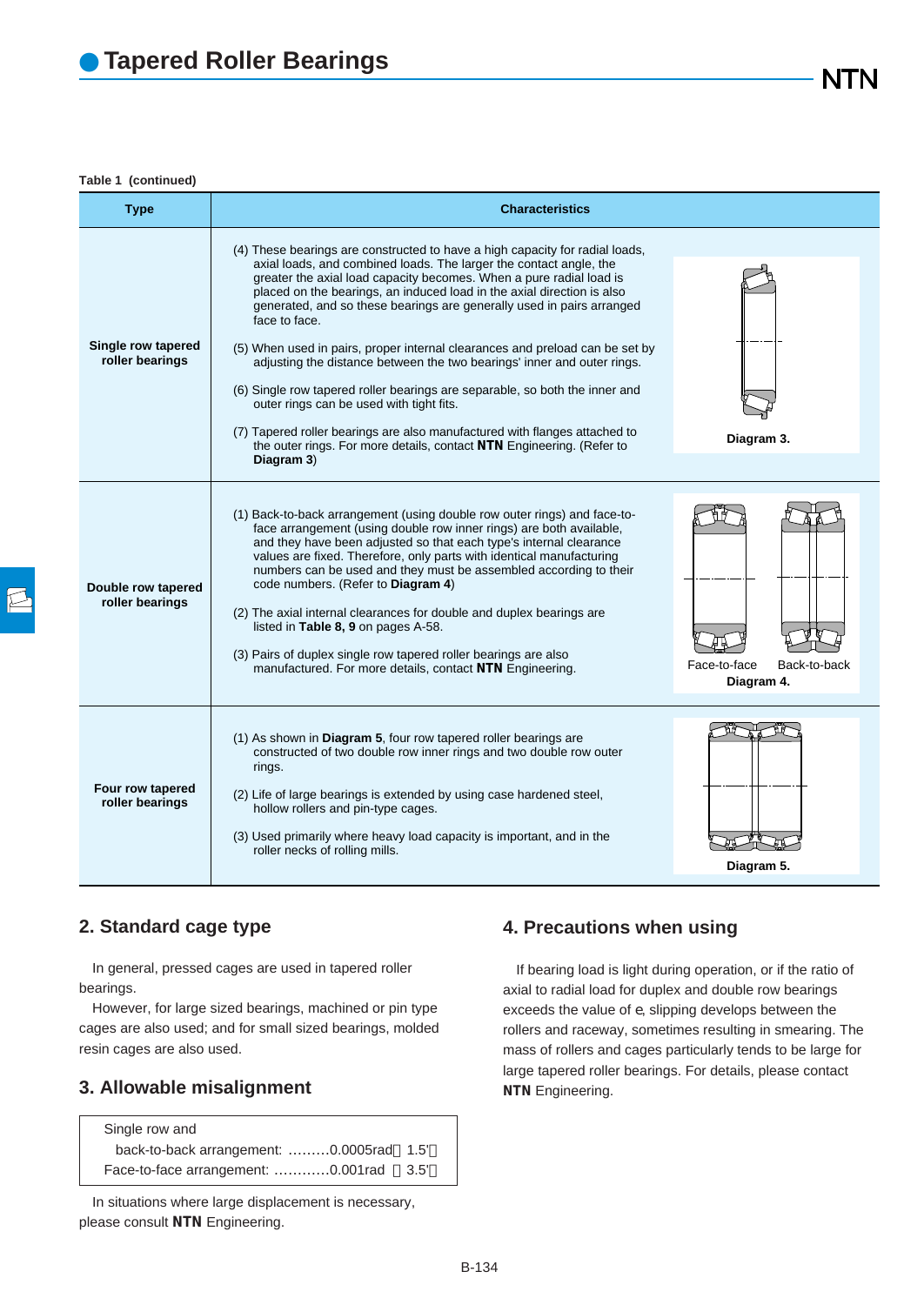#### **5. ECO-Top tapered roller bearings**

In recent years, there has been an increasing demand for small and medium tapered roller bearings that contribute to energy savings, higher output, longer life, higher speed and more efficient assembly, particularly for automobiles. **NTN** Engineering is responding to this demand by providing bearings with special specifications based on 4Top tapered roller bearings, which are standard bearings.

In order to contribute to the ecology movement, in addition to enhancing existing special specifications, **NTN** Engineering has developed the next-generation **NTN** Engineering tapered roller bearing **ECO-Top tapered roller bearing** having improved long life, low torque, anti-seizure, easy assembly specifications. The features are as follows (compared with **NTN** Engineering standard bearings):

- (1) Ten times longer life using contaminated lubricant
- (2) Two times longer life using clean lubricant
- (3) At least 10% lower torque in practical rotation range
- (4) 25% better anti-seizure performance
- (5) Two times better loss-of-preload resistance
- (6) Half reduced number of revolutions to stable assembled bearing width

For details, please contact **NTN** Engineering.



**Eco-Top tapered roller bearings**

**NTN**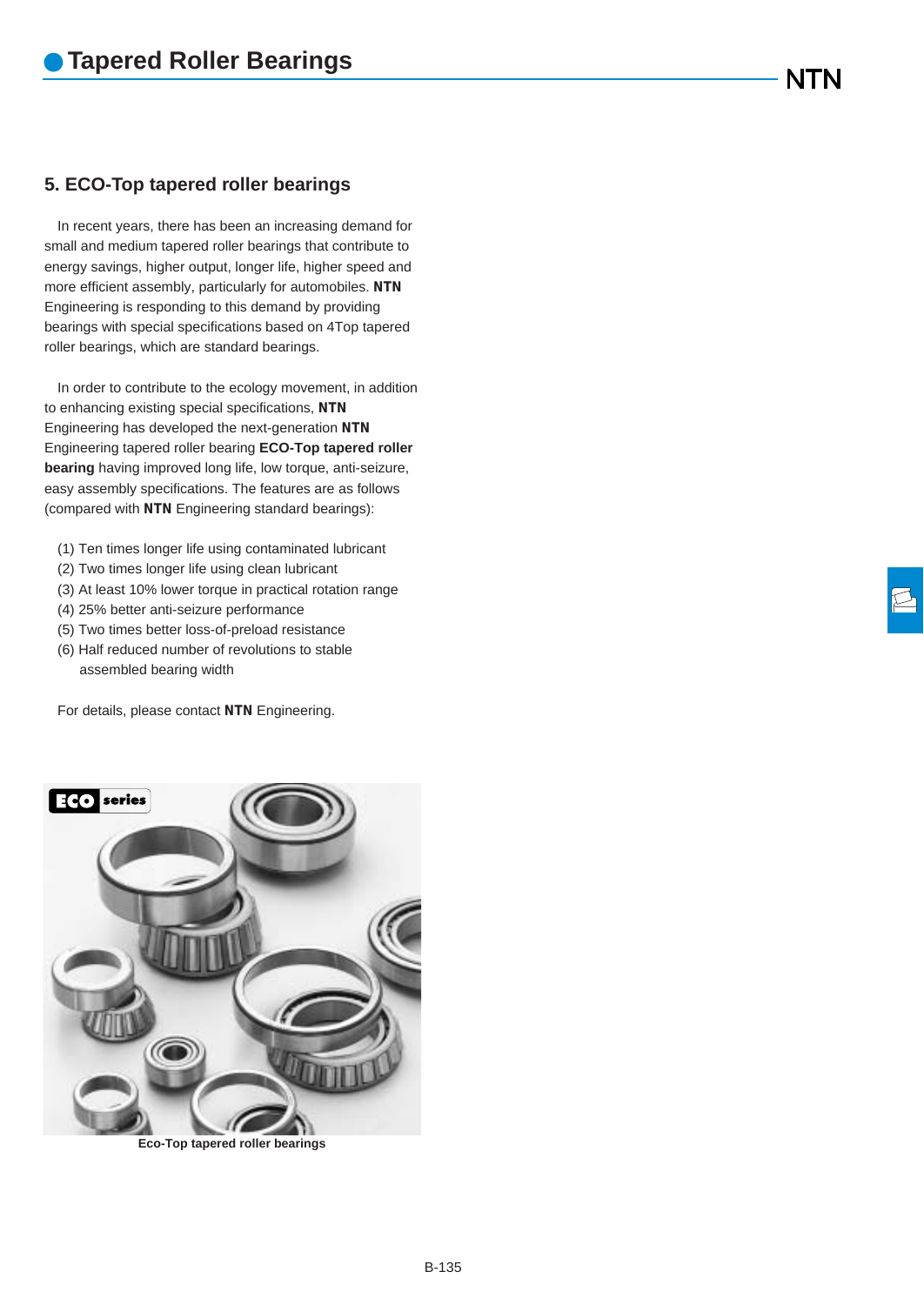# **Inch series Tapered Roller Bearings (single row) index**

| <b>Series</b><br>number | Cone / cup<br>number | Page of bearing<br>dimension table | <b>Series</b><br>number | Cone / cup<br>number      | Page of bearing<br>dimension table | <b>Series</b><br>number | Cone / cup<br>number | Page of bearing<br>dimension table |
|-------------------------|----------------------|------------------------------------|-------------------------|---------------------------|------------------------------------|-------------------------|----------------------|------------------------------------|
| 335                     | 332<br>336           | B-173                              | 495                     | 498<br>493                | <b>B-191</b>                       | 745                     | 749<br>742           | <b>B-191</b>                       |
| 335                     | 332<br>339           | B-169                              | 525                     | 522<br>527                | B-173                              | 745                     | 742<br>749A          | <b>B-189</b>                       |
| 335                     | 344<br>332           | <b>B-171</b>                       | 525                     | 522<br>528                | <b>B-175</b>                       | 755                     | 756A 752             | <b>B-189</b>                       |
| 355                     | 350A<br>354A         | B-171                              | 525                     | 522<br>529                | B-179                              | 755                     | 752<br>757           | B-189                              |
| 355                     | 354A<br>355          | <b>B-173</b>                       | 535                     | 532X<br>537               | <b>B-179</b>                       | 755                     | 758<br>752           | <b>B-191</b>                       |
| 355                     | 354A<br>358          | B-175                              | 535                     | 532X<br>539               | B-179                              | 755                     | 752<br>759           | B-191                              |
| 355                     | 354A<br>359A         | <b>B-175</b>                       | 535                     | 532X<br>543               | B-171                              | 755                     | 752<br>760           | <b>B-191</b>                       |
| 355                     | 352<br>359S          | B-175                              | 555                     | 552A<br>555               | B-179                              | 775                     | 772<br>780           | B-193                              |
| 365                     | 362A<br>365          | <b>B-177</b>                       | 555                     | 555S<br>552A              | B-181                              | 775                     | 772<br>782           | B-193                              |
| 365                     | 362A<br>366          | <b>B-177</b>                       | 555                     | 552A<br>557S              | B-179                              | 795                     | 792<br>799           | B-195                              |
| 365                     | 362A<br>367          | <b>B-175</b>                       | 555                     | 552A<br>558               | B-183                              | 795                     | 792<br>799A          | <b>B-195</b>                       |
| 365                     | 362A<br>368          | B-177                              | 555                     | 552A<br>559               | B-183                              | 835                     | 832<br>835           | B-185                              |
| 365                     | 368A<br>362          | <b>B-177</b>                       | 555                     | 552A<br>560               | B-185                              | 835                     | 842<br>832           | <b>B-189</b>                       |
| 365                     | 362A<br>368S         | B-179                              | 555                     | 552A<br>560S              | B-185                              | 835                     | 832<br>850           | B-191                              |
| 365                     | 369A<br>362A         | <b>B-175</b>                       | 565                     | 563<br>565                | B-183                              | 855                     | 854<br>861           | B-193                              |
| 365                     | 362A<br>370A         | <b>B-177</b>                       | 565                     | 563<br>566                | B-185                              | 895                     | 892<br>896           | B-197                              |
| 385                     | 382A<br>385<br>382A  | B-181                              | 565                     | 563<br>567                | <b>B-187</b>                       | 895                     | 898<br>892<br>932    | <b>B-197</b>                       |
| 385<br>385              | 385A<br>382A<br>386A | B-181<br><b>B-175</b>              | 565<br>565              | 567A<br>563<br>563<br>568 | B-187<br><b>B-187</b>              | 935<br>935              | 936<br>938<br>932    | B-193<br><b>B-195</b>              |
| 385                     | 382A<br>387          | B-181                              | 575                     | 572<br>575                | B-187                              | 935                     | 932<br>941           | B-193                              |
| 385                     | 382A<br>387A         | B-181                              | 575                     | 575S<br>572               | <b>B-187</b>                       | 1200                    | 1220<br>1280         | B-161                              |
| 385                     | 382A<br>387A         | B-181                              | 575                     | 572<br>576                | B-187                              | 1300                    | 1328<br>1380         | B-161                              |
| 385                     | 382A<br>387S         | B-181                              | 575                     | 572<br>577                | <b>B-187</b>                       | 1300                    | 1380<br>1329         | B-161                              |
| 385                     | 382A<br>388A         | B-181                              | 575                     | 572<br>580                | B-189                              | 1700                    | 1729<br>1755         | B-161                              |
| 385                     | 382A<br>389          | B-181                              | 575                     | 572<br>581                | <b>B-189</b>                       | 1700                    | 1729<br>1775         | B-161                              |
| 385                     | 382A<br>389A         | B-179                              | 575                     | 572<br>582                | B-189                              | 1700                    | 1729<br>1779         | B-163                              |
| 395                     | 394A<br>390          | <b>B-181</b>                       | 595                     | 592A<br>593               | B-191                              | 1700                    | 1729<br>1780         | B-163                              |
| 395                     | 394A<br>390A         | B-183                              | 595                     | 592A<br>594               | B-193                              | 1900                    | 1930<br>1985         | B-163                              |
| 395                     | 394A<br>392          | B-183                              | 595                     | 592XE<br>594A             | B-193                              | 1900                    | 1985<br>1931         | B-165                              |
| 395                     | 394A<br>395A         | <b>B-185</b>                       | 595                     | 592A<br>595               | B-189                              | 1900                    | 1932<br>1985         | B-165                              |
| 395                     | 394A<br>396          | <b>B-177</b>                       | 595                     | 592A<br>596               | B-191                              | 2400                    | 2420<br>2474         | B-165                              |
| 395                     | 394A<br>397          | B-183                              | 595                     | 592A<br>598A              | B-191                              | 2500                    | 2523<br>2558         | B-165                              |
| 395                     | 394A<br>399A         | <b>B-185</b>                       | 615                     | 612<br>619                | <b>B-179</b>                       | 2500                    | 2523<br>2578         | B-165                              |
| 415                     | 414<br>418           | B-171                              | 615                     | 612<br>621                | <b>B-179</b>                       | 2500                    | 2520<br>2580         | B-167                              |
| 415                     | 420 414              | B-171                              | 615                     | 623<br>612                | <b>B-181</b>                       | 2500                    | 2580<br>2523         | B-167                              |
| 435                     | 432<br>436           | <b>B-175</b>                       | 635                     | 639<br>632                | B-183                              | 2500                    | 2582<br>2523         | B-167                              |
| 435                     | 432<br>438           | <b>B-173</b>                       | 635                     | 641<br>632                | B-185                              | 2500                    | 2585<br>2523         | <b>B-167</b>                       |
| 455                     | 455<br>453X          | <b>B-179</b>                       | 635                     | 641<br>633                | B-185                              | 2600                    | 2682<br>2631         | B-163                              |
| 455                     | 460<br>453X          | <b>B-173</b>                       | 635                     | 643<br>632                | B-185                              | 2600                    | 2687<br>2631         | B-163                              |
| 455                     | 462<br>453X          | B-181                              | 635                     | 644<br>632                | B-187                              | 2600                    | 2688<br>2631         | B-163                              |
| 455                     | 463<br>453X          | <b>B-175</b>                       | 655                     | 655<br>653                | B-185                              | 2600                    | 2689<br>2631         | $B-165$                            |
| 455                     | 469<br>453A          | B-181                              | 655                     | 659<br>653                | B-187                              | 2600                    | 2690<br>2631         | $B-165$                            |
| 455                     | 469<br>453X          | B-181                              | 655                     | 661<br>653                | <b>B-189</b>                       | 2700                    | 2776 2720            | <b>B-171</b>                       |
| 455                     | 469<br>454           | B-181                              | 655                     | 663 652                   | B-189                              | 2700                    | 2780 2720            | B-169                              |
| 475                     | 477<br>472           | B-183                              | 655                     | 663 653                   | <b>B-189</b>                       | 2700                    | 2785 2720            | B-167                              |
| 475                     | 480<br>472           | B-185                              | 655                     | 665 653                   | B-191                              | 2700                    | 2788 2720            | B-171                              |
| 475                     | 482<br>472           | <b>B-185</b>                       | 675                     | 681<br>672                | B-191                              | 2700                    | 2789 2720            | B-171                              |
| 475                     | 483<br>472           | B-183                              | 675                     | 683 672                   | B-193                              | 2700                    | 2793 2720            | B-167                              |
| 475                     | 472<br>484           | <b>B-187</b>                       | 675                     | 685 672                   | B-193                              | 2700                    | 2793 2729            | B-169                              |
| 495                     | 495<br>493           | B-189                              | 675                     | 687 672                   | B-193                              | 2700                    | 2793 2735X           | B-167                              |
| 495                     | 495A 493             | <b>B-187</b>                       | 745                     | 740 742                   | B-189                              | 2800                    | 2878<br>2820         | B-167                              |
| 495                     | 495AS 493            | <b>B-189</b>                       | 745                     | 744 742                   | B-187                              | 2800                    | 2879<br>2820         | B-167                              |
| 495                     | 496 493              | B-189                              | 745                     | 745A 742                  | B-185                              | 2900                    | 2984<br>2924         | <b>B-175</b>                       |
| 495                     | 497 492A             | B-191                              | 745                     | 748S 742                  | B-187                              | 3100                    | 3187 3120            | B-165                              |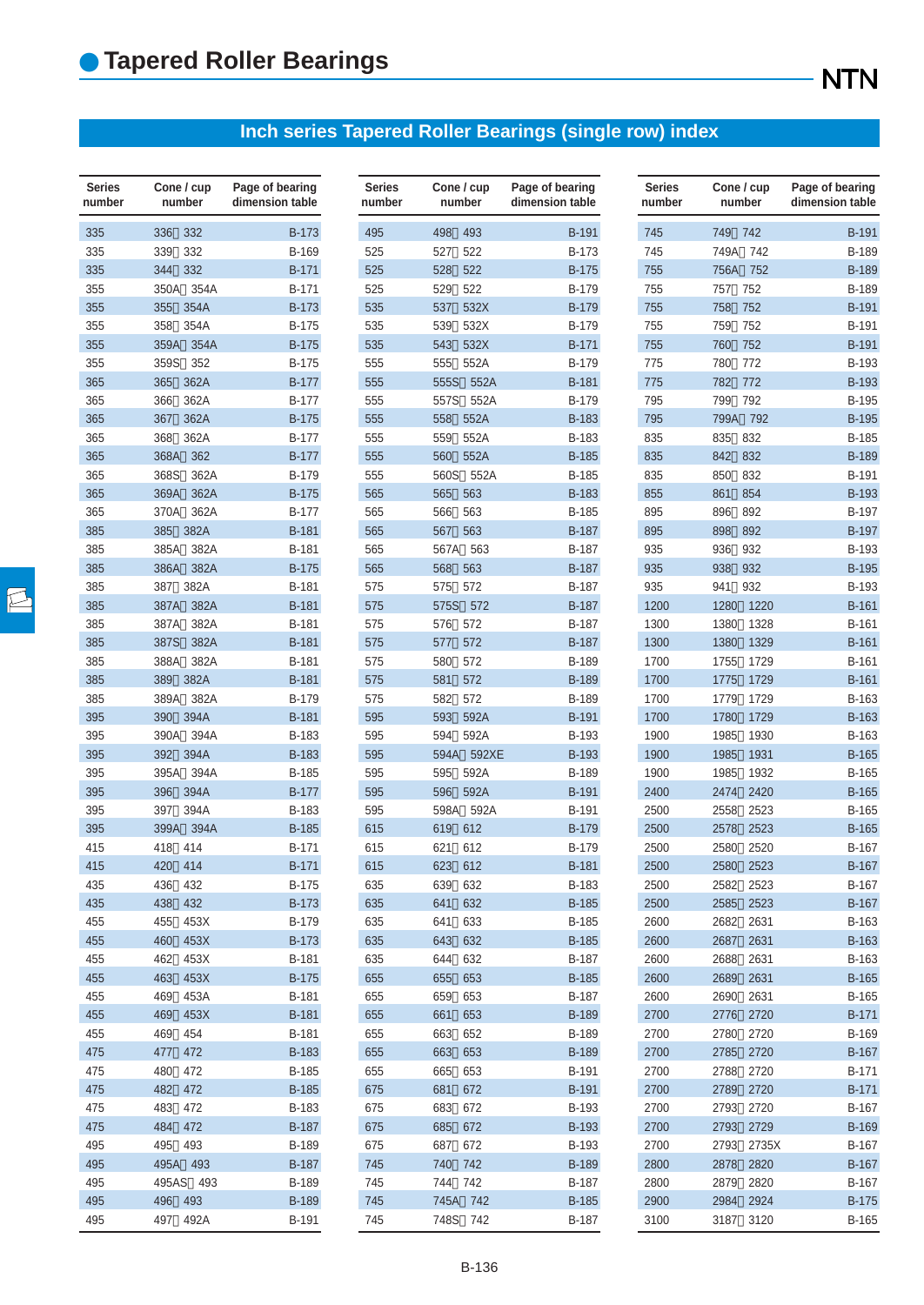# **Inch series Tapered Roller Bearings (single row) index**

| <b>Series</b><br>number | Cone / cup<br>number | Page of bearing<br>dimension table | <b>Series</b><br>number | Cone / cup<br>number | Page of bearing<br>dimension table | <b>Series</b><br>number | Cone / cup<br>number |       | Page of bearing<br>dimension table |
|-------------------------|----------------------|------------------------------------|-------------------------|----------------------|------------------------------------|-------------------------|----------------------|-------|------------------------------------|
| 3100                    | 3120<br>3188         | B-167                              | 6500                    | 6535<br>6576         | B-189                              | 15000                   | 15112 15245          |       | B-165                              |
| 3100                    | 3193<br>3120         | B-167                              | 6500                    | 6535<br>6580         | B-191                              | 15000                   | 15116                | 15245 | B-165                              |
| 3100                    | 3120<br>3196         | B-167                              | 02400                   | 02474<br>02420       | B-165                              | 15000                   | 15117                | 15245 | B-165                              |
| 3300                    | 3379<br>3320         | B-169                              | 02400                   | 02475<br>02420       | B-167                              | 15000                   | 15118                | 15245 | B-165                              |
| 3300                    | 3321<br>3382         | B-171                              | 02400                   | 02476<br>02420       | B-167                              | 15000                   | 15119                | 15245 | B-165                              |
| 3300                    | 3382<br>3339         | B-171                              | 02800                   | 02872<br>02820       | B-165                              | 15000                   | 15120                | 15245 | B-165                              |
| 3300                    | 3386<br>3320         | B-171                              | 02800                   | 02875<br>02820       | B-167                              | 15000                   | 15123                | 15245 | B-165                              |
| 3400                    | 3476<br>3420         | B-167                              | 02800                   | 02877<br>02820       | B-167                              | 15000                   | 15125                | 15245 | B-165                              |
| 3400                    | 3478<br>3420         | B-169                              | 02800                   | 02878<br>02820       | B-167                              | 15000                   | 15126                | 15245 | B-167                              |
| 3400                    | 3479<br>3420         | B-169                              | 03000                   | 03062<br>03162       | B-161                              | 15500                   | 15580                | 15523 | B-163                              |
| 3400                    | 3490<br>3420         | B-171                              | 05000                   | 05062<br>05185       | B-161                              | 15500                   | 15590                | 15520 | B-163                              |
| 3500                    | 3576<br>3525         | B-173                              | 05000                   | 05066<br>05185       | B-161                              | 15500                   | 15590                | 15523 | B-165                              |
| 3500                    | 3520<br>3578         | B-173                              | 05000                   | 05185<br>05075       | B-161                              | 16000                   | 16137                | 16284 | B-167                              |
| 3500                    | 3578<br>3525         | B-173                              | 05000                   | 05079<br>05185       | B-161                              | 17000                   | 16150                | 16282 | B-169                              |
| 3500                    | 3525<br>3579         | B-173                              | 07000                   | 07196<br>07079       | B-161                              | 17000                   | 17118                | 17244 | B-165                              |
| 3500                    | 3580<br>3525         | B-171                              | 07000                   | 07087<br>07196       | B-161                              | 17000                   | 17119                | 17244 | B-165                              |
| 3500                    | 3586<br>3525         | <b>B-175</b>                       | 07000                   | 07196<br>07093       | B-163                              | 17500                   | 17580                | 17520 | B-161                              |
| JS3500                  | JS3549A JS3510       | B-169                              | 07000                   | 07096<br>07196       | B-163                              | 18500                   | 18590                | 18520 | B-171                              |
| 3700                    | 3720<br>3767         | <b>B-179</b>                       | 07000                   | 07196<br>07097       | B-163                              | 18600                   | 18685                | 18620 | <b>B-173</b>                       |
| 3700                    | 3720<br>3775         | B-177                              | 07000                   | 07098<br>07196       | B-163                              | 18600                   | 18690                | 18620 | B-175                              |
| 3700                    | 3720<br>3776         | <b>B-175</b>                       | 07000                   | 07196<br>07100       | B-163                              | 18700                   | 18790                | 18720 | B-177                              |
| 3700                    | 3720<br>3777         | B-175                              | 07000                   | 07204<br>07100       | B-163                              | 18700                   | 18790                | 18724 | <b>B-177</b>                       |
| 3700                    | 3778<br>3720         | <b>B-175</b>                       | 07000                   | 07100S 07196         | B-163                              | 19000                   | 19150                | 19281 | B-169                              |
| 3700                    | 3720<br>3780         | B-177                              | 09000                   | 09062<br>09195       | B-161                              | 21000                   | 21075                | 21212 | B-161                              |
| 3700                    | 3780<br>3726         | B-177                              | 09000                   | 09195<br>09067       | B-161                              | 22700                   | 22780                | 22720 | B-173                              |
| 3700                    | 3780<br>3732         | B-177                              | 09000                   | 09067<br>09196       | B-161                              | 23000                   | 23100                | 23256 | B-163                              |
| 3700                    | 3781<br>3720         | B-177                              | 09000                   | 09195<br>09078       | B-161                              | 24700                   | 24780                | 24720 | B-171                              |
| 3700                    | 3720<br>3782         | B-173                              | 09000                   | 09081<br>09195       | B-161                              | 25500                   | 25572                | 25520 | B-171                              |
| 3800                    | 3872<br>3820         | B-169                              | 11000                   | 11162 11300          | B-171                              | 25500                   | 25577                | 25520 | <b>B-173</b>                       |
| 3800                    | 3875<br>3820         | B-171                              | 11000                   | 11162<br>11315       | B-171                              | 25500                   | 25578                | 25520 | B-173                              |
| 3800                    | 3880<br>3820         | B-173                              | 11500                   | 11590 11520          | B-161                              | 25500                   | 25580                | 25520 | <b>B-173</b>                       |
| 3900                    | 3975<br>3920         | B-179                              | LM11700                 | LM11749              | LM11710<br>B-161                   | 25500                   | 25582                | 25520 | B-173                              |
| 3900                    | 3979<br>3920         | <b>B-181</b>                       | LM11900                 | LM11949              | LM11910<br>B-161                   | 25500                   | 25584                | 25520 | B-175                              |
| 3900                    | 3920<br>3980         | <b>B-183</b>                       | 12000                   | 12175<br>12303       | <b>B-173</b>                       | 25500                   | 25590                | 25519 | B-175                              |
| 3900                    | 3982<br>3920         | B-183                              | 12500                   | 12580 12520          | B-161                              | 25500                   | 25590                | 25520 | B-175                              |
| 3900                    | 3925<br>3984         | <b>B-185</b>                       | M12600                  | M12648 M12610        | B-161                              | 25500                   | 25590 25522          |       | B-175                              |
| 3900                    | 3994<br>3920         | B-185                              | M12600                  | M12649 M12610        | B-161                              | 25500                   | 25590                | 25526 | <b>B-175</b>                       |
| A4000                   | A4050 A4138          | B-161                              | LM12700                 | LM12749 LM12711      | B-161                              | 25500                   | 25592 25520          |       | B-175                              |
| A4000                   | A4059 A4138          | $B-161$                            | 13600                   | 13685 13621          | B-169                              | 25800                   | 25877                | 25820 | B-167                              |
| 4300                    | 4388<br>4335         | B-173                              | 13600                   | 13687<br>13621       | B-169                              | 25800                   | 25877                | 25821 | B-167                              |
| 4300                    | 4395<br>4335         | <b>B-173</b>                       | 13800                   | 13889<br>13830       | B-169                              | 25800                   | 25880                | 25821 | <b>B-169</b>                       |
| 5300                    | 5395<br>5335         | B-177                              | 14000                   | 14116 14274          | B-165                              | 26800                   | 26878                | 26822 | B-171                              |
| 5500                    | 5578 5535            | <b>B-179</b>                       | 14000                   | 14116 14276          | <b>B-165</b>                       | 26800                   | 26880                | 26822 | B-171                              |
| 5500                    | 5583<br>5535         | B-183                              | 14000                   | 14117A 14276         | B-165                              | 26800                   | 26882                | 26823 | B-171                              |
| 5500                    | 5584<br>5535         | B-183                              | 14000                   | 14124 14276          | B-167                              | 26800                   | 26882                | 26824 | B-173                              |
| 5700                    | 5760 5735            | B-187                              | 14000                   | 14125A 14276         | B-167                              | 26800                   | 26883                | 26822 | B-169                              |
| A6000                   | A6075 A6157          | $B-161$                            | 14000                   | 14130 14276          | B-167                              | 26800                   | 26884                | 26822 | B-173                              |
| 6200                    | 6220<br>6277         | B-175                              | 14000                   | 14137A 14276         | B-167                              | 26800                   | 26885                | 26822 | B-171                              |
| 6300                    | 6379<br>6320         | B-185                              | 14000                   | 14139 14276          | B-169                              | 27600                   | 27687                | 27620 | B-189                              |
| 6300                    | 6386<br>6320         | B-185                              | 15000                   | 15100 15245          | B-163                              | 27600                   | 27689                | 27620 | B-189                              |
| 6400                    | 6460 6420            | <b>B-187</b>                       | 15000                   | 15101 15243          | B-163                              | 27600                   | 27690                | 27620 | <b>B-189</b>                       |
| 6400                    | 6461<br>6420         | <b>B-189</b>                       | 15000                   | 15102 15245          | B-163                              | 27600                   | 27691                | 27620 | B-189                              |
| 6400                    | 6461A 6420           | <b>B-187</b>                       | 15000                   | 15103 15245          | B-163                              | 27800                   | 27880 27820          |       | B-171                              |
| 6500                    | 6559C 6535           | B-189                              | 15000                   | 15106 15245          | B-163                              | 28000                   | 28150 28300          |       | B-171                              |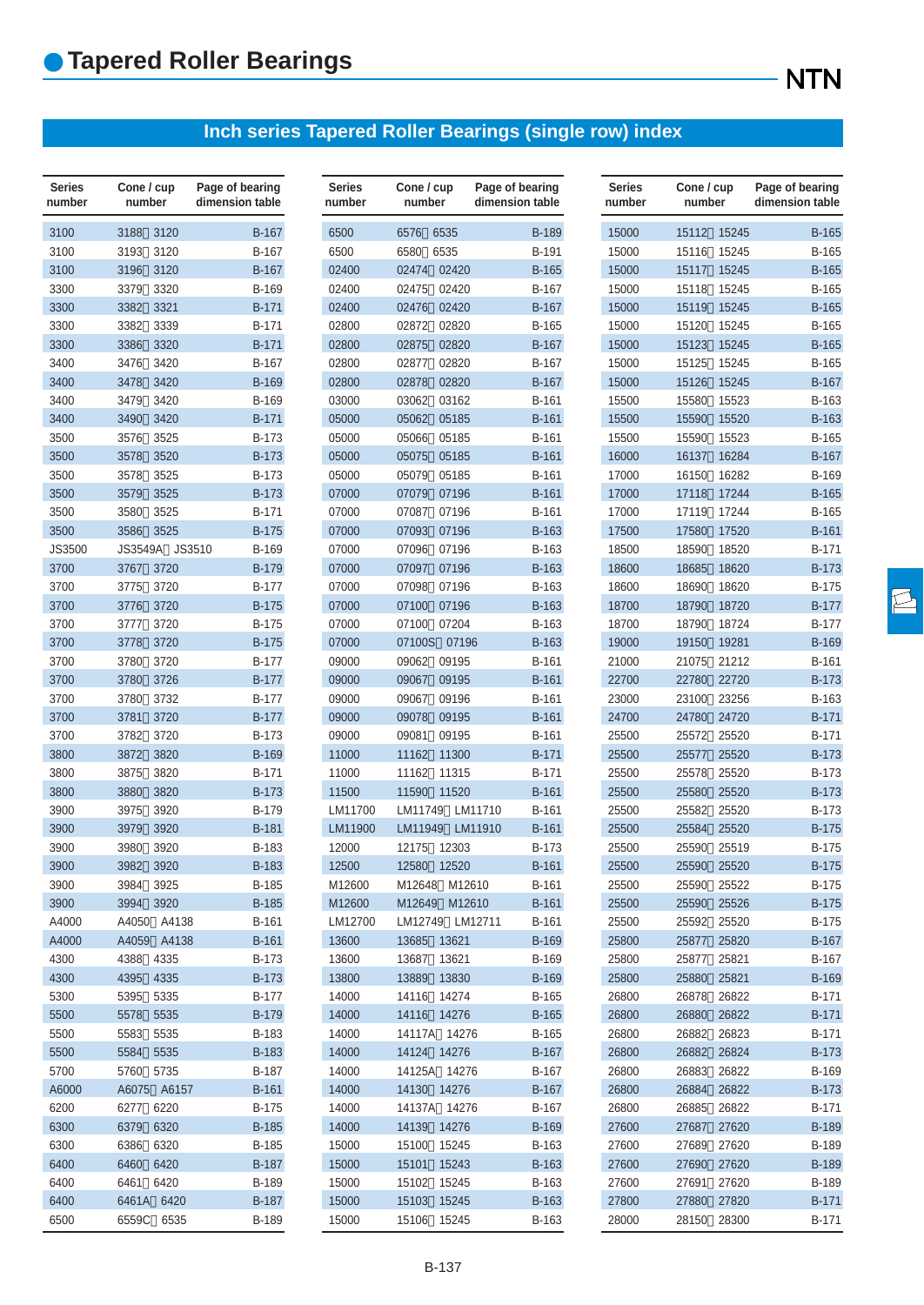# **Inch series Tapered Roller Bearings (single row) index**

| <b>Series</b><br>number | Cone / cup<br>number | Page of bearing<br>dimension table | <b>Series</b><br>number | Cone / cup<br>number | Page of bearing<br>dimension table | <b>Series</b><br>number | Cone / cup<br>number |                                        | Page of bearing<br>dimension table |  |
|-------------------------|----------------------|------------------------------------|-------------------------|----------------------|------------------------------------|-------------------------|----------------------|----------------------------------------|------------------------------------|--|
| 28000                   | 28315<br>28150       | B-171                              | 44000                   | 44348<br>44150       | B-171                              | 67300                   | 67390                | 67322                                  | B-197                              |  |
| 28000                   | 28300<br>28158       | B-171                              | 44000                   | 44158<br>44348       | B-171                              | 67300                   | 67391                | 67322                                  | B-197                              |  |
| 28500                   | 28521<br>28579       | <b>B-177</b>                       | L44600                  | L44640<br>L44610     | B-163                              | 67700                   | 67790                | 67720                                  | B-197                              |  |
| 28500                   | 28580<br>28521       | B-177                              | L44600                  | L44643<br>L44610     | B-163                              | 68000                   | 68450                | 68712                                  | B-195                              |  |
| 28500                   | 28521<br>28584       | <b>B-179</b>                       | L44600                  | L44649<br>L44610     | B-163                              | 68000                   | 68462                | 68712                                  | <b>B-195</b>                       |  |
| 28600                   | 28678<br>28622       | B-177                              | 45200                   | 45280<br>45220       | B-175                              | L68100                  | L68149               | L68111                                 | B-169                              |  |
| 28600                   | 28622<br>28680       | B-181                              | 45200                   | 45220<br>45282       | <b>B-177</b>                       | L69300                  | JL69349              | JL69310                                | <b>B-169</b>                       |  |
| 28600                   | 28682<br>28622       | B-181                              | 45200                   | 45284<br>45220       | B-179                              | 71000                   | 71453 71750          |                                        | B-195                              |  |
| 28900                   | 28921<br>28985       | B-183                              | 45200                   | 45220<br>45287       | <b>B-179</b>                       | 72000                   | 72188<br>72487       |                                        | <b>B-177</b>                       |  |
| 28900                   | 28990<br>28920       | B-183                              | 45200                   | 45289<br>45220       | B-181                              | 72000C                  | 72200C 72487         |                                        | B-179                              |  |
| 28900                   | 28995<br>28920       | B-183                              | L45400                  | L45449<br>L45410     | B-165                              | 72000C                  | 72212C               | 72487                                  | <b>B-179</b>                       |  |
| 29500                   | 29585<br>29520       | B-183                              | 46000                   | 46162<br>46368       | B-173                              | 72000C                  | 72218C               | 72487                                  | B-181                              |  |
| 29500                   | 29521<br>29585       | B-183                              | 46000                   | 46368<br>46175       | B-173                              | 72000C                  | 72225C               | 72487                                  | B-181                              |  |
| 29500                   | 29586<br>29520       | B-183                              | 46000                   | 46780<br>46720       | B-197                              | LM72800                 | LM72849              | LM72810                                | B-163                              |  |
| 29500                   | 29520<br>29590       | B-185                              | 46000                   | 46790<br>46720       | B-197                              | 74000                   | 74500 74850          |                                        | B-195                              |  |
| 29600                   | 29675<br>29620       | B-185                              | 47400                   | 47487<br>47420       | B-185                              | 74000                   | 74525                | 74850                                  | B-197                              |  |
| 29600                   | 29630<br>29675       | B-185                              | 47400                   | 47490<br>47420       | <b>B-187</b>                       | 74000                   | 74550                | 74850                                  | B-197                              |  |
|                         | 29620                |                                    |                         |                      |                                    |                         |                      |                                        | B-181                              |  |
| 29600                   | 29685                | B-187                              | 47600                   | 47678<br>47620       | B-187                              | 78000                   | 78225                | 78551                                  |                                    |  |
| 29600                   | 29688<br>29620       | B-187                              | 47600                   | 47681<br>47620       | <b>B-189</b>                       | 78000                   | 78250                | 78551                                  | B-183                              |  |
| LM29700                 | LM29748              | LM29710<br>B-169                   | 47600                   | 47686<br>47620       | B-189                              | 78000C                  | 78214C 78551         |                                        | B-179                              |  |
| 31500                   | 31593<br>31520       | B-169                              | 47800                   | 47820<br>47890       | <b>B-191</b>                       | LM78300                 | LM78349              | LM78310C                               | <b>B-169</b>                       |  |
| 31500                   | 31594<br>31520       | B-169                              | 47800                   | 47896<br>47820       | B-193                              | LM78300                 |                      | LM78349A LM78310A                      | B-169                              |  |
| 31500                   | 31597<br>31520       | B-169                              | 48200                   | 48220<br>48286       | B-195                              | M84500                  | M84548               | M84510                                 | B-163                              |  |
| 33000                   | 33225<br>33462       | B-181                              | 48200                   | 48290<br>48220       | B-195                              | M86600                  | M86643               | M86610                                 | B-163                              |  |
| 33000                   | 33275<br>33462       | B-185                              | 48300                   | 48320<br>48385       | B-197                              | M86600                  | M86647               | M86610                                 | B-165                              |  |
| 33000                   | 33281<br>33462       | B-187                              | 48300                   | 48393<br>48320       | B-197                              | M86600                  | M86649               | M86610                                 | B-165                              |  |
| 33000                   | 33287<br>33462       | B-187                              | LM48500                 | LM48548              | LM48510<br>B-167                   | M88000                  | M88048               | M88010                                 | B-167                              |  |
| 33800                   | 33885<br>33821       | B-173                              | LM48500                 | LM48548A             | B-167<br>LM48510                   | HM88500                 | JHM88540             | JHM88513                               | B-165                              |  |
| 33800                   | 33889<br>33821       | B-177                              | 48600                   | 48620<br>48684       | B-197                              | HM88500                 | HM88542              | HM88510                                | B-167                              |  |
| 33800                   | 33890<br>33821       | B-179                              | 48600                   | 48685<br>48620       | B-197                              | HM88500                 | HM88542              | HM88512                                | B-167                              |  |
| 33800                   | 33822<br>33895       | <b>B-179</b>                       | 49500                   | 49520<br>49585       | <b>B-179</b>                       | HM88500                 | HM88547              | HM88510                                | B-167                              |  |
| 34000                   | 34274<br>34478       | B-185                              | 52000                   | 52375<br>52618       | B-193                              | HM88600                 | HM88648              | HM88610                                | B-169                              |  |
| 34000                   | 34300<br>34478       | B-187                              | 52000                   | 52387<br>52618       | B-193                              | HM88600                 | HM88648              | <b>HM88611AS</b>                       | <b>B-169</b>                       |  |
| 34000                   | 34301<br>34478       | B-187                              | 52000                   | 52393<br>52618       | B-193                              | HM88600                 | HM88649              | HM88610                                | B-167                              |  |
| 34000                   | 34306<br>34478       | <b>B-189</b>                       | 52000                   | 52400<br>52618       | B-193                              | HM89400                 | HM89440              | HM89410                                | B-167                              |  |
| 36600                   | 36620<br>36690       | B-197                              | 53000                   | 53162 53375          | B-173                              | HM89400                 | HM89443 HM89410      |                                        | B-167                              |  |
| 36900                   | 36920<br>36990       | <b>B-197</b>                       | 53000                   | 53177 53375          | <b>B-173</b>                       | HM89400                 | HM89444              | HM89410                                | B-167                              |  |
| 37000                   | 37425 37625          | B-193                              | 55000C                  | 55175C 55437         | B-175                              | HM89400                 | HM89446              | HM89410                                | B-169                              |  |
| 37000                   | 37625<br>37431       | B-193                              | 55000C                  | 55176C 55437         | <b>B-175</b>                       | HM89400                 | HM89448              | HM89410                                | B-169                              |  |
| 39500                   | 39575<br>39520       | <b>B-179</b>                       | 55000C                  | 55187C 55437         | B-177                              | HM89400                 | HM89449              | HM89410                                | B-169                              |  |
| 39500                   | 39580<br>39520       | <b>B-181</b>                       | 55000C                  | 55200C 55443         | <b>B-179</b>                       | HM89400                 | HM89449              | HM89411                                | B-169                              |  |
| 39500                   | 39581<br>39520       | B-181                              | 56000                   | 56425 56650          | B-193                              | 90000                   | J90354 J90748        |                                        | B-191                              |  |
| 39500                   | 39585<br>39520       | B-183                              | 59000                   | 59200<br>59412       | <b>B-179</b>                       | 90000                   | 90381 90744          |                                        | B-193                              |  |
| 39500                   | 39590<br>39520       | B-185                              | 64000                   | 64433<br>64700       | B-195                              | 95000                   | 95475                | 95925                                  | B-195                              |  |
| 41000                   | 41125<br>41286       | B-165                              | 64000                   | 64450<br>64700       | <b>B-195</b>                       | 95000                   | 95500                | 95905                                  | <b>B-195</b>                       |  |
| 42000                   | 42346<br>42584       | B-191                              | 65000                   | 65237<br>65500       | B-183                              | 95000                   | 95525                | 95925                                  | B-197                              |  |
| 42000                   | 42350<br>42584       | B-191                              | 65000                   | 65390<br>65320       | <b>B-177</b>                       | 97000                   | 97500                | 97900                                  | <b>B-195</b>                       |  |
| 42000                   | 42368<br>42584       | B-191                              | 66000                   | 66200<br>66462       | B-179                              | 99000                   | 99550                | 99100                                  | B-197                              |  |
| 42000                   | 42375<br>42584       | B-193                              | 66000                   | 66225<br>66462       | B-181                              | 99000                   | 99575 99100          |                                        | B-197                              |  |
| 42000                   | 42381<br>42584       | B-193                              | 66000                   | 66584<br>66520       | B-179                              | LM102900                |                      | LM102949 LM102910                      | B-175                              |  |
| 42600                   | 42687<br>42620       | <b>B-187</b>                       | 66000                   | 66589 66520          | <b>B-181</b>                       | LM104900                |                      | JLM104948 JLM104910 B-177              |                                    |  |
| 42600                   | 42690<br>42620       | B-189                              | LM67000                 | LM67048 LM67010      | B-165                              | LM104900                |                      | LM104947A LM104911                     | B-177                              |  |
| 43000                   | 43131<br>43312       | B-167                              | 67300                   | 67388 67322          | <b>B-195</b>                       | LM104900                |                      |                                        |                                    |  |
| 44000                   | 44143<br>44348       | B-169                              | 67300                   | 67389 67322          | <b>B-195</b>                       | M205100                 |                      | LM104949 LM104911<br>JM205149 JM205110 | B-177<br>B-177                     |  |
|                         |                      |                                    |                         |                      |                                    |                         |                      |                                        |                                    |  |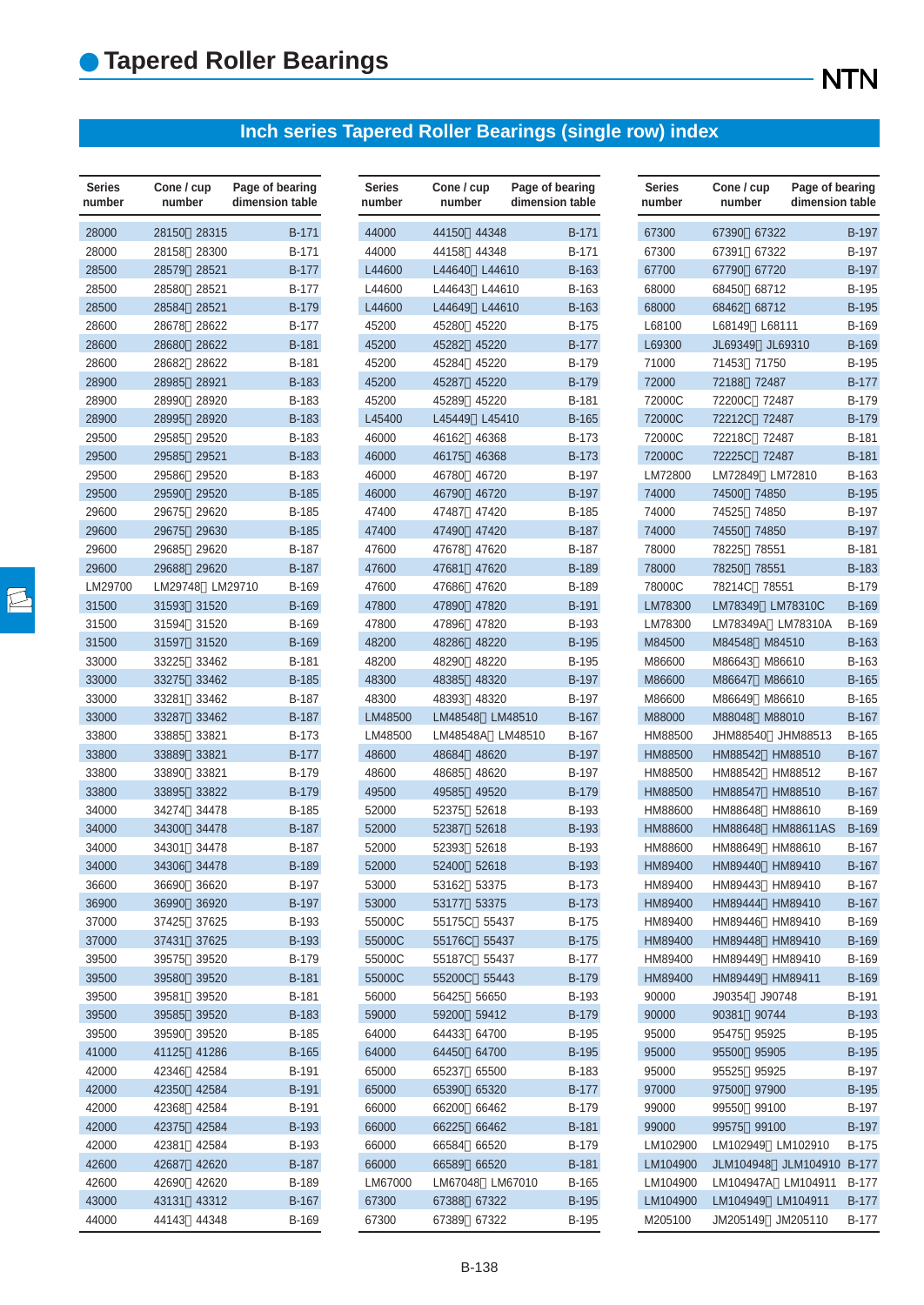| <b>Series</b><br>number | Cone / cup<br>Page of bearing<br>number<br>dimension table |                           |              | <b>Series</b><br>number | Cone / cup<br>number | Page of bearing<br>dimension table |              |
|-------------------------|------------------------------------------------------------|---------------------------|--------------|-------------------------|----------------------|------------------------------------|--------------|
| M207000                 | JM207049                                                   | JM207010                  | B-181        | H715300                 | H715334              | H715311                            | B-183        |
| H <sub>211700</sub>     | JH211749                                                   | JH211710                  | <b>B-185</b> | H715300                 | H715343              | H715311                            | <b>B-185</b> |
| HM212000                | HM212044                                                   | HM212011                  | <b>B-183</b> | H715300                 | H715345              | H715311                            | <b>B-187</b> |
| HM212000                | HM212046                                                   | HM212011                  | <b>B-183</b> | H715300                 | H715348              | H715311                            | <b>B-189</b> |
| HM212000                | HM212049                                                   | HM21210                   | <b>B-185</b> | M716600                 | JM716648             | JM716610                           | <b>B-191</b> |
| L217800                 | L217849                                                    | L217810                   | B-191        | M718100                 | JM718149             | JM718110                           | B-191        |
| LL217800                | LL217849                                                   | LL217810                  | <b>B-191</b> | M719100                 | JM719149             | JM719113                           | <b>B-191</b> |
| HM218200                | HM218248                                                   | HM218210                  | B-191        | M720200                 | JM720249             | JM720210                           | <b>B-193</b> |
| HH221400                | HH221430                                                   | HH221410                  | <b>B-189</b> | L724300                 | JL724348             | JL724314                           | <b>B-195</b> |
| HH221400                | HH221431                                                   | HH221410                  | <b>B-189</b> | M736100                 | JM736149             | JM736110                           | B-197        |
| HH221400                | HH221440                                                   | HH221410                  | <b>B-193</b> | M738200                 | JM738249             | JM738210                           | <b>B-197</b> |
| HH221400                | HH221449                                                   | HH221410                  | <b>B-193</b> | HM801300                | HM801346             | HM801310                           | B-171        |
| HH221400                | HH221449A                                                  | HH221410                  | B-193        | HM801300                | HM801349             | HM801310                           | B-171        |
| HH224300                | HH224334                                                   | HH224310                  | <b>B-193</b> | M802000                 | M802048              | M802011                            | B-173        |
| HH224300                | HH224335                                                   | HH224310                  | <b>B-193</b> | HM803100                | HM803145             | HM803110                           | <b>B-173</b> |
| HH224300                | HH224346                                                   | HH224310                  | <b>B-195</b> | HM803100                | HM803149             | HM803110                           | B-173        |
| HH228300                | HH228349                                                   | HH228310                  | <b>B-195</b> | M804000                 | M804048              | M804010                            | <b>B-175</b> |
| M231600                 | M231648                                                    | M231610                   | B-197        | M804800                 | M804846              | M804810                            | <b>B-175</b> |
| LM300800                | LM300849                                                   | LM300811                  | B-171        | M804800                 | M804848              | M804810                            | <b>B-177</b> |
| H307700                 | JH307749                                                   | JH307710                  | B-181        | M804800                 | M804849              | M804810                            | B-177        |
| HM318400                | JHM318448                                                  | JHM318410 B-191           |              | HM804800                | HM804840             | HM804810                           | <b>B-173</b> |
| L319200                 | L319249                                                    | L319210                   | <b>B-193</b> | HM804800                | HM804842             | HM804810                           | B-173        |
| L327200                 | L327249                                                    | L327210                   | <b>B-195</b> | LM806600                | LM806649             | LM806610                           | <b>B-179</b> |
| H414200                 | H414242                                                    | H414210                   | <b>B-185</b> | HM807000                | HM807040             | HM807010                           | <b>B-175</b> |
| H414200                 | H414245                                                    | H414210                   | <b>B-185</b> | HM807000                | HM807044             | HM807010                           | <b>B-177</b> |
| H414200                 | H414249                                                    | H414210                   | B-187        | HM807000                | HM807046             | HM807010                           | B-177        |
| H415600                 | JH415647                                                   | JH415610                  | <b>B-187</b> | HM807000                | HM807048             | HM807010                           | <b>B-179</b> |
| L432300                 | L432349                                                    | L432310                   | B-197        | HM807000                | HM807049             | HM807010                           | B-179        |
| LM501300                | LM501349                                                   | LM501310                  | B-171        | HM807000                | JHM807045            | JHM807012 B-177                    |              |
| LM501300                | LM501349                                                   | LM501314                  | B-171        | L812100                 | L812148              | L812111                            | <b>B-185</b> |
| LM503300                | LM503349A                                                  | LM503310                  | <b>B-175</b> | LM813000                | JLM813049            | JLM813010 B-185                    |              |
| HH506300                | HH506348                                                   | HH506310                  | B-177        | HM813800                | HM813840             | HM813810                           | B-181        |
| HH506300                | HH506349                                                   | HH506310                  | <b>B-177</b> | HM813800                | HM813841             | HM813810                           | <b>B-183</b> |
| LM506800                | JLM506849                                                  | JLM506810 B-179           |              | HM813800                | HM813842             | HM813810                           | B-183        |
| LM508700                | JLM508748                                                  | JLM508710 B-181           |              | HM813800                | HM813844             | HM813810                           | B-185        |
| M511900                 | JM511946                                                   | JM511910                  | B-183        | L814700                 | L814749 L814710      |                                    | B-187        |
| M515600                 | JM515649                                                   | JM515610                  | <b>B-189</b> | LM814800                | LM814849             | LM814810                           | <b>B-189</b> |
| HM516400                | HM516442                                                   | HM516410                  | B-187        | M822000                 | JM822049             | JM822010                           | <b>B-195</b> |
| HM516400                | HM516448                                                   | HM516410                  | <b>B-189</b> | HM903200                | HM903245             | HM903210                           | <b>B-173</b> |
| HM516800                |                                                            | JHM516849 JHM516810 B-191 |              | HM903200                | HM903249             | HM903210                           | B-173        |
| LM522500                | LM522546                                                   | LM522510                  | B-193        | M903300                 | M903345              | M903310                            | B-173        |
| LM522500                | LM522548                                                   | LM522510                  | <b>B-195</b> | HM907600                | HM907643             | HM907614                           | <b>B-179</b> |
| HM522600                |                                                            | JHM522649 JHM522610 B-195 |              | HM911200                | HM911242             | HM911210                           | <b>B-179</b> |
| HM534100                |                                                            | JHM534149 JHM534110 B-197 |              | HM911200                | HM911245             | HM911210                           | <b>B-183</b> |
| LM603000                | LM603049 LM603011                                          |                           | <b>B-175</b> | HM911200                | HM911244             | JHM911211                          | B-183        |
| L610500                 | L610549 L610510                                            |                           | B-183        | H913800                 | H913840              | H913810                            | B-181        |
| M612900                 | JM612949                                                   | JM612910                  | B-185        | H913800                 | H913842              | H913810                            | B-183        |
| HM617000                | HM617049 HM617010                                          |                           | <b>B-191</b> | H913800                 | JH913848 JH913811    |                                    | B-187        |
| L630300                 | L630349                                                    | L630310                   | <b>B-197</b> | H917800                 | H917840              | H917810                            | <b>B-189</b> |
| LL639200                | LL639249                                                   | L639210                   | B-197        | H924000                 | H924045              | H924010                            | <b>B-195</b> |
| LM704600                | JLM704649                                                  | JLM704610 B-177           |              | HM926700                |                      | HM926740 HM926710                  | <b>B-195</b> |
| LM710900                | JLM710949                                                  | JLM710910 B-183           |              | HM926700                | HM926747             | HM926710                           | B-195        |
| LM714100                | JLM714149                                                  | JLM714110 B-187           |              |                         |                      |                                    |              |
| M714200                 | JM714249                                                   | JM714210                  | B-187        |                         |                      |                                    |              |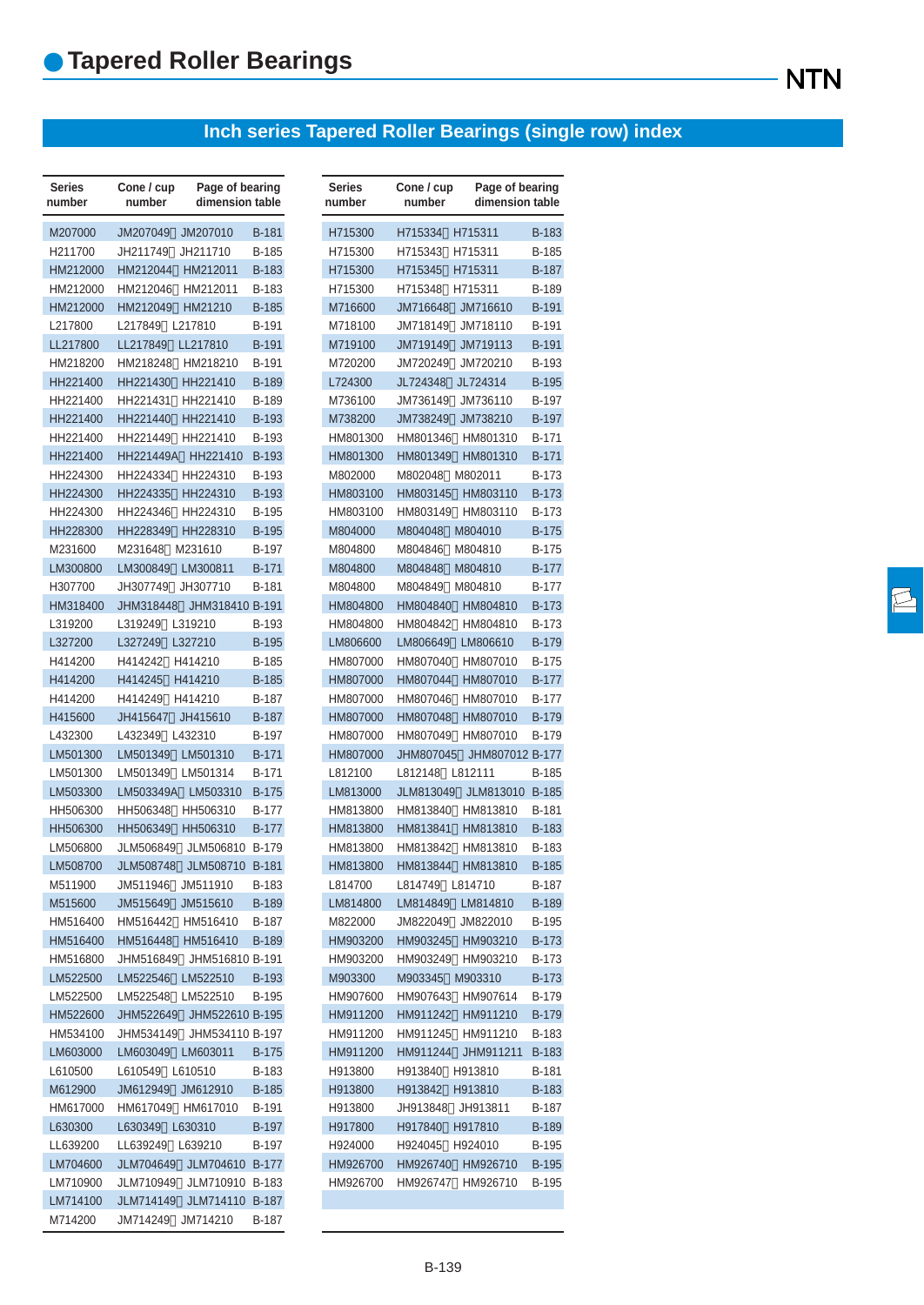# **Inch series Tapered Roller Bearings (four row) index**

| <b>Series</b><br>number | Cone / cup<br>number               | Page of bearing<br>dimension table | <b>Series</b><br>number | Cone / cup<br>Page of bearing<br>dimension table<br>number |              |
|-------------------------|------------------------------------|------------------------------------|-------------------------|------------------------------------------------------------|--------------|
| 8500                    | 8520 8520D<br>T-8576D              | <b>B-219</b>                       | M263300                 | M263349D<br>M263310 M263310D                               | B-223        |
| 46700                   | 46720<br>46721D<br>46791D          | B-217                              | HM265000                | HM265049D HM265010 HM265010D                               | $B-225$      |
| 48200                   | 48220<br>48220D<br>T-48290D        | B-217                              | HM266400                | T-HM266449D<br>HM266410 HM266410DG2                        | <b>B-225</b> |
| 48300                   | T-48393D<br>48320<br>48320D        | B-217                              | M268700                 | T-M268749D<br>M268710 M268710DG2                           | $B-225$      |
| 48600                   | 48620<br>48620D<br>T-48680D        | $B-217$                            | M270700                 | M270749D<br>M270710 M270710DAG2                            | <b>B-225</b> |
| 67700                   | 67791D<br>67720<br>67721D          | B-217                              | LM272200                | LM272249D<br>LM272210 LM272210DG2                          | B-227        |
| 67800                   | T-67885D<br>67820<br>67820D        | <b>B-219</b>                       | M274100                 | M274149D<br>M274110 M274110DG2                             | <b>B-227</b> |
| 81000                   | 81576D 81962 81963D                | B-217                              | LM274400                | LM274449D<br>LM274410 LM274410D                            | B-227        |
| 82600                   | 82620 82620D<br>82681D             | B-217                              | 275000                  | EE275106D<br>275155 275156D                                | <b>B-221</b> |
| 126000                  | EE126096D<br>126150 126151D        | B-219                              | 275000                  | EE275109D 275160 275161D                                   | B-221        |
| 127000                  | EE127097D<br>127137 127137D        | <b>B-219</b>                       | M275300                 | M275349D<br>M275310<br>M275310DG2                          | <b>B-227</b> |
| 132000                  | EE132082D<br>132125 132126D        | B-219                              | M276400                 | M276449D<br>M276410<br>M276410DG2                          | B-227        |
| 134000                  | EE134102D<br>134143 134144D        | $B-221$                            | M278700                 | M278749D<br>M278710<br>M278710DAG2                         | <b>B-227</b> |
| L163100                 | L163149D L163110 L163110D          | B-223                              | LM278800                | LM278710 LM278710D<br>LM278849D                            | B-229        |
| 170000                  | EE171000D<br>171450 17145D         | <b>B-219</b>                       | 280000                  | EE280700D<br>281200 281201D                                | $B-217$      |
| 220000                  | EE221027D<br>221575<br>221576D     | B-221                              | M280000                 | M280049D<br>M280010<br>M280010DG2                          | <b>B-229</b> |
| M224700                 | M224749D<br>M224710 M224710D       | $B-217$                            | L281100                 | L281149D<br>L281110 L281110DG2                             | <b>B-229</b> |
| M231600                 | T-M231649D<br>M231610<br>M231610D  | B-217                              | M281600                 | M281649D<br>M281610 M281610DG2                             | <b>B-229</b> |
| M238800                 | M238849D<br>M238810 M238810D       | B-217                              | LM281800                | LM281849D<br>LM281810 LM281810DG2                          | <b>B-229</b> |
| M241500                 | M241538D<br>M241510 M241510D       | B-219                              | M282200                 | M282210 M282210DG2<br>M282249D                             | B-229        |
| M244200                 | T-M244249D<br>M244210<br>M244210D  | <b>B-219</b>                       | M283400                 | M283449D<br>M283410<br>M283410DG2                          | <b>B-229</b> |
| LM247700                | LM247748D LM247710 LM247710DA      | B-219                              | LM283600                | LM283649D<br>LM283610 LM283610DG2                          | <b>B-229</b> |
| M249700                 | T-M249748D<br>M249710<br>M249710D  | <b>B-219</b>                       | M284200                 | M284249D<br>M284210<br>M284210DG2                          | <b>B-229</b> |
| HM252300                | HM252349D<br>HM252310<br>HM252310D | B-221                              | M285800                 | M285848D<br>M285810<br>M288510DG2                          | <b>B-229</b> |
| M252300                 | T-M252349D M252310 M252310D        | $B-221$                            | LM286200                | LM286249D LM286210 LM286210DG2                             | B-231        |
| M255400                 | M255449D M255410 M255410DA         | B-221                              | LM287600                | LM287649D LM2876100 LM287610DG2                            | B-231        |
| HM256800                | T-HM256849D HM256810 HM256810DG2   | B-221                              | LM288900                | LM288949D LM288910 LM288910DG2                             | <b>B-231</b> |
| M257100                 | M257149D M257110 M257110D          | B-221                              | 290000                  | EE291202D 291750 291751D                                   | B-221        |
| M257200                 | M257248D M257210 M257210D          | $B-223$                            | 329000                  | EE329119D 329172 329173D                                   | $B-221$      |
| LM258600                | LM258649D LM258610 LM258610D       | B-223                              | LM377400                | LM377449D LM377410 LM377410DG2                             | B-227        |
| HM259000                | T-HM259049D HM259010 HM259010D     | $B-223$                            | LM451300                | T-LM451349D LM451310 LM451310D                             | $B-221$      |
| HM261000                | HM261049D HM261010 HM261010DA      | B-223                              | 526000                  | EE526131D 526190 52619D                                    | B-223        |
| M262400                 | M262449D M262410 M262410D          | B-223                              | 547000                  | EE547341D 547480 547481DG2                                 | <b>B-231</b> |
| HM262700                | T-HM262749D HM262710 HM262710DG2   | B-223                              | 640000                  | T-EE640193D 640260 640261DG2                               | B-227        |
| LM263100                | LM263149D LM263110 LM263110D       | $B-223$                            | 649000                  | EE649241D 649310 649311DG2                                 | <b>B-229</b> |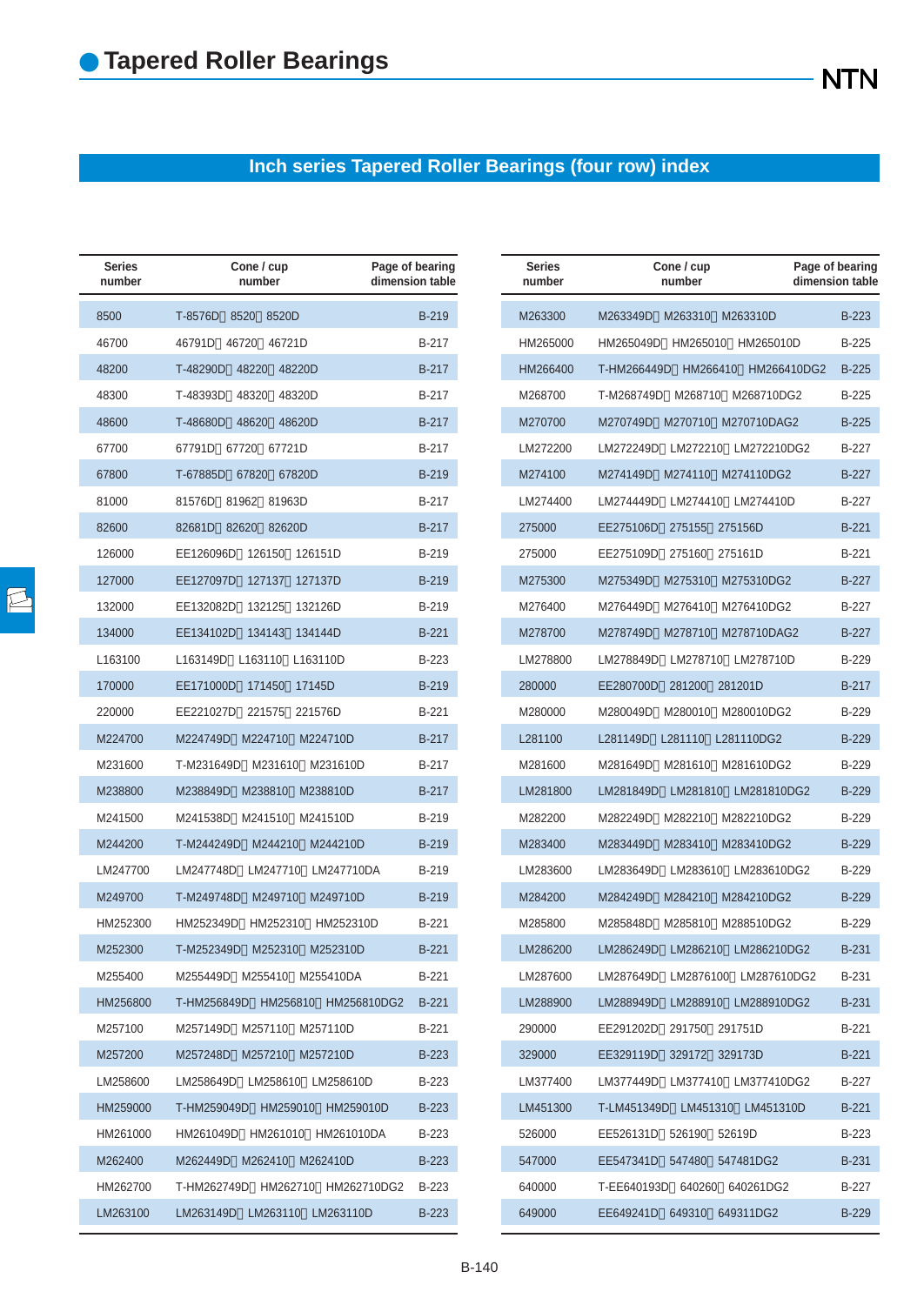# **Inch series Tapered Roller Bearings (four row) index**

| <b>Series</b><br>number | Cone / cup<br>number                   | Page of bearing<br>dimension table |
|-------------------------|----------------------------------------|------------------------------------|
| LM654600                | T-LM654644D<br>LM654610<br>LM654610D   | $B-221$                            |
| LM654600                | T-LM654648D<br>LM654610<br>LM654610D   | <b>B-221</b>                       |
| 655000                  | EE655271D<br>655346DG2<br>655345       | <b>B-229</b>                       |
| LM665900                | LM665949D<br>LM665910<br>LM665910D     | <b>B-225</b>                       |
| M667900                 | M667947D<br>M667911<br>M667911DG2      | $B-225$                            |
| 700000                  | EE700090D<br>700167<br>700168D         | B-219                              |
| LM742700                | T-LM742749D<br>LM742714<br>LM742714D   | <b>B-219</b>                       |
| 755000                  | EE755281D<br>755360<br>755361DG2       | <b>B-229</b>                       |
| M757400                 | M757448D<br>M757410<br>M757410D        | $B-221$                            |
| M757400                 | M757449D<br>M757410<br>M757410D        | B-223                              |
| LM761600                | LM761648D<br>LM761610<br>LM761610D     | $B-223$                            |
| LM761600                | LM761649D<br>LM761610<br>LM761610D     | B-223                              |
| LM763400                | LM763449D<br>LM763410<br>LM763410D     | $B-223$                            |
| LM765100                | LM765149D<br>LM765110<br>LM765110D     | $B-225$                            |
| LM767700                | LM767745D<br>LM767710<br>LM767710D     | $B-225$                            |
| LM767700                | LM767749D<br>LM767710<br>LM767710D     | <b>B-225</b>                       |
| LM769300                | LM769349D<br>LM769310<br>LM769310D     | $B-225$                            |
| L770800                 | L770849D<br>L770810<br>L770810DG2      | <b>B-227</b>                       |
| LM772700                | LM772749D<br>LM772710<br>LM772710DA    | $B-227$                            |
| LM778500                | LM778549D<br>LM778510<br>LM778510DG2   | B-229                              |
| 822000                  | EE822101D<br>822175<br>822176D         | <b>B-219</b>                       |
| 833000                  | 833232<br>EE833161D<br>833233D         | $B-225$                            |
| 843000                  | EE843221D<br>843290<br>843291D         | $B-227$                            |
| LM869400                | T-LM869449D<br>LM869410<br>LM869410DG2 | <b>B-225</b>                       |
| 910000                  | EE911603D<br>912400<br>912401D         | $B-225$                            |
| 920000                  | EE921150D<br>921875<br>921876D         | B-221                              |
| 970000                  | EE971355D<br>972100<br>972103D         | $B-223$                            |

**NTN**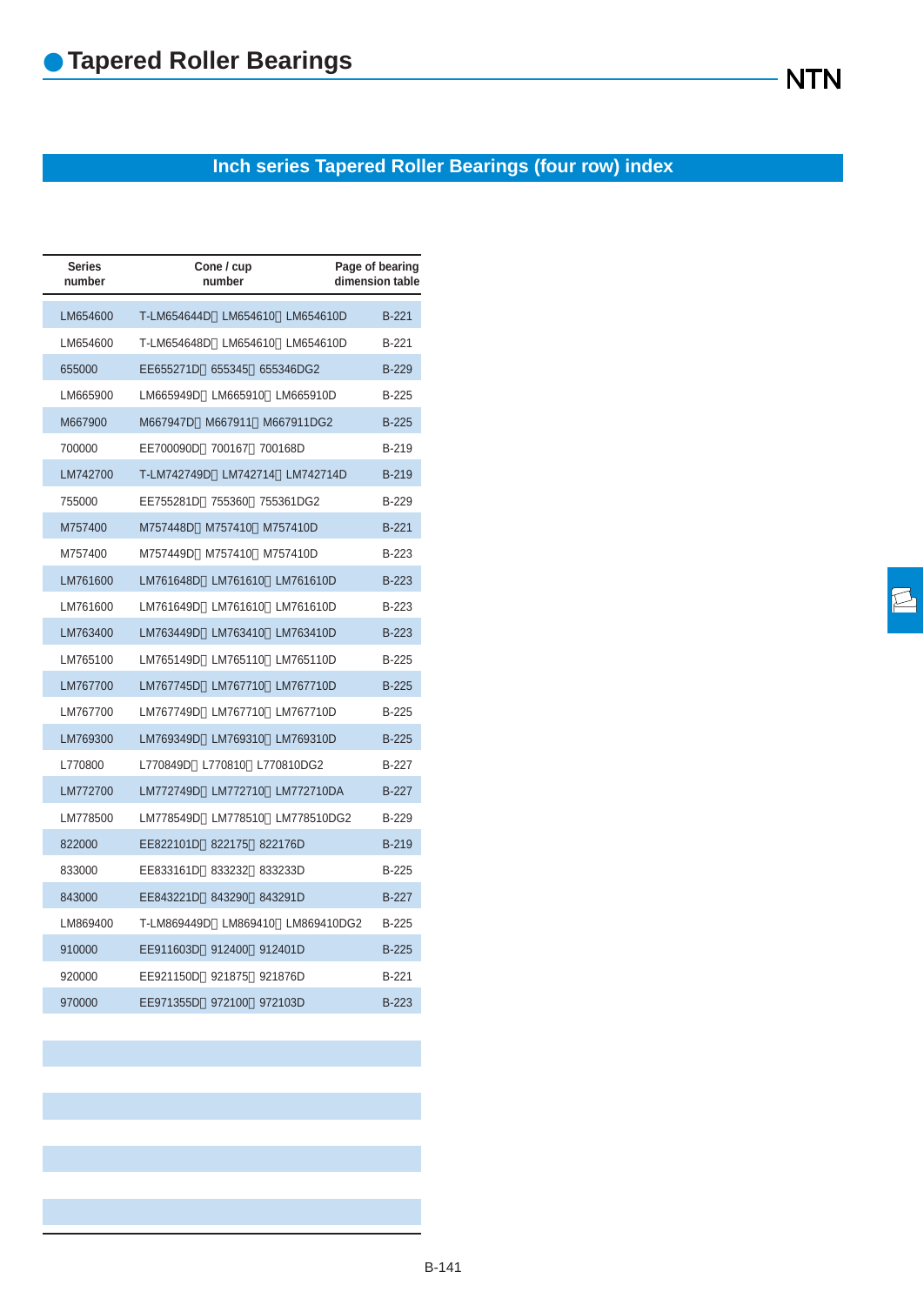

### *d* 15 ~ 30mm

|                |                                                                      |                                                                                                 |                                                                      | <b>Boundary dimensions</b>                                             |                                                                                                      |                                                                                                                 | <b>Basic load ratings</b><br><b>Limiting speeds</b><br>dynamic<br>static<br>dynamic<br>static |                                                                                              |                                                                                                              |                                                                                                                   |                                                                                                           |                                                                                                               | <b>Bearing</b><br>numbers                                                                                                                                         |
|----------------|----------------------------------------------------------------------|-------------------------------------------------------------------------------------------------|----------------------------------------------------------------------|------------------------------------------------------------------------|------------------------------------------------------------------------------------------------------|-----------------------------------------------------------------------------------------------------------------|-----------------------------------------------------------------------------------------------|----------------------------------------------------------------------------------------------|--------------------------------------------------------------------------------------------------------------|-------------------------------------------------------------------------------------------------------------------|-----------------------------------------------------------------------------------------------------------|---------------------------------------------------------------------------------------------------------------|-------------------------------------------------------------------------------------------------------------------------------------------------------------------|
|                |                                                                      |                                                                                                 | mm                                                                   |                                                                        |                                                                                                      |                                                                                                                 |                                                                                               | kN                                                                                           | kgf                                                                                                          |                                                                                                                   |                                                                                                           | $min-1$                                                                                                       |                                                                                                                                                                   |
| $\overline{d}$ | $\cal D$                                                             | $\cal T$                                                                                        | $\boldsymbol{B}$                                                     | $\mathcal{C}$                                                          | $r_{\rm s\,min}$ <sup>1</sup>                                                                        | $n s$ min <sup>1</sup>                                                                                          | $C_{\rm r}$                                                                                   | $C_{\text{or}}$                                                                              | $C_{\rm r}$                                                                                                  | $C_{\rm or}$                                                                                                      | grease                                                                                                    | oil                                                                                                           |                                                                                                                                                                   |
|                |                                                                      |                                                                                                 |                                                                      |                                                                        |                                                                                                      |                                                                                                                 |                                                                                               |                                                                                              |                                                                                                              |                                                                                                                   |                                                                                                           |                                                                                                               |                                                                                                                                                                   |
| 15             | 42                                                                   | 14.25                                                                                           | 13                                                                   | 11                                                                     | $\mathbf{1}$                                                                                         | $\mathbf{1}$                                                                                                    | 23.2                                                                                          | 20.8                                                                                         | 2 3 7 0                                                                                                      | 2 1 2 0                                                                                                           | 9 9 0 0                                                                                                   | 13 000                                                                                                        | 4T-30302                                                                                                                                                          |
| 17             | 40<br>40<br>40                                                       | 13.25<br>17.25<br>17.25                                                                         | 12<br>16<br>16                                                       | 11<br>14<br>14                                                         | 1<br>$\mathbf{1}$<br>1                                                                               | 1<br>$\mathbf{1}$<br>$\mathbf{1}$                                                                               | 20.5<br>27.3<br>26.2                                                                          | 20.3<br>28.3<br>28.2                                                                         | 2 0 9 0<br>2790<br>2670                                                                                      | 2070<br>2880<br>2870                                                                                              | 9 9 0 0<br>9 9 0 0<br>9 9 0 0                                                                             | 13 000<br>13 000<br>13 000                                                                                    | 4T-30203<br>4T-32203<br>4T-32203R <sup>2</sup>                                                                                                                    |
|                | 47                                                                   | 15.25                                                                                           | 14                                                                   | 12                                                                     | $\mathbf{1}$                                                                                         | $\mathbf{1}$                                                                                                    | 28.9                                                                                          | 26.3                                                                                         | 2940                                                                                                         | 2680                                                                                                              | 9 0 0 0                                                                                                   | 12 000                                                                                                        | 4T-30303                                                                                                                                                          |
| 20             | 42<br>47<br>47<br>52<br>52<br>52                                     | 15<br>15.25<br>19.25<br>16.25<br>16.25<br>22.25                                                 | 15<br>14<br>18<br>16<br>16<br>21                                     | 12<br>12<br>15<br>13<br>12<br>18                                       | 0.6<br>$\mathbf{1}$<br>1<br>1.5<br>1.5<br>1.5                                                        | 0.6<br>$\mathbf{1}$<br>1<br>1.5<br>1.5<br>1.5                                                                   | 24.9<br>28.2<br>36.5<br>35.5<br>31.0<br>46.5                                                  | 27.9<br>28.7<br>39.5<br>34.0<br>31.0<br>48.5                                                 | 2540<br>2870<br>3700<br>3 600<br>3 1 5 0<br>4750                                                             | 2840<br>2930<br>4 0 0 0<br>3 4 5 0<br>3 1 5 0<br>4 9 5 0                                                          | 9500<br>8 8 0 0<br>8800<br>8 0 0 0<br>7600<br>8 0 0 0                                                     | 13 000<br>12 000<br>12 000<br>11 000<br>10 000<br>11 000                                                      | 4T-32004X<br>4T-30204<br>4T-32204<br>4T-30304A<br>4T-30304CA<br>4T-32304                                                                                          |
| 22             | 44                                                                   | 15                                                                                              | 15                                                                   | 11.5                                                                   | 0.6                                                                                                  | 0.6                                                                                                             | 27.0                                                                                          | 31.5                                                                                         | 2760                                                                                                         | 3 2 5 0                                                                                                           | 8 9 0 0                                                                                                   | 12 000                                                                                                        | 4T-320/22X                                                                                                                                                        |
| 25             | 47<br>47<br>52<br>52<br>52<br>52<br>52<br>52<br>62<br>62<br>62<br>62 | 15<br>17<br>16.25<br>19.25<br>19.25<br>19.25<br>19.25<br>22<br>18.25<br>18.25<br>18.25<br>25.25 | 15<br>17<br>15<br>18<br>18<br>18<br>18<br>22<br>17<br>17<br>17<br>24 | 11.5<br>14<br>13<br>16<br>15<br>15<br>15<br>18<br>15<br>14<br>13<br>20 | 0.6<br>0.6<br>1<br>1<br>$\mathbf 1$<br>$\mathbf{1}$<br>1<br>$\mathbf{1}$<br>1.5<br>1.5<br>1.5<br>1.5 | 0.6<br>0.6<br>$\mathbf 1$<br>1<br>$\mathbf{1}$<br>$\mathbf{1}$<br>1<br>$\mathbf{1}$<br>1.5<br>1.5<br>1.5<br>1.5 | 27.8<br>32.5<br>31.5<br>42.0<br>38.0<br>38.0<br>34.5<br>47.5<br>48.5<br>41.5<br>40.5<br>61.5  | 33.5<br>40.5<br>34.0<br>47.0<br>43.0<br>46.5<br>42.0<br>57.5<br>47.5<br>41.5<br>43.5<br>64.5 | 2830<br>3 3 0 0<br>3 200<br>4 300<br>3850<br>3 900<br>3500<br>4850<br>4 9 5 0<br>4 2 5 0<br>4 150<br>6 2 5 0 | 3 4 5 0<br>4 150<br>3 4 5 0<br>4 800<br>4 4 0 0<br>4750<br>4 2 5 0<br>5850<br>4850<br>4 2 5 0<br>4 4 5 0<br>6 600 | 7 9 0 0<br>8 0 0 0<br>7 300<br>7 300<br>7 300<br>7 100<br>7 100<br>7 300<br>6700<br>6400<br>5 900<br>6700 | 11 000<br>11 000<br>9800<br>9800<br>9800<br>9 4 0 0<br>9 4 0 0<br>9800<br>8 9 0 0<br>8 500<br>7800<br>8 9 0 0 | 4T-32005X<br>4T-33005<br>4T-30205<br>4T-32205<br>4T-32205R <sup>2</sup><br>4T-32205C<br>4T-32205CR2<br>4T-33205<br>4T-30305<br>4T-30305C<br>4T-30305D<br>4T-32305 |
| 28             | 52<br>58                                                             | 16<br>24                                                                                        | 16<br>24                                                             | 12<br>19                                                               | $\mathbf 1$<br>$\mathbf{1}$                                                                          | $\mathbf 1$<br>$\mathbf{1}$                                                                                     | 33.0<br>58.0                                                                                  | 40.5<br>69.5                                                                                 | 3 4 0 0<br>5 9 5 0                                                                                           | 4 150<br>7 100                                                                                                    | 7 300<br>6700                                                                                             | 9700<br>8 9 0 0                                                                                               | 4T-320/28X<br>4T-332/28                                                                                                                                           |
| 30             | 55<br>55<br>62<br>62<br>62<br>62<br>72                               | 17<br>20<br>17.25<br>21.25<br>21.25<br>25<br>20.75                                              | 17<br>20<br>16<br>20<br>20<br>25<br>19                               | 13<br>16<br>14<br>17<br>17<br>19.5<br>16                               | 1<br>1<br>$\mathbf{1}$<br>1<br>1<br>$\mathbf 1$<br>1.5                                               | $\mathbf 1$<br>1<br>$\mathbf{1}$<br>1<br>1<br>$\mathbf 1$<br>1.5                                                | 37.5<br>42.5<br>43.5<br>54.5<br>50.0<br>65.0<br>60.0                                          | 46.0<br>54.0<br>48.0<br>64.0<br>60.0<br>77.0<br>61.0                                         | 3800<br>4 300<br>4 4 5 0<br>5 600<br>5 100<br>6 600<br>6 100                                                 | 4700<br>5 500<br>4 900<br>6 5 5 0<br>6 100<br>7850<br>6 200                                                       | 6 900<br>6 900<br>6 300<br>6 300<br>6 100<br>6 300<br>5700                                                | 9 2 0 0<br>9 2 0 0<br>8 4 0 0<br>8 4 0 0<br>8 100<br>8 4 0 0<br>7600                                          | 4T-32006X<br>4T-33006<br>4T-30206<br>4T-32206<br>4T-32206C<br>4T-33206<br>4T-30306                                                                                |

1)Minimal allowable dimension for chamfer dimension *r* or *r*1. 2)This bearing does not incorporate the subunit dimensions.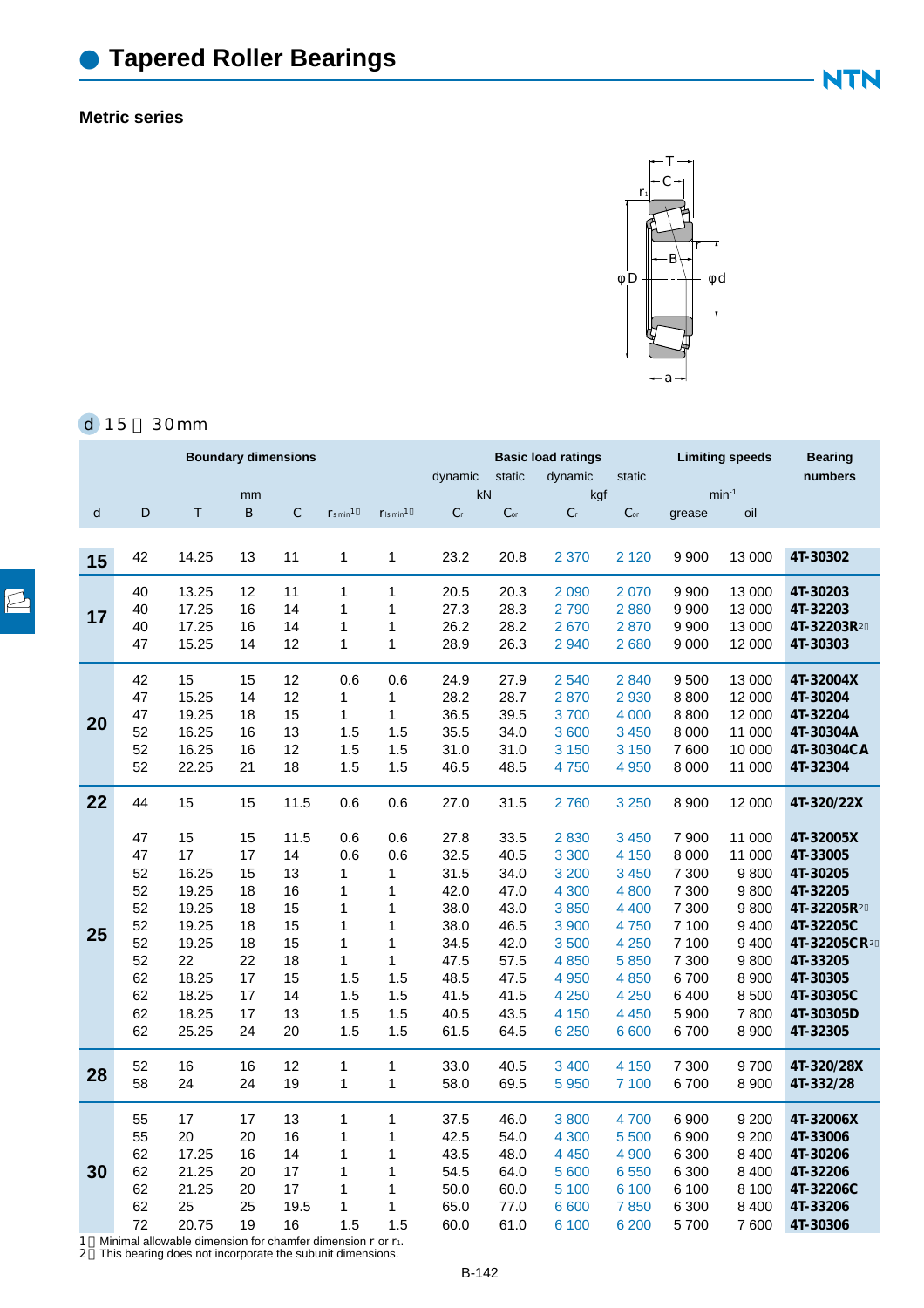





| <b>Dimensions</b><br>series to |                                        |                    |                |      | <b>Abutment and fillet dimensions</b> |                         |                    |                                 |                     | center           | Load Constant    | <b>Axial</b><br>load factors |         | <b>Mass</b> |
|--------------------------------|----------------------------------------|--------------------|----------------|------|---------------------------------------|-------------------------|--------------------|---------------------------------|---------------------|------------------|------------------|------------------------------|---------|-------------|
| <b>ISO</b>                     |                                        |                    |                |      | mm                                    |                         |                    |                                 |                     | mm               |                  |                              |         | kg          |
|                                | $d_{\scriptscriptstyle\! A}$<br>$\min$ | $d_{\rm b}$<br>max | $D_{a}$<br>max | min  | $D_{\rm b}$<br>min                    | $S_{\rm a}$<br>min      | $S_{\rm b}$<br>min | $\mathcal{T}\mathrm{as}$<br>max | $\Gamma$ las<br>max | $\boldsymbol{a}$ | $\boldsymbol{e}$ | $Y_2$                        | $Y_{o}$ | (approx.)   |
| 2FB                            | 20.5                                   | 22                 | 36.5           | 35   | 38                                    | $\overline{c}$          | 3                  | 1                               | 1                   | 9.5              | 0.29             | 2.11                         | 1.16    | 0.098       |
| 2DB                            | 22.5                                   | 23                 | 34.5           | 33   | 37                                    | $\overline{c}$          | $\overline{c}$     | $\mathbf{1}$                    | $\mathbf{1}$        | 9.5              | 0.35             | 1.74                         | 0.96    | 0.08        |
| 2DD                            | 22.5                                   | 23                 | 34.5           | 33   | 37                                    | 2                       | 3                  | $\mathbf 1$                     | 1                   | 11.5             | 0.31             | 1.92                         | 1.06    | 0.102       |
|                                | 22.5                                   | 22                 | 34.5           | 33   | 36.5                                  | 2                       | 3                  | $\mathbf{1}$                    | 1                   | 11               | 0.35             | 1.74                         | 0.96    | 0.104       |
| 2FB                            | 22.5                                   | 24                 | 41.5           | 40   | 42                                    | 3                       | 3.5                | 1                               | 1                   | 10.5             | 0.29             | 2.11                         | 1.16    | 0.134       |
| 3CC                            | 24.5                                   | 25                 | 37.5           | 36   | 39                                    | 3                       | 3                  | 0.6                             | 0.6                 | 10.5             | 0.37             | 1.60                         | 0.88    | 0.097       |
| 2DB                            | 25.5                                   | 27                 | 41.5           | 40   | 44                                    | $\overline{c}$          | 3                  | 1                               | 1                   | 11.5             | 0.35             | 1.74                         | 0.96    | 0.127       |
| 2DD                            | 25.5                                   | 26                 | 41.5           | 39   | 43                                    | $\overline{\mathbf{c}}$ | 4                  | $\mathbf{1}$                    | 1                   | 12.5             | 0.33             | 1.81                         | 1.00    | 0.16        |
| 2FB                            | 28.5                                   | 28                 | 43.5           | 42.5 | 47.5                                  | 3                       | 3                  | 1.5                             | 1.5                 | 10.5             | 0.30             | 2.00                         | 1.10    | 0.176       |
|                                | 28.5                                   | 27.5               | 43.5           | 39.5 | 48                                    | 3                       | 4                  | 1.5                             | 1.5                 | 13.5             | 0.55             | 1.10                         | 0.60    | 0.17        |
| 2FD                            | 28.5                                   | 27                 | 43.5           | 43   | 47                                    | 3                       | 4                  | 1.5                             | 1.5                 | 14               | 0.30             | 2.00                         | 1.10    | 0.245       |
| 3CC                            | 26.5                                   | 27                 | 39.5           | 38   | 41                                    | $\sqrt{3}$              | 3.5                | 0.6                             | 0.6                 | 11               | 0.40             | 1.51                         | 0.83    | 0.106       |
| 4CC                            | 29.5                                   | 30                 | 42.5           | 40   | 44                                    | 3                       | 3.5                | 0.6                             | 0.6                 | 12               | 0.43             | 1.39                         | 0.77    | 0.114       |
| 2CE                            | 29.5                                   | 29                 | 42.5           | 40   | 43.5                                  | 3                       | 3                  | 0.6                             | 0.6                 | 11               | 0.29             | 2.07                         | 1.14    | 0.13        |
| 3CC                            | 30.5                                   | 31                 | 46.5           | 44   | 48                                    | 2                       | 3                  | 1                               | 1                   | 12.5             | 0.37             | 1.60                         | 0.88    | 0.154       |
| 2CD                            | 30.5                                   | 31                 | 46.5           | 43   | 48                                    | $\overline{c}$          | 4                  | $\mathbf 1$                     | 1                   | 14               | 0.36             | 1.67                         | 0.92    | 0.187       |
|                                | 30.5                                   | 31                 | 46.5           | 43   | 48                                    | $\overline{c}$          | 4                  | $\mathbf{1}$                    | 1                   | 13.5             | 0.37             | 1.60                         | 0.88    | 0.181       |
| 5CD                            | 30.5                                   | 30                 | 46.5           | 42   | 49                                    | $\overline{c}$          | 4                  | 1                               | 1                   | 16               | 0.58             | 1.03                         | 0.57    | 0.19        |
|                                | 30.5                                   | 30                 | 46.5           | 42   | 49                                    | 2                       | 4                  | 1                               | 1                   | 16               | 0.55             | 1.10                         | 0.60    | 0.19        |
| 2DE                            | 30.5                                   | 30                 | 46.5           | 43   | 49                                    | 4                       | 4                  | 1                               | 1                   | 14               | 0.35             | 1.71                         | 0.94    | 0.217       |
| 2FB                            | 33.5                                   | 34                 | 53.5           | 52   | 57                                    | 3                       | 3                  | 1.5                             | 1.5                 | 13               | 0.30             | 2.00                         | 1.10    | 0.272       |
|                                | 33.5                                   | 34                 | 53.5           | 48   | 58                                    | 3                       | 4                  | 1.5                             | 1.5                 | 16               | 0.55             | 1.10                         | 0.60    | 0.264       |
| 7FB                            | 33.5                                   | 34                 | 53.5           | 45.5 | 58.5                                  | 3                       | 5                  | 1.5                             | 1.5                 | 20               | 0.83             | 0.73                         | 0.40    | 0.284       |
| 2FD                            | 33.5                                   | 32                 | 53.5           | 52   | 57                                    | 3                       | 5                  | 1.5                             | 1.5                 | 16               | 0.30             | 2.00                         | 1.10    | 0.381       |
| 4CC                            | 33.5                                   | 33                 | 46.5           | 45   | 49                                    | 3                       | 4                  | $\mathbf{1}$                    | 1                   | 12.5             | 0.43             | 1.39                         | 0.77    | 0.146       |
| 2DE                            | 33.5                                   | 34                 | 52.5           | 49   | 55                                    | 5                       | 5                  | 1                               | 1                   | 15.5             | 0.34             | 1.77                         | 0.97    | 0.293       |
| 4CC                            | 35.5                                   | 35                 | 49.5           | 48   | 52                                    | 3                       | 4                  | 1                               | $\mathbf{1}$        | 13.5             | 0.43             | 1.39                         | 0.77    | 0.166       |
| 2CE                            | 35.5                                   | 35.5               | 49.5           | 46.5 | 52                                    | 3                       | 4                  | 1                               | 1                   | 13               | 0.29             | 2.06                         | 1.13    | 0.201       |
| 3DB                            | 35.5                                   | 37                 | 56.5           | 53   | 57                                    | 2                       | 3                  | 1                               | 1                   | 13.5             | 0.37             | 1.60                         | 0.88    | 0.241       |
| 3DC                            | 35.5                                   | 37                 | 56.5           | 52   | 58                                    | 2.5                     | 4                  | $\mathbf 1$                     | $\mathbf{1}$        | 15.5             | 0.37             | 1.60                         | 0.88    | 0.301       |
| 5DC                            | 35.5                                   | 35                 | 56.5           | 49   | 59.5                                  | 2                       | 5                  | 1                               | 1                   | 18.5             | 0.56             | 1.07                         | 0.59    | 0.294       |
| 2DE                            | 35.5                                   | 36                 | 56.5           | 53   | 59                                    | 5                       | 5.5                | 1                               | 1                   | 16               | 0.34             | 1.76                         | 0.97    | 0.344       |
| 2FB                            | 38.5                                   | 40                 | 63.5           | 62   | 66                                    | 3                       | 4.5                | 1.5                             | 1.5                 | 15               | 0.31             | 1.90                         | 1.05    | 0.408       |
|                                |                                        |                    |                |      |                                       |                         |                    |                                 |                     |                  |                  |                              |         |             |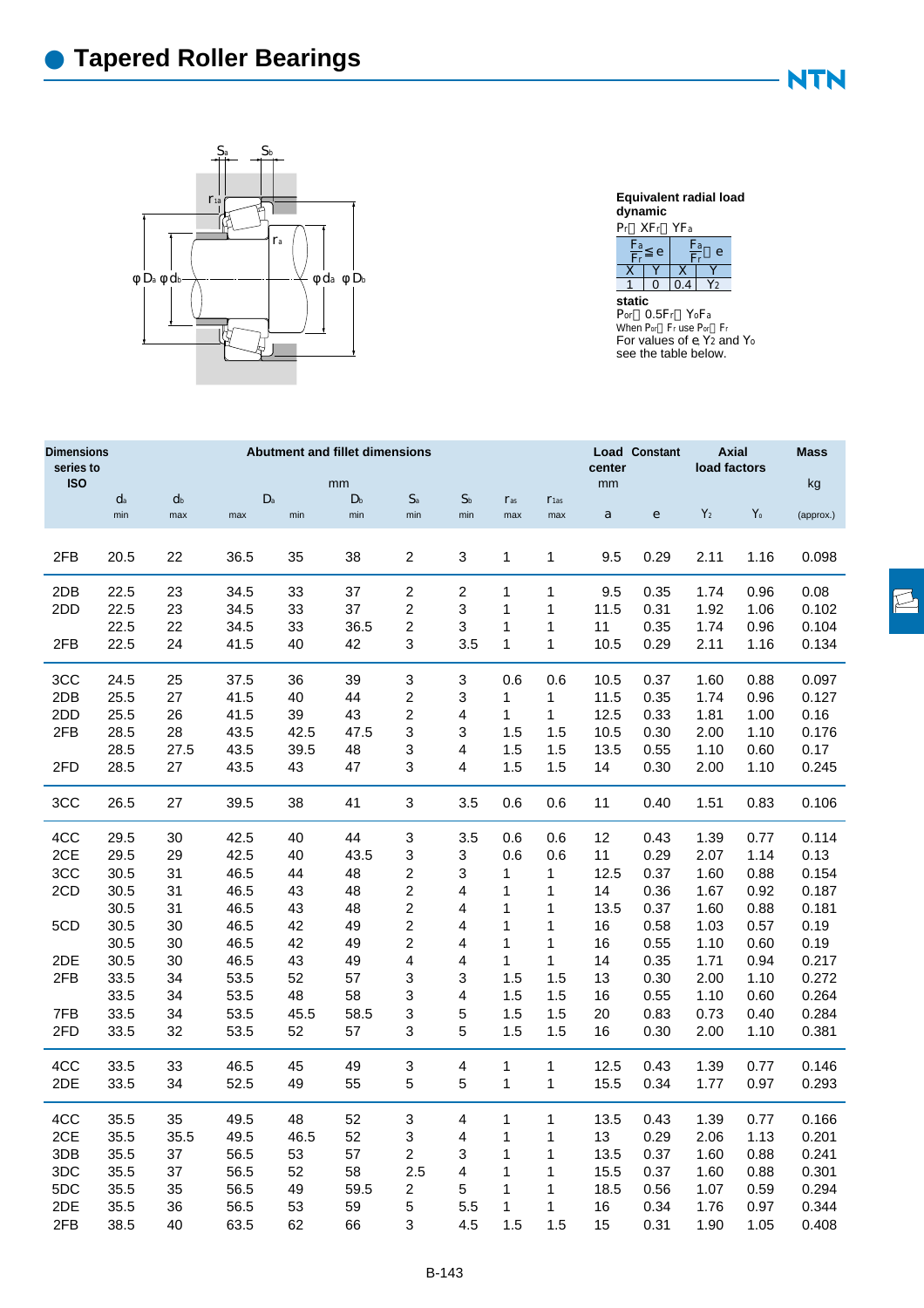

| $d$ 30 | 45 <sub>mm</sub> |
|--------|------------------|
|        |                  |

|                | <b>Boundary dimensions</b> |          |                  |               | dynamic                       | static         | <b>Basic load ratings</b><br>dynamic | static          |                  | <b>Limiting speeds</b> | <b>Bearing</b><br>numbers |         |                         |
|----------------|----------------------------|----------|------------------|---------------|-------------------------------|----------------|--------------------------------------|-----------------|------------------|------------------------|---------------------------|---------|-------------------------|
|                |                            |          | mm               |               |                               |                |                                      | kN              |                  | kgf                    |                           | $min-1$ |                         |
| $\overline{d}$ | $\cal D$                   | $\cal T$ | $\boldsymbol{B}$ | $\mathcal{C}$ | $r_{\rm s\,min}$ <sup>1</sup> | $\Gamma$ min   | $C_{\rm r}$                          | $C_{\text{or}}$ | $C_{\mathrm{r}}$ | $C_{\rm or}$           | grease                    | oil     |                         |
|                |                            |          |                  |               |                               |                |                                      |                 |                  |                        |                           |         |                         |
|                | 72                         | 20.75    | 19               | 15            | 1.5                           | 1.5            | 58.5                                 | 58.5            | 6 0 0 0          | 5950                   | 5 500                     | 7 300   | 4T-30306CA              |
|                | 72                         | 20.75    | 19               | 14            | 1.5                           | 1.5            | 48.5                                 | 51.5            | 4 9 5 0          | 5 2 5 0                | 5 0 0 0                   | 6700    | 4T-30306D               |
| 30             | 72                         | 28.75    | 27               | 23            | 1.5                           | 1.5            | 81.0                                 | 90.0            | 8 2 5 0          | 9 1 5 0                | 5700                      | 7600    | 4T-32306                |
|                | 72                         | 28.75    | 27               | 23            | 1.5                           | 1.5            | 79.0                                 | 94.0            | 8 0 5 0          | 9550                   | 5 500                     | 7 300   | 4T-32306C               |
|                | 72                         | 28.75    | 27               | 23            | 1.5                           | 1.5            | 70.0                                 | 88.5            | 7 1 5 0          | 9 0 5 0                | 5 500                     | 7 300   | 4T-32306CR <sup>2</sup> |
|                |                            |          |                  |               |                               |                |                                      |                 |                  |                        |                           |         |                         |
|                | 58                         | 17       | 17               | 13            | $\mathbf{1}$                  | 1              | 37.0                                 | 46.5            | 3750             | 4750                   | 6 600                     | 8700    | 4T-320/32X              |
| 32             | 65                         | 26       | 26               | 20.5          | 1                             | 1              | 70.5                                 | 85.0            | 7 200            | 8 6 5 0                | 6 0 0 0                   | 8 0 0 0 | 4T-332/32               |
|                | 75                         | 29.75    | 28               | 23            | 1.5                           | 1.5            | 84.0                                 | 102             | 8 600            | 10 400                 | 5 200                     | 6900    | 4T-323/32C              |
|                |                            |          |                  |               |                               |                |                                      |                 |                  |                        |                           |         |                         |
|                | 55                         | 14       | 14               | 11.5          | 0.6                           | 0.6            | 27.4                                 | 37.5            | 2790             | 3850                   | 6800                      | 9 0 0 0 | 32907XU                 |
|                | 62                         | 18       | 18               | 14            | 1                             | 1              | 41.5                                 | 52.5            | 4 2 5 0          | 5 3 5 0                | 6 100                     | 8 100   | 4T-32007X               |
|                | 62                         | 21       | 21               | 17            | 1                             | 1              | 50.5                                 | 66.5            | 5 1 5 0          | 6800                   | 6 100                     | 8 100   | 4T-33007                |
|                | 72                         | 18.25    | 17               | 15            | 1.5                           | 1.5            | 55.5                                 | 61.5            | 5 6 5 0          | 6 2 5 0                | 5 500                     | 7 400   | 4T-30207                |
|                | 72                         | 24.25    | 23               | 19            | 1.5                           | 1.5            | 72.5                                 | 87.0            | 7400             | 8 9 0 0                | 5 500                     | 7400    | 4T-32207                |
|                | 72                         | 24.25    | 23               | 19            | 1.5                           | 1.5            | 68.0                                 | 85.5            | 6950             | 8750                   | 5 300                     | 7 100   | 4T-32207C               |
| 35             | 72                         | 24.25    | 23               | 18            | 1.5                           | 1.5            | 62.0                                 | 78.5            | 6 300            | 8 0 0 0                | 5 300                     | 7 100   | 4T-32207CR2             |
|                | 72                         | 28       | 28               | 22            | 1.5                           | 1.5            | 87.5                                 | 109             | 8 9 0 0          | 11 200                 | 5 500                     | 7 4 0 0 | 4T-33207                |
|                | 80                         | 22.75    | 21               | 18            | $\boldsymbol{2}$              | 1.5            | 75.0                                 | 77.0            | 7650             | 7 900                  | 5 0 0 0                   | 6 600   | 4T-30307                |
|                | 80                         | 22.75    | 21               | 17            | $\overline{c}$                | 1.5            | 66.5                                 | 68.5            | 6750             | 7 0 0 0                | 4 800                     | 6 4 0 0 | 4T-30307C               |
|                | 80                         | 22.75    | 21               | 15            | $\overline{c}$                | 1.5            | 63.5                                 | 70.0            | 6 4 5 0          | 7 100                  | 4 4 0 0                   | 5800    | 4T-30307D               |
|                | 80                         | 32.75    | 31               | 25            | $\overline{\mathbf{c}}$       | 1.5            | 101                                  | 115             | 10 300           | 11700                  | 5 0 0 0                   | 6 600   | 4T-32307                |
|                | 80                         | 32.75    | 31               | 25            | $\overline{2}$                | 1.5            | 93.0                                 | 117             | 9500             | 12 000                 | 4 800                     | 6 4 0 0 | 4T-32307C               |
|                | 62                         | 15       | 15               | 12            | 0.6                           | 0.6            | 32.5                                 | 48.0            | 3 3 5 0          | 4 900                  | 5 900                     | 7800    | 32908XU                 |
|                | 68                         | 19       | 19               | 14.5          | 1                             | $\mathbf{1}$   | 50.0                                 | 65.5            | 5 100            | 6 6 5 0                | 5 300                     | 7 100   | 4T-32008X               |
|                | 68                         | 22       | 22               | 18            | 1                             | 1              | 59.5                                 | 82.5            | 6 0 5 0          | 8 4 0 0                | 5 300                     | 7 100   | 4T-33008                |
|                | 75                         | 26       | 26               | 20.5          | 1.5                           | 1.5            | 79.5                                 | 103             | 8 100            | 10 500                 | 5 200                     | 6900    | 4T-33108                |
|                | 80                         | 19.75    | 18               | 16            | 1.5                           | 1.5            | 61.0                                 | 67.0            | 6 2 5 0          | 6850                   | 4 9 0 0                   | 6 600   | 4T-30208                |
|                | 80                         | 24.75    | 23               | 19            | 1.5                           | 1.5            | 79.5                                 | 93.5            | 8 100            | 9550                   | 4 900                     | 6 600   | 4T-32208                |
| 40             | 80                         | 32       | 32               | 25            | 1.5                           | 1.5            | 103                                  | 132             | 10 500           | 13 400                 | 4 9 0 0                   | 6 600   | 4T-33208                |
|                | 85                         | 33       | 32.5             | 28            | 2.5                           | $\overline{2}$ | 118                                  | 144             | 12 000           | 14700                  | 4 600                     | 6 200   | 4T-T2EE040              |
|                | 90                         | 25.25    | 23               | 20            | $\overline{c}$                | 1.5            | 91.5                                 | 102             | 9 3 5 0          | 10 400                 | 4 4 0 0                   | 5 900   | 4T-30308                |
|                | 90                         | 25.25    | 23               | 19            | $\overline{c}$                | 1.5            | 83.0                                 | 87.0            | 8 4 5 0          | 8 9 0 0                | 4 200                     | 5 600   | 4T-30308C               |
|                | 90                         | 25.25    | 23               | 17            | $\overline{c}$                | 1.5            | 77.0                                 | 85.5            | 7850             | 8700                   | 3 9 0 0                   | 5 200   | 4T-30308D               |
|                | 90                         | 35.25    | 33               | 27            | $\overline{\mathbf{c}}$       | 1.5            | 122                                  | 150             | 12 500           | 15 300                 | 4 4 0 0                   | 5 900   | 32308U                  |
|                | 90                         | 35.25    | 33               | 27            | $\overline{c}$                | 1.5            | 110                                  | 140             | 11 300           | 14 300                 | 4 200                     | 5 600   | 4T-32308C               |
| 45             | 68                         | 15       | 15               | 12            | 0.6                           | 0.6            | 33.5                                 | 51.5            | 3450             | 5 2 5 0                | 5 300                     | 7 000   | 32909XU                 |

1 Minimal allowable dimension for chamfer dimension *r* or *r*.. 2 This bearing does not incorporate the subunit dimensions.<br>Note: When selecting bearings with bearing numbers marked with " ", please consult NTN Engineeri

**NTN**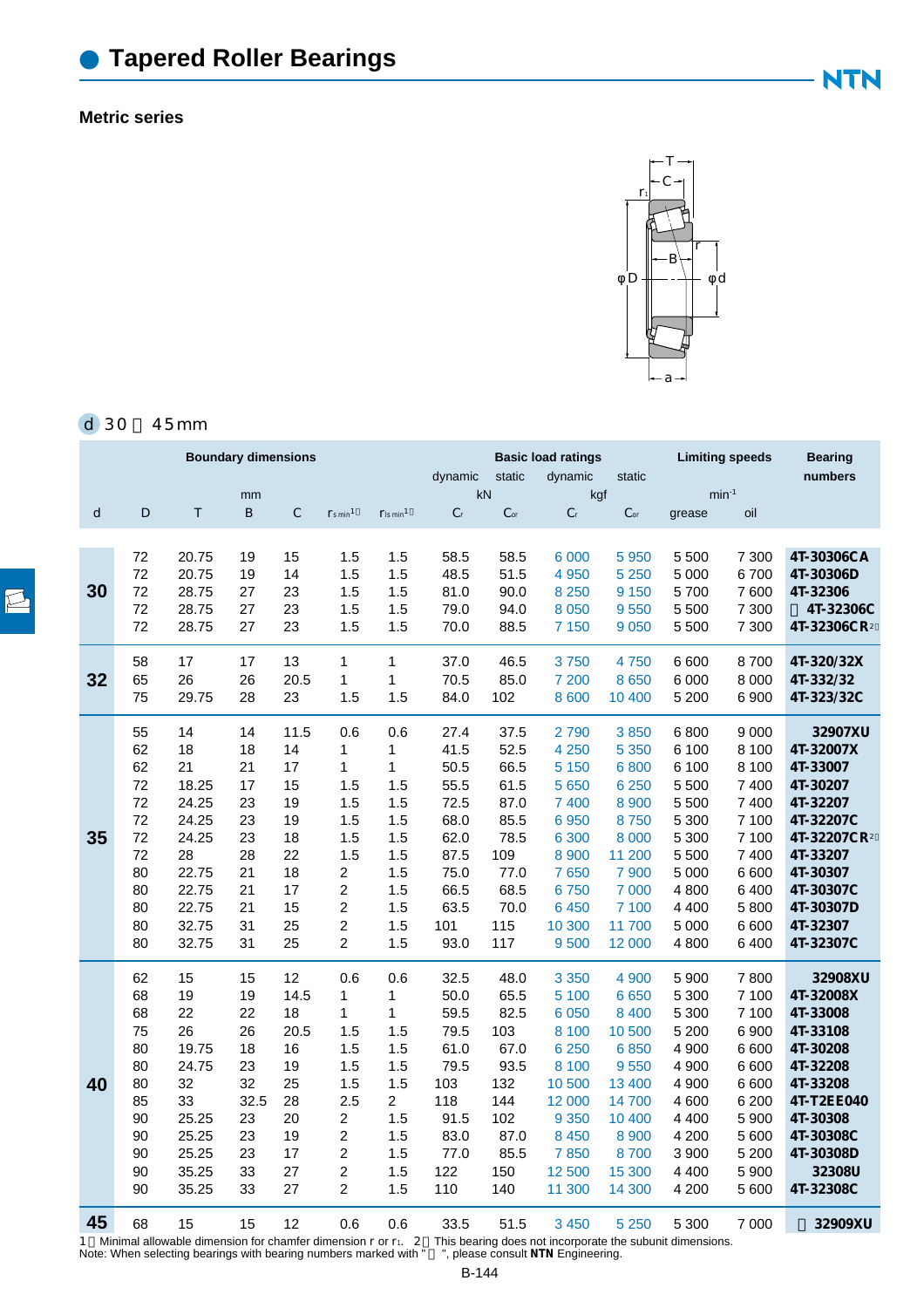





| <b>Dimensions</b><br>series to |                              |                                      |         |          | <b>Abutment and fillet dimensions</b> | center  | <b>Load Constant</b> | <b>Axial</b><br>load factors |                  | <b>Mass</b>      |                  |       |              |           |
|--------------------------------|------------------------------|--------------------------------------|---------|----------|---------------------------------------|---------|----------------------|------------------------------|------------------|------------------|------------------|-------|--------------|-----------|
| <b>ISO</b>                     |                              |                                      |         |          | mm                                    |         |                      |                              |                  | mm               |                  |       |              | kg        |
|                                | $d_{\scriptscriptstyle\! A}$ | $d_{\scriptscriptstyle{\mathsf{b}}}$ | $D_{a}$ |          | $D_{\rm b}$                           | $S_{a}$ | $S_{\rm b}$          | $r_{\rm as}$                 | $r_{\text{las}}$ |                  |                  |       |              |           |
|                                | min                          | max                                  | max     | min      | min                                   | min     | min                  | max                          | max              | $\boldsymbol{a}$ | $\boldsymbol{e}$ | $Y_2$ | $Y_{o}$      | (approx.) |
|                                | 38.5                         | 39.5                                 | 63.5    | 57       | 67                                    | 3       | 5.5                  | 1.5                          | 1.5              |                  | 0.47             | 1.27  | 0.70         | 0.398     |
| 7FB                            | 38.5                         | 39                                   | 63.5    | 55       | 68                                    | 3       | 6.5                  | 1.5                          | 1.5              | 17.5<br>23.5     | 0.83             | 0.73  | 0.40         | 0.398     |
| 2FD                            | 38.5                         | 38                                   | 63.5    |          | 66                                    | 3       | 5.5                  | 1.5                          | 1.5              | 18.5             | 0.31             | 1.90  |              | 0.583     |
| 5FD                            | 38.5                         | 37                                   | 63.5    | 59<br>57 | 68                                    | 2       | 5.5                  | 1.5                          | 1.5              | 23               | 0.55             | 1.10  | 1.05<br>0.60 | 0.592     |
|                                | 38.5                         | 37                                   | 63.5    | 57       | 67.5                                  | 2       | 5.5                  | 1.5                          | 1.5              | 23               | 0.61             | 0.99  | 0.54         | 0.594     |
|                                |                              |                                      |         |          |                                       |         |                      |                              |                  |                  |                  |       |              |           |
| 4CC                            | 37.5                         | 38                                   | 52.5    | 50       | 55                                    | 3       | 4                    | 1                            | 1                | 14.5             | 0.45             | 1.32  | 0.73         | 0.181     |
| 2DE                            | 37.5                         | 38                                   | 59.5    | 55       | 62                                    | 5       | 5.5                  | 1                            | 1                | 17               | 0.35             | 1.73  | 0.95         | 0.395     |
| 5FD                            | 40.5                         | 39                                   | 66.5    | 61       | 71                                    | 3       | 6.5                  | 1.5                          | 1.5              | 23               | 0.55             | 1.10  | 0.60         | 0.659     |
| 2BD                            | 39.5                         | 40                                   | 50.5    | 48       | 52.5                                  | 2.5     | 2.5                  | 0.6                          | 0.6              | 10.5             | 0.29             | 2.06  | 1.13         | 0.121     |
| 4CC                            | 40.5                         | 40                                   | 56.5    | 54       | 59                                    | 4       | 4                    | $\mathbf{1}$                 | 1                | 15.5             | 0.45             | 1.32  | 0.73         | 0.224     |
| 2CE                            | 40.5                         | 40.5                                 | 56.5    | 52       | 59                                    | 3       | 4                    | $\mathbf{1}$                 | 1                | 14               | 0.31             | 1.97  | 1.08         | 0.263     |
| 3DB                            | 43.5                         | 44                                   | 63.5    | 62       | 67                                    | 3       | 3                    | 1.5                          | 1.5              | 15               | 0.37             | 1.60  | 0.88         | 0.344     |
| 3DC                            | 43.5                         | 43                                   | 63.5    | 61       | 67                                    | 3       | 5                    | 1.5                          | 1.5              | 17.5             | 0.37             | 1.60  | 0.88         | 0.457     |
| 5DC                            | 43.5                         | 42                                   | 63.5    | 59       | 68                                    | 3       | 6                    | 1.5                          | 1.5              | 21.5             | 0.58             | 1.03  | 0.57         | 0.461     |
|                                | 43.5                         | 42                                   | 63.5    | 59       | 68                                    | 3       | 6                    | 1.5                          | 1.5              | 20.5             | 0.55             | 1.10  | 0.60         | 0.461     |
| 2DE                            | 43.5                         | 42                                   | 63.5    | 61       | 68                                    | 5       | 6                    | 1.5                          | 1.5              | 18.5             | 0.35             | 1.70  | 0.93         | 0.531     |
| 2FB                            | 45                           | 45                                   | 71.5    | 70       | ${\bf 74}$                            | 3       | 4.5                  | $\overline{c}$               | 1.5              | 17               | 0.31             | 1.90  | 1.05         | 0.540     |
|                                | 45                           | 44                                   | 71.5    | 63.5     | 75.5                                  | 3       | 5.5                  | $\overline{c}$               | 1.5              | 20.5             | 0.55             | 1.10  | 0.60         | 0.517     |
| 7FB                            | 45                           | 44                                   | 71.5    | 62       | 76.5                                  | 3       | 7.5                  | $\overline{c}$               | 1.5              | 26               | 0.83             | 0.73  | 0.40         | 0.530     |
| 2FE                            | 45                           | 43                                   | 71.5    | 66       | 74                                    | 3       | 7.5                  | 2                            | 1.5              | 20.5             | 0.31             | 1.90  | 1.05         | 0.787     |
| 5FE                            | 45                           | 43                                   | 71.5    | 66       | 76                                    | 3       | 7.5                  | $\overline{c}$               | 1.5              | 25               | 0.55             | 1.10  | 0.60         | 0.797     |
| 2BC                            | 44.5                         | 45.5                                 | 57.5    | 54       | 58.5                                  | 3       | 3                    | 0.6                          | 0.6              | 11.5             | 0.29             | 2.07  | 1.14         | 0.161     |
| 3CD                            | 45.5                         | 46                                   | 62.5    | 60       | 65                                    | 4       | 4.5                  | $\mathbf{1}$                 | 1                | 15               | 0.38             | 1.58  | 0.87         | 0.273     |
| 2BE                            | 45.5                         | 46                                   | 62.5    | 60       | 64                                    | 2.5     | 4                    | 1                            | 1                | 15               | 0.28             | 2.12  | 1.17         | 0.312     |
| 2CE                            | 48.5                         | 47                                   | 66.5    | 65       | 71                                    | 4       | 5.5                  | 1.5                          | 1.5              | 18               | 0.36             | 1.69  | 0.93         | 0.494     |
| 3DB                            | 48.5                         | 49                                   | 71.5    | 69       | 75                                    | 3       | 3.5                  | 1.5                          | 1.5              | 16.5             | 0.37             | 1.60  | 0.88         | 0.435     |
| 3DC                            | 48.5                         | 48                                   | 71.5    | 68       | 75                                    | 3       | 5.5                  | 1.5                          | 1.5              | 19               | 0.37             | 1.60  | 0.88         | 0.558     |
| 2DE                            | 48.5                         | 47                                   | 71.5    | 67       | 76                                    | 5       | 7                    | 1.5                          | 1.5              | 21               | 0.36             | 1.68  | 0.92         | 0.728     |
| 2EE                            | 52                           | 48                                   | 75      | 70       | 80                                    | 5       | 5                    | $\overline{c}$               | 2                | 22.5             | 0.34             | 1.74  | 0.96         | 0.907     |
| 2FB                            | 50                           | 52                                   | 81.5    | 77       | 82                                    | 3       | 5                    | $\overline{c}$               | 1.5              | 19.5             | 0.35             | 1.74  | 0.96         | 0.769     |
|                                | 50                           | 50                                   | 80      | 72       | 85.5                                  | 3.5     | 6                    | $\overline{c}$               | 1.5              | 23               | 0.55             | 1.10  | 0.60         | 0.728     |
| 7FB                            | 50                           | 50                                   | 81.5    | 71       | 86.5                                  | 3       | 8                    | $\overline{c}$               | 1.5              | 29.5             | 0.83             | 0.73  | 0.40         | 0.738     |
| 2FD                            | 50                           | 50                                   | 81.5    | 73       | 82                                    | 3       | 8                    | $\overline{\mathbf{c}}$      | 1.5              | 23               | 0.35             | 1.74  | 0.96         | 1.08      |
| 5FD                            | 50                           | 48                                   | 81.5    | 72       | 84                                    | 3       | 8                    | $\overline{2}$               | 1.5              | 27.5             | 0.55             | 1.10  | 0.60         | 1.1       |
| 2BC                            | 50                           | 50                                   | 63.5    | 59.5     | 64.5                                  | 3       | 3                    | 0.6                          | 0.6              | 12               | 0.32             | 1.88  | 1.04         | 0.188     |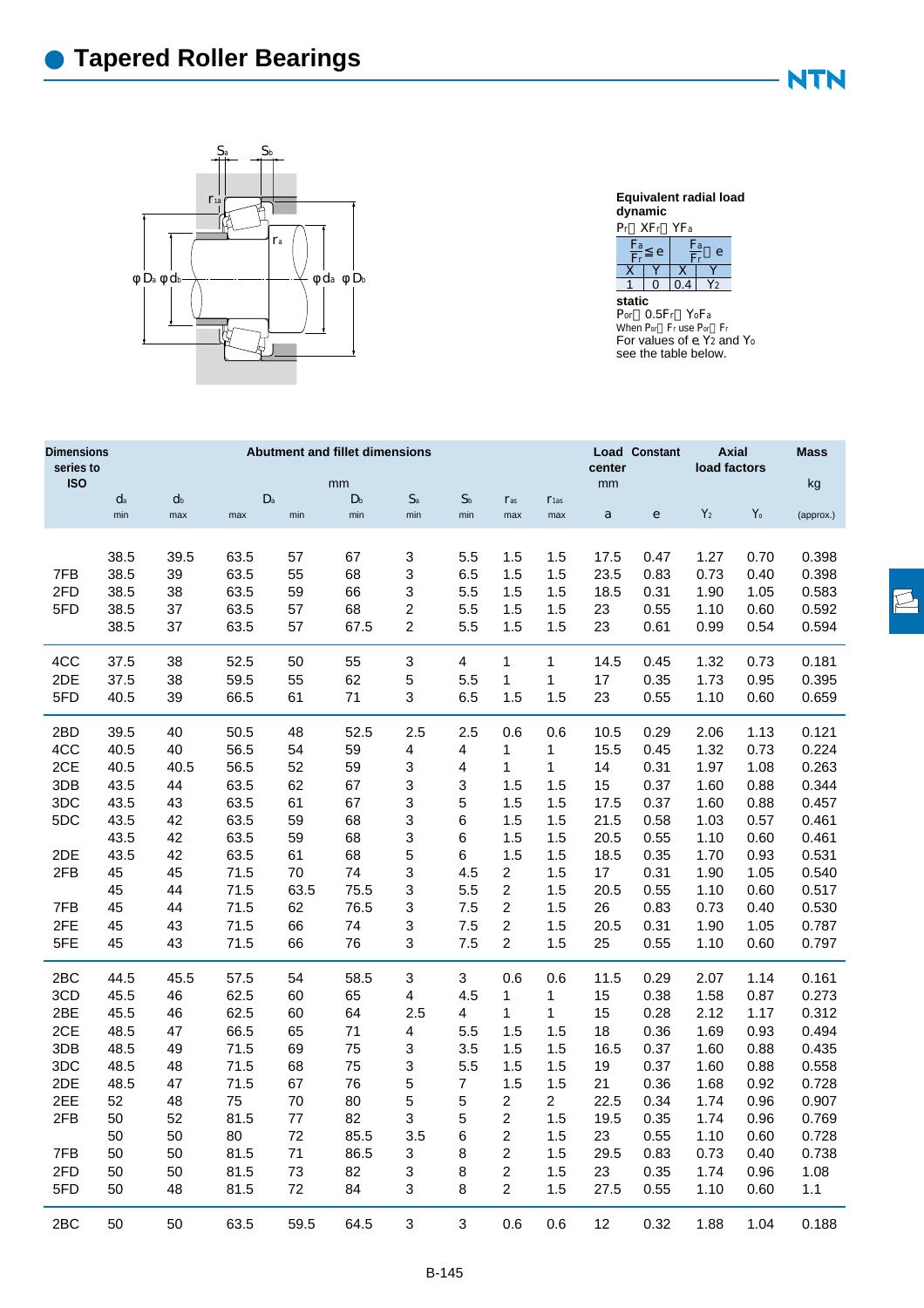

| $d$ 45 | 60 <sub>mm</sub> |
|--------|------------------|
|--------|------------------|

|                |                  |          |          | <b>Boundary dimensions</b> |                               |                        | dynamic | static          | <b>Basic load ratings</b><br>dynamic | static          | <b>Limiting speeds</b> |         | <b>Bearing</b><br>numbers |
|----------------|------------------|----------|----------|----------------------------|-------------------------------|------------------------|---------|-----------------|--------------------------------------|-----------------|------------------------|---------|---------------------------|
|                |                  |          | mm       |                            |                               |                        |         | kN              |                                      | kgf             |                        | $min-1$ |                           |
| $\overline{d}$ | $\boldsymbol{D}$ | $\cal T$ | $\cal B$ | $\mathcal{C}$              | $r_{\rm s\,min}$ <sup>1</sup> | $n s$ min <sup>1</sup> | $C_{r}$ | $C_{\text{or}}$ | $C_{\rm r}$                          | $C_{\text{or}}$ | grease                 | oil     |                           |
|                |                  |          |          |                            |                               |                        |         |                 |                                      |                 |                        |         |                           |
|                | 75               | 20       | 20       | 15.5                       | $\mathbf{1}$                  | 1                      | 57.5    | 76.5            | 5850                                 | 7800            | 4800                   | 6 400   | 4T-32009X                 |
|                | 75               | 24       | 24       | 19                         | $\mathbf{1}$                  | 1                      | 66.0    | 93.5            | 6750                                 | 9550            | 4 800                  | 6400    | 4T-33009                  |
|                | 80               | 26       | 26       | 20.5                       | 1.5                           | 1.5                    | 84.5    | 115             | 8 6 5 0                              | 11700           | 4700                   | 6 200   | 4T-33109                  |
|                | 85               | 20.75    | 19       | 16                         | 1.5                           | 1.5                    | 67.5    | 78.5            | 6 900                                | 8 0 0 0         | 4 400                  | 5 900   | 4T-30209                  |
| 45             | 85               | 24.75    | 23       | 19                         | 1.5                           | 1.5                    | 82.0    | 100             | 8 3 5 0                              | 10 200          | 4 4 0 0                | 5 900   | 4T-32209                  |
|                | 85               | 32       | 32       | 25                         | 1.5                           | 1.5                    | 107     | 141             | 10 900                               | 14 400          | 4 4 0 0                | 5 900   | 4T-33209                  |
|                | 100              | 27.25    | 25       | 22                         | $\overline{c}$                | 1.5                    | 111     | 126             | 11 300                               | 12 800          | 4 000                  | 5 300   | 4T-30309                  |
|                | 100              | 27.25    | 25       | 18                         | $\boldsymbol{2}$              | 1.5                    | 96.0    | 109             | 9800                                 | 11 100          | 3500                   | 4 600   | 4T-30309D                 |
|                | 100              | 38.25    | 36       | 30                         | $\overline{2}$                | 1.5                    | 154     | 191             | 15700                                | 19 500          | 4 0 0 0                | 5 300   | 32309U                    |
|                |                  |          |          |                            |                               |                        |         |                 |                                      |                 |                        |         |                           |
|                | 72               | 15       | 15       | 12                         | 0.6                           | 0.6                    | 35.5    | 57.0            | 3650                                 | 5 800           | 4700                   | 6 300   | 32910XU                   |
|                | 72               | 15       | 14       | 12                         | 0.6                           | 0.6                    | 31.5    | 50.5            | 3 200                                | 5 1 5 0         | 4700                   | 6 300   | 329102                    |
|                | 80               | 20       | 20       | 15.5                       | $\mathbf{1}$                  | $\mathbf{1}$           | 62.5    | 88.0            | 6 4 0 0                              | 9 0 0 0         | 4 4 0 0                | 5 800   | 4T-32010X                 |
|                | 80               | 24       | 24       | 19                         | 1                             | 1                      | 69.5    | 103             | 7 100                                | 10 500          | 4 4 0 0                | 5800    | 4T-33010                  |
|                | 85               | 26       | 26       | 20                         | 1.5                           | 1.5                    | 86.5    | 121             | 8850                                 | 12 400          | 4 200                  | 5 600   | 4T-33110                  |
|                | 90               | 21.75    | 20       | 17                         | 1.5                           | 1.5                    | 77.0    | 93.0            | 7850                                 | 9 4 5 0         | 4 000                  | 5 300   | 4T-30210                  |
| 50             | 90               | 24.75    | 23       | 19                         | 1.5                           | 1.5                    | 87.5    | 109             | 8 9 0 0                              | 11 100          | 4 000                  | 5 300   | 4T-32210                  |
|                | 90               | 32       | 32       | 24.5                       | 1.5<br>2.5                    | 1.5                    | 115     | 158             | 11700                                | 16 100          | 4 0 0 0                | 5 300   | 4T-33210                  |
|                | 100              | 36       | 35       | 30                         |                               | 2.5                    | 151     | 190             | 15 400                               | 19 400          | 3800                   | 5 100   | 4T-T2ED050                |
|                | 105              | 32       | 29       | 22                         | 3<br>2.5                      | 3                      | 107     | 132             | 10 900                               | 13 500          | 3 4 0 0                | 4 500   | 4T-T7FC050                |
|                | 110              | 29.25    | 27       | 23                         |                               | $\boldsymbol{2}$       | 133     | 152             | 13500                                | 15 500          | 3 600                  | 4 800   | 4T-30310                  |
|                | 110              | 29.25    | 27       | 19                         | 2.5                           | $\boldsymbol{2}$       | 113     | 130             | 11 600                               | 13 300          | 3 2 0 0                | 4 200   | 4T-30310D                 |
|                | 110              | 42.25    | 40       | 33                         | 2.5                           | 2                      | 184     | 232             | 18700                                | 23 600          | 3600                   | 4 800   | 32310U                    |
|                | 80               | 17       | 17       | 14                         | $\mathbf{1}$                  | $\mathbf{1}$           | 44.5    | 73.5            | 4550                                 | 7 500           | 4 300                  | 5700    | 32911XU                   |
|                | 90               | 23       | 23       | 17.5                       | 1.5                           | 1.5                    | 80.5    | 118             | 8 2 0 0                              | 12 000          | 4 000                  | 5400    | 4T-32011X                 |
|                | 90               | 27       | 27       | 21                         | 1.5                           | 1.5                    | 91.5    | 138             | 9 3 5 0                              | 14 100          | 4 000                  | 5 4 0 0 | 4T-33011                  |
|                | 95               | 30       | 30       | 23                         | 1.5                           | 1.5                    | 111     | 155             | 11 300                               | 15 800          | 3 900                  | 5 200   | 4T-33111                  |
|                | 100              | 22.75    | 21       | 18                         | $\overline{c}$                | 1.5                    | 93.0    | 111             | 9500                                 | 11 300          | 3600                   | 4 900   | 4T-30211                  |
| 55             | 100              | 26.75    | 25       | 21                         | $\mathbf 2$                   | 1.5                    | 108     | 134             | 11 000                               | 13700           | 3600                   | 4 900   | 4T-32211                  |
|                | 100              | 35       | 35       | 27                         | $\overline{c}$                | 1.5                    | 138     | 188             | 14 100                               | 19 100          | 3600                   | 4 900   | 4T-33211                  |
|                | 120              | 31.5     | 29       | 25                         | 2.5                           | $\overline{c}$         | 155     | 179             | 15 800                               | 18 300          | 3 300                  | 4 4 0 0 | 4T-30311                  |
|                | 120              | 31.5     | 29       | 21                         | 2.5                           | $\overline{c}$         | 132     | 154             | 13500                                | 15700           | 2 900                  | 3800    | 4T-30311D                 |
|                | 120              | 45.5     | 43       | 35                         | 2.5                           | $\overline{c}$         | 215     | 275             | 21 900                               | 28 000          | 3 3 0 0                | 4 4 0 0 | 32311U                    |
|                |                  |          |          | 14                         | $\mathbf{1}$                  |                        |         |                 |                                      |                 |                        |         |                           |
|                | 85               | 17       | 17       |                            |                               | $\mathbf{1}$           | 51.0    | 83.0            | 5 200                                | 8 4 5 0         | 4 0 0 0                | 5 300   | 32912XA <sup>2</sup>      |
| 60             | 95               | 23       | 23       | 17.5                       | 1.5                           | 1.5                    | 82.0    | 123             | 8 3 5 0                              | 12 500          | 3700                   | 4 900   | 4T-32012X                 |
|                | 95               | 27       | 27       | 21                         | 1.5                           | 1.5                    | 93.5    | 145             | 9550                                 | 14700           | 3700                   | 4 900   | 4T-33012                  |
|                | 100              | 30       | 30       | 23                         | 1.5                           | 1.5                    | 113     | 164             | 11 600                               | 16700           | 3600                   | 4700    | 4T-33112                  |

1)Minimal allowable dimension for chamfer dimension *r* or *r*1. 2)This bearing does not incorporate the subunit dimensions.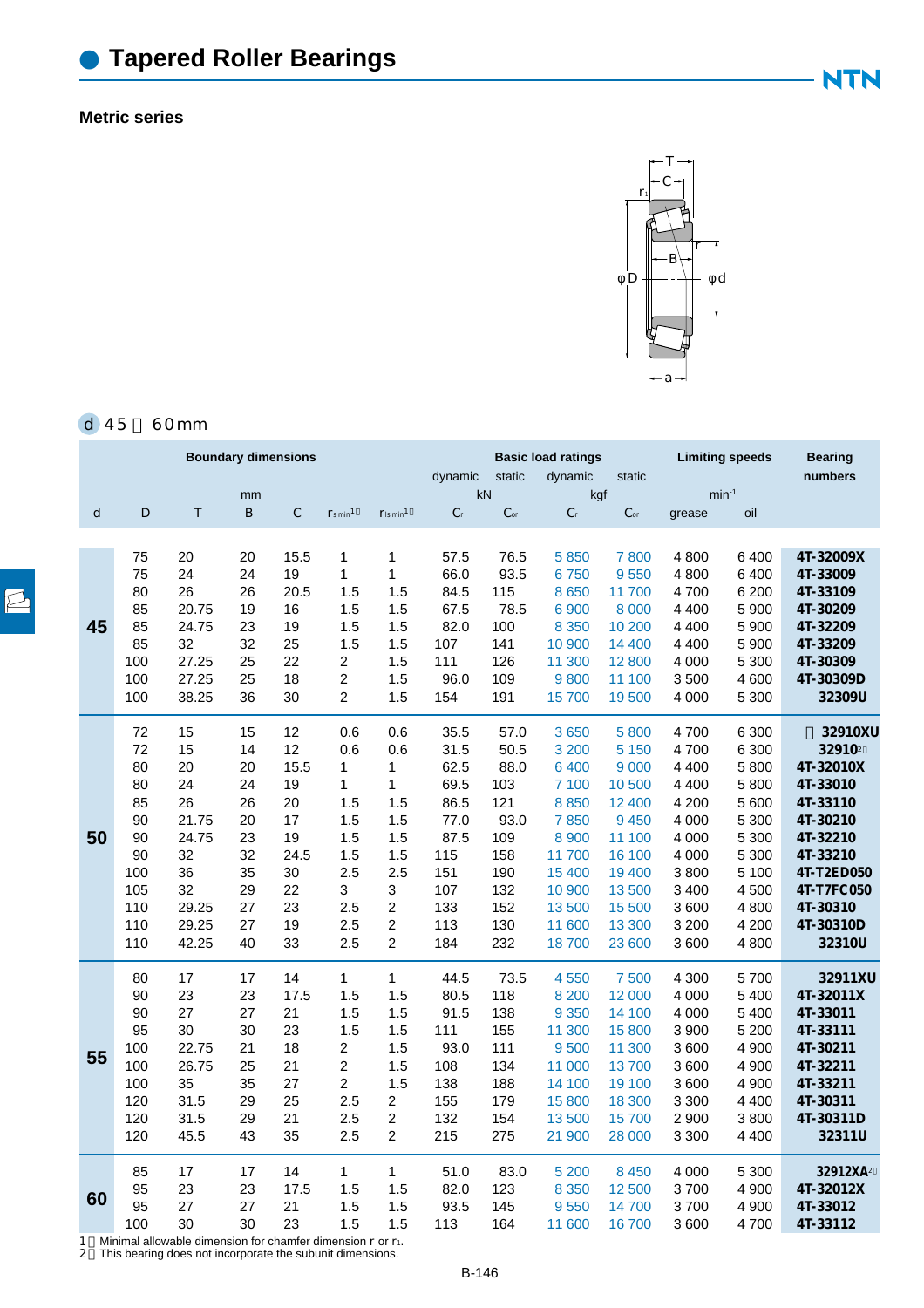





| <b>Dimensions</b><br>series to |                                      |             |      |             | <b>Abutment and fillet dimensions</b>                            | center                    | <b>Load Constant</b>               |                          | <b>Axial</b><br><b>Mass</b><br>load factors |                  |                  |       |         |           |
|--------------------------------|--------------------------------------|-------------|------|-------------|------------------------------------------------------------------|---------------------------|------------------------------------|--------------------------|---------------------------------------------|------------------|------------------|-------|---------|-----------|
| <b>ISO</b>                     |                                      |             |      |             | mm                                                               |                           |                                    |                          |                                             | mm               |                  |       |         | kg        |
|                                | $d_{\scriptscriptstyle{\mathrm{a}}}$ | $d_{\rm b}$ |      | $D_{\rm a}$ | $D_{\rm b}$                                                      | $S_{a}$                   | $S_{\rm b}$                        | $\mathcal{T}\mathrm{as}$ | $\Gamma$ las                                |                  |                  |       |         |           |
|                                | min                                  | max         | max  | min         | min                                                              | min                       | min                                | max                      | max                                         | $\boldsymbol{a}$ | $\boldsymbol{e}$ | $Y_2$ | $Y_{o}$ | (approx.) |
| 3CC                            | 50.5                                 | 51          | 69.5 | 67          | 72                                                               | 4                         | 4.5                                | 1                        | 1                                           | 16.5             | 0.39             | 1.53  | 0.84    | 0.346     |
| 2CE                            | 50.5                                 | 51          | 69.5 | 67          | 71                                                               | 4                         | 5                                  | 1                        | 1                                           | 16               | 0.29             | 2.04  | 1.12    | 0.398     |
| 3CE                            | 53.5                                 | 52          | 71.5 | 69          | 77                                                               | 4                         | 5.5                                | 1.5                      | 1.5                                         | 19.5             | 0.38             | 1.57  | 0.86    | 0.542     |
| 3DB                            | 53.5                                 | 54          | 76.5 | 74          | 80                                                               | 3                         | 4.5                                | 1.5                      | 1.5                                         | 18               | 0.40             | 1.48  | 0.81    | 0.495     |
| 3DC                            | 53.5                                 | 53          | 76.5 | 73          | 81                                                               | 3                         | 5.5                                | 1.5                      | 1.5                                         | 20               | 0.40             | 1.48  | 0.81    | 0.607     |
| 3DE                            | 53.5                                 | 52          | 76.5 | 72          | 81                                                               | 5                         | $\overline{7}$                     | 1.5                      | 1.5                                         | 22               | 0.39             | 1.56  | 0.86    | 0.783     |
| 2FB                            | 55                                   | 59          | 91.5 | 86          | 93                                                               | 3                         | 5                                  | $\overline{\mathbf{c}}$  | 1.5                                         | 21               | 0.35             | 1.74  | 0.96    | 1.01      |
| 7FB                            | 55                                   | 56          | 91.5 | 79          | 96                                                               | 3                         | 9                                  | $\overline{c}$           | 1.5                                         | 32.5             | 0.83             | 0.73  | 0.40    | 0.958     |
| 2FD                            | 55                                   | 56          | 91.5 | 82          | 93                                                               | 3                         | 8                                  | $\overline{c}$           | 1.5                                         | 25.5             | 0.35             | 1.74  | 0.96    | 1.46      |
| 2BC                            | 54.5                                 | 55          | 67.5 | 63.5        | 69                                                               | $\ensuremath{\mathsf{3}}$ | 3                                  | 0.6                      | 0.6                                         | 13.5             | 0.34             | 1.76  | 0.97    | 0.191     |
|                                | 54.5                                 | 55          | 67.5 | 63.5        | 69.5                                                             | 3                         | 3                                  | 0.6                      | 0.6                                         | 14.5             | 0.36             | 1.67  | 0.92    | 0.192     |
| 3CC                            | 55.5                                 | 56          | 74.5 | 72          | 77                                                               | 4                         | 4.5                                | 1                        | 1                                           | 17.5             | 0.42             | 1.42  | 0.78    | 0.366     |
| 2CE                            | 55.5                                 | 56          | 74.5 | 72          | 76                                                               | 4                         | 5                                  | 1                        | 1                                           | 17.5             | 0.32             | 1.90  | 1.04    | 0.433     |
| 3CE                            | 58.5                                 | 56          | 76.5 | 74          | 82                                                               | 4                         | 6                                  | 1.5                      | 1.5                                         | 20.5             | 0.41             | 1.46  | 0.80    | 0.58      |
| 3DB                            | 58.5                                 | 58          | 81.5 | 79          | 85                                                               | 3                         | 4.5                                | 1.5                      | 1.5                                         | 19.5             | 0.42             | 1.43  | 0.79    | 0.563     |
| 3DC                            | 58.5                                 | 58          | 81.5 | 78          | 85                                                               | 3                         | 5.5                                | 1.5                      | 1.5                                         | 21               | 0.42             | 1.43  | 0.79    | 0.648     |
| 3DE                            | 58.5                                 | 57          | 81.5 | 77          | 87                                                               | 5                         | 7.5                                | 1.5                      | 1.5                                         | 23.5             | 0.41             | 1.45  | 0.80    | 0.852     |
| 2ED                            | 62                                   | 59          | 88   | 84          | 94                                                               | 6                         | 6                                  | $\overline{c}$           | $\overline{2}$                              | 25.5             | 0.34             | 1.75  | 0.96    | 1.31      |
| 7FC                            | 64                                   | 60          | 91   | 78          | 100                                                              | 4                         | 10                                 | 2.5                      | 2.5                                         | 36.5             | 0.87             | 0.69  | 0.38    | 1.23      |
| 2FB                            | 62                                   | 65          | 100  | 95          | 102                                                              | 3                         | 6                                  | 2                        | 2                                           | 23               | 0.35             | 1.74  | 0.96    | 1.31      |
| 7FB                            | 62                                   | 62          | 100  | 87          | 105                                                              | 3                         | 10                                 | $\overline{\mathbf{c}}$  | $\overline{\mathbf{c}}$                     | 35               | 0.83             | 0.73  | 0.40    | 1.25      |
| 2FD                            | 62                                   | 62          | 100  | 90          | 102                                                              | 3                         | 9                                  | $\overline{2}$           | $\overline{2}$                              | 28.5             | 0.35             | 1.74  | 0.96    | 1.92      |
| 2BC                            | 60.5                                 | 60.5        | 74.5 | 70.5        | 76.5                                                             | $\ensuremath{\mathsf{3}}$ | 3                                  | 1                        | 1                                           | 14.5             | 0.31             | 1.94  | 1.07    | 0.274     |
| 3CC                            | 63.5                                 | 63          | 81.5 | 81          | 86                                                               | 4                         | 5.5                                | 1.5                      | 1.5                                         | 20               | 0.41             | 1.48  | 0.81    | 0.563     |
| 2CE                            | 63.5                                 | 63          | 81.5 | 81          | 86                                                               | 5                         | 6                                  | 1.5                      | 1.5                                         | 19.5             | 0.31             | 1.92  | 1.06    | 0.643     |
| 3CE                            | 63.5                                 | 62          | 86.5 | 83          | 91                                                               | 5                         | $\overline{7}$                     | 1.5                      | 1.5                                         | 22               | 0.37             | 1.60  | 0.88    | 0.846     |
| 3DB                            | 65                                   | 64          | 91.5 | 88          | 94                                                               | 4                         | 4.5                                | 2                        | 1.5                                         | 21               | 0.40             | 1.48  | 0.81    | 0.74      |
| 3DC                            | 65                                   | 63          | 91.5 | 87          | 95                                                               | 4                         | 5.5                                | $\overline{c}$           | 1.5                                         | 22.5             | 0.40             | 1.48  | 0.81    | 0.876     |
| 3DE                            | 65                                   | 62          | 91.5 | 85          | 96                                                               | 6                         | 8                                  | $\overline{c}$           | 1.5                                         | 25.5             | 0.40             | 1.50  | 0.83    | 1.15      |
| 2FB                            | 67                                   | 71          | 110  | 104         | 111                                                              | 4                         | 6.5                                | 2                        | 2                                           | 24.5             | 0.35             | 1.74  | 0.96    | 1.66      |
| 7FB                            | 67                                   | 68          | 110  | 94          | 113                                                              | 4                         | 10.5                               | 2                        | 2                                           | 38               | 0.83             | 0.73  | 0.40    | 1.59      |
| 2FD                            | 67                                   | 68          | 110  | 99          | 111                                                              | 4                         | 10.5                               | $\overline{2}$           | $\overline{c}$                              | 30.5             | 0.35             | 1.74  | 0.96    | 2.44      |
|                                | 65.5                                 | 65.5        | 79.5 | 76.5        | 82                                                               | 3                         | $\ensuremath{\mathsf{3}}$          | 1                        | 1                                           | 15.5             | 0.33             | 1.80  | 0.99    | 0.296     |
| 4CC                            | 68.5                                 | 67          | 86.5 | 85          | 91                                                               | 4                         | 5.5                                | 1.5                      | 1.5                                         | 21               | 0.43             | 1.39  | 0.77    | 0.576     |
| 2CE                            | 68.5                                 | 67          | 86.5 | 85          | 90                                                               | 5                         | 6                                  | 1.5                      | 1.5                                         | 20.5             | 0.33             | 1.83  | 1.01    | 0.684     |
| 3CE                            | 68.5                                 | 67          | 91.5 | 88          | 96                                                               | 5                         | $\overline{7}$                     | 1.5                      | 1.5                                         | 23.5             | 0.40             | 1.51  | 0.83    | 0.912     |
|                                |                                      |             |      |             | Note: When selecting bearings with bearing numbers marked with " |                           | ", please consult NTN Engineering. |                          |                                             |                  |                  |       |         |           |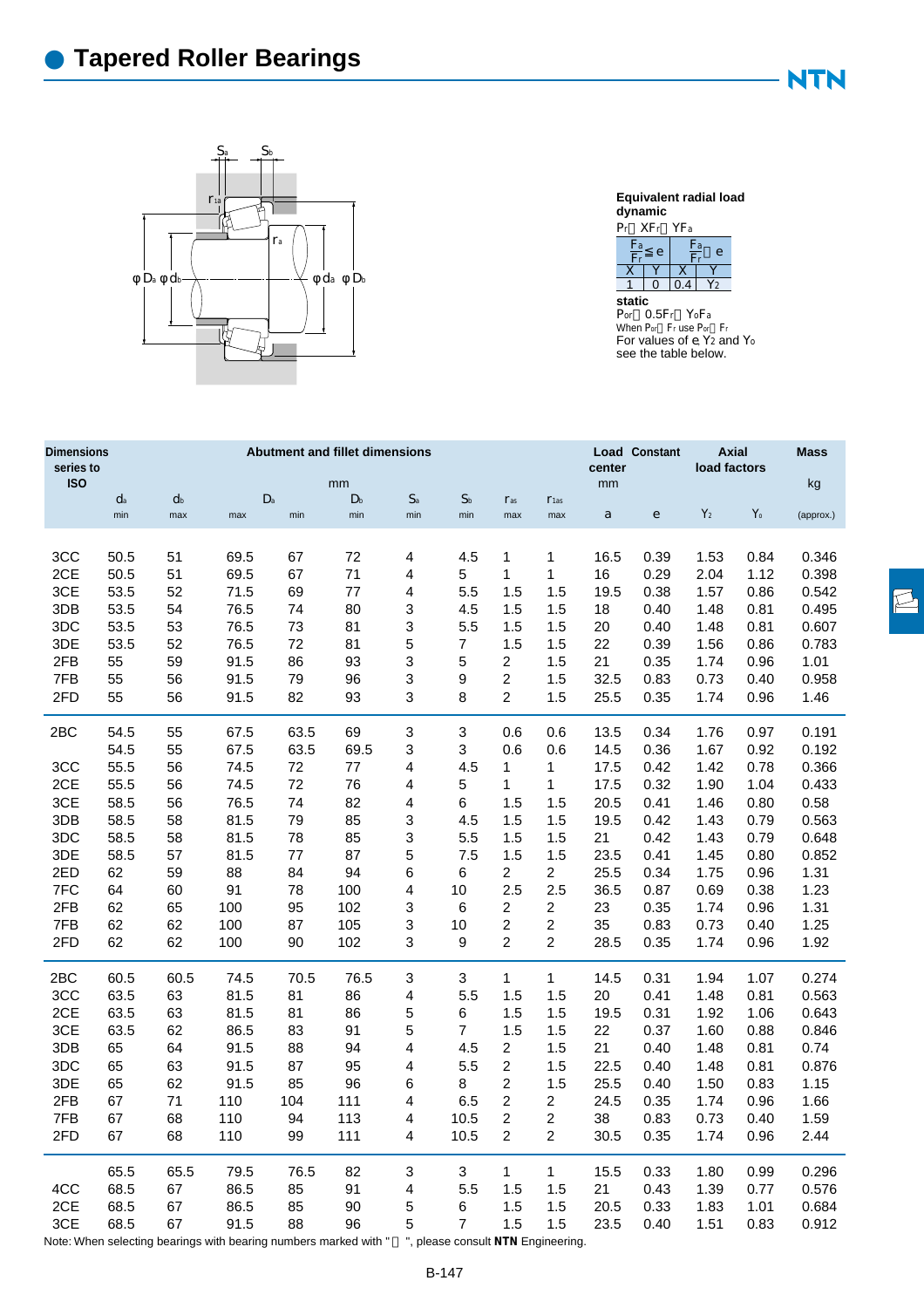

| $d$ 60 | 75mm |
|--------|------|
|        |      |

|                |                  |                                                                | <b>Boundary dimensions</b> |            |                               |                        | dynamic    | static          | <b>Basic load ratings</b><br>dynamic | static           |                  | <b>Limiting speeds</b> | <b>Bearing</b><br>numbers |
|----------------|------------------|----------------------------------------------------------------|----------------------------|------------|-------------------------------|------------------------|------------|-----------------|--------------------------------------|------------------|------------------|------------------------|---------------------------|
|                |                  |                                                                | mm                         |            |                               |                        |            | kN              | kgf                                  |                  |                  | $min-1$                |                           |
| $\overline{d}$ | $\boldsymbol{D}$ | $\cal T$                                                       | $\boldsymbol{B}$           | $\cal C$   | $r_{\rm s\,min}$ <sup>1</sup> | $n s$ min <sup>1</sup> | $C_{r}$    | $C_{\text{or}}$ | $C_{\rm r}$                          | $C_{\text{or}}$  | grease           | oil                    |                           |
|                |                  |                                                                |                            |            |                               |                        |            |                 |                                      |                  |                  |                        |                           |
|                | 110              | 23.75                                                          | 22                         | 19         | $\overline{\mathbf{c}}$       | 1.5                    | 105        | 125             | 10700                                | 12700            | 3400             | 4 500                  | 4T-30212                  |
|                | 110              | 29.75                                                          | 28                         | 24         | $\overline{c}$                | 1.5                    | 130        | 164             | 13 200                               | 16 800           | 3400             | 4500                   | 32212U                    |
|                | 110              | 38                                                             | 38                         | 29         | $\overline{c}$                | 1.5                    | 161        | 223             | 16 400                               | 22 700           | 3 400            | 4 500                  | 33212U                    |
|                | 115              | 40                                                             | 39                         | 33         | 2.5                           | 2.5                    | 188        | 249             | 19 200                               | 25 400           | 3 200            | 4 300                  | 4T-T2EE060                |
| 60             | 125              | 37                                                             | 33.5                       | 26         | 3                             | 3                      | 145        | 186             | 14 800                               | 18 900           | 2800             | 3700                   | 4T-T7FC060                |
|                | 130              | 33.5                                                           | 31                         | 26         | 3                             | 2.5                    | 180        | 210             | 18 300                               | 21 400           | 3 000            | 4 0 0 0                | 30312U                    |
|                | 130              | 33.5                                                           | 31                         | 22         | 3                             | 2.5                    | 150        | 176             | 15 300                               | 17 900           | 2700             | 3600                   | 4T-30312D                 |
|                | 130              | 48.5                                                           | 46                         | 37         | 3                             | 2.5                    | 244        | 315             | 24 900                               | 32 000           | 3 0 0 0          | 4 0 0 0                | 32312U                    |
|                |                  |                                                                |                            |            |                               |                        |            |                 |                                      |                  |                  |                        |                           |
|                | 90               | 17                                                             | 17                         | 14         | $\mathbf{1}$                  | 1                      | 48.5       | 85.0            | 4 9 0 0                              | 8700             | 3700             | 4 900                  | 32913XU                   |
|                | 100              | 23                                                             | 23                         | 17.5       | 1.5                           | 1.5                    | 83.0       | 128             | 8 4 5 0                              | 13 000           | 3 4 0 0          | 4 600                  | 4T-32013X                 |
|                | 100              | 27                                                             | 27                         | 21         | 1.5                           | 1.5                    | 97.5       | 156             | 9950                                 | 16 000           | 3 4 0 0          | 4 600                  | 4T-33013                  |
|                | 110              | 34                                                             | 34                         | 26.5       | 1.5                           | 1.5                    | 144        | 211             | 14700                                | 21 500           | 3 300            | 4 4 0 0                | 4T-33113                  |
|                | 120              | 24.75                                                          | 23                         | 20         | $\overline{2}$                | 1.5                    | 123        | 148             | 12 500                               | 15 000           | 3 100            | 4 200                  | 4T-30213                  |
| 65             | 120              | 32.75                                                          | 31                         | 27         | $\overline{\mathbf{c}}$       | 1.5                    | 159        | 206             | 16 200                               | 21 000           | 3 100            | 4 200                  | 32213U                    |
|                | 120              | 41                                                             | 41                         | 32         | $\overline{c}$                | 1.5                    | 195        | 265             | 19 900                               | 27 100           | 3 100            | 4 200                  | 33213U                    |
|                | 140              | 36                                                             | 33                         | 28         | 3                             | 2.5                    | 203        | 238             | 20700                                | 24 300           | 2800             | 3700                   | 30313U                    |
|                | 140              | 36                                                             | 33                         | 23         | 3                             | 2.5                    | 173        | 204             | 17700                                | 20 900           | 2 500            | 3 3 0 0                | 4T-30313D                 |
|                | 140              | 51                                                             | 48                         | 39         | 3                             | 2.5                    | 273        | 350             | 27 800                               | 36 000           | 2800             | 3700                   | 32313U                    |
|                |                  |                                                                |                            |            |                               |                        |            |                 |                                      |                  |                  |                        |                           |
|                | 100              | 20                                                             | 20                         | 16         | $\mathbf{1}$                  | 1                      | 68.5       | 110             | 7 0 0 0                              | 11 200           | 3 4 0 0          | 4 600                  | 32914XU                   |
|                | 110              | 25                                                             | 25                         | 19<br>25.5 | 1.5<br>1.5                    | 1.5                    | 105<br>127 | 160             | 10700<br>12 900                      | 16 400           | 3 200<br>3 2 0 0 | 4 200                  | 4T-32014X                 |
|                | 110<br>125       | 31                                                             | 31                         |            |                               | 1.5                    |            | 204             |                                      | 20 800           |                  | 4 200                  | 4T-33014                  |
|                | 125              | 26.25<br>33.25                                                 | 24<br>31                   | 21<br>27   | 2<br>$\overline{c}$           | 1.5<br>1.5             | 131<br>166 | 162<br>220      | 13 400<br>16 900                     | 16 500<br>22 400 | 2 900<br>2 9 0 0 | 3 900<br>3 900         | 4T-30214<br>32214U        |
| 70             | 125              | 41                                                             | 41                         | 32         | $\overline{c}$                | 1.5                    | 201        | 282             | 20 500                               | 28 700           | 2 900            | 3 9 0 0                | 33214U                    |
|                | 140              | 39                                                             | 35.5                       | 27         | 3                             | 3                      | 173        | 231             | 17600                                | 23 500           | 2 4 0 0          | 3 200                  | 4T-T7FC070                |
|                | 150              | 38                                                             | 35                         | 30         | 3                             | 2.5                    | 230        | 272             | 23 400                               | 27 800           | 2 600            | 3500                   | 30314U                    |
|                | 150              | 38                                                             | 35                         | 25         | 3                             | 2.5                    | 193        | 229             | 19600                                | 23 300           | 2 300            | 3 000                  | 4T-30314D                 |
|                | 150              | 54                                                             | 51                         | 42         | 3                             | 2.5                    | 310        | 405             | 31 500                               | 41 000           | 2 600            | 3500                   | 32314U                    |
|                |                  |                                                                |                            |            |                               |                        |            |                 |                                      |                  |                  |                        |                           |
|                | 105              | 20                                                             | 20                         | 16         | $\mathbf{1}$                  | 1                      | 69.5       | 114             | 7 100                                | 11 600           | 3 200            | 4 300                  | 32915XU                   |
|                | 115              | 25                                                             | 25                         | 19         | 1.5                           | 1.5                    | 106        | 167             | 10 800                               | 17 000           | 3 000            | 4 0 0 0                | 32015XU                   |
|                | 115              | 31                                                             | 31                         | 25.5       | 1.5                           | 1.5                    | 111        | 186             | 11 300                               | 19 000           | 3 0 0 0          | 4 0 0 0                | 33015U                    |
| 75             | 130              | 27.25                                                          | 25                         | 22         | 2                             | 1.5                    | 139        | 175             | 14 200                               | 17 900           | 2700             | 3600                   | 4T-30215                  |
|                | 130              | 33.25                                                          | 31                         | 27         | $\overline{c}$                | 1.5                    | 168        | 224             | 17 100                               | 22 800           | 2700             | 3600                   | 32215U                    |
|                | 130              | 41                                                             | 41                         | 31         | $\overline{c}$                | 1.5                    | 208        | 298             | 21 200                               | 30 500           | 2700             | 3600                   | 33215U                    |
|                | 160              | 40                                                             | 37                         | 31         | 3                             | 2.5                    | 255        | 305             | 26 000                               | 31 000           | 2 4 0 0          | 3 200                  | 30315U                    |
|                | 160              | 40                                                             | 37                         | 26         | 3                             | 2.5                    | 215        | 256             | 21 900                               | 26 100           | 2 100            | 2800                   | 30315DU                   |
| $\mathbf{1}$   |                  | Minimal allowable dimension for chamfer dimension $r$ or $r$ . |                            |            |                               |                        |            |                 |                                      |                  |                  |                        |                           |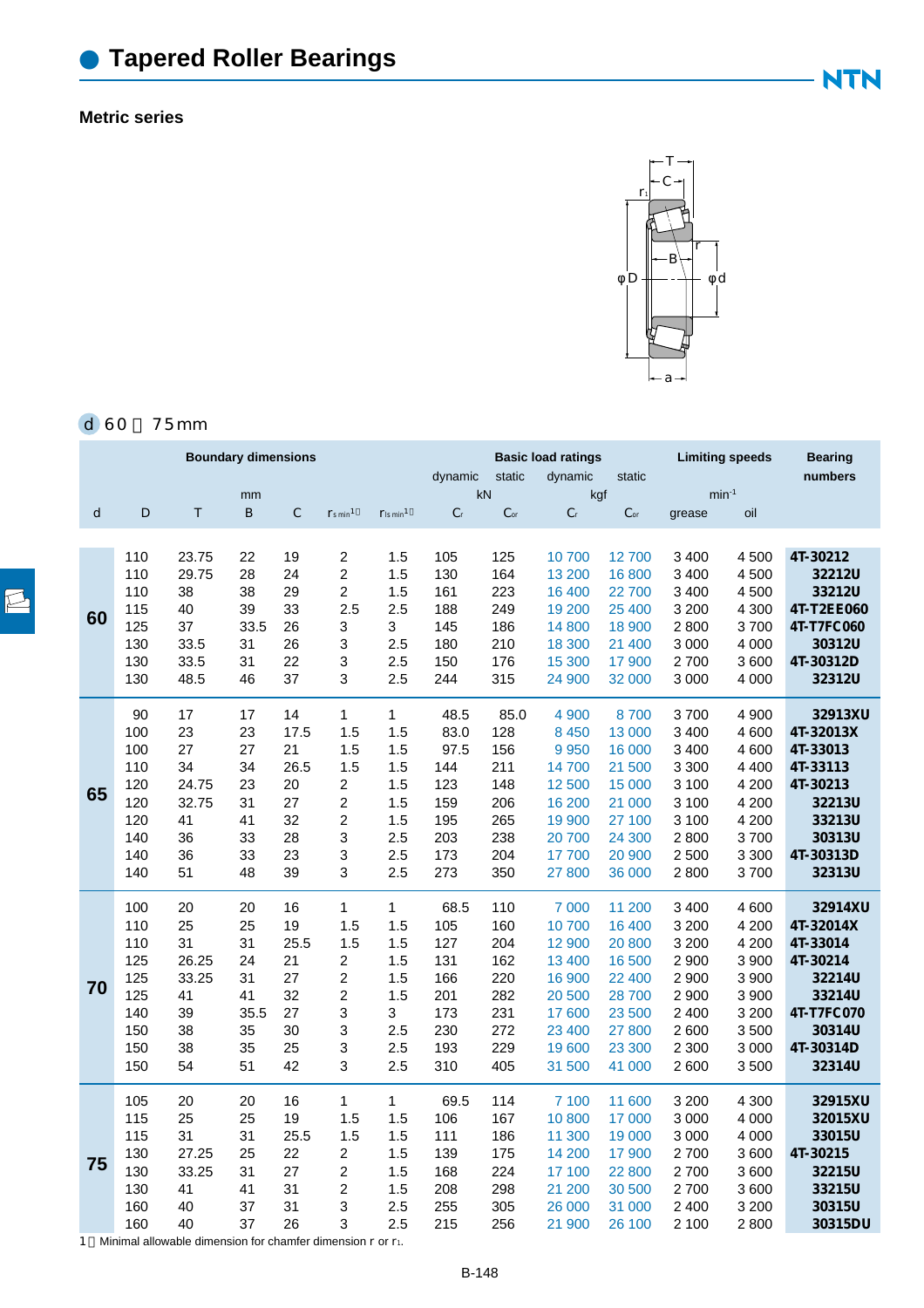





| <b>Dimensions</b><br>series to |                              |             |       |         | <b>Abutment and fillet dimensions</b> | <b>Axial</b><br><b>Load Constant</b><br>load factors<br>center |                |                          |                         | <b>Mass</b>      |                  |       |         |           |
|--------------------------------|------------------------------|-------------|-------|---------|---------------------------------------|----------------------------------------------------------------|----------------|--------------------------|-------------------------|------------------|------------------|-------|---------|-----------|
| <b>ISO</b>                     |                              |             |       |         | mm                                    |                                                                |                |                          |                         | mm               |                  |       |         | kg        |
|                                | $d_{\scriptscriptstyle\! A}$ | $d_{\rm b}$ |       | $D_{a}$ | $D_{\rm b}$                           | $S_{\!\scriptscriptstyle \alpha}$                              | $S_{\rm b}$    | $\mathcal{T}\mathrm{as}$ | $\Gamma$ las            |                  |                  | $Y_2$ | $Y_{o}$ |           |
|                                | min                          | max         | max   | min     | min                                   | min                                                            | min            | max                      | max                     | $\boldsymbol{a}$ | $\boldsymbol{e}$ |       |         | (approx.) |
| 3EB                            | 70                           | 70          | 101.5 | 96      | 103                                   | 4                                                              | 4.5            | $\overline{c}$           | 1.5                     | 22               | 0.40             | 1.48  | 0.81    | 0.949     |
| 3EC                            | 70                           | 69          | 101.5 | 95      | 104                                   | 4                                                              | 5.5            | $\overline{c}$           | 1.5                     | 25               | 0.40             | 1.48  | 0.81    | 1.18      |
| 3EE                            | 70                           | 69          | 101.5 | 93      | 105                                   | 6                                                              | 9              | $\overline{c}$           | 1.5                     | 27.5             | 0.40             | 1.48  | 0.82    | 1.55      |
| 2EE                            | 72                           | 70          | 103   | 98      | 109                                   | 6                                                              | $\overline{7}$ | $\overline{2}$           | 2                       | 28.5             | 0.33             | 1.80  | 0.99    | 1.86      |
| 7FC                            | 74                           | 72          | 111   | 94      | 119                                   | 4                                                              | 11             | 2.5                      | 2.5                     | 42               | 0.82             | 0.73  | 0.40    | 2         |
| 2FB                            | 74                           | 77          | 118   | 112     | 120                                   | 4                                                              | 7.5            | 2.5                      | $\overline{c}$          | 26.5             | 0.35             | 1.74  | 0.96    | 2.06      |
| 7FB                            | 74                           | 73          | 118   | 103     | 124                                   | 4                                                              | 11.5           | 2.5                      | 2                       | 40.5             | 0.83             | 0.73  | 0.40    | 1.97      |
| 2FD                            | 74                           | 74          | 118   | 107     | 120                                   | 4                                                              | 11.5           | 2.5                      | $\overline{c}$          | 32               | 0.35             | 1.74  | 0.96    | 3.02      |
| 2BC                            | 70.5                         | 70          | 84.5  | 80      | 86.5                                  | 3                                                              | 3              | 1                        | 1                       | 16.5             | 0.35             | 1.70  | 0.93    | 0.315     |
| 4CC                            | 73.5                         | 72          | 91.5  | 90      | 97                                    | 4                                                              | 5.5            | 1.5                      | 1.5                     | 22.5             | 0.46             | 1.31  | 0.72    | 0.63      |
| 2CE                            | 73.5                         | 72          | 91.5  | 89      | 96                                    | 5                                                              | 6              | 1.5                      | 1.5                     | 21.5             | 0.35             | 1.72  | 0.95    | 0.732     |
| 3DE                            | 73.5                         | 73          | 101.5 | 96      | 106                                   | 6                                                              | 7.5            | 1.5                      | 1.5                     | 26               | 0.39             | 1.55  | 0.85    | 1.28      |
| 3EB                            | 75                           | 77          | 111.5 | 106     | 113                                   | 4                                                              | 4.5            | 2                        | 1.5                     | 23.5             | 0.40             | 1.48  | 0.81    | 1.18      |
| 3EC                            | 75                           | 75          | 111.5 | 104     | 115                                   | 4                                                              | 5.5            | $\overline{c}$           | 1.5                     | 27               | 0.40             | 1.48  | 0.81    | 1.58      |
| 3EE                            | 75                           | 74          | 111.5 | 102     | 115                                   | 7                                                              | 9              | $\overline{c}$           | 1.5                     | 29.5             | 0.39             | 1.54  | 0.85    | 1.98      |
| 2GB                            | 79                           | 83          | 128   | 122     | 130                                   | 4                                                              | 8              | 2.5                      | 2                       | 28.5             | 0.35             | 1.74  | 0.96    | 2.55      |
| 7GB                            | 79                           | 79          | 128   | 111     | 133                                   | 4                                                              | 13             | 2.5                      | 2                       | 44               | 0.83             | 0.73  | 0.40    | 2.42      |
| 2GD                            | 79                           | 80          | 128   | 117     | 130                                   | 4                                                              | 12             | 2.5                      | 2                       | 34.5             | 0.35             | 1.74  | 0.96    | 3.66      |
| 2BC                            | 75.5                         | 75          | 94.5  | 90      | 96                                    | 4                                                              | 4              | 1                        | $\mathbf{1}$            | 18               | 0.32             | 1.90  | 1.05    | 0.487     |
| 4CC                            | 78.5                         | 78          | 101.5 | 98      | 105                                   | 5                                                              | 6              | 1.5                      | 1.5                     | 24               | 0.43             | 1.38  | 0.76    | 0.848     |
| 2CE                            | 78.5                         | 79          | 101.5 | 99      | 105                                   | 5                                                              | 5.5            | 1.5                      | 1.5                     | 22.5             | 0.28             | 2.11  | 1.16    | 1.07      |
| 3EB                            | 80                           | 81          | 116.5 | 110     | 118                                   | 4                                                              | 5              | $\overline{\mathbf{c}}$  | 1.5                     | 25.5             | 0.42             | 1.43  | 0.79    | 1.26      |
| 3EC                            | 80                           | 80          | 116.5 | 108     | 119                                   | 4                                                              | 6              | $\overline{c}$           | 1.5                     | 28.5             | 0.42             | 1.43  | 0.79    | 1.68      |
| 3EE                            | 80                           | 79          | 116.5 | 107     | 120                                   | 7                                                              | 9              | $\overline{c}$           | 1.5                     | 31               | 0.41             | 1.47  | 0.81    | 2.1       |
| 7FC                            | 84                           | 82          | 126   | 106     | 135                                   | 5                                                              | 12             | 2.5                      | 2.5                     | 47.5             | 0.87             | 0.69  | 0.38    | 2.61      |
| 2GB                            | 84                           | 89          | 138   | 130     | 140                                   | 4                                                              | 8              | 2.5                      | 2                       | 30               | 0.35             | 1.74  | 0.96    | 3.06      |
| 7GB                            | 84                           | 84          | 138   | 118     | 142                                   | 4                                                              | 13             | 2.5                      | $\overline{\mathbf{c}}$ | 47               | 0.83             | 0.73  | 0.40    | 2.92      |
| 2GD                            | 84                           | 86          | 138   | 125     | 140                                   | 4                                                              | 12             | 2.5                      | $\overline{2}$          | 36.5             | 0.35             | 1.74  | 0.96    | 4.46      |
| 2BC                            | 80.5                         | 80          | 99.5  | 94      | 101.5                                 | 4                                                              | 4              | 1                        | 1                       | 19               | 0.33             | 1.80  | 0.99    | 0.511     |
| 4CC                            | 83.5                         | 83          | 106.5 | 103     | 110                                   | 5                                                              | 6              | 1.5                      | 1.5                     | 25.5             | 0.46             | 1.31  | 0.72    | 0.909     |
| 2CE                            | 83.5                         | 85          | 106.5 | 101     | 110.5                                 | 6                                                              | 5.5            | 1.5                      | 1.5                     | 23               | 0.30             | 2.01  | 1.11    | 1.11      |
| 4DB                            | 85                           | 85          | 121.5 | 115     | 124                                   | 4                                                              | 5              | $\overline{c}$           | 1.5                     | 27               | 0.44             | 1.38  | 0.76    | 1.41      |
| 4DC                            | 85                           | 85          | 121.5 | 114     | 125                                   | 4                                                              | 6              | $\overline{c}$           | 1.5                     | 30               | 0.44             | 1.38  | 0.76    | 1.74      |
| 3EE                            | 85                           | 83          | 121.5 | 111     | 125                                   | 7                                                              | 10             | $\overline{c}$           | 1.5                     | 32               | 0.43             | 1.40  | 0.77    | 2.2       |
| 2GB                            | 89                           | 95          | 148   | 139     | 149                                   | 4                                                              | 9              | 2.5                      | 2                       | 32               | 0.35             | 1.74  | 0.96    | 3.57      |
| 7GB                            | 89                           | 91          | 148   | 127     | 151                                   | 6                                                              | 14             | 2.5                      | 2                       | 50               | 0.83             | 0.73  | 0.40    | 3.47      |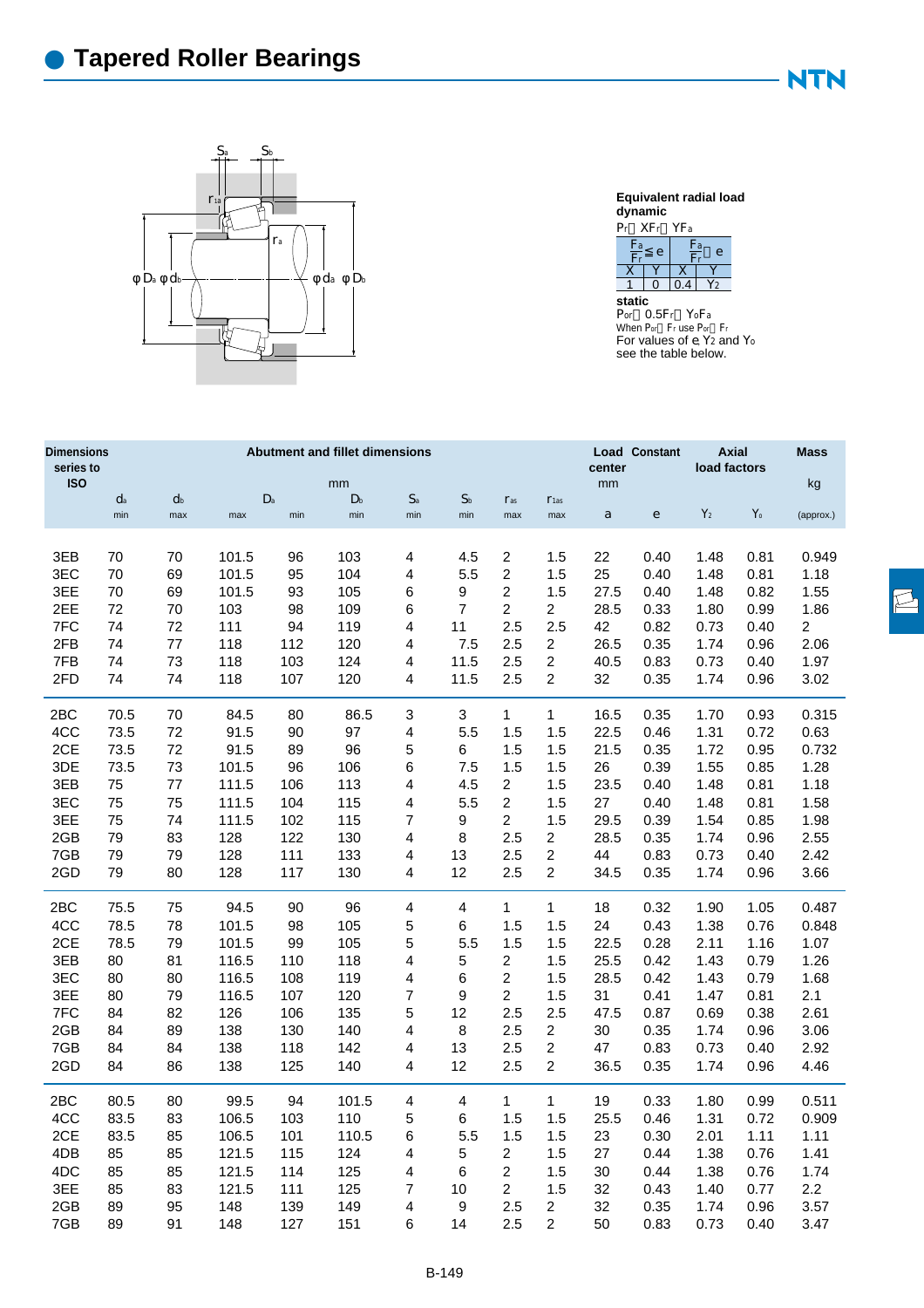

#### *d* 75 ~ 95mm

|                  |          |                                                      |                  | <b>Boundary dimensions</b> |                             |                  |             |                 | <b>Basic load ratings</b> |                 | <b>Limiting speeds</b> | <b>Bearing</b> |         |
|------------------|----------|------------------------------------------------------|------------------|----------------------------|-----------------------------|------------------|-------------|-----------------|---------------------------|-----------------|------------------------|----------------|---------|
|                  |          |                                                      |                  |                            |                             |                  | dynamic     | static          | dynamic                   | static          |                        |                | numbers |
|                  |          |                                                      | mm               |                            |                             |                  |             | kN              | kgf                       |                 |                        | $min-1$        |         |
| $\boldsymbol{d}$ | $\cal D$ | $\cal T$                                             | $\boldsymbol{B}$ | $\mathcal{C}_{0}^{0}$      | $\Gamma$ s min <sup>1</sup> | $\Gamma$ min     | $C_{\rm r}$ | $C_{\text{or}}$ | $C_{\rm r}$               | $C_{\text{or}}$ | grease                 | oil            |         |
| 75               | 160      | 58                                                   | 55               | 45                         | $\ensuremath{\mathsf{3}}$   | 2.5              | 355         | 470             | 36 000                    | 47 500          | 2 4 0 0                | 3 2 0 0        | 32315U  |
|                  |          |                                                      |                  |                            |                             |                  |             |                 |                           |                 |                        |                |         |
|                  | 110      | 20                                                   | 20               | 16                         | $\mathbf{1}$                | $\mathbf{1}$     | 72.0        | 121             | 7 3 5 0                   | 12 400          | 3 0 0 0                | 4 0 0 0        | 32916XU |
|                  | 125      | 29                                                   | 29               | 22                         | 1.5                         | 1.5              | 139         | 216             | 14 200                    | 22 000          | 2800                   | 3700           | 32016XU |
|                  | 125      | 36                                                   | 36               | 29.5                       | 1.5                         | 1.5              | 173         | 284             | 17600                     | 29 000          | 2800                   | 3700           | 33016U  |
|                  | 140      | 28.25                                                | 26               | 22                         | 2.5                         | $\overline{c}$   | 160         | 200             | 16 300                    | 20 400          | 2 500                  | 3 4 0 0        | 30216U  |
| 80               | 140      | 35.25                                                | 33               | 28                         | 2.5                         | $\mathbf 2$      | 199         | 265             | 20 300                    | 27 000          | 2 500                  | 3 4 0 0        | 32216U  |
|                  | 140      | 46                                                   | 46               | 35                         | 2.5                         | $\overline{c}$   | 250         | 365             | 25 500                    | 37 500          | 2 500                  | 3 4 0 0        | 33216U  |
|                  | 170      | 42.5                                                 | 39               | 33                         | $\ensuremath{\mathsf{3}}$   | 2.5              | 291         | 350             | 29 700                    | 36 000          | 2 300                  | 3 0 0 0        | 30316U  |
|                  | 170      | 42.5                                                 | 39               | 27                         | $\ensuremath{\mathsf{3}}$   | 2.5              | 236         | 283             | 24 100                    | 28 900          | 2 0 0 0                | 2700           | 30316DU |
|                  | 170      | 61.5                                                 | 58               | 48                         | 3                           | 2.5              | 395         | 525             | 40 500                    | 53 500          | 2 3 0 0                | 3 0 0 0        | 32316U  |
|                  | 120      | 23                                                   | 23               | 18                         | 1.5                         | 1.5              | 94.0        | 157             | 9600                      | 16 100          | 2800                   | 3800           | 32917XU |
|                  | 130      | 29                                                   | 29               | 22                         | 1.5                         | 1.5              | 142         | 224             | 14 400                    | 22 900          | 2 600                  | 3500           | 32017XU |
|                  | 130      | 36                                                   | 36               | 29.5                       | 1.5                         | 1.5              | 176         | 296             | 18 000                    | 30 000          | 2 600                  | 3 500          | 33017U  |
|                  | 150      | 30.5                                                 | 28               | 24                         | 2.5                         | $\overline{c}$   | 183         | 232             | 18 600                    | 23 600          | 2 4 0 0                | 3 200          | 30217U  |
| 85               | 150      | 38.5                                                 | 36               | 30                         | 2.5                         | $\overline{c}$   | 224         | 300             | 22 900                    | 30 500          | 2 4 0 0                | 3 200          | 32217U  |
|                  | 150      | 49                                                   | 49               | 37                         | 2.5                         | $\boldsymbol{2}$ | 284         | 420             | 29 000                    | 43 000          | 2 4 0 0                | 3 200          | 33217U  |
|                  | 180      | 44.5                                                 | 41               | 34                         | 4                           | 3                | 305         | 365             | 31 000                    | 37 000          | 2 100                  | 2 900          | 30317U  |
|                  | 180      | 44.5                                                 | 41               | 28                         | 4                           | 3                | 247         | 293             | 25 200                    | 29 900          | 1 900                  | 2 500          | 30317DU |
|                  | 180      | 63.5                                                 | 60               | 49                         | $\overline{4}$              | 3                | 405         | 525             | 41 000                    | 53 500          | 2 100                  | 2 900          | 32317U  |
|                  | 125      | 23                                                   | 23               | 18                         | 1.5                         | 1.5              | 97.5        | 168             | 9950                      | 17 100          | 2700                   | 3600           | 32918XU |
|                  | 140      | 32                                                   | 32               | 24                         | $\boldsymbol{2}$            | 1.5              | 168         | 270             | 17 200                    | 27 600          | 2 500                  | 3 3 0 0        | 32018XU |
|                  | 140      | 39                                                   | 39               | 32.5                       | $\overline{c}$              | 1.5              | 215         | 360             | 21 900                    | 36 500          | 2 500                  | 3 3 0 0        | 33018U  |
|                  | 160      | 32.5                                                 | 30               | 26                         | 2.5                         | $\boldsymbol{2}$ | 208         | 267             | 21 200                    | 27 200          | 2 2 0 0                | 3 0 0 0        | 30218U  |
| 90               | 160      | 42.5                                                 | 40               | 34                         | 2.5                         | $\mathbf 2$      | 262         | 360             | 26 700                    | 36 500          | 2 2 0 0                | 3 0 0 0        | 32218U  |
|                  | 190      | 46.5                                                 | 43               | 36                         | 4                           | 3                | 335         | 405             | 34 500                    | 41 500          | 2 0 0 0                | 2700           | 30318U  |
|                  | 190      | 46.5                                                 | 43               | 30                         | 4                           | 3                | 270         | 320             | 27 600                    | 33 000          | 1800                   | 2 4 0 0        | 30318DU |
|                  | 190      | 67.5                                                 | 64               | 53                         | 4                           | $\mathfrak{S}$   | 450         | 595             | 46 000                    | 60 500          | 2 0 0 0                | 2700           | 32318U  |
|                  | 130      | 23                                                   | 23               | 18                         | 1.5                         | 1.5              | 101         | 178             | 10 300                    | 18 200          | 2 500                  | 3 4 0 0        | 32919XU |
|                  | 145      | 32                                                   | 32               | 24                         | $\overline{c}$              | 1.5              | 171         | 280             | 17500                     | 28 600          | 2 3 0 0                | 3 100          | 32019XU |
|                  | 145      | 39                                                   | 39               | 32.5                       | $\boldsymbol{2}$            | 1.5              | 219         | 375             | 22 400                    | 38 000          | 2 3 0 0                | 3 100          | 33019U  |
|                  | 170      | 34.5                                                 | 32               | 27                         | $\ensuremath{\mathsf{3}}$   | 2.5              | 226         | 290             | 23 000                    | 29 600          | 2 100                  | 2800           | 30219U  |
| 95               | 170      | 45.5                                                 | 43               | 37                         | 3                           | 2.5              | 299         | 415             | 30 500                    | 42 500          | 2 100                  | 2800           | 32219U  |
|                  | 200      | 49.5                                                 | 45               | 38                         | 4                           | 3                | 365         | 445             | 37 500                    | 45 500          | 1 900                  | 2 500          | 30319U  |
|                  | 200      | 49.5                                                 | 45               | 38                         | 3                           | 3                | 315         | 365             | 32 500                    | 37 500          | 1 900                  | 2 500          | 303192  |
|                  | 200      | 49.5                                                 | 45               | 32                         | 4                           | 3                | 296         | 355             | 30 000                    | 36 500          | 1700                   | 2 2 0 0        | 30319DU |
|                  |          | 1. Minimal allowable dimension for epender dimension |                  |                            |                             |                  |             |                 |                           |                 |                        |                |         |

1)Minimal allowable dimension for chamfer dimension *r* or *r*1*.* 2)This bearing does not incorporate the subunit dimensions.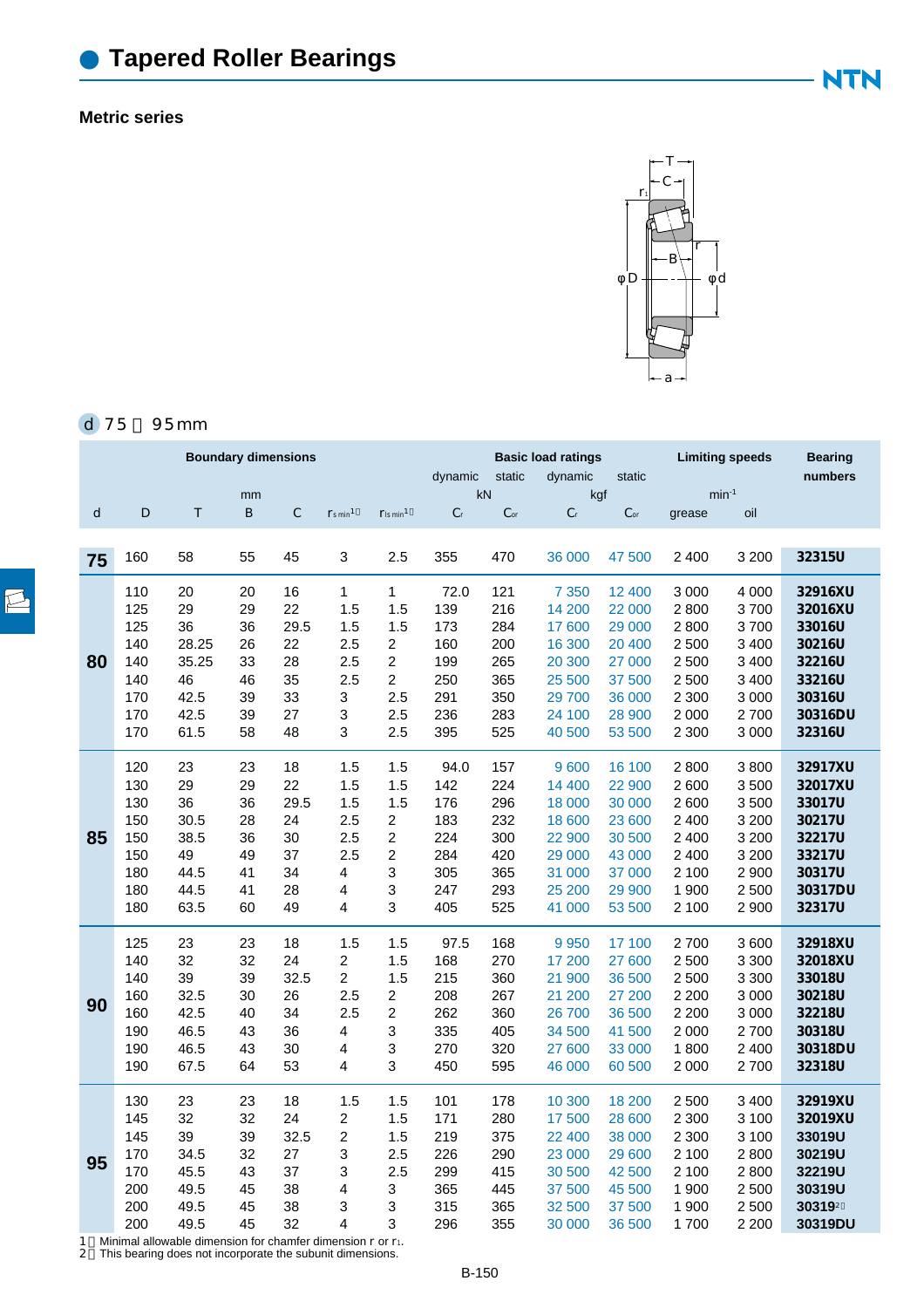





| <b>Dimensions</b><br>series to |                                     |                    |       |                | <b>Abutment and fillet dimensions</b>                            |                                          | <b>Load Constant</b><br>center  | <b>Axial</b><br>load factors    | Mass                |                  |                  |       |         |           |
|--------------------------------|-------------------------------------|--------------------|-------|----------------|------------------------------------------------------------------|------------------------------------------|---------------------------------|---------------------------------|---------------------|------------------|------------------|-------|---------|-----------|
| <b>ISO</b>                     |                                     |                    |       |                | mm                                                               |                                          |                                 |                                 |                     | mm               |                  |       |         | kg        |
|                                | $d_{\scriptscriptstyle\! A}$<br>min | $d_{\rm b}$<br>max | max   | $D_{a}$<br>min | $D_{\rm b}$<br>min                                               | $S_{\!\scriptscriptstyle \alpha}$<br>min | $S_{\rm b}$<br>min              | $\mathcal{T}\mathrm{as}$<br>max | $\Gamma$ las<br>max | $\boldsymbol{a}$ | $\boldsymbol{e}$ | $Y_2$ | $Y_{o}$ | (approx.) |
| 2GD                            | 89                                  | 91                 | 148   | 133            | 149                                                              | 4                                        | 13                              | 2.5                             | $\overline{c}$      | 39               | 0.35             | 1.74  | 0.96    | 5.35      |
| 2BC                            | 85.5                                | 85                 | 104.5 | 99             | 106.5                                                            | 4                                        | 4                               | 1                               | 1                   | 20               | 0.35             | 1.71  | 0.94    | 0.54      |
| 3CC                            | 88.5                                | 89                 | 116.5 | 112            | 120                                                              | 6                                        | 7                               | 1.5                             | 1.5                 | 27               | 0.42             | 1.42  | 0.78    | 1.28      |
| 2CE                            | 88.5                                | 89                 | 116.5 | 112            | 119                                                              | 6                                        | 6.5                             | 1.5                             | 1.5                 | 25               | 0.28             | 2.16  | 1.19    | 1.6       |
| 3EB                            | 92                                  | 91                 | 130   | 124            | 132                                                              | 4                                        | 6                               | $\overline{c}$                  | $\overline{c}$      | 27.5             | 0.42             | 1.43  | 0.79    | 1.72      |
| 3EC                            | 92                                  | 90                 | 130   | 122            | 134                                                              | 4                                        | 7                               | $\overline{c}$                  | $\overline{c}$      | 31               | 0.42             | 1.43  | 0.79    | 2.18      |
| 3EE                            | 92                                  | 89                 | 130   | 119            | 135                                                              | 7                                        | 11                              | $\overline{c}$                  | $\overline{c}$      | 35               | 0.43             | 1.41  | 0.78    | 2.92      |
| 2GB                            | 94                                  | 102                | 158   | 148            | 159                                                              | 4                                        | 9.5                             | 2.5                             | $\overline{c}$      | 34               | 0.35             | 1.74  | 0.96    | 4.41      |
| 7GB                            | 94                                  | 97                 | 158   | 134            | 159                                                              | 6                                        | 15.5                            | 2.5                             | 2                   | 53.5             | 0.83             | 0.73  | 0.40    | 4.11      |
| 2GD                            | 94                                  | 98                 | 158   | 142            | 159                                                              | 4                                        | 13.5                            | 2.5                             | $\overline{c}$      | 41.5             | 0.35             | 1.74  | 0.96    | 6.41      |
| 2BC                            | 93.5                                | 92                 | 111.5 | 111            | 115                                                              | 4                                        | 5                               | 1.5                             | 1.5                 | 21               | 0.33             | 1.83  | 1.01    | 0.773     |
| 4CC                            | 93.5                                | 94                 | 121.5 | 117            | 125                                                              | 6                                        | 7                               | 1.5                             | 1.5                 | 28.5             | 0.44             | 1.36  | 0.75    | 1.35      |
| 2CE                            | 93.5                                | 94                 | 121.5 | 118            | 125                                                              | 6                                        | 6.5                             | 1.5                             | 1.5                 | 26               | 0.29             | 2.06  | 1.13    | 1.7       |
| 3EB                            | 97                                  | 97                 | 140   | 132            | 141                                                              | 5                                        | 6.5                             | 2                               | 2                   | 30               | 0.42             | 1.43  | 0.79    | 2.14      |
| 3EC                            | 97                                  | 96                 | 140   | 130            | 142                                                              | 5                                        | 8.5                             | $\overline{c}$                  | $\overline{c}$      | 33.5             | 0.42             | 1.43  | 0.79    | 2.75      |
| 3EE                            | 97                                  | 95                 | 140   | 128            | 144                                                              | 7                                        | 12                              | $\overline{c}$                  | 2                   | 37.5             | 0.42             | 1.43  | 0.79    | 3.58      |
| 2GB                            | 103                                 | 107                | 166   | 156            | 167                                                              | 5                                        | 10.5                            | 3                               | 2.5                 | 35.5             | 0.35             | 1.74  | 0.96    | 5.2       |
| 7GB                            | 103                                 | 103                | 166   | 143            | 169                                                              | 6                                        | 16.5                            | 3                               | 2.5                 | 56               | 0.83             | 0.73  | 0.40    | 4.85      |
| 2GD                            | 103                                 | 102                | 166   | 150            | 167                                                              | 5                                        | 14.5                            | 3                               | 2.5                 | 43               | 0.35             | 1.74  | 0.96    | 7.15      |
| 2 <sub>BC</sub>                | 98.5                                | 96                 | 116.5 | 112.5          | 120.5                                                            | 4                                        | 5                               | 1.5                             | 1.5                 | 22               | 0.34             | 1.75  | 0.96    | 0.817     |
| 3CC                            | 100                                 | 100                | 131.5 | 125            | 134                                                              | 6                                        | 8                               | 2                               | 1.5                 | 30               | 0.42             | 1.42  | 0.78    | 1.79      |
| 2CE                            | 100                                 | 100                | 131.5 | 127            | 135                                                              | 7                                        | 6.5                             | $\overline{2}$                  | 1.5                 | 28               | 0.27             | 2.23  | 1.23    | 2.18      |
| 3FB                            | 102                                 | 103                | 150   | 140            | 150                                                              | 5                                        | 6.5                             | $\overline{c}$                  | 2                   | 32               | 0.42             | 1.43  | 0.79    | 2.66      |
| 3FC                            | 102                                 | 102                | 150   | 138            | 152                                                              | 5                                        | 8.5                             | $\overline{2}$                  | 2                   | 36               | 0.42             | 1.43  | 0.79    | 3.49      |
| 2GB                            | 108                                 | 113                | 176   | 165            | 177                                                              | 5                                        | 10.5                            | 3                               | 2.5                 | 37.5             | 0.35             | 1.74  | 0.96    | 6.03      |
| 7GB                            | 108                                 | 109                | 176   | 151            | 179                                                              | 6                                        | 16.5                            | 3                               | 2.5                 | 59               | 0.83             | 0.73  | 0.40    | 5.66      |
| 2GD                            | 108                                 | 108                | 176   | 157            | 177                                                              | 5                                        | 14.5                            | 3                               | 2.5                 | 45.5             | 0.35             | 1.74  | 0.96    | 8.57      |
| 2 <sub>BC</sub>                | 103.5                               | 101                | 121.5 | 117            | 125.5                                                            | 4                                        | 5                               | 1.5                             | 1.5                 | 23.5             | 0.36             | 1.68  | 0.92    | 0.851     |
| 4CC                            | 105                                 | 105                | 136.5 | 130            | 140                                                              | 6                                        | 8                               | $\overline{c}$                  | 1.5                 | 31.5             | 0.44             | 1.36  | 0.75    | 1.83      |
| 2CE                            | 105                                 | 104                | 136.5 | 131            | 139                                                              | 7                                        | 6.5                             | $\overline{c}$                  | 1.5                 | 28.5             | 0.28             | 2.16  | 1.19    | 2.27      |
| 3FB                            | 109                                 | 110                | 158   | 149            | 159                                                              | 5                                        | 7.5                             | 2.5                             | 2                   | 34               | 0.42             | 1.43  | 0.79    | 3.07      |
| 3FC                            | 109                                 | 108                | 158   | 145            | 161                                                              | 5                                        | 8.5                             | 2.5                             | 2                   | 39               | 0.42             | 1.43  | 0.79    | 4.3       |
| 2GB                            | 113                                 | 118                | 186   | 172            | 186                                                              | 5                                        | 11.5                            | $\mathfrak{S}$                  | 2.5                 | 40               | 0.35             | 1.74  | 0.96    | 6.98      |
|                                | 113                                 | 118                | 186   | 172            | 186                                                              | 5                                        | 11.5                            | 3                               | 2.5                 | 40               | 0.35             | 1.73  | 0.95    | 6.58      |
| 7GB                            | 113                                 | 114                | 186   | 154            | 187                                                              | 6                                        | 17.5                            | 3                               | 2.5                 | 62.5             | 0.83             | 0.73  | 0.40    | 6.47      |
|                                |                                     |                    |       |                | Note: When selecting bearings with bearing numbers marked with " |                                          | please consult NTN Engineering. |                                 |                     |                  |                  |       |         |           |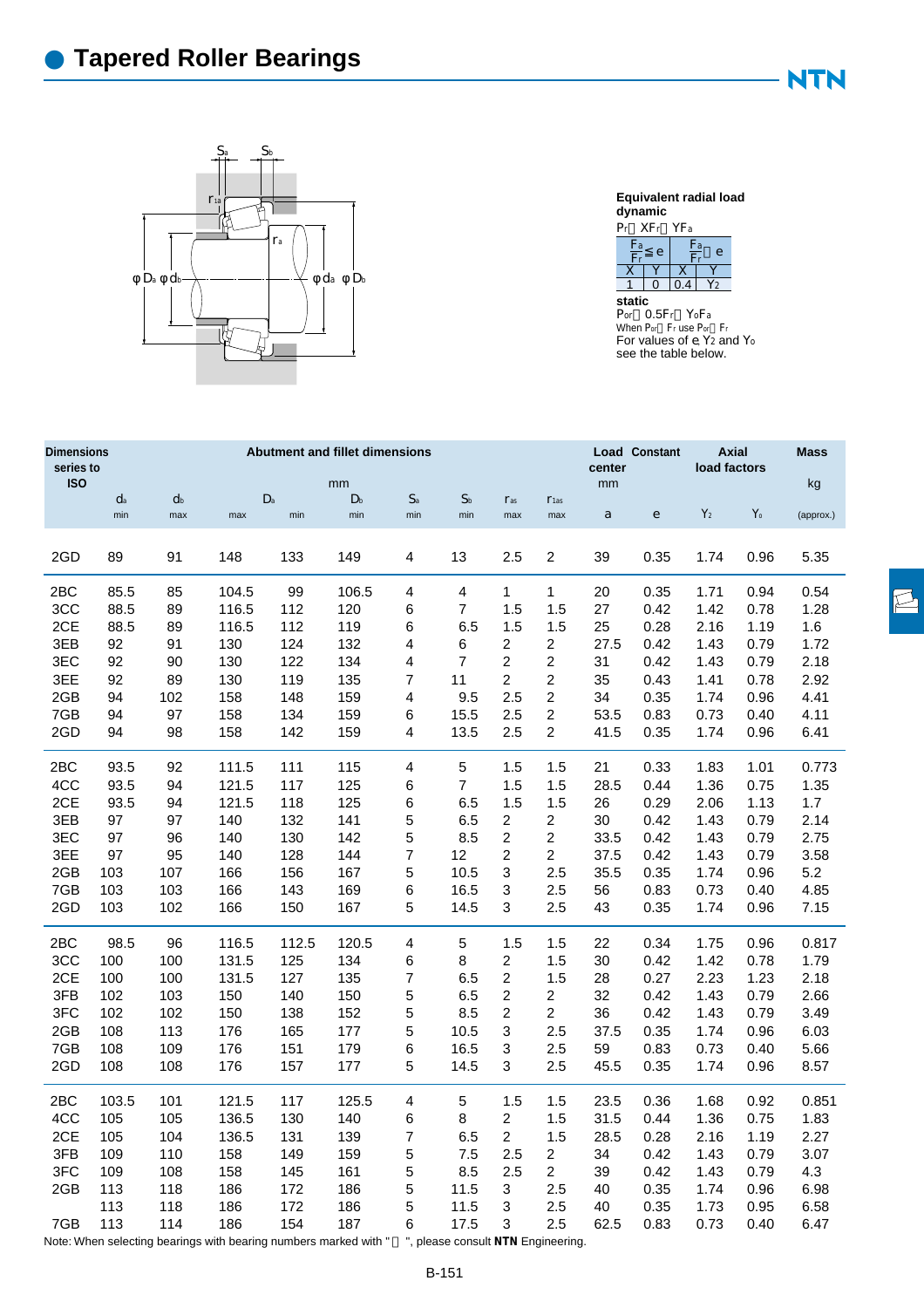

**NTN** 

| $d$ 95 | 120mm |
|--------|-------|

| <b>Boundary dimensions</b><br><b>Basic load ratings</b>                                                                                                                                                | <b>Limiting speeds</b> | <b>Bearing</b>       |
|--------------------------------------------------------------------------------------------------------------------------------------------------------------------------------------------------------|------------------------|----------------------|
| dynamic<br>static<br>static<br>dynamic                                                                                                                                                                 |                        | numbers              |
| kN<br>kgf<br>mm                                                                                                                                                                                        | $min^{-1}$             |                      |
| $\boldsymbol{D}$<br>$\cal T$<br>$\boldsymbol{B}$<br>$\mathcal{C}$<br>$C_{r}$<br>$\boldsymbol{d}$<br>$C_{\text{or}}$<br>$C_{\rm r}$<br>$C_{\text{or}}$<br>$r_{\rm s\,min}$ <sup>1</sup><br>$\Gamma$ min | oil<br>grease          |                      |
| 95<br>71.5<br>55<br>4<br>3<br>505<br>670<br>51 500<br>200<br>67<br>68 500                                                                                                                              | 1 900<br>2 500         | 32319U               |
|                                                                                                                                                                                                        |                        |                      |
| 140<br>25<br>25<br>20<br>1.5<br>1.5<br>121<br>206<br>12 300<br>21 000                                                                                                                                  | 2 4 0 0<br>3 200       | 32920XU              |
| 140<br>25<br>24<br>20<br>1.5<br>1.5<br>97.5<br>9950<br>162<br>16 500                                                                                                                                   | 3 2 0 0<br>2 4 0 0     | 329202               |
| 3<br>145<br>24<br>22.5<br>17.5<br>3<br>107<br>153<br>10 900<br>15 600                                                                                                                                  | 1800<br>2 4 0 0        | 4T-T4CB100           |
| $\overline{\mathbf{c}}$<br>32<br>32<br>24<br>170<br>281<br>17 300<br>28 600<br>150<br>1.5                                                                                                              | 2 2 0 0<br>3 0 0 0     | 32020XU              |
| $\overline{\mathbf{c}}$<br>150<br>39<br>39<br>32.5<br>1.5<br>224<br>390<br>22 800<br>39 500                                                                                                            | 3 0 0 0<br>2 2 0 0     | 33020U               |
| 100<br>3<br>180<br>37<br>34<br>29<br>2.5<br>258<br>335<br>26 300<br>34 500                                                                                                                             | 2 0 0 0<br>2700        | 30220U               |
| 3<br>180<br>49<br>46<br>39<br>2.5<br>330<br>465<br>33 500<br>47 500                                                                                                                                    | 2700<br>2 0 0 0        | 32220U               |
| 215<br>51.5<br>39<br>4<br>3<br>410<br>41 500<br>47<br>500<br>51 000                                                                                                                                    | 2 4 0 0<br>1800        | 30320U               |
| 215<br>51.5<br>39<br>3<br>3<br>400<br>35 000<br>40 500<br>47<br>345                                                                                                                                    | 2 4 0 0<br>1800        | 303202               |
| 4<br>3<br>56.5<br>35<br>355<br>215<br>51<br>435<br>36 000<br>44 000                                                                                                                                    | 2 4 0 0<br>1800        | 31320XU              |
| 4<br>3<br>215<br>77.5<br>73<br>60<br>570<br>770<br>58 500<br>78 500                                                                                                                                    | 1800<br>2 4 0 0        | 32320U               |
| 25<br>25<br>20<br>1.5<br>126<br>145<br>1.5<br>219<br>12 800<br>22 400                                                                                                                                  | 2 300<br>3 0 0 0       | 32921XA <sup>2</sup> |
| 160<br>35<br>35<br>2.5<br>201<br>335<br>26<br>2<br>20 500<br>34 000                                                                                                                                    | 2800<br>2 100          | 32021XU              |
| 34<br>2.5<br>2<br>160<br>43<br>43<br>245<br>420<br>25 000<br>43 000                                                                                                                                    | 2 100<br>2800          | 33021U               |
| 190<br>39<br>36<br>30<br>3<br>2.5<br>287<br>29 300<br>380<br>38 500                                                                                                                                    | 1 900<br>2 500         | 30221U               |
| 105<br>190<br>53<br>50<br>43<br>3<br>2.5<br>380<br>540<br>38 500<br>55 500                                                                                                                             | 1 900<br>2 500         | 32221U               |
| 53.5<br>4<br>225<br>49<br>41<br>3<br>435<br>530<br>44 500<br>54 500                                                                                                                                    | 1700<br>2 3 0 0        | 30321U               |
| 225<br>53.5<br>3<br>3<br>365<br>49<br>41<br>420<br>37 000<br>43 000                                                                                                                                    | 1700<br>2 3 0 0        | 30321 <sup>2</sup>   |
| 225<br>58<br>53<br>36<br>4<br>3<br>380<br>470<br>39 000<br>47 500                                                                                                                                      | 1700<br>2 3 0 0        | 31321XU              |
| 225<br>3<br>81.5<br>77<br>63<br>4<br>610<br>825<br>62 500<br>84 500                                                                                                                                    | 1700<br>2 3 0 0        | 32321U               |
|                                                                                                                                                                                                        |                        |                      |
| 150<br>127<br>25<br>25<br>20<br>1.5<br>1.5<br>226<br>13 000<br>23 100                                                                                                                                  | 2 2 0 0<br>2 900       | 32922XA <sup>2</sup> |
| 170<br>38<br>38<br>2.5<br>2<br>236<br>29<br>390<br>24 000<br>39 500                                                                                                                                    | 2 0 0 0<br>2700        | 32022XU              |
| 2.5<br>$\overline{c}$<br>288<br>170<br>47<br>47<br>37<br>500<br>29 400<br>51 000                                                                                                                       | 2 0 0 0<br>2700        | 33022U               |
| 200<br>41<br>32<br>3<br>2.5<br>325<br>33 000<br>38<br>435<br>44 000                                                                                                                                    | 2 4 0 0<br>1800        | 30222U               |
| 200<br>3<br>2.5<br>420<br>56<br>53<br>46<br>605<br>43 000<br>62 000<br>110                                                                                                                             | 1800<br>2 4 0 0        | 32222U               |
| 240<br>54.5<br>50<br>42<br>4<br>3<br>480<br>590<br>49 000<br>60 000                                                                                                                                    | 1 600<br>2 2 0 0       | 30322U               |
| 54.5<br>42<br>3<br>240<br>50<br>3<br>400<br>465<br>40 500<br>47 000                                                                                                                                    | 1 600<br>2 2 0 0       | 303222               |
| 63<br>38<br>4<br>3<br>240<br>57<br>430<br>535<br>44 000<br>54 500                                                                                                                                      | 1 600<br>2 2 0 0       | 31322XU              |
| 3<br>240<br>84.5<br>65<br>4<br>970<br>80<br>705<br>72 000<br>98 500                                                                                                                                    | 2 2 0 0<br>1 600       | 32322U               |
| 3<br>3<br>240<br>84.5<br>80<br>65<br>620<br>830<br>63 500<br>84 500                                                                                                                                    | 1 600<br>2 2 0 0       | 323222               |
| 165<br>29<br>29<br>23<br>1.5<br>1.5<br>162<br>294<br>16 500<br>30 000                                                                                                                                  | 2600<br>2 0 0 0        | 32924XU              |
| 29<br>27<br>1.5<br>165<br>23<br>1.5<br>118<br>205<br>12 000<br>20 900                                                                                                                                  | 2 0 0 0<br>2600        | 329242               |
| 120<br>180<br>38<br>38<br>29<br>2.5<br>2<br>245<br>420<br>25 000<br>43 000                                                                                                                             | 1800<br>2 500          | 32024XU              |
| 40<br>34<br>3<br>2.5<br>215<br>43.5<br>345<br>470<br>35 500<br>48 000                                                                                                                                  | 1700<br>2 2 0 0        | 30224U               |

1)Minimal allowable dimension for chamfer dimension *r* or *r*1. 2)This bearing does not incorporate the subunit dimensions.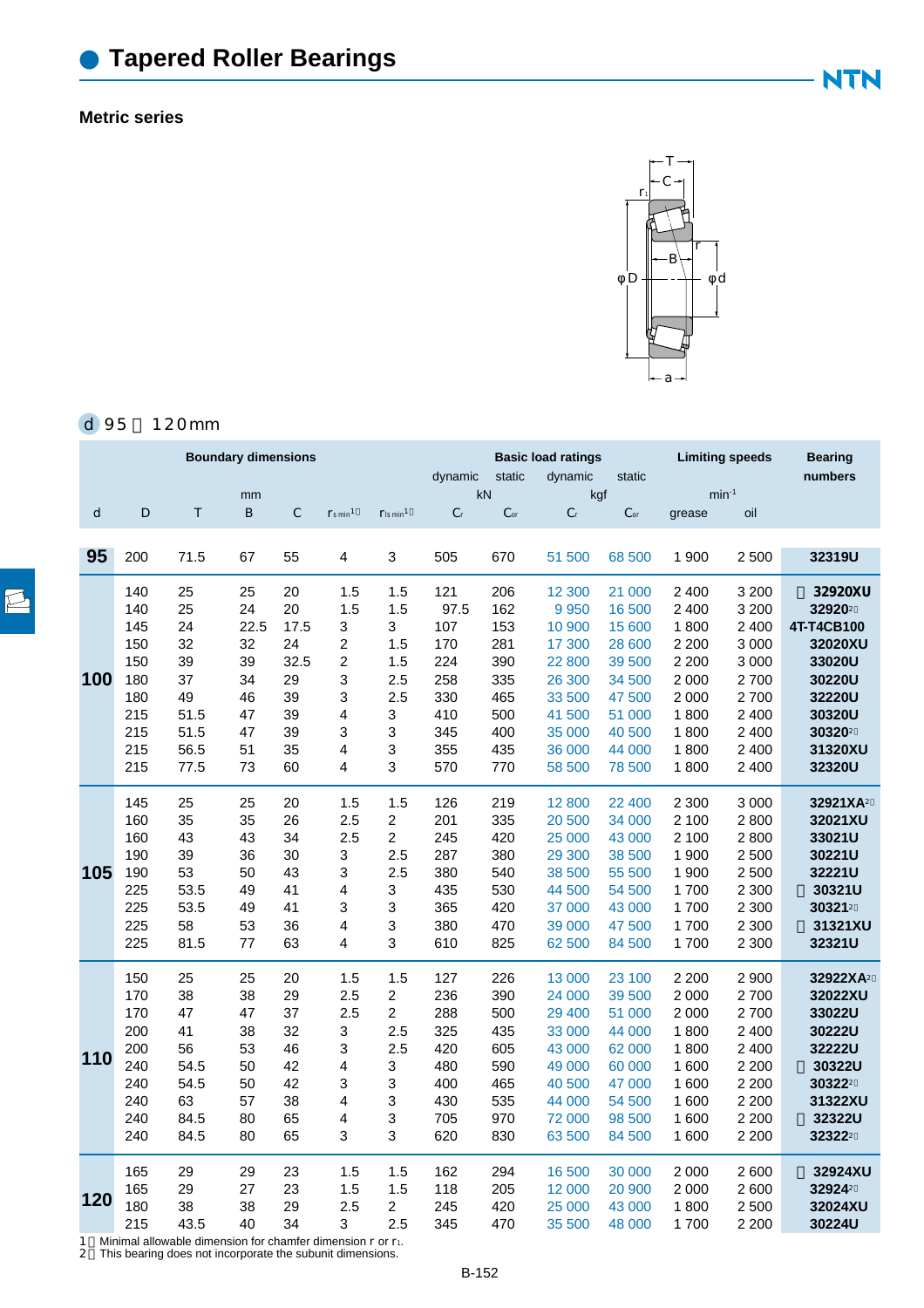





|     | <b>Dimensions</b><br><b>Abutment and fillet dimensions</b><br>series to<br><b>ISO</b><br>mm |                    |                |                                               |                                                                  |                                          |                                    |                                 |                     | center           | <b>Load Constant</b> | <b>Axial</b><br>load factors | <b>Mass</b>  |              |
|-----|---------------------------------------------------------------------------------------------|--------------------|----------------|-----------------------------------------------|------------------------------------------------------------------|------------------------------------------|------------------------------------|---------------------------------|---------------------|------------------|----------------------|------------------------------|--------------|--------------|
|     |                                                                                             |                    |                |                                               |                                                                  |                                          |                                    |                                 |                     | mm               |                      |                              |              | kg           |
|     | $d_{a}$<br>min                                                                              | $d_{\rm b}$<br>max | max            | $D_{\scriptscriptstyle{\overline{a}}}$<br>min | $D_{\rm b}$<br>min                                               | $S_{\!\scriptscriptstyle \alpha}$<br>min | $S_{\rm b}$<br>min                 | $\mathcal{T}\mathrm{as}$<br>max | $\Gamma$ las<br>max | $\boldsymbol{a}$ | $\boldsymbol{e}$     | $Y_2$                        | $Y_{o}$      | (approx.)    |
| 2GD | 113                                                                                         | 113                | 186            | 166                                           | 186                                                              | 5                                        | 16.5                               | $\mathfrak{S}$                  | 2.5                 | 49               | 0.35                 | 1.74                         | 0.96         | 10.1         |
| 2CC | 108.5<br>108.5                                                                              | 107.5<br>107.5     | 131.5<br>131.5 | 127.5<br>127.5                                | 135.5<br>135.5                                                   | 4<br>4                                   | 5<br>5                             | 1.5<br>1.5                      | 1.5<br>1.5          | 24.5<br>25       | 0.33<br>0.35         | 1.82<br>1.73                 | 1.00<br>0.95 | 1.14<br>1.08 |
| 4CB | 114                                                                                         | 109                | 131            | 130                                           | 140                                                              | 4                                        | 6.5                                | 2.5                             | 2.5                 | 30               | 0.47                 | 1.27                         | 0.70         | 1.15         |
| 4CC | 110                                                                                         | 109                | 141.5          | 134                                           | 144                                                              | 6                                        | 8                                  | $\boldsymbol{2}$                | 1.5                 | 32.5             | 0.46                 | 1.31                         | 0.72         | 1.91         |
| 2CE | 110                                                                                         |                    |                | 135                                           |                                                                  | 7                                        | 6.5                                | $\overline{2}$                  | 1.5                 |                  | 0.29                 |                              | 1.15         |              |
|     |                                                                                             | 108                | 141.5          |                                               | 143                                                              |                                          |                                    |                                 |                     | 29.5             |                      | 2.09                         |              | 2.37         |
| 3FB | 114                                                                                         | 116                | 168            | 157                                           | 168                                                              | 5                                        | 8                                  | 2.5                             | 2                   | 36               | 0.42                 | 1.43                         | 0.79         | 3.78         |
| 3FC | 114                                                                                         | 114                | 168            | 154                                           | 171                                                              | 5                                        | 10                                 | 2.5                             | $\overline{2}$      | 41.5             | 0.42                 | 1.43                         | 0.79         | 5.12         |
| 2GB | 118                                                                                         | 127                | 201            | 184                                           | 200                                                              | 5                                        | 12.5                               | 3                               | 2.5                 | 41.5             | 0.35                 | 1.74                         | 0.96         | 8.56         |
|     | 118                                                                                         | 127                | 201            | 184                                           | 200                                                              | 5                                        | 12.5                               | 3                               | 2.5                 | 42               | 0.35                 | 1.73                         | 0.95         | 7.72         |
| 7GB | 118                                                                                         | 121                | 201            | 168                                           | 202                                                              | 7                                        | 21.5                               | 3                               | 2.5                 | 69               | 0.83                 | 0.73                         | 0.40         | 8.67         |
| 2GD | 118                                                                                         | 121                | 201            | 177                                           | 200                                                              | 5                                        | 17.5                               | 3                               | 2.5                 | 53               | 0.35                 | 1.74                         | 0.96         | 12.7         |
|     | 113.5                                                                                       | 113.5              | 136.5          | 131.5                                         | 140.5                                                            | 5                                        | 5                                  | 1.5                             | 1.5                 | 25               | 0.34                 | 1.76                         | 0.97         | 1.20         |
| 4DC | 117                                                                                         | 116                | 150            | 143                                           | 154                                                              | 6                                        | 9                                  | $\overline{c}$                  | 2                   | 34.5             | 0.44                 | 1.35                         | 0.74         | 2.42         |
| 2DE | 117                                                                                         | 116                | 150            | 145                                           | 153                                                              | 7                                        | 9                                  | $\overline{2}$                  | 2                   | 31               | 0.28                 | 2.12                         | 1.17         | 3.00         |
| 3FB | 119                                                                                         | 122                | 178            | 165                                           | 178                                                              | 6                                        | $\boldsymbol{9}$                   | 2.5                             | 2                   | 38               | 0.42                 | 1.43                         | 0.79         | 4.39         |
| 3FC | 119                                                                                         | 119                | 178            | 161                                           | 180                                                              | 6                                        | 10                                 | 2.5                             | $\overline{c}$      | 44               | 0.42                 | 1.43                         | 0.79         | 6.25         |
| 2GB | 123                                                                                         | 132                | 211            | 193                                           | 209                                                              | 6                                        | 12.5                               | $\ensuremath{\mathsf{3}}$       | 2.5                 | 43.5             | 0.35                 | 1.74                         | 0.96         | 9.79         |
|     | 123                                                                                         | 132                | 211            | 193                                           | 209                                                              | 6                                        | 12.5                               | 3                               | 2.5                 | 43.5             | 0.35                 | 1.73                         | 0.95         | 8.93         |
| 7GB | 123                                                                                         | 126                | 211            | 176                                           | 211                                                              | $\overline{7}$                           | 22                                 | $\mathfrak{S}$                  | 2.5                 | 71.5             | 0.83                 | 0.73                         | 0.40         | 9.68         |
| 2GD | 123                                                                                         | 128                | 211            | 185                                           | 209                                                              | 6                                        | 18.5                               | 3                               | 2.5                 | 55               | 0.35                 | 1.74                         | 0.96         | 14.5         |
|     | 118.5                                                                                       | 117.5              | 141.5          | 137                                           | 145.5                                                            | 5                                        | 5                                  | 1.5                             | 1.5                 | 26.5             | 0.36                 | 1.69                         | 0.93         | 1.23         |
| 4DC | 122                                                                                         | 122                | 160            | 152                                           | 163                                                              | 7                                        | 9                                  | $\overline{c}$                  | 2                   | 36.5             | 0.43                 | 1.39                         | 0.77         | 3.07         |
| 2DE | 122                                                                                         | 121                | 160            | 152                                           | 161                                                              | 7                                        | 10                                 | $\overline{c}$                  | 2                   | 33.5             | 0.29                 | 2.09                         | 1.15         | 3.80         |
| 3FB | 124                                                                                         | 129                | 188            | 174                                           | 188                                                              | 6                                        | 9                                  | 2.5                             | 2                   | 40               | 0.42                 | 1.43                         | 0.79         | 5.18         |
| 3FC | 124                                                                                         | 126                | 188            | 170                                           | 190                                                              | 6                                        | 10                                 | 2.5                             | 2                   | 47               | 0.42                 | 1.43                         | 0.79         | 7.43         |
| 2GB | 128                                                                                         | 141                | 226            | 206                                           | 222                                                              | 6                                        | 12.5                               | 3                               | 2.5                 | 45.5             | 0.35                 | 1.74                         | 0.96         | 11.4         |
|     | 128                                                                                         | 141                | 226            | 206                                           | 222                                                              | 6                                        | 12.5                               | 3                               | 2.5                 | 44               | 0.35                 | 1.73                         | 0.95         | 10.5         |
| 7GB | 128                                                                                         | 135                | 226            | 188                                           | 224                                                              | 7                                        | 25                                 | 3                               | 2.5                 | 76               | 0.83                 | 0.73                         | 0.40         | 11.9         |
| 2GD | 128                                                                                         | 135                | 226            | 198                                           | 222                                                              | 6                                        | 19.5                               | 3                               | 2.5                 | 57.5             | 0.35                 | 1.74                         | 0.96         | 18.0         |
|     | 128                                                                                         | 135                | 226            | 198                                           | 222                                                              | 6.5                                      | 19.5                               | 3                               | 2.5                 | 56               | 0.35                 | 1.73                         | 0.95         | 16.9         |
|     |                                                                                             |                    |                |                                               |                                                                  |                                          |                                    |                                 |                     |                  |                      |                              |              |              |
| 2CC | 128.5                                                                                       | 128.5              | 156.5          | 150                                           | 160                                                              | 6                                        | 6                                  | 1.5                             | 1.5                 | 29.5             | 0.35                 | 1.72                         | 0.95         | 1.77         |
|     | 128.5                                                                                       | 130.5              | 156.5          | 147.5                                         | 159.5                                                            | 6                                        | 6                                  | 1.5                             | 1.5                 | 31               | 0.37                 | 1.60                         | 0.88         | 1.63         |
| 4DC | 132                                                                                         | 131                | 170            | 161                                           | 173                                                              | 7                                        | 9                                  | $\overline{c}$                  | 2                   | 39               | 0.46                 | 1.31                         | 0.72         | 3.25         |
| 4FB | 134                                                                                         | 140                | 203            | 187                                           | 203                                                              | 6                                        | 9.5                                | 2.5                             | $\overline{c}$      | 44               | 0.44                 | 1.38                         | 0.76         | 6.23         |
|     |                                                                                             |                    |                |                                               | Note: When selecting bearings with bearing numbers marked with " |                                          | ", please consult NTN Engineering. |                                 |                     |                  |                      |                              |              |              |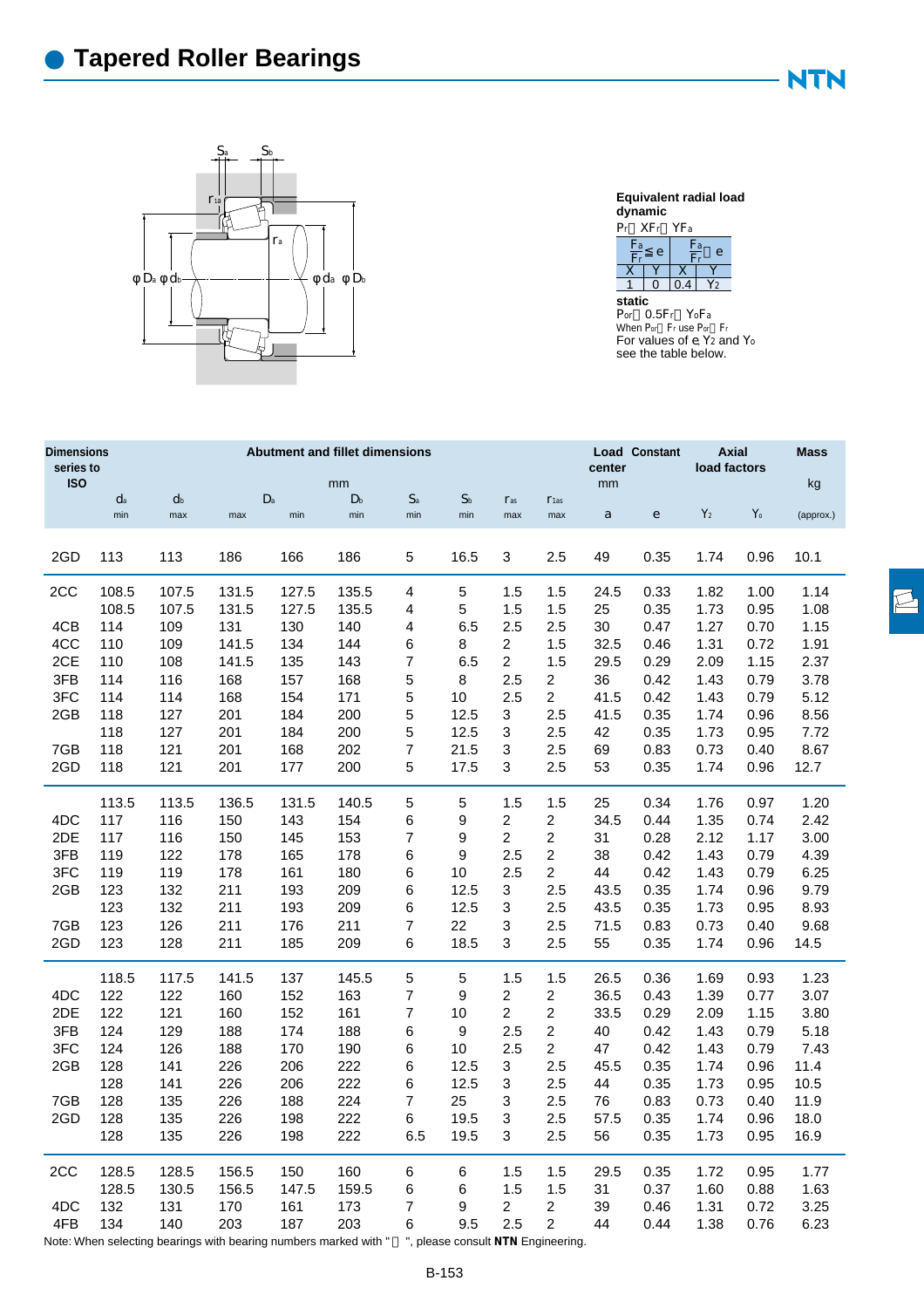

|  |  | $d$ 120 | 170mm |
|--|--|---------|-------|
|--|--|---------|-------|

|                  | <b>Boundary dimensions</b> |          |                  |               |                               |                           |             | <b>Basic load ratings</b> | <b>Limiting speeds</b> | <b>Bearing</b>  |         |         |         |
|------------------|----------------------------|----------|------------------|---------------|-------------------------------|---------------------------|-------------|---------------------------|------------------------|-----------------|---------|---------|---------|
|                  |                            |          |                  |               |                               |                           | dynamic     | static                    | dynamic                | static          |         |         | numbers |
|                  |                            |          | mm               |               |                               |                           |             | kN                        |                        | kgf             |         | $min-1$ |         |
| $\boldsymbol{d}$ | $\cal D$                   | $\cal T$ | $\boldsymbol{B}$ | $\mathcal{C}$ | $r_{\rm s\,min}$ <sup>1</sup> | $\Gamma$ min <sup>1</sup> | $C_{\rm r}$ | $C_{\text{or}}$           | $C_{\rm r}$            | $C_{\text{or}}$ | grease  | oil     |         |
|                  |                            |          |                  |               |                               |                           |             |                           |                        |                 |         |         |         |
|                  | 215                        | 61.5     | 58               | 50            | 3                             | 2.5                       | 460         | 680                       | 47 000                 | 69 500          | 1700    | 2 2 0 0 | 32224U  |
|                  | 260                        | 59.5     | 55               | 46            | 4                             | 3                         | 560         | 695                       | 57 000                 | 71 000          | 1500    | 2 0 0 0 | 30324U  |
| 120              | 260                        | 59.5     | 55               | 46            | 3                             | 3                         | 465         | 550                       | 47 500                 | 56 000          | 1500    | 2 0 0 0 | 303242  |
|                  | 260                        | 68       | 62               | 42            | 4                             | 3                         | 515         | 655                       | 52 500                 | 67 000          | 1500    | 2 0 0 0 | 31324XU |
|                  | 260                        | 90.5     | 86               | 69            | 4                             | 3                         | 815         | 1 1 3 0                   | 83 000                 | 116 000         | 1 500   | 2 0 0 0 | 32324U  |
|                  | 180                        | 32       | 32               | 25            | $\overline{c}$                | 1.5                       | 194         | 350                       | 19800                  | 36 000          | 1800    | 2 4 0 0 | 32926XU |
|                  | 180                        | 32       | 30               | 26            | $\overline{c}$                | $\overline{\mathbf{c}}$   | 142         | 252                       | 14 500                 | 25 700          | 1800    | 2 4 0 0 | 329262  |
|                  | 200                        | 45       | 45               | 34            | 2.5                           | $\overline{c}$            | 320         | 545                       | 32 500                 | 55 500          | 1700    | 2 200   | 32026XU |
| 130              | 230                        | 43.75    | 40               | 34            | 4                             | 3                         | 375         | 505                       | 38 000                 | 51 500          | 1 500   | 2 0 0 0 | 30226U  |
|                  | 230                        | 67.75    | 64               | 54            | 4                             | 3                         | 530         | 815                       | 54 000                 | 83 000          | 1500    | 2 0 0 0 | 32226U  |
|                  | 280                        | 63.75    | 58               | 49            | 5                             | 4                         | 650         | 830                       | 66 000                 | 84 500          | 1 400   | 1800    | 30326U  |
|                  | 280                        | 72       | 66               | 44            | 5                             | 4                         | 600         | 780                       | 61 500                 | 79 500          | 1 4 0 0 | 1800    | 31326XU |
|                  | 190                        | 32       | 32               | 25            | $\overline{2}$                | 1.5                       | 200         | 375                       | 20 400                 | 38 000          | 1700    | 2 2 0 0 | 32928XU |
|                  | 210                        | 45       | 45               | 34            | 2.5                           | $\overline{c}$            | 330         | 580                       | 33 500                 | 59 500          | 1 600   | 2 100   | 32028XU |
|                  | 250                        | 45.75    | 42               | 36            | 4                             | 3                         | 420         | 570                       | 43 000                 | 58 500          | 1 400   | 1 900   | 30228U  |
| 140              | 250                        | 45.75    | 42               | 36            | 3                             | 3                         | 375         | 485                       | 38 000                 | 49 500          | 1 400   | 1 900   | 302282  |
|                  | 250                        | 71.75    | 68               | 58            | 4                             | 3                         | 610         | 920                       | 62 500                 | 94 000          | 1 400   | 1 900   | 32228U  |
|                  | 300                        | 67.75    | 62               | 53            | 5                             | 4                         | 735         | 950                       | 75 000                 | 97 000          | 1 300   | 1700    | 30328U  |
|                  | 300                        | 67.75    | 62               | 53            | 4                             | 4                         | 640         | 780                       | 65 000                 | 80 000          | 1 300   | 1700    | 303282  |
|                  | 300                        | 77       | 70               | 47            | 5                             | 4                         | 685         | 905                       | 70 000                 | 92 500          | 1 300   | 1700    | 31328XU |
|                  | 210                        | 38       | 38               | 30            | 2.5                           | $\overline{c}$            | 268         | 490                       | 27 300                 | 50 000          | 1 600   | 2 100   | 32930XU |
|                  | 225                        | 48       | 48               | 36            | 3                             | 2.5                       | 370         | 655                       | 37 500                 | 67 000          | 1 400   | 1 900   | 32030XU |
|                  | 270                        | 49       | 45               | 38            | $\overline{\mathbf{4}}$       | 3                         | 450         | 605                       | 46 000                 | 61 500          | 1 300   | 1700    | 30230U  |
| 150              | 270                        | 77       | 73               | 60            | 4                             | 3                         | 700         | 1070                      | 71 500                 | 109 000         | 1 300   | 1700    | 32230U  |
|                  | 320                        | 72       | 65               | 55            | 5                             | 4                         | 825         | 1070                      | 84 000                 | 109 000         | 1 200   | 1 600   | 30330U  |
|                  | 320                        | 72       | 65               | 55            | $\overline{\mathbf{4}}$       | 4                         | 680         | 875                       | 69 500                 | 89 000          | 1 200   | 1 600   | 303302  |
|                  | 320                        | 82       | 75               | 50            | 5                             | 4                         | 775         | 1 0 3 0                   | 79 000                 | 105 000         | 1 200   | 1 600   | 31330XU |
|                  | 220                        | 38       | 38               | 30            | 2.5                           | $\overline{c}$            | 276         | 520                       | 28 200                 | 53 000          | 1500    | 1 900   | 32932XU |
|                  | 240                        | 51       | 51               | 38            | 3                             | 2.5                       | 435         | 790                       | 44 500                 | 80 500          | 1 400   | 1800    | 32032XU |
| 160              | 290                        | 52       | 48               | 40            | 4                             | 3                         | 525         | 720                       | 53 500                 | 73 500          | 1 200   | 1 600   | 30232U  |
|                  | 290                        | 84       | 80               | 67            | 4                             | 3                         | 890         | 1 4 2 0                   | 90 500                 | 145 000         | 1 200   | 1 600   | 32232U  |
|                  | 340                        | 75       | 68               | 58            | 5                             | 4                         | 915         | 1 200                     | 93 500                 | 122 000         | 1 100   | 1500    | 30332U  |
|                  | 340                        | 75       | 68               | 58            | 4                             | 4                         | 755         | 975                       | 77 000                 | 99 500          | 1 100   | 1 500   | 303322  |
| 170              | 230                        | 38       | 38               | 30            | 2.5                           | $\mathbf 2$               | 286         | 560                       | 29 200                 | 57 000          | 1 400   | 1800    | 32934XU |

1)Minimal allowable dimension for chamfer dimension *r* or *r*1. 2)This bearing does not incorporate the subunit dimensions.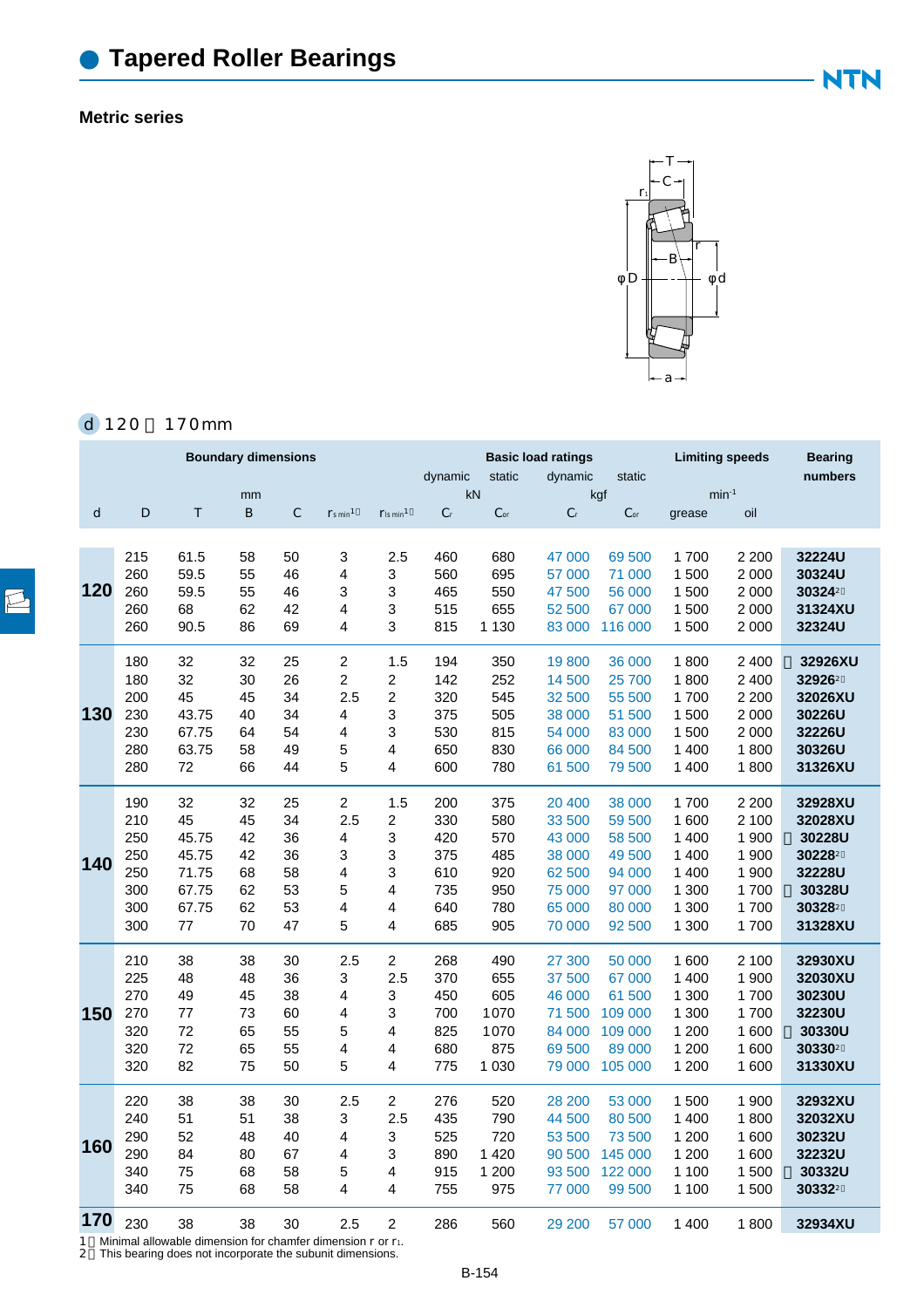





| <b>Dimensions</b><br>series to |                                    |                                                                         |       | <b>Abutment and fillet dimensions</b> |             |                                                |                                         |                          |                            | center           | <b>Load Constant</b> | <b>Axial</b><br>load factors |         | <b>Mass</b> |
|--------------------------------|------------------------------------|-------------------------------------------------------------------------|-------|---------------------------------------|-------------|------------------------------------------------|-----------------------------------------|--------------------------|----------------------------|------------------|----------------------|------------------------------|---------|-------------|
| <b>ISO</b>                     |                                    |                                                                         |       |                                       | mm          |                                                |                                         |                          |                            | mm               |                      |                              |         | kg          |
|                                | $d_{\scriptscriptstyle{\text{a}}}$ | $d_{\rm b}$                                                             |       | $D_{\rm a}$                           | $D_{\rm b}$ | $\mathcal{S}_{\!\scriptscriptstyle{\text{a}}}$ | $S_{\rm b}$                             | $\mathcal{T}\mathrm{as}$ | $\mathcal{r}_{\text{las}}$ |                  |                      | $Y_2$                        | $Y_{o}$ |             |
|                                | min                                | max                                                                     | max   | min                                   | min         | min                                            | min                                     | max                      | max                        | $\boldsymbol{a}$ | $\boldsymbol{e}$     |                              |         | (approx.)   |
| 4FD                            | 134                                | 136                                                                     | 203   | 181                                   | 204         | 6                                              | 11.5                                    | 2.5                      | 2                          | 51.5             | 0.44                 | 1.38                         | 0.76    | 9.08        |
| 2GB                            | 138                                | 152                                                                     | 246   | 221                                   | 239         | 6                                              | 13.5                                    | 3                        | 2.5                        | 49               | 0.35                 | 1.74                         | 0.96    | 14.2        |
|                                | 138                                | 152                                                                     | 246   | 221                                   | 239         | 6                                              | 13.5                                    | 3                        | 2.5                        | 48.5             | 0.35                 | 1.73                         | 0.95    | 13.2        |
| 7GB                            | 138                                | 145                                                                     | 246   | 203                                   | 244         | 9                                              | 26                                      | 3                        | 2.5                        | 82.5             | 0.83                 | 0.73                         | 0.40    | 15.4        |
| 2GD                            | 138                                | 145                                                                     | 246   | 213                                   | 239         | 6                                              | 21.5                                    | 3                        | 2.5                        | 61.5             | 0.35                 | 1.74                         | 0.96    | 22.4        |
| 2CC                            | 140                                | 139                                                                     | 171.5 | 163.5                                 | 174         | 6                                              | 7                                       | 2                        | 1.5                        | 31.5             | 0.34                 | 1.77                         | 0.97    | 2.36        |
|                                | 140                                | 139                                                                     | 170   | 163.5                                 | 174         | 6                                              | 6                                       | $\overline{c}$           | 2                          | 34               | 0.37                 | 1.60                         | 0.88    | 2.22        |
| 4EC                            | 142                                | 144                                                                     | 190   | 178                                   | 192         | 8                                              | 11                                      | $\overline{2}$           | $\overline{c}$             | 43.5             | 0.43                 | 1.38                         | 0.76    | 4.96        |
| 4FB                            | 148                                | 152                                                                     | 216   | 203                                   | 218         | 7                                              | 9.5                                     | 3                        | 2.5                        | 45.5             | 0.44                 | 1.38                         | 0.76    | 7.25        |
| 4FD                            | 148                                | 146                                                                     | 216   | 193                                   | 219         | 7                                              | 13.5                                    | 3                        | 2.5                        | 57               | 0.44                 | 1.38                         | 0.76    | 11.2        |
| 2GB                            | 152                                | 164                                                                     | 262   | 239                                   | 255         | 8                                              | 14.5                                    | 4                        | 3                          | 53.5             | 0.35                 | 1.74                         | 0.96    | 17.4        |
| 7GB                            | 152                                | 152                                                                     | 262   | 218                                   | 261         | 9                                              | 28                                      | 4                        | 3                          | 87.5             | 0.83                 | 0.73                         | 0.40    | 19          |
| 2CC                            | 150                                | 150                                                                     | 181.5 | 177                                   | 184         | 6                                              | 6                                       | 2                        | 1.5                        | 34               | 0.36                 | 1.67                         | 0.92    | 2.51        |
| 4DC                            | 152                                | 153                                                                     | 200   | 187                                   | 202         | 8                                              | 11                                      | $\overline{c}$           | $\overline{c}$             | 46               | 0.46                 | 1.31                         | 0.72    | 5.28        |
| 4FB                            | 158                                | 163                                                                     | 236   | 219                                   | 237         | 7                                              | 9.5                                     | 3                        | 2.5                        | 48.5             | 0.44                 | 1.38                         | 0.76    | 9.26        |
|                                | 158                                | 163                                                                     | 236   | 219                                   | 237         | 7                                              | 9.5                                     | 2.5                      | 2.5                        | 47.5             | 0.43                 | 1.39                         | 0.77    | 8.37        |
| 4FD                            | 158                                | 158                                                                     | 236   | 210                                   | 238         | 9                                              | 13.5                                    | 3                        | 2.5                        | 61               | 0.44                 | 1.38                         | 0.76    | 14.1        |
| 2GB                            | 162                                | 179                                                                     | 282   | 251                                   | 273         | 9                                              | 14.5                                    | 4                        | 3                          | 56.5             | 0.35                 | 1.74                         | 0.96    | 21.2        |
|                                | 162                                | 179                                                                     | 282   | 252                                   | 273         | 9                                              | 14.5                                    | 4                        | 3                          | 57               | 0.35                 | 1.73                         | 0.95    | 20.4        |
| 7GB                            | 162                                | 165                                                                     | 282   | 234                                   | 280         | 9                                              | 30                                      | 4                        | 3                          | 94               | 0.83                 | 0.73                         | 0.40    | 23          |
| 2DC                            | 162                                | 162                                                                     | 200   | 192                                   | 202         | 7                                              | 8                                       | 2                        | $\overline{c}$             | 36.5             | 0.33                 | 1.83                         | 1.01    | 3.92        |
| 4EC                            | 164                                | 164                                                                     | 213   | 200                                   | 216         | 8                                              | 12                                      | 2.5                      | $\overline{2}$             | 49.5             | 0.46                 | 1.31                         | 0.72    | 6.37        |
| 4GB                            | 168                                | 175                                                                     | 256   | 234                                   | 255         | 7                                              | 11                                      | 3                        | 2.5                        | 51.5             | 0.44                 | 1.38                         | 0.76    | 11.2        |
| 4GD                            | 168                                | 170                                                                     | 256   | 226                                   | 254         | 8                                              | 17                                      | 3                        | 2.5                        | 64.5             | 0.44                 | 1.38                         | 0.76    | 18.2        |
| 2GB                            | 172                                | 193                                                                     | 302   | 269                                   | 292         | 8                                              | 17                                      | 4                        | 3                          | 61               | 0.35                 | 1.74                         | 0.96    | 25.5        |
|                                | 172                                | 193                                                                     | 302   | 269                                   | 292         | 8                                              | 17                                      | 4                        | 3                          | 62.5             | 0.37                 | 1.60                         | 0.88    | 24.7        |
| 7GB                            | 172                                | 176                                                                     | 302   | 250                                   | 302         | 9                                              | 32                                      | 4                        | 3                          | 100.5            | 0.83                 | 0.73                         | 0.40    | 27.7        |
| 2DC                            | 172                                | 170.5                                                                   | 210   | 199                                   | 213.5       | 7                                              | 8                                       | $\overline{c}$           | $\overline{c}$             | 38.5             | 0.35                 | 1.73                         | 0.95    | 4.15        |
| 4EC                            | 174                                | 175                                                                     | 228   | 213                                   | 231         | 8                                              | 13                                      | 2.5                      | $\overline{c}$             | 52.5             | 0.46                 | 1.31                         | 0.72    | 7.8         |
| 4GB                            | 178                                | 189                                                                     | 276   | 252                                   | 272         | 8                                              | 12                                      | 3                        | 2.5                        | 55.5             | 0.44                 | 1.38                         | 0.76    | 12.9        |
| 4GD                            | 178                                | 182                                                                     | 276   | 242                                   | 275         | 10                                             | 17                                      | 3                        | 2.5                        | 70               | 0.44                 | 1.38                         | 0.76    | 23.5        |
| 2GB                            | 182                                | 205                                                                     | 322   | 286                                   | 310         | 10                                             | 17                                      | 4                        | 3                          | 64               | 0.35                 | 1.74                         | 0.96    | 29.9        |
|                                | 182                                | 205                                                                     | 322   | 286                                   | 311         | 10                                             | 17                                      | 4                        | 3                          | 65.5             | 0.37                 | 1.60                         | 0.88    | 29.2        |
| 3DC                            | 182                                | 183<br>Note: When selecting bearings with bearing numbers marked with " | 220   | 213                                   | 222         | $\overline{7}$                                 | 8<br>", please consult NTN Engineering. | $\overline{a}$           | $\overline{c}$             | 42.5             | 0.38                 | 1.57                         | 0.86    | 4.4         |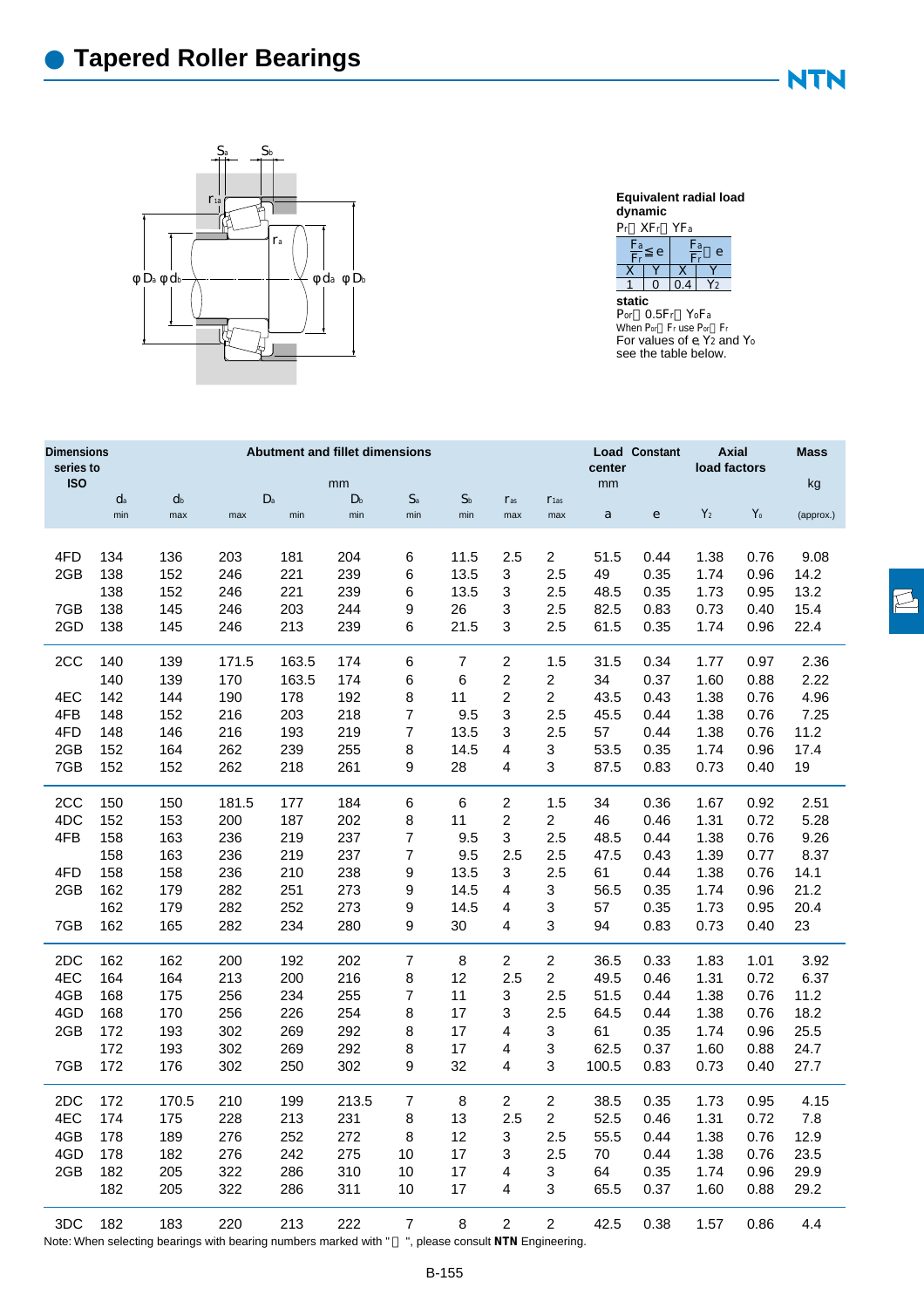

| $d$ 170 | 300mm |
|---------|-------|

| <b>Boundary dimensions</b> |                  |          |          |               |                               |                        | dynamic       | static                      | <b>Basic load ratings</b><br>dynamic | <b>Limiting speeds</b> |                | <b>Bearing</b><br>numbers |                    |
|----------------------------|------------------|----------|----------|---------------|-------------------------------|------------------------|---------------|-----------------------------|--------------------------------------|------------------------|----------------|---------------------------|--------------------|
|                            |                  |          | mm       |               |                               |                        |               | kN                          |                                      | static<br>kgf          |                | $min-1$                   |                    |
| $\boldsymbol{d}$           | $\boldsymbol{D}$ | $\cal T$ | $\cal B$ | $\mathcal{C}$ | $r_{\rm s\,min}$ <sup>1</sup> | $n s$ min <sup>1</sup> | $\mathcal{C}$ | $C_{\hbox{\scriptsize or}}$ | $C_{\rm r}$                          | $C_{\text{or}}$        | grease         | oil                       |                    |
|                            |                  |          |          |               |                               |                        |               |                             |                                      |                        |                |                           |                    |
|                            |                  |          |          |               |                               |                        |               |                             |                                      |                        |                |                           |                    |
|                            | 260<br>310       | 57<br>57 | 57<br>52 | 43<br>43      | 3<br>5                        | 2.5<br>4               | 500<br>610    | 895<br>845                  | 51 000<br>62 000                     | 91 000<br>86 500       | 1 300<br>1 100 | 1700<br>1500              | 32034XU<br>30234U  |
| 170                        | 310              | 91       | 86       | 71            | 5                             | 4                      | 1 0 0 0       | 1 600                       | 102 000                              | 163 000                | 1 100          | 1500                      | 32234U             |
|                            | 360              | 80       | 72       | 62            | 5                             | 4                      | 1 0 1 0       | 1 3 2 0                     | 103 000                              | 135 000                | 1 000          | 1 400                     | 30334U             |
|                            | 360              | 80       | 72       | 62            | 4                             | 4                      | 845           | 1 100                       | 86 000                               | 113 000                | 1 0 0 0        | 1 400                     | 303342             |
|                            |                  |          |          |               |                               |                        |               |                             |                                      |                        |                |                           |                    |
|                            | 250              | 45       | 45       | 34            | 2.5                           | $\overline{c}$         | 350           | 700                         | 36 000                               | 71 500                 | 1 300          | 1700                      | 32936XU            |
|                            | 280              | 64       | 64       | 48            | 3                             | 2.5                    | 645           | 1 170                       | 66 000                               | 119 000                | 1 200          | 1 600                     | 32036XUE1          |
| 180                        | 320              | 57       | 52       | 43            | 5                             | 4                      | 630           | 890                         | 64 000                               | 91 000                 | 1 100          | 1 400                     | 30236U             |
|                            | 320              | 91       | 86       | 71            | 5                             | 4                      | 1 0 3 0       | 1690                        | 105 000                              | 172 000                | 1 100          | 1 400                     | 32236U             |
|                            |                  |          |          |               |                               |                        |               |                             |                                      |                        |                |                           |                    |
|                            | 260              | 45       | 45       | 34            | 2.5                           | $\overline{c}$         | 355           | 710                         | 36 000                               | 72 000                 | 1 200          | 1 600                     | 32938XU            |
|                            | 260              | 45       | 42       | 36            | 2.5                           | 2.5                    | 280           | 525                         | 28 600                               | 53 500                 | 1 200          | 1 600                     | 329382             |
| 190                        | 290              | 64       | 64       | 48            | 3                             | 2.5                    | 655           | 1 2 1 0                     | 67 000                               | 124 000                | 1 100          | 1 500                     | 32038XUE1          |
|                            | 340              | 60       | 55       | 46            | 5                             | 4                      | 715           | 1 0 0 0                     | 73 000                               | 102 000                | 1 000          | 1 300                     | 30238U             |
|                            | 340              | 97       | 92       | 75            | 5                             | 4                      | 1 1 5 0       | 1850                        | 117 000                              | 189 000                | 1 0 0 0        | 1 300                     | 32238U             |
|                            | 340              | 97       | 92       | 75            | 4                             | 4                      | 1 0 0 0       | 1670                        | 102 000                              | 171 000                | 1 0 0 0        | 1 300                     | 322382             |
|                            |                  |          |          |               |                               |                        |               |                             |                                      |                        |                |                           |                    |
|                            | 280              | 51       | 51       | 39            | 3                             | 2.5                    | 485           | 895                         | 49 000                               | 91 000                 | 1 100          | 1500                      | 32940XUE1          |
|                            | 310              | 70       | 70       | 53            | 3                             | 2.5                    | 800           | 1 4 7 0                     | 81 500                               | 149 000                | 1 100          | 1 400                     | 32040XUE1          |
| 200                        | 360              | 64       | 58       | 48            | 5                             | 4                      | 785           | 1 1 1 0                     | 80 000                               | 113 000                | 950            | 1 300                     | 30240U             |
|                            | 360              | 104      | 98       | 82            | 5                             | 4                      | 1 3 2 0       | 2 1 3 0                     | 134 000                              | 217 000                | 950            | 1 300                     | 32240U             |
|                            | 360              | 104      | 98       | 82            | 4                             | 4                      | 1 1 5 0       | 1970                        |                                      | 118 000 201 000        | 950            | 1 300                     | 32240 <sup>2</sup> |
|                            | 300              | 51       | 51       | 39            | 3                             | 2.5                    | 480           | 950                         | 49 000                               | 97 000                 | 1 000          | 1 400                     | 32944XUE1          |
| 220                        | 300              | 51       | 48       | 41            | 2.5                           | 2.5                    | 345           | 670                         | 35 500                               | 68 500                 | 1 0 0 0        | 1 400                     | 32944E12           |
|                            | 340              | 76       | 76       | 57            | 4                             | 3                      | 920           | 1690                        | 94 000                               | 173 000                | 960            | 1 300                     | 32044XU            |
|                            |                  |          |          |               |                               |                        |               |                             |                                      |                        |                |                           |                    |
|                            | 320              | 51       | 51       | 39            | 3                             | 2.5                    | 490           | 1 0 0 0                     | 50 000                               | 102 000                | 940            | 1 200                     | 32948XUE1          |
| 240                        | 360              | 76       | 76       | 57            | 4                             | 3                      | 930           | 1760                        | 95 000                               | 179 000                | 870            | 1 200                     | 32048XU            |
|                            |                  |          |          |               |                               |                        |               |                             |                                      |                        |                |                           |                    |
|                            | 360              | 63.5     | 63.5     | 48            | 3                             | 2.5                    | 705           | 1 4 3 0                     | 72 000                               | 146 000                | 860            | 1 100                     | 32952XUE1          |
| 260                        | 400              | 87       | 87       | 65            | 5                             | 4                      | 1 200         | 2 2 7 0                     | 123 000                              | 231 000                | 800            | 1 100                     | 32052XU            |
|                            |                  |          |          |               |                               |                        |               |                             |                                      |                        |                |                           |                    |
| 280                        | 380              | 63.5     | 63.5     | 48            | 3                             | 2.5                    | 725           | 1520                        | 74 000                               | 155 000                | 790            | 1 100                     | 32956XUE1          |
|                            | 420              | 87       | 87       | 65            | 5                             | 4                      | 1 2 2 0       | 2 3 5 0                     | 125 000                              | 240 000                | 740            | 980                       | 32056XU            |
|                            |                  |          |          |               |                               |                        |               |                             |                                      |                        |                |                           |                    |
| 300                        | 420              | 76       | 76       | 57            | 4                             | 3                      | 1 0 1 0       | 2 0 9 0                     | 103 000                              | 213 000                | 720            | 970                       | 32960XUE1          |
|                            | 460              | 100      | 100      | 74            | 5                             | 4                      | 1490          | 2830                        |                                      | 152 000 289 000        | 680            | 910                       | 32060XU            |

1)Minimal allowable dimension for chamfer dimension *r* or *r*1. 2)This bearing does not incorporate the subunit dimensions.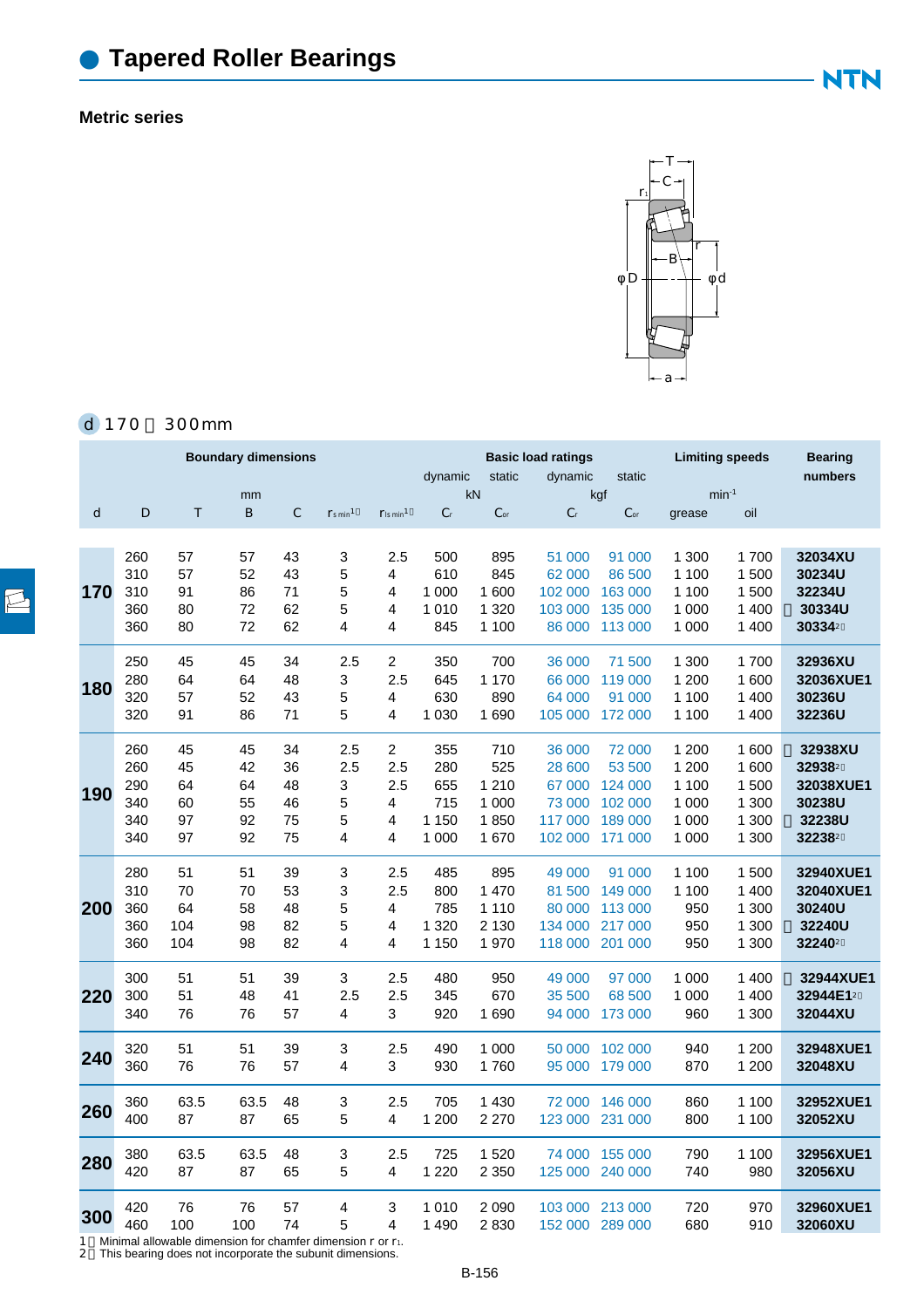





| <b>Dimensions</b><br>series to |                                     |                                                                  |     | Abutment and fillet dimensions                |                    |                                          |                                    |                                 |                                   | center           | <b>Load Constant</b> | <b>Axial</b><br>load factors |         | <b>Mass</b> |
|--------------------------------|-------------------------------------|------------------------------------------------------------------|-----|-----------------------------------------------|--------------------|------------------------------------------|------------------------------------|---------------------------------|-----------------------------------|------------------|----------------------|------------------------------|---------|-------------|
| <b>ISO</b>                     |                                     |                                                                  |     |                                               | mm                 |                                          |                                    |                                 |                                   | mm               |                      |                              |         | kg          |
|                                | $d_{\scriptscriptstyle\! A}$<br>min | $d_{\scriptscriptstyle{\mathsf{b}}}$<br>max                      | max | $D_{\scriptscriptstyle{\overline{a}}}$<br>min | $D_{\rm b}$<br>min | $S_{\!\scriptscriptstyle \alpha}$<br>min | $S_{\rm b}$<br>min                 | $\mathcal{T}\mathrm{as}$<br>max | $\mathcal{r}_{\text{las}}$<br>max | $\boldsymbol{a}$ | $\boldsymbol{e}$     | $Y_2$                        | $Y_{o}$ | (approx.)   |
|                                |                                     |                                                                  |     |                                               |                    |                                          |                                    |                                 |                                   |                  |                      |                              |         |             |
| 4EC                            | 184                                 | 187                                                              | 248 | 230                                           | 249                | 10                                       | 14                                 | 2.5                             | 2                                 | 56               | 0.44                 | 1.35                         | 0.74    | 10.5        |
| 4GB                            | 192                                 | 203                                                              | 292 | 266                                           | 288                | 8                                        | 14                                 | 4                               | 3                                 | 60.5             | 0.44                 | 1.38                         | 0.76    | 17          |
| 4GD                            | 192                                 | 201                                                              | 292 | 258                                           | 293                | 10                                       | 20                                 | 4                               | 3                                 | 75               | 0.44                 | 1.38                         | 0.76    | 28.7        |
| 2GB                            | 192                                 | 221                                                              | 342 | 303                                           | 329                | 10                                       | 18                                 | 4                               | 3                                 | 68               | 0.35                 | 1.74                         | 0.96    | 35.3        |
|                                | 192                                 | 215.5                                                            | 342 | 297                                           | 327                | 10                                       | 18                                 | 4                               | 3                                 | 69.5             | 0.37                 | 1.60                         | 0.88    | 34.8        |
| 4DC                            | 192                                 | 193                                                              | 240 | 225                                           | 241                | 8                                        | 11                                 | $\overline{c}$                  | 2                                 | 54               | 0.48                 | 1.25                         | 0.69    | 6.54        |
| 3FD                            | 194                                 | 197.5                                                            | 268 | 243                                           | 269                | 10                                       | 16                                 | 2.5                             | 2                                 | 59.5             | 0.42                 | 1.42                         | 0.78    | 14.5        |
| 4GB                            |                                     |                                                                  | 302 | 274                                           | 297                | 9                                        | 14                                 | 4                               | 3                                 |                  |                      | 1.33                         |         |             |
|                                | 202                                 | 211                                                              |     |                                               |                    |                                          |                                    |                                 |                                   | 63               | 0.45                 |                              | 0.73    | 17.7        |
| 4GD                            | 202                                 | 204                                                              | 302 | 267                                           | 305                | 10                                       | 20                                 | 4                               | 3                                 | 77.5             | 0.45                 | 1.33                         | 0.73    | 30.7        |
| 4DC                            | 202                                 | 204                                                              | 250 | 235                                           | 251                | 8                                        | 11                                 | $\overline{2}$                  | $\overline{2}$                    | 55               | 0.48                 | 1.26                         | 0.69    | 6.77        |
|                                | 202                                 | 204                                                              | 248 | 235                                           | 251                | 8                                        | 9                                  | $\overline{c}$                  | 2                                 | 48.5             | 0.37                 | 1.60                         | 0.88    | 6.43        |
| 4FD                            | 204                                 | 209                                                              | 278 | 257                                           | 279                | 10                                       | 16                                 | 2.5                             | $\overline{c}$                    | 62.5             | 0.44                 | 1.36                         | 0.75    | 15.1        |
| 4GB                            | 212                                 | 228                                                              | 322 | 295                                           | 316                | 9                                        | 14                                 | 4                               | 3                                 | 64               | 0.44                 | 1.38                         | 0.76    | 20.8        |
| 4GD                            | 212                                 | 216                                                              | 322 | 282                                           | 323                | 11                                       | 22                                 | 4                               | 3                                 | 82               | 0.44                 | 1.38                         | 0.76    | 36.1        |
|                                | 212                                 | 216                                                              | 322 | 286                                           | 323                | 11                                       | 22                                 | 4                               | 3                                 | 87.5             | 0.49                 | 1.23                         | 0.68    | 33.3        |
| 3EC                            | 214                                 | 214                                                              | 268 | 254                                           | 271                | 9                                        | 12                                 | 2.5                             | $\overline{c}$                    | 53.5             | 0.39                 | 1.52                         | 0.84    | 8.88        |
| 4FD                            | 214                                 | 221                                                              | 298 | 273                                           | 297                | 11                                       | 17                                 | 2.5                             | $\overline{c}$                    | 66.5             | 0.43                 | 1.39                         | 0.77    | 19.3        |
| 4GB                            | 222                                 | 242                                                              | 342 | 311                                           | 336                | 10                                       | 16                                 | 4                               | 3                                 | 70               | 0.44                 | 1.38                         | 0.76    | 25.4        |
| 3GD                            | 222                                 | 230                                                              | 342 | 298                                           | 340                | 11                                       | 22                                 | 4                               | 3                                 | 85               | 0.41                 | 1.48                         | 0.81    | 43.6        |
|                                | 222                                 | 230                                                              | 342 | 302                                           | 344                | 11                                       | 22                                 | 4                               | 3                                 | 91.5             | 0.49                 | 1.23                         | 0.68    | 43.6        |
|                                |                                     |                                                                  |     |                                               |                    |                                          |                                    |                                 |                                   |                  |                      |                              |         |             |
| 3EC                            | 234                                 | 234                                                              | 288 | 271                                           | 290                | 10                                       | 12                                 | 2.5                             | $\overline{c}$                    | 59.5             | 0.43                 | 1.41                         | 0.78    | 10.2        |
|                                | 234                                 | 235                                                              | 288 | 274                                           | 290                | 10                                       | 10                                 | 2.5                             | $\overline{c}$                    | 57               | 0.39                 | 1.55                         | 0.85    | 9.63        |
| 4FD                            | 238                                 | 243                                                              | 326 | 300                                           | 326                | 12                                       | 19                                 | 3                               | 2.5                               | 72.5             | 0.43                 | 1.39                         | 0.77    | 25          |
| 4EC                            | 254                                 | 254                                                              | 308 | 290                                           | 311                | 10                                       | 12                                 | 2.5                             | 2                                 | 65.5             | 0.46                 | 1.31                         | 0.72    | 10.9        |
| 4FD                            | 258                                 | 261                                                              | 346 | 318                                           | 346                | 12                                       | 19                                 | 3                               | 2.5                               | 78               | 0.46                 | 1.31                         | 0.72    | 26.8        |
| 3EC                            | 274                                 | 279                                                              | 348 | 325                                           | 347                | 11                                       | 15                                 | 2.5                             | 2                                 | 69.5             | 0.41                 | 1.48                         | 0.81    | 18.8        |
| 4FC                            | 282                                 | 287                                                              | 382 | 352                                           | 383                | 14                                       | 22                                 | 4                               | 3                                 | 85.5             | 0.43                 | 1.38                         | 0.76    | 39.4        |
| 4EC                            | 294                                 | 298                                                              | 368 | 344                                           | 368                | 11                                       | 15                                 | 2.5                             | 2                                 | 75               | 0.43                 | 1.39                         | 0.76    | 20          |
| 4FC                            | 302                                 | 305                                                              | 402 | 370                                           | 402                | 14                                       | 22                                 | 4                               | 3                                 | 90.5             | 0.46                 | 1.31                         | 0.72    | 41.8        |
|                                |                                     |                                                                  |     |                                               |                    |                                          |                                    |                                 |                                   |                  |                      |                              |         |             |
| 3FD                            | 318                                 | 324                                                              | 406 | 379                                           | 405                | 13                                       | 19                                 | 3                               | 2.5                               | 80               | 0.39                 | 1.52                         | 0.84    | 31.4        |
| 4GD                            | 322                                 | 329                                                              | 442 | 404                                           | 439                | 15                                       | 26                                 | 4                               | 3                                 | 98               | 0.43                 | 1.38                         | 0.76    | 59.6        |
|                                |                                     | Note: When selecting bearings with bearing numbers marked with " |     |                                               |                    | H                                        | ", please consult NTN Engineering. |                                 |                                   |                  |                      |                              |         |             |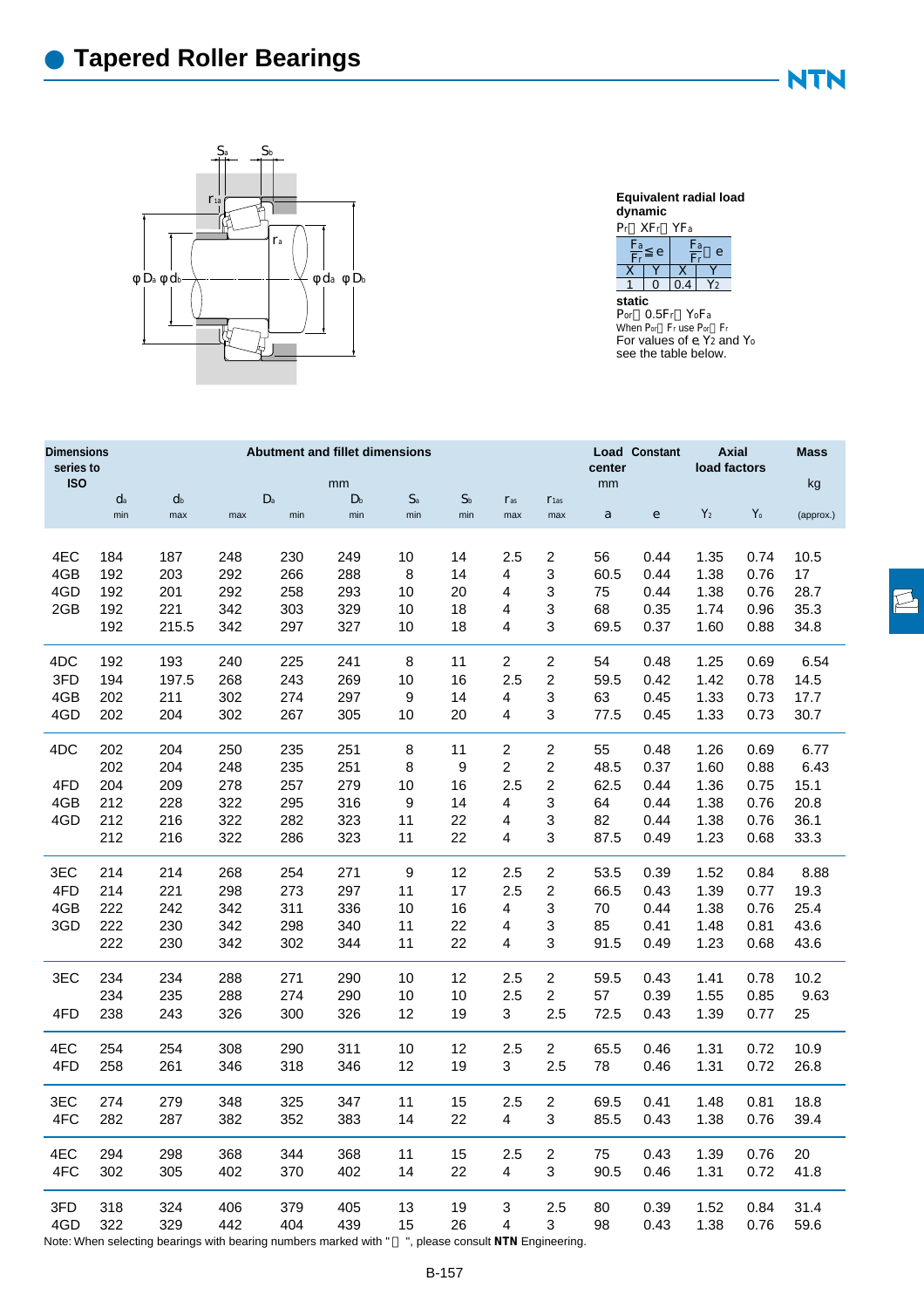

**NTN** 

| $d$ 320 | 360mm |
|---------|-------|
|         |       |

|                |                   |                 | <b>Boundary dimensions</b> |                |                |              | dynamic                   | static                     | <b>Basic load ratings</b><br>dynamic | static                        | <b>Limiting speeds</b> |                   | <b>Bearing</b><br>numbers        |
|----------------|-------------------|-----------------|----------------------------|----------------|----------------|--------------|---------------------------|----------------------------|--------------------------------------|-------------------------------|------------------------|-------------------|----------------------------------|
| $\overline{d}$ | $\overline{D}$    | T               | mm<br>$\boldsymbol{B}$     | $\mathcal{C}$  | $\Gamma$ s min | $\Gamma$ min | kN<br>$\mathcal{C}_{r}$   | $C_{\alpha r}$             | $C_{r}$                              | kgf<br>$C_{\rm or}$           | $min^{-1}$<br>grease   | oil               |                                  |
| 320            | 440<br>440<br>480 | 76<br>76<br>100 | 76<br>72<br>100            | 57<br>63<br>74 | 4<br>3<br>5    | 3<br>3<br>4  | 1 0 1 0<br>865<br>1 5 2 0 | 2 1 5 0<br>1880<br>2 9 4 0 | 103 000<br>88 000<br>155 000         | 219 000<br>192 000<br>300 000 | 670<br>670<br>630      | 900<br>900<br>840 | 32964XUE1<br>32964E12<br>32064XU |
| 340            | 460<br>460        | 76<br>76        | 76<br>72                   | 57<br>63       | 4<br>3         | 3<br>3       | 1 040<br>910              | 2 2 7 0<br>980             | 106 000<br>93 000                    | 232 000<br>201 000            | 630<br>630             | 840<br>900        | 32968XUE1<br>32968E12            |
| 360            | 480               | 76              | 76                         | 57             | 4              | 3            | 1 0 5 0                   | 2 3 3 0                    | 000<br>107                           | 238 000                       | 590                    | 780               | 32972XUE1                        |

E

1 Minimal allowable dimension for chamfer dimension *r* or *r*1.<br>2 This bearing does not incorporate the subunit dimensions.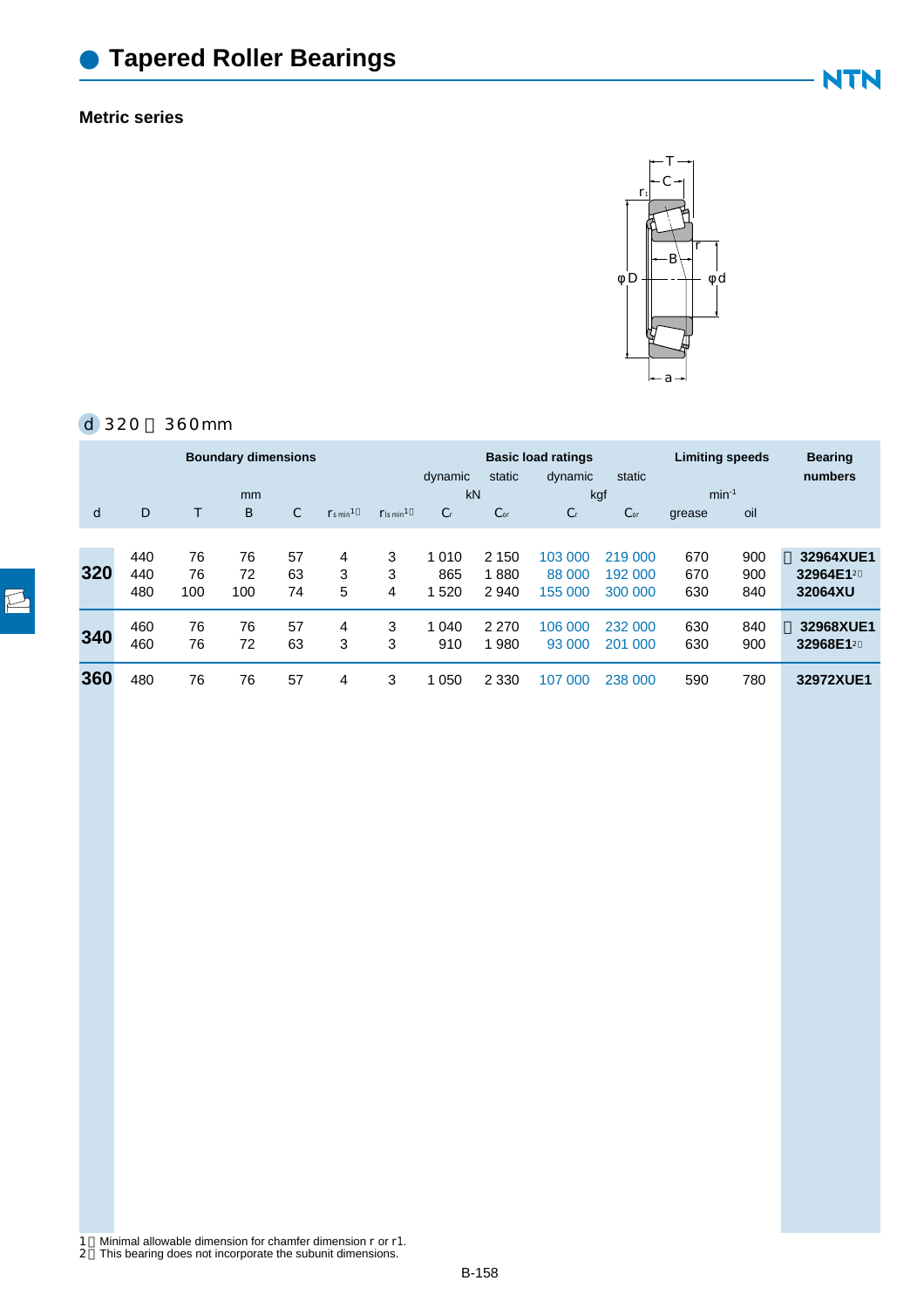





| <b>Dimensions</b><br>series to |                                    |             |     | Abutment and fillet dimensions |               |         |         | Load<br>center | <b>Constant</b> | <b>Axial</b><br>load factors |                  | <b>Mass</b> |       |           |
|--------------------------------|------------------------------------|-------------|-----|--------------------------------|---------------|---------|---------|----------------|-----------------|------------------------------|------------------|-------------|-------|-----------|
| <b>ISO</b>                     |                                    |             |     |                                | <sub>mm</sub> |         |         |                |                 | mm                           |                  |             |       | kg        |
|                                | $d_{\scriptscriptstyle{\text{a}}}$ | $d_{\rm b}$ |     | $D_{\rm a}$                    | $D_{\rm b}$   | $S_{a}$ | $S_{b}$ | $r_{\rm as}$   | $\Gamma$ las    |                              |                  |             |       |           |
|                                | min                                | max         | max | min                            | min           | min     | min     | max            | max             | a                            | $\boldsymbol{e}$ | $Y_2$       | $Y_0$ | (approx.) |
|                                |                                    |             |     |                                |               |         |         |                |                 |                              |                  |             |       |           |
| 3FD                            | 338                                | 344         | 426 | 398                            | 426           | 13      | 19      | 3              | 2.5             | 85                           | 0.42             | 1.44        | 0.79  | 33.1      |
|                                | 338                                | 344         | 426 | 398                            | 425           | 13      | 13      | 3              | 2.5             | 85                           | 0.39             | 1.55        | 0.85  | 31.7      |
| 4GD                            | 342                                | 344.5       | 462 | 418.5                          | 463           | 15      | 26      | 4              | 3               | 104                          | 0.46             | 1.31        | 0.72  | 60.2      |
| 4FD                            | 358                                | 362         | 446 | 417                            | 446           | 13      | 19      | 3              | 2.5             | 90.5                         | 0.44             | 1.37        | 0.75  | 34.9      |
|                                | 358                                | 362         | 446 | 414                            | 445.5         | 13      | 13      | 3              | 2.5             | 87                           | 0.39             | 1.55        | 0.85  | 36.0      |
| 4FD                            | 378                                | 381         | 466 | 436                            | 466           | 13      | 19      | 3              | 2.5             | 96.5                         | 0.46             | 1.31        | 0.72  | 36.6      |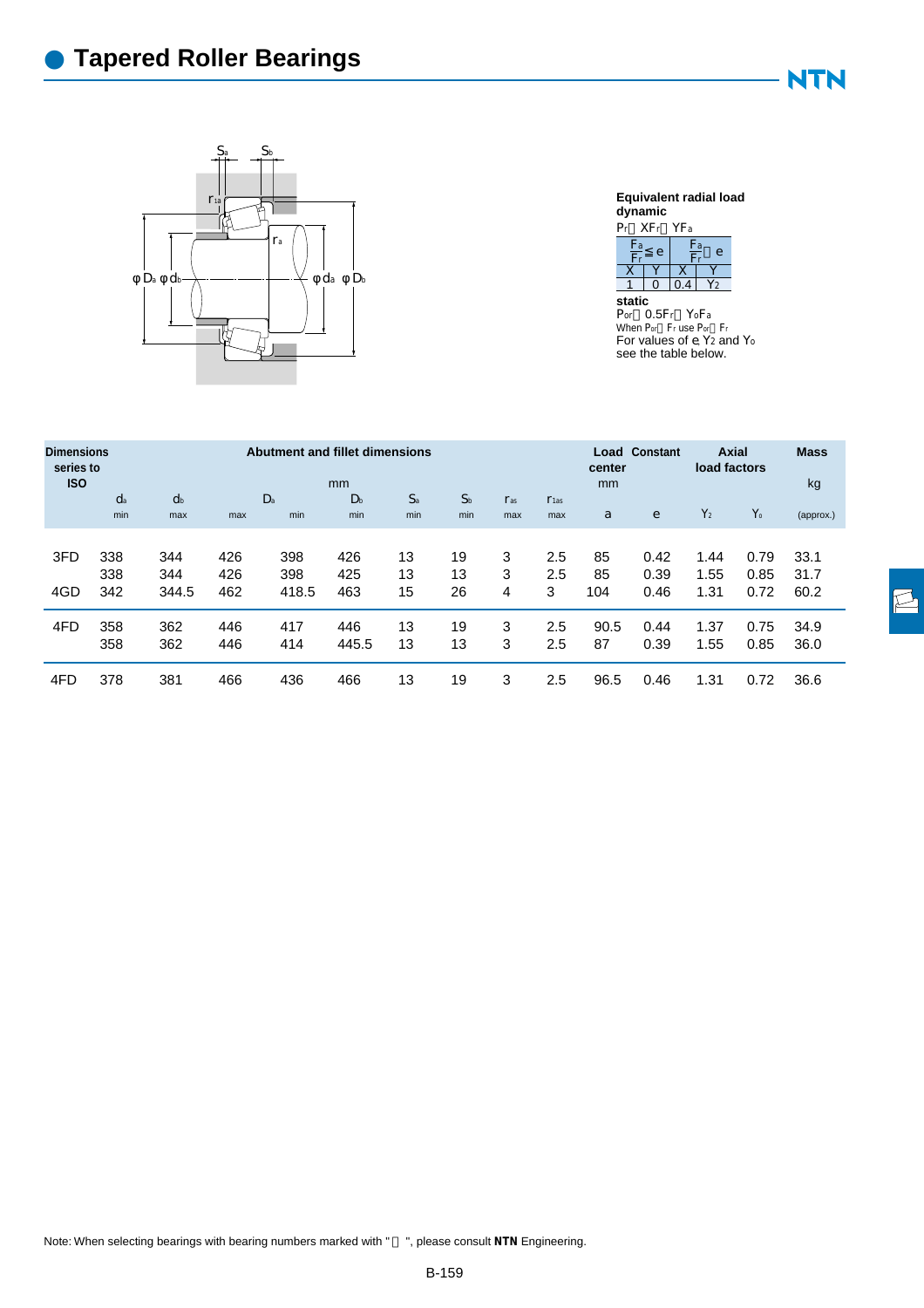#### **Inch series**



#### *d* 12.700~22.225mm

|                  |                                                                              | <b>Boundary dimensions</b>                                                   |                                                                              |                                                                             |                                                              |                                                              | <b>Basic load ratings</b>                                                 |                                                                                 | <b>Limiting speeds</b>                                                  |                                                                            |
|------------------|------------------------------------------------------------------------------|------------------------------------------------------------------------------|------------------------------------------------------------------------------|-----------------------------------------------------------------------------|--------------------------------------------------------------|--------------------------------------------------------------|---------------------------------------------------------------------------|---------------------------------------------------------------------------------|-------------------------------------------------------------------------|----------------------------------------------------------------------------|
|                  |                                                                              | mm                                                                           |                                                                              |                                                                             | dynamic<br>kN                                                | static                                                       | dynamic<br>kgf                                                            | static                                                                          | $min-1$                                                                 |                                                                            |
| $\boldsymbol{d}$ | $\boldsymbol{D}$                                                             | $\cal T$                                                                     | $\boldsymbol{B}$                                                             | $\cal C$                                                                    | $C_{\rm r}$                                                  | $C_{\text{or}}$                                              | $C_{\rm r}$                                                               | $C_{\text{or}}$                                                                 | grease                                                                  | oil                                                                        |
| 12.700           | 34.988                                                                       | 10.998                                                                       | 10.988                                                                       | 8.730                                                                       | 12.3                                                         | 11.6                                                         | 1 2 6 0                                                                   | 1 1 8 0                                                                         | 12 000                                                                  | 16 000                                                                     |
| 14.989           | 34.988                                                                       | 10.998                                                                       | 10.988                                                                       | 8.730                                                                       | 12.3                                                         | 11.6                                                         | 1 2 6 0                                                                   | 1 1 8 0                                                                         | 12 000                                                                  | 16 000                                                                     |
| 15.875           | 41.275<br>42.862<br>42.862<br>47.000<br>49.225                               | 14.288<br>14.288<br>16.670<br>14.381<br>19.845                               | 14.681<br>14.288<br>16.670<br>14.381<br>21.539                               | 11.112<br>9.525<br>13.495<br>11.112<br>14.288                               | 20.3<br>17.6<br>26.7<br>24.0<br>38.5                         | 18.7<br>17.5<br>26.0<br>24.2<br>39.0                         | 2 0 7 0<br>1800<br>2720<br>2 4 4 0<br>3 900                               | 1910<br>1790<br>2650<br>2 4 6 0<br>3 9 5 0                                      | 10 000<br>8700<br>9800<br>8 600<br>8500                                 | 13 000<br>12 000<br>13 000<br>11 000<br>11 000                             |
| 16.993           | 47.000                                                                       | 14.381                                                                       | 14.381                                                                       | 11.112                                                                      | 24.0                                                         | 24.2                                                         | 2 4 4 0                                                                   | 2 4 6 0                                                                         | 8 600                                                                   | 11 000                                                                     |
| 17.462           | 39.878                                                                       | 13.843                                                                       | 14.605                                                                       | 10.668                                                                      | 23.8                                                         | 24.2                                                         | 2 4 2 0                                                                   | 2 4 7 0                                                                         | 10 000                                                                  | 13 000                                                                     |
| 19.050           | 39.992<br>45.237<br>47.000<br>49.225<br>49.225<br>49.225<br>53.975<br>56.896 | 12.014<br>15.494<br>14.381<br>18.034<br>19.845<br>21.209<br>22.225<br>19.368 | 11.153<br>16.637<br>14.381<br>19.050<br>21.539<br>19.050<br>21.839<br>19.837 | 9.525<br>12.065<br>11.112<br>14.288<br>14.288<br>17.462<br>15.875<br>15.875 | 12.8<br>28.3<br>24.0<br>38.5<br>38.5<br>38.5<br>40.0<br>42.5 | 12.8<br>28.6<br>24.2<br>39.0<br>39.0<br>39.0<br>39.0<br>46.5 | 1 3 1 0<br>2880<br>2 4 4 0<br>3 900<br>3 900<br>3 900<br>4 100<br>4 3 5 0 | 1 300<br>2 9 2 0<br>2 4 6 0<br>3 9 5 0<br>3 9 5 0<br>3 9 5 0<br>3 9 5 0<br>4750 | 10 000<br>8 9 0 0<br>8 600<br>8500<br>8500<br>8 500<br>8 0 0 0<br>7 200 | 13 000<br>12 000<br>11 000<br>11 000<br>11 000<br>11 000<br>11 000<br>9600 |
| 19.987           | 47.000                                                                       | 14.381                                                                       | 14.381                                                                       | 11.112                                                                      | 24.0                                                         | 24.2                                                         | 2 4 4 0                                                                   | 2 4 6 0                                                                         | 8 600                                                                   | 11 000                                                                     |
| 20.000           | 50.005                                                                       | 13.495                                                                       | 14.260                                                                       | 9.525                                                                       | 26.0                                                         | 27.9                                                         | 2650                                                                      | 2850                                                                            | 7500                                                                    | 10 000                                                                     |
| 20.625           | 49.225                                                                       | 19.845                                                                       | 21.539                                                                       | 14.288                                                                      | 38.5                                                         | 39.0                                                         | 3 900                                                                     | 3 9 5 0                                                                         | 8500                                                                    | 11 000                                                                     |
| 20.638           | 49.225                                                                       | 19.845                                                                       | 19.845                                                                       | 15.875                                                                      | 37.5                                                         | 39.0                                                         | 3800                                                                      | 3 9 5 0                                                                         | 8 2 0 0                                                                 | 11 000                                                                     |
| 21.430           | 50.005                                                                       | 17.526                                                                       | 18.288                                                                       | 13.970                                                                      | 38.0                                                         | 39.0                                                         | 3850                                                                      | 3 9 5 0                                                                         | 8 0 0 0                                                                 | 11 000                                                                     |
| 21.986           | 45.974                                                                       | 15.494                                                                       | 16.637                                                                       | 12.065                                                                      | 29.6                                                         | 34.0                                                         | 3 0 0 0                                                                   | 3 4 5 0                                                                         | 8 4 0 0                                                                 | 11 000                                                                     |
| 22.225           | 50.005<br>50.005<br>52.388<br>53.975                                         | 13.495<br>17.526<br>19.368<br>19.368                                         | 14.260<br>18.288<br>20.168<br>20.168                                         | 9.525<br>13.970<br>14.288<br>14.288                                         | 26.0<br>38.0<br>40.5<br>40.5                                 | 27.9<br>39.0<br>43.0<br>43.0                                 | 2650<br>3850<br>4 150<br>4 150                                            | 2850<br>3 9 5 0<br>4 3 5 0<br>4 3 5 0                                           | 7500<br>8 0 0 0<br>7600<br>7600                                         | 10 000<br>11 000<br>10 000<br>10 000                                       |

Mote: 1. Chamfer dimensions on the back face of the inner and outer rings of the bearing are larger than maximum values for installation dimensions  $r_{\text{as}}$  and  $r_{\text{as}}$ .<br>2. As for the maximum value for inner and outer r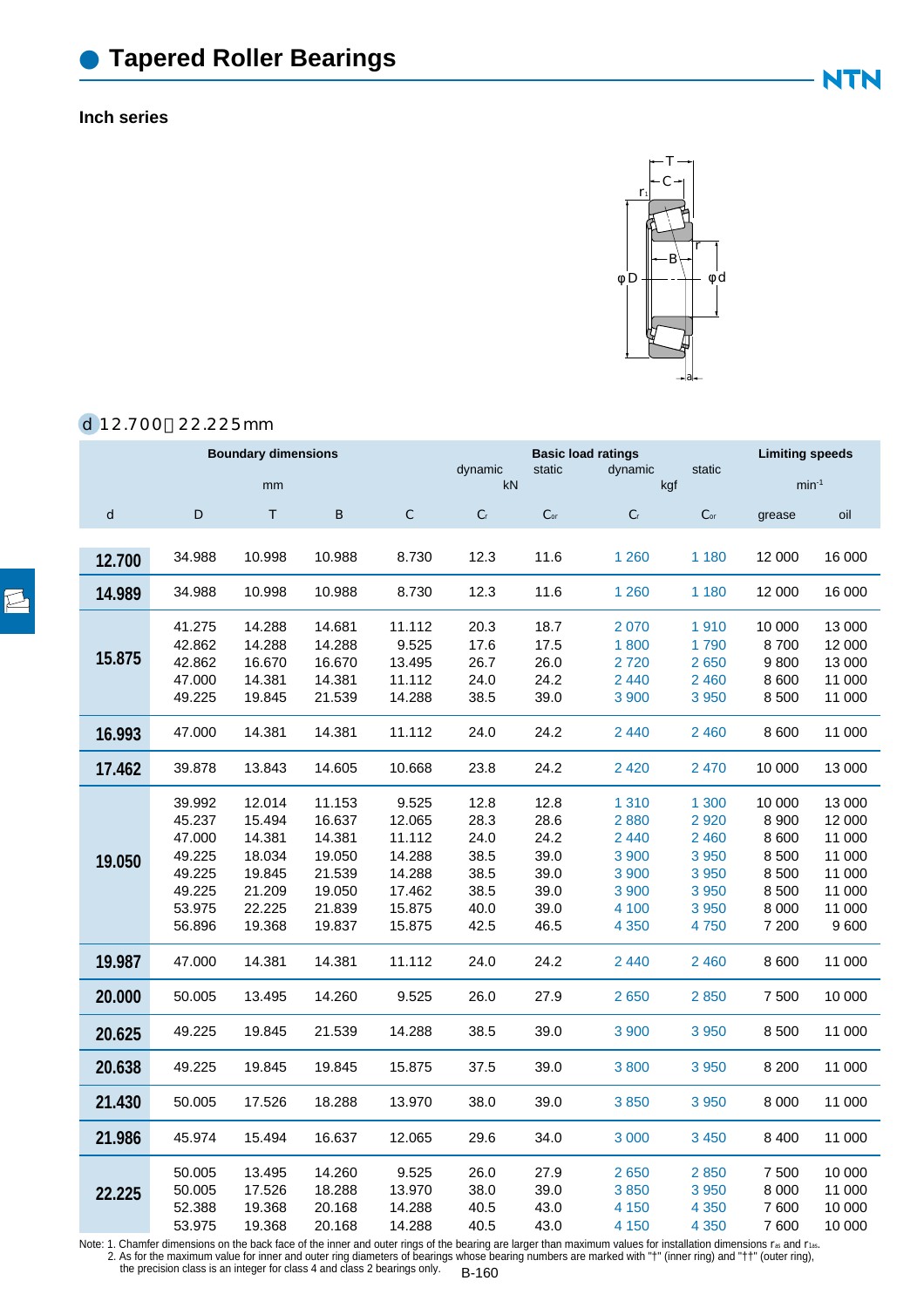





| <b>Bearing numbers</b>                                                                                                                           | <b>Abutment and fillet dimensions</b><br><b>Constant</b><br><b>Axial</b><br>Load<br>center<br>load factors |                                                  |                                                    |                                                        |                                                    |                                                      |                                                      | <b>Mass</b>                                                  |                                                              |                                                              |                                                                      |
|--------------------------------------------------------------------------------------------------------------------------------------------------|------------------------------------------------------------------------------------------------------------|--------------------------------------------------|----------------------------------------------------|--------------------------------------------------------|----------------------------------------------------|------------------------------------------------------|------------------------------------------------------|--------------------------------------------------------------|--------------------------------------------------------------|--------------------------------------------------------------|----------------------------------------------------------------------|
|                                                                                                                                                  |                                                                                                            |                                                  | mm                                                 |                                                        |                                                    |                                                      | mm                                                   |                                                              |                                                              |                                                              | kg                                                                   |
|                                                                                                                                                  | $d_{\rm a}$                                                                                                | $d_{\rm b}$                                      | D <sub>a</sub>                                     | $D_{\rm b}$                                            | $r_{\rm as}$<br>max                                | $\mathcal{T}$ l as<br>max                            | a                                                    | $\epsilon$                                                   | $Y_2$                                                        | $Y_{o}$                                                      | (approx.)                                                            |
| 4T-A4050/A4138                                                                                                                                   | 18.5                                                                                                       | 17                                               | 29                                                 | 32                                                     | 1.3                                                | 1.3                                                  | 2.5                                                  | 0.45                                                         | 1.32                                                         | 0.73                                                         | 0.053                                                                |
| 4T-A40597/A4138                                                                                                                                  | 19.5                                                                                                       | 19                                               | 29                                                 | 32                                                     | 0.8                                                | 1.3                                                  | 2.5                                                  | 0.45                                                         | 1.32                                                         | 0.73                                                         | 0.049                                                                |
| 4T-03062/03162<br>4T-11590/11520<br>4T-17580/17520<br>4T-05062/05185<br>4T-09062/09195                                                           | 21.5<br>24.5<br>23<br>23.5<br>22                                                                           | 20<br>22.5<br>21<br>21<br>21.5                   | 34<br>34.5<br>36.5<br>40.5<br>42                   | 37.5<br>39.5<br>39<br>42.5<br>44.5                     | 1.3<br>1.5<br>1.5<br>1.5<br>0.8                    | $\overline{2}$<br>1.5<br>1.5<br>1.3<br>1.3           | 5.4<br>1.2<br>5.8<br>4.2<br>9.4                      | 0.31<br>0.70<br>0.33<br>0.36<br>0.27                         | 1.93<br>0.85<br>1.81<br>1.68<br>2.26                         | 1.06<br>0.47<br>1.00<br>0.92<br>1.24                         | 0.092<br>0.103<br>0.122<br>0.131<br>0.203                            |
| 4T-05066/05185                                                                                                                                   | 24.5                                                                                                       | 22                                               | 40.5                                               | 42.5                                                   | 1.5                                                | 1.3                                                  | 4.2                                                  | 0.36                                                         | 1.68                                                         | 0.92                                                         | 0.127                                                                |
| 4T-LM11749/LM11710                                                                                                                               | 23                                                                                                         | 21.5                                             | 34                                                 | 37                                                     | 1.3                                                | 1.3                                                  | 5.3                                                  | 0.29                                                         | 2.10                                                         | 1.15                                                         | 0.084                                                                |
| 4T-A6075/A6157<br>4T-LM11949/LM11910<br>4T-05075/05185<br>4T-09067/09195<br>4T-09078/09195<br>4T-09067/09196<br>4T-21075/2121211<br>4T-1775/1729 | 24<br>28<br>25<br>25.5<br>25.5<br>25.5<br>31.5<br>27                                                       | 23<br>23.5<br>23.5<br>24<br>24<br>24<br>26<br>25 | 34<br>39.5<br>40.5<br>42<br>42<br>41.5<br>43<br>49 | 37<br>41.5<br>42.5<br>44.5<br>44.5<br>44.5<br>50<br>51 | 1<br>1.3<br>1.3<br>1.3<br>1.3<br>1.3<br>1.5<br>1.5 | 1.3<br>1.3<br>1.3<br>1.3<br>1.3<br>1.5<br>2.3<br>1.3 | 1.5<br>5.6<br>4.2<br>7.6<br>9.4<br>7.6<br>5.6<br>6.5 | 0.53<br>0.30<br>0.36<br>0.27<br>0.27<br>0.27<br>0.59<br>0.31 | 1.14<br>2.00<br>1.68<br>2.26<br>2.26<br>2.26<br>1.02<br>1.95 | 0.63<br>1.10<br>0.92<br>1.24<br>1.24<br>1.24<br>0.56<br>1.07 | 0.065<br>0.122<br>0.121<br>0.179<br>0.188<br>0.198<br>0.248<br>0.272 |
| 4T-05079†/05185                                                                                                                                  | 26.5                                                                                                       | 24                                               | 40.5                                               | 42.5                                                   | 1.5                                                | 1.3                                                  | 4.2                                                  | 0.36                                                         | 1.68                                                         | 0.92                                                         | 0.117                                                                |
| 4T-07079/07196                                                                                                                                   | 27.5                                                                                                       | 26                                               | 44.5                                               | 47                                                     | 1.5                                                | $\mathbf{1}$                                         | 3.0                                                  | 0.40                                                         | 1.49                                                         | 0.82                                                         | 0.138                                                                |
| 4T-09081/09195                                                                                                                                   | 27.5                                                                                                       | 25.5                                             | 42                                                 | 44.5                                                   | 1.5                                                | 1.3                                                  | 9.4                                                  | 0.27                                                         | 2.26                                                         | 1.24                                                         | 0.179                                                                |
| 4T-12580/12520                                                                                                                                   | 28.5                                                                                                       | 26                                               | 42.5                                               | 45.5                                                   | 1.5                                                | 1.5                                                  | 7.1                                                  | 0.32                                                         | 1.86                                                         | 1.02                                                         | 0.182                                                                |
| 4T-M12649/M12610                                                                                                                                 | 29                                                                                                         | 25.5                                             | 44                                                 | 46                                                     | 1.3                                                | 1.3                                                  | 6.4                                                  | 0.28                                                         | 2.16                                                         | 1.19                                                         | 0.169                                                                |
| 4T-LM12749†/LM12711††                                                                                                                            | 27.5                                                                                                       | 26                                               | 40                                                 | 42.5                                                   | 1.3                                                | 1.3                                                  | 5.4                                                  | 0.31                                                         | 1.96                                                         | 1.08                                                         | 0.123                                                                |
| 4T-07087/07196<br>4T-M12648/M12610<br>4T-1380/1328<br>4T-1380/1329††                                                                             | 28.5<br>28.5<br>29.5<br>29.5                                                                               | 27<br>26.5<br>27<br>27                           | 44.5<br>44<br>45<br>46                             | 47<br>46<br>48.5<br>49                                 | 1.3<br>1.3<br>1.5<br>1.5                           | 1<br>1.3<br>1.5<br>1.5                               | 3.0<br>6.4<br>7.4<br>7.4                             | 0.40<br>0.28<br>0.29<br>0.29                                 | 1.49<br>2.16<br>2.05<br>2.05                                 | 0.82<br>1.19<br>1.13<br>1.13                                 | 0.13<br>0.165<br>0.2<br>0.215                                        |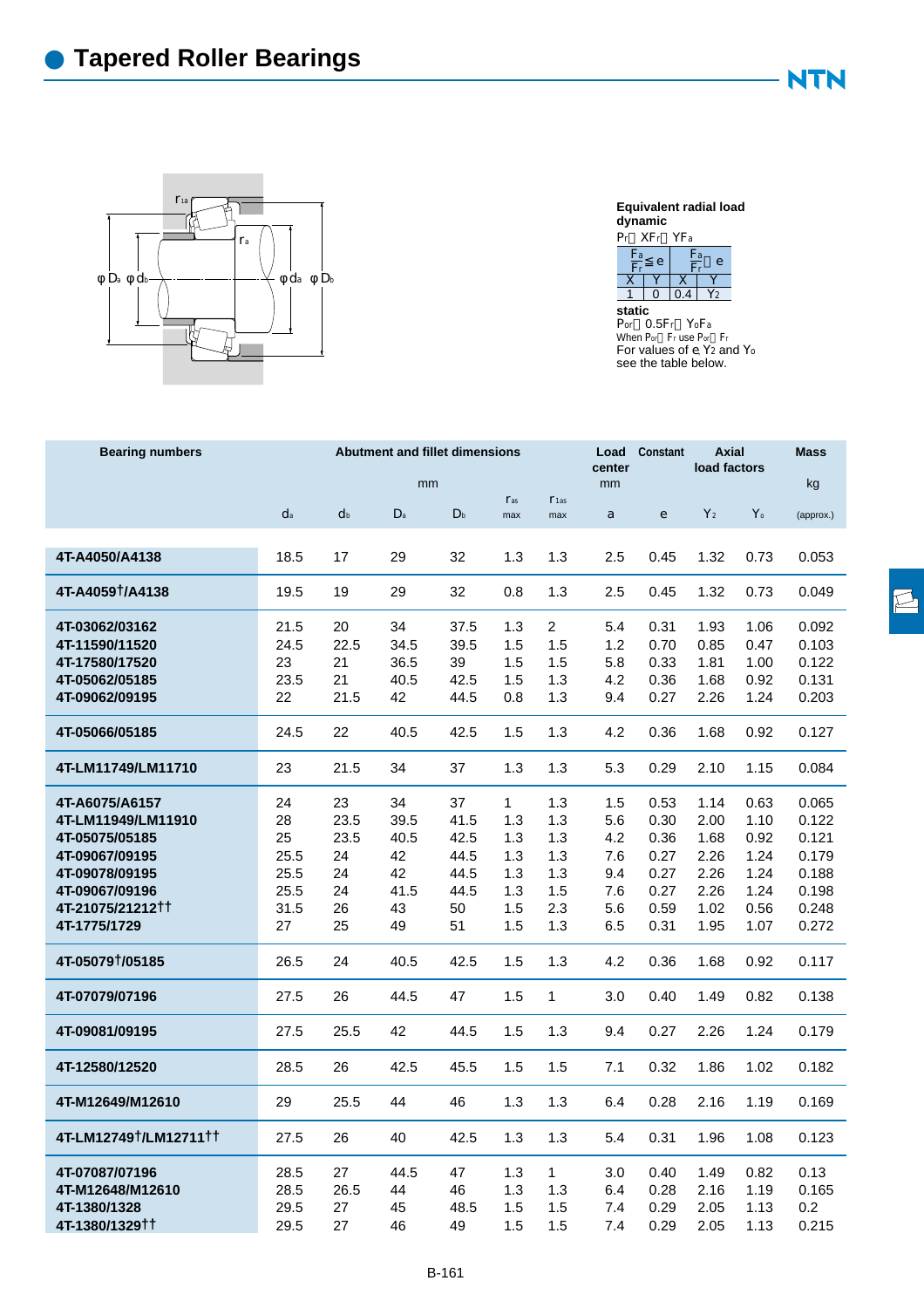#### **Inch series**



NTN

|                  |                                                                                                                      | <b>Boundary dimensions</b>                                                                                           |                                                                                                                      |                                                                                                                    |                                                                                              |                                                                                              | <b>Basic load ratings</b>                                                                                  |                                                                                                            |                                                                                                       | <b>Limiting speeds</b>                                                                                                |  |  |
|------------------|----------------------------------------------------------------------------------------------------------------------|----------------------------------------------------------------------------------------------------------------------|----------------------------------------------------------------------------------------------------------------------|--------------------------------------------------------------------------------------------------------------------|----------------------------------------------------------------------------------------------|----------------------------------------------------------------------------------------------|------------------------------------------------------------------------------------------------------------|------------------------------------------------------------------------------------------------------------|-------------------------------------------------------------------------------------------------------|-----------------------------------------------------------------------------------------------------------------------|--|--|
|                  |                                                                                                                      | mm                                                                                                                   |                                                                                                                      |                                                                                                                    | dynamic<br>kN                                                                                | static                                                                                       | dynamic<br>kgf                                                                                             | static                                                                                                     | $min^{-1}$                                                                                            |                                                                                                                       |  |  |
| $\boldsymbol{d}$ | $\boldsymbol{D}$                                                                                                     | $\cal T$                                                                                                             | $\boldsymbol{B}$                                                                                                     | $\cal C$                                                                                                           | $C_{\rm r}$                                                                                  | $C_{\hbox{\scriptsize or}}$                                                                  | $\mathcal{C}$                                                                                              | $C_{\text{or}}$                                                                                            | grease                                                                                                | oil                                                                                                                   |  |  |
| 22.225           | 56.896<br>57.150                                                                                                     | 19.368<br>22.225                                                                                                     | 19.837<br>22.225                                                                                                     | 15.875<br>17.462                                                                                                   | 42.5<br>47.0                                                                                 | 46.5<br>49.5                                                                                 | 4 3 5 0<br>4 800                                                                                           | 4750<br>5 0 5 0                                                                                            | 7 200<br>7 100                                                                                        | 9600<br>9500                                                                                                          |  |  |
| 22.606           | 47.000                                                                                                               | 15.500                                                                                                               | 15.500                                                                                                               | 12.000                                                                                                             | 27.5                                                                                         | 32.5                                                                                         | 2800                                                                                                       | 3 3 0 0                                                                                                    | 8 2 0 0                                                                                               | 11 000                                                                                                                |  |  |
| 23.812           | 50.005<br>50.292<br>56.896                                                                                           | 13.495<br>14.224<br>19.368                                                                                           | 14.260<br>14.732<br>19.837                                                                                           | 9.525<br>10.668<br>15.875                                                                                          | 26.0<br>28.8<br>42.5                                                                         | 27.9<br>34.0<br>46.5                                                                         | 2650<br>2 9 4 0<br>4 3 5 0                                                                                 | 2850<br>3 4 5 0<br>4750                                                                                    | 7500<br>7 400<br>7 200                                                                                | 10 000<br>9 9 0 0<br>9600                                                                                             |  |  |
| 24.981           | 50.005                                                                                                               | 13.495                                                                                                               | 14.260                                                                                                               | 9.525                                                                                                              | 26.0                                                                                         | 27.9                                                                                         | 2650                                                                                                       | 2850                                                                                                       | 7 500                                                                                                 | 10 000                                                                                                                |  |  |
| 25.000           | 50.005                                                                                                               | 13.495                                                                                                               | 14.260                                                                                                               | 9.525                                                                                                              | 26.0                                                                                         | 27.9                                                                                         | 2650                                                                                                       | 2850                                                                                                       | 7 500                                                                                                 | 10 000                                                                                                                |  |  |
| 25.159           | 50.005                                                                                                               | 13.495                                                                                                               | 14.260                                                                                                               | 9.525                                                                                                              | 26.0                                                                                         | 27.9                                                                                         | 2650                                                                                                       | 2850                                                                                                       | 7500                                                                                                  | 10 000                                                                                                                |  |  |
| 25.400           | 50.005<br>50.005<br>50.292<br>51.994<br>56.896<br>57.150<br>61.912<br>62.000<br>62.000<br>64.292<br>65.088<br>66.421 | 13.495<br>13.495<br>14.224<br>15.011<br>19.368<br>19.431<br>19.050<br>19.050<br>19.050<br>21.433<br>22.225<br>23.812 | 14.260<br>14.260<br>14.732<br>14.260<br>19.837<br>19.431<br>20.638<br>20.638<br>20.638<br>21.433<br>21.463<br>25.433 | 9.525<br>9.525<br>10.668<br>12.700<br>15.875<br>14.732<br>14.288<br>14.288<br>14.288<br>16.670<br>15.875<br>19.050 | 26.0<br>26.0<br>28.8<br>26.0<br>42.5<br>42.0<br>46.5<br>46.5<br>46.5<br>51.5<br>47.0<br>64.5 | 27.9<br>27.9<br>34.0<br>27.9<br>46.5<br>48.5<br>54.0<br>54.0<br>54.0<br>64.5<br>50.5<br>72.5 | 2650<br>2650<br>2 9 4 0<br>2650<br>4 3 5 0<br>4 300<br>4750<br>4750<br>4750<br>5 2 5 0<br>4 800<br>6 5 5 0 | 2850<br>2850<br>3 4 5 0<br>2850<br>4750<br>4 9 5 0<br>5 500<br>5 500<br>5 500<br>6 600<br>5 1 5 0<br>7 400 | 7 500<br>7500<br>7400<br>7 500<br>7 200<br>6 900<br>6 100<br>6 100<br>6 100<br>6 100<br>5700<br>6 200 | 10 000<br>10 000<br>9 9 0 0<br>10 000<br>9600<br>9 2 0 0<br>8 2 0 0<br>8 2 0 0<br>8 2 0 0<br>8 100<br>7600<br>8 2 0 0 |  |  |
| 26.157           | 62.000                                                                                                               | 19.050                                                                                                               | 20.638                                                                                                               | 14.288                                                                                                             | 46.5                                                                                         | 54.0                                                                                         | 4750                                                                                                       | 5 500                                                                                                      | 6 100                                                                                                 | 8 2 0 0                                                                                                               |  |  |
| 26.162           | 66.421                                                                                                               | 23.812                                                                                                               | 25.433                                                                                                               | 19.050                                                                                                             | 64.5                                                                                         | 72.5                                                                                         | 6 5 5 0                                                                                                    | 7 400                                                                                                      | 6 200                                                                                                 | 8 2 0 0                                                                                                               |  |  |
| 26.988           | 50.292<br>60.325<br>62.000<br>66.421                                                                                 | 14.224<br>19.842<br>19.050<br>23.812                                                                                 | 14.732<br>17.462<br>20.638<br>25.433                                                                                 | 10.668<br>15.875<br>14.288<br>19.050                                                                               | 28.8<br>39.5<br>46.5<br>64.5                                                                 | 34.0<br>45.5<br>54.0<br>72.5                                                                 | 2 9 4 0<br>4 0 5 0<br>4750<br>6 5 5 0                                                                      | 3 4 5 0<br>4650<br>5 500<br>7 400                                                                          | 7400<br>6700<br>6 100<br>6 200                                                                        | 9 9 0 0<br>8 900<br>8 2 0 0<br>8 2 0 0                                                                                |  |  |
| 28.575           | 56.896<br>57.150                                                                                                     | 19.845<br>17.462                                                                                                     | 19.355<br>17.462                                                                                                     | 15.875<br>13.495                                                                                                   | 40.5<br>39.5                                                                                 | 44.5<br>45.5                                                                                 | 4 150<br>4 0 5 0                                                                                           | 4 5 5 0<br>4 6 5 0                                                                                         | 6700<br>6700                                                                                          | 8 9 0 0<br>8 900                                                                                                      |  |  |

Note: 1. Chamfer dimensions on the back face of the inner and outer rings of the bearing are larger than maximum values for installation dimensions *r*as and *r*has.<br>2. As for the maximum value for inner ring bore diameter for class 4 and class 2 bearings only.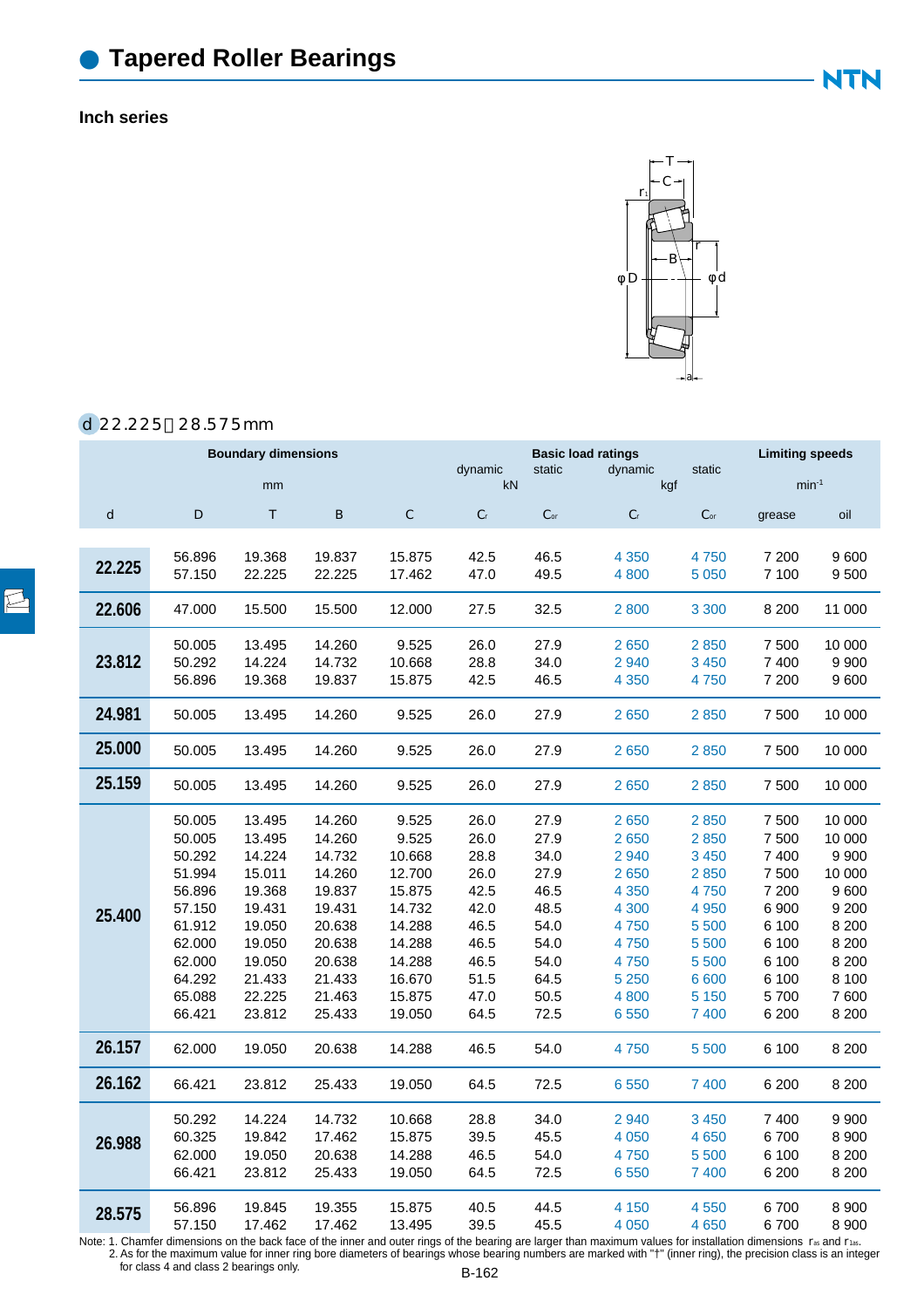





| <b>Bearing numbers</b>             |                               |             | <b>Abutment and fillet dimensions</b> |             | Load<br>center      | <b>Constant</b>       | <b>Axial</b><br>load factors |                  | <b>Mass</b>  |              |              |
|------------------------------------|-------------------------------|-------------|---------------------------------------|-------------|---------------------|-----------------------|------------------------------|------------------|--------------|--------------|--------------|
|                                    | mm                            |             |                                       |             |                     |                       | mm                           |                  |              |              | kg           |
|                                    | $d_{\scriptscriptstyle\rm a}$ | $d_{\rm b}$ | $D_{\rm a}$                           | $D_{\rm b}$ | $r_{\rm as}$<br>max | $r_{\rm las}$<br>max  | $\boldsymbol{a}$             | $\boldsymbol{e}$ | $Y_2$        | $Y_{o}$      | (approx.)    |
| 4T-1755/1729                       | 29                            | 27.5        | 49                                    | 51          | 1.3                 | 1.3                   | 6.5                          | 0.31             | 1.95         | 1.07         | 0.256        |
| 4T-1280/1220                       | 29.5                          | 29          | 49                                    | 52          | 0.8                 | 1.5                   | 7.1                          | 0.35             | 1.73         | 0.95         | 0.286        |
| 4T-LM72849/LM72810                 | 30                            | 28          | 40.5                                  | 44          | 1.5                 | $\mathbf{1}$          | 3.0                          | 0.47             | 1.27         | 0.70         | 0.125        |
| 4T-07093/07196                     | 30.5                          | 28.5        | 44.5                                  | 47          | 1.5                 | $\mathbf{1}$          | 3.0                          | 0.40             | 1.49         | 0.82         | 0.123        |
| 4T-L44640/L44610                   | 30.5                          | 28.5        | 44.5                                  | 47          | 1.5                 | 1.3                   | 3.4                          | 0.37             | 1.60         | 0.88         | 0.137        |
| 4T-1779/1729                       | 29.5                          | 28.5        | 49                                    | 51          | 0.8                 | 1.3                   | 6.5                          | 0.31             | 1.95         | 1.07         | 0.247        |
| 4T-07098/07196                     | 31                            | 29          | 44.5                                  | 47          | 1.5                 | $\mathbf{1}$          | 3.0                          | 0.40             | 1.49         | 0.82         | 0.118        |
| 4T-07097/07196                     | 31                            | 29          | 44.5                                  | 47          | 1.5                 | $\mathbf{1}$          | 3.0                          | 0.40             | 1.49         | 0.82         | 0.118        |
| 4T-07096/07196                     | 31.5                          | 29.5        | 44.5                                  | 47          | 1.5                 | 1                     | 3.0                          | 0.40             | 1.49         | 0.82         | 0.117        |
| 4T-07100/07196                     | 30.5                          | 29.5        | 44.5                                  | 47          | $\mathbf{1}$        | $\mathbf{1}$          | 3.0                          | 0.40             | 1.49         | 0.82         | 0.117        |
| 4T-07100S/07196                    | 31.5                          | 29.5        | 44.5                                  | 47          | 1.5                 | $\mathbf{1}$          | 3.0                          | 0.40             | 1.49         | 0.82         | 0.116        |
| 4T-L44643/L44610                   | 31.5                          | 29.5        | 44.5                                  | 47          | 1.3                 | 1.3                   | 3.4                          | 0.37             | 1.60         | 0.88         | 0.13         |
| 4T-07100/07204                     | 30.5                          | 29.5        | 45                                    | 48          | $\mathbf{1}$        | 1.3                   | 3.0                          | 0.40             | 1.49         | 0.82         | 0.144        |
| 4T-1780/1729                       | 30.5                          | 30          | 49                                    | 51          | 0.8                 | 1.3                   | 6.5                          | 0.31             | 1.95         | 1.07         | 0.238        |
| 4T-M84548/M84510<br>4T-15101/15243 | 36<br>32.5                    | 33<br>31.5  | 48.5<br>54                            | 54<br>58    | 1.5<br>0.8          | 1.5<br>$\overline{c}$ | 3.4<br>6.0                   | 0.55<br>0.35     | 1.10<br>1.71 | 0.60<br>0.94 | 0.241<br>0.3 |
| 4T-15100/15245                     | 38                            | 31.5        | 55                                    | 58          | 3.5                 | 1.3                   | 6.0                          | 0.35             | 1.71         | 0.94         | 0.299        |
| 4T-15102/15245                     | 34                            | 31.5        | 55                                    | 58          | 1.5                 | 1.3                   | 6.0                          | 0.35             | 1.71         | 0.94         | 0.301        |
| 4T-M86643/M86610                   | 38                            | 36.5        | 54                                    | 61          | 1.5                 | 1.5                   | 3.3                          | 0.55             | 1.10         | 0.60         | 0.371        |
| 4T-23100/23256                     | 39                            | 34.5        | 53                                    | 63          | 1.5                 | 1.5                   | 2.0                          | 0.73             | 0.82         | 0.45         | 0.36         |
| 4T-2687/2631                       | 33.5                          | 31.5        | 58                                    | 60          | 1.3                 | 1.3                   | 9.3                          | 0.25             | 2.36         | 1.30         | 0.442        |
| 4T-15103/15245                     | 33                            | 32.5        | 55                                    | 58          | 0.8                 | 1.3                   | 6.0                          | 0.35             | 1.71         | 0.94         | 0.296        |
| 4T-2682/2631                       | 34.5                          | 32          | 58                                    | 60          | 1.5                 | 1.3                   | 9.3                          | 0.25             | 2.36         | 1.30         | 0.436        |
| 4T-L44649†/L44610                  | 37.5                          | 31          | 44.5                                  | 47          | 3.5                 | 1.3                   | 3.4                          | 0.37             | 1.60         | 0.88         | 0.12         |
| 4T-15580†/15523                    | 38.5                          | 32          | 51                                    | 54          | 3.5                 | 1.5                   | 5.0                          | 0.35             | 1.73         | 0.95         | 0.26         |
| 4T-15106 1/15245                   | 33.5                          | 33          | 55                                    | 58          | 0.8                 | 1.3                   | 6.0                          | 0.35             | 1.71         | 0.94         | 0.291        |
| 4T-2688†/2631                      | 35                            | 33          | 58                                    | 60          | 1.5                 | 1.3                   | 9.3                          | 0.25             | 2.36         | 1.30         | 0.429        |
| 4T-1985/1930                       | 34                            | 33.5        | 51                                    | 54          | 0.8                 | 0.8                   | 6.7                          | 0.33             | 1.82         | 1.00         | 0.217        |
| 4T-15590/15520                     | 39.5                          | 33.5        | 51                                    | 53          | 3.5                 | 1.5                   | 5.0                          | 0.35             | 1.73         | 0.95         | 0.196        |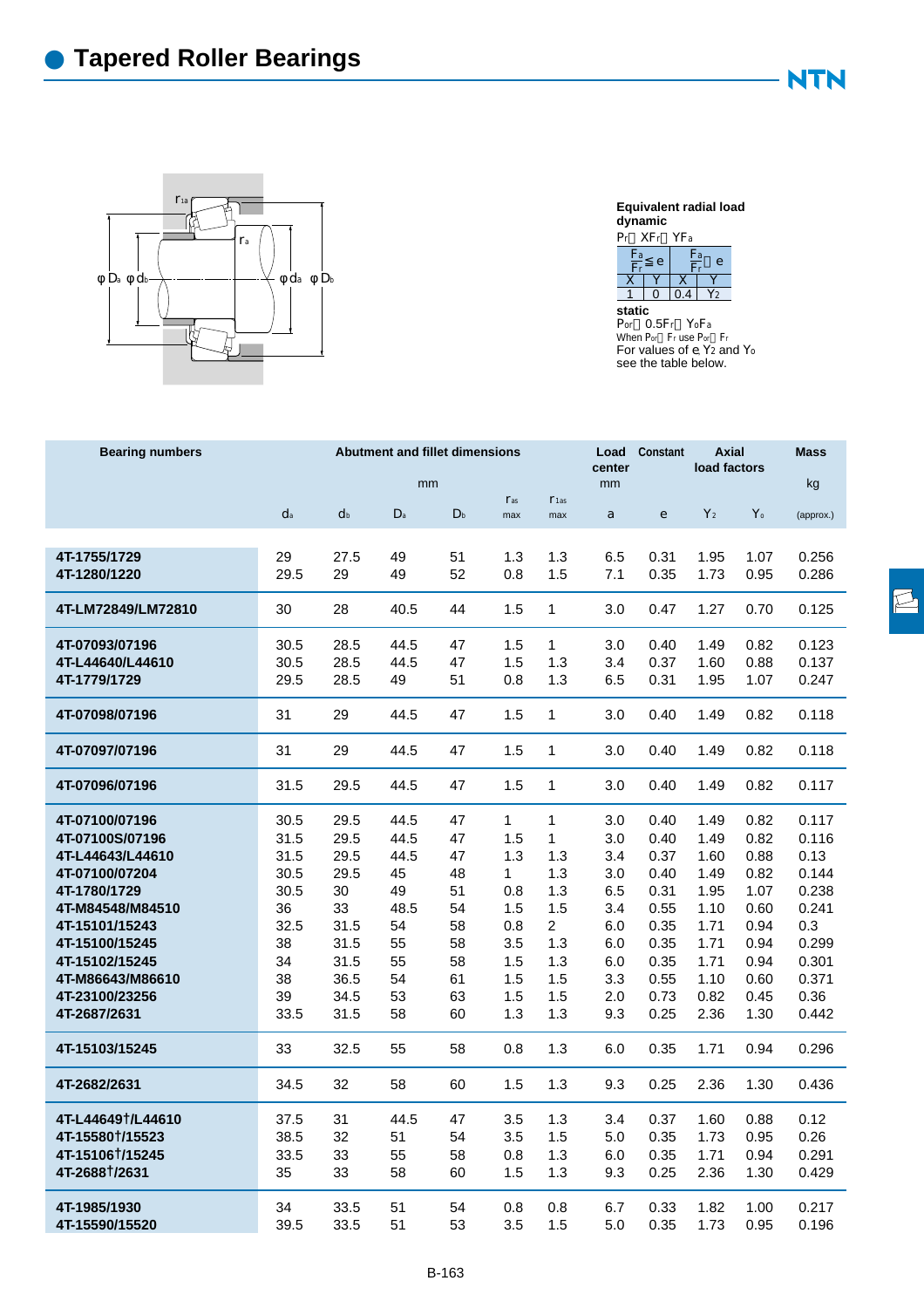**Inch series J series**



NTN

#### *d* 28.575~31.750mm

| <b>Boundary dimensions</b> |                  |          |                  |               |               |                 | <b>Basic load ratings</b> |                 | <b>Limiting speeds</b> |         |  |
|----------------------------|------------------|----------|------------------|---------------|---------------|-----------------|---------------------------|-----------------|------------------------|---------|--|
|                            |                  | mm       |                  |               | dynamic<br>kN | static          | dynamic<br>kgf            | static          | $min-1$                |         |  |
| $\boldsymbol{d}$           | $\boldsymbol{D}$ | $\cal T$ | $\boldsymbol{B}$ | $\mathcal{C}$ | $C_{\rm r}$   | $C_{\text{or}}$ | $C_{\rm r}$               | $C_{\text{or}}$ | grease                 | oil     |  |
|                            | 58.738           | 19.050   | 19.355           | 15.080        | 40.5          | 44.5            | 4 150                     | 4 5 5 0         | 6700                   | 8 9 0 0 |  |
|                            | 60.325           | 19.842   | 17.462           | 15.875        | 39.5          | 45.5            | 4 0 5 0                   | 4650            | 6700                   | 8 9 0 0 |  |
|                            | 60.325           | 19.845   | 19.355           | 15.875        | 40.5          | 44.5            | 4 150                     | 4 5 5 0         | 6700                   | 8 9 0 0 |  |
|                            | 62.000           | 19.050   | 20.638           | 14.288        | 46.5          | 54.0            | 4750                      | 5 500           | 6 100                  | 8 2 0 0 |  |
|                            | 64.292           | 21.433   | 21.433           | 16.670        | 51.5          | 64.5            | 5 2 5 0                   | 6 600           | 6 100                  | 8 100   |  |
| 28.575                     | 66.421           | 23.812   | 25.433           | 19.050        | 64.5          | 72.5            | 6 5 5 0                   | 7 400           | 6 200                  | 8 2 0 0 |  |
|                            | 68.262           | 22.225   | 22.225           | 17.462        | 57.0          | 67.0            | 5 800                     | 6850            | 5800                   | 7700    |  |
|                            | 68.262           | 22.225   | 23.812           | 17.462        | 57.5          | 65.5            | 5850                      | 6700            | 5700                   | 7700    |  |
|                            | 69.850           | 23.812   | 25.357           | 19.050        | 69.0          | 81.5            | 7 0 5 0                   | 8 3 0 0         | 5700                   | 7600    |  |
|                            | 72.626           | 24.608   | 24.257           | 17.462        | 58.0          | 55.5            | 5 900                     | 5700            | 5 800                  | 7700    |  |
|                            | 73.025           | 22.225   | 22.225           | 17.462        | 56.5          | 68.0            | 5750                      | 6 900           | 5 300                  | 7 0 0 0 |  |
| 29.000                     | 50.292           | 14.224   | 14.732           | 10.668        | 28.0          | 35.5            | 2860                      | 3600            | 7 200                  | 9600    |  |
| 29.367                     | 66.421           | 23.812   | 25.433           | 19.050        | 64.5          | 72.5            | 6 5 5 0                   | 7 400           | 6 200                  | 8 2 0 0 |  |
| 29.987                     | 62.000           | 16.002   | 16.566           | 14.288        | 39.0          | 42.0            | 3 9 5 0                   | 4 300           | 6 300                  | 8 4 0 0 |  |
|                            | 62.000           | 19.050   | 20.638           | 14.288        | 46.5          | 54.0            | 4750                      | 5 500           | 6 100                  | 8 2 0 0 |  |
| 30.000                     | 69.012           | 19.845   | 19.583           | 15.875        | 48.5          | 58.0            | 4 900                     | 5 900           | 5 600                  | 7 400   |  |
|                            | 72.000           | 29.370   | 27.783           | 23.020        | 72.0          | 97.0            | 7 3 5 0                   | 9850            | 5 400                  | 7 100   |  |
| 30.112                     | 62.000           | 19.050   | 20.638           | 14.288        | 46.5          | 54.0            | 4750                      | 5 500           | 6 100                  | 8 2 0 0 |  |
|                            | 62.000           | 16.002   | 16.566           | 14.288        | 39.0          | 42.0            | 3 9 5 0                   | 4 300           | 6 300                  | 8 4 0 0 |  |
| 30.162                     | 64.292           | 21.433   | 21.433           | 16.670        | 51.5          | 64.5            | 5 2 5 0                   | 6 600           | 6 100                  | 8 100   |  |
|                            | 69.850           | 23.812   | 25.357           | 19.050        | 69.0          | 81.5            | 7 0 5 0                   | 8 3 0 0         | 5700                   | 7600    |  |
|                            | 72.626           | 30.162   | 29.997           | 23.812        | 84.5          | 98.0            | 8 600                     | 9950            | 5 500                  | 7 300   |  |
|                            | 62.000           | 19.050   | 20.638           | 14.288        | 46.5          | 54.0            | 4750                      | 5 500           | 6 100                  | 8 2 0 0 |  |
| 30.213                     | 62.000           | 19.050   | 20.638           | 14.288        | 46.5          | 54.0            | 4750                      | 5 500           | 6 100                  | 8 2 0 0 |  |
|                            | 62.000           | 19.050   | 20.638           | 14.288        | 46.5          | 54.0            | 4750                      | 5 500           | 6 100                  | 8 2 0 0 |  |
| 30.226                     | 69.012           | 19.845   | 19.583           | 15.875        | 48.5          | 58.0            | 4 900                     | 5 900           | 5 600                  | 7 400   |  |
|                            | 69.012           | 19.845   | 19.583           | 15.875        | 48.5          | 58.0            | 4 900                     | 5 900           | 5 600                  | 7 4 0 0 |  |
|                            | 59.131           | 15.875   | 16.764           | 11.811        | 34.5          | 41.0            | 3500                      | 4 150           | 6 300                  | 8 4 0 0 |  |
| 31.750                     | 62.000           | 18.161   | 19.050           | 14.288        | 46.5          | 54.0            | 4750                      | 5 500           | 6 100                  | 8 2 0 0 |  |
|                            | 62.000           | 19.050   | 20.638           | 14.288        | 46.5          | 54.0            | 4750                      | 5 500           | 6 100                  | 8 2 0 0 |  |

Note: 1. Chamfer dimensions on the back face of the inner and outer rings of the bearing are larger than maximum values for installation dimensions *r*as and *r*has.<br>2. As for the maximum value for inner ring bore diameter for class 4 and class 2 bearings only.

 $\sum_{i=1}^{n}$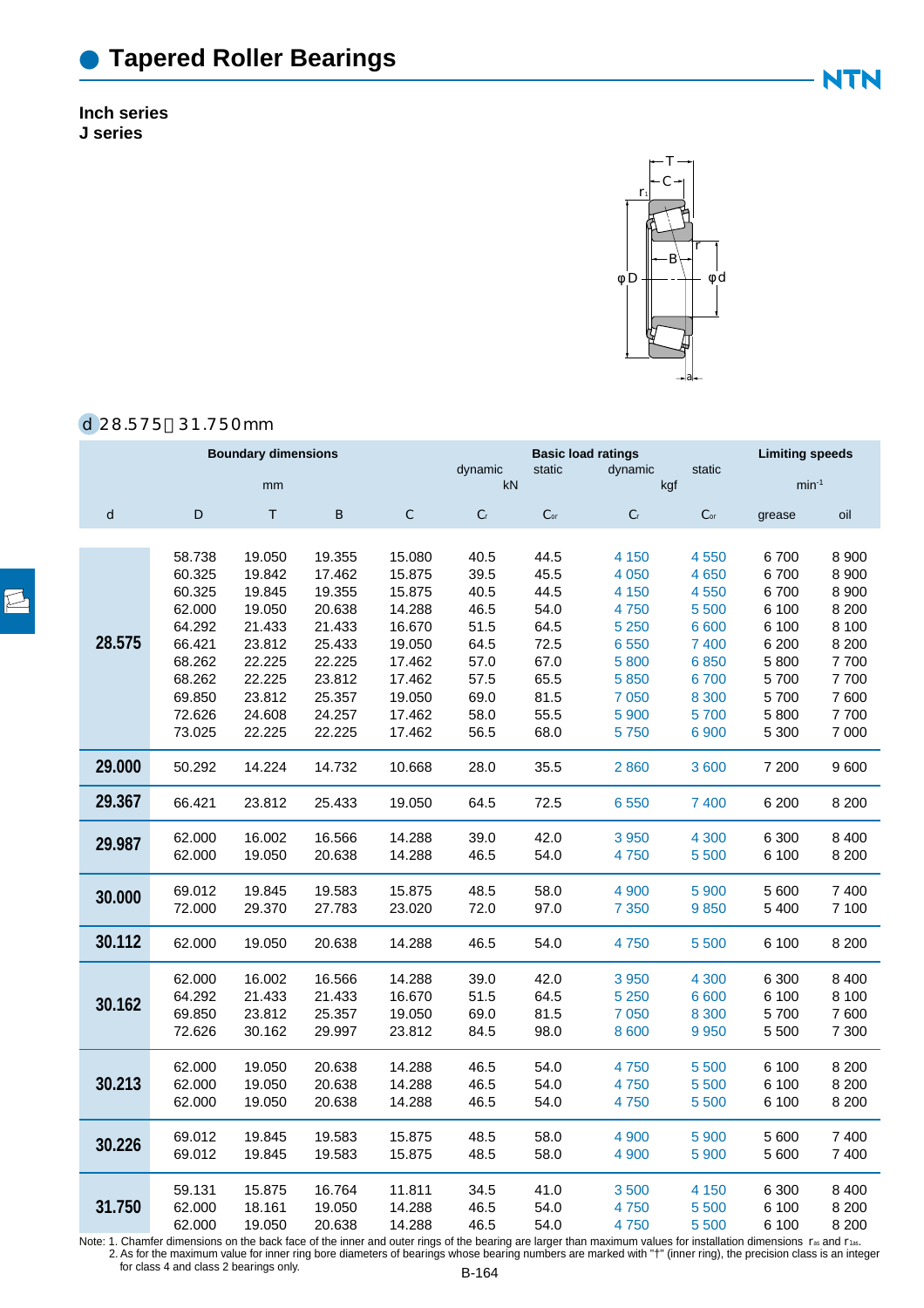



*F*a **Equivalent radial load dynamic** *P*r *XF*r *YF*a



| <b>Bearing numbers</b>                                                                                                                                                                                           |                                    | <b>Abutment and fillet dimensions</b><br>mm |             | Load<br>center<br>mm | <b>Constant</b> | <b>Axial</b><br>load factors | <b>Mass</b><br>kg |                  |       |             |           |
|------------------------------------------------------------------------------------------------------------------------------------------------------------------------------------------------------------------|------------------------------------|---------------------------------------------|-------------|----------------------|-----------------|------------------------------|-------------------|------------------|-------|-------------|-----------|
|                                                                                                                                                                                                                  |                                    |                                             |             |                      | $r_{\rm as}$    | $T$ las                      |                   |                  |       |             |           |
|                                                                                                                                                                                                                  | $d_{\scriptscriptstyle{\text{a}}}$ | $d_{\rm b}$                                 | $D_{\rm a}$ | $D_{\rm b}$          | max             | max                          | $\boldsymbol{a}$  | $\boldsymbol{e}$ | $Y_2$ | $Y_{\circ}$ | (approx.) |
| 4T-1985/1932                                                                                                                                                                                                     | 34                                 | 33.5                                        | 52          | 54                   | 0.8             | 1.3                          | 5.9               | 0.33             | 1.82  | 1.00        | 0.23      |
| 4T-15590/15523                                                                                                                                                                                                   | 39.5                               | 33.5                                        | 51          | 54                   | 3.5             | 1.5                          | 5.0               | 0.35             | 1.73  | 0.95        | 0.25      |
| 4T-1985/1931                                                                                                                                                                                                     | 34                                 | 33.5                                        | 52          | 55                   | 0.8             | 1.3                          | 5.9               | 0.33             | 1.82  | 1.00        | 0.255     |
| 4T-15112/15245                                                                                                                                                                                                   | 40                                 | 34                                          | 55          | 58                   | 3.5             | 1.3                          | 6.0               | 0.35             | 1.71  | 0.94        | 0.277     |
| 4T-M86647/M86610                                                                                                                                                                                                 | 40                                 | 38                                          | 54          | 61                   | 1.5             | 1.5                          | 3.3               | 0.55             | 1.10  | 0.60        | 0.348     |
| 4T-2689/2631                                                                                                                                                                                                     | 36                                 | 34                                          | 58          | 60                   | 1.3             | 1.3                          | 9.3               | 0.25             | 2.36  | 1.30        | 0.416     |
| 4T-02474/02420                                                                                                                                                                                                   | 36.5                               | 36                                          | 59          | 63                   | 0.8             | 1.5                          | 5.2               | 0.42             | 1.44  | 0.79        | 0.409     |
| 4T-2474/2420                                                                                                                                                                                                     | 36                                 | 35                                          | 60          | 63                   | 0.8             | 1.5                          | 6.5               | 0.34             | 1.77  | 0.97        | 0.41      |
| 4T-2578/2523                                                                                                                                                                                                     | 39                                 | 35                                          | 61          | 64                   | 2.3             | 1.3                          | 9.1               | 0.27             | 2.19  | 1.21        | 0.483     |
| 4T-41125/41286                                                                                                                                                                                                   | 48                                 | 36.5                                        | 61          | 68                   | 4.8             | 1.5                          | 3.7               | 0.60             | 1.00  | 0.55        | 0.477     |
| 4T-02872/02820                                                                                                                                                                                                   | 37.5                               | 37                                          | 62          | 68                   | 0.8             | 3.3                          | 3.9               | 0.45             | 1.32  | 0.73        | 0.48      |
| 4T-L45449/L45410                                                                                                                                                                                                 | 39.5                               | 33                                          | 44.5        | 48                   | 3.5             | 1.3                          | 3.5               | 0.37             | 1.62  | 0.89        | 0.113     |
| 4T-2690/2631                                                                                                                                                                                                     | 41                                 | 35                                          | 58          | 60                   | 3.5             | 1.3                          | 9.3               | 0.25             | 2.36  | 1.30        | 0.406     |
| 4T-17118†/17244                                                                                                                                                                                                  | 37                                 | 34.5                                        | 54          | 57                   | 1.5             | 1.5                          | 3.3               | 0.38             | 1.57  | 0.86        | 0.228     |
| 4T-151171/15245                                                                                                                                                                                                  | 36.5                               | 35                                          | 55          | 58                   | 1.3             | 1.3                          | 6.0               | 0.35             | 1.71  | 0.94        | 0.269     |
| 4T-14117A/14276                                                                                                                                                                                                  | 42.5                               | 39.5                                        | 60          | 63                   | 3.5             | 1.3                          | 4.1               | 0.38             | 1.57  | 0.86        | 0.369     |
| 4T-JHM88540/JHM88513                                                                                                                                                                                             | 44.5                               | 42.5                                        | 58          | 69                   | 1.3             | 3.3                          | 6.0               | 0.55             | 1.10  | 0.60        | 0.619     |
| 4T-15116/15245                                                                                                                                                                                                   | 36                                 | 35.5                                        | 55          | 58                   | 0.8             | 1.3                          | 6.0               | 0.35             | 1.71  | 0.94        | 0.268     |
| 4T-17119/17244                                                                                                                                                                                                   | 37                                 | 34.5                                        | 54          | 57                   | 1.5             | 1.5                          | 3.3               | 0.38             | 1.57  | 0.86        | 0.226     |
| 4T-M86649/M86610                                                                                                                                                                                                 | 41                                 | 38                                          | 54          | 61                   | 1.5             | 1.5                          | 3.3               | 0.55             | 1.10  | 0.60        | 0.336     |
| 4T-2558/2523                                                                                                                                                                                                     | 40                                 | 36.5                                        | 61          | 64                   | 2.3             | 1.3                          | 9.1               | 0.27             | 2.19  | 1.21        | 0.468     |
| 4T-3187/3120                                                                                                                                                                                                     | 39                                 | 38.5                                        | 61          | 67                   | 0.8             | 3.3                          | 9.9               | 0.33             | 1.80  | 0.99        | 0.621     |
| 4T-15118/15245                                                                                                                                                                                                   | 41.5                               | 35.5                                        | 55          | 58                   | 3.5             | 1.3                          | 6.0               | 0.35             | 1.71  | 0.94        | 0.265     |
| 4T-15119/15245                                                                                                                                                                                                   | 37.5                               | 35.5                                        | 55          | 58                   | 1.5             | 1.3                          | 6.0               | 0.35             | 1.71  | 0.94        | 0.267     |
| 4T-15120/15245                                                                                                                                                                                                   | 36                                 | 35.5                                        | 55          | 58                   | 0.8             | 1.3                          | 6.0               | 0.35             | 1.71  | 0.94        | 0.267     |
| 4T-14116/14274                                                                                                                                                                                                   | 37                                 | 36.5                                        | 59          | 63                   | 0.8             | 3.3                          | 4.1               | 0.38             | 1.57  | 0.86        | 0.366     |
| 4T-14116/14276                                                                                                                                                                                                   | 37                                 | 36.5                                        | 60          | 63                   | 0.8             | 1.3                          | 4.1               | 0.38             | 1.57  | 0.86        | 0.37      |
| 4T-LM67048/LM67010                                                                                                                                                                                               | 42.5                               | 36                                          | 52          | 56                   |                 | 1.3                          | 2.8               | 0.41             | 1.46  | 0.80        | 0.182     |
| 4T-15123/15245                                                                                                                                                                                                   | 42.5                               | 36.5                                        | 55          | 58                   |                 | 1.3                          | 5.1               | 0.35             | 1.71  | 0.94        | 0.244     |
| 4T-15125/15245                                                                                                                                                                                                   | 42.5                               | 36.5                                        | 55          | 58                   | 3.5             | 1.3                          | 6.0               | 0.35             | 1.71  | 0.94        | 0.253     |
| Note: 3. Bearing numbers marked "<br>" designate J-series bearings. The tolerances of these bearings is listed in Table 6.6 on page A-42.<br>4. Chamfer dimensions of bearings marked " " are shown in drawings. |                                    |                                             |             |                      |                 |                              |                   |                  |       |             |           |

B-165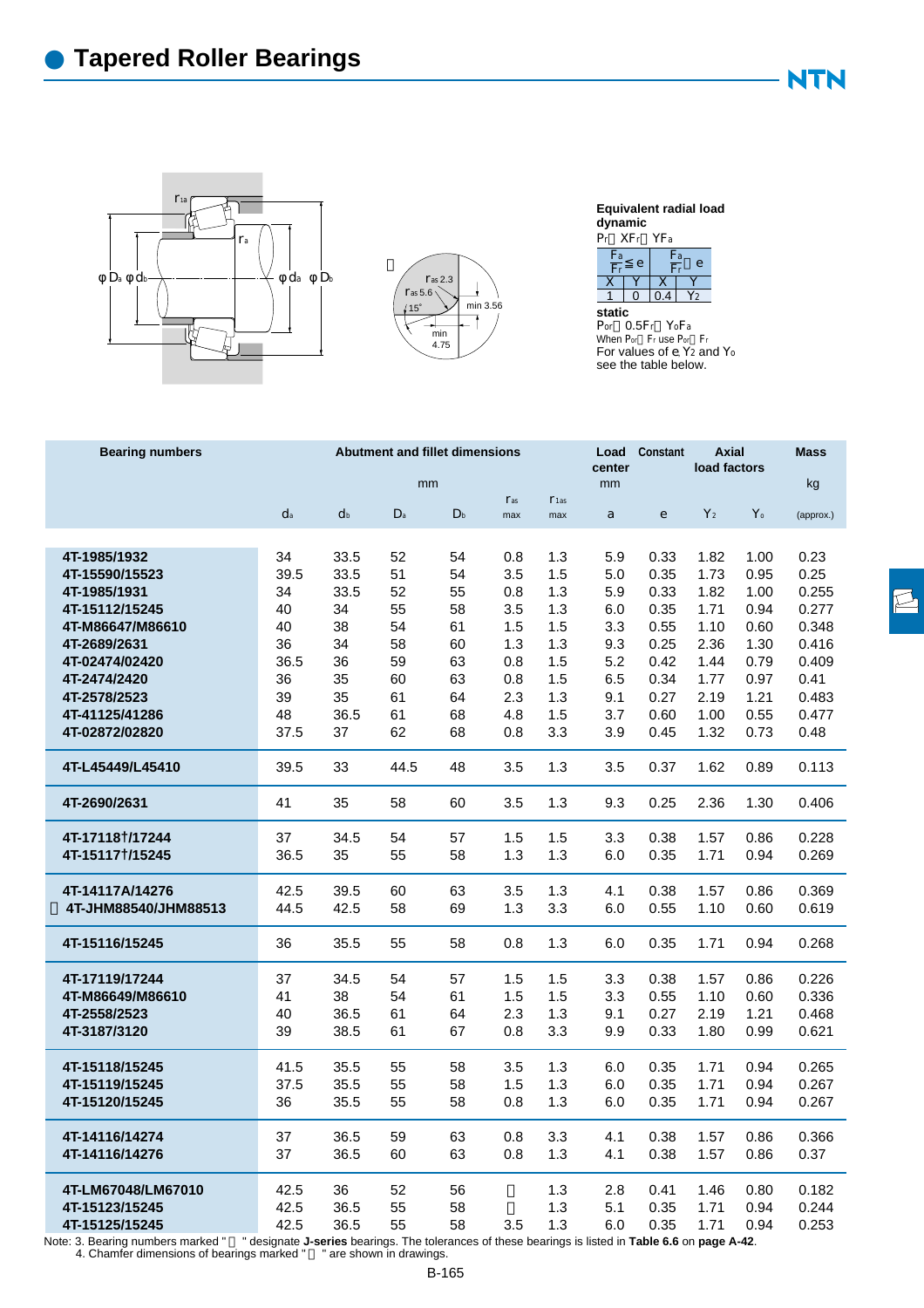**Inch series J series**



**NTN** 

## *d* 31.750~34.925mm

| <b>Boundary dimensions</b> |                  |                  |                  |                  |              |                | <b>Basic load ratings</b> |                    | <b>Limiting speeds</b> |                |
|----------------------------|------------------|------------------|------------------|------------------|--------------|----------------|---------------------------|--------------------|------------------------|----------------|
|                            | mm               |                  |                  | dynamic<br>kN    | static       | dynamic<br>kgf | static                    | $min-1$            |                        |                |
| $\boldsymbol{d}$           | $\boldsymbol{D}$ | $\cal T$         | $\boldsymbol{B}$ | $\mathcal{C}$    | $C_{r}$      | $C_{\rm or}$   | $C_{\rm r}$               | $C_{\text{or}}$    | grease                 | oil            |
|                            | 62.000           | 19.050           | 20.638           | 14.288           | 46.5         | 54.0           | 4750                      | 5 500              | 6 100                  | 8 2 0 0        |
|                            | 66.421           | 25.400           | 25.357           | 20.638           | 69.0         | 81.5           | 7 0 5 0                   | 8 3 0 0            | 5700                   | 7600           |
|                            | 68.262           | 22.225           | 22.225           | 17.462           | 57.0         | 67.0           | 5 800                     | 6850               | 5 800                  | 7700           |
|                            | 68.262           | 22.225           | 22.225           | 17.462           | 57.0         | 67.0           | 5800                      | 6850               | 5 800                  | 7700           |
|                            | 69.012           | 19.845           | 19.583           | 15.875           | 48.5         | 58.0           | 4 900                     | 5 900              | 5 600                  | 7400<br>7 400  |
|                            | 69.012           | 19.845           | 19.583           | 15.875           | 48.5         | 58.0           | 4 900                     | 5 900              | 5 600                  | 7600           |
|                            | 69.850<br>69.850 | 23.812<br>23.812 | 25.357<br>25.357 | 19.050<br>19.050 | 69.0<br>69.0 | 81.5<br>81.5   | 7 0 5 0<br>7 0 5 0        | 8 3 0 0<br>8 3 0 0 | 5700<br>5700           | 7600           |
| 31.750                     | 72.626           | 30.162           | 29.997           | 23.812           | 84.5         | 98.0           | 8 600                     | 9950               | 5 500                  | 7 300          |
|                            | 72.626           | 30.162           | 29.997           | 23.812           | 84.5         | 98.0           | 8 600                     | 9950               | 5 500                  | 7 300          |
|                            | 73.025           | 22.225           | 22.225           | 17.462           | 56.5         | 68.0           | 5750                      | 6900               | 5 300                  | 7 000          |
|                            | 73.025           | 22.225           | 23.812           | 17.462           | 62.5         | 75.5           | 6 400                     | 7700               | 5 200                  | 7 0 0 0        |
|                            | 73.025           | 29.370           | 27.783           | 23.020           | 72.0         | 97.0           | 7 3 5 0                   | 9850               | 5 400                  | 7 100          |
|                            | 73.812           | 29.370           | 27.783           | 23.020           | 72.0         | 97.0           | 7 3 5 0                   | 9850               | 5 4 0 0                | 7 100          |
|                            | 76.200           | 29.370           | 28.575           | 23.020           | 78.0         | 105            | 7950                      | 10700              | 5 100                  | 6800           |
|                            | 79.375           | 29.370           | 29.771           | 23.812           | 93.0         | 114            | 9 4 5 0                   | 11 600             | 4 900                  | 6 600          |
|                            | 68.262           | 22.225           | 22.225           | 17.462           | 56.5         | 71.0           | 5750                      | 7 250              | 5700                   | 7 500          |
|                            | 69.012           | 19.845           | 19.583           | 15.875           | 48.5         | 58.0           | 4 900                     | 5 900              | 5 600                  | 7 400          |
|                            | 69.850           | 23.812           | 25.357           | 19.050           | 69.0         | 81.5           | 7 0 5 0                   | 8 3 0 0            | 5700                   | 7600           |
|                            | 72.626           | 30.162           | 29.997           | 23.812           | 84.5         | 98.0           | 8 600                     | 9950               | 5 500                  | 7 300          |
| 33.338                     | 73.025           | 29.370           | 27.783           | 23.020           | 72.0         | 97.0           | 7 3 5 0                   | 9850               | 5 4 0 0                | 7 100          |
|                            | 76.200           | 23.812           | 25.654           | 19.050           | 73.0         | 90.5           | 7 4 5 0                   | 9 2 0 0            | 5 100                  | 6800           |
|                            | 76.200           | 29.370           | 28.575           | 23.020           | 78.0         | 105            | 7950                      | 10700              | 5 100                  | 6800           |
|                            | 76.200           | 29.370           | 28.575           | 23.020           | 78.0         | 105            | 7950                      | 10700              | 5 100                  | 6800           |
|                            | 79.375           | 25.400           | 24.074           | 17.462           | 65.5         | 67.0           | 6650                      | 6800               | 5 200                  | 6 900          |
|                            | 65.088           | 18.034           | 18.288           | 13.970           | 46.5         | 56.0           | 4750                      | 5700               | 5700                   | 7600           |
|                            | 65.088           | 18.034           | 18.288           | 13.970           | 46.5         | 56.0           | 4750                      | 5700               | 5700                   | 7600           |
|                            | 69.012           | 19.845           | 19.583           | 15.875           | 48.5         | 58.0           | 4 900                     | 5 900              | 5 600                  | 7 400          |
|                            | 72.233           | 25.400           | 25.400           | 19.842           | 65.0         | 84.5           | 6 600                     | 8 600              | 5 4 0 0                | 7 200          |
|                            | 72.238           | 20.638           | 20.638           | 15.875           | 48.0         | 58.5           | 4 900                     | 5 9 5 0            | 5 300                  | 7 000          |
| 34.925                     | 73.025           | 22.225           | 22.225           | 17.462           | 56.5         | 68.0           | 5750                      | 6 900              | 5 300                  | 7 000          |
|                            | 73.025           | 22.225           | 22.225           | 17.462           | 56.5         | 68.0           | 5750                      | 6 900              | 5 300                  | 7 000          |
|                            | 73.025           | 22.225           | 23.812           | 17.462           | 62.5<br>71.0 | 75.5           | 6 4 0 0                   | 7700               | 5 200<br>5 300         | 7 000<br>7 100 |
|                            | 73.025<br>73.025 | 23.812<br>23.812 | 24.608<br>24.608 | 19.050<br>19.050 | 71.0         | 85.0<br>85.0   | 7 200<br>7 200            | 8700<br>8700       | 5 300                  | 7 100          |
|                            | 73.025           | 23.812           | 25.654           | 19.050           | 73.0         | 90.5           | 7 4 5 0                   | 9 200              | 5 100                  | 6800           |
|                            |                  |                  |                  |                  |              |                |                           |                    |                        |                |
|                            | 76.200           | 23.812           | 25.654           | 19.050           | 73.0         | 90.5           | 7 4 5 0                   | 9 200              | 5 100                  | 6800           |

Note: 1. Chamfer dimensions on the back face of the inner and outer rings of the bearing are larger than maximum values for installation dimensions *r*<sub>as</sub> and *r*has.<br>2. Chamfer dimensions of bearings marked " " are show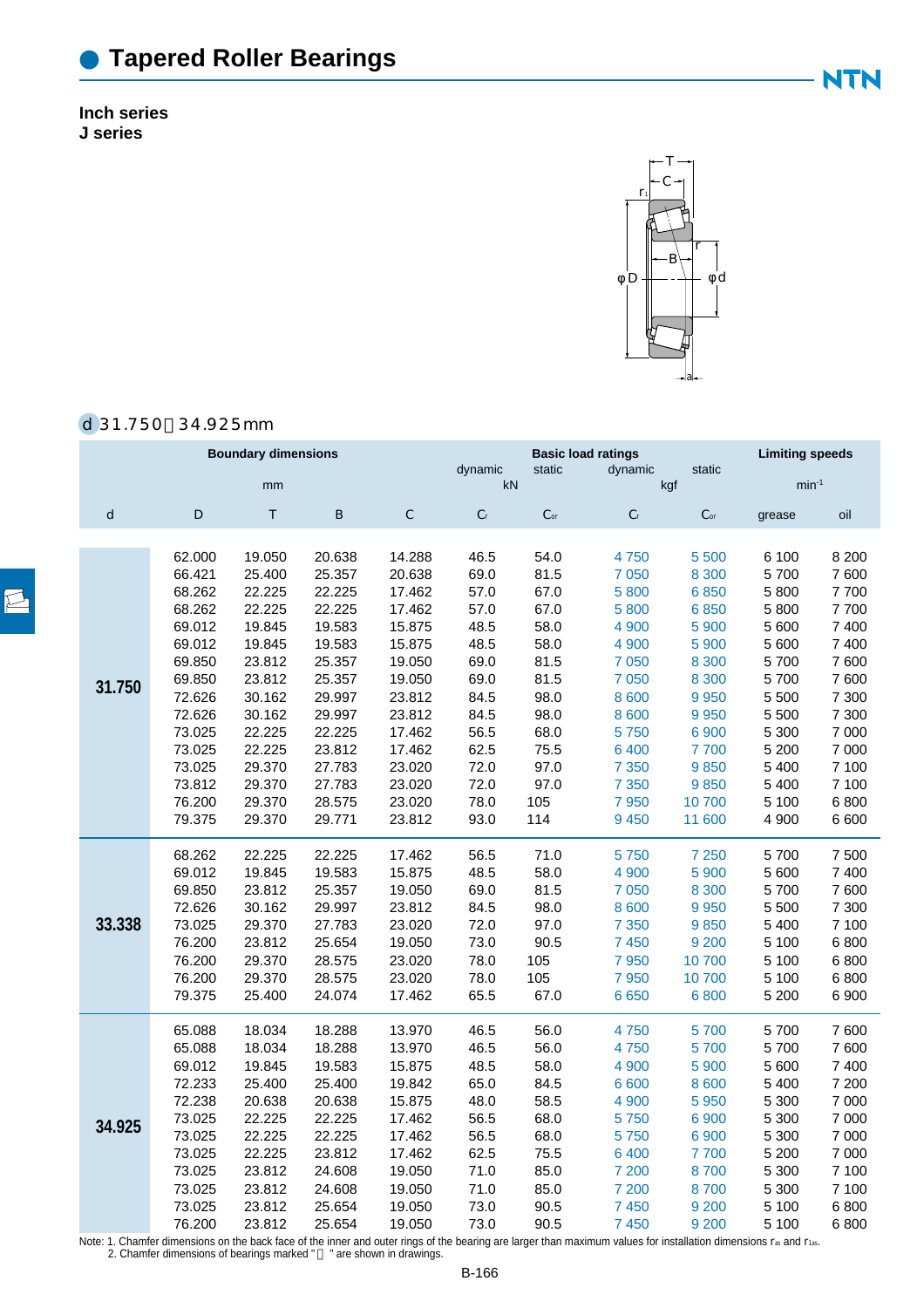



**Equivalent radial load dynamic** *P*r *XF*r *YF*a



| <b>Bearing numbers</b> | <b>Abutment and fillet dimensions</b> |             |             |             |                                 |                      | <b>Constant</b>  | <b>Axial</b><br>load factors | <b>Mass</b> |             |           |
|------------------------|---------------------------------------|-------------|-------------|-------------|---------------------------------|----------------------|------------------|------------------------------|-------------|-------------|-----------|
|                        |                                       | mm          |             |             |                                 | mm                   |                  |                              |             | kg          |           |
|                        | $d_{\scriptscriptstyle{\mathrm{a}}}$  | $d_{\rm b}$ | $D_{\rm a}$ | $D_{\rm b}$ | $\mathcal{T}\mathrm{as}$<br>max | $r_{\rm las}$<br>max | $\boldsymbol{a}$ | $\boldsymbol{e}$             | $Y_2$       | $Y_{\rm o}$ | (approx.) |
|                        |                                       |             |             |             |                                 |                      |                  |                              |             |             |           |
| 4T-15126/15245         | 37                                    | 36.5        | 55          | 58          | 0.8                             | 1.3                  | 6.0              | 0.35                         | 1.71        | 0.94        | 0.255     |
| 4T-2580/2520           | 38.5                                  | 37.5        | 57          | 62          | 0.8                             | 3.3                  | 9.1              | 0.27                         | 2.19        | 1.21        | 0.409     |
| 4T-02475/02420         | 44.5                                  | 38.5        | 59          | 63          | 3.5                             | 1.5                  | 5.2              | 0.42                         | 1.44        | 0.79        | 0.38      |
| 4T-02476/02420         | 39                                    | 38.5        | 59          | 63          | 0.8                             | 1.5                  | 5.2              | 0.42                         | 1.44        | 0.79        | 0.383     |
| 4T-14124/14276         | 38.5                                  | 37.5        | 60          | 63          | 0.8                             | 1.3                  | 4.1              | 0.38                         | 1.57        | 0.86        | 0.359     |
| 4T-14125A/14276        | 44                                    | 37.5        | 60          | 63          | 3.5                             | 1.3                  | 4.1              | 0.38                         | 1.57        | 0.86        | 0.356     |
| 4T-2580/2523           | 38.5                                  | 37.5        | 61          | 64          | 0.8                             | 1.3                  | 9.1              | 0.27                         | 2.19        | 1.21        | 0.454     |
| 4T-2582/2523           | 44                                    | 37.5        | 61          | 64          | 3.5                             | 1.3                  | 9.1              | 0.27                         | 2.19        | 1.21        | 0.451     |
| 4T-3188/3120           | 40                                    | 39.5        | 61          | 67          | 0.8                             | 3.3                  | 9.9              | 0.33                         | 1.80        | 0.99        | 0.603     |
| 4T-3193/3120           | 45.5                                  | 39.5        | 61          | 67          | 3.5                             | 3.3                  | 9.9              | 0.33                         | 1.80        | 0.99        | 0.601     |
| 4T-02875/02820         | 45.5                                  | 39.5        | 62          | 68          | 3.5                             | 3.3                  | 3.9              | 0.45                         | 1.32        | 0.73        | 0.451     |
| 4T-2879/2820           | 39.5                                  | 38.5        | 63          | 68          | 0.8                             | 3.3                  | 5.5              | 0.37                         | 1.63        | 0.90        | 0.465     |
| 4T-HM88542/HM88510     | 45.5                                  | 42.5        | 59          | 70          | 1.3                             | 3.3                  | 6.0              | 0.55                         | 1.10        | 0.60        | 0.622     |
| 4T-HM88542/HM88512     | 45.5                                  | 42.5        | 60          | 70          | 1.3                             | 3.3                  | 6.0              | 0.55                         | 1.10        | 0.60        | 0.638     |
| 4T-HM89440/HM89410     | 45.5                                  | 44.5        | 62          | 73          | 0.8                             | 3.3                  | 5.8              | 0.55                         | 1.10        | 0.60        | 0.686     |
| 4T-3476/3420           | 43                                    | 41          | 67          | 74          | 1.3                             | 3.3                  | 8.7              | 0.37                         | 1.64        | 0.90        | 0.767     |
| 4T-M88048/M88010       | 42.5                                  | 41          | 58          | 65          | 0.8                             | 1.5                  | 2.9              | 0.55                         | 1.10        | 0.60        | 0.378     |
| 4T-14130/14276         | 45                                    | 38.5        | 60          | 63          | 3.5                             | 1.3                  | 4.1              | 0.38                         | 1.57        | 0.86        | 0.344     |
| 4T-2585/2523           | 45                                    | 39          | 61          | 64          | 3.5                             | 1.3                  | 9.1              | 0.27                         | 2.19        | 1.21        | 0.435     |
| 4T-3196/3120           | 47                                    | 40.5        | 61          | 67          | 3.5                             | 3.3                  | 9.9              | 0.33                         | 1.80        | 0.99        | 0.581     |
| 4T-HM88547/HM88510     | 45.5                                  | 42.5        | 59          | 70          | 0.8                             | 3.3                  | 6.0              | 0.55                         | 1.10        | 0.60        | 0.604     |
| 4T-2785/2720           | 46                                    | 40          | 66          | 70          | 3.5                             | 3.3                  | 7.8              | 0.30                         | 1.98        | 1.09        | 0.551     |
| 4T-HM89443/HM89410     | 46.5                                  | 44.5        | 62          | 73          | 0.8                             | 3.3                  | 5.8              | 0.55                         | 1.10        | 0.60        | 0.668     |
| 4T-HM89444/HM89410     | 53                                    | 44.5        | 62          | 73          | 3.8                             | 3.3                  | 5.8              | 0.55                         | 1.10        | 0.60        | 0.665     |
| 4T-43131/43312         | 51                                    | 42          | 67          | 74          | 3.5                             | 1.5                  | 1.4              | 0.67                         | 0.90        | 0.49        | 0.568     |
| 4T-LM48548/LM48510     | 46                                    | 40          | 58          | 61          |                                 | 1.3                  | 3.7              | 0.38                         | 1.59        | 0.88        | 0.249     |
| 4T-LM48548A/LM48510    | 40.5                                  | 42          | 58          | 61          | 0.8                             | 1.3                  | 3.7              | 0.38                         | 1.59        | 0.88        | 0.252     |
| 4T-14137A/14276        | 42                                    | 40          | 60          | 63          | 1.5                             | 1.3                  | 4.1              | 0.38                         | 1.57        | 0.86        | 0.333     |
| 4T-HM88649/HM88610     | 48.5                                  | 42.5        | 60          | 69          | 2.3                             | 2.3                  | 4.6              | 0.55                         | 1.10        | 0.60        | 0.489     |
| 4T-16137/16284         | 47                                    | 40.5        | 63          | 67          | 3.5                             | 1.3                  | 4.2              | 0.40                         | 1.49        | 0.82        | 0.385     |
| 4T-02877/02820         | 48.5                                  | 42          | 62          | 68          | 3.5                             | 3.3                  | 3.9              | 0.45                         | 1.32        | 0.73        | 0.422     |
| 4T-02878/02820         | 42.5                                  | 42          | 62          | 68          | 0.8                             | 3.3                  | 3.9              | 0.45                         | 1.32        | 0.73        | 0.425     |
| 4T-2878/2820           | 42                                    | 41          | 63          | 68          | 0.8                             | 3.3                  | 5.5              | 0.37                         | 1.63        | 0.90        | 0.434     |
| 4T-25877/25820         | 43                                    | 40.5        | 64          | 68          | 1.5                             | 2.3                  | 8.1              | 0.29                         | 2.07        | 1.14        | 0.471     |
| 4T-25877/25821         | 43                                    | 40.5        | 65          | 68          | 1.5                             | 0.8                  | 8.1              | 0.29                         | 2.07        | 1.14        | 0.474     |
| 4T-2793/2735X          | 42                                    | 41          | 66          | 69          | 0.8                             | 0.8                  | 7.8              | 0.30                         | 1.98        | 1.09        | 0.485     |
| 4T-2793/2720           | 42                                    | 41          | 66          | 70          | 0.8                             | 3.3                  | 7.8              | 0.30                         | 1.98        | 1.09        | 0.536     |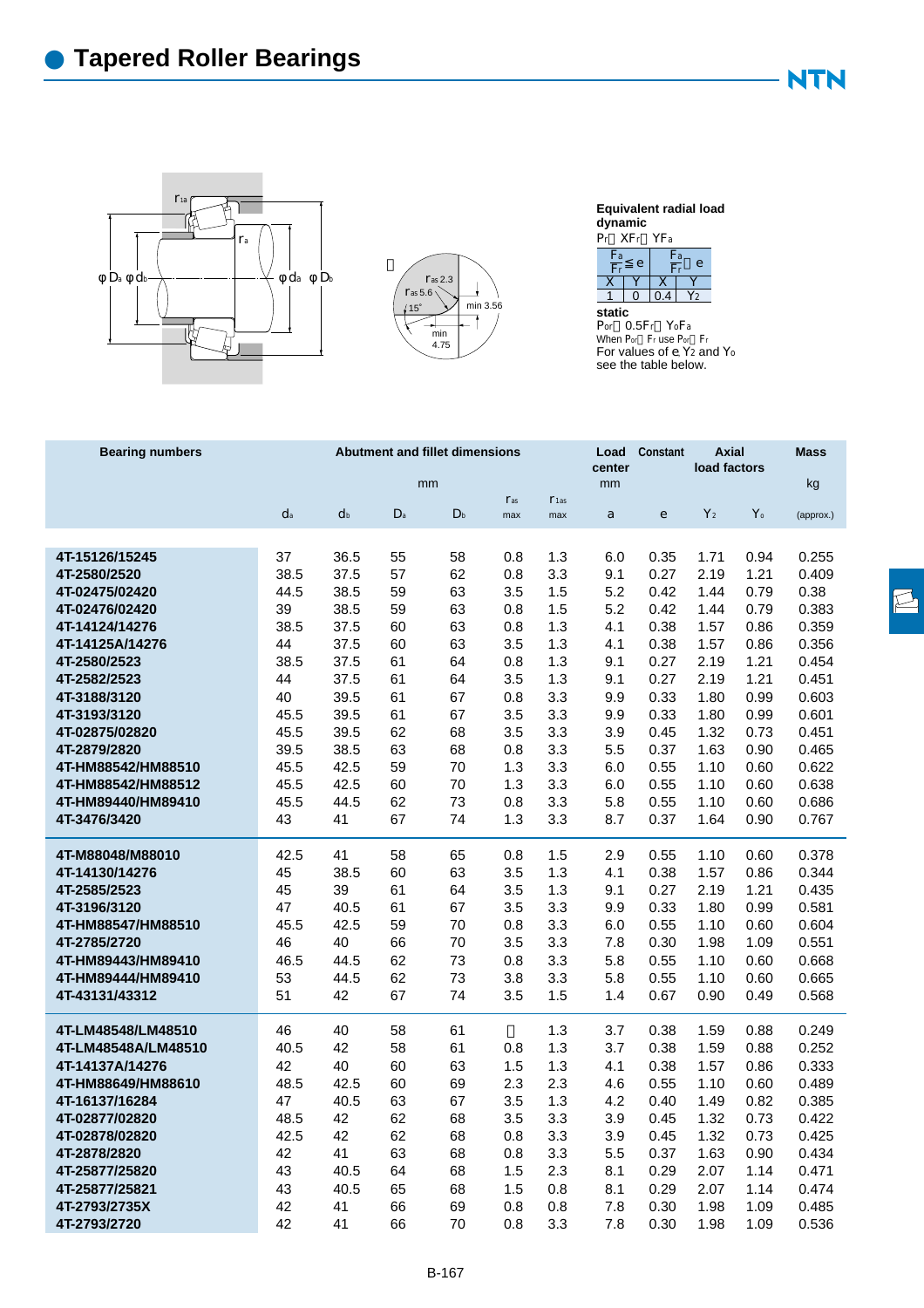

## *d* 34.925~38.100mm

|                  |          | <b>Boundary dimensions</b> |          |          |               |                 | <b>Basic load ratings</b> |                 | <b>Limiting speeds</b> |         |
|------------------|----------|----------------------------|----------|----------|---------------|-----------------|---------------------------|-----------------|------------------------|---------|
|                  |          | mm                         |          |          | dynamic<br>kN | static          | dynamic<br>kgf            | static          | $min-1$                |         |
| $\boldsymbol{d}$ | $\cal D$ | $\cal T$                   | $\cal B$ | $\cal C$ | $C_{\rm r}$   | $C_{\text{or}}$ | $C_{\rm r}$               | $C_{\text{or}}$ | grease                 | oil     |
|                  | 76.200   | 23.812                     | 25.654   | 19.050   | 73.0          | 90.5            | 7 4 5 0                   | 9 2 0 0         | 5 100                  | 6800    |
|                  | 76.200   | 29.370                     | 28.575   | 23.020   | 78.0          | 105             | 7950                      | 10700           | 5 100                  | 6800    |
|                  | 76.200   | 29.370                     | 28.575   | 23.812   | 80.5          | 97.0            | 8 2 0 0                   | 9 9 0 0         | 5 100                  | 6800    |
| 34.925           | 76.200   | 29.370                     | 28.575   | 23.812   | 80.5          | 97.0            | 8 200                     | 9 9 0 0         | 5 100                  | 6800    |
|                  | 79.375   | 29.370                     | 29.771   | 23.812   | 93.0          | 114             | 9 4 5 0                   | 11 600          | 4 900                  | 6 600   |
|                  | 80.167   | 29.370                     | 30.391   | 23.812   | 95.0          | 112             | 9700                      | 11 400          | 4 800                  | 6 400   |
|                  | 85.725   | 30.162                     | 30.162   | 23.812   | 105           | 132             | 10700                     | 13 400          | 4500                   | 6 0 0 0 |
| 34.976           | 69.012   | 19.845                     | 19.583   | 15.875   | 48.5          | 58.0            | 4 900                     | 5 900           | 5 600                  | 7400    |
|                  | 59.974   | 15.875                     | 16.764   | 11.938   | 35.5          | 47.5            | 3600                      | 4 8 5 0         | 6 100                  | 8 100   |
| 34.988           | 61.973   | 16.700                     | 17.000   | 13.600   | 37.0          | 48.0            | 3800                      | 4 900           | 5 900                  | 7 900   |
|                  | 61.973   | 18.000                     | 17.000   | 15.000   | 37.0          | 48.0            | 3800                      | 4 900           | 5 900                  | 7 900   |
|                  | 70.000   | 24.000                     | 23.500   | 19.000   | 62.0          | 78.0            | 6 3 5 0                   | 7950            | 5 500                  | 7 300   |
| 35.000           | 79.375   | 23.812                     | 25.400   | 19.050   | 76.5          | 97.5            | 7800                      | 9950            | 4800                   | 6 4 0 0 |
|                  | 80.000   | 21.000                     | 22.403   | 17.826   | 68.0          | 75.0            | 6950                      | 7650            | 4700                   | 6 300   |
| 35.717           | 72.233   | 25.400                     | 25.400   | 19.842   | 65.0          | 84.5            | 6 600                     | 8 600           | 5 4 0 0                | 7 200   |
|                  | 72.626   | 25.400                     | 25.400   | 19.842   | 65.0          | 84.5            | 6 600                     | 8 600           | 5 400                  | 7 200   |
| 36.487           | 73.025   | 23.812                     | 24.608   | 19.050   | 71.0          | 85.0            | 7 200                     | 8700            | 5 300                  | 7 100   |
|                  | 76.200   | 23.812                     | 25.654   | 19.050   | 73.0          | 90.5            | 7 4 5 0                   | 9 2 0 0         | 5 100                  | 6800    |
|                  | 76.200   | 29.370                     | 28.575   | 23.020   | 78.0          | 105             | 7950                      | 10700           | 5 100                  | 6800    |
|                  | 76.200   | 29.370                     | 28.575   | 23.020   | 78.0          | 105             | 7950                      | 10700           | 5 100                  | 6800    |
| 36.512           | 76.200   | 29.370                     | 28.575   | 23.812   | 80.5          | 97.0            | 8 200                     | 9 9 0 0         | 5 100                  | 6800    |
|                  | 79.375   | 29.370                     | 28.829   | 22.664   | 86.5          | 104             | 8800                      | 10 600          | 5 0 0 0                | 6 600   |
|                  | 79.375   | 29.370                     | 29.771   | 23.812   | 93.0          | 114             | 9 4 5 0                   | 11 600          | 4 900                  | 6 600   |
|                  | 88.500   | 25.400                     | 23.698   | 17.462   | 70.5          | 78.0            | 7 200                     | 7950            | 4 0 0 0                | 5 300   |
| 38.000           | 63.000   | 17.000                     | 17.000   | 13.500   | 38.5          | 52.5            | 3 9 5 0                   | 5 3 5 0         | 5700                   | 7600    |
|                  | 63.500   | 12.700                     | 11.908   | 9.525    | 25.9          | 33.5            | 2640                      | 3 4 0 0         | 5 500                  | 7 300   |
|                  | 65.088   | 18.034                     | 18.288   | 13.970   | 43.5          | 57.0            | 4 4 0 0                   | 5 800           | 5 500                  | 7 400   |
| 38.100           | 69.012   | 19.050                     | 19.050   | 15.083   | 47.5          | 59.5            | 4850                      | 6 0 5 0         | 5 300                  | 7 100   |
|                  | 69.012   | 19.050                     | 19.050   | 15.083   | 47.5          | 59.5            | 4850                      | 6 0 5 0         | 5 300                  | 7 100   |
|                  | 71.438   | 15.875                     | 16.520   | 11.908   | 43.5          | 51.0            | 4 4 0 0                   | 5 200           | 5 4 0 0                | 7 200   |
|                  | 72.000   | 19.000                     | 20.638   | 14.237   | 48.0          | 58.5            | 4 900                     | 5 9 5 0         | 5 300                  | 7 000   |

B-168 Mote: 1. Chamfer dimensions on the back face of the inner and outer rings of the bearing are larger than maximum values for installation dimensions *r*.sand *r*.s.<br>,(2. As for the maximum value for inner and outer ring di the precision class is an integer for class 4 and class 2 bearings only.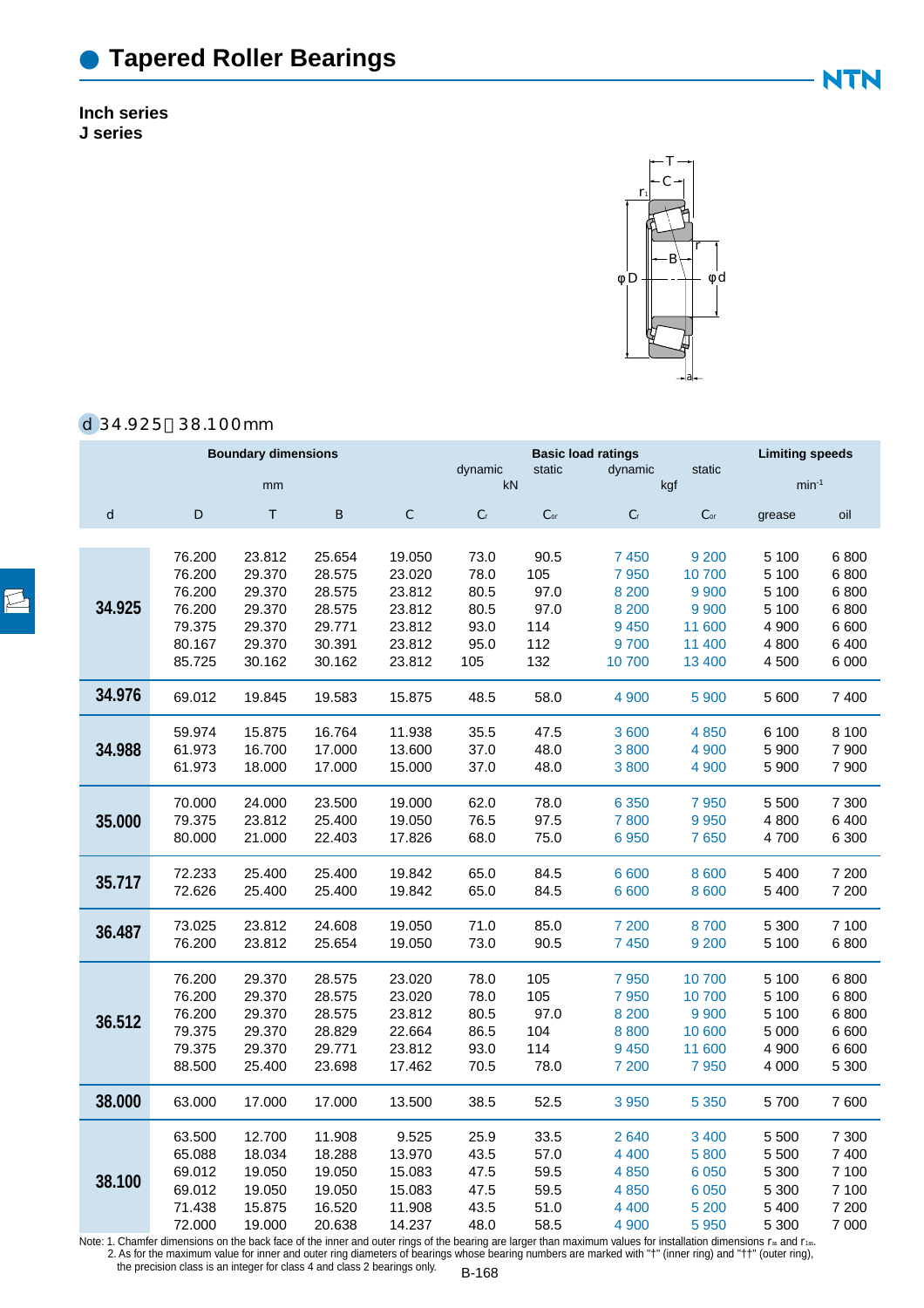



*F*a  $e^{\frac{F_a}{F_a}}$ *<sup>F</sup>*<sup>r</sup> *<sup>e</sup>* **Equivalent radial load dynamic** *P*r *XF*r *YF*a

 $\overline{1}$  0  $\frac{\overline{F_1}}{X}$  $X$  | *Y* | *X* | *Y* **static** *P*or 0.5*F*r *Y*o*F*a When *P*or *F*<sup>r</sup> use *P*or *F*<sup>r</sup> For values of *e*, *Y*2 and *Y*o see the table below.

| <b>Bearing numbers</b>                                                                                                                                                                                       |                                    |             |             | <b>Abutment and fillet dimensions</b> |                     |                      | Load<br>center   | <b>Constant</b>  | <b>Axial</b><br>load factors |             | <b>Mass</b> |
|--------------------------------------------------------------------------------------------------------------------------------------------------------------------------------------------------------------|------------------------------------|-------------|-------------|---------------------------------------|---------------------|----------------------|------------------|------------------|------------------------------|-------------|-------------|
|                                                                                                                                                                                                              |                                    |             |             | mm                                    |                     |                      | mm               |                  |                              |             | kg          |
|                                                                                                                                                                                                              | $d_{\scriptscriptstyle{\text{a}}}$ | $d_{\rm b}$ | $D_{\rm a}$ | $D_{\rm b}$                           | $r_{\rm as}$<br>max | $r_{\rm las}$<br>max | $\boldsymbol{a}$ | $\boldsymbol{e}$ | $Y_2$                        | $Y_{\circ}$ | (approx.)   |
|                                                                                                                                                                                                              |                                    |             |             |                                       |                     |                      |                  |                  |                              |             |             |
| 4T-2793/2729                                                                                                                                                                                                 | 42                                 | 41          | 68          | 70                                    | 0.8                 | 0.8                  | 7.8              | 0.30             | 1.98                         | 1.09        | 0.541       |
| 4T-HM89446/HM89410                                                                                                                                                                                           | 53                                 | 44.5        | 62          | 73                                    | 3.5                 | 3.3                  | 5.8              | 0.55             | 1.10                         | 0.60        | 0.646       |
| 4T-31593/31520                                                                                                                                                                                               | 50                                 | 43.5        | 64          | 72                                    | 3.5                 | 3.3                  | 7.8              | 0.40             | 1.49                         | 0.82        | 0.625       |
| 4T-31594/31520                                                                                                                                                                                               | 46                                 | 43.5        | 64          | 72                                    | 1.5                 | 3.3                  | 7.8              | 0.40             | 1.49                         | 0.82        | 0.627       |
| 4T-3478/3420                                                                                                                                                                                                 | 50                                 | 43.5        | 67          | 74                                    | 3.5                 | 3.3                  | 8.7              | 0.37             | 1.64                         | 0.90        | 0.725       |
| 4T-3379/3320                                                                                                                                                                                                 | 48                                 | 41.5        | 70          | 75                                    | 3.5                 | 3.3                  | 11.2             | 0.27             | 2.20                         | 1.21        | 0.732       |
| 4T-3872/3820                                                                                                                                                                                                 | 53                                 | 46          | 73          | 81                                    | 3.5                 | 3.3                  | 8.1              | 0.40             | 1.49                         | 0.82        | 0.897       |
| 4T-14139/14276                                                                                                                                                                                               | 41.5                               | 40          | 60          | 63                                    | 1.3                 | 1.3                  | 4.1              | 0.38             | 1.57                         | 0.86        | 0.333       |
| 4T-L68149†/L68111††                                                                                                                                                                                          | 45.5                               | 39          | 53          | 56                                    |                     | 1.3                  | 2.5              | 0.42             | 1.44                         | 0.79        | 0.179       |
| 4T-LM78349At/LM78310Att                                                                                                                                                                                      | 42                                 | 39.5        | 54          | 59                                    | 1.5                 | 1.5                  | 2.4              | 0.44             | 1.35                         | 0.74        | 0.209       |
| 4T-LM78349†/LM78310C††                                                                                                                                                                                       | 46                                 | 40          | 56          | 59                                    |                     | 1.5                  | 2.4              | 0.44             | 1.35                         | 0.74        | 0.218       |
| 4T-JS3549A/JS3510                                                                                                                                                                                            | 47                                 | 42          | 60          | 67                                    | $\overline{2}$      | 1.5                  | 3.6              | 0.55             | 1.10                         | 0.60        | 0.42        |
| 4T-26883/26822                                                                                                                                                                                               | 42.5                               | 42          | 71          | 74                                    | 0.8                 | 0.8                  | 7.4              | 0.32             | 1.88                         | 1.04        | 0.61        |
| 4T-339/332                                                                                                                                                                                                   | 42.5                               | 41.5        | 73          | 75                                    | 0.8                 | 1.3                  | 6.6              | 0.27             | 2.20                         | 1.21        | 0.534       |
| 4T-HM88648/HM88610                                                                                                                                                                                           | 52                                 | 43          | 60          | 69                                    | 3.5                 | 2.3                  | 4.6              | 0.55             | 1.10                         | 0.60        | 0.478       |
| 4T-HM88648/HM88611AS                                                                                                                                                                                         | 52                                 | 43          | 59          | 69                                    | 3.5                 | 3.3                  | 3.0              | 0.55             | 1.10                         | 0.60        | 0.482       |
| 4T-25880/25821                                                                                                                                                                                               | 44                                 | 42          | 65          | 68                                    | 1.5                 | 0.8                  | 8.1              | 0.29             | 2.07                         | 1.14        | 0.457       |
| 4T-2780/2720                                                                                                                                                                                                 | 44.5                               | 42.5        | 66          | 70                                    | 1.5                 | 3.3                  | 7.8              | 0.30             | 1.98                         | 1.09        | 0.518       |
| 4T-HM89448/HM89410                                                                                                                                                                                           | 48.5                               | 44.5        | 62          | 73                                    | 0.8                 | 3.3                  | 5.8              | 0.55             | 1.10                         | 0.60        | 0.629       |
| 4T-HM89449/HM89411                                                                                                                                                                                           | 54                                 | 44.5        | 65          | 73                                    | 3.5                 | 0.8                  | 5.8              | 0.55             | 1.10                         | 0.60        | 0.631       |
| 4T-31597/31520                                                                                                                                                                                               | 51                                 | 44.5        | 64          | 72                                    | 3.5                 | 3.3                  | 7.8              | 0.40             | 1.49                         | 0.82        | 0.605       |
| 4T-HM89249/HM89210                                                                                                                                                                                           | 55                                 | 44          | 66          | 75                                    | 3.5                 | 3.3                  | 5.8              | 0.55             | 1.10                         | 0.60        | 0.686       |
| 4T-3479/3420                                                                                                                                                                                                 | 45.5                               | 44.5        | 67          | 74                                    | 0.8                 | 3.3                  | 8.7              | 0.37             | 1.64                         | 0.90        | 0.707       |
| 4T-44143/44348                                                                                                                                                                                               | 54                                 | 50          | 75          | 84                                    | 2.3                 | 1.5                  | $-2.9$           | 0.78             | 0.77                         | 0.42        | 0.729       |
| 4T-JL69349/JL69310                                                                                                                                                                                           | 49                                 | 42.5        | 56          | 60                                    |                     | 1.3                  | 2.3              | 0.42             | 1.44                         | 0.79        | 0.198       |
| 4T-13889/13830                                                                                                                                                                                               | 45                                 | 42.5        | 59          | 60                                    | 1.5                 | 0.8                  | 0.8              | 0.35             | 1.73                         | 0.95        | 0.147       |
| 4T-LM29748/LM29710                                                                                                                                                                                           | 49                                 | 42.5        | 59          | 62                                    |                     | 1.3                  | 4.3              | 0.33             | 1.80                         | 0.99        | 0.233       |
| 4T-13685/13621                                                                                                                                                                                               | 49.5                               | 43          | 61          | 65                                    | 3.5                 | 2.3                  | 3.0              | 0.40             | 1.49                         | 0.82        | 0.293       |
| 4T-13687/13621                                                                                                                                                                                               | 46.5                               | 43          | 61          | 65                                    | $\mathbf{2}^-$      | 2.3                  | 3.0              | 0.40             | 1.49                         | 0.82        | 0.296       |
| 4T-19150/19281                                                                                                                                                                                               | 45                                 | 43          | 63          | 66                                    | 1.5                 | 1                    | 1.4              | 0.44             | 1.35                         | 0.74        | 0.273       |
| 4T-16150/16282                                                                                                                                                                                               | 49.5                               | 43          | 63          | 67                                    | 3.5                 | 1.5                  | 4.2              | 0.40             | 1.49                         | 0.82        | 0.331       |
| Note: 3. Bearing numbers marked " "designate J-series bearings. The tolerances of these bearings is listed in Table 6.6 on page A-42.<br>4. Chamfer dimensions of bearings marked " " are shown in drawings. |                                    |             |             |                                       |                     |                      |                  |                  |                              |             |             |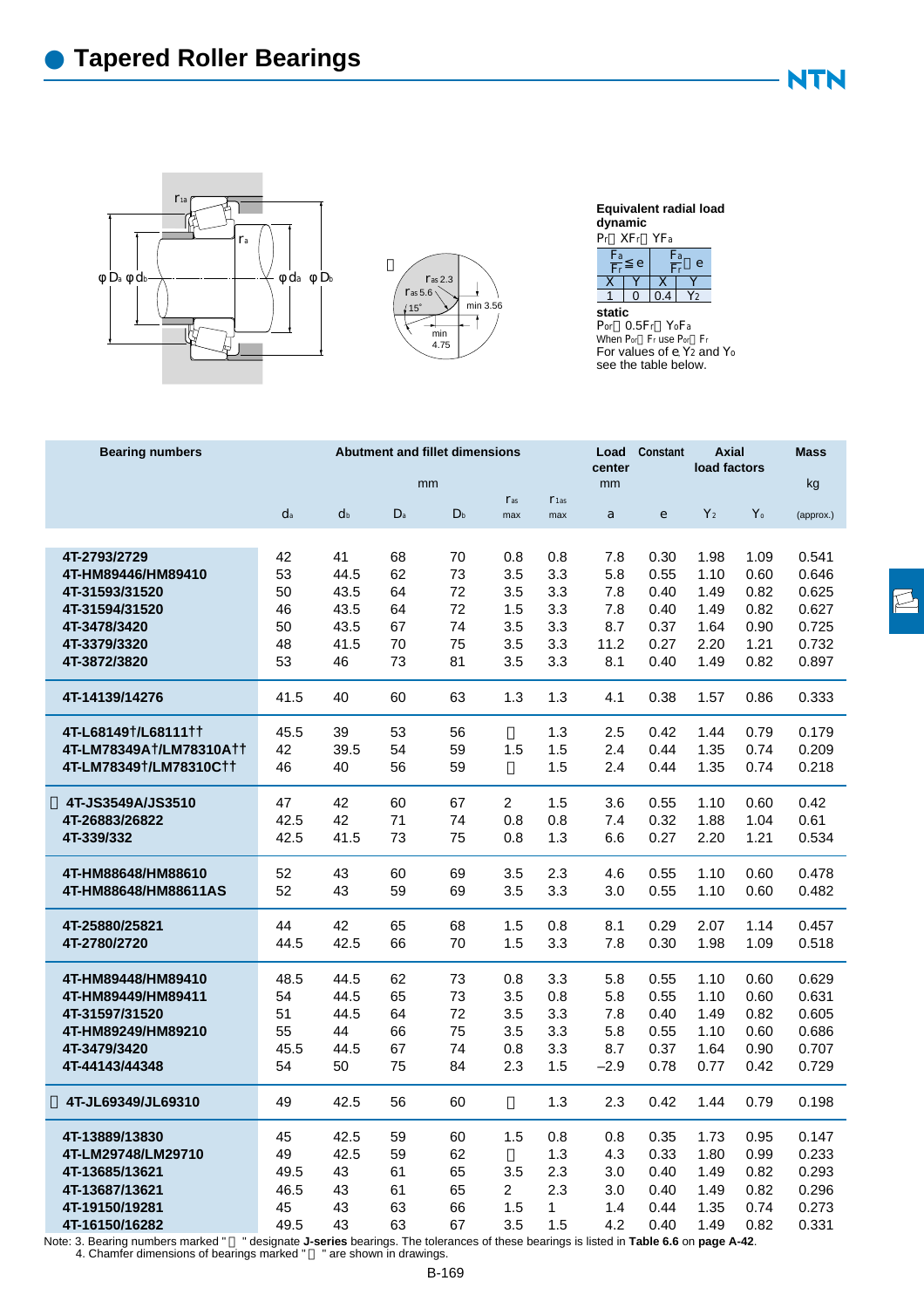# **Inch series**



# *d* 38.100~41.275mm

|                  |          | <b>Boundary dimensions</b> |                  |               |               |                 | <b>Basic load ratings</b> |                             | <b>Limiting speeds</b> |         |
|------------------|----------|----------------------------|------------------|---------------|---------------|-----------------|---------------------------|-----------------------------|------------------------|---------|
|                  |          | mm                         |                  |               | dynamic<br>kN | static          | dynamic<br>kgf            | static                      | $min-1$                |         |
| $\boldsymbol{d}$ | $\cal D$ | $\cal T$                   | $\boldsymbol{B}$ | $\mathcal{C}$ | $C_{\rm r}$   | $C_{\text{or}}$ | $C_{\rm r}$               | $C_{\hbox{\scriptsize or}}$ | grease                 | oil     |
|                  | 76.200   | 20.638                     | 20.940           | 15.507        | 55.5          | 63.0            | 5 6 5 0                   | 6 4 5 0                     | 5 0 0 0                | 6700    |
|                  | 76.200   | 23.812                     | 25.654           | 19.050        | 73.0          | 90.5            | 7 4 5 0                   | 9 200                       | 5 100                  | 6800    |
|                  | 76.200   | 23.812                     | 25.654           | 19.050        | 73.0          | 90.5            | 7 4 5 0                   | 9 200                       | 5 100                  | 6800    |
|                  | 79.375   | 23.812                     | 25.400           | 19.050        | 76.5          | 97.5            | 7800                      | 9950                        | 4 800                  | 6 4 0 0 |
|                  | 79.375   | 29.370                     | 29.771           | 23.812        | 93.0          | 114             | 9 4 5 0                   | 11 600                      | 4 900                  | 6 600   |
|                  | 80.000   | 21.006                     | 20.940           | 15.875        | 55.5          | 63.0            | 5 6 5 0                   | 6 4 5 0                     | 5 0 0 0                | 6700    |
| 38.100           | 80.035   | 24.608                     | 23.698           | 18.512        | 67.0          | 82.5            | 6850                      | 8 4 0 0                     | 4 800                  | 6 4 0 0 |
|                  | 82.550   | 29.370                     | 28.575           | 23.020        | 87.0          | 117             | 8850                      | 11 900                      | 4700                   | 6 200   |
|                  | 82.931   | 23.812                     | 25.400           | 19.050        | 76.0          | 98.0            | 7750                      | 10 000                      | 4 500                  | 6 0 0 0 |
|                  | 85.725   | 30.162                     | 30.162           | 23.812        | 105           | 132             | 10700                     | 13 400                      | 4 500                  | 6 0 0 0 |
|                  | 87.312   | 30.162                     | 30.886           | 23.812        | 94.0          | 117             | 9600                      | 12 000                      | 4 4 0 0                | 5 900   |
|                  | 88.500   | 25.400                     | 23.698           | 17.462        | 70.5          | 78.0            | 7 200                     | 7950                        | 4 0 0 0                | 5 300   |
|                  | 88.500   | 26.988                     | 29.083           | 22.225        | 95.5          | 107             | 9750                      | 10 900                      | 4 600                  | 6 100   |
|                  | 76.200   | 23.812                     | 25.654           | 19.050        | 73.0          | 90.5            | 7 4 5 0                   | 9 200                       | 5 100                  | 6800    |
|                  | 77.534   | 29.370                     | 30.391           | 23.812        | 95.0          | 112             | 9700                      | 11 400                      | 4 800                  | 6 4 0 0 |
| 39.688           | 79.375   | 23.812                     | 25.400           | 19.050        | 76.5          | 97.5            | 7800                      | 9950                        | 4 800                  | 6 4 0 0 |
|                  | 80.035   | 29.370                     | 30.391           | 23.812        | 95.0          | 112             | 9700                      | 11 400                      | 4 800                  | 6 4 0 0 |
|                  | 80.167   | 29.370                     | 30.391           | 23.812        | 95.0          | 112             | 9700                      | 11 400                      | 4 800                  | 6 4 0 0 |
|                  | 88.500   | 25.400                     | 23.698           | 17.462        | 70.5          | 78.0            | 7 200                     | 7950                        | 4 0 0 0                | 5 300   |
|                  | 76.200   | 20.638                     | 20.940           | 15.507        | 55.5          | 63.0            | 5 6 5 0                   | 6450                        | 5 0 0 0                | 6700    |
|                  | 80.000   | 21.000                     | 22.403           | 17.826        | 68.0          | 75.0            | 6950                      | 7650                        | 4700                   | 6 300   |
| 40.000           | 85.000   | 20.638                     | 21.692           | 17.462        | 69.5          | 79.5            | 7 100                     | 8 100                       | 4 4 0 0                | 5 800   |
|                  | 88.500   | 26.988                     | 29.083           | 22.225        | 95.5          | 107             | 9750                      | 10 900                      | 4 600                  | 6 100   |
|                  | 107.950  | 36.512                     | 36.957           | 28.575        | 141           | 177             | 14 400                    | 18 100                      | 3600                   | 4 800   |
| 40.483           | 82.550   | 29.370                     | 28.575           | 23.020        | 87.0          | 117             | 8850                      | 11 900                      | 4700                   | 6 200   |
| 40.988           | 67.975   | 17.500                     | 18.000           | 13.500        | 46.0          | 62.5            | 4700                      | 6 4 0 0                     | 5 300                  | 7 0 0 0 |
|                  | 73.025   | 16.667                     | 17.462           | 12.700        | 46.0          | 55.5            | 4700                      | 5700                        | 5 0 0 0                | 6 600   |
|                  | 73.431   | 19.558                     | 19.812           | 14.732        | 56.0          | 69.5            | 5700                      | 7 100                       | 5 0 0 0                | 6 600   |
|                  | 73.431   | 21.430                     | 19.812           | 16.604        | 56.0          | 69.5            | 5700                      | 7 100                       | 5 0 0 0                | 6 600   |
| 41.275           | 76.200   | 18.009                     | 17.384           | 14.288        | 42.5          | 51.5            | 4 3 5 0                   | 5 2 5 0                     | 4 900                  | 6 500   |
|                  | 76.200   | 22.225                     | 23.020           | 17.462        | 65.0          | 80.5            | 6 600                     | 8 2 0 0                     | 4 900                  | 6 500   |
|                  | 76.200   | 25.400                     | 25.400           | 20.638        | 76.5          | 97.5            | 7800                      | 9950                        | 4 800                  | 6 4 0 0 |
|                  | 79.375   | 23.812                     | 25.400           | 19.050        | 76.5          | 97.5            | 7800                      | 9950                        | 4800                   | 6 400   |
|                  | 80.000   | 18.009                     | 17.384           | 14.288        | 42.5          | 51.5            | 4 3 5 0                   | 5 2 5 0                     | 4 900                  | 6 500   |

B-170 Mote: 1. Chamfer dimensions on the back face of the inner and outer rings of the bearing are larger than maximum values for installation dimensions *r*.sand *r*.s.<br>,(2. As for the maximum value for inner and outer ring di the precision class is an integer for class 4 and class 2 bearings only.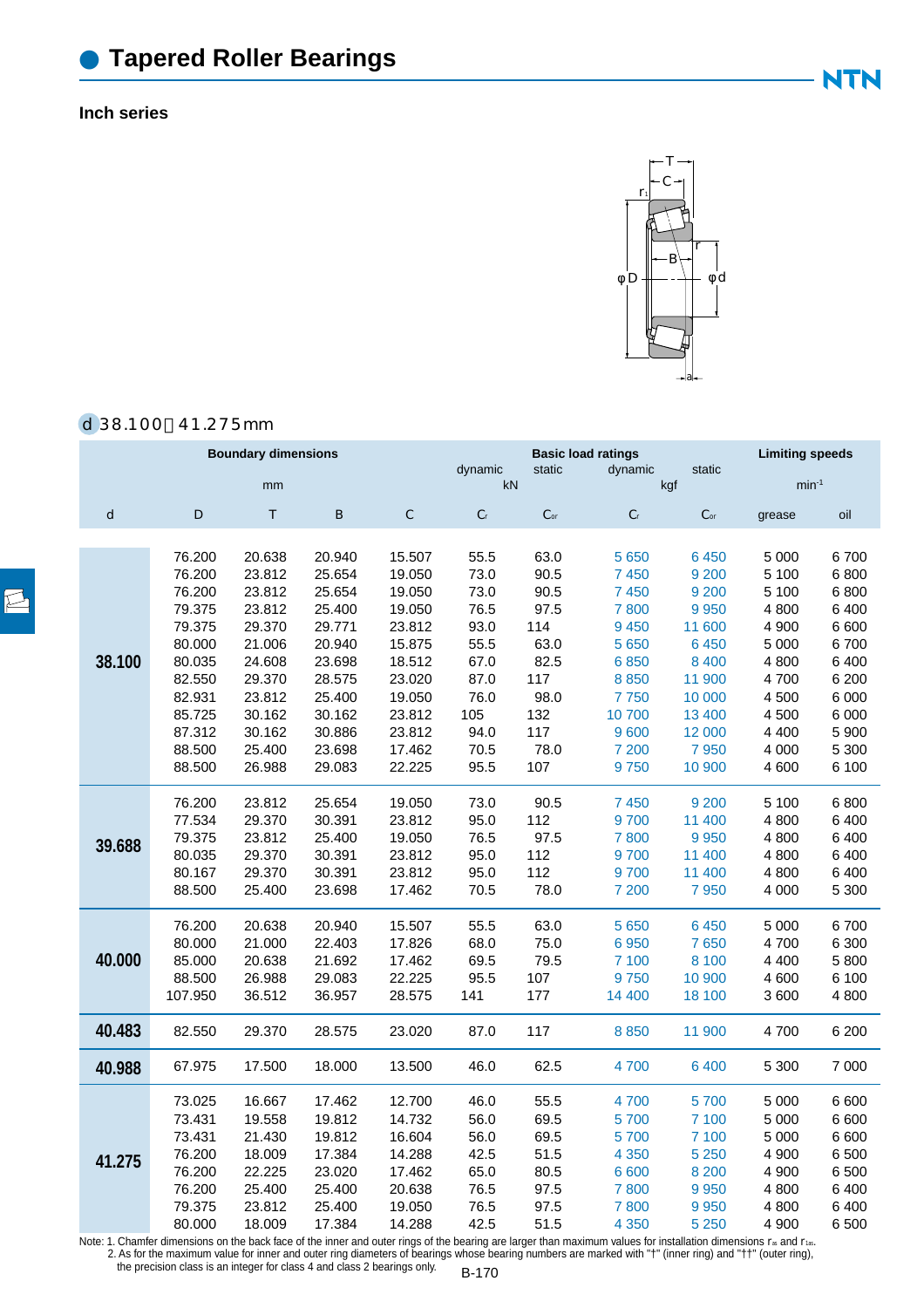



**Equivalent radial load dynamic** *P*r *XF*r *YF*a



| <b>Bearing numbers</b>  |                                      |             |             | <b>Abutment and fillet dimensions</b> |                          |                     | Load<br>center   | <b>Constant</b>  | <b>Axial</b><br>load factors |             | <b>Mass</b> |
|-------------------------|--------------------------------------|-------------|-------------|---------------------------------------|--------------------------|---------------------|------------------|------------------|------------------------------|-------------|-------------|
|                         |                                      |             |             | mm                                    |                          |                     | mm               |                  |                              |             | kg          |
|                         |                                      |             |             |                                       | $\mathcal{T}\mathrm{as}$ | $T$ <sup>1</sup> as |                  |                  |                              |             |             |
|                         | $d_{\scriptscriptstyle{\mathrm{a}}}$ | $d_{\rm b}$ | $D_{\rm a}$ | $D_{\rm b}$                           | max                      | max                 | $\boldsymbol{a}$ | $\boldsymbol{e}$ | $Y_2$                        | $Y_{\circ}$ | (approx.)   |
| 4T-28150/28300          | 45.5                                 | 43.5        |             | 71                                    | 1.5                      |                     |                  | 0.40             | 1.49                         | 0.82        | 0.405       |
| 4T-2776/2720            | 52                                   | 43.5        | 68<br>66    | 70                                    | 4.3                      | 1.3<br>3.3          | 4.8<br>7.8       | 0.30             | 1.98                         | 1.09        | 0.495       |
| 4T-2788/2720            | 50                                   | 43.5        | 66          | 70                                    | 3.5                      | 3.3                 | 7.8              | 0.30             | 1.98                         | 1.09        | 0.497       |
| 4T-26878/26822          | 45                                   | 44.5        | 71          | 74                                    | 0.8                      | 0.8                 | 7.4              | 0.32             | 1.88                         | 1.04        | 0.574       |
| 4T-3490/3420            | 52                                   | 45.5        | 67          | 74                                    | 3.5                      | 3.3                 | 8.7              | 0.37             | 1.64                         | 0.90        | 0.683       |
| 4T-28150/28315          | 45.5                                 | 43.5        | 69          | 73                                    | 1.5                      | 1.5                 | 4.8              | 0.40             | 1.49                         | 0.82        | 0.467       |
| 4T-27880/27820          | 48                                   | 47          | 68          | 75                                    | 0.8                      | 1.5                 | 2.5              | 0.56             | 1.07                         | 0.59        | 0.562       |
| 4T-HM801346/HM801310    | 51                                   | 49          | 68          | 78                                    | 0.8                      | 3.3                 | 4.7              | 0.55             | 1.10                         | 0.60        | 0.767       |
| 4T-25572/25520          | 46                                   | 46          | 74          | 77                                    | 0.8                      | 0.8                 | 6.2              | 0.33             | 1.79                         | 0.99        | 0.645       |
| 4T-3875/3820            | 49.5                                 | 48.5        | 73          | 81                                    | 0.8                      | 3.3                 | 8.1              | 0.40             | 1.49                         | 0.82        | 0.857       |
| 4T-3580/3525            | 48                                   | 45.5        | 75          | 81                                    | 1.5                      | 3.3                 | 10.0             | 0.31             | 1.96                         | 1.08        | 0.881       |
| 4T-44150/44348          | 55                                   | 51          | 75          | 84                                    | 2.3                      | 1.5                 | $-2.91$          | 0.78             | 0.77                         | 0.42        | 0.711       |
| 4T-418/414              | 51                                   | 44.5        | 77          | 80                                    | 3.5                      | 1.5                 | 9.1              | 0.26             | 2.28                         | 1.25        | 0.84        |
| 4T-2789/2720            | 52                                   | 45          | 66          | 70                                    | 3.5                      | 3.3                 | 7.8              | 0.30             | 1.98                         | 1.09        | 0.477       |
| 4T-3382/3321            | 52                                   | 45.5        | 68          | 75                                    | 3.5                      | 3.3                 | 11.2             | 0.27             | 2.20                         | 1.21        | 0.669       |
| 4T-26880/26822          | 48                                   | 45.5        | 71          | 74                                    | 1.5                      | 0.8                 | 7.4              | 0.32             | 1.88                         | 1.04        | 0.554       |
| 4T-3382/3339            | 52                                   | 45.5        | 71          | 75                                    | 3.5                      | 1.5                 | 11.2             | 0.27             | 2.20                         | 1.21        | 0.666       |
| 4T-3386/3320            | 46.5                                 | 45.5        | 70          | 75                                    | 0.8                      | 3.3                 | 11.2             | 0.27             | 2.20                         | 1.21        | 0.668       |
| 4T-44158/44348          | 58                                   | 51          | 75          | 84                                    | 3.5                      | 1.5                 | $-2.91$          | 0.78             | 0.77                         | 0.42        | 0.691       |
| 4T-28158/28300          | 47.5                                 | 45          | 68          | 71                                    | 1.5                      | 1.3                 | 4.8              | 0.40             | 1.49                         | 0.82        | 0.386       |
| 4T-344/332              | 52                                   | 45.5        | 73          | 75                                    | 3.5                      | 1.3                 | 6.6              | 0.27             | 2.20                         | 1.21        | 0.479       |
| 4T-350A/354A            | 47.5                                 | 46.5        | 77          | 80                                    | 0.8                      | 1.3                 | 5.1              | 0.31             | 1.96                         | 1.08        | 0.562       |
| 4T-420/414              | 52                                   | 46          | 77          | 80                                    | 3.5                      | 1.5                 | 9.1              | 0.26             | 2.28                         | 1.25        | 0.813       |
| 4T-543/532X             | 57                                   | 50          | 94          | 100                                   | 3.5                      | 3.3                 | 12.3             | 0.30             | 2.02                         | 1.11        | 1.77        |
| 4T-HM801349/HM801310    | 58                                   | 49          | 68          | 78                                    | 3.5                      | 3.3                 | 4.7              | 0.55             | 1.10                         | 0.60        | 0.731       |
| 4T-LM300849†/LM300811†† | 52                                   | 45          | 61          | 65                                    |                          | 1.5                 | 3.6              | 0.35             | 1.72                         | 0.95        | 0.239       |
| 4T-18590/18520          | 53                                   | 46          | 66          | 69                                    | 3.5                      | 1.5                 | 2.9              | 0.35             | 1.71                         | 0.94        | 0.281       |
| 4T-LM501349/LM501310    | 53                                   | 46.5        | 67          | 70                                    | 3.5                      | 0.8                 | 3.3              | 0.40             | 1.50                         | 0.83        | 0.335       |
| 4T-LM501349/LM501314    | 53                                   | 46.5        | 66          | 70                                    | 3.5                      | 0.8                 | 3.3              | 0.40             | 1.50                         | 0.83        | 0.355       |
| 4T-11162/11300          | 49                                   | 46.5        | 67          | 71                                    | 1.5                      | 1.5                 | 0.7              | 0.49             | 1.23                         | 0.68        | 0.337       |
| 4T-24780/24720          | 54                                   | 47          | 68          | 72                                    | 3.5                      | 0.8                 | 4.5              | 0.39             | 1.53                         | 0.84        | 0.432       |
| 4T-26882/26823          | 54                                   | 47          | 69          | 73                                    | 3.5                      | 1.5                 | 7.4              | 0.32             | 1.88                         | 1.04        | 0.488       |
| 4T-26885/26822          | 48                                   | 47          | 71          | 74                                    | 0.8                      | 0.8                 | 7.4              | 0.32             | 1.88                         | 1.04        | 0.535       |
| 4T-11162/11315          | 49                                   | 46.5        | 69          | 73                                    | 1.5                      | 1.5                 | 0.7              | 0.49             | 1.23                         | 0.68        | 0.389       |

Note: 3. Chamfer dimensions of bearings marked " " are shown in drawings.<br>1 " " means that load center at outside on end of inner ring.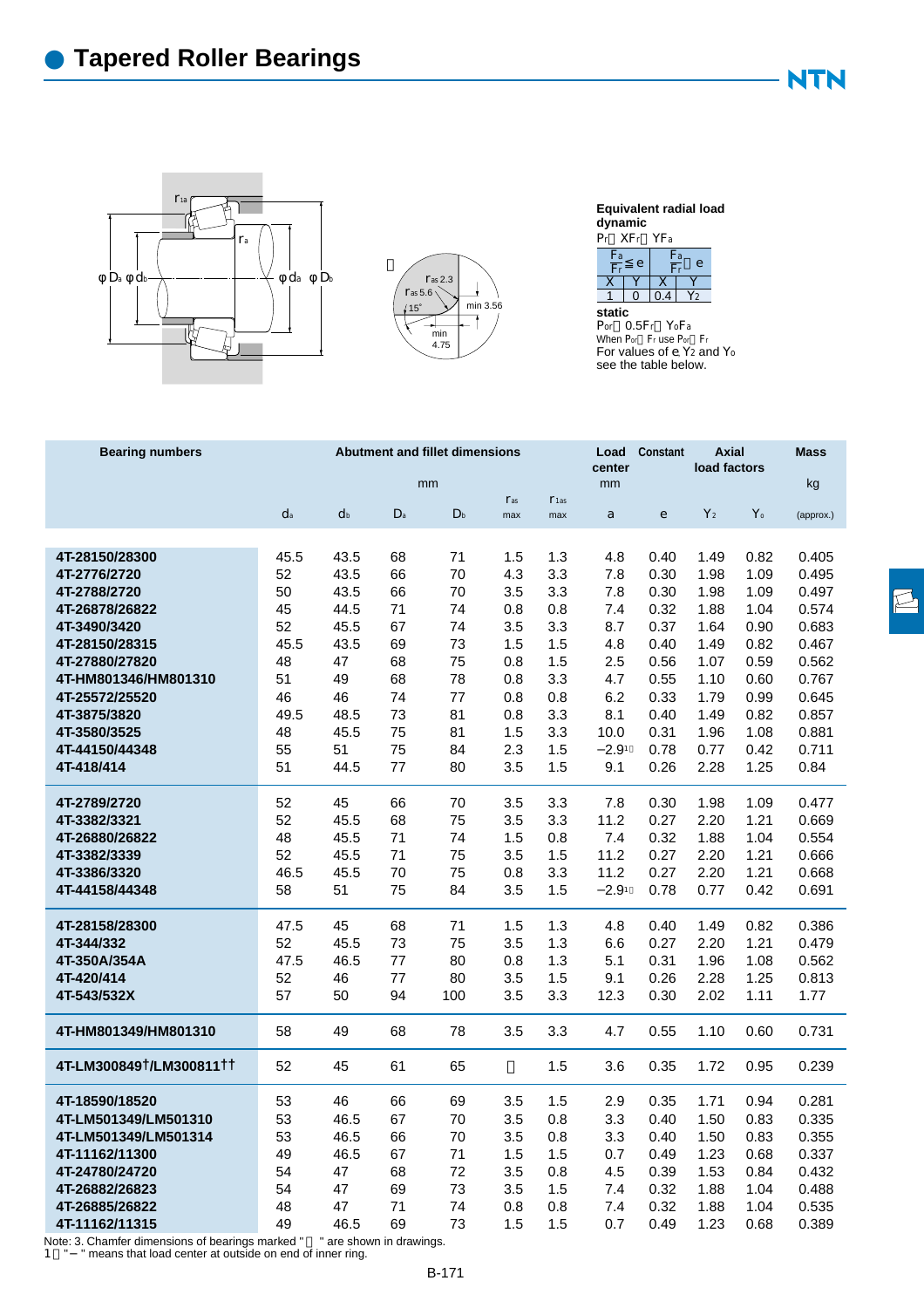# **Inch series**



**NTN** 

# *d* 41.275~44.450mm

|                  |                  | <b>Boundary dimensions</b> |                  |               |               |                             | <b>Basic load ratings</b> |                 | <b>Limiting speeds</b> |         |
|------------------|------------------|----------------------------|------------------|---------------|---------------|-----------------------------|---------------------------|-----------------|------------------------|---------|
|                  |                  | mm                         |                  |               | dynamic<br>kN | static                      | dynamic<br>kgf            | static          | $min-1$                |         |
| $\boldsymbol{d}$ | $\boldsymbol{D}$ | $\cal T$                   | $\boldsymbol{B}$ | $\mathcal{C}$ | $C_{\rm r}$   | $C_{\hbox{\scriptsize or}}$ | $C_{\rm r}$               | $C_{\text{or}}$ | grease                 | oil     |
|                  | 80.000           | 21.000                     | 22.403           | 17.826        | 68.0          | 75.0                        | 6950                      | 7650            | 4700                   | 6 300   |
|                  | 80.000           | 23.812                     | 25.400           | 19.050        | 76.5          | 97.5                        | 7800                      | 9950            | 4 800                  | 6 4 0 0 |
|                  | 82.550           | 26.543                     | 25.654           | 20.193        | 80.5          | 104                         | 8 200                     | 10 600          | 4 600                  | 6 100   |
|                  | 85.725           | 30.162                     | 30.162           | 23.812        | 105           | 132                         | 10700                     | 13 400          | 4 500                  | 6 0 0 0 |
|                  | 87.312           | 30.162                     | 30.886           | 23.812        | 94.0          | 117                         | 9600                      | 12 000          | 4 4 0 0                | 5 900   |
| 41.275           | 88.900           | 30.162                     | 29.370           | 23.020        | 93.5          | 125                         | 9550                      | 12700           | 4 300                  | 5 800   |
|                  | 90.488           | 39.688                     | 40.386           | 33.338        | 136           | 175                         | 13 900                    | 17 900          | 4 300                  | 5 800   |
|                  | 92.075           | 26.195                     | 23.812           | 16.670        | 72.5          | 81.5                        | 7 400                     | 8 3 0 0         | 3800                   | 5 0 0 0 |
|                  | 93.662           | 31.750                     | 31.750           | 26.195        | 104           | 131                         | 10 600                    | 13 400          | 4 100                  | 5 500   |
|                  | 95.250           | 30.162                     | 29.370           | 23.020        | 109           | 147                         | 11 100                    | 15 000          | 4 0 0 0                | 5 300   |
|                  | 95.250           | 30.958                     | 28.300           | 20.638        | 82.5          | 92.0                        | 8 4 0 0                   | 9 3 5 0         | 3700                   | 5 0 0 0 |
|                  | 95.250           | 30.958                     | 28.575           | 22.225        | 96.0          | 116                         | 9800                      | 11 800          | 3700                   | 4 900   |
| 42.070           | 90.488           | 39.688                     | 40.386           | 33.338        | 136           | 175                         | 13 900                    | 17 900          | 4 300                  | 5 800   |
|                  | 82.550           | 26.195                     | 26.988           | 20.638        | 75.5          | 97.0                        | 7700                      | 9 9 0 0         | 4 600                  | 6 100   |
| 42.862           | 82.931           | 23.812                     | 25.400           | 19.050        | 76.0          | 98.0                        | 7750                      | 10 000          | 4 500                  | 6 0 0 0 |
|                  | 87.312           | 30.162                     | 30.886           | 23.812        | 94.0          | 117                         | 9600                      | 12 000          | 4 4 0 0                | 5 900   |
| 42.875           | 79.375           | 23.812                     | 25.400           | 19.050        | 76.5          | 97.5                        | 7800                      | 9950            | 4 800                  | 6 4 0 0 |
|                  | 82.931           | 23.812                     | 25.400           | 19.050        | 76.0          | 98.0                        | 7750                      | 10 000          | 4 500                  | 6 0 0 0 |
|                  | 76.992           | 17.462                     | 17.145           | 11.908        | 44.0          | 54.0                        | 4 4 5 0                   | 5 5 5 0         | 4700                   | 6 300   |
|                  | 79.375           | 17.462                     | 17.462           | 13.495        | 45.5          | 56.0                        | 4 600                     | 5700            | 4 600                  | 6 200   |
|                  | 82.931           | 23.812                     | 25.400           | 19.050        | 76.0          | 98.0                        | 7750                      | 10 000          | 4 500                  | 6 0 0 0 |
|                  | 82.931           | 23.812                     | 25.400           | 19.050        | 76.0          | 98.0                        | 7750                      | 10 000          | 4 500                  | 6 0 0 0 |
|                  | 84.138           | 30.162                     | 30.886           | 23.812        | 94.0          | 117                         | 9600                      | 12 000          | 4 4 0 0                | 5 900   |
|                  | 85.000           | 20.638                     | 21.692           | 17.462        | 69.5          | 79.5                        | 7 100                     | 8 100           | 4 4 0 0                | 5 800   |
|                  | 87.312           | 30.162                     | 30.886           | 23.812        | 94.0          | 117                         | 9600                      | 12 000          | 4 4 0 0                | 5 900   |
|                  | 88.900           | 30.162                     | 29.370           | 23.020        | 93.5          | 125                         | 9550                      | 12700           | 4 300                  | 5 800   |
| 44.450           | 93.264           | 30.162                     | 30.302           | 23.812        | 102           | 134                         | 10 400                    | 13700           | 4 0 0 0                | 5 300   |
|                  | 93.662           | 31.750                     | 31.750           | 26.195        | 103           | 131                         | 10 600                    | 13 400          | 4 100                  | 5 500   |
|                  | 95.250           | 27.783                     | 28.575           | 22.225        | 107           | 139                         | 10 900                    | 14 200          | 3 900                  | 5 200   |
|                  | 95.250           | 27.783                     | 29.900           | 22.225        | 108           | 129                         | 11 000                    | 13 200          | 4 200                  | 5 600   |
|                  | 95.250           | 30.162                     | 29.370           | 23.020        | 109           | 147                         | 11 100                    | 15 000          | 4 0 0 0                | 5 300   |
|                  | 95.250           | 30.958                     | 28.300           | 20.638        | 82.5          | 92.0                        | 8 4 0 0                   | 9 3 5 0         | 3700                   | 5 0 0 0 |
|                  | 95.250           | 30.958                     | 28.575           | 22.225        | 96.0          | 116                         | 9800                      | 11 800          | 3700                   | 4 900   |
|                  | 101.600          | 34.925                     | 36.068           | 26.988        | 135           | 165                         | 13 800                    | 16 800          | 3800                   | 5 0 0 0 |
|                  | 104.775          | 30.162                     | 29.317           | 24.605        | 115           | 148                         | 11700                     | 15 000          | 3 500                  | 4700    |

Note: 1. Chamfer dimensions on the back face of the inner and outer rings of the bearing are larger than maximum values for installation dimensions  $r_{\text{as}}$  and  $r_{\text{las}}$ .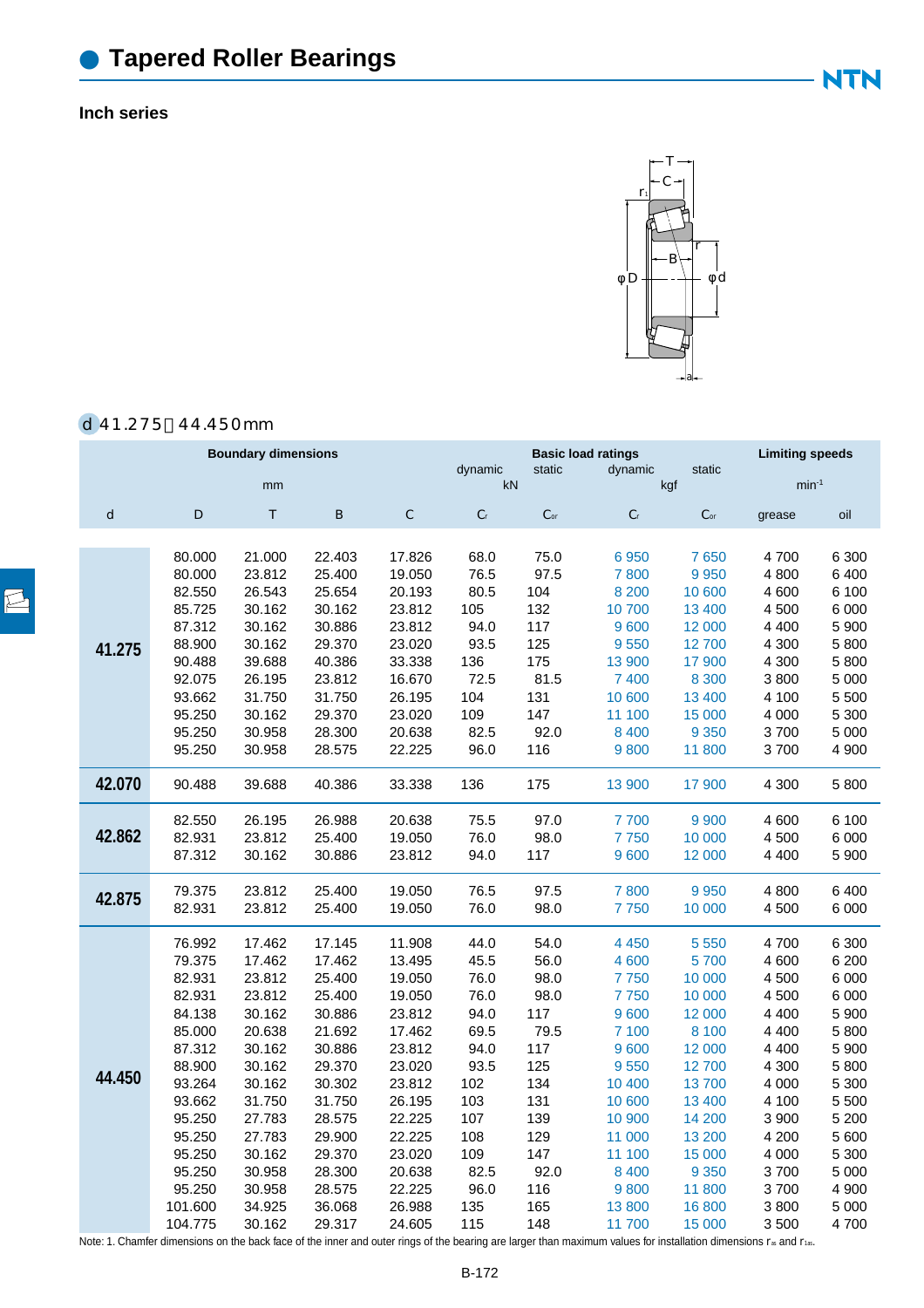

#### **Equivalent radial load dynamic** *P*r *XF*r *YF*a



| <b>Bearing numbers</b> | <b>Abutment and fillet dimensions</b><br>mm |             |             |             |              |         | Load<br>center   | <b>Constant</b>  | <b>Axial</b><br>load factors |             | <b>Mass</b> |
|------------------------|---------------------------------------------|-------------|-------------|-------------|--------------|---------|------------------|------------------|------------------------------|-------------|-------------|
|                        |                                             |             |             |             |              |         | mm               |                  |                              |             | kg          |
|                        |                                             |             |             |             | $r_{\rm as}$ | $T$ las |                  |                  |                              |             |             |
|                        | $d_{\scriptscriptstyle{\text{a}}}$          | $d_{\rm b}$ | $D_{\rm a}$ | $D_{\rm b}$ | max          | max     | $\boldsymbol{a}$ | $\boldsymbol{e}$ | $Y_2$                        | $Y_{\circ}$ | (approx.)   |
|                        |                                             |             |             |             |              |         |                  |                  |                              |             |             |
| 4T-336/332             | 47                                          | 46          | 73          | 75          | 0.8          | 1.3     | 6.6              | 0.27             | 2.20                         | 1.21        | 0.468       |
| 4T-26882/26824         | 54                                          | 47          | 70          | 74          | 3.5          | 1.3     | 7.4              | 0.32             | 1.88                         | 1.04        | 0.542       |
| 4T-M802048/M802011     | 57                                          | 51          | 70          | 79          | 3.5          | 3.3     | 3.2              | 0.55             | 1.10                         | 0.60        | 0.642       |
| 4T-3880/3820           | 52                                          | 50          | 73          | 81          | 0.8          | 3.3     | 8.1              | 0.40             | 1.49                         | 0.82        | 0.81        |
| 4T-3576/3525           | 49                                          | 48          | 75          | 81          | 0.8          | 3.3     | 10.0             | 0.31             | 1.96                         | 1.08        | 0.834       |
| 4T-HM803145/HM803110   | 54                                          | 53          | 74          | 85          | 0.8          | 3.3     | 4.6              | 0.55             | 1.10                         | 0.60        | 0.901       |
| 4T-4388/4335           | 57                                          | 51          | 77          | 85          | 3.5          | 3.3     | 15.0             | 0.28             | 2.11                         | 1.16        | 1.25        |
| 4T-M903345/M903310     | 60                                          | 54          | 78          | 88          | 3.5          | 1.5     | $-3.61$          | 0.83             | 0.72                         | 0.40        | 0.758       |
| 4T-46162/46368         | 52                                          | 51          | 79          | 87          | 0.8          | 3.3     | 7.1              | 0.40             | 1.49                         | 0.82        | 1.09        |
| 4T-HM804840/HM804810   | 61                                          | 54          | 81          | 91          | 3.5          | 3.3     | 3.7              | 0.55             | 1.10                         | 0.60        | 1.08        |
| 4T-53162/53375         | 57                                          | 53          | 81          | 89          | 1.5          | 0.8     | 0.5              | 0.74             | 0.81                         | 0.45        | 0.975       |
| 4T-HM903245/HM903210   | 63                                          | 54          | 81          | 91          | 3.5          | 0.8     | $-0.41$          | 0.74             | 0.81                         | 0.45        | 1.05        |
| 4T-4395/4335           | 58                                          | 51          | 77          | 85          | 3.5          | 3.3     | 15.0             | 0.28             | 2.11                         | 1.16        | 1.24        |
| 4T-22780/22720         | 56                                          | 50          | 71          | 77          | 3.5          | 3.3     | 6.4              | 0.40             | 1.49                         | 0.82        | 0.617       |
| 4T-25578/25520         | 53                                          | 49.5        | 74          | 77          | 2.3          | 0.8     | 6.2              | 0.33             | 1.79                         | 0.99        | 0.584       |
| 4T-3579/3525           | 56                                          | 49.5        | 75          | 81          | 3.5          | 3.3     | 10.0             | 0.31             | 1.96                         | 1.08        | 0.805       |
| 4T-26884/26822         | 55                                          | 48.5        | 71          | 74          | 3.5          | 0.8     | 7.4              | 0.32             | 1.88                         | 1.04        | 0.51        |
| 4T-25577/25520         | 55                                          | 49          | 74          | 77          | 3.5          | 0.8     | 6.2              | 0.33             | 1.79                         | 0.99        | 0.581       |
| 4T-12175/12303         | 52                                          | 49.5        | 68          | 73          | 1.5          | 1.5     | $-0.21$          | 0.51             | 1.19                         | 0.65        | 0.308       |
| 4T-18685/18620         | 54                                          | 49.5        | 71          | 74          | 2.8          | 1.5     | 2.2              | 0.37             | 1.60                         | 0.88        | 0.345       |
| 4T-25580/25520         | 57                                          | 50          | 74          | 77          | 3.5          | 0.8     | 6.2              | 0.33             | 1.79                         | 0.99        | 0.56        |
| 4T-25582/25520         | 60                                          | 50          | 74          | 77          | 5            | 0.8     | 6.2              | 0.33             | 1.79                         | 0.99        | 0.556       |
| 4T-3578/3520           | 57                                          | 51          | 74          | 80          | 3.5          | 3.3     | 10.0             | 0.31             | 1.96                         | 1.08        | 0.699       |
| 4T-355/354A            | 54                                          | 50          | 77          | 80          | 2.3          | 1.3     | 5.1              | 0.31             | 1.96                         | 1.08        | 0.511       |
| 4T-3578/3525           | 57                                          | 51          | 75          | 81          | 3.5          | 3.3     | 10.0             | 0.31             | 1.96                         | 1.08        | 0.779       |
| 4T-HM803149/HM803110   | 62                                          | 53          | 74          | 85          | 3.5          | 3.3     | 4.6              | 0.55             | 1.10                         | 0.60        | 0.849       |
| 4T-3782/3720           | 58                                          | 52          | 82          | 88          | 3.5          | 3.3     | 8.3              | 0.34             | 1.77                         | 0.97        | 0.961       |
| 4T-46175/46368         | 55                                          | 54          | 79          | 87          | 0.8          | 3.3     | 7.1              | 0.40             | 1.49                         | 0.82        | 1.04        |
| 4T-33885/33821         | 53                                          | 53          | 85          | 90          | 0.8          | 2.3     | 8.0              | 0.33             | 1.82                         | 1.00        | 0.987       |
| 4T-438/432             | 57                                          | 51          | 83          | 87          | 3.5          | 2.3     | 9.2              | 0.28             | 2.11                         | 1.16        | 0.953       |
| 4T-HM804842/HM804810   | 57                                          | 57          | 81          | 91          | 0.8          | 3.3     | 3.7              | 0.55             | 1.10                         | 0.60        | 1.04        |
| 4T-53177/53375         | 63                                          | 53          | 81          | 89          | 3.5          | 0.8     | 0.5              | 0.74             | 0.81                         | 0.45        | 0.925       |
| 4T-HM903249/HM903210   | 65                                          | 54          | 81          | 91          | 3.5          | 0.8     | $-0.41$          | 0.74             | 0.81                         | 0.45        | 1           |
| 4T-527/522             | 59                                          | 53          | 89          | 95          | 3.5          | 3.3     | 12.9             | 0.29             | 2.10                         | 1.16        | 1.37        |
| 4T-460/453X            | 60                                          | 54          | 92          | 98          | 3.5          | 3.3     | 7.1              | 0.34             | 1.79                         | 0.98        | 1.29        |

1 " " means that load center at outside on end of inner ring.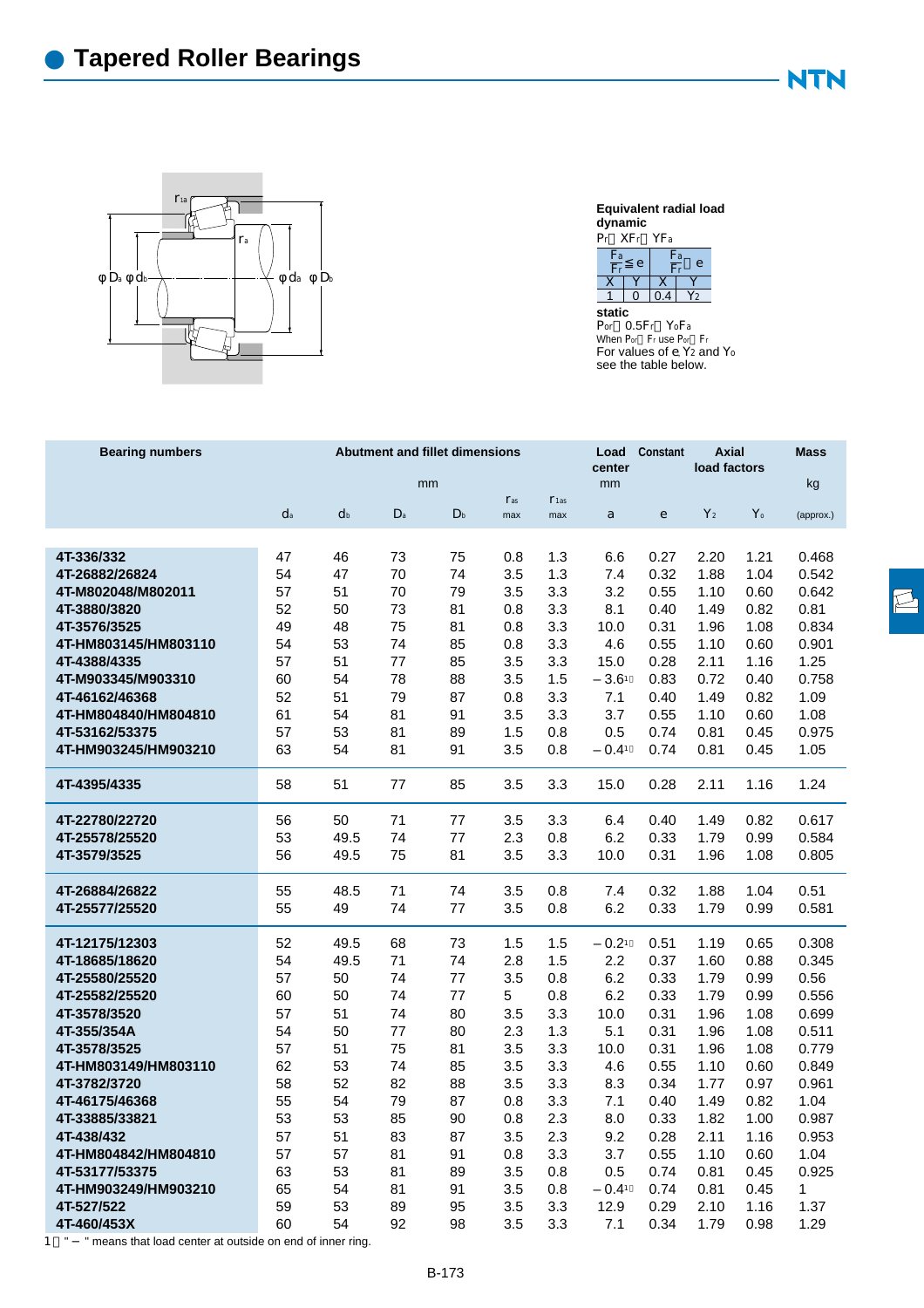# **Inch series**



## *d* 44.450~47.625mm

|                  |          | <b>Boundary dimensions</b> |                  |          |               |                 | <b>Basic load ratings</b> |                 | <b>Limiting speeds</b> |         |
|------------------|----------|----------------------------|------------------|----------|---------------|-----------------|---------------------------|-----------------|------------------------|---------|
|                  |          | mm                         |                  |          | dynamic<br>kN | static          | dynamic<br>kgf            | static          | $min-1$                |         |
| $\boldsymbol{d}$ | $\cal D$ | $\cal T$                   | $\boldsymbol{B}$ | $\cal C$ | $C_{\rm r}$   | $C_{\text{or}}$ | $C_{\rm r}$               | $C_{\text{or}}$ | grease                 | oil     |
| 44.450           | 104.775  | 30.162                     | 30.958           | 23.812   | 130           | 169             | 13 200                    | 17 300          | 3500                   | 4700    |
|                  | 104.775  | 36.512                     | 36.512           | 28.575   | 138           | 189             | 14 000                    | 19 300          | 3600                   | 4800    |
|                  | 111.125  | 30.162                     | 26.909           | 20.638   | 104           | 136             | 10 600                    | 13 900          | 3 200                  | 4 200   |
|                  | 111.125  | 30.162                     | 26.909           | 20.638   | 104           | 136             | 10 600                    | 13 900          | 3 2 0 0                | 4 200   |
|                  | 127.000  | 50.800                     | 52.388           | 41.275   | 250           | 320             | 25 500                    | 33 000          | 3 2 0 0                | 4 300   |
| 44.983           | 82.931   | 23.812                     | 25.400           | 19.050   | 76.0          | 98.0            | 7750                      | 10 000          | 4 500                  | 6 0 0 0 |
|                  | 93.264   | 30.162                     | 30.302           | 23.812   | 102           | 134             | 10 400                    | 13700           | 4 0 0 0                | 5 300   |
| 45.000           | 85.000   | 20.638                     | 21.692           | 17.462   | 69.5          | 79.5            | 7 100                     | 8 100           | 4 4 0 0                | 5800    |
|                  | 88.900   | 20.638                     | 22.225           | 16.513   | 76.5          | 90.5            | 7800                      | 9 2 5 0         | 4 100                  | 5 500   |
| 45.237           | 87.312   | 30.162                     | 30.886           | 23.812   | 94.0          | 117             | 9600                      | 12 000          | 4 4 0 0                | 5 900   |
| 45.242           | 73.431   | 19.558                     | 19.812           | 15.748   | 54.0          | 76.0            | 5 5 5 0                   | 7750            | 4 800                  | 6400    |
|                  | 77.788   | 19.842                     | 19.842           | 15.080   | 57.5          | 73.5            | 5850                      | 7500            | 4 600                  | 6 200   |
| 45.618           | 82.550   | 23.812                     | 25.400           | 19.050   | 76.0          | 98.0            | 7750                      | 10 000          | 4 500                  | 6 0 0 0 |
|                  | 82.931   | 23.812                     | 25.400           | 19.050   | 76.0          | 98.0            | 7750                      | 10 000          | 4500                   | 6 0 0 0 |
|                  | 83.058   | 23.876                     | 25.400           | 19.114   | 76.0          | 98.0            | 7750                      | 10 000          | 4 500                  | 6 0 0 0 |
|                  | 85.000   | 23.812                     | 25.400           | 19.050   | 76.0          | 98.0            | 7750                      | 10 000          | 4 500                  | 6 0 0 0 |
| 45.987           | 74.976   | 18.000                     | 18.000           | 14.000   | 51.0          | 71.0            | 5 200                     | 7 2 5 0         | 4700                   | 6 300   |
| 46.038           | 79.375   | 17.462                     | 17.462           | 13.495   | 45.5          | 56.0            | 4 600                     | 5700            | 4 600                  | 6 200   |
|                  | 82.931   | 23.812                     | 25.400           | 19.050   | 76.0          | 98.0            | 7750                      | 10 000          | 4 500                  | 6 0 0 0 |
|                  | 85.000   | 20.638                     | 21.692           | 17.462   | 69.5          | 79.5            | 7 100                     | 8 1 0 0         | 4 4 0 0                | 5800    |
|                  | 85.000   | 25.400                     | 25.608           | 20.638   | 79.0          | 104             | 8 0 5 0                   | 10 600          | 4 4 0 0                | 5800    |
|                  | 90.119   | 23.000                     | 21.692           | 21.808   | 69.5          | 79.5            | 7 100                     | 8 100           | 4 4 0 0                | 5 800   |
|                  | 93.264   | 30.162                     | 30.302           | 23.812   | 102           | 134             | 10 400                    | 13700           | 4 0 0 0                | 5 300   |
|                  | 95.250   | 27.783                     | 29.900           | 22.225   | 108           | 129             | 11 000                    | 13 200          | 4 200                  | 5 600   |
| 47.625           | 88.900   | 20.638                     | 22.225           | 16.513   | 76.5          | 90.5            | 7800                      | 9 2 5 0         | 4 100                  | 5 500   |
|                  | 88.900   | 25.400                     | 25.400           | 19.050   | 82.0          | 101             | 8 3 5 0                   | 10 300          | 4 200                  | 5 600   |
|                  | 93.264   | 30.162                     | 30.302           | 23.812   | 102           | 134             | 10 400                    | 13700           | 4 0 0 0                | 5 300   |
|                  | 95.250   | 30.162                     | 29.370           | 23.020   | 109           | 147             | 11 100                    | 15 000          | 4 0 0 0                | 5 300   |
|                  | 96.838   | 21.000                     | 21.946           | 15.875   | 78.0          | 96.5            | 7950                      | 9850            | 3700                   | 5 0 0 0 |
|                  | 101.600  | 34.925                     | 36.068           | 26.988   | 135           | 165             | 13 800                    | 16 800          | 3800                   | 5 000   |
|                  | 104.775  | 30.162                     | 29.317           | 24.605   | 115           | 148             | 11700                     | 15 000          | 3500                   | 4700    |

Mote: 1. Chamfer dimensions on the back face of the inner and outer rings of the bearing are larger than maximum values for installation dimensions *r*⊛ and *r*.‱<br>, 2. As for the maximum value for inner and outer ring dia the precision class is an integer for class 4 and class 2 bearings only.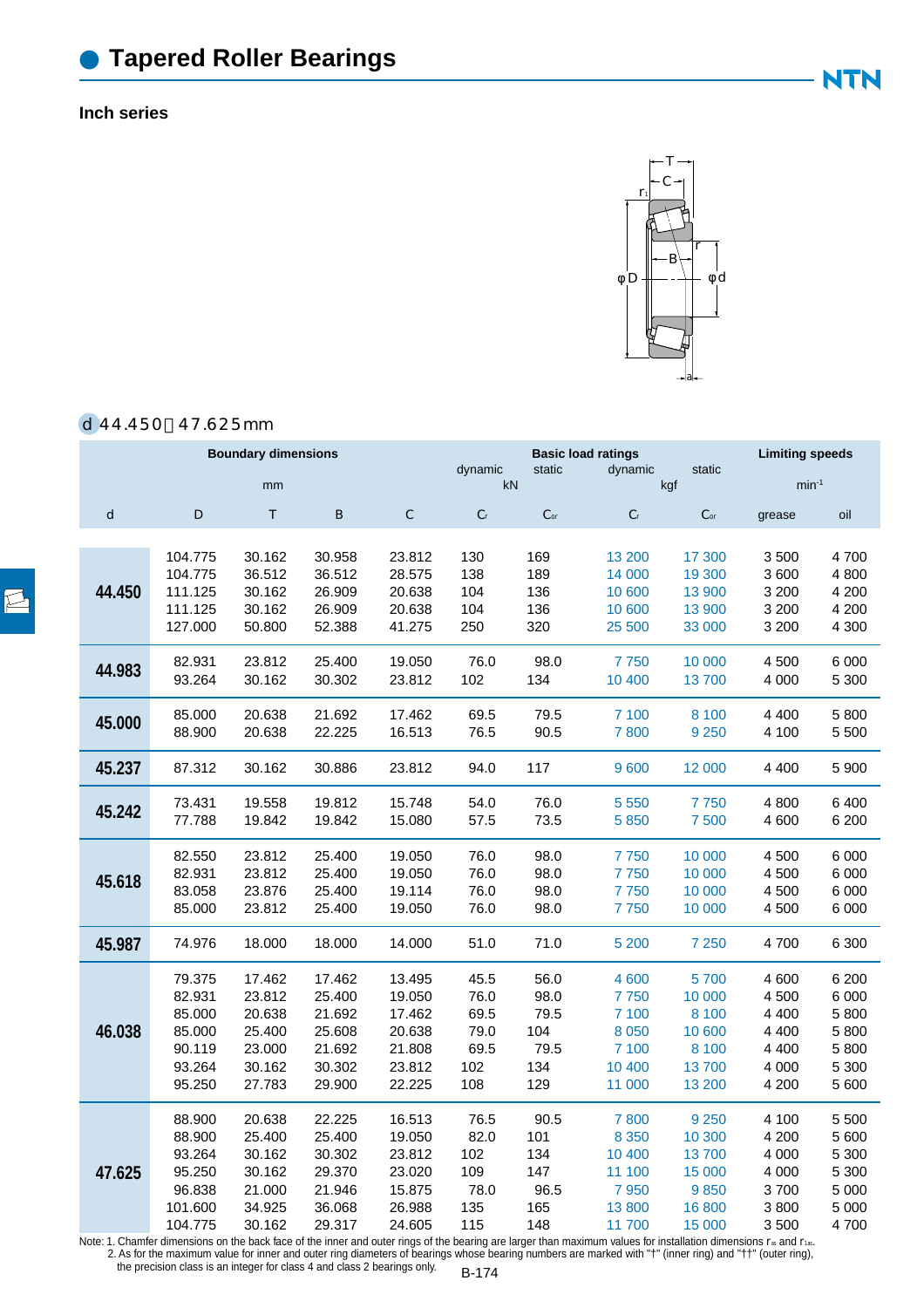



*F*a  $\frac{\overline{F_1}}{X}$  $e^{\frac{F_a}{F_a}}$ *<sup>F</sup>*<sup>r</sup> *<sup>e</sup>* **Equivalent radial load dynamic** *P*r *XF*r *YF*a

1 0 0.4 *Y*2  $X$  | *Y* | *X* | *Y* **static** *P*or 0.5*F*r *Y*o*F*a When *P*or *F*<sup>r</sup> use *P*or *F*<sup>r</sup> For values of *e*, *Y*2 and *Y*o see the table below.

| <b>Bearing numbers</b>                                             |                               |             |                                | <b>Abutment and fillet dimensions</b> |                     |                      | Load<br>center   | <b>Constant</b>  | <b>Axial</b><br>load factors |         | <b>Mass</b> |
|--------------------------------------------------------------------|-------------------------------|-------------|--------------------------------|---------------------------------------|---------------------|----------------------|------------------|------------------|------------------------------|---------|-------------|
|                                                                    |                               |             |                                | mm                                    |                     |                      | mm               |                  |                              |         | kg          |
|                                                                    | $d_{\scriptscriptstyle\rm a}$ | $d_{\rm b}$ | $D_{\rm a}$                    | $D_{\rm b}$                           | $r_{\rm as}$<br>max | $r_{\rm las}$<br>max | $\boldsymbol{a}$ | $\boldsymbol{e}$ | $Y_2$                        | $Y_{o}$ | (approx.)   |
|                                                                    |                               |             |                                |                                       |                     |                      |                  |                  |                              |         |             |
| 4T-45280/45220                                                     | 55                            | 54          | 93                             | 99                                    | 0.8                 | 3.3                  | 7.9              | 0.33             | 1.80                         | 0.99    | 1.35        |
| 4T-HM807040/HM807010                                               | 66                            | 59          | 89                             | 100                                   | 3.5                 | 3.3                  | 7.4              | 0.49             | 1.23                         | 0.68    | 1.62        |
| 4T-55175C/55437                                                    | 70                            | 64          | 92                             | 105                                   | 3.5                 | 3.3                  | $-7.4^{\circ}$   | 0.88             | 0.68                         | 0.37    | 1.45        |
| 4T-55176C/55437                                                    | 65                            | 65          | 92                             | 105                                   | 0.8                 | 3.3                  | $-7.4^{\circ}$   | 0.88             | 0.68                         | 0.37    | 1.09        |
| 4T-6277/6220                                                       | 67                            | 60          | 108                            | 117                                   | 3.5                 | 3.3                  | 19.5             | 0.30             | 2.01                         | 1.11    | 3.58        |
| 4T-25584/25520                                                     | 53                            | 51          | 74                             | 77                                    | 1.5                 | 0.8                  | 6.2              | 0.33             | 1.79                         | 0.99    | 0.555       |
| 4T-3776/3720                                                       | 59                            | 53          | 82                             | 88                                    | 3.5                 | 3.3                  | 8.3              | 0.34             | 1.77                         | 0.97    | 0.952       |
| 4T-358/354A                                                        | 53                            | 50          | 77                             | 80                                    | 1.5                 | 1.3                  | 5.1              | 0.31             | 1.96                         | 1.08    | 0.505       |
| 4T-367/362A                                                        | 55                            | 51          | 81                             | 84                                    | $\overline{2}$      | 1.3                  | 4.0              | 0.32             | 1.88                         | 1.03    | 0.595       |
| 4T-3586/3525                                                       | 58                            | 52          | 75                             | 81                                    | 3.5                 | 3.3                  | 10.0             | 0.31             | 1.96                         | 1.08    | 0.765       |
| 4T-LM102949/LM102910                                               | 56                            | 50          | 68                             | 70                                    | 3.5                 | 0.8                  | 4.7              | 0.31             | 1.97                         | 1.08    | 0.307       |
| 4T-LM603049/LM603011                                               | 57                            | 50          | 71                             | 74                                    | 3.5                 | 0.8                  | 2.2              | 0.43             | 1.41                         | 0.77    | 0.372       |
| 4T-25590/25519                                                     | 58                            | 51          | 73                             | 77                                    | 3.5                 | $\overline{2}$       | 6.2              | 0.33             | 1.79                         | 0.99    | 0.534       |
| 4T-25590/25520                                                     | 58                            | 51          | 74                             | 77                                    | 3.5                 | 0.8                  | 6.2              | 0.33             | 1.79                         | 0.99    | 0.543       |
| 4T-25590/25522                                                     | 58                            | 51          | 73                             | 77                                    | 3.5                 | 2                    | 6.2              | 0.33             | 1.79                         | 0.99    | 0.545       |
| 4T-25590/25526                                                     | 58                            | 51          | 74                             | 78                                    | 3.5                 | 2.3                  | 6.2              | 0.33             | 1.79                         | 0.99    | 0.581       |
| 4T-LM503349A†/LM503310††                                           | 57                            | 51          | 67                             | 71                                    |                     | 1.5                  | 1.9              | 0.40             | 1.49                         | 0.82    | 0.296       |
| 4T-18690/18620                                                     | 56                            | 51          | 71                             | 74                                    | 2.8                 | 1.5                  | 2.2              | 0.37             | 1.60                         | 0.88    | 0.329       |
| 4T-25592/25520                                                     | 58                            | 52          | 74                             | 77                                    | 3.5                 | 0.8                  | 6.2              | 0.33             | 1.79                         | 0.99    | 0.538       |
| 4T-359A/354A                                                       | 57                            | 51          | 77                             | 80                                    | 3.5                 | 1.3                  | 5.1              | 0.31             | 1.96                         | 1.08    | 0.489       |
| 4T-2984/2924                                                       | 58                            | 52          | 76                             | 80                                    | 3.5                 | 1.3                  | 6.4              | 0.35             | 1.73                         | 0.95    | 0.615       |
| 4T-359S/352                                                        | 55                            | 51          | 78                             | 82                                    | 2.3                 | 2.3                  | 5.1              | 0.31             | 1.96                         | 1.08    | 0.651       |
| 4T-3777/3720                                                       | 60                            | 53          | 82                             | 88                                    | 3.5                 | 3.3                  | 8.3              | 0.34             | 1.77                         | 0.97    | 0.934       |
| 4T-436/432                                                         | 59                            | 52          | 83                             | 87                                    | 3.5                 | 2.3                  | 9.2              | 0.28             | 2.11                         | 1.16    | 0.927       |
| 4T-369A/362A                                                       | 60                            | 53          | 81                             | 84                                    | 3.5                 | 1.3                  | 4.0              | 0.32             | 1.88                         | 1.03    | 0.559       |
| 4T-M804048/M804010                                                 | 57                            | 56          | 77                             | 85                                    | 0.8                 | 3.3                  | 1.7              | 0.55             | 1.10                         | 0.60    | 0.662       |
| 4T-3778/3720                                                       | 67                            | 55          | 82                             | 88                                    | 6.4                 | 3.3                  | 8.3              | 0.34             | 1.77                         | 0.97    | 0.898       |
| 4T-HM804846/HM804810                                               | 66                            | 57          | 81                             | 91                                    | 3.5                 | 3.3                  | 3.7              | 0.55             | 1.10                         | 0.60    | 0.978       |
| 4T-386A/382A                                                       | 56                            | 55          | 89                             | 92                                    | 0.8                 | 0.8                  | 3.1              | 0.35             | 1.69                         | 0.93    | 0.72        |
| 4T-528/522                                                         | 62                            | 55          | 89                             | 95                                    | 3.5                 | 3.3                  | 12.9             | 0.29             | 2.10                         | 1.16    | 1.3         |
| 4T-463/453X<br>Note: $2$ Chamfor dimensions of bearings marked $"$ | 65                            | 56          | 92<br>" are chours in drawings | 98                                    | 4.8                 | 3.3                  | 7.1              | 0.34             | 1.79                         | 0.98    | 1.24        |

Note: 3. Chamfer dimensions of bearings marked " " are shown in drawings.<br>1 " " means that load center at outside on end of inner ring.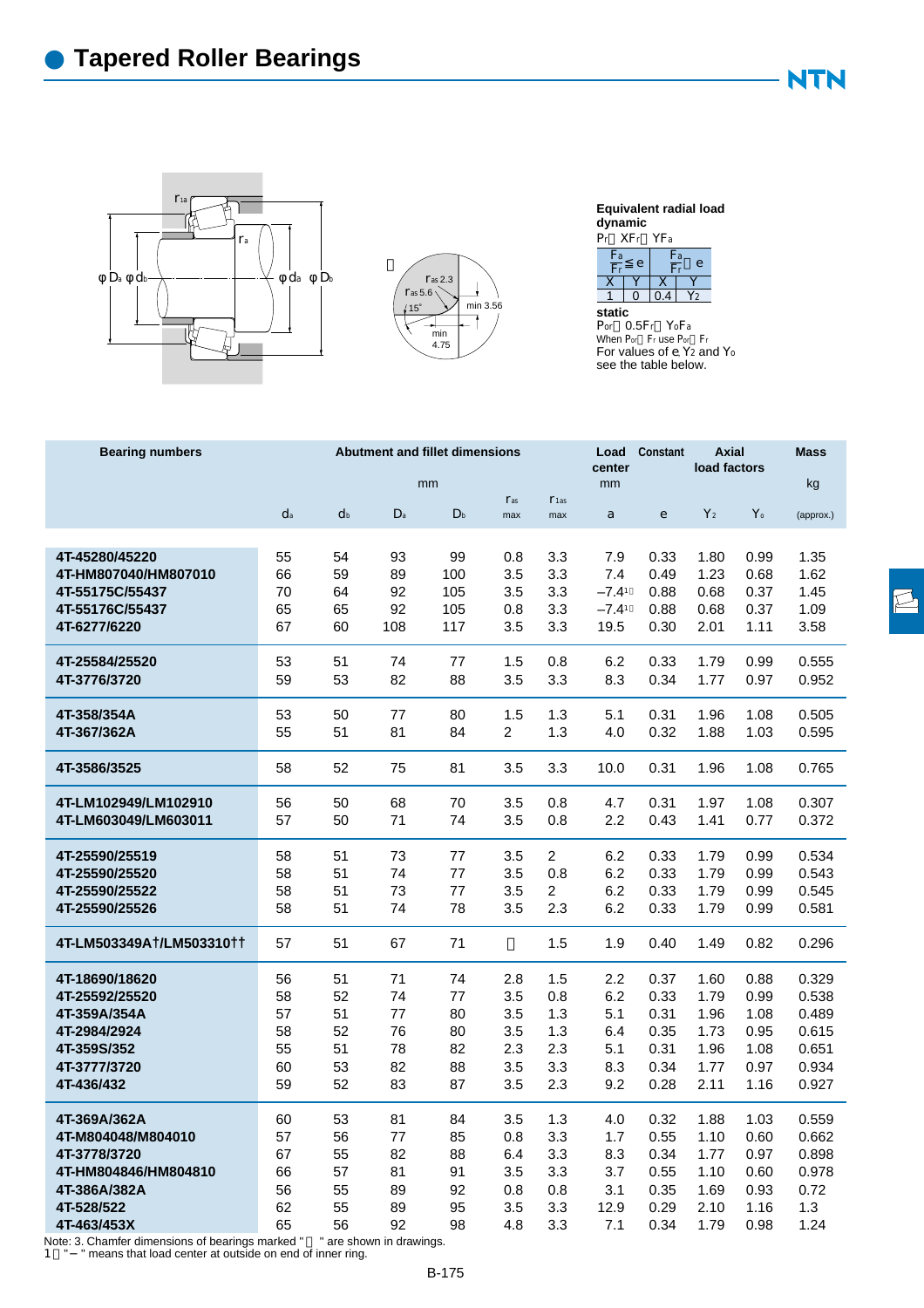

## *d* 47.625~50.800mm

|                  |                    | <b>Boundary dimensions</b> |                  |                  |               |                 | <b>Basic load ratings</b> |                             | <b>Limiting speeds</b> |                |
|------------------|--------------------|----------------------------|------------------|------------------|---------------|-----------------|---------------------------|-----------------------------|------------------------|----------------|
|                  |                    | mm                         |                  |                  | dynamic<br>kN | static          | dynamic<br>kgf            | static                      | $min-1$                |                |
| $\boldsymbol{d}$ | $\cal D$           | $\cal T$                   | $\cal B$         | $\cal C$         | $C_{\rm r}$   | $C_{\text{or}}$ | $\mathcal{C}$             | $C_{\hbox{\scriptsize or}}$ | grease                 | oil            |
|                  | 104.775            | 30.162                     | 30.958           | 23.812           | 130           | 169             | 13 200                    | 17 300                      | 3500                   | 4700           |
| 47.625           | 111.125<br>123.825 | 30.162<br>36.512           | 26.909<br>32.791 | 20.638<br>25.400 | 104<br>154    | 136<br>188      | 10 600<br>15700           | 13 900<br>19 200            | 3 200<br>2 900         | 4 200<br>3 900 |
|                  | 95.250             | 30.162                     | 29.370           | 23.020           | 109           | 147             | 11 100                    | 15 000                      | 4 0 0 0                | 5 300          |
| 48.412           | 95.250             | 30.162                     | 29.370           | 23.020           | 109           | 147             | 11 100                    | 15 000                      | 4 0 0 0                | 5 300          |
|                  | 93.264             | 30.162                     | 30.302           | 23.812           | 102           | 134             | 10 400                    | 13700                       | 4 0 0 0                | 5 300          |
|                  | 103.188            | 43.658                     | 44.475           | 36.512           | 174           | 232             | 17700                     | 23 600                      | 3800                   | 5 0 0 0        |
| 49.212           | 104.775            | 36.512                     | 36.512           | 28.575           | 138           | 189             | 14 000                    | 19 300                      | 3 600                  | 4 800          |
|                  | 114.300            | 44.450                     | 44.450           | 34.925           | 186           | 225             | 19 000                    | 23 000                      | 3 600                  | 4 800          |
|                  | 114.300            | 44.450                     | 44.450           | 36.068           | 203           | 261             | 20700                     | 26 600                      | 3500                   | 4700           |
|                  | 82.550             | 21.590                     | 22.225           | 16.510           | 69.5          | 94.0            | 7 100                     | 9600                        | 4 300                  | 5700           |
| 49.987           | 92.075             | 24.608                     | 25.400           | 19.845           | 83.5          | 116             | 8 5 5 0                   | 11 800                      | 4 0 0 0                | 5 300          |
|                  | 114.300            | 44.450                     | 44.450           | 36.068           | 203           | 261             | 20700                     | 26 600                      | 3500                   | 4700           |
|                  | 82.000             | 21.500                     | 21.500           | 17.000           | 69.5          | 94.0            | 7 100                     | 9600                        | 4 300                  | 5700           |
|                  | 84.000             | 22.000                     | 22.000           | 17.500           | 69.5          | 94.5            | 7 100                     | 9600                        | 4 300                  | 5700           |
|                  | 88.900             | 20.638                     | 22.225           | 16.513           | 76.5          | 90.5            | 7800                      | 9 2 5 0                     | 4 100                  | 5 500          |
| 50.000           | 88.900             | 20.638                     | 22.225           | 16.513           | 76.5          | 90.5            | 7800                      | 9 2 5 0                     | 4 100                  | 5 500          |
|                  | 90.000             | 28.000                     | 28.000           | 23.000           | 106           | 141             | 10 800                    | 14 400                      | 4 100                  | 5 4 0 0        |
|                  | 105.000            | 37.000                     | 36.000           | 29.000           | 138           | 189             | 14 000                    | 19 300                      | 3 600                  | 4 800          |
|                  | 110.000            | 22.000                     | 21.996           | 18.824           | 89.5          | 120             | 9 1 5 0                   | 12 300                      | 3 200                  | 4 3 0 0        |
|                  | 82.550             | 21.590                     | 22.225           | 16.510           | 69.5          | 94.0            | 7 100                     | 9600                        | 4 300                  | 5700           |
|                  | 85.000             | 17.462                     | 17.462           | 13.495           | 49.5          | 65.0            | 5 0 5 0                   | 6 600                       | 4 200                  | 5 600          |
|                  | 88.900             | 17.462                     | 17.462           | 13.495           | 49.5          | 65.0            | 5 0 5 0                   | 6 600                       | 4 200                  | 5 600          |
|                  | 88.900             | 20.638                     | 22.225           | 16.513           | 76.5          | 90.5            | 7800                      | 9 2 5 0                     | 4 100                  | 5 500          |
|                  | 88.900             | 20.638                     | 22.225           | 16.513           | 76.5          | 90.5            | 7800                      | 9 2 5 0                     | 4 100                  | 5 500          |
|                  | 90.000             | 20.000                     | 22.225           | 15.875           | 76.5          | 90.5            | 7800                      | 9 2 5 0                     | 4 100                  | 5 500          |
| 50.800           | 92.075             | 24.608                     | 25.400           | 19.845           | 83.5          | 116             | 8 5 5 0                   | 11 800                      | 4 0 0 0                | 5 300          |
|                  | 93.264             | 30.162                     | 30.302           | 23.812           | 102           | 134             | 10 400                    | 13700                       | 4 0 0 0                | 5 300          |
|                  | 93.264             | 30.162                     | 30.302           | 23.812           | 102           | 134             | 10 400                    | 13700                       | 4 0 0 0                | 5 300          |
|                  | 95.250             | 27.783                     | 28.575           | 22.225           | 107           | 139             | 10 900                    | 14 200                      | 3 900                  | 5 200          |
|                  | 95.250             | 30.162                     | 30.302           | 23.812           | 102           | 134             | 10 400                    | 13700                       | 4 0 0 0                | 5 300          |
|                  | 96.838             | 21.000                     | 21.946           | 15.875           | 78.0          | 96.5            | 7950                      | 9850                        | 3700                   | 5 0 0 0        |
|                  | 97.630             | 24.608                     | 24.608           | 19.446           | 88.5          | 128             | 9 0 0 0                   | 13 000                      | 3700                   | 4 900          |
|                  | 98.425             | 30.162                     | 30.302           | 23.812           | 102           | 134             | 10 400                    | 13700                       | 4 0 0 0                | 5 300          |

Note: 1. Chamfer dimensions on the back face of the inner and outer rings of the bearing are larger than maximum values for installation dimensions *r*as and *r*has.<br>2. As for the maximum value for inner ring bore diameter for class 4 and class 2 bearings only.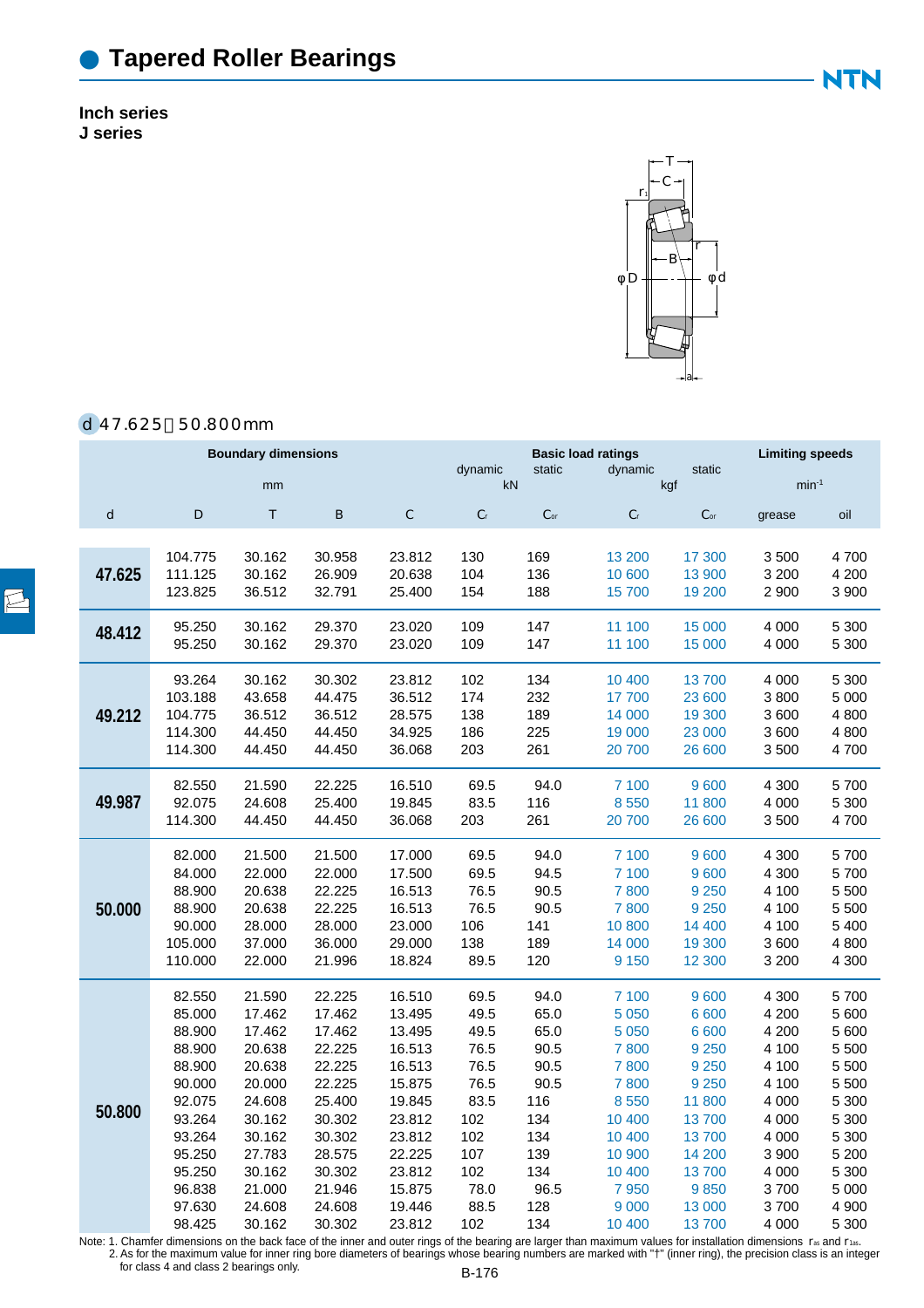





| <b>Bearing numbers</b> |         |             |             | <b>Abutment and fillet dimensions</b> |                     |                | Load<br>center | <b>Constant</b>  | <b>Axial</b><br>load factors |             | <b>Mass</b> |
|------------------------|---------|-------------|-------------|---------------------------------------|---------------------|----------------|----------------|------------------|------------------------------|-------------|-------------|
|                        |         |             |             | mm                                    |                     |                | mm             |                  |                              |             | kg          |
|                        | $d_{a}$ | $d_{\rm b}$ | $D_{\rm a}$ | $D_{\rm b}$                           | $r_{\rm as}$<br>max | $T$ las<br>max | a              | $\boldsymbol{e}$ | $Y_2$                        | $Y_{\rm o}$ | (approx.)   |
|                        |         |             |             |                                       |                     |                |                |                  |                              |             |             |
| 4T-45282/45220         | 63      | 57          | 93          | 99                                    | 3.5                 | 3.3            | 7.9            | 0.33             | 1.80                         | 0.99        | 1.29        |
| 4T-55187C/55437        | 69      | 62          | 92          | 105                                   | 3.5                 | 3.3            | $-7.41$        | 0.88             | 0.68                         | 0.37        | 1.4         |
| 4T-72188C/72487        | 69      | 67          | 102         | 116                                   | 0.8                 | 3.3            | $-1.5^{\circ}$ | 0.74             | 0.81                         | 0.45        | 2.16        |
|                        |         |             |             |                                       |                     |                |                |                  |                              |             |             |
| 4T-HM804848/HM804810   | 63      | 57          | 81          | 91                                    | 2.3                 | 3.3            | 3.7            | 0.55             | 1.10                         | 0.60        | 0.967       |
| 4T-HM804849/HM804810   | 66      | 57          | 81          | 91                                    | 3.5                 | 3.3            | 3.7            | 0.55             | 1.10                         | 0.60        | 0.964       |
| 4T-3781/3720           | 62      | 56          | 82          | 88                                    | 3.5                 | 3.3            | 8.3            | 0.34             | 1.77                         | 0.97        | 0.877       |
| 4T-5395/5335           | 66      | 60          | 89          | 97                                    | 3.5                 | 3.3            | 16.1           | 0.30             | 2.02                         | 1.11        | 1.75        |
| 4T-HM807044/HM807010   | 69      | 63          | 89          | 100                                   | 3.5                 | 3.3            | 7.4            | 0.49             | 1.23                         | 0.68        | 1.52        |
| 4T-65390/65320         | 70      | 60          | 97          | 107                                   | 3.5                 | 3.3            | 12.5           | 0.43             | 1.39                         | 0.77        | 2.23        |
| 4T-HH506348/HH506310   | 71      | 61          | 97          | 107                                   | 3.5                 | 3.3            | 13.3           | 0.40             | 1.49                         | 0.82        | 2.33        |
| 4T-LM104947AT/LM104911 | 55      | 55          | 75          | 78                                    | 0.5                 | 1.3            | 5.8            | 0.31             | 1.97                         | 1.08        | 0.434       |
| 4T-28579†/28521        | 60      | 56          | 83          | 87                                    | 2.3                 | 0.8            | 4.6            | 0.38             | 1.59                         | 0.87        | 0.718       |
| 4T-HH506349†/HH506310  | 72      | 61          | 97          | 107                                   | 3.5                 | 3.3            | 13.3           | 0.40             | 1.49                         | 0.82        | 2.27        |
| 4T-JLM104948/JLM104910 | 60      | 55          | 76          | 78                                    | 3                   | 0.5            | 5.4            | 0.31             | 1.97                         | 1.08        | 0.42        |
| 4T-JLM704649/JLM704610 | 62      | 56          | 76          | 80                                    | 3.5                 | 1.5            | 2.3            | 0.44             | 1.37                         | 0.75        | 0.466       |
| 4T-365/362A            | 58      | 55          | 81          | 84                                    | $\overline{c}$      | 1.3            | 4.0            | 0.32             | 1.88                         | 1.03        | 0.53        |
| 4T-366/362A            | 59      | 55          | 81          | 84                                    | 2.3                 | 1.3            | 4.0            | 0.32             | 1.88                         | 1.03        | 0.529       |
| 4T-JM205149/JM205110   | 62      | 57          | 80          | 85                                    | 3                   | 2.5            | 7.4            | 0.33             | 1.82                         | 1.00        | 0.752       |
| 4T-JHM807045/JHM807012 | 69      | 63          | 90          | 100                                   | 3                   | 2.5            | 7.5            | 0.49             | 1.23                         | 0.68        | 1.52        |
| 4T-396/394A            | 61      | 60          | 101         | 104                                   | 0.8                 | 1.3            | 0.7            | 0.40             | 1.49                         | 0.82        | 1.06        |
| 4T-LM104949/LM104911   | 62      | 55          | 75          | 78                                    | 3.5                 | 1.3            | 5.8            | 0.31             | 1.97                         | 1.08        | 0.419       |
| 4T-18790/18720         | 62      | 56          | 77          | 80                                    | 3.5                 | 1.5            | 0.8            | 0.41             | 1.48                         | 0.81        | 0.374       |
| 4T-18790/18724         | 62      | 56          | 78          | 82                                    | 3.5                 | 1.3            | 0.8            | 0.41             | 1.48                         | 0.81        | 0.431       |
| 4T-368/362A            | 58      | 56          | 81          | 84                                    | 1.5                 | 1.3            | 4.0            | 0.32             | 1.88                         | 1.03        | 0.519       |
| 4T-370A/362A           | 65      | 56          | 81          | 84                                    | 5                   | 1.3            | 4.0            | 0.32             | 1.88                         | 1.03        | 0.511       |
| 4T-368A/362            | 62      | 56          | 81          | 84                                    | 3.5                 | $\overline{2}$ | 4.0            | 0.32             | 1.88                         | 1.03        | 0.525       |
| 4T-28580/28521         | 63      | 57          | 83          | 87                                    | 3.5                 | 0.8            | 4.6            | 0.38             | 1.59                         | 0.87        | 0.703       |
| 4T-3775/3720           | 58      | 58          | 82          | 88                                    | 0.8                 | 3.3            | 8.3            | 0.34             | 1.77                         | 0.97        | 0.852       |
| 4T-3780/3720           | 64      | 58          | 82          | 88                                    | 3.5                 | 3.3            | 8.3            | 0.34             | 1.77                         | 0.97        | 0.848       |
| 4T-33889/33821         | 64      | 58          | 85          | 90                                    | 3.5                 | 2.3            | 8.0            | 0.33             | 1.82                         | 1.00        | 0.876       |
| 4T-3780/3726           | 64      | 58          | 83          | 89                                    | 3.5                 | 3.3            | 8.3            | 0.34             | 1.77                         | 0.97        | 0.903       |
| 4T-385A/382A           | 61      | 60          | 89          | 92                                    | 2.3                 | 0.8            | 3.1            | 0.35             | 1.69                         | 0.93        | 0.676       |
| 4T-28678/28622         | 65      | 58          | 88          | 92                                    | 3.5                 | 0.8            | 3.3            | 0.40             | 1.49                         | 0.82        | 0.852       |
| 4T-3780/3732           | 64      | 58          | 84          | 90                                    | 3.5                 | 3.3            | 8.3            | 0.34             | 1.77                         | 0.97        | 0.993       |

Note: 3. Bearing numbers marked " " designate **J-series** bearings. The tolerances of these bearings is listed in **Table 6.6** on **page A-42**. 1)" " means that load center at outside on end of inner ring.

 $\overline{\mathcal{D}}$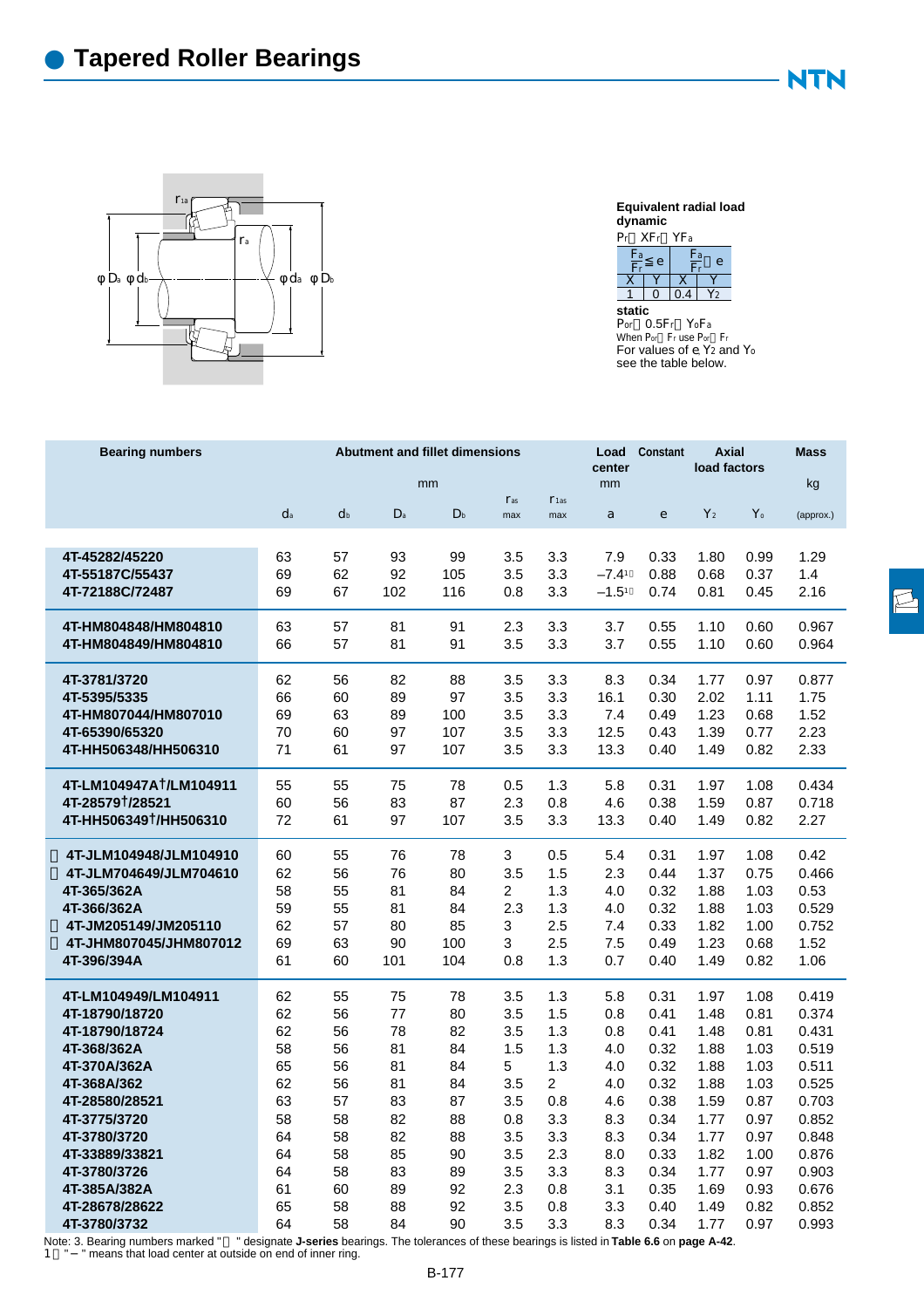

**NTN** 

## *d* 50.800 ~ 55.000mm

|                |                  | <b>Boundary dimensions</b> |                                   |               |               | <b>Basic load ratings</b> |             |                 | <b>Limiting speeds</b> |         |
|----------------|------------------|----------------------------|-----------------------------------|---------------|---------------|---------------------------|-------------|-----------------|------------------------|---------|
|                |                  | mm                         |                                   |               | dynamic<br>kN | static                    | dynamic     | static<br>kgf   | $min-1$                |         |
| $\overline{d}$ | $\boldsymbol{D}$ | $\cal T$                   | $\boldsymbol{B}$                  | $\mathcal{C}$ | $C_{\rm r}$   | $C_{\text{or}}$           | $C_{\rm r}$ | $C_{\rm or}$    | grease                 | oil     |
|                | 101.600          | 31.750                     | 31.750                            | 25.400        | 110           | 136                       | 11 200      | 13 900          | 3700                   | 5 0 0 0 |
|                | 101.600          | 34.925                     | 36.068                            | 26.988        | 135           | 165                       | 13 800      | 16 800          | 3800                   | 5 0 0 0 |
|                | 104.775          | 30.162                     | 29.317                            | 24.605        | 115           | 148                       | 11700       | 15 000          | 3500                   | 4700    |
|                | 104.775          | 30.162                     | 30.958                            | 23.812        | 130           | 169                       | 13 200      | 17 300          | 3500                   | 4700    |
|                | 104.775          | 36.512                     | 36.512                            | 28.575        | 138           | 189                       | 14 000      | 19 300          | 3600                   | 4 800   |
|                | 104.775          | 36.512                     | 36.512                            | 28.575        | 143           | 178                       | 14 500      | 18 100          | 3700                   | 4 900   |
|                | 107.950          | 36.512                     | 36.957                            | 28.575        | 141           | 177                       | 14 400      | 18 100          | 3 600                  | 4 800   |
| 50.800         | 111.125          | 30.162                     | 28.575                            | 20.638        | 104           | 136                       | 10 600      | 13 900          | 3 200                  | 4 200   |
|                | 112.712          | 30.162                     | 26.909                            | 20.638        | 104           | 136                       | 10 600      | 13 900          | 3 200                  | 4 200   |
|                | 112.712          | 30.162                     | 30.048                            | 23.812        | 119           | 174                       | 12 200      | 17800           | 3 200                  | 4 300   |
|                | 112.712          | 30.162                     | 30.162                            | 23.812        | 138           | 195                       | 14 100      | 19800           | 3 2 0 0                | 4 200   |
|                | 117.475          | 33.338                     | 31.750                            | 23.812        | 130           | 153                       | 13 200      | 15 600          | 3 3 0 0                | 4 4 0 0 |
|                | 120.650          | 41.275                     | 41.275                            | 31.750        | 172           | 213                       | 17 500      | 21 700          | 3 3 0 0                | 4 4 0 0 |
|                | 123.825          | 36.512                     | 32.791                            | 25.400        | 154           | 188                       | 15700       | 19 200          | 2 900                  | 3 900   |
|                | 123.825          | 38.100                     | 36.678                            | 30.162        | 158           | 216                       | 16 100      | 22 000          | 3 0 0 0                | 4 100   |
| 51.592         | 88.900           | 20.638                     | 22.225                            | 16.513        | 76.5          | 90.5                      | 7800        | 9 2 5 0         | 4 100                  | 5 500   |
|                | 92.075           | 24.608                     | 25.400                            | 19.845        | 83.5          | 116                       | 8 5 5 0     | 11 800          | 4 0 0 0                | 5 300   |
| 52.388         | 93.264           | 30.162                     | 30.302                            | 23.812        | 102           | 134                       | 10 400      | 13700           | 4 0 0 0                | 5 300   |
|                | 95.250           | 27.783                     | 28.575                            | 22.225        | 107           | 139                       | 10 900      | 14 200          | 3 900                  | 5 200   |
|                | 88.900           | 19.050                     | 19.050                            | 13.492        | 61.0          | 82.5                      | 6 200       | 8 4 5 0         | 4 0 0 0                | 5 300   |
|                | 95.250           | 27.783                     | 28.575                            | 22.225        | 107           | 139                       | 10 900      | 14 200          | 3 900                  | 5 200   |
|                | 96.838           | 21.000                     | 21.946                            | 15.875        | 78.0          | 96.5                      | 7950        | 9850            | 3700                   | 5 0 0 0 |
|                | 104.775          | 30.162                     | 30.958                            | 23.812        | 130           | 169                       | 13 200      | 17 300          | 3500                   | 4700    |
|                | 104.775          | 36.512                     | 36.512                            | 28.575        | 138           | 189                       | 14 000      | 19 300          | 3600                   | 4 800   |
|                | 107.950          | 36.512                     | 36.957                            | 28.575        | 141           | 177                       | 14 400      | 18 100          | 3 600                  | 4 800   |
| 53.975         | 120.650          | 41.275                     | 41.275                            | 31.750        | 172           | 213                       | 17 500      | 21 700          | 3 3 0 0                | 4 4 0 0 |
|                | 122.238          | 33.338                     | 31.750                            | 23.812        | 134           | 163                       | 13700       | 16 600          | 3 100                  | 4 200   |
|                | 122.238          | 43.658                     | 43.764                            | 36.512        | 194           | 283                       | 19700       | 28 900          | 3 100                  | 4 100   |
|                | 123.825          | 36.512                     | 32.791                            | 25.400        | 154           | 188                       | 15700       | 19 200          | 2 900                  | 3 900   |
|                | 123.825          | 38.100                     | 36.678                            | 30.162        | 158           | 216                       | 16 100      | 22 000          | 3 0 0 0                | 4 100   |
|                | 130.175          | 36.512                     | 33.338                            | 23.812        | 156           | 186                       | 15 900      | 19 000          | 2700                   | 3600    |
|                | 140.030          | 36.512                     | 33.236                            | 23.520        | 171           | 212                       | 17 400      | 21 600          | 2 600                  | 3 4 0 0 |
| 54.488         | 104.775          | 36.512                     | 36.512                            | 28.575        | 138           | 189                       | 14 000      | 19 300          | 3600                   | 4 800   |
| 55.000         | 90.000           | 23.000<br>ناام مصالحہ دیا۔ | 23.000<br>لممتعان المتمتع المتعاط | 18.500        | 77.5          | 109<br>فحالجه حن          | 7 900       | 11 100<br>حاحقت | 3 900                  | 5 300   |

Note: 1. With regard to the chamfer dimensions on the back face of the inner and outer rings, installation dimensions *r*sand *n*a are larger than the maximum value.<br>2. Bearing numbers marked " " designate **J-series** bear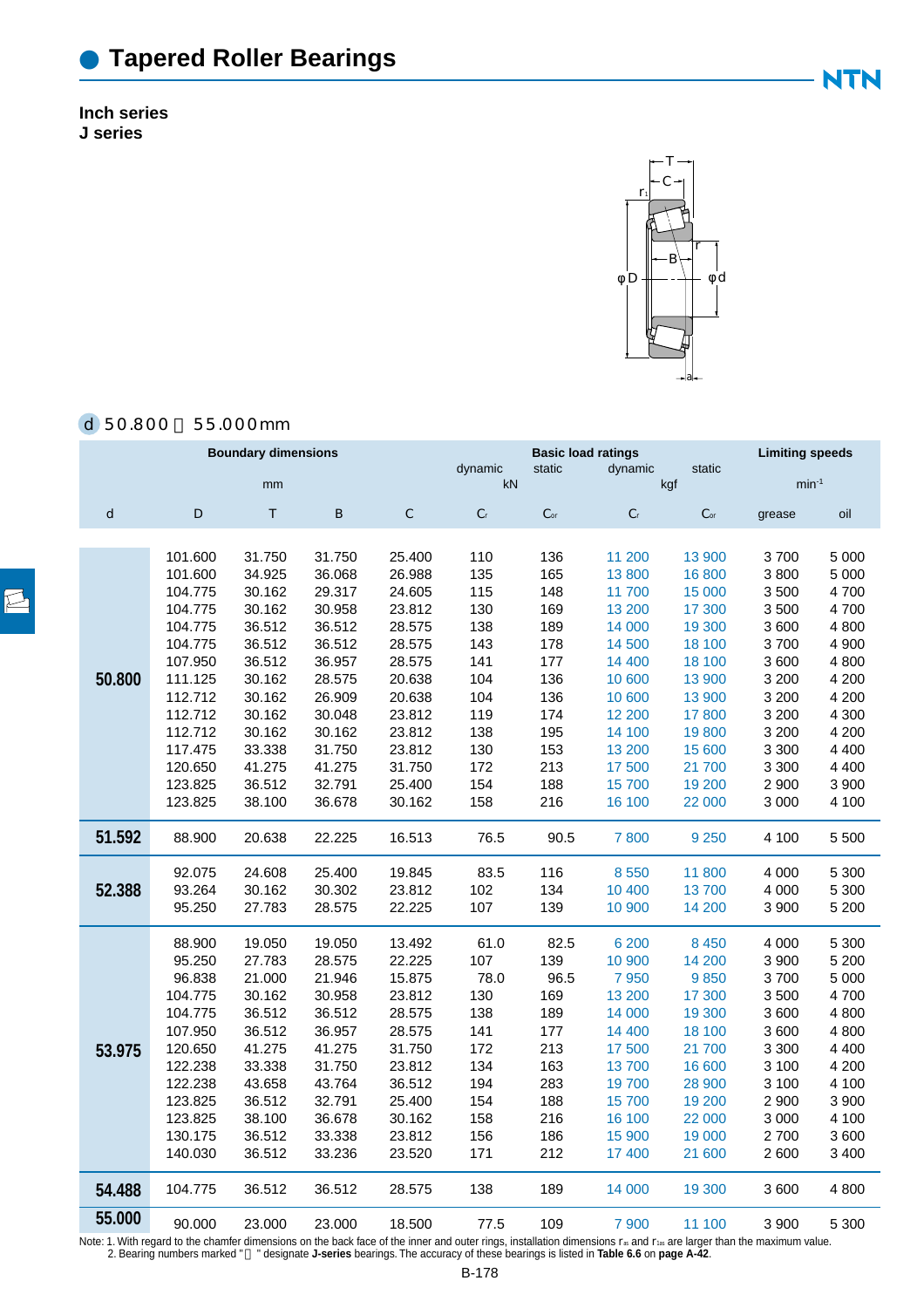





| <b>Bearing numbers</b>                                                    |                              |             |         | <b>Abutment and fillet dimensions</b> |                |                  | Load<br>center   | <b>Constant</b>  | <b>Axial</b><br>load factors |         | <b>Mass</b> |
|---------------------------------------------------------------------------|------------------------------|-------------|---------|---------------------------------------|----------------|------------------|------------------|------------------|------------------------------|---------|-------------|
|                                                                           |                              |             |         | mm                                    |                |                  | mm               |                  |                              |         | kg          |
|                                                                           |                              |             |         |                                       | $r_{\rm as}$   | $r_{\text{las}}$ |                  |                  |                              |         |             |
|                                                                           | $d_{\scriptscriptstyle\! A}$ | $d_{\rm b}$ | $D_{a}$ | $D_{\rm b}$                           | max            | max              | $\boldsymbol{a}$ | $\boldsymbol{e}$ | $Y_2$                        | $Y_{o}$ | (approx.)   |
|                                                                           |                              |             |         |                                       |                |                  |                  |                  |                              |         |             |
| 4T-49585/49520                                                            | 66                           | 59          | 88      | 96                                    | 3.5            | 3.3              | 7.1              | 0.40             | 1.50                         | 0.82    | 1.13        |
| 4T-529/522                                                                | 59                           | 58          | 89      | 95                                    | 0.8            | 3.3              | 12.9             | 0.29             | 2.10                         | 1.16    | 1.24        |
| 4T-455/453X                                                               | 60                           | 59          | 92      | 98                                    | 0.8            | 3.3              | 7.1              | 0.34             | 1.79                         | 0.98    | 1.19        |
| 4T-45284/45220                                                            | 71                           | 59          | 93      | 99                                    | 6.4            | 3.3              | 7.9              | 0.33             | 1.80                         | 0.99    | 1.22        |
| 4T-HM807046/HM807010                                                      | 70                           | 63          | 89      | 100                                   | 3.5            | 3.3              | 7.4              | 0.49             | 1.23                         | 0.68    | 1.49        |
| 4T-59200/59412                                                            | 68                           | 61          | 92      | 99                                    | 3.5            | 3.3              | 9.6              | 0.40             | 1.49                         | 0.82    | 1.44        |
| 4T-537/532X                                                               | 65                           | 59          | 94      | 100                                   | 3.5            | 3.3              | 12.3             | 0.30             | 2.02                         | 1.11    | 1.55        |
| 4T-HM907643/HM907614                                                      | 74                           | 65          | 91      | 105                                   | 3.5            | 3.3              | $-7.21$          | 0.88             | 0.68                         | 0.37    | 1.36        |
| 4T-55200C/55443                                                           | 71                           | 65          | 92      | 106                                   | 3.5            | 3.3              | $-7.41$          | 0.88             | 0.68                         | 0.37    | 1.34        |
| 4T-3975/3920                                                              | 68                           | 61          | 99      | 106                                   | 3.5            | 3.3              | 4.5              | 0.40             | 1.49                         | 0.82    | 1.53        |
| 4T-39575/39520                                                            | 68                           | 61          | 101     | 107                                   | 3.5            | 3.3              | 6.6              | 0.34             | 1.77                         | 0.97    | 1.54        |
| 4T-66200/66462                                                            | 71                           | 65          | 100     | 111                                   | 3.5            | 3.3              | 0.4              | 0.63             | 0.96                         | 0.53    | 1.67        |
| 4T-619/612                                                                | 67                           | 61          | 105     | 110                                   | 3.5            | 3.3              | 14.4             | 0.31             | 1.91                         | 1.05    | 2.3         |
| 4T-72200C/72487                                                           | 77                           | 67          | 102     | 116                                   | 3.5            | 3.3              | $-1.5^{\circ}$   | 0.74             | 0.81                         | 0.45    | 2.1         |
| 4T-555/552A                                                               | 66                           | 62          | 109     | 116                                   | 2.3            | 3.3              | 9.4              | 0.35             | 1.73                         | 0.95    | 2.34        |
| 4T-368S/362A                                                              | 59                           | 56          | 81      | 84                                    | $\overline{2}$ | 1.3              | 4.0              | 0.32             | 1.88                         | 1.03    | 0.507       |
| 4T-28584/28521                                                            | 65                           | 58          | 83      | 87                                    | 3.5            | 0.8              | 4.6              | 0.38             | 1.59                         | 0.87    | 0.677       |
| 4T-3767/3720                                                              | 63                           | 59          | 82      | 88                                    | 2.3            | 3.3              | 8.3              | 0.34             | 1.77                         | 0.97    | 0.819       |
| 4T-33890/33821                                                            | 61                           | 59          | 85      | 90                                    | 1.5            | 2.3              | 8.0              | 0.33             | 1.82                         | 1.00    | 0.851       |
| 4T-LM806649/LM806610                                                      | 63                           | 60          | 80      | 85                                    | 2.3            | $\overline{2}$   | $-2.21$          | 0.55             | 1.10                         | 0.60    | 0.437       |
| 4T-33895/33822                                                            | 63                           | 60          | 86      | 90                                    | 1.5            | 0.8              | 8.0              | 0.33             | 1.82                         | 1.00    | 0.824       |
| 4T-389A/382A                                                              | 61                           | 60          | 89      | 92                                    | 0.8            | 0.8              | 3.1              | 0.35             | 1.69                         | 0.93    | 0.633       |
| 4T-45287/45220                                                            | 62                           | 62          | 93      | 99                                    | 0.8            | 3.3              | 7.9              | 0.33             | 1.80                         | 0.99    | 1.17        |
| 4T-HM807049/HM807010                                                      | 73                           | 63          | 89      | 100                                   | 3.5            | 3.3              | 7.4              | 0.49             | 1.23                         | 0.68    | 1.41        |
| 4T-539/532X                                                               | 68                           | 61          | 94      | 100                                   | 3.5            | 3.3              | 12.3             | 0.30             | 2.02                         | 1.11    | 1.47        |
| 4T-621/612                                                                | 70                           | 63          | 105     | 110                                   | 3.5            | 3.3              | 14.4             | 0.31             | 1.91                         | 1.05    | 2.21        |
| 4T-66584/66520                                                            | 75                           | 68          | 105     | 116                                   | 3.5            | 3.3              | $-1.81$          | 0.67             | 0.90                         | 0.50    | 1.79        |
| 4T-5578/5535                                                              | 73                           | 67          | 106     | 116                                   | 3.5            | 3.3              | 13.3             | 0.36             | 1.67                         | 0.92    | 2.64        |
| 4T-72212C/72487                                                           | 79                           | 67          | 102     | 116                                   | 3.5            | 3.3              | $-1.5^{\circ}$   | 0.74             | 0.81                         | 0.45    | 2.03        |
| 4T-557S/552A                                                              | 71                           | 65          | 109     | 116                                   | 3.5            | 3.3              | 9.4              | 0.35             | 1.73                         | 0.95    | 2.26        |
| 4T-HM911242/HM911210                                                      | 79                           | 74          | 109     | 124                                   | 3.5            | 3.3              | $-5.21$          | 0.82             | 0.73                         | 0.40    | 2.27        |
| 4T-78214C/78551                                                           | 79                           | 77          | 117     | 132                                   | 0.8            | 2.3              | $-8.5^{\circ}$   | 0.87             | 0.69                         | 0.38    | 2.77        |
| 4T-HM807048/HM807010                                                      | 73                           | 63          | 89      | 100                                   | 3.5            | 3.3              | 7.4              | 0.49             | 1.23                         | 0.68    | 1.40        |
| 4T-JLM506849/JLM506810                                                    | 63                           | 61          | 82      | 86                                    | 1.5            | 0.5              | 2.8              | 0.40             | 1.49                         | 0.82    | 0.558       |
| " means that load center at outside on end of inner ring.<br>$\mathbf{1}$ |                              |             |         |                                       |                |                  |                  |                  |                              |         |             |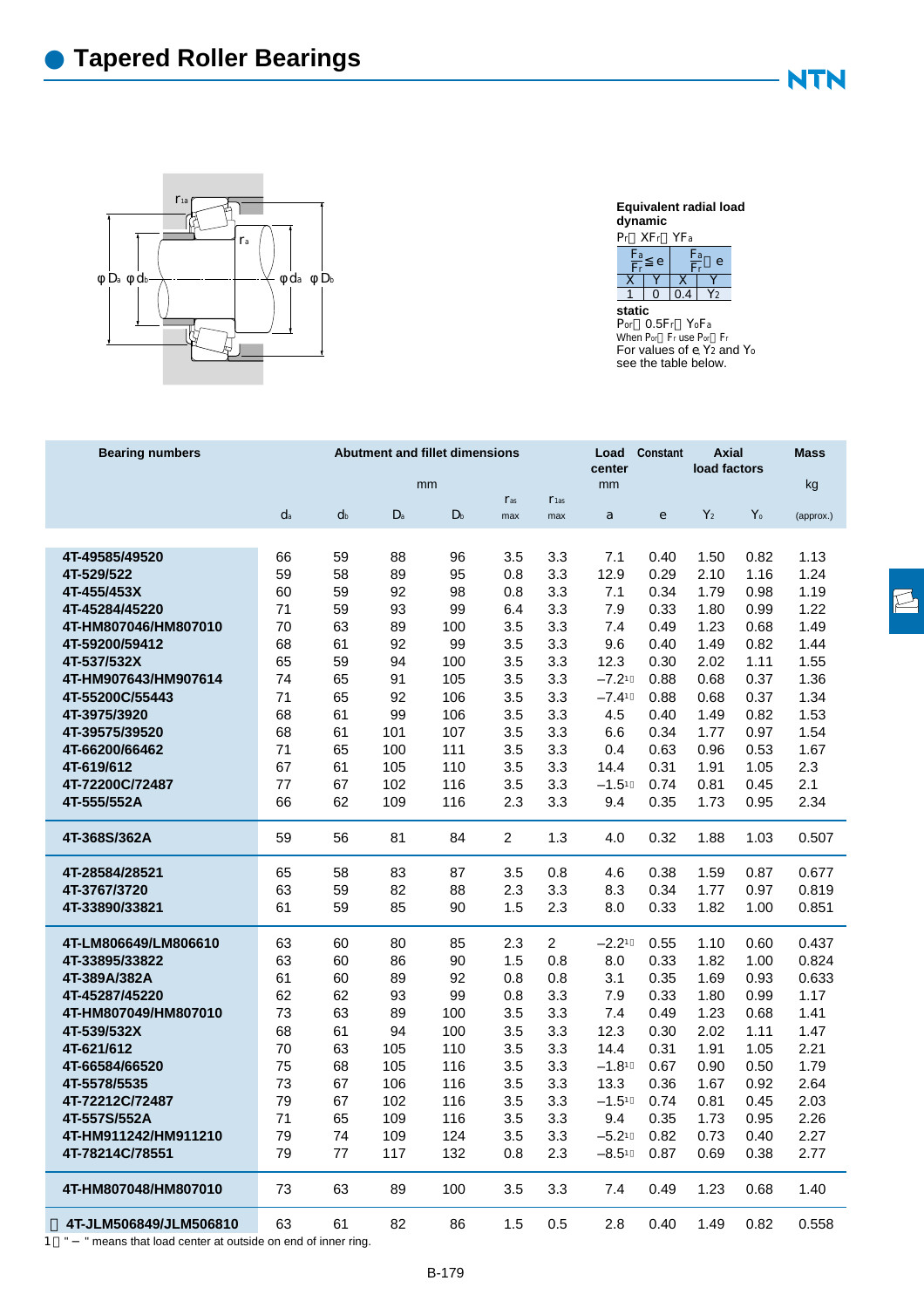

E

 *d* 55.000 ~ 60.000mm

|                  |                  | <b>Boundary dimensions</b> |                  |               | <b>Basic load ratings</b> |                 |             | <b>Limiting speeds</b> |            |         |
|------------------|------------------|----------------------------|------------------|---------------|---------------------------|-----------------|-------------|------------------------|------------|---------|
|                  |                  | mm                         |                  |               | dynamic<br>kN             | static          | dynamic     | static<br>kgf          | $min^{-1}$ |         |
| $\boldsymbol{d}$ | $\boldsymbol{D}$ | $\cal T$                   | $\boldsymbol{B}$ | $\mathcal{C}$ | $C_{\rm r}$               | $C_{\text{or}}$ | $C_{\rm r}$ | $C_{\text{or}}$        | grease     | oil     |
|                  | 95.000           | 29.000                     | 29.000           | 23.500        | 107                       | 144             | 10 900      | 14700                  | 3800       | 5 100   |
| 55.000           | 96.838           | 21.000                     | 21.946           | 15.875        | 78.0                      | 96.5            | 7950        | 9850                   | 3700       | 5 0 0 0 |
|                  | 110.000          | 39.000                     | 39.000           | 32.000        | 173                       | 219             | 17 600      | 22 400                 | 3500       | 4 600   |
|                  | 97.630           | 24.608                     | 24.608           | 19.446        | 88.5                      | 128             | 9 0 0 0     | 13 000                 | 3700       | 4 900   |
| 55.562           | 123.825          | 36.512                     | 32.791           | 25.400        | 154                       | 188             | 15700       | 19 200                 | 2 900      | 3 900   |
|                  | 127.000          | 36.512                     | 36.512           | 26.988        | 163                       | 228             | 16 600      | 23 300                 | 2 900      | 3800    |
| 55.575           | 96.838           | 21.000                     | 21.946           | 15.875        | 78                        | 96.5            | 7950        | 9850                   | 3700       | 5 0 0 0 |
|                  | 96.838           | 21.000                     | 21.946           | 15.875        | 78                        | 96.5            | 7950        | 9850                   | 3700       | 5 0 0 0 |
|                  | 96.838           | 21.000                     | 21.946           | 15.875        | 78                        | 96.5            | 7950        | 9850                   | 3700       | 5 0 0 0 |
|                  | 96.838           | 21.000                     | 21.946           | 15.875        | 78                        | 96.5            | 7950        | 9850                   | 3700       | 5 0 0 0 |
|                  | 96.838           | 21.000                     | 21.946           | 15.875        | 78                        | 96.5            | 7950        | 9850                   | 3700       | 5 0 0 0 |
|                  | 97.630           | 24.608                     | 24.608           | 19.446        | 88.5                      | 128             | 9 0 0 0     | 13 000                 | 3700       | 4 900   |
|                  | 104.775          | 30.162                     | 29.317           | 24.605        | 115                       | 148             | 11700       | 15 000                 | 3500       | 4700    |
|                  | 104.775          | 30.162                     | 29.317           | 24.605        | 115                       | 148             | 11700       | 15 000                 | 3500       | 4700    |
|                  | 104.775          | 30.162                     | 30.958           | 23.812        | 130                       | 169             | 13 200      | 17 300                 | 3500       | 4700    |
|                  | 107.950          | 27.783                     | 29.317           | 22.225        | 115                       | 148             | 11700       | 15 000                 | 3500       | 4700    |
| 57.150           | 110.000          | 22.000                     | 21.996           | 18.824        | 89.5                      | 120             | 9 1 5 0     | 12 300                 | 3 200      | 4 300   |
|                  | 110.000          | 27.795                     | 29.317           | 27.000        | 115                       | 148             | 11700       | 15 000                 | 3500       | 4700    |
|                  | 112.712          | 30.162                     | 30.048           | 23.812        | 119                       | 174             | 12 200      | 17800                  | 3 2 0 0    | 4 300   |
|                  | 112.712          | 30.162                     | 30.162           | 23.812        | 138                       | 195             | 14 100      | 19 800                 | 3 200      | 4 200   |
|                  | 112.712          | 30.162                     | 30.162           | 23.812        | 138                       | 195             | 14 100      | 19 800                 | 3 200      | 4 200   |
|                  | 117.475          | 30.162                     | 30.162           | 23.812        | 117                       | 175             | 11 900      | 17 900                 | 3 0 0 0    | 4 0 0 0 |
|                  | 117.475          | 33.338                     | 31.750           | 23.812        | 130                       | 153             | 13 200      | 15 600                 | 3 3 0 0    | 4 4 0 0 |
|                  | 120.650          | 41.275                     | 41.275           | 31.750        | 172                       | 213             | 17 500      | 21 700                 | 3 3 0 0    | 4 4 0 0 |
|                  | 123.825          | 36.512                     | 32.791           | 25.400        | 154                       | 188             | 15700       | 19 200                 | 2 900      | 3 900   |
|                  | 123.825          | 38.100                     | 36.678           | 30.162        | 158                       | 216             | 16 100      | 22 000                 | 3 0 0 0    | 4 100   |
|                  | 140.030          | 36.512                     | 33.236           | 23.520        | 171                       | 212             | 17 400      | 21 600                 | 2 600      | 3 4 0 0 |
| 57.531           | 96.838           | 21.000                     | 21.946           | 15.875        | 78.0                      | 96.5            | 7950        | 9850                   | 3700       | 5 0 0 0 |
| 59.972           | 122.238          | 33.338                     | 31.750           | 23.812        | 134                       | 163             | 13700       | 16 600                 | 3 100      | 4 200   |
| 59.987           | 146.050          | 41.275                     | 39.688           | 25.400        | 199                       | 234             | 20 300      | 23 900                 | 2 4 0 0    | 3 200   |
| 60.000           | 95.000           | 24.000                     | 24.000           | 19.000        | 83.0                      | 122             | 8500        | 12 400                 | 3700       | 4 900   |
|                  | 107.950          | 25.400                     | 25.400           | 19.050        | 91.5                      | 140             | 9 3 5 0     | 14 200                 | 3 200      | 4 300   |

Note: 1. Chamfer dimensions on the back face of the inner and outer rings of the bearing are larger than maximum values for installation dimensions *r*<sub>s</sub> and *n*<sub>ss</sub>.<br>2. As for the maximum value for inner ring bore diame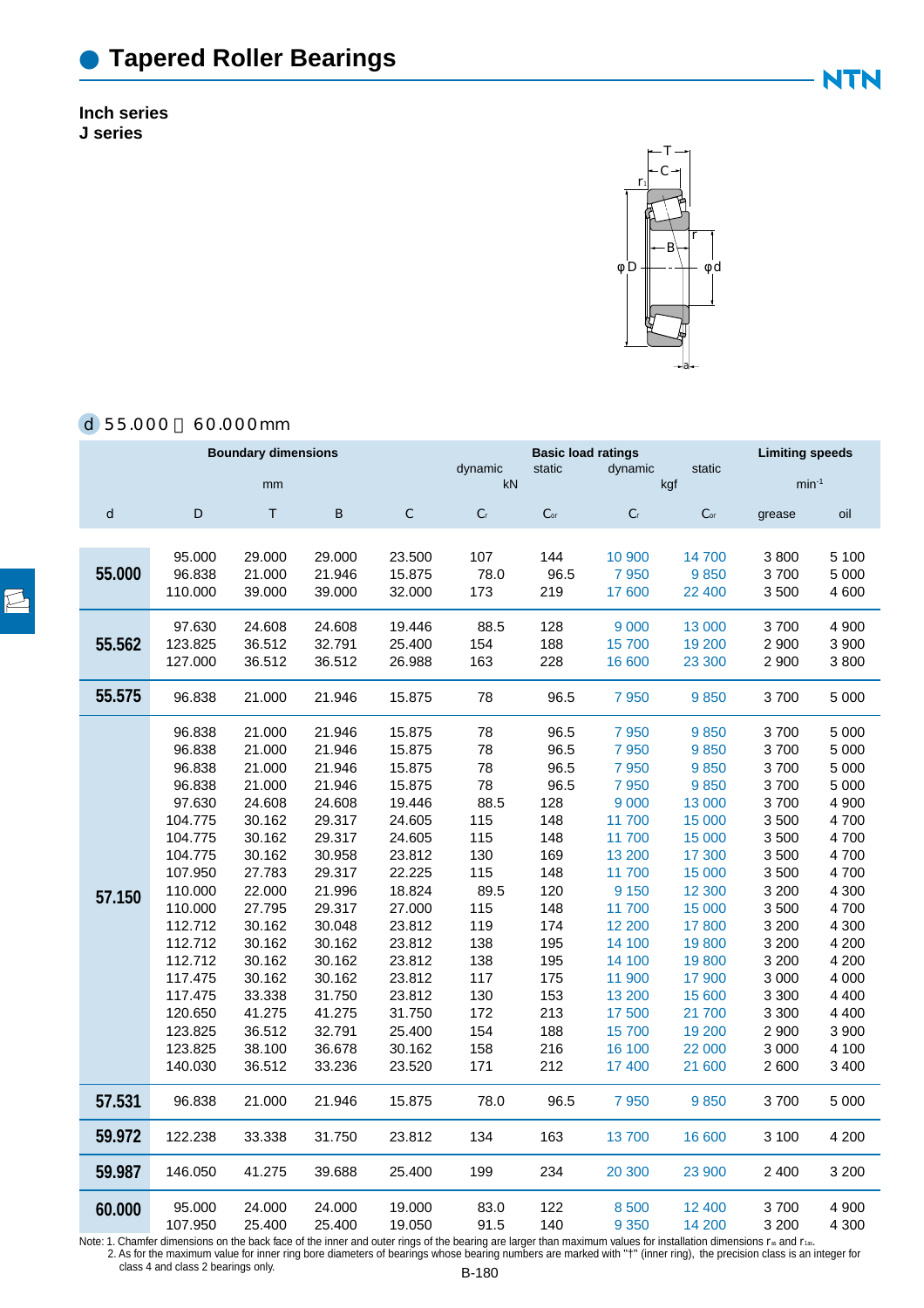





| <b>Bearing numbers</b>                   |                                      |                |            | <b>Abutment and fillet dimensions</b> |                     |                         | Load<br>center | <b>Constant</b>  | <b>Axial</b><br>load factors |              | <b>Mass</b>   |
|------------------------------------------|--------------------------------------|----------------|------------|---------------------------------------|---------------------|-------------------------|----------------|------------------|------------------------------|--------------|---------------|
|                                          |                                      |                |            | mm                                    |                     |                         | mm             |                  |                              |              | kg            |
|                                          | $d_{\scriptscriptstyle{\theta}}$     | $\mathfrak{a}$ | $D_{a}$    | $D_{\rm b}$                           | $r_{\rm as}$<br>max | $r_{\text{las}}$<br>max | a              | $\boldsymbol{e}$ | $Y_2$                        | $Y_0$        | (approx.)     |
|                                          |                                      |                |            |                                       |                     |                         |                |                  |                              |              |               |
| 4T-JM207049/JM207010                     | 64                                   | 62             | 85         | 91                                    | 1.5                 | 2.5                     | 7.6            | 0.33             | 1.79                         | 0.99         | 0.82          |
| 4T-385/382A                              | 65                                   | 61             | 89         | 92                                    | 2.3                 | 0.8                     | 3.1            | 0.35             | 1.69                         | 0.93         | 0.616         |
| 4T-JH307749/JH307710                     | 71                                   | 64             | 97         | 104                                   | 3                   | 2.5                     | 11.7           | 0.35             | 1.73                         | 0.95         | 1.71          |
|                                          |                                      |                |            |                                       |                     |                         |                |                  |                              |              |               |
| 4T-28680/28622                           | 68                                   | 62             | 88         | 92                                    | 3.5                 | 0.8                     | 3.3            | 0.40             | 1.49                         | 0.82         | 0.774         |
| 4T-72218C/72487                          | 80                                   | 67             | 102        | 116                                   | 3.5                 | 3.3                     | $-1.51$        | 0.74             | 0.81                         | 0.45         | 1.99          |
| 4T-HM813840/HM813810                     | 76                                   | 70             | 111        | 121                                   | 3.5                 | 3.3                     | 3.7            | 0.50             | 1.20                         | 0.66         | 2.34          |
| 4T-389/382A                              | 65                                   | 61             | 89         | 92                                    | 2.3                 | 0.8                     | 3.1            | 0.35             | 1.69                         | 0.93         | 0.608         |
| 4T-387/382A                              | 66                                   | 62             | 89         | 92                                    | 2.3                 | 0.8                     | 3.1            | 0.35             | 1.69                         | 0.93         | 0.583         |
| 4T-387A/382A                             | 69                                   | 62             | 89         | 92                                    | 3.5                 | 0.8                     | 3.1            | 0.35             | 1.69                         | 0.93         | 0.581         |
| 4T-387AS/382A                            | 72                                   | 62             | 89         | 92                                    | 5                   | 0.8                     | 3.1            | 0.35             | 1.69                         | 0.93         | 0.576         |
| 4T-387S/382A                             | 63                                   | 62             | 89         | 92                                    | 0.8                 | 0.8                     | 3.1            | 0.35             | 1.69                         | 0.93         | 0.585         |
| 4T-28682/28622                           | 70                                   | 63             | 88         | 92                                    | 3.5                 | 0.8                     | 3.3            | 0.40             | 1.49                         | 0.82         | 0.747         |
| 4T-462/453X                              | 67                                   | 63             | 92         | 98                                    | 2.3                 | 3.3                     | 7.1            | 0.34             | 1.79                         | 0.98         | 1.06          |
| 4T-469/453X                              | 70                                   | 63             | 92         | 98                                    | 3.5                 | 3.3                     | 7.1            | 0.34             | 1.79                         | 0.98         | 1.06          |
| 4T-45289/45220                           | 65                                   | 65             | 93         | 99                                    | 0.8                 | 3.3                     | 7.9            | 0.33             | 1.80                         | 0.99         | 1.1           |
| 4T-469/453A                              | 70                                   | 63             | 97         | 100                                   | 3.5                 | 0.8                     | 7.1            | 0.34             | 1.79                         | 0.98         | 1.11          |
| 4T-390/394A<br>4T-469/454                | 70                                   | 66             | 101<br>96  | 104                                   | 2.3                 | 1.3<br>$\overline{2}$   | 0.7<br>7.1     | 0.40             | 1.49                         | 0.82         | 0.954<br>1.24 |
| 4T-3979/3920                             | 70<br>72                             | 63<br>66       | 99         | 100<br>106                            | 3.5<br>3.5          | 3.3                     | 4.5            | 0.34<br>0.40     | 1.79<br>1.49                 | 0.98<br>0.82 | 1.4           |
| 4T-39580/39520                           | 72                                   | 66             | 101        | 107                                   | 3.5                 | 3.3                     | 6.6            | 0.34             | 1.77                         | 0.97         | 1.41          |
| 4T-39581/39520                           | 81                                   | 66             | 101        | 107                                   | 8                   | 3.3                     | 6.6            | 0.34             | 1.77                         | 0.97         | 1.4           |
| 4T-33225/33462                           | 74                                   | 68             | 104        | 112                                   | 3.5                 | 3.3                     | 2.6            | 0.44             | 1.38                         | 0.76         | 1.58          |
| 4T-66225/66462                           | 76                                   | 69             | 100        | 111                                   | 3.5                 | 3.3                     | 0.4            | 0.63             | 0.96                         | 0.53         | 1.54          |
| 4T-623/612                               | 72                                   | 66             | 105        | 110                                   | 3.5                 | 3.3                     | 14.4           | 0.31             | 1.91                         | 1.05         | 2.12          |
| 4T-72225C/72487                          | 81                                   | 67             | 102        | 116                                   | 3.5                 | 3.3                     | $-1.5^{\circ}$ | 0.74             | 0.81                         | 0.45         | 1.96          |
| 4T-555S/552A                             | 73                                   | 67             | 109        | 116                                   | 3.5                 | 3.3                     | 9.4            | 0.35             | 1.73                         | 0.95         | 2.18          |
| 4T-78225/78551                           | 83                                   | 77             | 117        | 132                                   | 3.5                 | 2.3                     | $-8.5^{\circ}$ | 0.87             | 0.69                         | 0.38         | 2.69          |
| 4T-388A/382A                             | 69                                   | 63             | 89         | 92                                    | 3.5                 | 0.8                     | 3.1            | 0.35             | 1.69                         | 0.93         | 0.575         |
| 4T-66589/66520                           | 74                                   | 73             | 105        | 116                                   | 0.8                 | 3.3                     | $-1.81$        | 0.67             | 0.90                         | 0.50         | 1.66          |
| 4T-H9138407/H913810                      | 88<br>82<br>124<br>138<br>3.5<br>3.3 |                |            |                                       |                     | $-4.3^{\circ}$          | 0.78           | 0.77             | 0.42                         | 3.22         |               |
| 4T-JLM508748/JLM508710<br>4T-29580/29520 | 75<br>75                             | 66<br>68       | 3.0<br>0.6 | 0.40<br>0.46                          | 1.49<br>1.31        | 0.82<br>0.72            | 0.606<br>0.992 |                  |                              |              |               |

Note: 3. Bearing numbers marked " " designate **J-series** bearings. The tolerances of these bearings is listed in **Table 6.6** on **page A-42**. 1) " " means that load center at outside on end of inner ring.

 $\overline{\triangle}$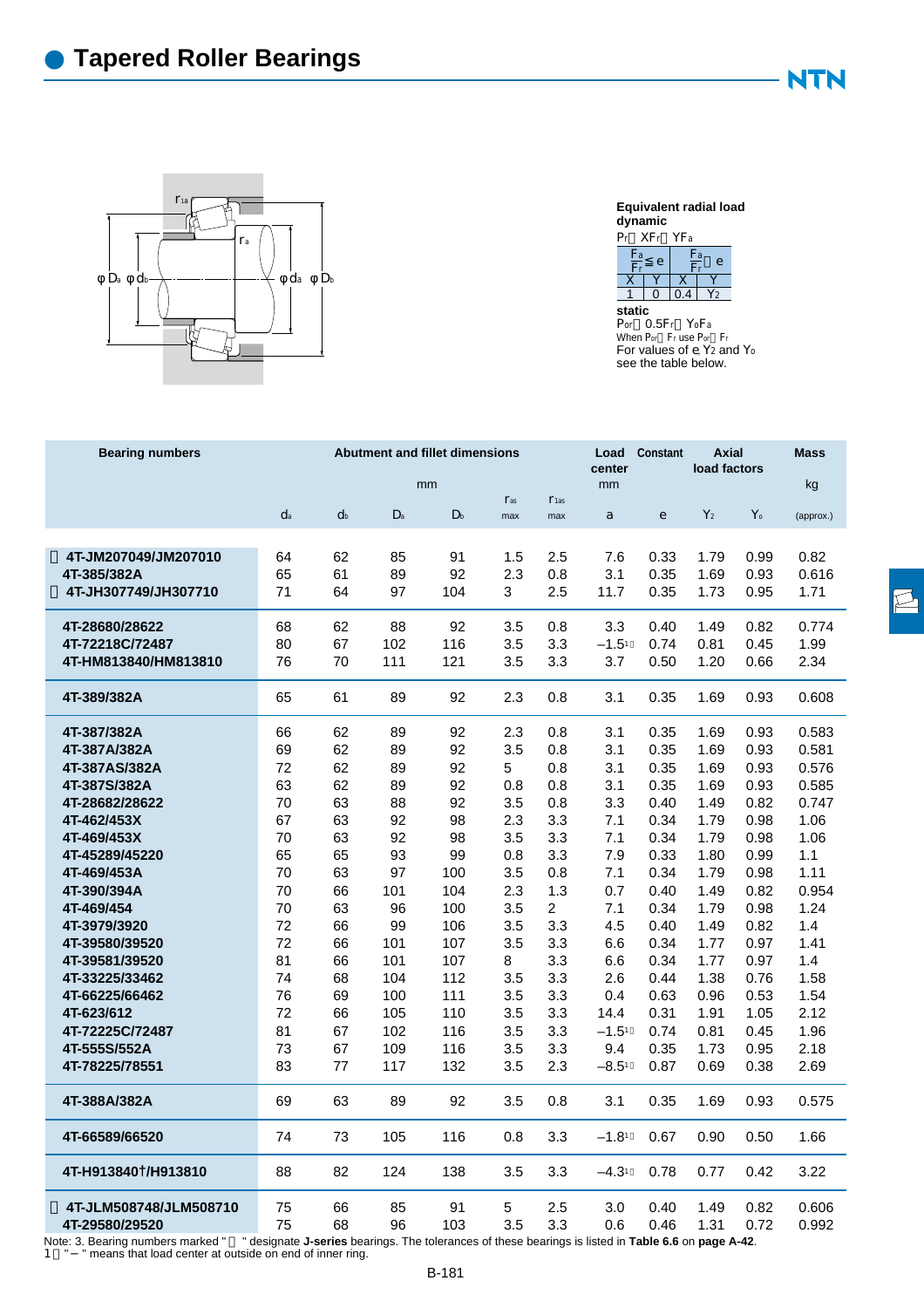

**NTN** 

P

 *d* 60.000 ~ 65.000mm

|                | <b>Boundary dimensions</b><br>mm |                  |                  |                  |               |                             | <b>Basic load ratings</b> |                  | <b>Limiting speeds</b> |                 |
|----------------|----------------------------------|------------------|------------------|------------------|---------------|-----------------------------|---------------------------|------------------|------------------------|-----------------|
|                |                                  |                  |                  |                  | dynamic<br>kN | static                      | dynamic                   | static<br>kgf    | $min^{-1}$             |                 |
| $\overline{d}$ | $\boldsymbol{D}$                 | $\cal T$         | $\boldsymbol{B}$ | $\mathcal{C}$    | $C_{\rm r}$   | $C_{\hbox{\scriptsize or}}$ | $C_{\rm r}$               | $C_{\rm or}$     | grease                 | oil             |
|                | 110.000                          | 22.000           | 21.996           | 18.824           | 89.5          | 120                         | 9 1 5 0                   | 12 300           | 3 200                  | 4 300           |
| 60.000         | 130.000                          | 34.100           | 30.924           | 22.650           | 156.0         | 186                         | 15 900                    | 19 000           | 2700                   | 3 600           |
|                | 100.000                          | 25.400           | 25.400           | 19.845           | 90.5          | 134                         | 9 200                     | 13 600           | 3500                   | 4700            |
|                | 112.712                          | 30.162           | 30.048           | 23.812           | 119           | 174                         | 12 200                    | 17800            | 3 200                  | 4 300           |
|                | 122.238                          | 38.100           | 38.354           | 29.718           | 187           | 244                         | 19 100                    | 24 900           | 3 100                  | 4 100           |
| 60.325         | 122.238                          | 43.658           | 43.764           | 36.512           | 194           | 283                         | 19700                     | 28 900           | 3 100                  | 4 100           |
|                | 123.825                          | 38.100           | 36.678           | 30.162           | 158           | 216                         | 16 100                    | 22 000           | 3 0 0 0                | 4 100           |
|                | 127.000                          | 36.512           | 36.512           | 26.988           | 163           | 228                         | 16 600                    | 23 300           | 2 900                  | 3800            |
|                | 127.000                          | 44.450           | 44.450           | 34.925           | 203           | 263                         | 20 700                    | 26 800           | 3 100                  | 4 200           |
|                | 130.175                          | 36.512           | 33.338           | 23.812           | 156           | 186                         | 15 900                    | 19 000           | 2700                   | 3600            |
|                | 110.000                          | 22.000           | 21.996           | 18.824           | 89.5          | 120                         | 9 1 5 0                   | 12 300           | 3 200                  | 4 300           |
| 61.912         | 136.525                          | 46.038           | 46.038           | 36.512           | 224           | 355                         | 22 800                    | 36 500           | 2 600                  | 3500            |
|                | 146.050                          | 41.275           | 39.688           | 25.400           | 199           | 234                         | 20 300                    | 23 900           | 2 4 0 0                | 3 200           |
| 61.976         | 101.600                          | 24.608           | 24.608           | 19.845           | 90.5          | 134                         | 9 200                     | 13 600           | 3500                   | 4700            |
| 62.738         | 101.600                          | 25.400           | 25.400           | 19.845           | 90.5          | 134                         | 9 200                     | 13 600           | 3500                   | 4700            |
|                | 94.458                           | 19.050           | 19.050           | 15.083           | 60.5          | 103                         | 6 150                     | 10 500           | 3600                   | 4 800           |
|                | 107.950                          | 25.400           | 25.400           | 19.050           | 91.5          | 140                         | 9 3 5 0                   | 14 200           | 3 200                  | 4 300           |
|                | 107.950                          | 25.400           | 25.400           | 19.050           | 91.5          | 140                         | 9 3 5 0                   | 14 200           | 3 2 0 0                | 4 300           |
|                | 110.000                          | 22.000           | 21.996           | 18.824           | 89.5          | 120                         | 9 1 5 0                   | 12 300           | 3 2 0 0                | 4 300           |
|                | 110.000                          | 25.400           | 25.400           | 19.050           | 91.5          | 140                         | 9 3 5 0                   | 14 200           | 3 2 0 0                | 4 300           |
|                | 112.712                          | 30.162           | 30.048           | 23.812           | 119           | 174                         | 12 200                    | 17800            | 3 200                  | 4 300           |
|                | 112.712                          | 30.162           | 30.162           | 23.812           | 138           | 195                         | 14 100                    | 19 800           | 3 2 0 0                | 4 200           |
| 63.500         | 120.000                          | 29.794           | 29.007           | 24.237           | 128           | 177                         | 13 000                    | 18 100           | 3 0 0 0                | 4 0 0 0         |
|                | 120.000                          | 29.794           | 29.007           | 24.237           | 128           | 177                         | 13 000                    | 18 100           | 3 0 0 0                | 4 0 0 0         |
|                | 122.238                          | 38.100           | 38.354           | 29.718           | 187           | 244                         | 19 100                    | 24 900           | 3 100                  | 4 100           |
|                | 122.238                          | 43.658           | 43.764           | 36.512           | 194           | 283                         | 19700                     | 28 900           | 3 100                  | 4 100           |
|                | 123.825                          | 38.100           | 36.678           | 30.162           | 158           | 216                         | 16 100                    | 22 000           | 3 0 0 0                | 4 100           |
|                | 127.000                          | 36.512           | 36.170           | 28.575           | 163           | 229                         | 16 600                    | 23 300           | 2 9 0 0                | 3800            |
|                | 127.000                          | 36.512           | 36.512           | 26.988           | 163           | 228                         | 16 600                    | 23 300           | 2 900                  | 3800            |
|                | 136.525<br>140.030               | 41.275<br>36.512 | 41.275<br>33.236 | 31.750<br>23.520 | 194<br>171    | 262<br>212                  | 19800<br>17 400           | 26 700<br>21 600 | 2800<br>2 600          | 3800<br>3 4 0 0 |
|                |                                  |                  |                  |                  |               |                             |                           |                  |                        |                 |
| 65,000         | 105.000                          | 24.000           | 23.000           | 18.500           | 85.0          | 117                         | 8700                      | 11 900           | 3 3 0 0                | 4 500           |
|                | 110.000                          | 28.000           | 28.000           | 22.500           | 119           | 174                         | 12 200                    | 17800            | 3 2 0 0                | 4 300           |

Note: 1. Chamfer dimensions on the back face of the inner and outer rings of the bearing are larger than maximum values for installation dimensions *r*<sub>®</sub> and *r*ı‱.<br>2. Bearing numbers marked " = " designate **J-series** be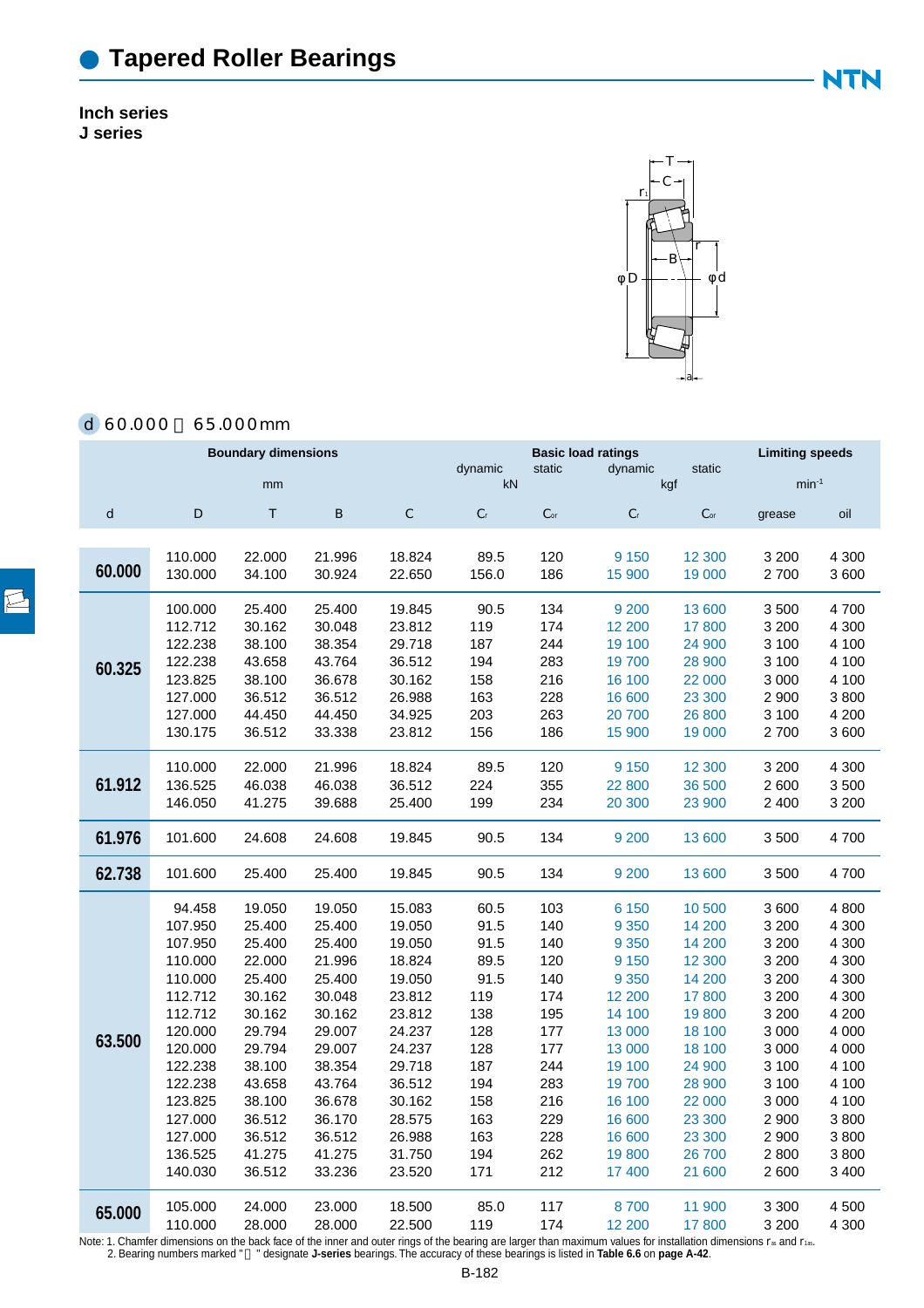





| <b>Bearing numbers</b>                                         |                                  |                                      |         | <b>Abutment and fillet dimensions</b> |                          |                | Load<br>center         | <b>Constant</b>  | <b>Axial</b><br>load factors |              | <b>Mass</b>  |
|----------------------------------------------------------------|----------------------------------|--------------------------------------|---------|---------------------------------------|--------------------------|----------------|------------------------|------------------|------------------------------|--------------|--------------|
|                                                                |                                  |                                      |         | mm                                    |                          |                | mm                     |                  |                              |              | kg           |
|                                                                |                                  |                                      |         |                                       | $\mathcal{T}\mathrm{as}$ | $\Gamma$ las   |                        |                  |                              |              |              |
|                                                                | $d_{\scriptscriptstyle{\theta}}$ | $d_{\rm b}$                          | $D_{a}$ | $D_{\rm b}$                           | max                      | max            | $\boldsymbol{a}$       | $\boldsymbol{e}$ | $Y_2$                        | $Y_{\circ}$  | (approx.)    |
|                                                                |                                  |                                      |         |                                       |                          |                |                        |                  |                              |              |              |
| 4T-397/394A                                                    | 69                               | 68                                   | 101     | 104                                   | 0.8                      | 1.3            | 0.7                    | 0.40             | 1.49                         | 0.82         | 0.91         |
| 4T-JHM911244/JHM911211                                         | 84                               | 74                                   | 109     | 123                                   | 3.5                      | 3.3            | $-7.61$                | 0.82             | 0.73                         | 0.40         | 2.01         |
| 4T-28985/28921                                                 | 73                               | 67                                   | 89      | 96                                    | 3.5                      | 3.3            | 2.5                    | 0.43             | 1.41                         | 0.78         | 0.772        |
| 4T-3980/3920                                                   | 75                               | 68                                   | 99      | 106                                   | 3.5                      | 3.3            | 4.5                    | 0.40             | 1.49                         | 0.82         | 1.33         |
| 4T-HM212044/HM212011                                           | 85                               | 70                                   | 108     | 116                                   | 8                        | 3.3            | 11.1                   | 0.34             | 1.78                         | 0.98         | 2.02         |
| 4T-5583/5535                                                   | 78                               | 72                                   | 106     | 116                                   | 3.5                      | 3.3            | 13.3                   | 0.36             | 1.67                         | 0.92         | 2.44         |
| 4T-558/552A                                                    | 73                               | 69                                   | 109     | 116                                   | 2.3                      | 3.3            | 9.4                    | 0.35             | 1.73                         | 0.95         | 2.1          |
| 4T-HM813841/HM813810                                           | 80                               | 73                                   | 111     | 121                                   | 3.5                      | 3.3            | 3.7                    | 0.50             | 1.20                         | 0.66         | 2.21         |
| 4T-65237/65500                                                 | 82                               | 71                                   | 107     | 119                                   | 3.5                      | 3.3            | 9.3                    | 0.49             | 1.23                         | 0.68         | 2.65         |
| 4T-HM911245/HM911210                                           | 87                               | 74                                   | 109     | 124                                   | 5                        | 3.3            | $-5.2^{\circ}$         | 0.82             | 0.73                         | 0.40         | 2.12         |
|                                                                |                                  |                                      |         |                                       |                          |                |                        |                  |                              |              |              |
| 4T-392/394A                                                    | 70                               | 69                                   | 101     | 104                                   | 0.8                      | 1.3            | 0.7                    | 0.40             | 1.49                         | 0.82         | 0.879        |
| 4T-H715334/H715311                                             | 86                               | 79                                   | 118     | 132                                   | 3.5                      | 3.3            | 8.7                    | 0.47             | 1.27                         | 0.70         | 3.47         |
| 4T-H913842/H913810                                             | 90                               | 82                                   | 124     | 138                                   | 3.5                      | 3.3            | $-4.3^{\circ}$         | 0.78             | 0.77                         | 0.42         | 3.17         |
| 4T-28990/28920                                                 | 72                               | 68                                   | 90      | 97                                    | $\overline{2}$           | 3.3            | 1.7                    | 0.43             | 1.41                         | 0.78         | 0.768        |
| 4T-28995/28920                                                 | 75                               | 69                                   | 90      | 97                                    | 3.5                      | 3.3            | 2.5                    | 0.43             | 1.41                         | 0.78         | 0.764        |
|                                                                |                                  |                                      |         |                                       |                          |                |                        |                  |                              |              |              |
| 4T-L610549/L610510                                             | 71                               | 69                                   | 86      | 91                                    | 1.5                      | 1.5            | $-0.61$                | 0.42             | 1.41                         | 0.78         | 0.449        |
| 4T-29585/29520                                                 | 77                               | 71                                   | 96      | 103                                   | 3.5                      | 3.3            | 0.6                    | 0.46             | 1.31                         | 0.72         | 0.924        |
| 4T-29586/29520                                                 | 73                               | 71                                   | 96      | 103                                   | 1.5                      | 3.3            | 0.6                    | 0.46             | 1.31                         | 0.72         | 0.929        |
| 4T-390A/394A                                                   | 73                               | 70                                   | 101     | 104                                   | 1.5                      | 1.3            | 0.7                    | 0.40             | 1.49                         | 0.82         | 0.851        |
| 4T-29585/29521                                                 | 77                               | 71                                   | 99      | 104                                   | 3.5                      | 1.3            | 0.6                    | 0.46             | 1.31                         | 0.72         | 0.982        |
| 4T-3982/3920                                                   | 77                               | 71                                   | 99      | 106                                   | 3.5                      | 3.3            | 4.5                    | 0.40             | 1.49                         | 0.82         | 1.26         |
| 4T-39585/39520                                                 | 77                               | 71                                   | 101     | 107                                   | 3.5                      | 3.3            | 6.6                    | 0.34             | 1.77                         | 0.97         | 1.27         |
| 4T-477/472                                                     | 73                               | 72                                   | 107     | 114                                   | 0.8                      | $\overline{2}$ | 3.9                    | 0.38             | 1.56                         | 0.86         | 1.49         |
| 4T-483/472                                                     | 78                               | 72                                   | 107     | 114                                   | 3.5                      | $\overline{2}$ | 3.9                    | 0.38             | 1.56                         | 0.86         | 1.48         |
| 4T-HM212046/HM212011                                           | 80                               | 73                                   | 108     | 116                                   | 3.5                      | 3.3            | 11.1                   | 0.34             | 1.78                         | 0.98         | 1.95         |
| 4T-5584/5535                                                   | 81                               | 75                                   | 106     | 116                                   | 3.5                      | 3.3            | 13.3                   | 0.36             | 1.67                         | 0.92         | 2.34         |
| 4T-559/552A                                                    | 78                               | 72                                   | 109     | 116                                   | 3.5                      | 3.3            | 9.4                    | 0.35             | 1.73                         | 0.95         | 2.01         |
| 4T-565/563                                                     | 80                               | 73                                   | 112     | 120                                   | 3.5                      | 3.3            | 8.3                    | 0.36             | 1.65                         | 0.91         | 2.11         |
| 4T-HM813842/HM813810                                           |                                  | 82<br>76<br>111<br>121<br>3.5<br>3.3 |         |                                       |                          |                | 3.7                    | 0.50             | 1.20                         | 0.66         | 2.12         |
| 4T-639/632<br>4T-78250/78551                                   |                                  | 81<br>74<br>118<br>125<br>3.5<br>3.3 |         |                                       |                          |                | 11.4<br>$-8.5^{\circ}$ | 0.36<br>0.87     | 1.66<br>0.69                 | 0.91<br>0.38 | 2.85<br>2.54 |
|                                                                |                                  | 85<br>79<br>117<br>132<br>2.3<br>2.3 |         |                                       |                          |                |                        |                  |                              |              |              |
| 4T-JLM710949/JLM710910                                         | 77                               | 71                                   | 96      | 101                                   | 3                        | 0.3            | 0.45                   | 1.32             | 0.73                         | 0.742        |              |
| 4T-JM511946/JM511910                                           | 78                               | 72                                   | 99      | 105                                   | 3                        | 2.5            | 3.4                    | 0.40             | 1.49                         | 0.82         | 1.08         |
| " means that load center at outside on end of inner ring.<br>1 |                                  |                                      |         |                                       |                          |                |                        |                  |                              |              |              |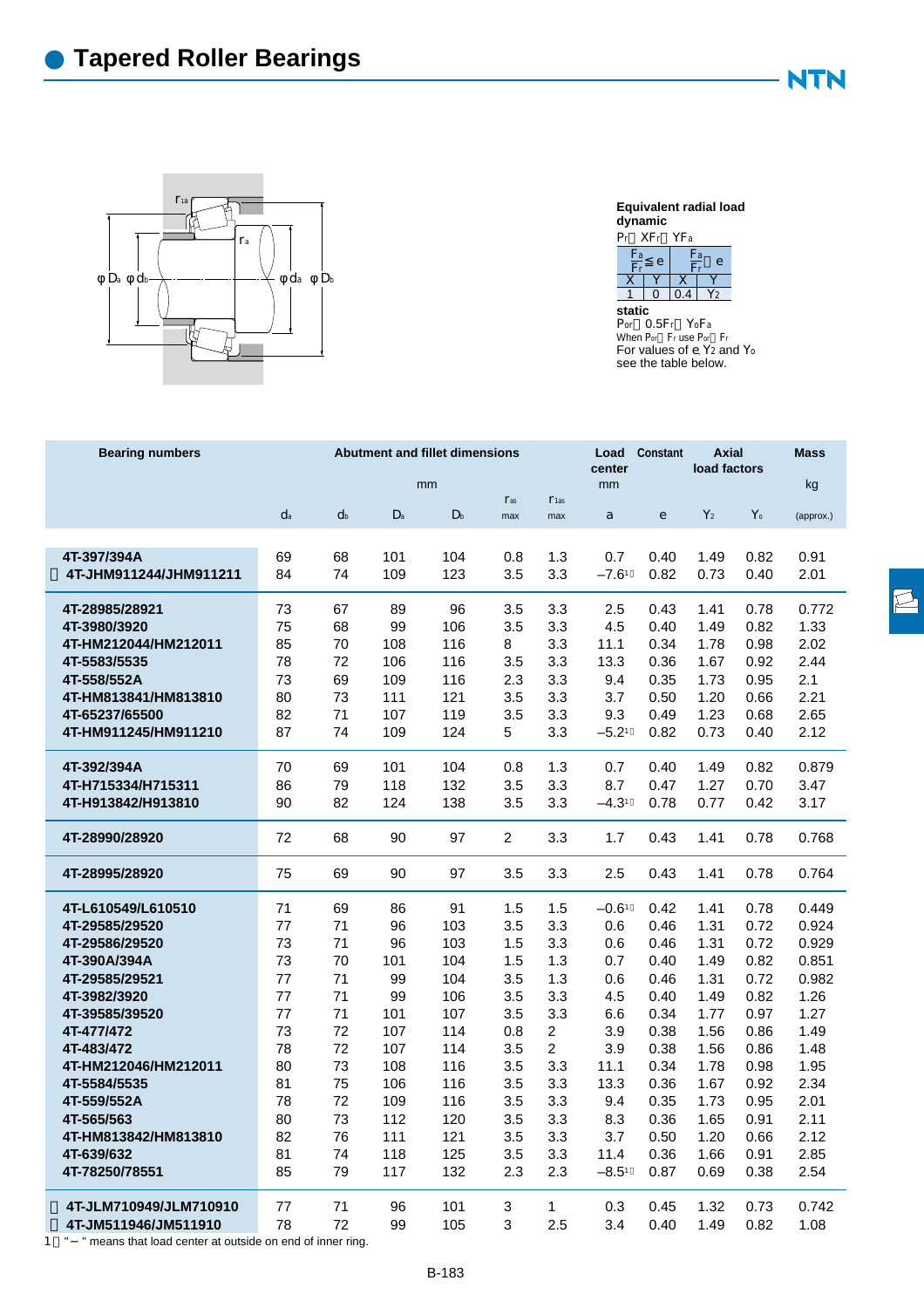

| $d$ 65.000 | 70.000mm |
|------------|----------|
|            |          |

|                |                    | <b>Boundary dimensions</b> |                  |                  |               | <b>Basic load ratings</b> |                  |                   | <b>Limiting speeds</b> |                  |
|----------------|--------------------|----------------------------|------------------|------------------|---------------|---------------------------|------------------|-------------------|------------------------|------------------|
|                |                    | mm                         |                  |                  | dynamic<br>kN | static                    | dynamic          | static<br>kgf     | $min-1$                |                  |
| $\overline{d}$ | $\boldsymbol{D}$   | $\cal T$                   | $\boldsymbol{B}$ | $\mathcal{C}$    | $C_{\rm r}$   | $C_{\text{or}}$           | $C_{\rm r}$      | $C_{or}$          | grease                 | oil              |
| 65.000         | 120.000            | 39.000                     | 38.500           | 32.000           | 185           | 248                       | 18 800           | 25 300            | 3 100                  | 4 100            |
| 65.088         | 135.755            | 53.975                     | 56.007           | 44.450           | 278           | 380                       | 28 300           | 38 500            | 2 900                  | 3800             |
|                | 103.213<br>107.950 | 17.602<br>25.400           | 17.602<br>25.400 | 11.989<br>19.050 | 60.0<br>91.5  | 78.0<br>140               | 6 100<br>9 3 5 0 | 8 0 0 0<br>14 200 | 3 300<br>3 200         | 4 4 0 0<br>4 300 |
|                | 110.000            | 22.000                     | 21.996           | 18.824           | 89.5          | 120                       | 9 1 5 0          | 12 300            | 3 200                  | 4 300            |
|                | 112.712            | 30.162                     | 30.048           | 23.812           | 119           | 174                       | 12 200           | 17800             | 3 200                  | 4 300            |
|                | 112.712            | 30.162                     | 30.048           | 23.812           | 119           | 174                       | 12 200           | 17800             | 3 200                  | 4 300            |
|                | 112.712            | 30.162                     | 30.162           | 23.812           | 138           | 195                       | 14 100           | 19800             | 3 200                  | 4 200            |
| 66.675         | 122.238            | 38.100                     | 38.354           | 29.718           | 187           | 244                       | 19 100           | 24 900            | 3 100                  | 4 100            |
|                | 123.825            | 38.100                     | 36.678           | 30.162           | 158           | 216                       | 16 100           | 22 000            | 3 000                  | 4 100            |
|                | 127.000            | 36.512                     | 36.512           | 26.988           | 163           | 228                       | 16 600           | 23 300            | 2 900                  | 3800             |
|                | 130.175            | 41.275                     | 41.275           | 31.750           | 194           | 262                       | 19800            | 26 700            | 2800                   | 3800             |
|                | 135.755            | 53.975                     | 56.007           | 44.450           | 278           | 380                       | 28 300           | 38 500            | 2 900                  | 3800             |
|                | 136.525            | 41.275                     | 41.275           | 31.750           | 194           | 262                       | 19 800           | 26700             | 2800                   | 3800             |
|                | 136.525            | 41.275                     | 41.275           | 31.750           | 226           | 293                       | 23 100           | 29 900            | 2700                   | 3700             |
|                | 110.000            | 22.000                     | 21.996           | 18.824           | 89.5          | 120                       | 9 1 5 0          | 12 300            | 3 200                  | 4 300            |
|                | 120.000            | 29.794                     | 29.007           | 24.237           | 128           | 177                       | 13 000           | 18 100            | 3 0 0 0                | 4 0 0 0          |
| 68.262         | 123.825            | 38.100                     | 36.678           | 30.162           | 158           | 216                       | 16 100           | 22 000            | 3 000                  | 4 100            |
|                | 136.525            | 41.275                     | 41.275           | 31.750           | 226           | 293                       | 23 100           | 29 900            | 2700                   | 3700             |
|                | 136.525            | 46.038                     | 46.038           | 36.512           | 224           | 355                       | 22 800           | 36 500            | 2 600                  | 3500             |
|                | 112.712            | 25.400                     | 25.400           | 19.050           | 95.5          | 151                       | 9750             | 15 400            | 3 100                  | 4 100            |
|                | 117.475            | 30.162                     | 30.162           | 23.812           | 117           | 175                       | 11 900           | 17 900            | 3 000                  | 4 0 0 0          |
|                | 120.000            | 29.794                     | 29.007           | 24.237           | 128           | 177                       | 13 000           | 18 100            | 3 0 0 0                | 4 0 0 0          |
|                | 120.000<br>120.650 | 32.545<br>25.400           | 32.545<br>25.400 | 26.195<br>19.050 | 147<br>95.5   | 214<br>151                | 15 000<br>9750   | 21 800<br>15 400  | 3 0 0 0<br>3 100       | 4 0 0 0<br>4 100 |
| 69.850         | 127.000            | 36.512                     | 36.170           | 28.575           | 163           | 229                       | 16 600           | 23 300            | 2 900                  | 3800             |
|                | 136.525            | 41.275                     | 41.275           | 31.750           | 194           | 262                       | 19800            | 26 700            | 2800                   | 3800             |
|                | 146.050            | 41.275                     | 41.275           | 31.750           | 206           | 295                       | 21 000           | 30 000            | 2 500                  | 3 3 0 0          |
|                | 150.089            | 44.450                     | 46.672           | 36.512           | 261           | 360                       | 26 600           | 37 000            | 2 400                  | 3 200            |
|                | 168.275            | 53.975                     | 56.363           | 41.275           | 340           | 460                       | 34 500           | 46 500            | 2 2 0 0                | 3 0 0 0          |
| 69.952         | 121.442            | 24.608                     | 23.012           | 17.462           | 91.0          | 127                       | 9 300            | 13 000            | 2 900                  | 3800             |
| 70.000         | 110.000            | 26.000                     | 25.000           | 20.500           | 97.0          | 150                       | 9 9 0 0          | 15 300            | 3 200                  | 4 200            |
|                | 115.000            | 29.000                     | 29.000           | 23.000           | 124           | 171                       | 12700            | 17 500            | 3 100                  | 4 100            |

Note: 1. Chamfer dimensions on the back face of the inner and outer rings of the bearing are larger than maximum values for installation dimensions *r*<sub>®</sub> and *r*ı‱.<br>2. Bearing numbers marked " = " designate **J-series** be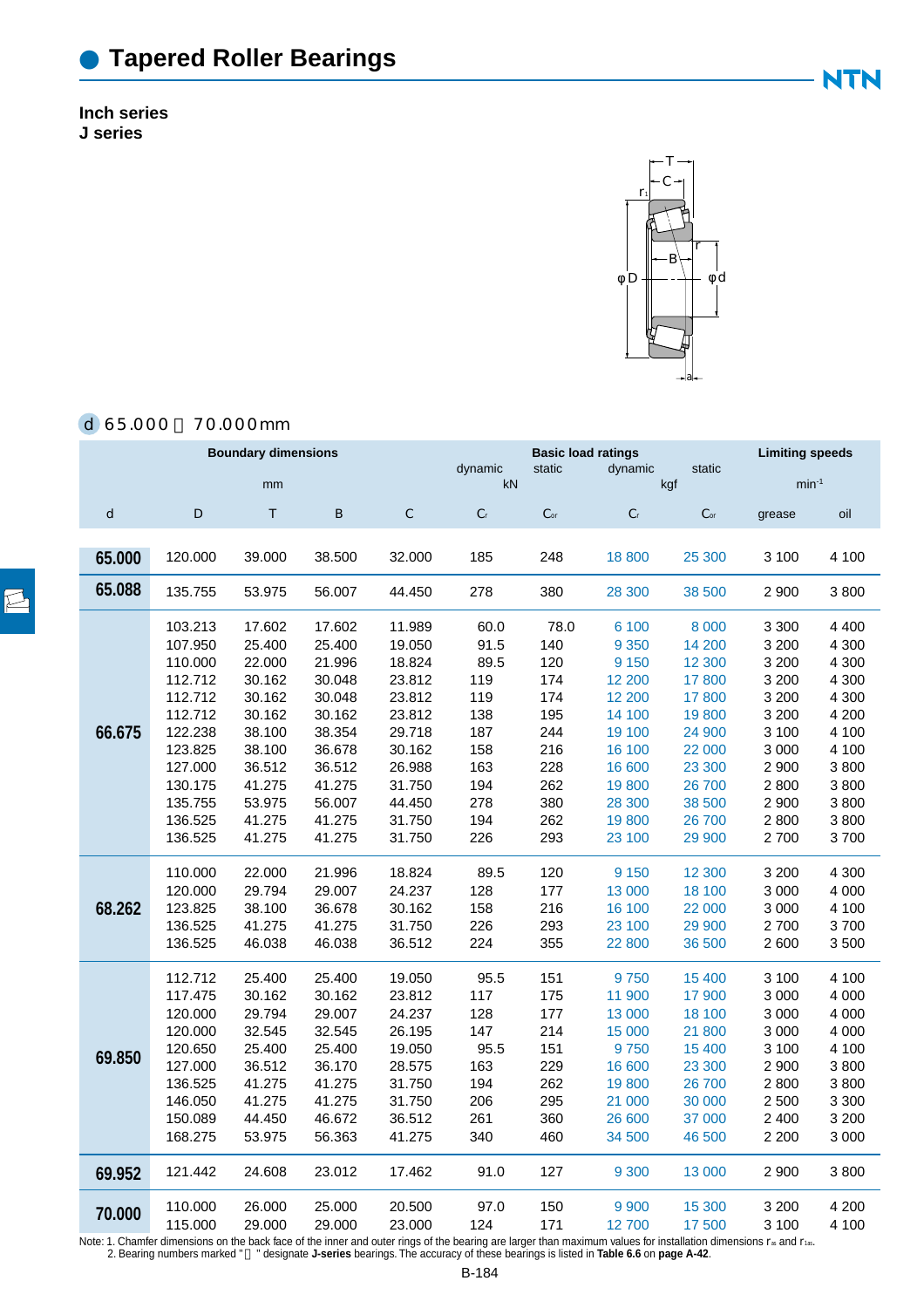

#### **Equivalent radial load dynamic**



**static** *P*or 0.5*F*r *Y*o*F*a When *P*or *F*<sup>r</sup> use *P*or *F*<sup>r</sup> For values of *e*, *Y*2 and *Y*o see the table below.

| <b>Bearing numbers</b>                                    |                                  |                                    |         | <b>Abutment and fillet dimensions</b> |                                 |                     | Load<br>center | Constant         | <b>Axial</b><br>load factors |         | <b>Mass</b> |
|-----------------------------------------------------------|----------------------------------|------------------------------------|---------|---------------------------------------|---------------------------------|---------------------|----------------|------------------|------------------------------|---------|-------------|
|                                                           |                                  |                                    |         | mm                                    |                                 |                     | mm             |                  |                              |         | kg          |
|                                                           | $d_{\scriptscriptstyle{\theta}}$ | $\mathfrak{a}$                     | $D_{a}$ | $D_{\rm b}$                           | $\mathcal{T}\mathrm{as}$<br>max | $\Gamma$ las<br>max | a              | $\boldsymbol{e}$ | $Y_2$                        | $Y_{o}$ | (approx.)   |
|                                                           |                                  |                                    |         |                                       |                                 |                     |                |                  |                              |         |             |
| 4T-JH211749/JH211710                                      | 80                               | 74                                 | 107     | 114                                   | 3                               | 2.5                 | 10.9           | 0.34             | 1.78                         | 0.98    | 1.90        |
| 4T-6379/6320                                              | 84                               | 77                                 | 117     | 126                                   | 3.5                             | 3.3                 | 18.8           | 0.32             | 1.85                         | 1.02    | 3.71        |
| 4T-L812148/L812111                                        | 74                               | 72                                 | 96      | 99                                    | 1.5                             | 0.8                 | $-3.7^{\circ}$ | 0.49             | 1.23                         | 0.68    | 0.48        |
| 4T-29590/29520                                            | 80                               | 73                                 | 96      | 103                                   | 3.5                             | 3.3                 | 0.6            | 0.46             | 1.31                         | 0.72    | 0.86        |
| 4T-395A/394A                                              | 73                               | 73                                 | 101     | 104                                   | 0.8                             | 1.3                 | 0.7            | 0.40             | 1.49                         | 0.82    | 0.796       |
| 4T-3984/3925                                              | 80                               | 74                                 | 101     | 106                                   | 3.5                             | 0.8                 | 4.5            | 0.40             | 1.49                         | 0.82    | 1.19        |
| 4T-3994/3920                                              | 84                               | 74                                 | 99      | 106                                   | 5.5                             | 3.3                 | 4.5            | 0.40             | 1.49                         | 0.82    | 1.18        |
| 4T-39590/39520                                            | 80                               | 74                                 | 101     | 107                                   | 3.5                             | 3.3                 | 6.6            | 0.34             | 1.77                         | 0.97    | 1.19        |
| 4T-HM212049/HM212010                                      | 82                               | 75                                 | 110     | 116                                   | 3.5                             | 1.5                 | 11.1           | 0.34             | 1.78                         | 0.98    | 1.86        |
| 4T-560/552A                                               | 81                               | 75                                 | 109     | 116                                   | 3.5                             | 3.3                 | 9.4            | 0.35             | 1.73                         | 0.95    | 1.92        |
| 4T-HM813844/HM813810                                      | 85                               | 78                                 | 111     | 121                                   | 3.5                             | 3.3                 | 3.7            | 0.50             | 1.20                         | 0.66    | 2.03        |
| 4T-641/633                                                | 83                               | 77                                 | 116     | 124                                   | 3.5                             | 3.3                 | 11.4           | 0.36             | 1.66                         | 0.91    | 2.41        |
| 4T-6386/6320                                              | 87                               | 77                                 | 117     | 126                                   | 4.3                             | 3.3                 | 18.8           | 0.32             | 1.85                         | 1.02    | 3.64        |
| 4T-641/632                                                | 83                               | 77                                 | 118     | 125                                   | 3.5                             | 3.3                 | 11.4           | 0.36             | 1.66                         | 0.91    | 2.74        |
| 4T-H414242/H414210                                        | 85                               | 81                                 | 121     | 129                                   | 3.5                             | 3.3                 | 11.0           | 0.36             | 1.67                         | 0.92    | 2.75        |
| 4T-399A/394A                                              | 78                               | 74                                 | 101     | 104                                   | 2.3                             | 1.3                 | 0.7            | 0.40             | 1.49                         | 0.82    | 0.764       |
| 4T-480/472                                                | 82                               | 75                                 | 107     | 114                                   | 3.5                             | $\overline{2}$      | 3.9            | 0.38             | 1.56                         | 0.86    | 1.37        |
| 4T-560S/552A                                              | 83                               | 76                                 | 109     | 116                                   | 3.5                             | 3.3                 | 9.4            | 0.35             | 1.73                         | 0.95    | 1.87        |
| 4T-H414245/H414210                                        | 86                               | 82                                 | 121     | 129                                   | 3.5                             | 3.3                 | 11.0           | 0.36             | 1.67                         | 0.92    | 2.7         |
| 4T-H715343/H715311                                        | 90                               | 84                                 | 118     | 132                                   | 3.5                             | 3.3                 | 8.7            | 0.47             | 1.27                         | 0.70    | 3.24        |
| 4T-29675/29620                                            | 80                               | 77                                 | 101     | 109                                   | 1.5                             | 3.3                 | $-0.91$        | 0.49             | 1.23                         | 0.68    | 0.949       |
| 4T-33275/33462                                            | 84                               | 77                                 | 104     | 112                                   | 3.5                             | 3.3                 | 2.6            | 0.44             | 1.38                         | 0.76    | 1.28        |
| 4T-482/472                                                | 83                               | 77                                 | 107     | 114                                   | 3.5                             | $\overline{2}$      | 3.9            | 0.38             | 1.56                         | 0.86    | 1.33        |
| 4T-47487/47420                                            | 84                               | 78                                 | 107     | 114                                   | 3.5                             | 3.3                 | 6.1            | 0.36             | 1.67                         | 0.92    | 1.47        |
| 4T-29675/29630                                            | 80                               | 77                                 | 104     | 113                                   | 1.5                             | 3.3                 | $-0.91$        | 0.49             | 1.23                         | 0.68    | 1.17        |
| 4T-566/563                                                | 85                               | 78                                 | 112     | 120                                   | 3.5                             | 3.3                 | 8.3            | 0.36             | 1.65                         | 0.91    | 1.92        |
| 4T-643/632                                                | 86                               | 80                                 | 118     | 125                                   | 3.5                             | 3.3                 | 11.4           | 0.36             | 1.66                         | 0.91    | 2.63        |
| 4T-655/653                                                | 88                               | 82                                 | 131     | 139                                   | 3.5                             | 3.3                 | 8.0            | 0.41             | 1.47                         | 0.81    | 3.28        |
| 4T-745A/742                                               | 88                               | 82                                 | 134     | 142                                   | 3.5                             | 3.3                 | 12.0           | 0.33             | 1.84                         | 1.01    | 3.92        |
| 4T-835/832                                                | 91                               | 84                                 | 149     | 155                                   | 3.5                             | 3.3                 | 18.5           | 0.30             | 2.00                         | 1.10    | 6.13        |
| 4T-34274/34478                                            | 81                               | 78                                 | 110     | 116                                   | $\overline{c}$                  | 2                   | $-1.2^1$       | 0.45             | 1.33                         | 0.73    | 1.11        |
| 4T-JLM813049/JLM813010                                    | 78                               | 77<br>98<br>105<br>1<br>2.5<br>2.5 |         |                                       |                                 |                     | $-0.3^{\circ}$ | 0.49             | 1.23                         | 0.68    | 0.889       |
| 4T-JM612949/JM612910                                      | 83                               | 77                                 | 103     | 2.5                                   | 0.43                            | 1.39                | 0.77           | 1.13             |                              |         |             |
| " means that load center at outside on end of inner ring. |                                  |                                    |         |                                       |                                 |                     |                |                  |                              |         |             |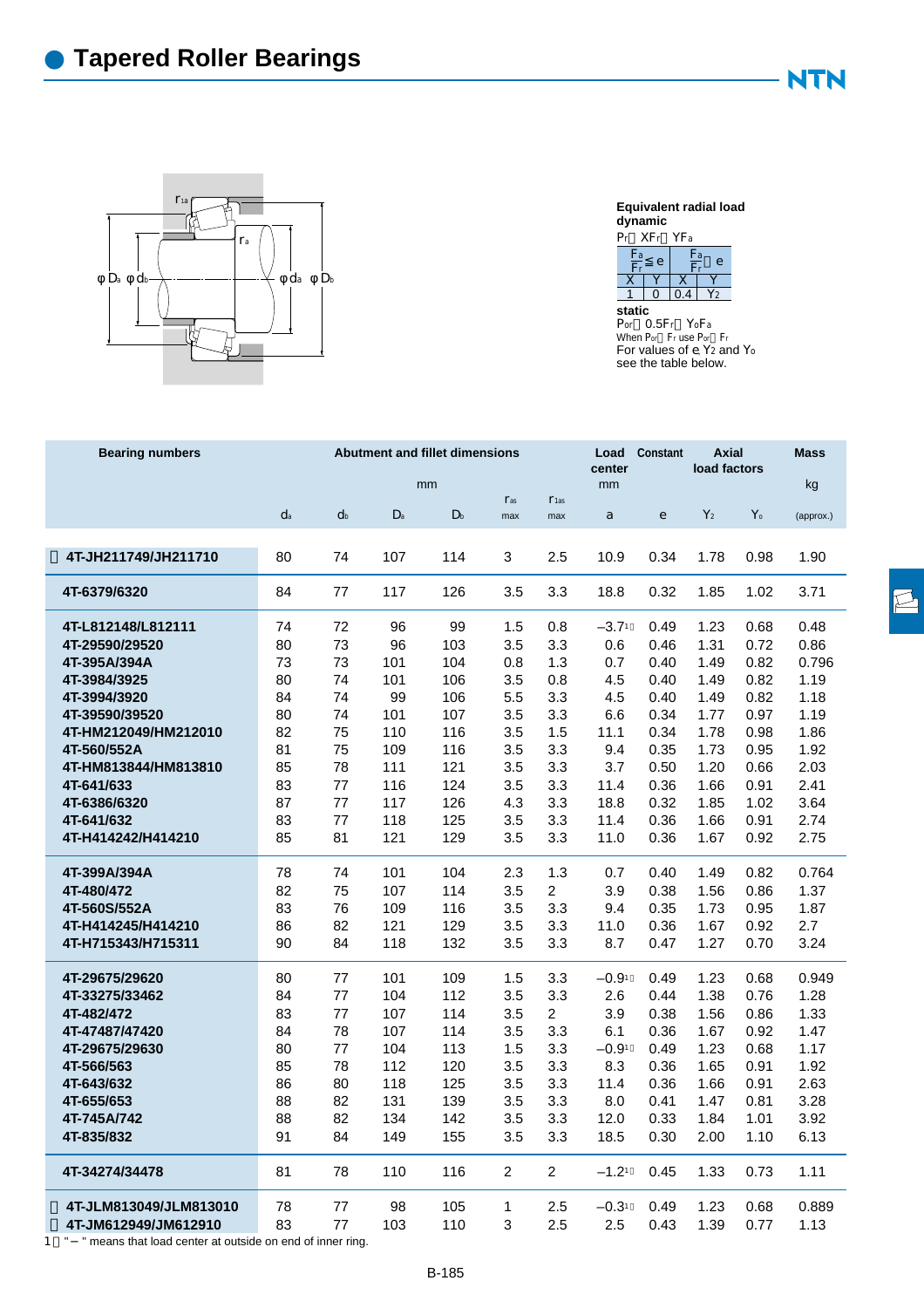

**NTN** 

P

 *d* 70.000 ~ 76.200mm

|                  | <b>Boundary dimensions</b> |          |          |               |               |                 | <b>Basic load ratings</b> |                 | <b>Limiting speeds</b> |         |
|------------------|----------------------------|----------|----------|---------------|---------------|-----------------|---------------------------|-----------------|------------------------|---------|
|                  |                            | mm       |          |               | dynamic<br>kN | static          | dynamic<br>kgf            | static          | $min-1$                |         |
| $\boldsymbol{d}$ | $\cal D$                   | $\cal T$ | $\cal B$ | $\mathcal{C}$ | $C_{\rm r}$   | $C_{\text{or}}$ | $C_{\rm r}$               | $C_{\text{or}}$ | grease                 | oil     |
|                  | 120.000                    | 29.794   | 29.007   | 24.237        | 128           | 177             | 13 000                    | 18 100          | 3 0 0 0                | 4 0 0 0 |
| 70.000           | 150.000                    | 41.275   | 39.688   | 25.400        | 199           | 234             | 20 300                    | 23 900          | 2 4 0 0                | 3 200   |
|                  | 117.475                    | 30.162   | 30.162   | 23.812        | 117           | 175             | 11 900                    | 17 900          | 3 0 0 0                | 4 0 0 0 |
|                  | 120.000                    | 32.545   | 32.545   | 26.195        | 147           | 214             | 15 000                    | 21 800          | 3 0 0 0                | 4 0 0 0 |
| 71.438           | 127.000                    | 36.512   | 36.170   | 28.575        | 163           | 229             | 16 600                    | 23 300          | 2 900                  | 3800    |
|                  | 136.525                    | 41.275   | 41.275   | 31.750        | 194           | 262             | 19800                     | 26 700          | 2800                   | 3800    |
|                  | 136.525                    | 41.275   | 41.275   | 31.750        | 226           | 293             | 23 100                    | 29 900          | 2700                   | 3700    |
|                  | 136.525                    | 46.038   | 46.038   | 36.512        | 224           | 355             | 22 800                    | 36 500          | 2600                   | 3500    |
|                  | 112.712                    | 25.400   | 25.400   | 19.050        | 95.5          | 151             | 9750                      | 15 400          | 3 100                  | 4 100   |
|                  | 117.475                    | 30.162   | 30.162   | 23.812        | 117           | 175             | 11 900                    | 17 900          | 3 0 0 0                | 4 0 0 0 |
| 73.025           | 127.000                    | 36.512   | 36.170   | 28.575        | 163           | 229             | 16 600                    | 23 300          | 2 900                  | 3800    |
|                  | 139.992                    | 36.512   | 36.098   | 28.575        | 178           | 265             | 18 100                    | 27 100          | 2 600                  | 3 4 0 0 |
|                  | 149.225                    | 53.975   | 54.229   | 44.450        | 287           | 410             | 29 300                    | 41 500          | 2 500                  | 3 4 0 0 |
|                  | 150.089                    | 44.450   | 46.672   | 36.512        | 261           | 360             | 26 600                    | 37 000          | 2 4 0 0                | 3 200   |
| 73.817           | 112.712                    | 25.400   | 25.400   | 19.050        | 95.5          | 151             | 9750                      | 15 400          | 3 100                  | 4 100   |
|                  | 127.000                    | 36.512   | 36.170   | 28.575        | 163           | 229             | 16 600                    | 23 300          | 2 900                  | 3800    |
| 74.612           | 139.992                    | 36.512   | 36.098   | 28.575        | 178           | 265             | 18 100                    | 27 100          | 2 600                  | 3 4 0 0 |
|                  | 115.000                    | 25.000   | 25.000   | 19.000        | 94.5          | 143             | 9650                      | 14 600          | 3 0 0 0                | 4 0 0 0 |
| 75.000           | 120.000                    | 31.000   | 29.500   | 25.000        | 131           | 197             | 13 300                    | 20 100          | 2 900                  | 3 900   |
|                  | 145.000                    | 51.000   | 51.000   | 42.000        | 287           | 410             | 29 300                    | 41 500          | 2 500                  | 3 4 0 0 |
|                  | 109.538                    | 19.050   | 19.050   | 15.083        | 63.0          | 115             | 6450                      | 11700           | 3 100                  | 4 100   |
|                  | 121.442                    | 24.608   | 23.012   | 17.462        | 91.0          | 127             | 9 300                     | 13 000          | 2 900                  | 3800    |
|                  | 121.442                    | 24.608   | 23.012   | 17.462        | 91.0          | 127             | 9 300                     | 13 000          | 2 900                  | 3800    |
|                  | 127.000                    | 30.162   | 31.000   | 22.225        | 135           | 194             | 13 800                    | 19800           | 2800                   | 3700    |
|                  | 133.350                    | 33.338   | 33.338   | 26.195        | 153           | 235             | 15 600                    | 24 000          | 2 600                  | 3500    |
|                  | 133.350                    | 39.688   | 39.688   | 32.545        | 177           | 305             | 18 000                    | 31 000          | 2600                   | 3500    |
| 76.200           | 135.733                    | 44.450   | 46.100   | 34.925        | 211           | 330             | 21 600                    | 34 000          | 2700                   | 3500    |
|                  | 136.525                    | 30.162   | 29.769   | 22.225        | 129           | 189             | 13 200                    | 19 300          | 2 600                  | 3500    |
|                  | 139.992                    | 36.512   | 36.098   | 28.575        | 178           | 265             | 18 100                    | 27 100          | 2600                   | 3 4 0 0 |
|                  | 139.992                    | 36.512   | 36.098   | 28.575        | 178           | 265             | 18 100                    | 27 100          | 2 600                  | 3 4 0 0 |
|                  | 146.050                    | 41.275   | 41.275   | 31.750        | 206           | 295             | 21 000                    | 30 000          | 2 500                  | 3 3 0 0 |
|                  | 149.225                    | 53.975   | 54.229   | 44.450        | 287           | 410             | 29 300                    | 41 500          | 2 500                  | 3 4 0 0 |
|                  | 150.089                    | 44.450   | 46.672   | 36.512        | 261           | 360             | 26 600                    | 37 000          | 2 4 0 0                | 3 200   |

Note: 1. Chamfer dimensions on the back face of the inner and outer rings of the bearing are larger than maximum values for installation dimensions *r*<sub>®</sub> and *r*ı‱.<br>2. Bearing numbers marked " = " designate **J-series** be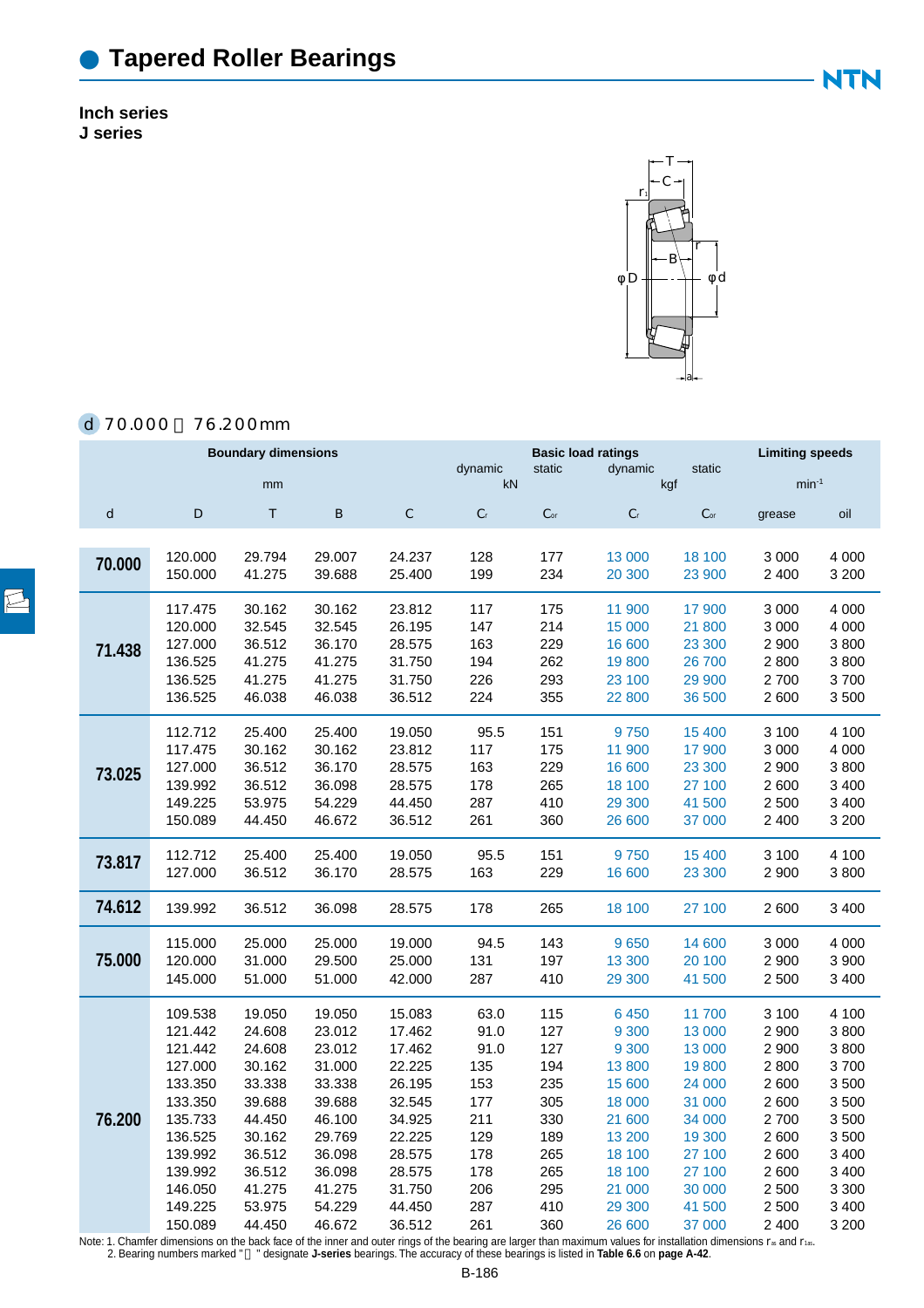





| <b>Bearing numbers</b> |                              |                                |         | <b>Abutment and fillet dimensions</b> |                |                  | Load<br>center   | <b>Constant</b>  | <b>Axial</b><br>load factors |         | <b>Mass</b> |
|------------------------|------------------------------|--------------------------------|---------|---------------------------------------|----------------|------------------|------------------|------------------|------------------------------|---------|-------------|
|                        |                              |                                |         | mm                                    |                |                  | mm               |                  |                              |         | kg          |
|                        |                              |                                |         |                                       | $r_{\rm as}$   | $r_{\text{las}}$ |                  |                  |                              |         |             |
|                        | $d_{\scriptscriptstyle\! A}$ | $d_{\rm b}$                    | $D_{a}$ | $D_{\rm b}$                           | max            | max              | $\boldsymbol{a}$ | $\boldsymbol{e}$ | $Y_2$                        | $Y_{o}$ | (approx.)   |
|                        |                              |                                |         |                                       |                |                  |                  |                  |                              |         |             |
| 4T-484/472             | 80                           | 77                             | 107     | 114                                   | $\overline{c}$ | $\overline{c}$   | 3.9              | 0.38             | 1.56                         | 0.86    | 1.33        |
| 4T-JH913848/JH913811   | 92                           | 82                             | 126     | 146                                   | $\overline{2}$ | 3.3              | $-4.3^{\circ}$   | 0.78             | 0.77                         | 0.42    | 3.08        |
| 4T-33281/33462         | 85                           | 79                             | 104     | 112                                   | 3.5            | 3.3              | 2.6              | 0.44             | 1.38                         | 0.76    | 1.24        |
| 4T-47490/47420         | 86                           | 79                             | 107     | 114                                   | 3.5            | 3.3              | 6.1              | 0.36             | 1.67                         | 0.92    | 1.42        |
| 4T-567A/563            | 86                           | 80                             | 112     | 120                                   | 3.5            | 3.3              | 8.3              | 0.36             | 1.65                         | 0.91    | 1.87        |
| 4T-644/632             | 87                           | 81                             | 118     | 125                                   | 3.5            | 3.3              | 11.4             | 0.36             | 1.66                         | 0.91    | 2.57        |
| 4T-H414249/H414210     | 89                           | 83                             | 121     | 129                                   | 3.5            | 3.3              | 11.0             | 0.36             | 1.67                         | 0.92    | 2.58        |
| 4T-H715345/H715311     | 93                           | 87                             | 118     | 132                                   | 3.5            | 3.3              | 8.7              | 0.47             | 1.27                         | 0.70    | 3.11        |
| 4T-29685/29620         | 86                           | 80                             | 101     | 109                                   | 3.5            | 3.3              | $-0.91$          | 0.49             | 1.23                         | 0.68    | 0.873       |
| 4T-33287/33462         | 87                           | 80                             | 104     | 112                                   | 3.5            | 3.3              | 2.6              | 0.44             | 1.38                         | 0.76    | 1.19        |
| 4T-567/563             | 88                           | 81                             | 112     | 120                                   | 3.5            | 3.3              | 8.3              | 0.36             | 1.65                         | 0.91    | 1.82        |
| 4T-576/572             | 90                           | 83                             | 125     | 133                                   | 3.5            | 3.3              | 5.5              | 0.40             | 1.49                         | 0.82    | 2.53        |
| 4T-6460/6420           | 93                           | 87                             | 129     | 140                                   | 3.5            | 3.3              | 14.8             | 0.36             | 1.66                         | 0.91    | 4.42        |
| 4T-744/742             | 91                           | 85                             | 134     | 142                                   | 3.5            | 3.3              | 12.0             | 0.33             | 1.84                         | 1.01    | 3.79        |
| 4T-29688/29620         | 83                           | 80                             | 101     | 109                                   | 1.5            | 3.3              | $-0.91$          | 0.49             | 1.23                         | 0.68    | 0.86        |
| 4T-568/563             | 83                           | 82                             | 112     | 120                                   | 0.8            | 3.3              | 8.3              | 0.36             | 1.65                         | 0.91    | 1.80        |
| 4T-577/572             | 91                           | 85                             | 125     | 133                                   | 3.5            | 3.3              | 5.5              | 0.40             | 1.49                         | 0.82    | 2.48        |
| 4T-JLM714149/JLM714110 | 87                           | 81                             | 104     | 110                                   | 3              | 2.5              | $-0.3^{\circ}$   | 0.46             | 1.31                         | 0.72    | 0.875       |
| 4T-JM714249/JM714210   | 88                           | 83                             | 108     | 115                                   | 3              | 2.5              | 1.9              | 0.44             | 1.35                         | 0.74    | 1.29        |
| 4T-JH415647/JH415610   | 94                           | 89                             | 129     | 139                                   | 3              | 2.5              | 14.1             | 0.36             | 1.66                         | 0.91    | 3.81        |
| 4T-L814749/L814710     | 84                           | 82                             | 100     | 105                                   | 1.5            | 1.5              | $-5.0^{\circ}$   | 0.50             | 1.20                         | 0.66    | 0.579       |
| 4T-34300/34478         | 86                           | 83                             | 110     | 116                                   | $\overline{2}$ | $\overline{2}$   | $-1.2^{\circ}$   | 0.45             | 1.33                         | 0.73    | 0.982       |
| 4T-34301/34478         | 89                           | 83                             | 110     | 116                                   | 3.5            | $\overline{c}$   | $-1.21$          | 0.45             | 1.33                         | 0.73    | 0.977       |
| 4T-42687/42620         | 90                           | 84                             | 114     | 121                                   | 3.5            | 3.3              | 2.8              | 0.42             | 1.43                         | 0.79    | 1.46        |
| 4T-47678/47620         | 97                           | 85                             | 119     | 128                                   | 6.4            | 3.3              | 3.9              | 0.40             | 1.48                         | 0.82    | 1.92        |
| 4T-HM516442/HM516410   | 93                           | 87                             | 118     | 128                                   | 3.5            | 3.3              | 7.5              | 0.40             | 1.49                         | 0.82    | 2.43        |
| 4T-5760/5735           | 94                           | 88                             | 119     | 130                                   | 3.5            | 3.3              | 11.0             | 0.41             | 1.48                         | 0.81    | 2.75        |
| 4T-495A/493            | 92                           | 86                             | 122     | 130                                   | 3.5            | 3.3              | 0.7              | 0.44             | 1.35                         | 0.74    | 1.83        |
| 4T-575/572             | 92                           | 86                             | 125     | 133                                   | 3.5            | 3.3              | 5.5              | 0.40             | 1.49                         | 0.82    | 2.43        |
| 4T-575S/572            | 99                           | 86                             | 125     | 133                                   | 6.8            | 3.3              | 5.5              | 0.40             | 1.49                         | 0.82    | 2.41        |
| 4T-659/653             | 93                           | 131<br>139<br>87<br>3.5<br>3.3 |         |                                       |                | 8.0              | 0.41             | 1.47             | 0.81                         | 3.04    |             |
| 4T-6461A/6420          | 108                          | 89                             | 129     | 140                                   | 9.7            | 3.3              | 14.8             | 0.36             | 1.66                         | 0.91    | 4.23        |
| 4T-748S/742            | 93                           | 87                             | 134     | 142                                   | 3.5            | 3.3              | 12.0             | 0.33             | 1.84                         | 1.01    | 3.66        |

1) " " means that load center at outside on end of inner ring.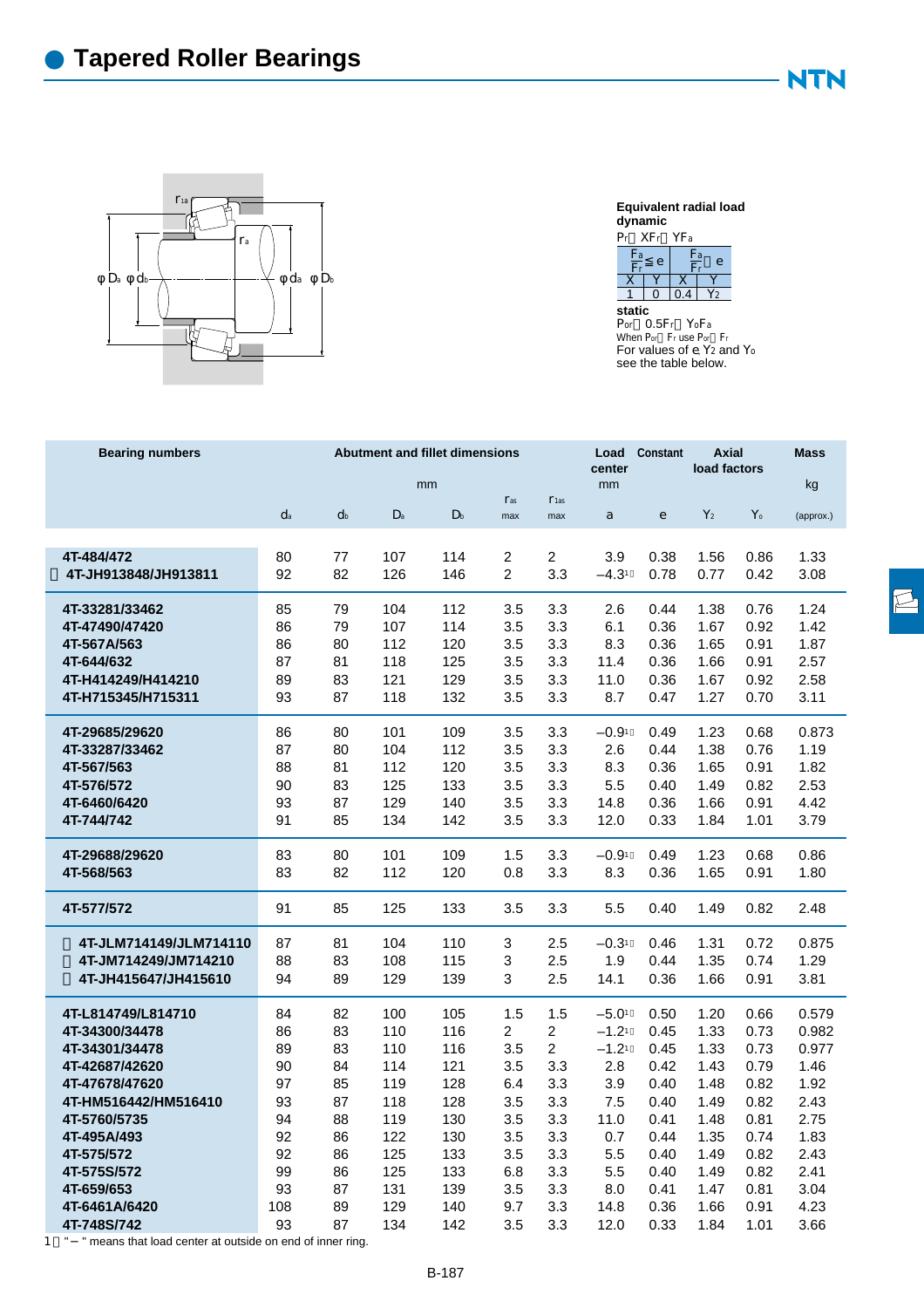

NTN

## *d* 76.200 ~ 83.345mm

|                  | <b>Boundary dimensions</b> |                  |                  |                  |               |                 | <b>Basic load ratings</b> |                  | <b>Limiting speeds</b> |                    |
|------------------|----------------------------|------------------|------------------|------------------|---------------|-----------------|---------------------------|------------------|------------------------|--------------------|
|                  |                            | mm               |                  |                  | dynamic<br>kN | static          | dynamic                   | static<br>kgf    | $min-1$                |                    |
| $\boldsymbol{d}$ | $\cal D$                   | $\cal T$         | $\boldsymbol{B}$ | $\cal C$         | $C_{\rm r}$   | $C_{\text{or}}$ | $C_{\rm r}$               | $C_{\text{or}}$  | grease                 | oil                |
|                  | 149.225                    | 53.975           | 54.229           | 44.450           | 287           | 410             | 29 300                    | 41 500           | 2 500                  | 3 4 0 0            |
|                  | 161.925                    | 53.975           | 55.100           | 42.862           | 310           | 460             | 31 500                    | 47 000           | 2 300                  | 3 000              |
| 76.200           | 180.975                    | 53.975           | 53.183           | 35.720           | 325           | 415             | 33 000                    | 42 500           | 1 900                  | 2 600              |
|                  | 190.500                    | 57.150           | 57.531           | 46.038           | 445           | 610             | 45 000                    | 62 000           | 1 900                  | 2 600              |
|                  | 117.475                    | 25.400           | 25.400           | 19.050           | 99.5          | 162             | 10 200                    | 16 500           | 2 900                  | 3 900              |
|                  | 121.442                    | 24.608           | 23.012           | 17.462           | 91.0          | 127             | 9 3 0 0                   | 13 000           | 2 900                  | 3800               |
| 77.788           | 127.000                    | 30.162           | 31.000           | 22.225           | 135           | 194             | 13 800                    | 19800            | 2800                   | 3700               |
|                  | 136.525<br>136.525         | 30.162<br>46.038 | 29.769<br>46.038 | 22.225<br>36.512 | 129           | 189<br>355      | 13 200<br>22 800          | 19 300<br>36 500 | 2600<br>2600           | 3500<br>3500       |
|                  |                            |                  |                  |                  | 224           |                 |                           |                  |                        |                    |
|                  | 146.050                    | 41.275           | 41.275           | 31.750           | 206           | 295             | 21 000                    | 30 000           | 2 500                  | 3 3 0 0            |
| 79.375           | 161.925                    | 47.625           | 48.260           | 38.100           | 270           | 385             | 27 500                    | 39 000           | 2 3 0 0                | 3 100              |
|                  | 190.500                    | 57.150           | 57.531           | 46.038           | 445           | 610             | 45 000                    | 62 000           | 1 900                  | 2 600              |
| 80.000           | 130.000                    | 35.000           | 34.000           | 28.500           | 166           | 249             | 16 900                    | 25 400           | 2700                   | 3 600              |
|                  | 133.350                    | 33.338           | 33.338           | 26.195           | 153           | 235             | 15 600                    | 24 000           | 2600                   | 3500               |
| 80.962           | 136.525                    | 30.162           | 29.769           | 22.225           | 129           | 189             | 13 200                    | 19 300           | 2600                   | 3500               |
|                  | 139.992                    | 36.512           | 36.098           | 28.575           | 178           | 265             | 18 100                    | 27 100           | 2 600                  | 3 4 0 0            |
|                  | 150.089                    | 44.450           | 46.672           | 36.512           | 261           | 360             | 26 600                    | 37 000           | 2 4 0 0                | 3 200              |
|                  | 125.412                    | 25.400           | 25.400           | 19.845           | 102           | 163             | 10 400                    | 16 600           | 2700                   | 3 600              |
|                  | 133.350                    | 33.338           | 33.338           | 26.195           | 153           | 235             | 15 600                    | 24 000           | 2600                   | 3500               |
|                  | 133.350                    | 39.688           | 39.688           | 32.545           | 177           | 305             | 18 000                    | 31 000           | 2600                   | 3500               |
|                  | 136.525                    | 30.162           | 29.769           | 22.225           | 129           | 189             | 13 200                    | 19 300           | 2600                   | 3500               |
|                  | 139.992<br>139.992         | 36.512<br>36.512 | 36.098<br>36.098 | 28.575<br>28.575 | 178<br>178    | 265<br>265      | 18 100<br>18 100          | 27 100           | 2 600<br>2600          | 3 4 0 0<br>3 4 0 0 |
| 82.550           | 146.050                    | 41.275           | 41.275           | 31.750           | 206           | 295             | 21 000                    | 27 100<br>30 000 | 2 500                  | 3 3 0 0            |
|                  | 150.089                    | 44.450           | 46.672           | 36.512           | 261           | 360             | 26 600                    | 37 000           | 2 4 0 0                | 3 200              |
|                  | 152.400                    | 39.688           | 36.322           | 30.162           | 180           | 279             | 18 300                    | 28 400           | 2 3 0 0                | 3 100              |
|                  | 152.400                    | 41.275           | 41.275           | 31.750           | 206           | 295             | 21 000                    | 30 000           | 2 500                  | 3 3 0 0            |
|                  | 161.925                    | 47.625           | 48.260           | 38.100           | 270           | 385             | 27 500                    | 39 000           | 2 3 0 0                | 3 100              |
|                  | 161.925                    | 53.975           | 55.100           | 42.862           | 310           | 460             | 31 500                    | 47 000           | 2 3 0 0                | 3 000              |
|                  | 168.275                    | 53.975           | 56.363           | 41.275           | 340           | 460             | 34 500                    | 46 500           | 2 2 0 0                | 3 0 0 0            |
|                  | 125.412                    | 25.400           | 25.400           | 19.845           | 102           | 163             | 10 400                    | 16 600           | 2700                   | 3 600              |
| 83.345           | 125.412                    | 25.400           | 25.400           | 19.845           | 102           | 163             | 10 400                    | 16 600           | 2700                   | 3 600              |
|                  | 125.412                    | 25.400           | 25.400           | 19.845           | 102           | 163             | 10 400                    | 16 600           | 2700                   | 3600               |

Note: 1. Chamfer dimensions on the back face of the inner and outer rings of the bearing are larger than maximum values for installation dimensions r‱ and n‱.<br>2. As for the maximum value for inner and outer ring diameters class is an integer for class 4 and class 2 bearings only.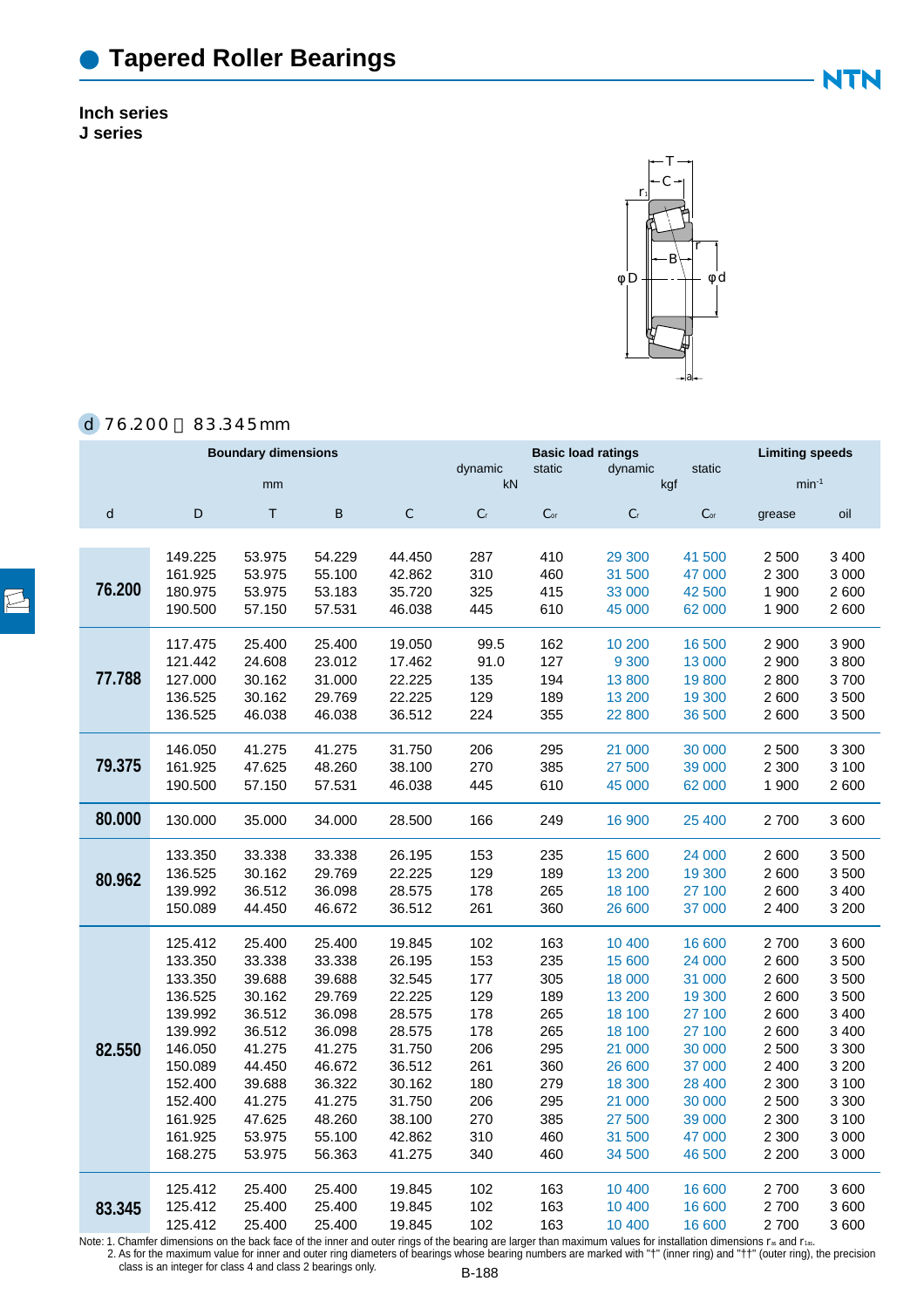





| <b>Bearing numbers</b>                                                                                                                                                                             |                                       |             |                                        | <b>Abutment and fillet dimensions</b> |                     | Load<br>center      | <b>Constant</b>  | <b>Axial</b><br>load factors |       | <b>Mass</b> |           |
|----------------------------------------------------------------------------------------------------------------------------------------------------------------------------------------------------|---------------------------------------|-------------|----------------------------------------|---------------------------------------|---------------------|---------------------|------------------|------------------------------|-------|-------------|-----------|
|                                                                                                                                                                                                    |                                       |             |                                        | mm                                    |                     |                     | mm               |                              |       |             | kg        |
|                                                                                                                                                                                                    | $d_{\scriptscriptstyle{\theta}}$      | $d_{\rm b}$ | $D_{\scriptscriptstyle{\overline{a}}}$ | $D_{\rm b}$                           | $r_{\rm as}$<br>max | $\Gamma$ las<br>max | $\boldsymbol{a}$ | $\boldsymbol{e}$             | $Y_2$ | $Y_{o}$     | (approx.) |
|                                                                                                                                                                                                    |                                       |             |                                        |                                       |                     |                     |                  |                              |       |             |           |
| 4T-6461/6420                                                                                                                                                                                       | 96                                    | 89          | 129                                    | 140                                   | 3.5                 | 3.3                 | 14.8             | 0.36                         | 1.66  | 0.91        | 4.26      |
| 4T-6576/6535                                                                                                                                                                                       | 99                                    | 92          | 141                                    | 154                                   | 3.5                 | 3.3                 | 12.8             | 0.40                         | 1.50  | 0.82        | 5.44      |
| 4T-H917840/H917810TT                                                                                                                                                                               | 110                                   | 100         | 152                                    | 170                                   | 3.5                 | 3.3                 | $-0.5^{\circ}$   | 0.73                         | 0.82  | 0.45        | 6.57      |
| 4T-HH221430/HH221410                                                                                                                                                                               | 101                                   | 95          | 171                                    | 179                                   | 3.5                 | 3.3                 | 14.4             | 0.33                         | 1.79  | 0.99        | 8.69      |
| 4T-LM814849/LM814810                                                                                                                                                                               | 91                                    | 85          | 105                                    | 113                                   | 3.5                 | 3.3                 | $-2.3^{\circ}$   | 0.51                         | 1.18  | 0.65        | 0.932     |
| 4T-34306/34478                                                                                                                                                                                     | 90                                    | 84          | 110                                    | 116                                   | 3.5                 | $\overline{c}$      | $-1.21$          | 0.45                         | 1.33  | 0.73        | 0.943     |
| 4T-42690/42620                                                                                                                                                                                     | 91                                    | 85          | 114                                    | 121                                   | 3.5                 | 3.3                 | 2.8              | 0.42                         | 1.43  | 0.79        | 1.41      |
| 4T-495AS/493                                                                                                                                                                                       | 93                                    | 87          | 122                                    | 130                                   | 3.5                 | 3.3                 | 0.7              | 0.44                         | 1.35  | 0.74        | 1.78      |
| 4T-H715348/H715311                                                                                                                                                                                 | 98                                    | 88          | 118                                    | 132                                   | 3.5                 | 3.3                 | 8.7              | 0.47                         | 1.27  | 0.70        | 2.84      |
| 4T-661/653                                                                                                                                                                                         | 96                                    | 90          | 131                                    | 139                                   | 3.5                 | 3.3                 | 8.0              | 0.41                         | 1.47  | 0.81        | 2.91      |
| 4T-756A/752                                                                                                                                                                                        | 106                                   | 91          | 144                                    | 150                                   | 8                   | 3.3                 | 12.0             | 0.34                         | 1.76  | 0.97        | 4.55      |
| 4T-HH221431/HH221410                                                                                                                                                                               | 103                                   | 97          | 171                                    | 179                                   | 3.5                 | 3.3                 | 14.4             | 0.33                         | 1.79  | 0.99        | 8.52      |
| 4T-JM515649/JM515610                                                                                                                                                                               | 94                                    | 88          | 117                                    | 125                                   | $\mathbf{3}$        | 2.5                 | 4.9              | 0.39                         | 1.54  | 0.85        | 1.73      |
| 4T-47681/47620                                                                                                                                                                                     | 95                                    | 89          | 119                                    | 128                                   | 3.5                 | 3.3                 | 3.9              | 0.40                         | 1.48  | 0.82        | 1.78      |
| 4T-496/493                                                                                                                                                                                         | 95                                    | 89          | 122                                    | 130                                   | 3.5                 | 3.3                 | 0.7              | 0.44                         | 1.35  | 0.74        | 1.69      |
| 4T-581/572                                                                                                                                                                                         | 96                                    | 90          | 125                                    | 133                                   | 3.5                 | 3.3                 | 5.5              | 0.40                         | 1.49  | 0.82        | 2.26      |
| 4T-740/742                                                                                                                                                                                         | 101                                   | 91          | 134                                    | 142                                   | 5                   | 3.3                 | 12.0             | 0.33                         | 1.84  | 1.01        | 3.43      |
| 4T-27687/27620                                                                                                                                                                                     | 96                                    | 89          | 115                                    | 120                                   | 3.5                 | 1.5                 | $-0.61$          | 0.42                         | 1.44  | 0.79        | 1.07      |
| 4T-47686/47620                                                                                                                                                                                     | 97                                    | 90          | 119                                    | 128                                   | 3.5                 | 3.3                 | 3.9              | 0.40                         | 1.48  | 0.82        | 1.72      |
| 4T-HM516448/HM516410                                                                                                                                                                               | 105                                   | 92          | 118                                    | 128                                   | 6.8                 | 3.3                 | 7.5              | 0.40                         | 1.49  | 0.82        | 2.16      |
| 4T-495/493                                                                                                                                                                                         | 97                                    | 90          | 122                                    | 130                                   | 3.5                 | 3.3                 | 0.7              | 0.44                         | 1.35  | 0.74        | 1.64      |
| 4T-580/572                                                                                                                                                                                         | 98                                    | 91          | 125                                    | 133                                   | 3.5                 | 3.3                 | 5.5              | 0.40                         | 1.49  | 0.82        | 2.2       |
| 4T-582/572                                                                                                                                                                                         | 104                                   | 91          | 125                                    | 133                                   | 6.8                 | 3.3                 | 5.5              | 0.40                         | 1.49  | 0.82        | 2.19      |
| 4T-663/653                                                                                                                                                                                         | 99                                    | 92          | 131                                    | 139                                   | 3.5                 | 3.3                 | 8.0              | 0.41                         | 1.47  | 0.81        | 2.78      |
| 4T-749A/742                                                                                                                                                                                        | 99                                    | 93          | 134                                    | 142                                   | 3.5                 | 3.3                 | 12.0             | 0.33                         | 1.84  | 1.01        | 3.37      |
| 4T-595/592A                                                                                                                                                                                        | 100                                   | 93          | 135                                    | 144                                   | 3.5                 | 3.3                 | 2.6              | 0.44                         | 1.36  | 0.75        | 3.02      |
| 4T-663/652                                                                                                                                                                                         | 99                                    | 92          | 134                                    | 141                                   | 3.5                 | 3.3                 | 8.0              | 0.41                         | 1.47  | 0.81        | 3.15      |
| 4T-757/752                                                                                                                                                                                         | 100                                   | 94          | 144                                    | 150                                   | 3.5                 | 3.3                 | 12.0             | 0.34                         | 1.76  | 0.97        | 4.42      |
| 4T-6559C/6535                                                                                                                                                                                      | 104                                   | 98          | 141                                    | 154                                   | 3.5                 | 3.3                 | 12.8             | 0.40                         | 1.50  | 0.82        | 5.09      |
| 4T-842/832                                                                                                                                                                                         | 101<br>94<br>149<br>155<br>3.5<br>3.3 |             |                                        |                                       |                     |                     | 18.5             | 0.30                         | 2.00  | 1.10        | 5.46      |
| 4T-27689/27620                                                                                                                                                                                     | 90<br>90<br>115<br>120<br>0.8         |             |                                        |                                       |                     | 1.5                 | $-0.61$          | 0.42                         | 1.44  | 0.79        | 1.06      |
| 4T-27690/27620                                                                                                                                                                                     | 96                                    | 90          | 115                                    | 120                                   | 3.5                 | 1.5                 | $-0.6^{\circ}$   | 0.42                         | 1.44  | 0.79        | 1.05      |
| 4T-27691/27620                                                                                                                                                                                     | 102                                   | 90          | 115                                    | 120                                   | 6.4                 | 1.5                 | $-0.61$          | 0.42                         | 1.44  | 0.79        | 1.04      |
| Note: 3. Bearing numbers marked " "designate J-series bearings. The tolerances of these bearings is listed in Table 6.6 on page A-42.<br>" means that load center at outside on end of inner ring. |                                       |             |                                        |                                       |                     |                     |                  |                              |       |             |           |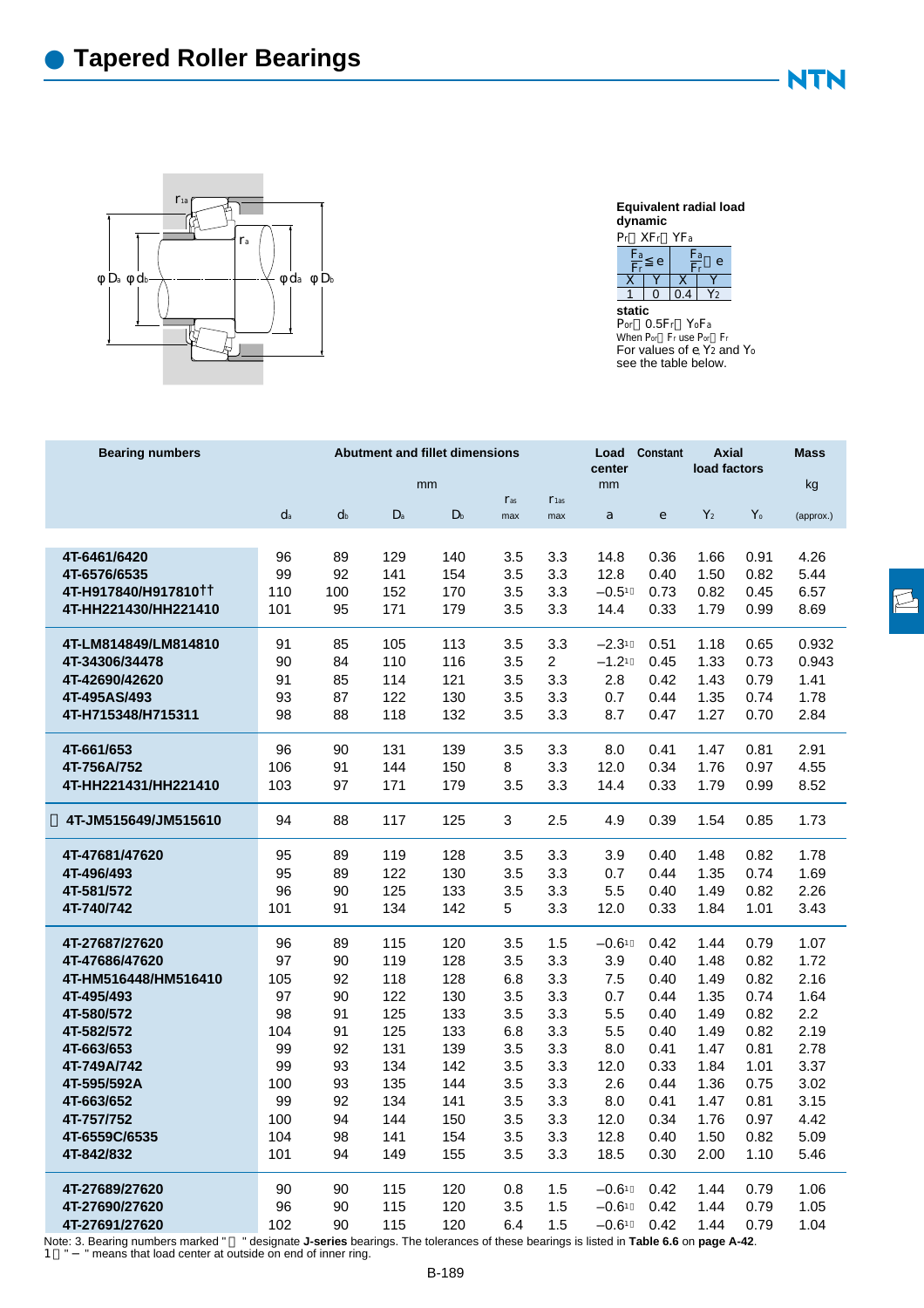

NTN

## *d* 84.138 ~ 95.000mm

|                  | <b>Boundary dimensions</b>                                                |                                                                    |                                                                    |                                                                    |                                                 | <b>Basic load ratings</b>                      |                                                                   |                                                                     | <b>Limiting speeds</b>                                              |                                                               |
|------------------|---------------------------------------------------------------------------|--------------------------------------------------------------------|--------------------------------------------------------------------|--------------------------------------------------------------------|-------------------------------------------------|------------------------------------------------|-------------------------------------------------------------------|---------------------------------------------------------------------|---------------------------------------------------------------------|---------------------------------------------------------------|
|                  |                                                                           | mm                                                                 |                                                                    |                                                                    | dynamic<br>kN                                   | static                                         | dynamic                                                           | static<br>kgf                                                       | $min-1$                                                             |                                                               |
| $\boldsymbol{d}$ | $\boldsymbol{D}$                                                          | $\cal T$                                                           | $\boldsymbol{B}$                                                   | $\mathcal{C}$                                                      | $C_{\rm r}$                                     | $C_{\text{or}}$                                | $C_{\rm r}$                                                       | $C_{or}$                                                            | grease                                                              | oil                                                           |
| 84.138           | 136.525                                                                   | 30.162                                                             | 29.769                                                             | 22.225                                                             | 129                                             | 189                                            | 13 200                                                            | 19 300                                                              | 2600                                                                | 3500                                                          |
| 85.000           | 130.000<br>140.000                                                        | 30.000<br>39.000                                                   | 29.000<br>38.000                                                   | 24.000<br>31.500                                                   | 135<br>197                                      | 214<br>297                                     | 13700<br>20 100                                                   | 21 900<br>30 500                                                    | 2600<br>2 500                                                       | 3500<br>3 4 0 0                                               |
| 85.026           | 150.089                                                                   | 44.450                                                             | 46.672                                                             | 36.512                                                             | 261                                             | 360                                            | 26 600                                                            | 37 000                                                              | 2 4 0 0                                                             | 3 200                                                         |
| 85.725           | 133.350<br>142.138<br>146.050<br>152.400<br>161.925                       | 30.162<br>42.862<br>41.275<br>39.688<br>47.625                     | 29.769<br>42.862<br>41.275<br>36.322<br>48.260                     | 22.225<br>34.133<br>31.750<br>30.162<br>38.100                     | 129<br>216<br>206<br>180<br>270                 | 189<br>350<br>295<br>279<br>385                | 13 200<br>22 000<br>21 000<br>18 300<br>27 500                    | 19 300<br>35 500<br>30 000<br>28 400<br>39 000                      | 2600<br>2 500<br>2 500<br>2 3 0 0<br>2 3 0 0                        | 3500<br>3 3 0 0<br>3 3 0 0<br>3 100<br>3 100                  |
| 87.960           | 148.430                                                                   | 28.575                                                             | 28.971                                                             | 21.433                                                             | 138                                             | 215                                            | 14 100                                                            | 21 900                                                              | 2 3 0 0                                                             | 3 100                                                         |
| 88.900           | 121.442<br>123.825<br>148.430<br>152.400<br>161.925<br>161.925<br>168.275 | 15.083<br>20.638<br>28.575<br>39.688<br>47.625<br>53.975<br>53.975 | 15.083<br>20.638<br>28.971<br>36.322<br>48.260<br>55.100<br>56.363 | 11.112<br>16.670<br>21.433<br>30.162<br>38.100<br>42.862<br>41.275 | 56.5<br>80.0<br>138<br>180<br>270<br>310<br>340 | 88.0<br>141<br>215<br>279<br>385<br>460<br>460 | 5750<br>8 1 5 0<br>14 100<br>18 300<br>27 500<br>31 500<br>34 500 | 9 0 0 0<br>14 400<br>21 900<br>28 400<br>39 000<br>47 000<br>46 500 | 2700<br>2700<br>2 3 0 0<br>2 3 0 0<br>2 3 0 0<br>2 3 0 0<br>2 2 0 0 | 3600<br>3500<br>3 100<br>3 100<br>3 100<br>3 0 0 0<br>3 0 0 0 |
| 89.974           | 146.975                                                                   | 40.000                                                             | 40.000                                                             | 32.500                                                             | 227                                             | 340                                            | 23 200                                                            | 34 500                                                              | 2 4 0 0                                                             | 3 2 0 0                                                       |
| 90.000           | 145.000<br>155.000<br>190.000                                             | 35.000<br>44.000<br>50.800                                         | 34.000<br>44.000<br>46.038                                         | 27.000<br>35.500<br>31.750                                         | 189<br>270<br>281                               | 279<br>385<br>365                              | 19 300<br>27 500<br>28700                                         | 28 400<br>39 000<br>37 000                                          | 2 4 0 0<br>2 3 0 0<br>1800                                          | 3 200<br>3 100<br>2 4 0 0                                     |
| 90.488           | 161.925                                                                   | 47.625                                                             | 48.260                                                             | 38.100                                                             | 270                                             | 385                                            | 27 500                                                            | 39 000                                                              | 2 3 0 0                                                             | 3 100                                                         |
| 92.075           | 146.050<br>152.400<br>168.275                                             | 33.338<br>39.688<br>41.275                                         | 34.925<br>36.322<br>41.275                                         | 26.195<br>30.162<br>30.162                                         | 163<br>180<br>222                               | 266<br>279<br>340                              | 16700<br>18 300<br>22700                                          | 27 100<br>28 400<br>35 000                                          | 2 4 0 0<br>2 3 0 0<br>2 100                                         | 3 100<br>3 100<br>2800                                        |
| 93.662           | 148.430                                                                   | 28.575                                                             | 28.971                                                             | 21.433                                                             | 138                                             | 215                                            | 14 100                                                            | 21 900                                                              | 2 3 0 0                                                             | 3 100                                                         |
| 95.000           | 150.000                                                                   | 35.000                                                             | 34.000                                                             | 27.000                                                             | 180                                             | 279                                            | 18 300                                                            | 28 400                                                              | 2 3 0 0                                                             | 3 100                                                         |

Note: 1. Chamfer dimensions on the back face of the inner and outer rings of the bearing are larger than maximum values for installation dimensions r‱ and n‱.<br>2. As for the maximum value for inner and outer ring diameters class is an integer for class 4 and class 2 bearings only.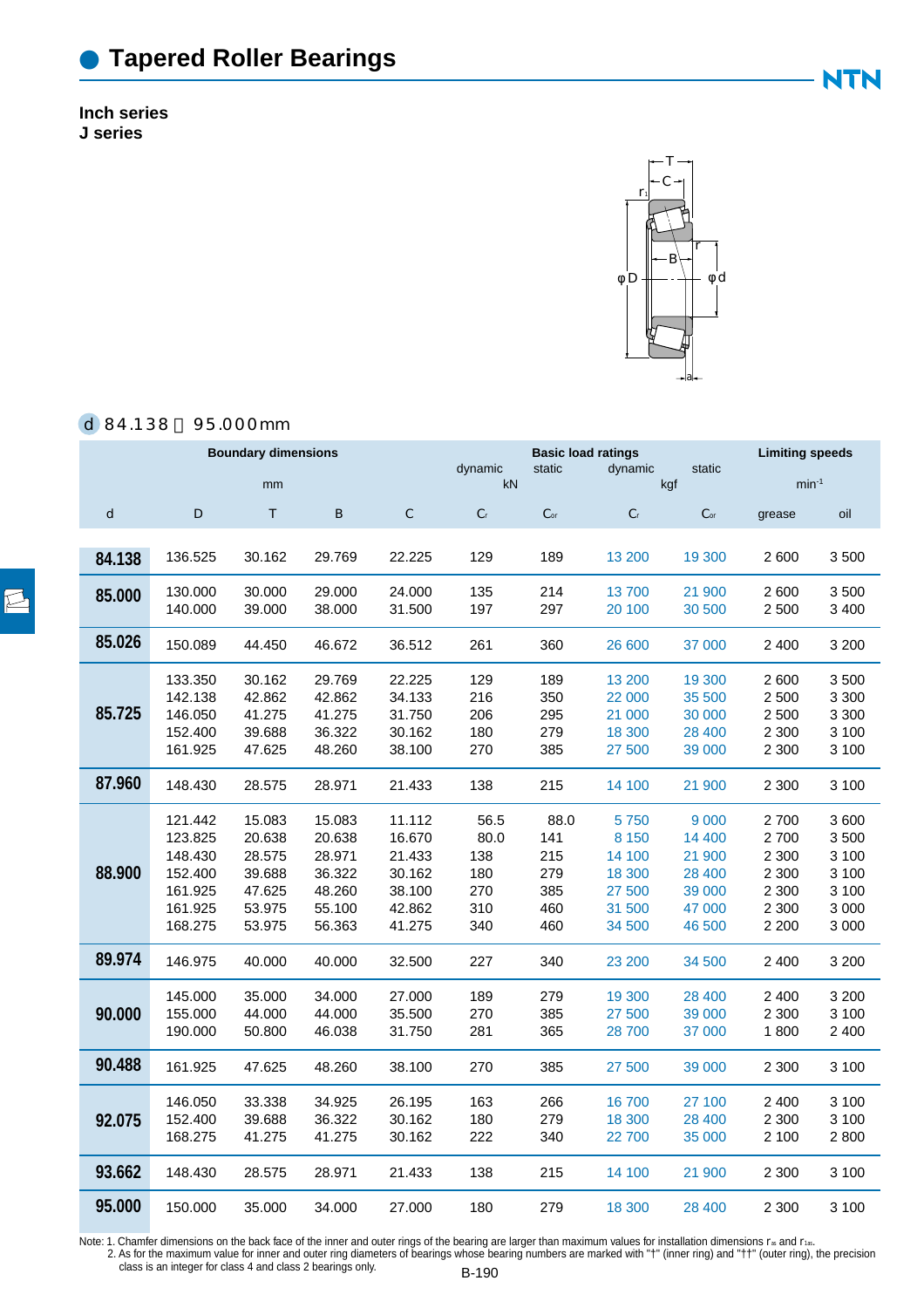

#### **Equivalent radial load dynamic**



**static** *P*or 0.5*F*r *Y*o*F*a When *P*or *F*<sup>r</sup> use *P*or *F*<sup>r</sup> For values of *e*, *Y*2 and *Y*o see the table below.

| <b>Bearing numbers</b>                                                                                                  | <b>Abutment and fillet dimensions</b><br>mm |                                          |                                               |                                               |                                             |                                             | Load<br>center                                              | <b>Constant</b>                                      | <b>Axial</b><br>load factors                         |                                                      | <b>Mass</b>                                            |
|-------------------------------------------------------------------------------------------------------------------------|---------------------------------------------|------------------------------------------|-----------------------------------------------|-----------------------------------------------|---------------------------------------------|---------------------------------------------|-------------------------------------------------------------|------------------------------------------------------|------------------------------------------------------|------------------------------------------------------|--------------------------------------------------------|
|                                                                                                                         |                                             |                                          |                                               |                                               | $\mathcal{T}\mathrm{as}$                    | $\mathcal{r}_{\text{las}}$                  | mm                                                          |                                                      |                                                      |                                                      | kg                                                     |
|                                                                                                                         | $d_{\scriptscriptstyle{\theta}}$            | $d_{\rm b}$                              | $D_{a}$                                       | $D_{\rm b}$                                   | max                                         | max                                         | a                                                           | $\boldsymbol{e}$                                     | $Y_2$                                                | $Y_0$                                                | (approx.)                                              |
| 4T-498/493                                                                                                              | 98                                          | 91                                       | 122                                           | 130                                           | 3.5                                         | 3.3                                         | 0.7                                                         | 0.44                                                 | 1.35                                                 | 0.74                                                 | 1.6                                                    |
| 4T-JM716648/JM716610<br>4T-JHM516849/JHM516810                                                                          | 104<br>100                                  | 92<br>94                                 | 117<br>125                                    | 125<br>134                                    | 6<br>3                                      | 2.5<br>2.5                                  | 0.2<br>5.9                                                  | 0.44<br>0.41                                         | 1.35<br>1.47                                         | 0.74<br>0.81                                         | 1.37<br>2.3                                            |
| 4T-749/742                                                                                                              | 101                                         | 95                                       | 134                                           | 142                                           | 3.5                                         | 3.3                                         | 12.0                                                        | 0.33                                                 | 1.84                                                 | 1.01                                                 | 3.25                                                   |
| 4T-497/492A<br>4T-HM617049/HM617010<br>4T-665/653<br>4T-596/592A<br>4T-758/752                                          | 99<br>106<br>102<br>102<br>103              | 93<br>95<br>95<br>96<br>97               | 120<br>125<br>131<br>135<br>144               | 128<br>137<br>139<br>144<br>150               | 3.5<br>4.8<br>3.5<br>3.5<br>3.5             | 3.3<br>3.3<br>3.3<br>3.3<br>3.3             | 0.7<br>6.9<br>8.0<br>2.6<br>12.0                            | 0.44<br>0.43<br>0.41<br>0.44<br>0.34                 | 1.35<br>1.39<br>1.47<br>1.36<br>1.76                 | 0.74<br>0.76<br>0.81<br>0.75<br>0.97                 | 1.43<br>2.69<br>2.65<br>2.9<br>4.26                    |
| 4T-42346/42584                                                                                                          | 103                                         | 98                                       | 134                                           | 142                                           | 3                                           | 3                                           | $-3.01$                                                     | 0.49                                                 | 1.22                                                 | 0.67                                                 | 1.99                                                   |
| 4T-LL217849/LL217810<br>4T-L217849/L217810<br>4T-42350/42584<br>4T-593/592A<br>4T-759/752<br>4T-6580/6535<br>4T-850/832 | 97<br>97<br>104<br>104<br>106<br>109<br>106 | 94<br>94<br>98<br>98<br>99<br>102<br>100 | 115<br>116<br>134<br>135<br>144<br>141<br>149 | 117<br>119<br>142<br>144<br>150<br>154<br>155 | 1.5<br>1.5<br>3<br>3.5<br>3.5<br>3.5<br>3.5 | 1.5<br>1.5<br>3<br>3.3<br>3.3<br>3.3<br>3.3 | $-2.91$<br>$-0.71$<br>$-3.0$<br>2.6<br>12.0<br>12.8<br>18.5 | 0.33<br>0.33<br>0.49<br>0.44<br>0.34<br>0.40<br>0.30 | 1.81<br>1.82<br>1.22<br>1.36<br>1.76<br>1.50<br>2.00 | 1.00<br>1.00<br>0.67<br>0.75<br>0.97<br>0.82<br>1.10 | 0.452<br>0.737<br>1.96<br>2.78<br>4.09<br>4.73<br>5.08 |
| 4T-HM218248†/HM218210††                                                                                                 | 112                                         | 99                                       | 133                                           | 141                                           | $\overline{7}$                              | 3.5                                         | 8.6                                                         | 0.33                                                 | 1.80                                                 | 0.99                                                 | 2.55                                                   |
| 4T-JM718149/JM718110<br>4T-JHM318448/JHM318410<br>4T-J90354/J90748                                                      | 105<br>106<br>120                           | 99<br>100<br>112                         | 131<br>140<br>162                             | 139<br>148<br>179                             | 3<br>3<br>3.5                               | 2.5<br>2.5<br>3.3                           | 2.0<br>10.1<br>$-12.91$                                     | 0.44<br>0.34<br>0.87                                 | 1.35<br>1.76<br>0.69                                 | 0.74<br>0.97<br>0.38                                 | 2.14<br>3.32<br>6.32                                   |
| 4T-760/752                                                                                                              | 107                                         | 101                                      | 144                                           | 150                                           | 3.5                                         | 3.3                                         | 12.0                                                        | 0.34                                                 | 1.76                                                 | 0.97                                                 | 4.01                                                   |
| 4T-47890/47820<br>4T-598A/592A<br>4T-681/672                                                                            | 107<br>113<br>110                           | 101<br>101<br>104                        | 131<br>135<br>149                             | 140<br>144<br>160                             | 3.5<br>6.4<br>3.5                           | 3.3<br>3.3<br>3.3                           | 0.6<br>2.6<br>3.0                                           | 0.45<br>0.44<br>0.47                                 | 1.34<br>1.36<br>1.28                                 | 0.74<br>0.75<br>0.70                                 | 2.08<br>2.63<br>3.87                                   |
| 4T-42368/42584                                                                                                          | 107                                         | 102                                      | 134                                           | 142                                           | 3                                           | 3                                           | $-3.01$                                                     | 0.49                                                 | 1.22                                                 | 0.67                                                 | 1.8                                                    |
| 4T-JM719149/JM719113                                                                                                    | 109                                         | 104                                      | 135                                           | 143                                           | 3                                           | 2.5                                         | 1.7                                                         | 0.44                                                 | 1.36                                                 | 0.75                                                 | 2.19                                                   |

Note: 3. Bearing numbers marked " " designate **J-series** bearings. The tolerances of these bearings is listed in **Table 6.6** on **page A-42**. 1)" " means that load center at outside on end of inner ring.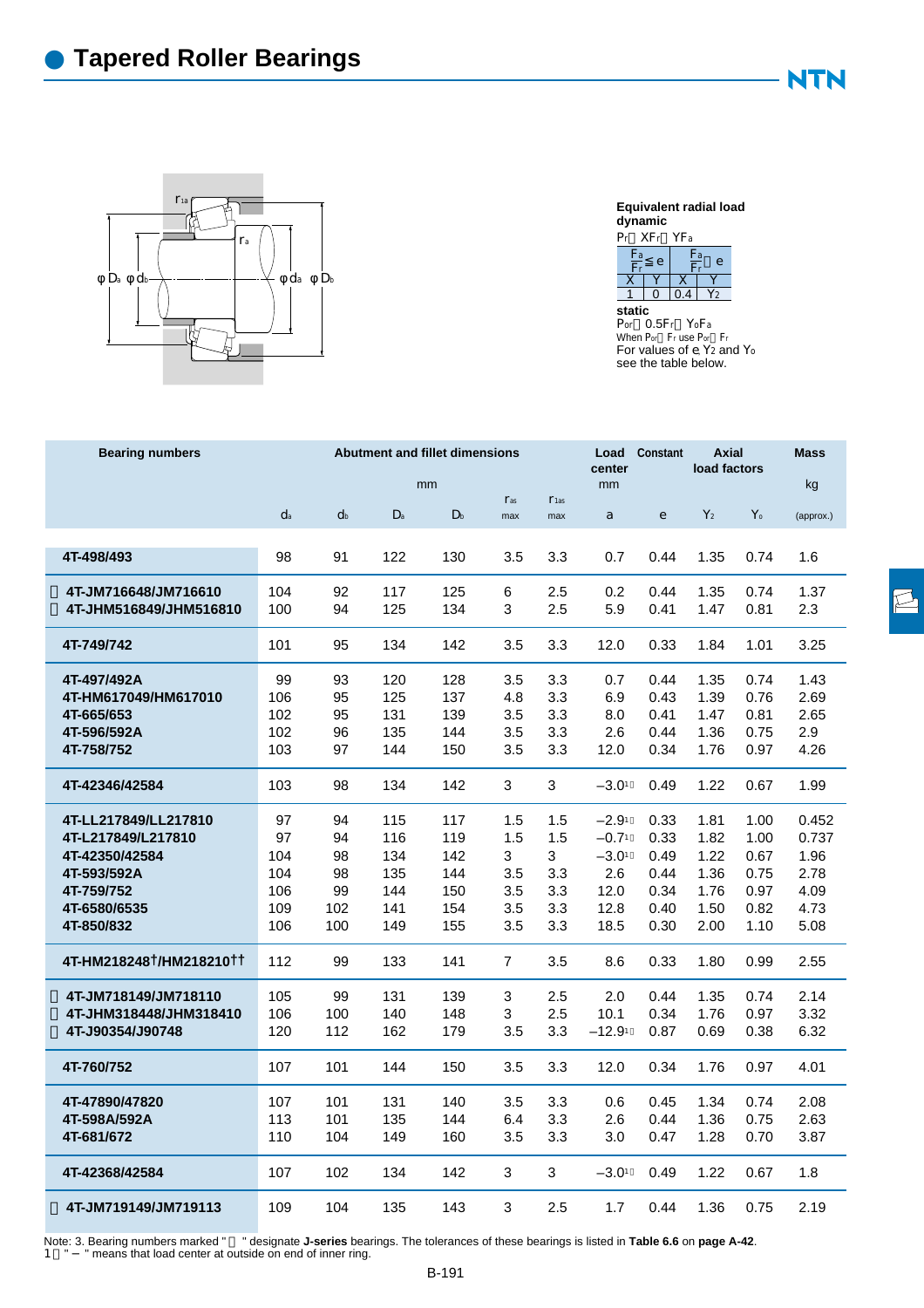

NTN

E

## *d* 95.250 ~ 109.538mm

|                  |          | <b>Boundary dimensions</b> |          |              |               |              | <b>Basic load ratings</b> |              | <b>Limiting speeds</b> |         |
|------------------|----------|----------------------------|----------|--------------|---------------|--------------|---------------------------|--------------|------------------------|---------|
|                  |          | mm                         |          |              | dynamic<br>kN | static       | dynamic<br>kgf            | static       | $min-1$                |         |
| $\boldsymbol{d}$ | $\cal D$ | $\boldsymbol{T}$           | $\cal B$ | $\mathcal C$ | $C_{\rm r}$   | $C_{\rm or}$ | $C_{\rm r}$               | $C_{\rm or}$ | grease                 | oil     |
|                  | 130.175  | 20.638                     | 21.433   | 16.670       | 81.0          | 147          | 8 3 0 0                   | 15 000       | 2 500                  | 3 300   |
|                  | 146.050  | 33.338                     | 34.925   | 26.195       | 163           | 266          | 16700                     | 27 100       | 2 4 0 0                | 3 100   |
|                  | 147.638  | 35.717                     | 36.322   | 26.192       | 180           | 279          | 18 300                    | 28 400       | 2 300                  | 3 100   |
|                  | 148.430  | 28.575                     | 28.971   | 21.433       | 138           | 215          | 14 100                    | 21 900       | 2 3 0 0                | 3 100   |
| 95.250           | 152.400  | 39.688                     | 36.322   | 30.162       | 180           | 279          | 18 300                    | 28 400       | 2 300                  | 3 100   |
|                  | 157.162  | 36.512                     | 36.116   | 26.195       | 188           | 305          | 19 200                    | 31 000       | 2 2 0 0                | 2 900   |
|                  | 168.275  | 41.275                     | 41.275   | 30.162       | 222           | 340          | 22 700                    | 35 000       | 2 100                  | 2800    |
|                  | 190.500  | 57.150                     | 57.531   | 46.038       | 445           | 610          | 45 000                    | 62 000       | 1 900                  | 2600    |
|                  | 148.430  | 28.575                     | 28.971   | 21.433       | 138           | 215          | 14 100                    | 21 900       | 2 3 0 0                | 3 100   |
| 96.838           | 188.912  | 50.800                     | 46.038   | 31.750       | 281           | 365          | 28700                     | 37 000       | 1800                   | 2 400   |
|                  | 157.162  | 36.512                     | 36.116   | 26.195       | 188           | 305          | 19 200                    | 31 000       | 2 2 0 0                | 2 900   |
| 98.425           | 168.275  | 41.275                     | 41.275   | 30.162       | 222           | 340          | 22 700                    | 35 000       | 2 100                  | 2800    |
| 99.974           | 212.725  | 66.675                     | 66.675   | 53.975       | 575           | 810          | 58 500                    | 82 500       | 1700                   | 2 3 0 0 |
| 100.000          | 155.000  | 36.000                     | 35.000   | 28.000       | 192           | 310          | 19 600                    | 31 500       | 2 200                  | 2 900   |
| 100.012          | 157.162  | 36.512                     | 36.116   | 26.195       | 188           | 305          | 19 200                    | 31 000       | 2 2 0 0                | 2 900   |
|                  | 157.162  | 36.512                     | 36.116   | 26.195       | 188           | 305          | 19 200                    | 31 000       | 2 2 0 0                | 2 900   |
|                  | 168.275  | 41.275                     | 41.275   | 30.162       | 222           | 340          | 22 700                    | 35 000       | 2 100                  | 2800    |
|                  | 180.975  | 47.625                     | 48.006   | 38.100       | 285           | 430          | 29 100                    | 44 000       | 2 0 0 0                | 2700    |
| 101.600          | 190.500  | 57.150                     | 57.531   | 44.450       | 380           | 555          | 38 500                    | 56 500       | 2 0 0 0                | 2600    |
|                  | 190.500  | 57.150                     | 57.531   | 46.038       | 445           | 610          | 45 000                    | 62 000       | 1 900                  | 2600    |
|                  | 190.500  | 57.150                     | 57.531   | 46.038       | 445           | 610          | 45 000                    | 62 000       | 1 900                  | 2600    |
|                  | 212.725  | 66.675                     | 66.675   | 53.975       | 475           | 695          | 48 500                    | 71 000       | 1800                   | 2 3 0 0 |
|                  | 212.725  | 66.675                     | 66.675   | 53.975       | 575           | 810          | 58 500                    | 82 500       | 1700                   | 2 3 0 0 |
| 104.775          | 180.975  | 47.625                     | 48.006   | 38.100       | 285           | 430          | 29 100                    | 44 000       | 2 0 0 0                | 2700    |
|                  | 158.750  | 23.020                     | 21.438   | 15.875       | 102           | 166          | 10 400                    | 17 000       | 2 100                  | 2800    |
| 107.950          | 159.987  | 34.925                     | 34.925   | 26.988       | 167           | 320          | 17 100                    | 33 000       | 2 100                  | 2800    |
|                  | 165.100  | 36.512                     | 36.512   | 26.988       | 191           | 315          | 19500                     | 32 000       | 2 100                  | 2700    |
|                  | 212.725  | 66.675                     | 66.675   | 53.975       | 475           | 695          | 48 500                    | 71 000       | 1800                   | 2 3 0 0 |
| 109.538          | 158.750  | 23.020                     | 21.438   | 15.875       | 102           | 166          | 10 400                    | 17 000       | 2 100                  | 2800    |

Note: 1. Chamfer dimensions on the back face of the inner and outer rings of the bearing are larger than maximum values for installation dimensions r‱ and n‱.<br>2. As for the maximum value for inner and outer ring diameters class is an integer for class 4 and class 2 bearings only.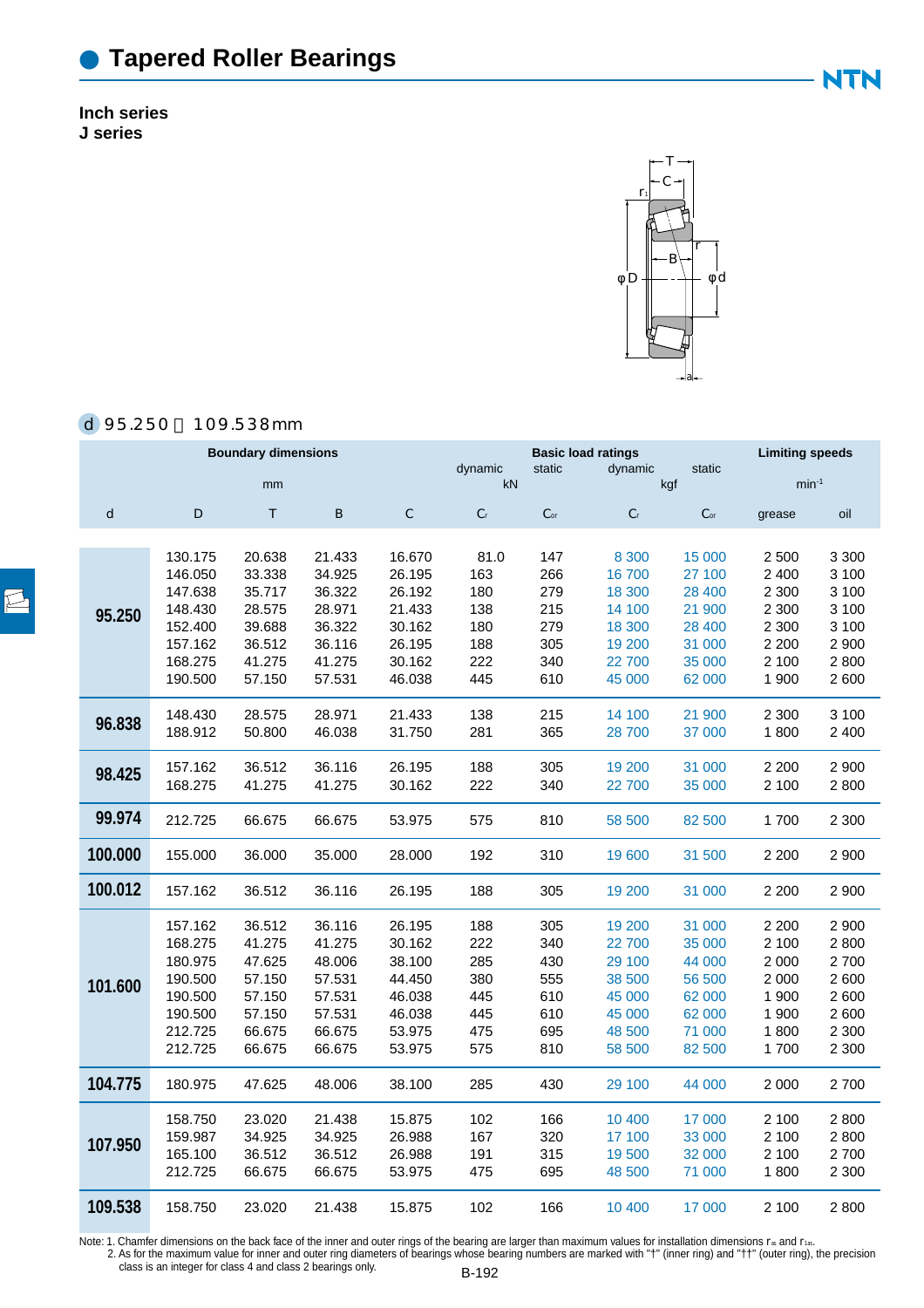





| <b>Bearing numbers</b> |                                    |             | <b>Abutment and fillet dimensions</b> |             |                | Load<br>center             | <b>Constant</b> | <b>Axial</b><br>load factors |       | <b>Mass</b> |                |
|------------------------|------------------------------------|-------------|---------------------------------------|-------------|----------------|----------------------------|-----------------|------------------------------|-------|-------------|----------------|
|                        |                                    |             |                                       | mm          |                |                            | mm              |                              |       |             | kg             |
|                        |                                    |             |                                       |             | $r_{\rm as}$   | $\mathcal{r}_{\text{las}}$ |                 |                              |       |             |                |
|                        | $d_{\scriptscriptstyle{\text{a}}}$ | $d_{\rm b}$ | $D_{a}$                               | $D_{\rm b}$ | max            | max                        | a               | $\boldsymbol{e}$             | $Y_2$ | $Y_0$       | (approx.)      |
|                        |                                    |             |                                       |             |                |                            |                 |                              |       |             |                |
| 4T-L319249/L319210     | 103                                | 101         | 122                                   | 125         | 1.5            | 1.5                        | $-1.01$         | 0.35                         | 1.72  | 0.95        | 0.789          |
| 4T-47896/47820         | 110                                | 103         | 131                                   | 140         | 3.5            | 3.3                        | 0.6             | 0.45                         | 1.34  | 0.74        | 1.95           |
| 4T-594A/592XE          | 113                                | 104         | 135                                   | 142         | 5              | 0.8                        | 2.6             | 0.44                         | 1.36  | 0.75        | 2.09           |
| 4T-42375/42584         | 108                                | 103         | 134                                   | 142         | 3              | 3                          | $-3.0^{\circ}$  | 0.49                         | 1.22  | 0.67        | 1.75           |
| 4T-594/592A            | 110                                | 104         | 135                                   | 144         | 3.5            | 3.3                        | 2.6             | 0.44                         | 1.36  | 0.75        | 2.51           |
| 4T-52375/52618         | 112                                | 105         | 142                                   | 152         | 3.5            | 3.3                        | 0.6             | 0.47                         | 1.26  | 0.69        | 2.76           |
| 4T-683/672             | 113                                | 106         | 149                                   | 160         | 3.5            | 3.3                        | 3.0             | 0.47                         | 1.28  | 0.70        | 3.72           |
| 4T-HH221440/HH221410   | 125                                | 110         | 171                                   | 179         | 8              | 3.3                        | 14.4            | 0.33                         | 1.79  | 0.99        | 7.5            |
| 4T-42381/42584         | 110                                | 104         | 134                                   | 142         | 3.5            | 3                          | $-3.01$         | 0.49                         | 1.22  | 0.67        | 1.69           |
| 4T-90381/90744         | 125                                | 113         | 161                                   | 179         | 3.5            | 3.3                        | $-12.91$        | 0.87                         | 0.69  | 0.38        | 5.67           |
|                        |                                    |             |                                       |             |                |                            |                 |                              |       |             |                |
| 4T-52387/52618         | 114                                | 108         | 142                                   | 152         | 3.5            | 3.3                        | 0.6             | 0.47                         | 1.26  | 0.69        | 2.62           |
| 4T-685/672             | 116                                | 109         | 149                                   | 160         | 3.5            | 3.3                        | 3.0             | 0.47                         | 1.28  | 0.70        | 3.56           |
| 4T-HH224334†/HH224310  | 124                                | 120         | 192                                   | 202         | 3.5            | 3.3                        | 18.9            | 0.33                         | 1.84  | 1.01        | 11.5           |
| 4T-JM720249/JM720210   | 115                                | 109         | 140                                   | 149         | 3              | 2.5                        | $-0.31$         | 0.47                         | 1.27  | 0.70        | 2.4            |
| 4T-52393/52618         | 116                                | 109         | 142                                   | 152         | 3.5            | 3.3                        | 0.6             | 0.47                         | 1.26  | 0.69        | 2.55           |
| 4T-52400/52618         | 117                                | 111         | 142                                   | 152         | 3.5            | 3.3                        | 0.6             | 0.47                         | 1.26  | 0.69        | 2.48           |
| 4T-687/672             | 118                                | 112         | 149                                   | 160         | 3.5            | 3.3                        | 3.0             | 0.47                         | 1.28  | 0.70        | 3.4            |
| 4T-780/772††           | 119                                | 113         | 161                                   | 168         | 3.5            | 3.3                        | 8.1             | 0.39                         | 1.56  | 0.86        | 5.11           |
| 4T-861/854             | 129                                | 114         | 170                                   | 174         | 8              | 3.3                        | 15.3            | 0.33                         | 1.79  | 0.99        | $\overline{7}$ |
| 4T-HH221449/HH221410   | 131                                | 116         | 171                                   | 179         | 8              | 3.3                        | 14.4            | 0.33                         | 1.79  | 0.99        | 7.06           |
| 4T-HH221449A/HH221410  | 122                                | 116         | 171                                   | 179         | 3.5            | 3.3                        | 14.4            | 0.33                         | 1.79  | 0.99        | 7.06           |
| 4T-941/932             | 130                                | 117         | 187                                   | 193         | $\overline{7}$ | 3.3                        | 19.7            | 0.33                         | 1.84  | 1.01        | 11.2           |
| 4T-HH224335/HH224310   | 132                                | 121         | 192                                   | 202         | $\overline{7}$ | 3.3                        | 18.9            | 0.33                         | 1.84  | 1.01        | 11.3           |
| 4T-782/772††           | 122                                | 116         | 161                                   | 168         | 3.5            | 3.3                        | 8.1             | 0.39                         | 1.56  | 0.86        | 4.92           |
| 4T-37425/37625         | 122                                | 115         | 143                                   | 152         | 3.5            | 3.3                        | $-14.01$        | 0.61                         | 0.99  | 0.54        | 1.37           |
| 4T-LM522546/LM522510   | 122                                | 116         | 146                                   | 154         | 3.5            | 3.3                        | 1.4             | 0.40                         | 1.49  | 0.82        | 2.37           |
| 4T-56425/56650         | 123                                | 117         | 149                                   | 159         | 3.5            | 3.3                        | $-2.01$         | 0.50                         | 1.21  | 0.66        | 2.69           |
| 4T-936/932             | 137                                | 122         | 187                                   | 193         | 8              | 3.3                        | 19.7            | 0.33                         | 1.84  | 1.01        | 10.7           |
| 4T-37431/37625         | 123                                | 116         | 143                                   | 152         | 3.5            | 3.3                        | $-14.0^{\circ}$ | 0.61                         | 0.99  | 0.54        | 1.33           |

Note: 3. Bearing numbers marked " " designate **J-series** bearings. The tolerances of these bearings is listed in **Table 6.6** on **page A-42**. 1)" " means that load center at outside on end of inner ring.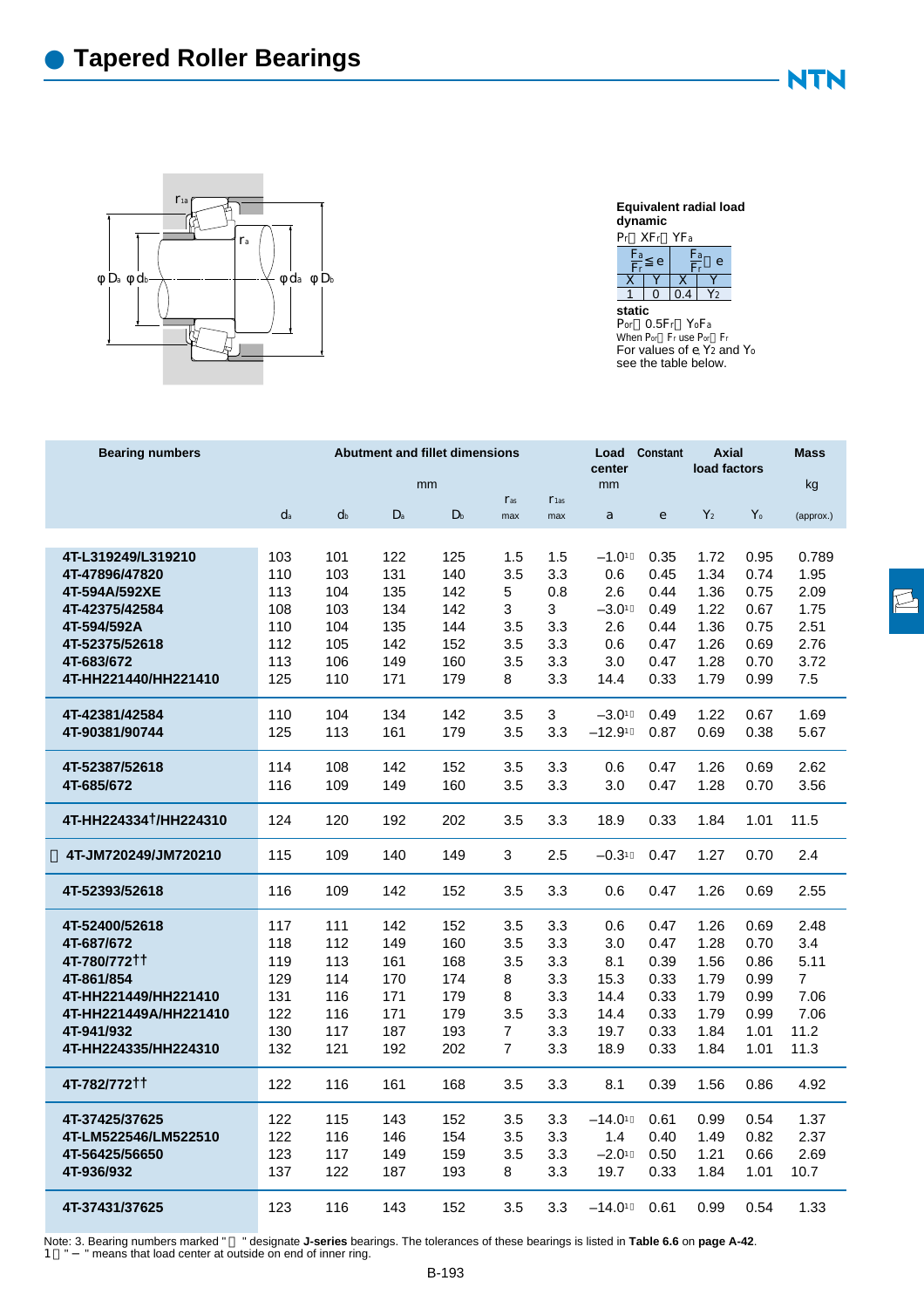

**NTN** 

| d109.987 | 133.350mm |
|----------|-----------|
|          |           |

class is an integer for class 4 and class 2 bearings only.

|                  |                                                                           | <b>Boundary dimensions</b>                                         |                                                                    |                                                                    |                                               |                                                   | <b>Basic load ratings</b>                                          |                                                                     | <b>Limiting speeds</b>                                   |                                                                   |
|------------------|---------------------------------------------------------------------------|--------------------------------------------------------------------|--------------------------------------------------------------------|--------------------------------------------------------------------|-----------------------------------------------|---------------------------------------------------|--------------------------------------------------------------------|---------------------------------------------------------------------|----------------------------------------------------------|-------------------------------------------------------------------|
|                  |                                                                           | mm                                                                 |                                                                    |                                                                    | dynamic<br>kN                                 | static                                            | dynamic                                                            | static<br>kgf                                                       | $min-1$                                                  |                                                                   |
| $\boldsymbol{d}$ | $\cal D$                                                                  | $\cal T$                                                           | $\cal B$                                                           | $\cal C$                                                           | $C_{\rm r}$                                   | $C_{\text{or}}$                                   | $C_{\rm r}$                                                        | $C_{\text{or}}$                                                     | grease                                                   | oil                                                               |
| 109.987          | 159.987                                                                   | 34.925                                                             | 34.925                                                             | 26.988                                                             | 167                                           | 320                                               | 17 100                                                             | 33 000                                                              | 2 100                                                    | 2800                                                              |
| 109.992          | 177.800                                                                   | 41.275                                                             | 41.275                                                             | 30.162                                                             | 232                                           | 375                                               | 23 600                                                             | 38 000                                                              | 1 900                                                    | 2600                                                              |
| 110.000          | 165.000<br>180.000                                                        | 35.000<br>47.000                                                   | 35.000<br>46.000                                                   | 26.500<br>38.000                                                   | 191<br>305                                    | 315<br>480                                        | 19 500<br>31 000                                                   | 32 000<br>49 000                                                    | 2 100<br>1 900                                           | 2700<br>2600                                                      |
| 111.125          | 214.312                                                                   | 55.562                                                             | 52.388                                                             | 39.688                                                             | 405                                           | 560                                               | 41 500                                                             | 57 000                                                              | 1 500                                                    | 2 000                                                             |
| 114.300          | 177.800<br>180.975<br>212.725<br>212.725<br>228.600                       | 41.275<br>34.925<br>66.675<br>66.675<br>53.975                     | 41.275<br>31.750<br>66.675<br>66.675<br>49.428                     | 30.162<br>25.400<br>53.975<br>53.975<br>38.100                     | 232<br>169<br>475<br>575<br>430               | 375<br>245<br>695<br>810<br>620                   | 23 600<br>17 200<br>48 500<br>58 500<br>44 000                     | 38 000<br>25 000<br>71 000<br>82 500<br>63 500                      | 1 900<br>1 900<br>1800<br>1700<br>1 400                  | 2 600<br>2 500<br>2 3 0 0<br>2 3 0 0<br>1 900                     |
| 115.087          | 190.500                                                                   | 47.625                                                             | 49.212                                                             | 34.925                                                             | 300                                           | 475                                               | 30 500                                                             | 48 500                                                              | 1800                                                     | 2 500                                                             |
| 117.475          | 180.975                                                                   | 34.925                                                             | 31.750                                                             | 25.400                                                             | 169                                           | 245                                               | 17 200                                                             | 25 000                                                              | 1 900                                                    | 2 500                                                             |
| 120.000          | 170.000                                                                   | 25.400                                                             | 25.400                                                             | 19.050                                                             | 127                                           | 210                                               | 13 000                                                             | 21 400                                                              | 2 0 0 0                                                  | 2600                                                              |
| 120.650          | 234.950                                                                   | 63.500                                                             | 63.500                                                             | 49.212                                                             | 525                                           | 825                                               | 53 500                                                             | 84 000                                                              | 1 500                                                    | 2 0 0 0                                                           |
| 123.825          | 182.562                                                                   | 39.688                                                             | 38.100                                                             | 33.338                                                             | 224                                           | 435                                               | 22 900                                                             | 44 000                                                              | 1800                                                     | 2 4 0 0                                                           |
| 127.000          | 182.562<br>196.850<br>215.900<br>228.600<br>228.600<br>230.000<br>254.000 | 39.688<br>46.038<br>47.625<br>53.975<br>53.975<br>63.500<br>77.788 | 38.100<br>46.038<br>47.625<br>49.428<br>49.428<br>63.500<br>82.550 | 33.338<br>38.100<br>34.925<br>38.100<br>38.100<br>49.212<br>61.912 | 224<br>310<br>320<br>320<br>430<br>525<br>740 | 435<br>550<br>540<br>445<br>620<br>825<br>1 0 7 0 | 22 900<br>31 500<br>32 500<br>32 500<br>44 000<br>53 500<br>75 500 | 44 000<br>56 500<br>55 000<br>45 000<br>63 500<br>84 000<br>109 000 | 1800<br>1700<br>1 600<br>1 400<br>1 400<br>1500<br>1 400 | 2 4 0 0<br>2 2 0 0<br>2 100<br>1 900<br>1 900<br>2 0 0 0<br>1 900 |
| 128.588          | 206.375                                                                   | 47.625                                                             | 47.625                                                             | 34.925                                                             | 315                                           | 520                                               | 32 000                                                             | 53 000                                                              | 1700                                                     | 2 2 0 0                                                           |
| 130.175          | 196.850<br>206.375                                                        | 46.038<br>47.625                                                   | 46.038<br>47.625                                                   | 38.100<br>34.925                                                   | 310<br>315                                    | 550<br>520                                        | 31 500<br>32 000                                                   | 56 500<br>53 000                                                    | 1700<br>1700                                             | 2 2 0 0<br>2 2 0 0                                                |
| 133.350          | 177.008                                                                   | 25.400                                                             | 26.195                                                             | 20.638                                                             | 126                                           | 259                                               | 12 900                                                             | 26 400                                                              | 1800                                                     | 2 400                                                             |

Note: 1. Chamfer dimensions on the back face of the inner and outer rings of the bearing are larger than maximum values for installation dimensions r‱ and n‱.<br>2. As for the maximum value for inner and outer ring diameters

 $\sum_{i=1}^{n}$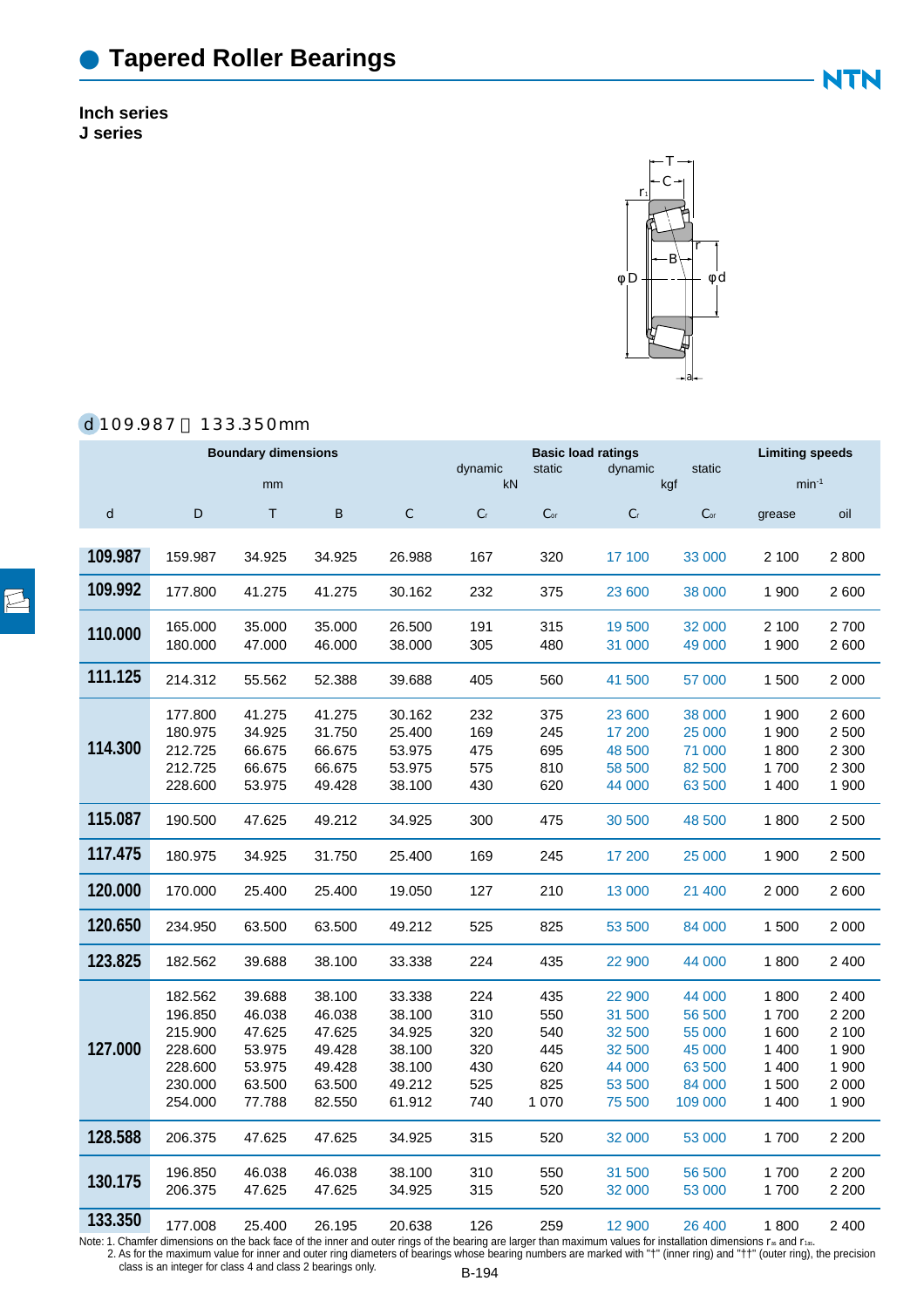

#### **Equivalent radial load dynamic**



**static** *P*or 0.5*F*r *Y*o*F*a When *P*or *F*<sup>r</sup> use *P*or *F*<sup>r</sup> For values of *e*, *Y*2 and *Y*o see the table below.

| <b>Bearing numbers</b>                                                                                                                 |                                               |                                               | <b>Abutment and fillet dimensions</b>         |                                               |                                                       | Load<br>center                                | Constant                                                                           | <b>Axial</b><br>load factors                         |                                                      | <b>Mass</b>                                          |                                                     |
|----------------------------------------------------------------------------------------------------------------------------------------|-----------------------------------------------|-----------------------------------------------|-----------------------------------------------|-----------------------------------------------|-------------------------------------------------------|-----------------------------------------------|------------------------------------------------------------------------------------|------------------------------------------------------|------------------------------------------------------|------------------------------------------------------|-----------------------------------------------------|
|                                                                                                                                        |                                               |                                               |                                               | mm                                            |                                                       |                                               | mm                                                                                 |                                                      |                                                      |                                                      | kg                                                  |
|                                                                                                                                        | $d_{\scriptscriptstyle{\text{a}}}$            | $\mathfrak{a}$                                | $D_{a}$                                       | $D_{\rm b}$                                   | $r_{\rm as}$<br>max                                   | $r_{\text{las}}$<br>max                       | a                                                                                  | $\boldsymbol{e}$                                     | $Y_2$                                                | $Y_{o}$                                              | (approx.)                                           |
| 4T-LM522548/LM522510                                                                                                                   | 133                                           | 118                                           | 146                                           | 154                                           | 8                                                     | 3.3                                           | 1.4                                                                                | 0.40                                                 | 1.49                                                 | 0.82                                                 | 2.24                                                |
| 4T-64433/64700                                                                                                                         | 128                                           | 121                                           | 160                                           | 172                                           | 3.5                                                   | 3.3                                           | $-1.11$                                                                            | 0.52                                                 | 1.16                                                 | 0.64                                                 | 3.77                                                |
| 4T-JM822049/JM822010<br>4T-JHM522649/JHM522610                                                                                         | 124<br>127                                    | 119<br>122                                    | 149<br>162                                    | 159<br>172                                    | 3<br>3                                                | 2.5<br>2.5                                    | $-3.01$<br>6.0                                                                     | 0.50<br>0.41                                         | 1.21<br>1.48                                         | 0.66<br>0.81                                         | 2.52<br>4.61                                        |
| 4T-H924045/H924010                                                                                                                     | 139                                           | 131                                           | 186                                           | 205                                           | 3.5                                                   | 3.3                                           | $-6.81$                                                                            | 0.67                                                 | 0.89                                                 | 0.49                                                 | 8.18                                                |
| 4T-64450/64700<br>4T-68450/68712††<br>4T-938/932<br>4T-HH224346/HH224310<br>4T-HM926740/HM926710                                       | 131<br>130<br>141<br>143<br>146               | 125<br>123<br>128<br>131<br>142               | 160<br>163<br>187<br>192<br>200               | 172<br>172<br>193<br>202<br>219               | 3.5<br>3.5<br>$\overline{7}$<br>$\overline{7}$<br>3.5 | 3.3<br>3.3<br>3.3<br>3.3<br>3.3               | $-1.11$<br>$-5.4^{\circ}$<br>19.7<br>18.9<br>$-13.5^{\circ}$                       | 0.52<br>0.50<br>0.33<br>0.33<br>0.74                 | 1.16<br>1.21<br>1.84<br>1.84<br>0.81                 | 0.64<br>0.66<br>1.01<br>1.01<br>0.45                 | 3.52<br>2.93<br>10.1<br>10.2<br>9.76                |
| 4T-71453/71750                                                                                                                         | 133                                           | 126                                           | 171                                           | 181                                           | 3.5                                                   | 3.3                                           | 6.7                                                                                | 0.42                                                 | 1.44                                                 | 0.79                                                 | 5.11                                                |
| 4T-68462/68712††                                                                                                                       | 132                                           | 125                                           | 163                                           | 172                                           | 3.5                                                   | 3.3                                           | $-5.4^{\circ}$                                                                     | 0.50                                                 | 1.21                                                 | 0.66                                                 | 2.78                                                |
| 4T-JL724348/JL724314                                                                                                                   | 132                                           | 127                                           | 156                                           | 163                                           | 3.3                                                   | 3.3                                           | $-7.91$                                                                            | 0.46                                                 | 1.31                                                 | 0.72                                                 | 1.67                                                |
| 4T-95475/95925                                                                                                                         | 149                                           | 137                                           | 209                                           | 217                                           | 6.4                                                   | 3.3                                           | 14.0                                                                               | 0.37                                                 | 1.62                                                 | 0.89                                                 | 12.6                                                |
| 4T-48286/48220                                                                                                                         | 139                                           | 133                                           | 168                                           | 176                                           | 3.5                                                   | 3.3                                           | 5.7                                                                                | 0.31                                                 | 1.97                                                 | 1.08                                                 | 3.52                                                |
| 4T-48290/48220<br>4T-67388/67322<br>4T-74500/74850<br>4T-97500/97900<br>4T-HM926747/HM926710<br>4T-95500/95905<br>4T-HH228349/HH228310 | 141<br>144<br>148<br>151<br>156<br>154<br>164 | 135<br>138<br>141<br>144<br>143<br>142<br>148 | 168<br>180<br>196<br>197<br>200<br>207<br>223 | 176<br>189<br>208<br>213<br>219<br>217<br>234 | 3.5<br>3.5<br>3.5<br>3.5<br>3.5<br>6.4<br>9.7         | 3.3<br>3.3<br>3.3<br>3.3<br>3.3<br>3.3<br>6.4 | 5.7<br>6.3<br>$-2.2^{\circ}$<br>$-13.4^{\circ}$<br>$-13.5^{\circ}$<br>14.0<br>23.4 | 0.31<br>0.34<br>0.49<br>0.74<br>0.74<br>0.37<br>0.32 | 1.97<br>1.74<br>1.23<br>0.81<br>0.81<br>1.62<br>1.87 | 1.08<br>0.96<br>0.68<br>0.45<br>0.45<br>0.89<br>1.03 | 3.33<br>5.1<br>7.05<br>8.43<br>8.83<br>12.9<br>19.5 |
| 4T-799/792                                                                                                                             | 146                                           | 140                                           | 186                                           | 198                                           | 3.3                                                   | 3.3                                           | 1.9                                                                                | 0.46                                                 | 1.31                                                 | 0.72                                                 | 5.77                                                |
| 4T-67389/67322<br>4T-799A/792                                                                                                          | 146<br>148                                    | 141<br>142                                    | 180<br>186                                    | 189<br>198                                    | 3.5<br>3.5                                            | 3.3<br>3.3                                    | 6.3<br>1.9                                                                         | 0.34<br>0.46                                         | 1.74<br>1.31                                         | 0.96<br>0.72                                         | 4.87<br>5.65                                        |
| 4T-L327249/L327210                                                                                                                     | 142                                           | 140                                           | 167                                           | 171                                           | 1.5                                                   | 1.5                                           | $-3.7^{\scriptscriptstyle +}$                                                      | 0.35                                                 | 1.72                                                 | 0.95                                                 | 1.7                                                 |

Note: 3. Bearing numbers marked " " designate **J-series** bearings. The tolerances of these bearings is listed in **Table 6.6** on **page A-42**. 1)" " means that load center at outside on end of inner ring.

 $\overline{\mathcal{D}}$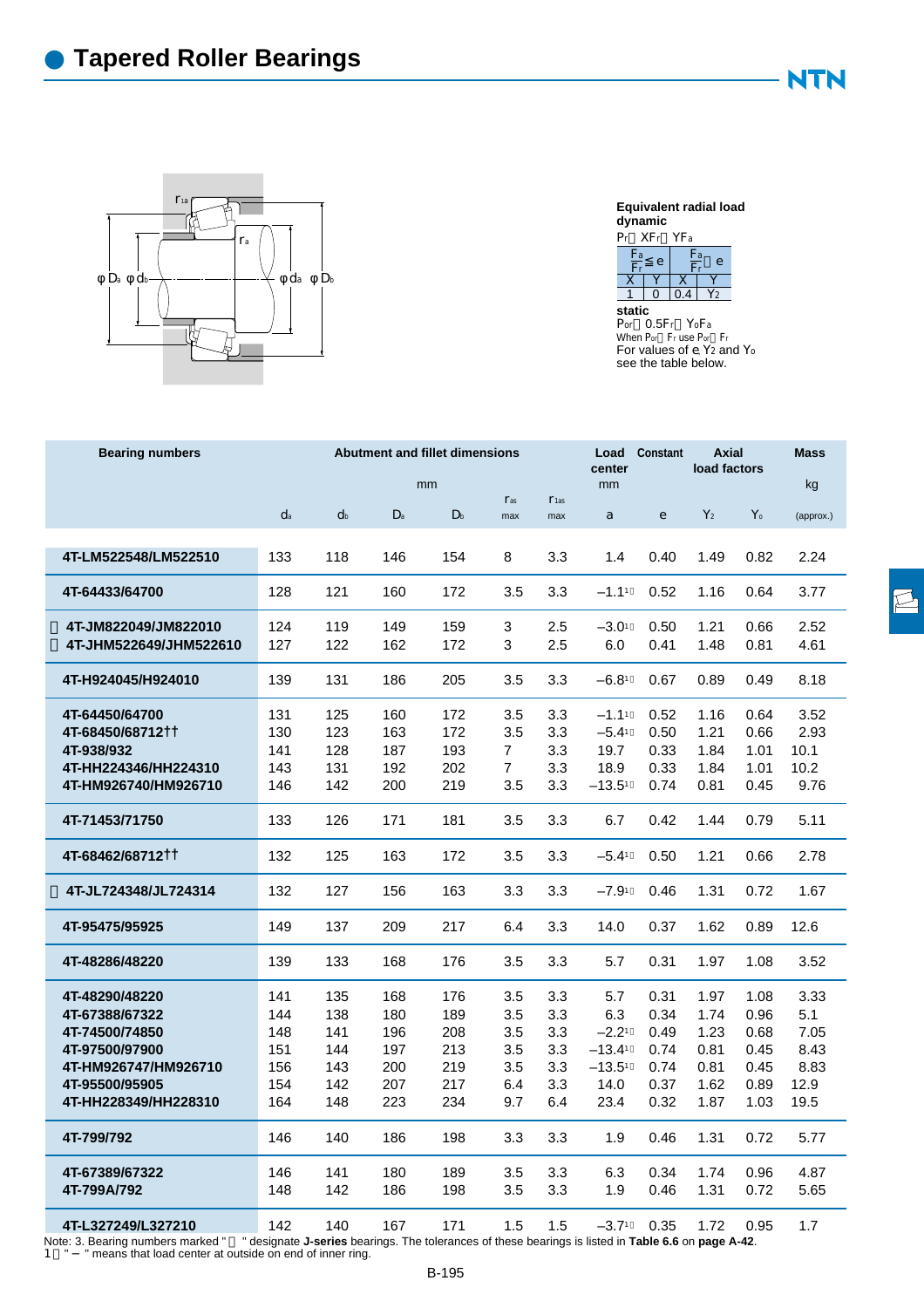

**NTN** 

P

## *d* 133.350 ~ 196.850mm

|                  |                    | <b>Boundary dimensions</b> |                  |                  |               |                 | <b>Basic load ratings</b> |                  | <b>Limiting speeds</b> |                    |
|------------------|--------------------|----------------------------|------------------|------------------|---------------|-----------------|---------------------------|------------------|------------------------|--------------------|
|                  |                    | mm                         |                  |                  | dynamic<br>kN | static          | dynamic<br>kgf            | static           | $min^{-1}$             |                    |
| $\boldsymbol{d}$ | $\cal D$           | $\cal T$                   | $\cal B$         | $\cal C$         | $C_{\rm r}$   | $C_{\text{or}}$ | $C_{\rm r}$               | $C_{\rm or}$     | grease                 | oil                |
|                  |                    |                            |                  |                  |               |                 |                           |                  |                        |                    |
|                  | 190.500            | 39.688                     | 39.688           | 33.338           | 236           | 475             | 24 100                    | 48 500           | 1700                   | 2 300              |
| 133.350          | 196.850<br>196.850 | 46.038<br>46.038           | 46.038<br>46.038 | 38.100<br>38.100 | 310<br>310    | 550<br>550      | 31 500<br>31 500          | 56 500<br>56 500 | 1700<br>1700           | 2 2 0 0<br>2 2 0 0 |
|                  | 215.900            | 47.625                     | 47.625           | 34.925           | 320           | 540             | 32 500                    | 55 000           | 1 600                  | 2 100              |
|                  | 234.950            | 63.500                     | 63.500           | 49.212           | 525           | 825             | 53 500                    | 84 000           | 1500                   | 2 0 0 0            |
| 136.525          | 190.500            | 39.688                     | 39.688           | 33.338           | 236           | 475             | 24 100                    | 48 500           | 1700                   | 2 3 0 0            |
|                  | 228.600            | 57.150                     | 57.150           | 44.450           | 445           | 735             | 45 500                    | 75 000           | 1500                   | 2 0 0 0            |
|                  | 215.900            | 47.625                     | 47.625           | 34.925           | 320           | 540             | 32 500                    | 55 000           | 1 600                  | 2 100              |
| 139.700          | 228.600            | 57.150                     | 57.150           | 44.450           | 445           | 735             | 45 500                    | 75 000           | 1500                   | 2 0 0 0            |
|                  | 254.000            | 66.675                     | 66.675           | 47.625           | 550           | 910             | 56 000                    | 92 500           | 1 400                  | 1800               |
| 142.875          | 200.025            | 41.275                     | 39.688           | 34.130           | 239           | 490             | 24 300                    | 50 000           | 1 600                  | 2 100              |
|                  | 200.025            | 41.275                     | 39.688           | 34.130           | 239           | 490             | 24 300                    | 50 000           | 1 600                  | 2 100              |
| 146.050          | 193.675            | 28.575                     | 28.575           | 23.020           | 165           | 340             | 16 800                    | 35 000           | 1 600                  | 2 2 0 0            |
|                  | 254.000            | 66.675                     | 66.675           | 47.625           | 550           | 910             | 56 000                    | 92 500           | 1 400                  | 1800               |
| 152.400          | 192.088            | 25.000                     | 24.000           | 19.000           | 130           | 261             | 13 200                    | 26 700           | 1 600                  | 2 100              |
|                  | 222.250            | 46.830                     | 46.830           | 34.925           | 315           | 585             | 32 000                    | 60 000           | 1500                   | 2 0 0 0            |
| 158.750          | 205.583            | 23.812                     | 23.812           | 18.258           | 126           | 247             | 12 900                    | 25 200           | 1500                   | 2 0 0 0            |
|                  | 225.425            | 41.275                     | 39.688           | 33.338           | 254           | 555             | 25 900                    | 56 500           | 1 4 0 0                | 1 900              |
| 165.100          | 225.425            | 41.275                     | 39.688           | 33.338           | 254           | 555             | 25 900                    | 56 500           | 1 4 0 0                | 1 900              |
| 170.000          | 230.000            | 39.000                     | 38.000           | 31.000           | 282           | 520             | 28 700                    | 53 000           | 1 400                  | 1800               |
| 177.800          | 227.012            | 30.162                     | 30.162           | 23.020           | 181           | 415             | 18 500                    | 42 000           | 1 300                  | 1800               |
|                  | 247.650            | 47.625                     | 47.625           | 38.100           | 340           | 690             | 35 000                    | 70 500           | 1 300                  | 1700               |
| 180.000          | 250.000            | 47.000                     | 45.000           | 37.000           | 370           | 710             | 37 500                    | 72 500           | 1 300                  | 1700               |
| 190.000          | 260.000            | 46.000                     | 44.000           | 36.500           | 365           | 720             | 37 000                    | 73 500           | 1 200                  | 1 600              |
| 196.850          | 241.300            | 23.812                     | 23.017           | 17.462           | 160           | 330             | 16 300                    | 33 500           | 1 200                  | 1 600              |

Note: 1. Chamfer dimensions on the back face of the inner and outer rings of the bearing are larger than maximum values for installation dimensions *r*<sub>®</sub> and *r*ı...<br>2. Bearing numbers marked " = " designate **J-series** b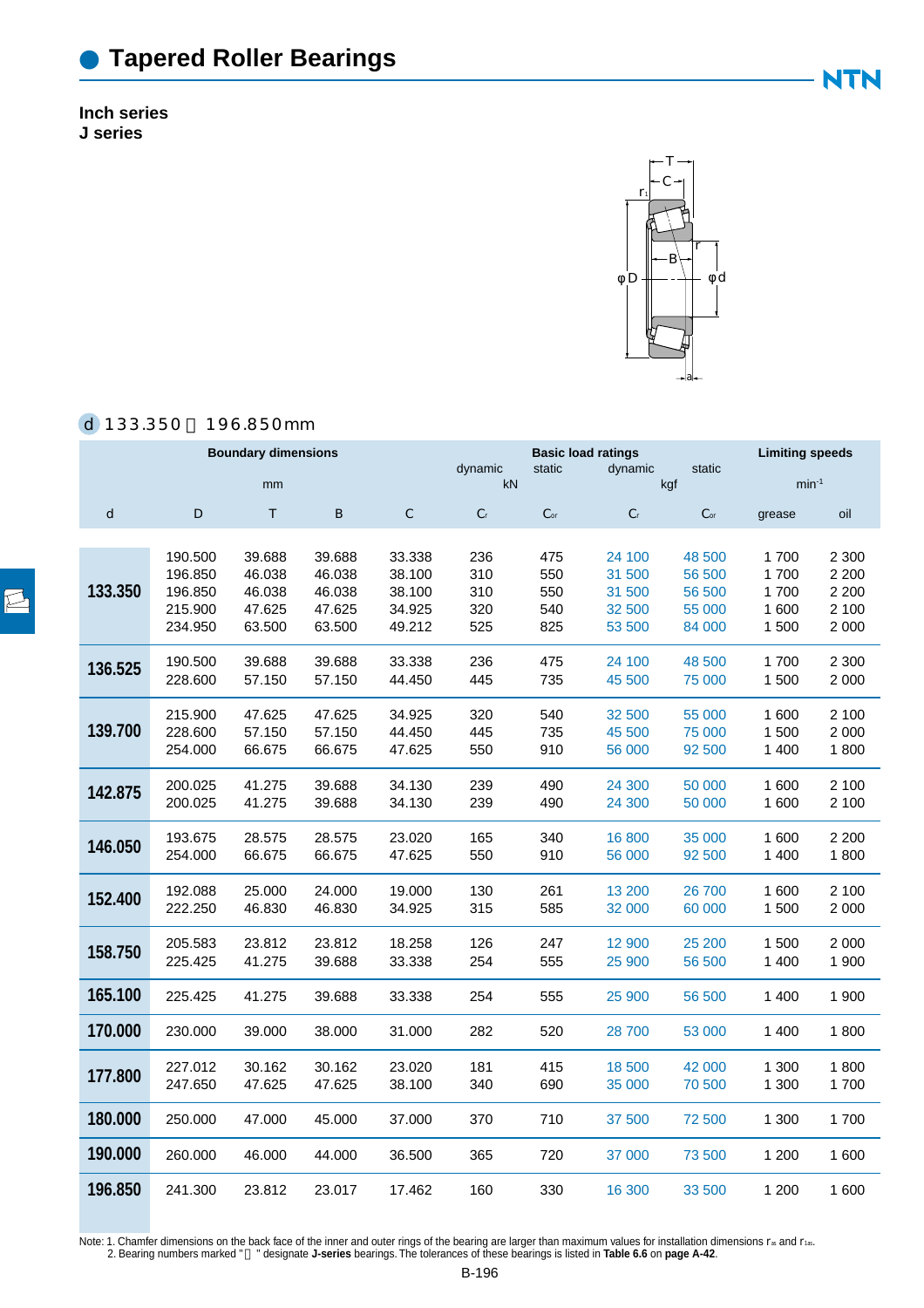





| <b>Bearing numbers</b> |                              |             | <b>Abutment and fillet dimensions</b> |             |                | Load<br>center | <b>Constant</b>     | <b>Axial</b><br>load factors |       | <b>Mass</b> |           |
|------------------------|------------------------------|-------------|---------------------------------------|-------------|----------------|----------------|---------------------|------------------------------|-------|-------------|-----------|
|                        |                              |             |                                       | mm          | $r_{\rm as}$   | $T$ las        | mm                  |                              |       |             | kg        |
|                        | $d_{\scriptscriptstyle\! A}$ | $d_{\rm b}$ | D <sub>a</sub>                        | $D_{\rm b}$ | max            | max            | $\boldsymbol{a}$    | $\boldsymbol{e}$             | $Y_2$ | $Y_{o}$     | (approx.) |
|                        |                              |             |                                       |             |                |                |                     |                              |       |             |           |
| 4T-48385/48320         | 148                          | 142         | 177                                   | 184         | 3.5            | 3.3            | 4.0                 | 0.32                         | 1.87  | 1.03        | 3.64      |
| 4T-67390/67322         | 149                          | 143         | 180                                   | 189         | 3.5            | 3.3            | 6.3                 | 0.34                         | 1.74  | 0.96        | 4.63      |
| 4T-67391/67322         | 157                          | 143         | 180                                   | 189         | 8              | 3.3            | 6.3                 | 0.34                         | 1.74  | 0.96        | 4.59      |
| 4T-74525/74850         | 152                          | 146         | 196                                   | 208         | 3.5            | 3.3            | $-2.2^{\circ}$      | 0.49                         | 1.23  | 0.68        | 6.56      |
| 4T-95525/95925         | 166                          | 148         | 209                                   | 217         | 9.7            | 3.3            | 14.0                | 0.37                         | 1.62  | 0.89        | 11.3      |
| 4T-48393/48320         | 151                          | 144         | 177                                   | 184         | 3.5            | 3.3            | 4.0                 | 0.32                         | 1.87  | 1.03        | 3.43      |
| 4T-896/892             | 156                          | 150         | 205                                   | 216         | 3.5            | 3.3            | 6.0                 | 0.42                         | 1.43  | 0.78        | 9.07      |
| 4T-74550/74850         | 158                          | 151         | 196                                   | 208         | 3.5            | 3.3            | $-2.21$             | 0.49                         | 1.23  | 0.68        | 6.05      |
| 4T-898/892             | 160                          | 153         | 205                                   | 216         | 3.5            | 3.3            | 6.0                 | 0.42                         | 1.43  | 0.78        | 8.76      |
| 4T-99550/99100         | 170                          | 156         | 227                                   | 238         | $\overline{7}$ | 3.3            | 12.1                | 0.41                         | 1.47  | 0.81        | 14.3      |
| 4T-48684/48620         | 166                          | 151         | 185                                   | 193         | 8              | 3.3            | 3.1                 | 0.34                         | 1.78  | 0.98        | 3.85      |
| 4T-48685/48620         | 158                          | 151         | 185                                   | 193         | 3.5            | 3.3            | 3.1                 | 0.34                         | 1.78  | 0.98        | 3.89      |
| 4T-36690/36620         | 155                          | 153         | 182                                   | 188         | 1.5            | 1.5            | $-5.0$ <sup>1</sup> | 0.37                         | 1.63  | 0.90        | 2.27      |
| 4T-99575/99100         | 175                          | 162         | 227                                   | 238         | $\overline{7}$ | 3.3            | 12.1                | 0.41                         | 1.47  | 0.81        | 13.5      |
| 4T-L630349/L630310     | 162                          | 158         | 183                                   | 187         | 2              | $\overline{2}$ | $-10.01$            | 0.42                         | 1.44  | 0.79        | 1.53      |
| 4T-M231648/M231610     | 178                          | 163         | 207                                   | 213         | 8              | 1.5            | 5.9                 | 0.33                         | 1.8   | 0.99        | 5.72      |
| 4T-L432349/L432310     | 168                          | 166         | 195                                   | 199         | 1.5            | 1.5            | $-9.81$             | 0.37                         | 1.61  | 0.88        | 1.89      |
| 4T-46780/46720         | 176                          | 169         | 209                                   | 218         | 3.5            | 3.3            | $-2.61$             | 0.38                         | 1.57  | 0.86        | 5.2       |
| 4T-46790/46720         | 181                          | 174         | 209                                   | 218         | 3.5            | 3.3            | $-2.6^{\circ}$      | 0.38                         | 1.57  | 0.86        | 4.69      |
| 4T-JHM534149/JHM534110 | 184                          | 178         | 217                                   | 224         | 3              | 2.5            | $-4.71$             | 0.38                         | 1.57  | 0.86        | 4.37      |
| 4T-36990/36920         | 188                          | 186         | 214                                   | 221         | 1.5            | 1.5            | $-12.81$            | 0.44                         | 1.36  | 0.75        | 2.92      |
| 4T-67790/67720         | 194                          | 188         | 229                                   | 240         | 3.5            | 3.3            | $-4.81$             | 0.44                         | 1.36  | 0.75        | 6.57      |
| 4T-JM736149/JM736110   | 196                          | 190         | 232                                   | 243         | 3              | 2.5            | $-9.0^{\circ}$      | 0.48                         | 1.25  | 0.69        | 6.76      |
| 4T-JM738249/JM738210   | 206                          | 200         | 242                                   | 252         | 3              | 2.5            | $-10.91$            | 0.48                         | 1.26  | 0.69        | 6.85      |
| 4T-LL639249/LL639210   | 205                          | 203         | 232                                   | 236         | 1.5            | 1.5            | $-17.3^{\circ}$     | 0.42                         | 1.44  | 0.79        | 2.07      |

1 " " means that load center at outside on end of inner ring.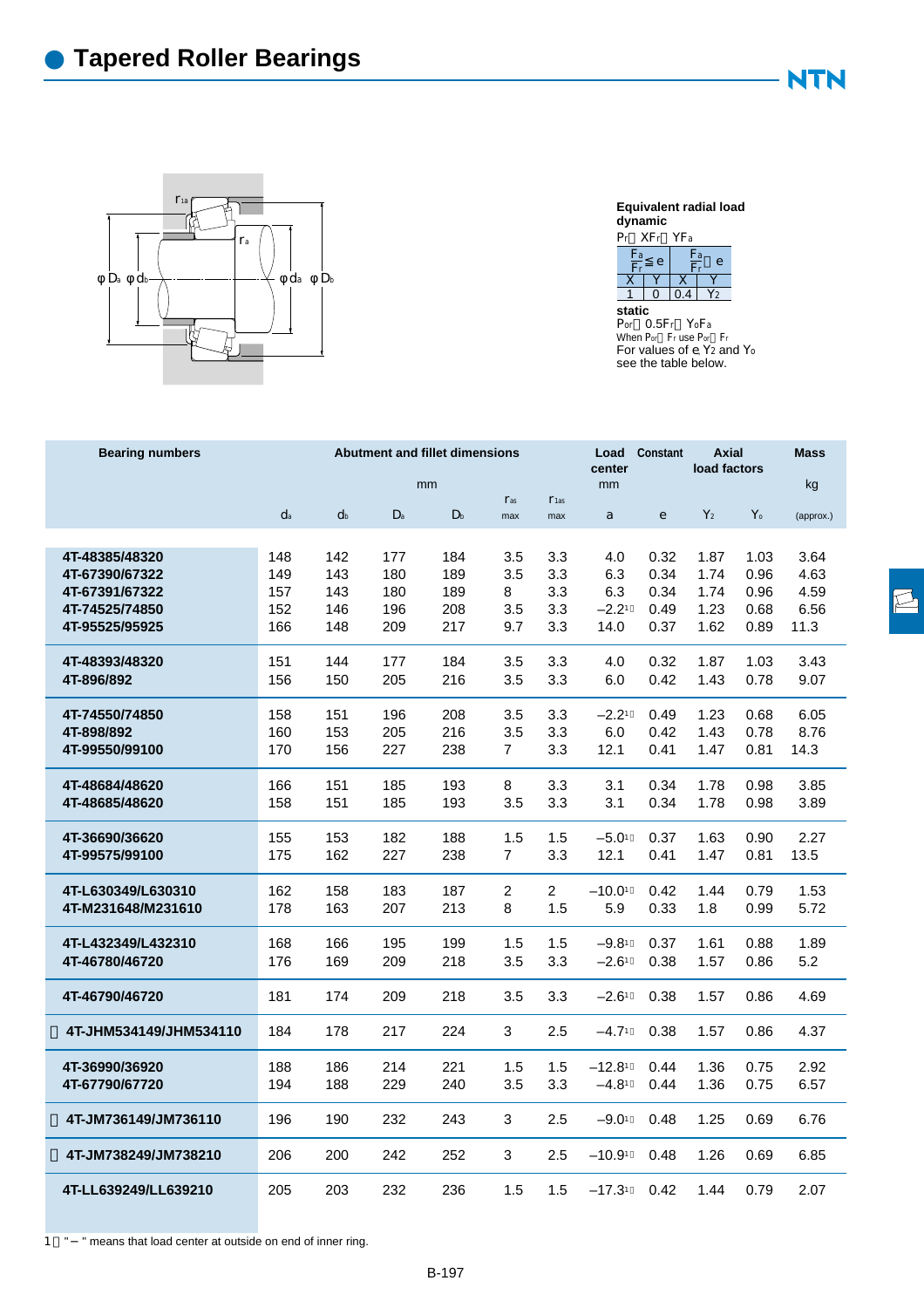# **Back-to-back arrangement**



## *d* 40 ~ 70mm

|                |          |             | <b>Boundary dimensions</b> |                               |                         |               |                 | <b>Basic load ratings</b> |               | <b>Limiting speeds</b> |         |
|----------------|----------|-------------|----------------------------|-------------------------------|-------------------------|---------------|-----------------|---------------------------|---------------|------------------------|---------|
|                |          |             | mm                         |                               |                         | dynamic<br>kN | static          | dynamic                   | static<br>kgf | $min-1$                |         |
| $\overline{d}$ | $\cal D$ | $B_{\rm 1}$ | $\cal C$                   | $r_{\rm s\,min}$ <sup>1</sup> | $T$ is min <sup>1</sup> | $C_{\rm r}$   | $C_{\text{or}}$ | $C_{\rm r}$               | $C_{or}$      | grease                 | oil     |
| 40             | 80       | 45          | 37.5                       | 1.5                           | 0.6                     | 105           | 134             | 10700                     | 13700         | 4 100                  | 5 500   |
|                | 80       | 55          | 43.5                       | 1.5                           | 0.6                     | 136           | 187             | 13 900                    | 19 100        | 4 100                  | 5 500   |
|                | 90       | 56          | 39.5                       | $\overline{c}$                | 0.6                     | 132           | 171             | 13 500                    | 17 400        | 3 200                  | 4 200   |
|                | 90       | 56          | 45.5                       | $\overline{c}$                | 0.6                     | 157           | 204             | 16 000                    | 20 800        | 3700                   | 4 900   |
| 45             | 85       | 47          | 37.5                       | 1.5                           | 0.6                     | 116           | 157             | 11 800                    | 16 000        | 3700                   | 4 900   |
|                | 85       | 55          | 43.5                       | 1.5                           | 0.6                     | 141           | 200             | 14 300                    | 20 400        | 3700                   | 4 900   |
|                | 100      | 60          | 41.5                       | $\overline{c}$                | 0.6                     | 165           | 218             | 16 800                    | 22 200        | 2800                   | 3800    |
|                | 100      | 60          | 49.5                       | $\overline{c}$                | 0.6                     | 191           | 251             | 19 500                    | 25 600        | 3 300                  | 4 4 0 0 |
| 50             | 90       | 49          | 39.5                       | 1.5                           | 0.6                     | 132           | 186             | 13 500                    | 18 900        | 3 4 0 0                | 4500    |
|                | 90       | 55          | 43.5                       | 1.5                           | 0.6                     | 150           | 218             | 15 300                    | 22 200        | 3 4 0 0                | 4 500   |
|                | 110      | 64          | 43.5                       | 2.5                           | 0.6                     | 194           | 260             | 19800                     | 26 600        | 2600                   | 3500    |
|                | 110      | 64          | 51.5                       | 2.5                           | 0.6                     | 227           | 305             | 23 200                    | 31 000        | 3 0 0 0                | 4 0 0 0 |
|                | 110      | 90          | 71.5                       | 2.5                           | 0.6                     | 315           | 465             | 32 000                    | 47 500        | 3 0 0 0                | 4 0 0 0 |
| 55             | 100      | 51          | 41.5                       | $\overline{c}$                | 0.6                     | 160           | 221             | 16 300                    | 22 600        | 3 100                  | 4 100   |
|                | 100      | 60          | 48.5                       | $\boldsymbol{2}$              | 0.6                     | 186           | 269             | 18 900                    | 27 400        | 3 100                  | 4 100   |
|                | 120      | 70          | 49                         | 2.5                           | 0.6                     | 226           | 305             | 23 100                    | 31 500        | 2 4 0 0                | 3 100   |
|                | 120      | 70          | 57                         | 2.5                           | 0.6                     | 266           | 360             | 27 100                    | 36 500        | 2700                   | 3700    |
|                | 120      | 97          | 76                         | 2.5                           | 0.6                     | 370           | 550             | 37 500                    | 56 000        | 2700                   | 3700    |
| 60             | 110      | 53          | 43.5                       | $\overline{c}$                | 0.6                     | 180           | 249             | 18 300                    | 25 400        | 2800                   | 3800    |
|                | 110      | 66          | 54.5                       | $\overline{c}$                | 0.6                     | 223           | 330             | 22700                     | 33 500        | 2800                   | 3800    |
|                | 130      | 74          | 51                         | $\mathbf 3$                   | 1                       | 258           | 350             | 26 300                    | 36 000        | 2 2 0 0                | 2 900   |
|                | 130      | 74          | 59                         | 3                             | 1                       | 310           | 420             | 31 500                    | 43 000        | 2 500                  | 3 4 0 0 |
|                | 130      | 104         | 81                         | $\mathbf 3$                   | $\mathbf 1$             | 420           | 625             | 42 500                    | 64 000        | 2 500                  | 3 4 0 0 |
| 65             | 120      | 56          | 46.5                       | $\boldsymbol{2}$              | 0.6                     | 211           | 295             | 21 500                    | 30 000        | 2 600                  | 3500    |
|                | 120      | 73          | 61.5                       | $\overline{c}$                | 0.6                     | 273           | 410             | 27 800                    | 42 000        | 2600                   | 3500    |
|                | 140      | 79          | 53                         | 3                             | 1                       | 297           | 410             | 30 500                    | 41 500        | 2 0 0 0                | 2700    |
|                | 140      | 79          | 63                         | 3                             | 1                       | 350           | 475             | 35 500                    | 48 500        | 2 3 0 0                | 3 100   |
|                | 140      | 108         | 84                         | $\mathbf 3$                   | 1                       | 470           | 700             | 47 500                    | 71 500        | 2 3 0 0                | 3 100   |
| 70             | 125      | 59          | 48.5                       | $\boldsymbol{2}$              | 0.6                     | 225           | 325             | 23 000                    | 33 000        | 2 400                  | 3 2 0 0 |
|                | 125      | 74          | 61.5                       | $\boldsymbol{2}$              | 0.6                     | 285           | 440             | 29 000                    | 45 000        | 2 400                  | 3 200   |
|                | 150      | 83          | 57                         | 3                             | 1                       | 330           | 460             | 33 500                    | 46 500        | 1 900                  | 2 500   |
|                | 150      | 83          | 67                         | 3                             | 1                       | 395           | 545             | 40 000                    | 55 500        | 2 200                  | 2 900   |
|                | 150      | 116         | 92                         | 3                             | 1                       | 530           | 805             | 54 000                    | 82 500        | 2 2 0 0                | 2 900   |

1 Minimum allowable dimension for chamfer dimension *r* or *r*<sub>1</sub>.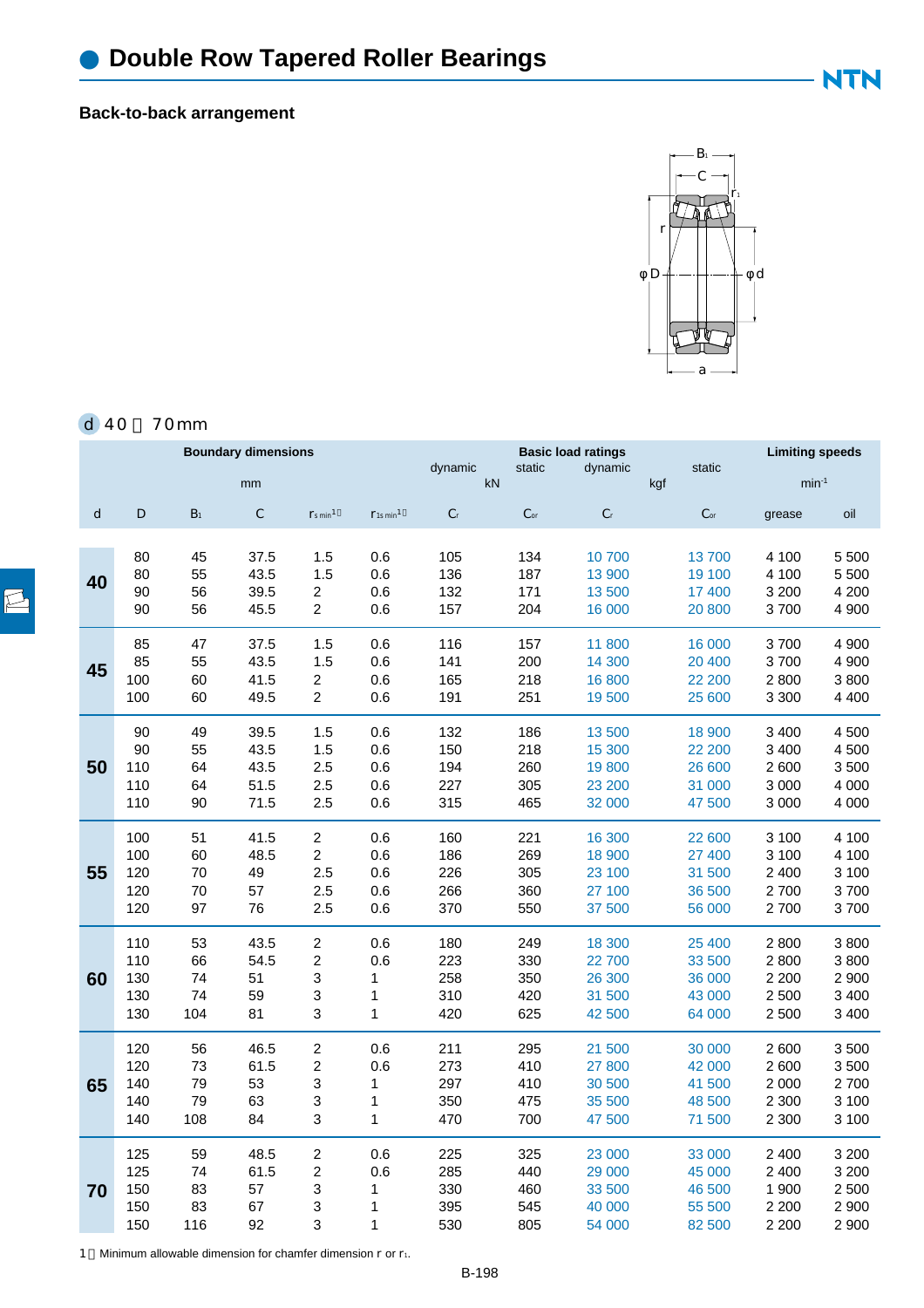



| <b>Bearing numbers</b> |                              | <b>Abutment and fillet dimensions</b> | mm          |                |                  | Load<br>center<br>mm | <b>Constant</b>  |       | <b>Axial load factors</b> |         | <b>Mass</b><br>kg |
|------------------------|------------------------------|---------------------------------------|-------------|----------------|------------------|----------------------|------------------|-------|---------------------------|---------|-------------------|
|                        | $d_{\scriptscriptstyle\! A}$ | $D_{\rm b}$                           | $S_{\rm b}$ | $r_{\rm as}$   | $r_{\text{las}}$ |                      |                  |       |                           |         |                   |
|                        | min                          | min                                   | min         | max            | max              | $\overline{a}$       | $\boldsymbol{e}$ | $Y_1$ | $Y_2$                     | $Y_{o}$ | (approx.)         |
|                        |                              |                                       |             |                |                  |                      |                  |       |                           |         |                   |
| 4T-430208X             | 48.5                         | 75                                    | 3.5         | 1.5            | 0.6              | 38.5                 | 0.37             | 1.80  | 2.68                      | 1.76    | 0.929             |
| 4T-432208X             | 48.5                         | 75                                    | 5.5         | 1.5            | 0.6              | 43                   | 0.37             | 1.80  | 2.68                      | 1.76    | 1.18              |
| 4T-430308DX            | 50                           | 86.5                                  | 8           | 2              | 0.6              | 64.5                 | 0.83             | 0.82  | 1.22                      | 0.80    | 1.56              |
| 4T-430308              | 50                           | 82                                    | 5           | $\overline{2}$ | 0.6              | 44.5                 | 0.35             | 1.96  | 2.91                      | 1.91    | 1.61              |
| 4T-430209              | 53.5                         | 80                                    | 4.5         | 1.5            | 0.6              | 42                   | 0.40             | 1.67  | 2.48                      | 1.63    | 1.04              |
| 4T-432209              | 53.5                         | 81                                    | 5.5         | 1.5            | 0.6              | 46                   | 0.40             | 1.67  | 2.48                      | 1.63    | 1.27              |
| 4T-430309DX            | 55                           | 96                                    | 9           | $\overline{c}$ | 0.6              | 70                   | 0.83             | 0.82  | 1.22                      | 0.80    | 2.11              |
| 4T-430309              | 55                           | 93                                    | 5           | $\overline{2}$ | 0.6              | 47.5                 | 0.35             | 1.96  | 2.91                      | 1.91    | 2.11              |
| 4T-430210              | 58.5                         | 85                                    | 4.5         | 1.5            | 0.6              | 44.5                 | 0.42             | 1.61  | 2.39                      | 1.57    | 1.18              |
| 432210U                | 58.5                         | 85                                    | 5.5         | 1.5            | 0.6              | 47.5                 | 0.42             | 1.61  | 2.39                      | 1.57    | 1.36              |
| 4T-430310DX            | 62                           | 105                                   | 10          | $\overline{c}$ | 0.6              | 75                   | 0.83             | 0.82  | 1.22                      | 0.80    | 2.65              |
| 4T-430310              | 62                           | 102                                   | 6           | $\overline{2}$ | 0.6              | 51                   | 0.35             | 1.96  | 2.91                      | 1.91    | 2.72              |
| 432310U                | 62                           | 102                                   | 9           | $\overline{c}$ | 0.6              | 62.5                 | 0.35             | 1.96  | 2.91                      | 1.91    | 3.98              |
| 4T-430211X             | 65                           | 94                                    | 4.5         | $\overline{c}$ | 0.6              | 47                   | 0.40             | 1.67  | 2.48                      | 1.63    | 1.55              |
| 432211U                | 65                           | 95                                    | 5.5         | $\overline{2}$ | 0.6              | 51                   | 0.40             | 1.67  | 2.48                      | 1.63    | 1.85              |
| 4T-430311DX            | 67                           | 113                                   | 10.5        | $\overline{2}$ | 0.6              | 83                   | 0.83             | 0.82  | 1.22                      | 0.80    | 3.42              |
| 430311XU               | 67                           | 111                                   | 6.5         | 2              | 0.6              | 55.5                 | 0.35             | 1.96  | 2.91                      | 1.91    | 3.48              |
| 432311U                | 67                           | 111                                   | 10.5        | 2              | 0.6              | 66.5                 | 0.35             | 1.96  | 2.91                      | 1.91    | 5.05              |
| 4T-430212X             | 70                           | 103                                   | 4.5         | $\overline{c}$ | 0.6              | 49.5                 | 0.40             | 1.67  | 2.48                      | 1.63    | 1.99              |
| 432212U                | 70                           | 104                                   | 5.5         | $\overline{2}$ | 0.6              | 56                   | 0.40             | 1.67  | 2.48                      | 1.63    | 2.49              |
| 4T-430312DX            | 74                           | 124                                   | 11.5        | 2.5            | 1                | 88.5                 | 0.83             | 0.82  | 1.22                      | 0.80    | 4.22              |
| 430312U                | 74                           | 120                                   | 7.5         | 2.5            | 1                | 59.5                 | 0.35             | 1.96  | 2.91                      | 1.91    | 4.31              |
| 432312U                | 74                           | 120                                   | 11.5        | 2.5            | 1                | 71                   | 0.35             | 1.96  | 2.91                      | 1.91    | 6.29              |
| 4T-430213X             | 75                           | 113                                   | 4.5         | $\overline{2}$ | 0.6              | 53.5                 | 0.40             | 1.67  | 2.48                      | 1.63    | 2.49              |
| 432213U                | 75                           | 115                                   | 5.5         | $\overline{2}$ | 0.6              | 61.5                 | 0.40             | 1.67  | 2.48                      | 1.63    | 3.33              |
| 4T-430313DX            | 79                           | 133                                   | 13          | 2.5            | 1                | 94.5                 | 0.83             | 0.82  | 1.22                      | 0.80    | 5.16              |
| 430313XU               | 79                           | 130                                   | 8           | 2.5            | 1                | 64                   | 0.35             | 1.96  | 2.91                      | 1.91    | 5.32              |
| 432313U                | 79                           | 130                                   | 12          | 2.5            | 1                | 74.5                 | 0.35             | 1.96  | 2.91                      | 1.91    | 7.55              |
| 4T-430214              | 80                           | 118                                   | 5           | $\overline{c}$ | 0.6              | 57                   | 0.42             | 1.61  | 2.39                      | 1.57    | 2.67              |
| 432214U                | 80                           | 119                                   | 6           | $\overline{2}$ | 0.6              | 64.5                 | 0.42             | 1.61  | 2.39                      | 1.57    | 3.56              |
| 4T-430314DX            | 84                           | 142                                   | 13          | 2.5            | 1                | 101                  | 0.83             | 0.82  | 1.22                      | 0.80    | 6.23              |
| 430314XU               | 84                           | 140                                   | 8           | 2.5            | 1                | 67                   | 0.35             | 1.96  | 2.91                      | 1.91    | 6.37              |
| 432314U                | 84                           | 140                                   | 12          | 2.5            | 1                | 80.5                 | 0.35             | 1.96  | 2.91                      | 1.91    | 9.28              |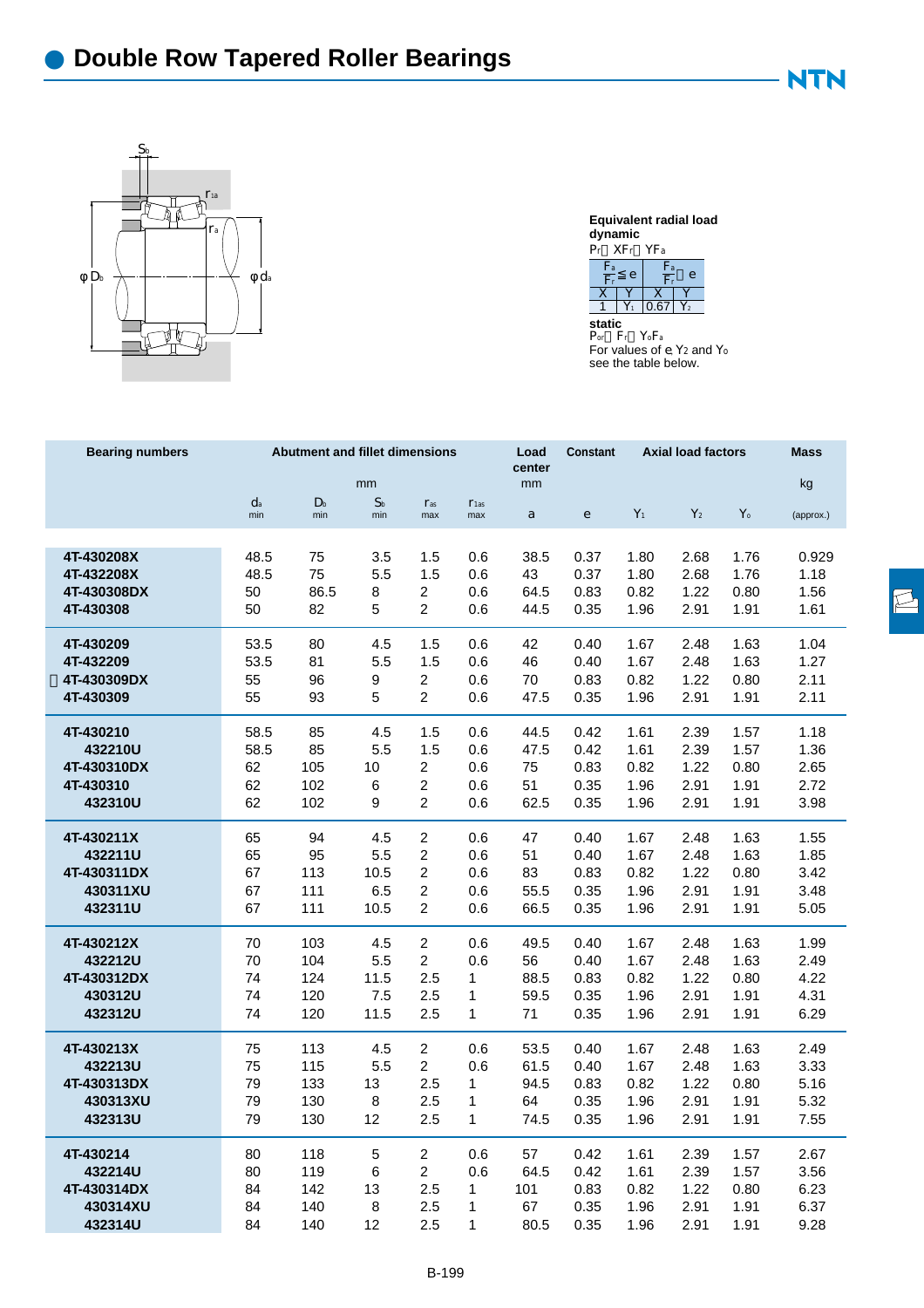# **Back-to-back arrangement**



### *d* 75 ~ 105mm

|                  | <b>Boundary dimensions</b> |                |               |                               |                              |             |                 | <b>Basic load ratings</b> |               | <b>Limiting speeds</b> |         |
|------------------|----------------------------|----------------|---------------|-------------------------------|------------------------------|-------------|-----------------|---------------------------|---------------|------------------------|---------|
|                  |                            |                | mm            |                               |                              | dynamic     | static<br>kN    | dynamic                   | static<br>kgf | $min-1$                |         |
| $\boldsymbol{d}$ | $\boldsymbol{D}$           | B <sub>1</sub> | $\mathcal{C}$ | $r_{\rm s\,min}$ <sup>1</sup> | $\Gamma$ is min <sup>1</sup> | $C_{\rm r}$ | $C_{\text{or}}$ | $C_{r}$                   | $C_{\rm or}$  | grease                 | oil     |
| 75               | 130                        | 62             | 51.5          | 2                             | 0.6                          | 238         | 350             | 24 300                    | 36 000        | 2 300                  | 3 000   |
|                  | 130                        | 74             | 61.5          | $\overline{c}$                | 0.6                          | 288         | 445             | 29 300                    | 45 500        | 2 300                  | 3 000   |
|                  | 160                        | 87             | 59            | 3                             | 1                            | 370         | 510             | 37 500                    | 52 000        | 1700                   | 2 3 0 0 |
|                  | 160                        | 87             | 69            | 3                             | 1                            | 435         | 605             | 44 500                    | 62 000        | 2 000                  | 2700    |
|                  | 160                        | 125            | 99            | 3                             | 1                            | 610         | 935             | 62 000                    | 95 500        | 2 000                  | 2700    |
| 80               | 140                        | 64             | 51.5          | 2.5                           | 0.6                          | 274         | 400             | 27 900                    | 40 500        | 2 100                  | 2800    |
|                  | 140                        | 78             | 63.5          | 2.5                           | 0.6                          | 340         | 530             | 35 000                    | 54 000        | 2 100                  | 2800    |
|                  | 170                        | 92             | 61            | 3                             | 1                            | 405         | 565             | 41 500                    | 58 000        | 1 600                  | 2 2 0 0 |
|                  | 170                        | 92             | 73            | 3                             | 1                            | 500         | 700             | 51 000                    | 71 500        | 1 900                  | 2 500   |
|                  | 170                        | 131            | 104           | 3                             | 1                            | 680         | 1 0 5 0         | 69 000                    | 107 000       | 1 900                  | 2 500   |
| 85               | 150                        | 70             | 57            | 2.5                           | 0.6                          | 315         | 465             | 32 000                    | 47 000        | 2 0 0 0                | 2700    |
|                  | 150                        | 86             | 69            | 2.5                           | 0.6                          | 385         | 600             | 39 000                    | 61 500        | 2 0 0 0                | 2700    |
|                  | 180                        | 98             | 65            | 4                             | 1                            | 425         | 585             | 43 000                    | 59 500        | 1 500                  | 2 100   |
|                  | 180                        | 98             | 77            | 4                             | $\mathbf{1}$                 | 520         | 725             | 53 000                    | 74 000        | 1800                   | 2 4 0 0 |
|                  | 180                        | 137            | 108           | 4                             | 1                            | 690         | 1 0 5 0         | 70 500                    | 107 000       | 1800                   | 2 4 0 0 |
| 90               | 160                        | 74             | 61            | 2.5                           | 0.6                          | 355         | 535             | 36 500                    | 54 500        | 1 900                  | 2 500   |
|                  | 160                        | 94             | 77            | 2.5                           | 0.6                          | 450         | 720             | 46 000                    | 73 500        | 1 900                  | 2 500   |
|                  | 190                        | 102            | 69            | 4                             | 1                            | 465         | 645             | 47 500                    | 65 500        | 1500                   | 1 900   |
|                  | 190                        | 102            | 81            | 4                             | 1                            | 580         | 815             | 59 000                    | 83 000        | 1700                   | 2 3 0 0 |
|                  | 190                        | 144            | 115           | $\overline{4}$                | 1                            | 770         | 1 1 9 0         | 78 500                    | 121 000       | 1700                   | 2 3 0 0 |
| 95               | 170                        | 78             | 63            | 3                             | 1                            | 385         | 580             | 39 500                    | 59 000        | 1800                   | 2 4 0 0 |
|                  | 170                        | 100            | 83            | 3                             | 1                            | 515         | 835             | 52 500                    | 85 000        | 1800                   | 2 4 0 0 |
|                  | 200                        | 108            | 85            | 4                             | $\mathbf 1$                  | 630         | 890             | 64 000                    | 91 000        | 1 600                  | 2 100   |
|                  | 200                        | 108            | 85            | 3                             | 1                            | 540         | 735             | 55 500                    | 75 000        | 1 600                  | 2 100   |
|                  | 200                        | 151            | 118           | 4                             | 1                            | 865         | 1 3 4 0         | 88 000                    | 137 000       | 1 600                  | 2 100   |
| 100              | 180                        | 83             | 67            | 3                             | 1                            | 440         | 675             | 45 000                    | 68 500        | 1700                   | 2 2 0 0 |
|                  | 180                        | 107            | 87            | 3                             | $\mathbf 1$                  | 565         | 925             | 58 000                    | 94 500        | 1700                   | 2 2 0 0 |
|                  | 215                        | 112            | 87            | 4                             | 1                            | 700         | 995             | 71 500                    | 102 000       | 1500                   | 2 0 0 0 |
|                  | 215                        | 112            | 87            | 3                             | 1                            | 590         | 800             | 60 000                    | 81 500        | 1 500                  | 2 0 0 0 |
|                  | 215                        | 162            | 127           | $\overline{4}$                | 1                            | 980         | 1 540           | 100 000                   | 157 000       | 1500                   | 2 0 0 0 |
| 105              | 190                        | 88             | 70            | 3                             | 1                            | 490         | 760             | 50 000                    | 77 500        | 1 600                  | 2 100   |
|                  | 190                        | 115            | 95            | 3                             | 1                            | 650         | 1 0 8 0         | 66 000                    | 111 000       | 1 600                  | 2 100   |
|                  | 225                        | 116            | 91            | 3                             | 1                            | 625         | 845             | 63 500                    | 86 000        | 1 400                  | 1 900   |

1)Minimum allowable dimension for chamfer dimension *r* or *r*1. Note: 1. When incorporating bearings with bearing numbers marked with " ", please consult **NTN** Engineering.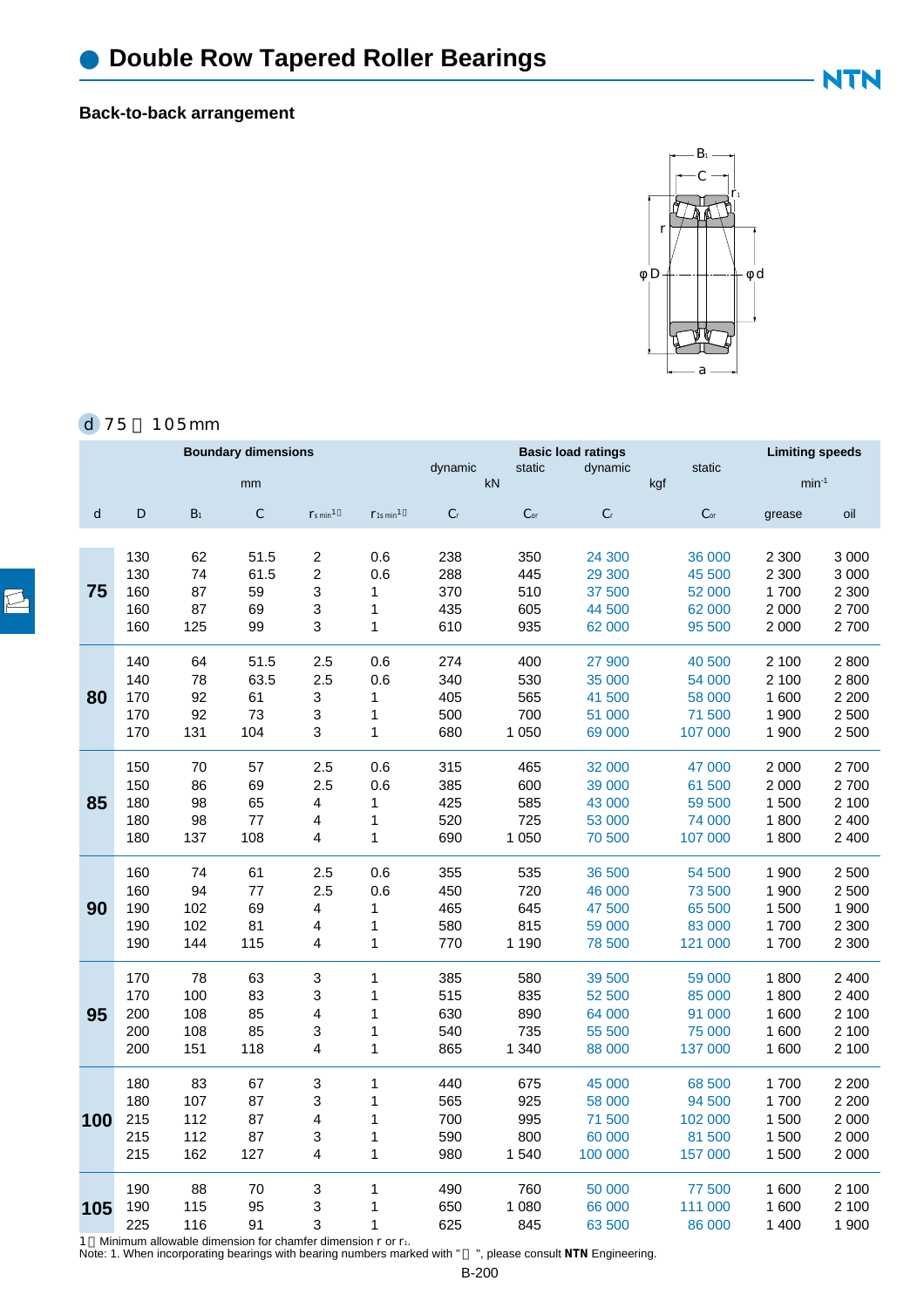



| mm<br>kg<br>mm<br>$d_{\scriptscriptstyle{\theta}}$<br>$S_{\rm b}$<br>$D_{\rm b}$<br>$\mathcal{T}\mathrm{as}$<br>$r_{\text{las}}$<br>$Y_0$<br>$Y_1$<br>$Y_2$<br>min<br>min<br>min<br>$\boldsymbol{a}$<br>$\boldsymbol{e}$<br>max<br>max<br>4T-430215<br>124<br>5<br>$\overline{c}$<br>85<br>0.6<br>61.5<br>0.44<br>1.55<br>2.31<br>1.52<br>2.99<br>$\overline{2}$<br>432215U<br>85<br>125<br>6<br>67<br>0.44<br>1.55<br>2.31<br>1.52<br>3.68<br>0.6<br>107<br>430315DU<br>89<br>151<br>14<br>2.5<br>1<br>0.83<br>1.22<br>0.80<br>7.31<br>0.82<br>149<br>9<br>2.5<br>1<br>70.5<br>2.91<br>1.91<br>7.71<br>430315XU<br>89<br>0.35<br>1.96<br>149<br>2.5<br>1<br>432315U<br>89<br>13<br>87.5<br>0.35<br>1.96<br>2.91<br>1.91<br>11.5<br>132<br>6<br>$\overline{2}$<br>63<br>430216XU<br>92<br>0.6<br>0.42<br>1.61<br>2.39<br>1.57<br>3.65<br>$\overline{7}$<br>$\overline{2}$<br>92<br>134<br>69.5<br>0.42<br>2.39<br>4.58<br>432216XU<br>0.6<br>1.61<br>1.57<br>159<br>15.5<br>1<br>1.22<br>8.99<br>430316DU<br>94<br>2.5<br>114<br>0.83<br>0.82<br>0.80<br>159<br>9.5<br>2.5<br>1<br>430316XU<br>94<br>75.5<br>0.35<br>1.96<br>2.91<br>1.91<br>9.55<br>159<br>13.5<br>0.35 | <b>Bearing numbers</b> | <b>Abutment and fillet dimensions</b> |  |  |     |   | Load<br>center | <b>Constant</b> |      | <b>Axial load factors</b> |      | <b>Mass</b> |
|--------------------------------------------------------------------------------------------------------------------------------------------------------------------------------------------------------------------------------------------------------------------------------------------------------------------------------------------------------------------------------------------------------------------------------------------------------------------------------------------------------------------------------------------------------------------------------------------------------------------------------------------------------------------------------------------------------------------------------------------------------------------------------------------------------------------------------------------------------------------------------------------------------------------------------------------------------------------------------------------------------------------------------------------------------------------------------------------------------------------------------------------------------------------------|------------------------|---------------------------------------|--|--|-----|---|----------------|-----------------|------|---------------------------|------|-------------|
|                                                                                                                                                                                                                                                                                                                                                                                                                                                                                                                                                                                                                                                                                                                                                                                                                                                                                                                                                                                                                                                                                                                                                                          |                        |                                       |  |  |     |   |                |                 |      |                           |      |             |
|                                                                                                                                                                                                                                                                                                                                                                                                                                                                                                                                                                                                                                                                                                                                                                                                                                                                                                                                                                                                                                                                                                                                                                          |                        |                                       |  |  |     |   |                |                 |      |                           |      | (approx.)   |
|                                                                                                                                                                                                                                                                                                                                                                                                                                                                                                                                                                                                                                                                                                                                                                                                                                                                                                                                                                                                                                                                                                                                                                          |                        |                                       |  |  |     |   |                |                 |      |                           |      |             |
|                                                                                                                                                                                                                                                                                                                                                                                                                                                                                                                                                                                                                                                                                                                                                                                                                                                                                                                                                                                                                                                                                                                                                                          |                        |                                       |  |  |     |   |                |                 |      |                           |      |             |
|                                                                                                                                                                                                                                                                                                                                                                                                                                                                                                                                                                                                                                                                                                                                                                                                                                                                                                                                                                                                                                                                                                                                                                          |                        |                                       |  |  |     |   |                |                 |      |                           |      |             |
|                                                                                                                                                                                                                                                                                                                                                                                                                                                                                                                                                                                                                                                                                                                                                                                                                                                                                                                                                                                                                                                                                                                                                                          |                        |                                       |  |  |     |   |                |                 |      |                           |      |             |
|                                                                                                                                                                                                                                                                                                                                                                                                                                                                                                                                                                                                                                                                                                                                                                                                                                                                                                                                                                                                                                                                                                                                                                          |                        |                                       |  |  |     |   |                |                 |      |                           |      |             |
|                                                                                                                                                                                                                                                                                                                                                                                                                                                                                                                                                                                                                                                                                                                                                                                                                                                                                                                                                                                                                                                                                                                                                                          |                        |                                       |  |  |     |   |                |                 |      |                           |      |             |
|                                                                                                                                                                                                                                                                                                                                                                                                                                                                                                                                                                                                                                                                                                                                                                                                                                                                                                                                                                                                                                                                                                                                                                          |                        |                                       |  |  |     |   |                |                 |      |                           |      |             |
|                                                                                                                                                                                                                                                                                                                                                                                                                                                                                                                                                                                                                                                                                                                                                                                                                                                                                                                                                                                                                                                                                                                                                                          |                        |                                       |  |  |     |   |                |                 |      |                           |      |             |
|                                                                                                                                                                                                                                                                                                                                                                                                                                                                                                                                                                                                                                                                                                                                                                                                                                                                                                                                                                                                                                                                                                                                                                          |                        |                                       |  |  |     |   |                |                 |      |                           |      |             |
|                                                                                                                                                                                                                                                                                                                                                                                                                                                                                                                                                                                                                                                                                                                                                                                                                                                                                                                                                                                                                                                                                                                                                                          | 432316U                | 94                                    |  |  | 2.5 | 1 | 90.5           |                 | 1.96 | 2.91                      | 1.91 | 13.6        |
| 141<br>97<br>$\overline{c}$<br>69<br>2.39<br>1.57<br>4.59<br>430217XU<br>6.5<br>0.6<br>0.42<br>1.61                                                                                                                                                                                                                                                                                                                                                                                                                                                                                                                                                                                                                                                                                                                                                                                                                                                                                                                                                                                                                                                                      |                        |                                       |  |  |     |   |                |                 |      |                           |      |             |
| 97<br>142<br>8.5<br>$\overline{c}$<br>76<br>0.42<br>2.39<br>5.85<br>432217XU<br>0.6<br>1.61<br>1.57                                                                                                                                                                                                                                                                                                                                                                                                                                                                                                                                                                                                                                                                                                                                                                                                                                                                                                                                                                                                                                                                      |                        |                                       |  |  |     |   |                |                 |      |                           |      |             |
| 169<br>121<br>430317DU<br>103<br>16.5<br>3<br>1<br>0.83<br>0.82<br>1.22<br>0.80<br>10.6                                                                                                                                                                                                                                                                                                                                                                                                                                                                                                                                                                                                                                                                                                                                                                                                                                                                                                                                                                                                                                                                                  |                        |                                       |  |  |     |   |                |                 |      |                           |      |             |
| 3<br>430317XU<br>103<br>167<br>10.5<br>1<br>80<br>0.35<br>1.96<br>2.91<br>1.91<br>11.2                                                                                                                                                                                                                                                                                                                                                                                                                                                                                                                                                                                                                                                                                                                                                                                                                                                                                                                                                                                                                                                                                   |                        |                                       |  |  |     |   |                |                 |      |                           |      |             |
| 3<br>$\mathbf 1$<br>15.4<br>432317U<br>103<br>167<br>14.5<br>96<br>0.35<br>1.96<br>2.91<br>1.91                                                                                                                                                                                                                                                                                                                                                                                                                                                                                                                                                                                                                                                                                                                                                                                                                                                                                                                                                                                                                                                                          |                        |                                       |  |  |     |   |                |                 |      |                           |      |             |
| 102<br>150<br>$\overline{c}$<br>73<br>430218U<br>6.5<br>0.6<br>0.42<br>1.61<br>2.39<br>1.57<br>5.66                                                                                                                                                                                                                                                                                                                                                                                                                                                                                                                                                                                                                                                                                                                                                                                                                                                                                                                                                                                                                                                                      |                        |                                       |  |  |     |   |                |                 |      |                           |      |             |
| 432218U<br>152<br>$\overline{2}$<br>81<br>7.35<br>102<br>8.5<br>0.6<br>0.42<br>1.61<br>2.39<br>1.57                                                                                                                                                                                                                                                                                                                                                                                                                                                                                                                                                                                                                                                                                                                                                                                                                                                                                                                                                                                                                                                                      |                        |                                       |  |  |     |   |                |                 |      |                           |      |             |
| 3<br>127<br>430318DU<br>108<br>180<br>16.5<br>1<br>0.83<br>0.82<br>1.22<br>0.80<br>12.5                                                                                                                                                                                                                                                                                                                                                                                                                                                                                                                                                                                                                                                                                                                                                                                                                                                                                                                                                                                                                                                                                  |                        |                                       |  |  |     |   |                |                 |      |                           |      |             |
| 108<br>177<br>0.35<br>12.9<br>430318U<br>10.5<br>3<br>1<br>84<br>1.96<br>2.91<br>1.91                                                                                                                                                                                                                                                                                                                                                                                                                                                                                                                                                                                                                                                                                                                                                                                                                                                                                                                                                                                                                                                                                    |                        |                                       |  |  |     |   |                |                 |      |                           |      |             |
| 177<br>432318U<br>108<br>14.5<br>3<br>1<br>100<br>0.35<br>1.96<br>2.91<br>1.91<br>18.2                                                                                                                                                                                                                                                                                                                                                                                                                                                                                                                                                                                                                                                                                                                                                                                                                                                                                                                                                                                                                                                                                   |                        |                                       |  |  |     |   |                |                 |      |                           |      |             |
| 430219XU<br>109<br>159<br>7.5<br>2.5<br>1<br>76.5<br>0.42<br>1.61<br>2.39<br>1.57<br>8.01                                                                                                                                                                                                                                                                                                                                                                                                                                                                                                                                                                                                                                                                                                                                                                                                                                                                                                                                                                                                                                                                                |                        |                                       |  |  |     |   |                |                 |      |                           |      |             |
| 161<br>2.5<br>1<br>432219XU<br>109<br>8.5<br>86.5<br>0.42<br>1.61<br>2.39<br>1.57<br>9.04                                                                                                                                                                                                                                                                                                                                                                                                                                                                                                                                                                                                                                                                                                                                                                                                                                                                                                                                                                                                                                                                                |                        |                                       |  |  |     |   |                |                 |      |                           |      |             |
| 430319XU<br>113<br>186<br>11.5<br>3<br>1<br>89<br>0.35<br>1.96<br>2.91<br>1.91<br>15.0                                                                                                                                                                                                                                                                                                                                                                                                                                                                                                                                                                                                                                                                                                                                                                                                                                                                                                                                                                                                                                                                                   |                        |                                       |  |  |     |   |                |                 |      |                           |      |             |
| 1<br>430319X<br>113<br>186<br>11.5<br>3<br>88.5<br>0.35<br>1.95<br>2.90<br>1.91<br>14.0                                                                                                                                                                                                                                                                                                                                                                                                                                                                                                                                                                                                                                                                                                                                                                                                                                                                                                                                                                                                                                                                                  |                        |                                       |  |  |     |   |                |                 |      |                           |      |             |
| 432319U<br>113<br>186<br>16.5<br>3<br>1<br>106<br>0.35<br>1.96<br>2.91<br>1.91<br>21.5                                                                                                                                                                                                                                                                                                                                                                                                                                                                                                                                                                                                                                                                                                                                                                                                                                                                                                                                                                                                                                                                                   |                        |                                       |  |  |     |   |                |                 |      |                           |      |             |
| 430220XU<br>114<br>168<br>8<br>2.5<br>1<br>81.5<br>0.42<br>1.61<br>2.39<br>1.57<br>8.11                                                                                                                                                                                                                                                                                                                                                                                                                                                                                                                                                                                                                                                                                                                                                                                                                                                                                                                                                                                                                                                                                  |                        |                                       |  |  |     |   |                |                 |      |                           |      |             |
| 114<br>171<br>10<br>2.5<br>432220XU<br>1<br>92<br>0.42<br>1.61<br>2.39<br>1.57<br>10.7                                                                                                                                                                                                                                                                                                                                                                                                                                                                                                                                                                                                                                                                                                                                                                                                                                                                                                                                                                                                                                                                                   |                        |                                       |  |  |     |   |                |                 |      |                           |      |             |
| 200<br>12.5<br>92<br>430320XU<br>118<br>3<br>1<br>0.35<br>1.96<br>2.91<br>1.91<br>18.4                                                                                                                                                                                                                                                                                                                                                                                                                                                                                                                                                                                                                                                                                                                                                                                                                                                                                                                                                                                                                                                                                   |                        |                                       |  |  |     |   |                |                 |      |                           |      |             |
| 200<br>12.5<br>3<br>1<br>93.5<br>2.90<br>16.5<br>430320X<br>118<br>0.35<br>1.95<br>1.91                                                                                                                                                                                                                                                                                                                                                                                                                                                                                                                                                                                                                                                                                                                                                                                                                                                                                                                                                                                                                                                                                  |                        |                                       |  |  |     |   |                |                 |      |                           |      |             |
| 432320U<br>118<br>200<br>17.5<br>3<br>1<br>113<br>0.35<br>1.96<br>2.91<br>26.5<br>1.91                                                                                                                                                                                                                                                                                                                                                                                                                                                                                                                                                                                                                                                                                                                                                                                                                                                                                                                                                                                                                                                                                   |                        |                                       |  |  |     |   |                |                 |      |                           |      |             |
| 430221XU<br>178<br>$\boldsymbol{9}$<br>1<br>2.39<br>119<br>2.5<br>86<br>0.42<br>1.61<br>1.57<br>9.73                                                                                                                                                                                                                                                                                                                                                                                                                                                                                                                                                                                                                                                                                                                                                                                                                                                                                                                                                                                                                                                                     |                        |                                       |  |  |     |   |                |                 |      |                           |      |             |
| 432221XU<br>119<br>180<br>10<br>2.5<br>1<br>97.5<br>0.42<br>2.39<br>13.1<br>1.61<br>1.57                                                                                                                                                                                                                                                                                                                                                                                                                                                                                                                                                                                                                                                                                                                                                                                                                                                                                                                                                                                                                                                                                 |                        |                                       |  |  |     |   |                |                 |      |                           |      |             |
| 430321X<br>123<br>209<br>12.5<br>3<br>1<br>96.5<br>0.35<br>2.90<br>19.6<br>1.95<br>1.91                                                                                                                                                                                                                                                                                                                                                                                                                                                                                                                                                                                                                                                                                                                                                                                                                                                                                                                                                                                                                                                                                  |                        |                                       |  |  |     |   |                |                 |      |                           |      |             |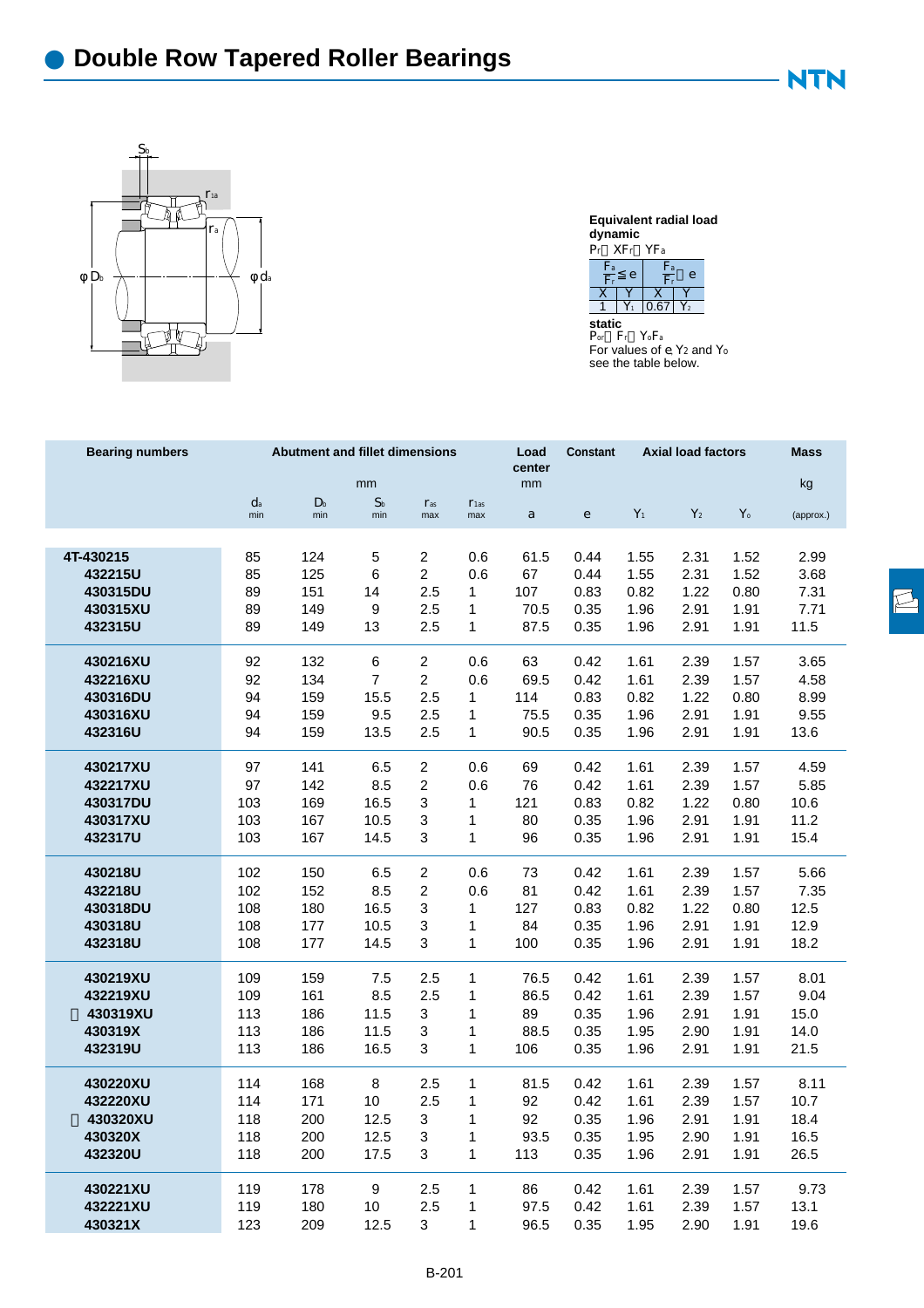# **Back-to-back arrangement**



| $d$ 105 | 140mm |
|---------|-------|
|         |       |

| <b>Boundary dimensions</b> |                  |                |                       |                               |                         | <b>Basic load ratings</b> |               |             | <b>Limiting speeds</b> |         |         |
|----------------------------|------------------|----------------|-----------------------|-------------------------------|-------------------------|---------------------------|---------------|-------------|------------------------|---------|---------|
|                            | mm               |                |                       | dynamic                       | static<br>kN            | dynamic                   | static<br>kgf |             | $min-1$                |         |         |
| $\boldsymbol{d}$           | $\boldsymbol{D}$ | B <sub>1</sub> | $\mathcal{C}_{0}^{2}$ | $r_{\rm s\,min}$ <sup>1</sup> | $T$ is min <sup>1</sup> | $C_{\rm r}$               | $C_{or}$      | $C_{\rm r}$ | $C_{or}$               | grease  | oil     |
| 105                        | 225              | 116            | 91                    | 4                             | 1                       | 750                       | 1 0 6 0       | 76 000      | 109 000                | 1 400   | 1 900   |
|                            | 225              | 170            | 133                   | 3                             | 1                       | 955                       | 1 470         | 97 500      | 150 000                | 1 400   | 1 900   |
| 110                        | 180              | 56             | 50                    | 2.5                           | 0.6                     | 228                       | 340           | 23 300      | 35 000                 | 1 600   | 2 2 0 0 |
|                            | 180              | 70             | 56                    | 2.5                           | 0.6                     | 298                       | 485           | 30 500      | 49 500                 | 1 600   | 2 2 0 0 |
|                            | 200              | 92             | 74                    | 3                             | 1                       | 555                       | 865           | 56 500      | 88 500                 | 1 500   | 2 0 0 0 |
|                            | 200              | 121            | 101                   | 3                             | 1                       | 720                       | 1 2 1 0       | 73 500      | 124 000                | 1 500   | 2 0 0 0 |
|                            | 240              | 118            | 93                    | 4                             | 1                       | 825                       | 1 1 8 0       | 84 000      | 120 000                | 1 400   | 1800    |
|                            | 240              | 118            | 93                    | 3                             | 1                       | 685                       | 925           | 69 500      | 94 500                 | 1 400   | 1800    |
|                            | 240              | 181            | 142                   | 3                             | 1                       | 1 0 7 0                   | 1660          | 109 000     | 169 000                | 1 400   | 1800    |
|                            | 240              | 181            | 142                   | 4                             | $\mathbf{1}$            | 1 2 1 0                   | 1 940         | 123 000     | 197 000                | 1 4 0 0 | 1800    |
| 120                        | 180              | 46             | 41                    | 2.5                           | 0.6                     | 193                       | 298           | 19700       | 30 500                 | 1 500   | 2 100   |
|                            | 180              | 58             | 46                    | 2.5                           | 0.6                     | 230                       | 375           | 23 500      | 38 000                 | 1500    | 2 100   |
|                            | 200              | 62             | 55                    | 2.5                           | 0.6                     | 263                       | 435           | 26 800      | 44 500                 | 1 500   | 2 0 0 0 |
|                            | 200              | 78             | 62                    | 2.5                           | 0.6                     | 370                       | 610           | 38 000      | 62 500                 | 1 500   | 2 0 0 0 |
|                            | 215              | 97             | 78                    | 3                             | 1                       | 595                       | 940           | 60 500      | 96 000                 | 1 400   | 1 900   |
|                            | 215              | 132            | 109                   | 3                             | 1                       | 790                       | 1 3 6 0       | 80 500      | 139 000                | 1 400   | 1 900   |
|                            | 260              | 128            | 101                   | $\overline{\mathbf{4}}$       | 1                       | 960                       | 1 3 9 0       | 97 500      | 142 000                | 1 200   | 1700    |
|                            | 260              | 128            | 101                   | 3                             | 1                       | 800                       | 1 100         | 81 500      | 112 000                | 1 200   | 1700    |
|                            | 260              | 188            | 145                   | 4                             | 1                       | 1 400                     | 2 2 7 0       | 143 000     | 231 000                | 1 200   | 1700    |
| 130                        | 200              | 52             | 46                    | 2.5                           | 0.6                     | 224                       | 365           | 22 900      | 37 500                 | 1 400   | 1 900   |
|                            | 200              | 65             | 52                    | 2.5                           | 0.6                     | 294                       | 490           | 29 900      | 50 000                 | 1 400   | 1 900   |
|                            | 210              | 64             | 57                    | 2.5                           | 0.6                     | 315                       | 485           | 32 000      | 49 500                 | 1 400   | 1800    |
|                            | 210              | 80             | 64                    | 2.5                           | 0.6                     | 410                       | 675           | 42 000      | 69 000                 | 1 400   | 1800    |
|                            | 230              | 98             | 78.5                  | 4                             | $\mathbf{1}$            | 640                       | 1 0 1 0       | 65 500      | 103 000                | 1 300   | 1700    |
|                            | 230              | 145            | 117.5                 | $\overline{\mathbf{4}}$       | 1                       | 905                       | 1 630         | 92 500      | 166 000                | 1 300   | 1700    |
|                            | 280              | 137            | 107.5                 | 5                             | 1.5                     | 1 1 1 0                   | 1 6 6 0       | 113 000     | 169 000                | 1 200   | 1500    |
| 140                        | 210              | 53             | 47                    | 2.5                           | 0.6                     | 262                       | 415           | 26 700      | 42 500                 | 1 300   | 1800    |
|                            | 210              | 66             | 53                    | 2.5                           | 0.6                     | 300                       | 535           | 30 500      | 54 500                 | 1 300   | 1800    |
|                            | 225              | 68             | 61                    | 3                             | 1                       | 370                       | 580           | 37 500      | 59 500                 | 1 200   | 1700    |
|                            | 225              | 84             | 68                    | 3                             | 1                       | 390                       | 650           | 40 000      | 66 000                 | 1 200   | 1700    |
|                            | 250              | 102            | 82.5                  | 3                             | 1                       | 640                       | 970           | 65 500      | 99 000                 | 1 200   | 1 600   |
|                            | 250              | 102            | 82.5                  | 4                             | 1                       | 720                       | 1 1 4 0       | 73 500      | 117 000                | 1 200   | 1 600   |
|                            | 250              | 153            | 125.5                 | 4                             | 1                       | 1 0 5 0                   | 1840          | 107 000     | 188 000                | 1 200   | 1 600   |
|                            | 300              | 145            | 115.5                 | 5                             | 1.5                     | 1 2 6 0                   | 1 900         | 129 000     | 194 000                | 1 100   | 1 400   |
|                            | 300              | 145            | 115.5                 | 4                             | 1.5                     | 1 100                     | 1560          | 112 000     | 160 000                | 1 100   | 1 400   |

1)Minimum allowable dimension for chamfer dimension *r* or *r*1. Note: 1. When incorporating bearings with bearing numbers marked with " ", please consult **NTN** Engineering.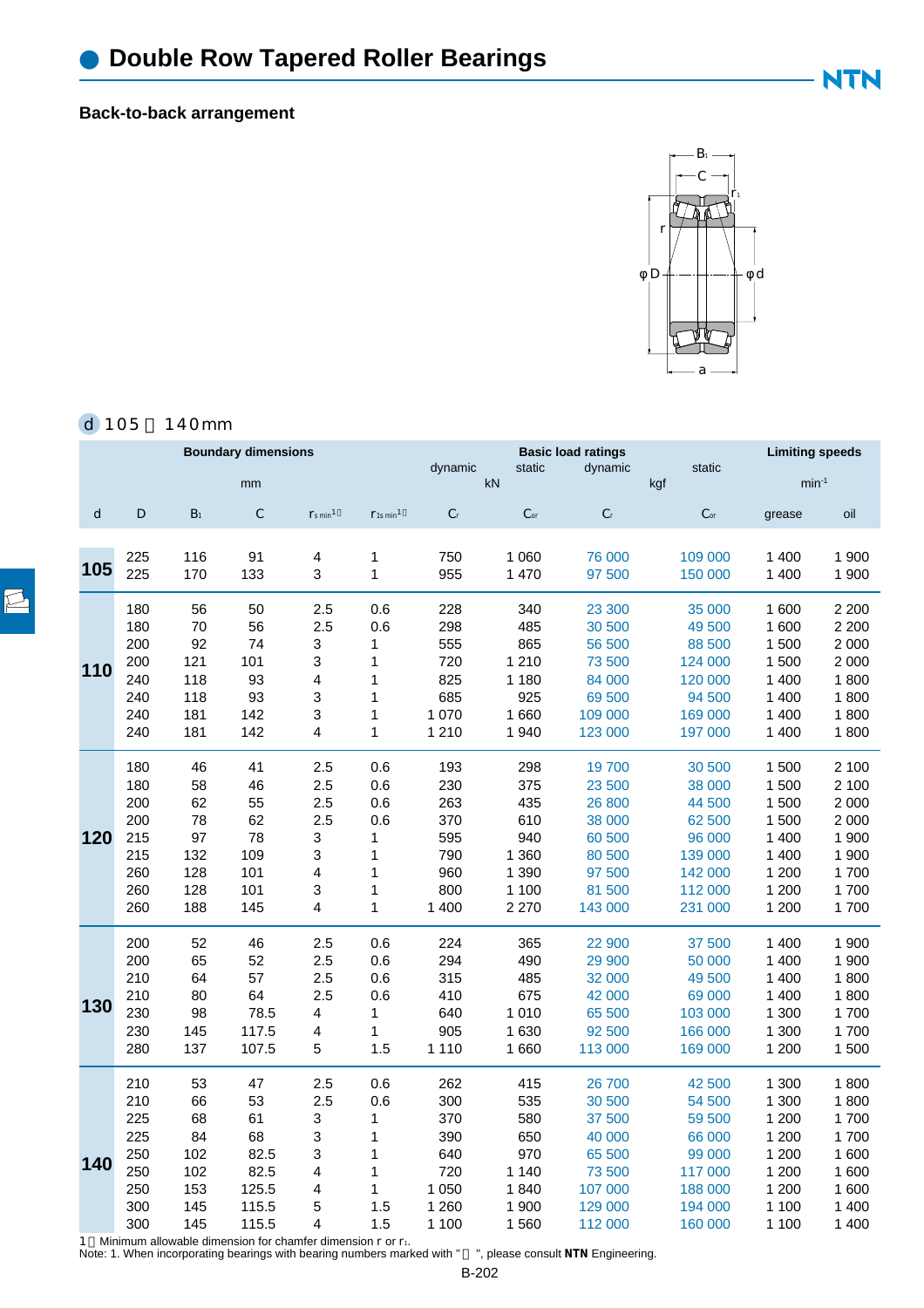



| <b>Bearing numbers</b> | <b>Abutment and fillet dimensions</b>   |                    |                    |                                 |                                   |                  | <b>Constant</b>  | <b>Axial load factors</b> |       |         | <b>Mass</b> |
|------------------------|-----------------------------------------|--------------------|--------------------|---------------------------------|-----------------------------------|------------------|------------------|---------------------------|-------|---------|-------------|
|                        |                                         | mm                 |                    |                                 | mm                                |                  |                  |                           |       | kg      |             |
|                        | $d_{\scriptscriptstyle{\theta}}$<br>min | $D_{\rm b}$<br>min | $S_{\rm b}$<br>min | $\mathcal{T}\mathrm{as}$<br>max | $\mathcal{r}_{\text{las}}$<br>max | $\boldsymbol{a}$ | $\boldsymbol{e}$ | $Y_1$                     | $Y_2$ | $Y_{o}$ | (approx.)   |
| 430321XU               | 123                                     | 209                | 12.5               | 3                               | 1                                 | 96.5             | 0.35             | 1.96                      | 2.91  | 1.91    | 21.0        |
| 432321                 | 119                                     | 208                | 18.5               | 2.5                             | 1                                 | 117.5            | 0.35             | 1.96                      | 2.90  | 1.91    | 30.2        |
| 413122                 | 122                                     | 169                | 3                  | $\overline{c}$                  | 0.6                               | 66.5             | 0.40             | 1.68                      | 2.50  | 1.64    | 5.20        |
| 423122                 | 122                                     | 166                | $\overline{7}$     | $\overline{c}$                  | 0.6                               | 66.5             | 0.33             | 2.03                      | 3.02  | 1.98    | 6.38        |
| 430222XU               | 124                                     | 188                | 9                  | 2.5                             | 1                                 | 90               | 0.42             | 1.61                      | 2.39  | 1.57    | 11.4        |
| 432222XU               | 124                                     | 190                | 10                 | 2.5                             | 1                                 | 102              | 0.42             | 1.61                      | 2.39  | 1.57    | 15.5        |
| 430322U                | 128                                     | 222                | 12.5               | 3                               | 1                                 | 100              | 0.35             | 1.96                      | 2.91  | 1.91    | 24.5        |
| 430322                 | 128                                     | 222                | 12.5               | 3                               | 1                                 | 97.5             | 0.35             | 1.95                      | 2.90  | 1.91    | 22.1        |
| 432322                 | 128                                     | 222                | 19.5               | 3                               | 1                                 | 124              | 0.35             | 1.95                      | 2.90  | 1.91    | 35.6        |
| 432322U                | 128                                     | 222                | 19.5               | 3                               | $\mathbf{1}$                      | 127              | 0.35             | 1.96                      | 2.91  | 1.91    | 38.2        |
| 413024                 | 132                                     | 171                | 2.5                | $\overline{2}$                  | 0.6                               | 59               | 0.37             | 1.80                      | 2.69  | 1.76    | 3.85        |
| 423024                 | 132                                     | 170                | 6                  | $\overline{c}$                  | 0.6                               | 66               | 0.37             | 1.80                      | 2.69  | 1.76    | 4.41        |
| 413124                 | 132                                     | 184                | 3.5                | $\overline{c}$                  | 0.6                               | 76.5             | 0.43             | 1.57                      | 2.34  | 1.53    | 7.24        |
| 423124                 | 132                                     | 188                | 8                  | $\overline{c}$                  | 0.6                               | 76.5             | 0.37             | 1.80                      | 2.69  | 1.76    | 8.96        |
| 430224XU               | 134                                     | 203                | 9.5                | 2.5                             | 1                                 | 98               | 0.44             | 1.55                      | 2.31  | 1.52    | 13.6        |
| 432224XU               | 134                                     | 204                | 11.5               | 2.5                             | $\mathbf{1}$                      | 112              | 0.44             | 1.55                      | 2.31  | 1.52    | 18.9        |
| 430324XU               | 138                                     | 239                | 13.5               | 3                               | $\mathbf{1}$                      | 107              | 0.35             | 1.96                      | 2.91  | 1.91    | 30.5        |
| 430324X                | 138                                     | 239                | 13.5               | 3                               | 1                                 | 106              | 0.35             | 1.95                      | 2.90  | 1.91    | 29.4        |
| 432324U                | 138                                     | 239                | 21.5               | 3                               | $\mathbf{1}$                      | 130              | 0.35             | 1.96                      | 2.91  | 1.91    | 47.0        |
| 413026                 | 142                                     | 186                | 3                  | $\overline{c}$                  | 0.6                               | 66               | 0.37             | 1.80                      | 2.69  | 1.76    | 5.55        |
| 423026                 | 142                                     | 189                | 6.5                | $\overline{c}$                  | 0.6                               | 71.5             | 0.37             | 1.80                      | 2.69  | 1.76    | 6.62        |
| 413126                 | 142                                     | 196                | 3.5                | $\overline{c}$                  | 0.6                               | 69               | 0.33             | 2.03                      | 3.02  | 1.98    | 7.83        |
| 423126                 | 142                                     | 198                | 8                  | $\overline{c}$                  | 0.6                               | 79.5             | 0.37             | 1.80                      | 2.69  | 1.76    | 9.77        |
| 430226XU               | 148                                     | 218                | 9.5                | 3                               | 1                                 | 102              | 0.44             | 1.55                      | 2.31  | 1.52    | 15.9        |
| 432226XU               | 148                                     | 219                | 13.5               | 3                               | 1                                 | 124              | 0.44             | 1.55                      | 2.31  | 1.52    | 24.1        |
| 430326XU               | 152                                     | 255                | 14.5               | 4                               | 1.5                               | 116              | 0.35             | 1.96                      | 2.91  | 1.91    | 37.9        |
| 413028                 | 152                                     | 199                | 3                  | $\overline{c}$                  | 0.6                               | 68.5             | 0.37             | 1.80                      | 2.69  | 1.76    | 5.88        |
| 423028                 | 152                                     | 197                | 6.5                | $\overline{2}$                  | 0.6                               | 75               | 0.37             | 1.84                      | 2.74  | 1.80    | 7.11        |
| 413128                 | 154                                     | 210                | 3.5                | 2.5                             | 1                                 | 73.5             | 0.33             | 2.03                      | 3.02  | 1.98    | 9.18        |
| 423128                 | 154                                     | 209                | 8                  | 2.5                             | 1                                 | 88               | 0.37             | 1.80                      | 2.69  | 1.76    | 11.8        |
| 430228X                | 158                                     | 237                | 9.5                | 3                               | 1                                 | 106              | 0.43             | 1.57                      | 2.34  | 1.53    | 18.0        |
| 430228XU               | 158                                     | 237                | 9.5                | 3                               | 1                                 | 107              | 0.44             | 1.55                      | 2.31  | 1.52    | 19.9        |
| 432228XU               | 158                                     | 238                | 13.5               | 3                               | 1                                 | 131              | 0.44             | 1.55                      | 2.31  | 1.52    | 30.1        |
| 430328XU               | 162                                     | 273                | 14.5               | 4                               | 1.5                               | 123              | 0.35             | 1.96                      | 2.91  | 1.91    | 46.6        |
| 430328X                | 162                                     | 272                | 14.5               | 4                               | 1.5                               | 123              | 0.35             | 1.95                      | 2.90  | 1.91    | 44.4        |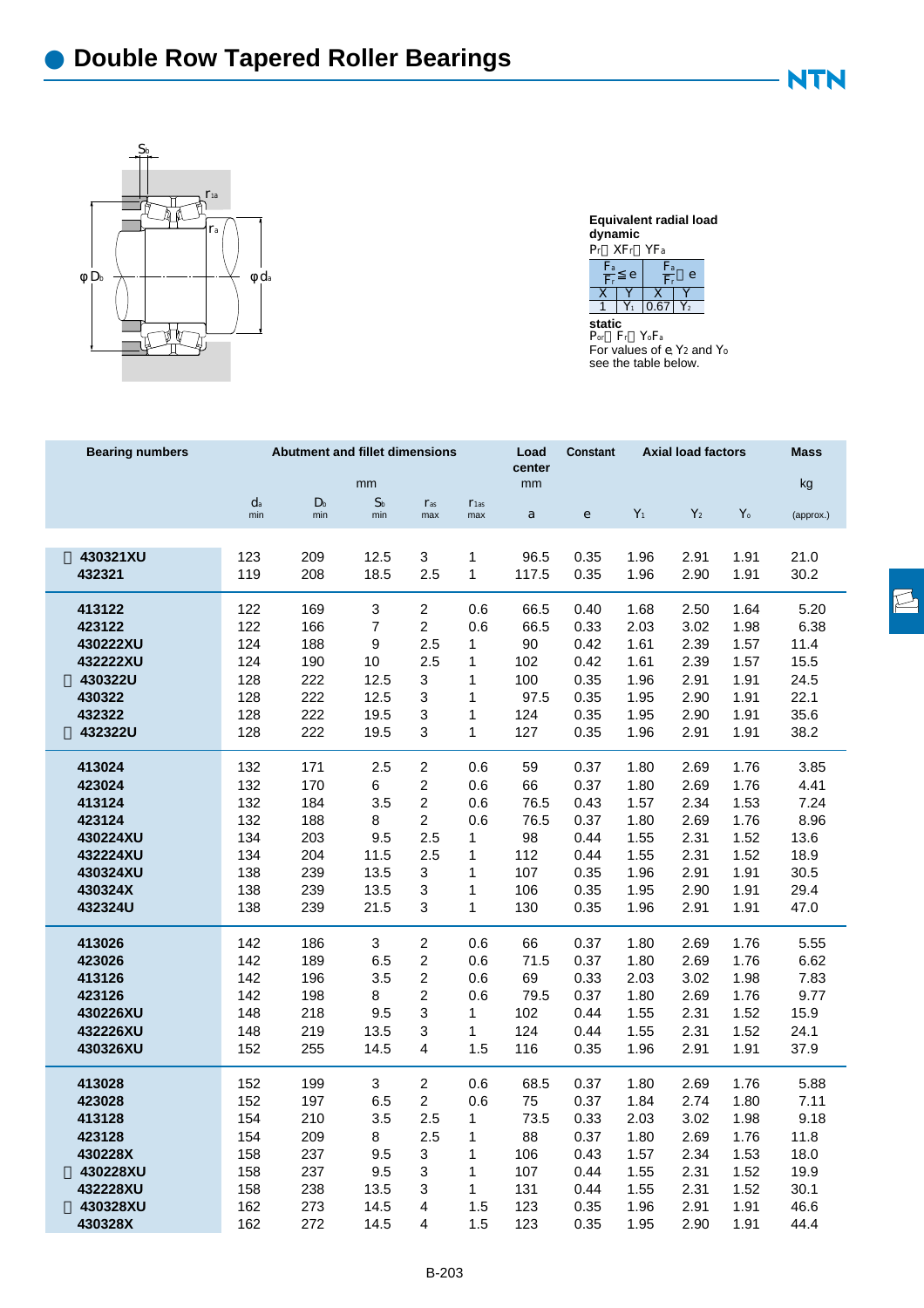

|  | $d$ 150 |  | 190mm |
|--|---------|--|-------|
|--|---------|--|-------|

|                | <b>Boundary dimensions</b> |                |                       |                               |                         |             |              | <b>Basic load ratings</b> |               |         | <b>Limiting speeds</b> |  |
|----------------|----------------------------|----------------|-----------------------|-------------------------------|-------------------------|-------------|--------------|---------------------------|---------------|---------|------------------------|--|
|                |                            |                | mm                    |                               |                         | dynamic     | static<br>kN | dynamic                   | static<br>kgf | $min-1$ |                        |  |
| $\overline{d}$ | $\boldsymbol{D}$           | B <sub>1</sub> | $\mathcal{C}_{0}^{0}$ | $r_{\rm s\,min}$ <sup>1</sup> | $T$ is min <sup>1</sup> | $C_{\rm r}$ | $C_{or}$     | $C_{r}$                   | $C_{or}$      | grease  | oil                    |  |
|                | 225                        | 56             | 50                    | 3                             | 1                       | 274         | 430          | 27 900                    | 44 000        | 1 200   | 1 600                  |  |
|                | 225                        | 70             | 56                    | 3                             | $\mathbf{1}$            | 355         | 630          | 36 000                    | 64 500        | 1 200   | 1 600                  |  |
|                | 250                        | 80             | 71                    | 3                             | 1                       | 485         | 805          | 49 500                    | 82 000        | 1 200   | 1500                   |  |
|                | 250                        | 100            | 80                    | 3                             | $\mathbf{1}$            | 600         | 1 0 4 0      | 61 500                    | 106 000       | 1 200   | 1500                   |  |
| 150            | 270                        | 109            | 87                    | 4                             | 1                       | 770         | 1 2 1 0      | 78 500                    | 123 000       | 1 100   | 1500                   |  |
|                | 270                        | 164            | 130                   | 4                             | 1                       | 1 200       | 2 140        | 122 000                   | 218 000       | 1 100   | 1500                   |  |
|                | 320                        | 154            | 120                   | 5                             | 1.5                     | 1 4 1 0     | 2 140        | 144 000                   | 218 000       | 990     | 1 300                  |  |
|                | 320                        | 154            | 120                   | 4                             | 1.5                     | 1 170       | 1750         | 119 000                   | 178 000       | 990     | 1 300                  |  |
| 160            | 240                        | 60             | 53                    | 3                             | $\mathbf{1}$            | 330         | 535          | 34 000                    | 54 500        | 1 100   | 1500                   |  |
|                | 240                        | 75             | 60                    | 3                             | $\mathbf{1}$            | 430         | 765          | 44 000                    | 78 000        | 1 100   | 1500                   |  |
|                | 270                        | 86             | 76                    | 3                             | 1                       | 595         | 965          | 60 500                    | 98 000        | 1 100   | 1 400                  |  |
|                | 270                        | 108            | 86                    | 3                             | 1                       | 675         | 1 1 8 0      | 69 000                    | 120 000       | 1 100   | 1 400                  |  |
|                | 290                        | 115            | 91                    | 4                             | 1                       | 900         | 1 4 4 0      | 92 000                    | 147 000       | 1 0 0 0 | 1 4 0 0                |  |
|                | 290                        | 178            | 144                   | 4                             | 1                       | 1 530       | 2840         | 156 000                   | 290 000       | 1 0 0 0 | 1 400                  |  |
|                | 340                        | 160            | 126                   | 5                             | 1.5                     | 1570        | 2 3 9 0      | 160 000                   | 244 000       | 920     | 1 200                  |  |
|                | 340                        | 160            | 126                   | 4                             | 1.5                     | 1 2 9 0     | 1 950        | 132 000                   | 199 000       | 920     | 1 200                  |  |
| 170            | 260                        | 67             | 60                    | 3                             | $\mathbf{1}$            | 365         | 620          | 37 000                    | 63 500        | 1 100   | 1 4 0 0                |  |
|                | 260                        | 84             | 67                    | 3                             | 1                       | 490         | 865          | 50 000                    | 88 000        | 1 100   | 1 400                  |  |
|                | 280                        | 88             | 78                    | 3                             | $\mathbf{1}$            | 550         | 900          | 56 000                    | 92 000        | 1 0 0 0 | 1 300                  |  |
|                | 280                        | 110            | 88                    | 3                             | 1                       | 725         | 1 270        | 74 000                    | 130 000       | 1 0 0 0 | 1 300                  |  |
|                | 310                        | 125            | 97                    | 5                             | 1.5                     | 1 0 5 0     | 1690         | 107 000                   | 173 000       | 950     | 1 300                  |  |
|                | 310                        | 192            | 152                   | 5                             | 1.5                     | 1710        | 3 200        | 174 000                   | 325 000       | 950     | 1 300                  |  |
| 180            | 280                        | 74             | 66                    | 3                             | $\mathbf{1}$            | 425         | 735          | 43 000                    | 75 000        | 1 000   | 1 300                  |  |
|                | 280                        | 93             | 74                    | 3                             | 1                       | 580         | 1 0 5 0      | 59 500                    | 107 000       | 1 0 0 0 | 1 300                  |  |
|                | 300                        | 96             | 85                    | 4                             | 1.5                     | 705         | 1 1 9 0      | 72 000                    | 121 000       | 940     | 1 300                  |  |
|                | 300                        | 120            | 96                    | 4                             | 1.5                     | 885         | 1 530        | 90 500                    | 156 000       | 940     | 1 300                  |  |
|                | 320                        | 127            | 99                    | 5                             | 1.5                     | 1 0 8 0     | 1780         | 110 000                   | 182 000       | 890     | 1 200                  |  |
|                | 320                        | 192            | 152                   | 5                             | 1.5                     | 1760        | 3 3 5 0      | 180 000                   | 345 000       | 890     | 1 200                  |  |
| 190            | 290                        | 75             | 67                    | 3                             | $\mathbf 1$             | 430         | 740          | 44 000                    | 75 500        | 940     | 1 300                  |  |
|                | 290                        | 94             | 75                    | 3                             | 1                       | 615         | 1 1 1 0      | 63 000                    | 113 000       | 940     | 1 300                  |  |
|                | 320                        | 104            | 92                    | 4                             | 1.5                     | 780         | 1 2 8 0      | 79 500                    | 131 000       | 890     | 1 200                  |  |
|                | 320                        | 130            | 104                   | 4                             | 1.5                     | 985         | 1710         | 100 000                   | 174 000       | 890     | 1 200                  |  |
|                | 340                        | 133            | 105                   | 5                             | 1.5                     | 1 2 3 0     | 2010         | 125 000                   | 205 000       | 840     | 1 100                  |  |
|                | 340                        | 204            | 160                   | 5                             | 1.5                     | 1970        | 3700         | 201 000                   | 380 000       | 840     | 1 100                  |  |
|                | 340                        | 204            | 160                   | 4                             | 1.5                     | 1710        | 3 3 5 0      | 175 000                   | 340 000       | 840     | 1 100                  |  |

1)Minimum allowable dimension for chamfer dimension *r* or *r*1. Note: 1. When incorporating bearings with bearing numbers marked with " ", please consult **NTN** Engineering.

NTN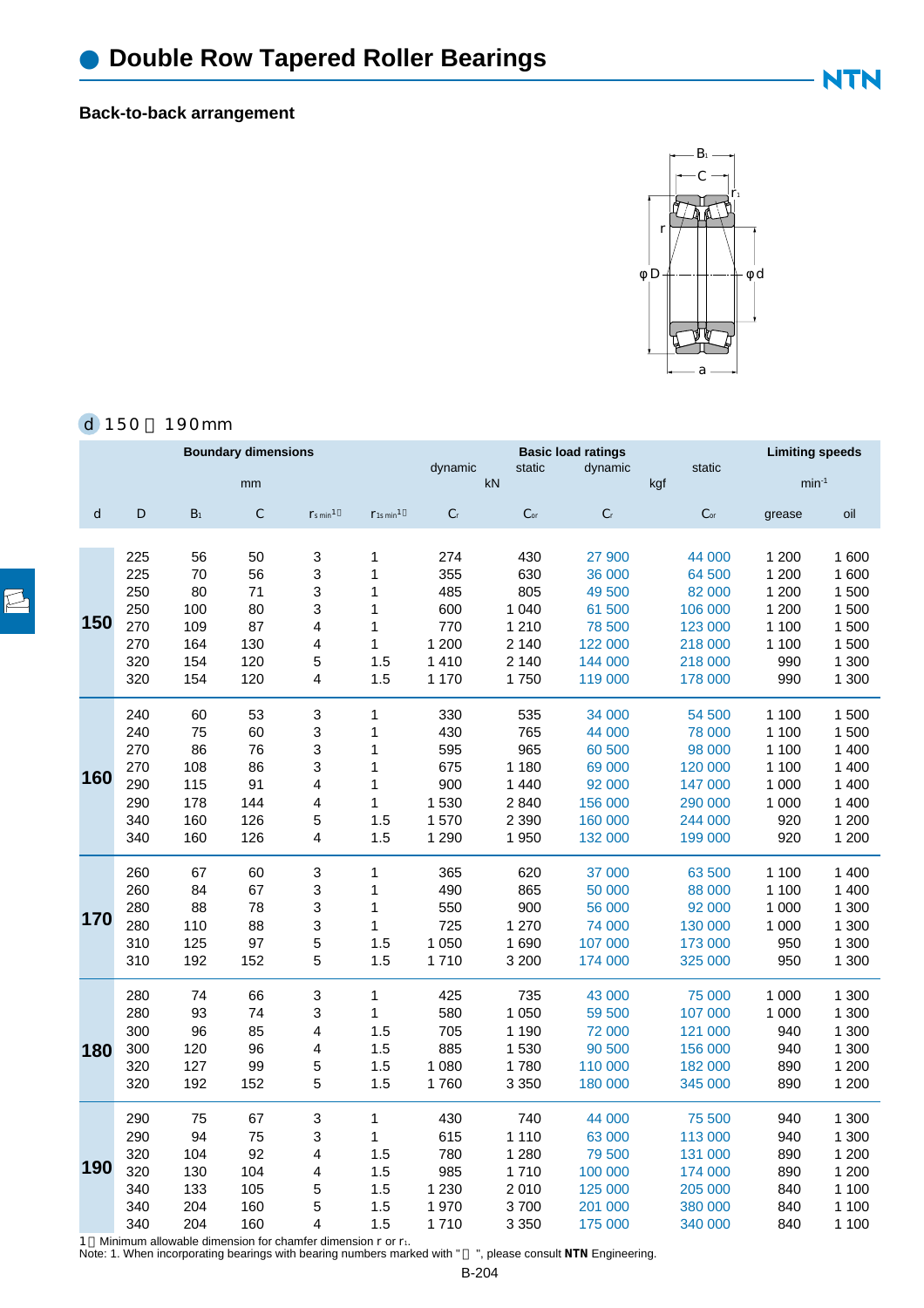



| <b>Bearing numbers</b> |                                         | <b>Abutment and fillet dimensions</b> |                    |                     |                         | Load<br>center   | <b>Constant</b><br><b>Axial load factors</b> |       |       |         | <b>Mass</b> |
|------------------------|-----------------------------------------|---------------------------------------|--------------------|---------------------|-------------------------|------------------|----------------------------------------------|-------|-------|---------|-------------|
|                        |                                         |                                       | mm                 |                     |                         | mm               |                                              |       |       |         | kg          |
|                        | $d_{\scriptscriptstyle{\theta}}$<br>min | $D_{\rm b}$<br>min                    | $S_{\rm b}$<br>min | $r_{\rm as}$<br>max | $r_{\text{las}}$<br>max | $\boldsymbol{a}$ | $\boldsymbol{e}$                             | $Y_1$ | $Y_2$ | $Y_{o}$ | (approx.)   |
| 413030                 | 164                                     | 213                                   | 3                  | 2.5                 | 1                       | 73.5             | 0.37                                         | 1.80  | 2.69  | 1.76    | 6.66        |
| 423030                 | 164                                     | 212                                   | 7                  | 2.5                 | 1                       | 79.5             | 0.37                                         | 1.80  | 2.69  | 1.76    | 8.76        |
| 413130                 | 164                                     | 231                                   | 4.5                | 2.5                 | 1                       | 82.5             | 0.33                                         | 2.03  | 3.02  | 1.98    | 14.3        |
| 423130                 | 164                                     | 234                                   | 10                 | 2.5                 | 1                       | 96.5             | 0.37                                         | 1.80  | 2.69  | 1.76    | 18.0        |
| 430230U                | 168                                     | 255                                   | 11                 | 3                   | 1                       | 114              | 0.44                                         | 1.55  | 2.31  | 1.52    | 24.4        |
| 432230XU               | 168                                     | 254                                   | 17                 | 3                   | 1                       | 139              | 0.44                                         | 1.55  | 2.31  | 1.52    | 37.3        |
| 430330U                | 172                                     | 292                                   | 17                 | 4                   | 1.5                     | 132              | 0.35                                         | 1.96  | 2.91  | 1.91    | 55.4        |
| 430330                 | 172                                     | 292                                   | 17                 | 4                   | 1.5                     | 135              | 0.37                                         | 1.80  | 2.69  | 1.76    | 52.8        |
| 413032                 | 174                                     | 227                                   | 3.5                | 2.5                 | $\mathbf{1}$            | 79               | 0.37                                         | 1.80  | 2.69  | 1.76    | 8.29        |
| 423032                 | 174                                     | 227                                   | 7.5                | 2.5                 | 1                       | 85.5             | 0.37                                         | 1.80  | 2.69  | 1.76    | 10.7        |
| 413132E1               | 174                                     | 254                                   | 5                  | 2.5                 | 1                       | 98.5             | 0.40                                         | 1.68  | 2.50  | 1.64    | 18.2        |
| 423132E1               | 174                                     | 250                                   | 11                 | 2.5                 | 1                       | 106              | 0.37                                         | 1.80  | 2.69  | 1.76    | 22.8        |
| 430232U                | 178                                     | 272                                   | 12                 | 3                   | 1                       | 122              | 0.44                                         | 1.55  | 2.31  | 1.52    | 31.9        |
| 432232U                | 178                                     | 275                                   | 17                 | 3                   | 1                       | 150              | 0.44                                         | 1.55  | 2.31  | 1.52    | 46.9        |
| 430332XU               | 182                                     | 310                                   | 17                 | 4<br>4              | 1.5                     | 138              | 0.35                                         | 1.96  | 2.91  | 1.91    | 65.5        |
| 430332X                | 182                                     | 311                                   | 17                 |                     | 1.5                     | 141              | 0.37                                         | 1.80  | 2.69  | 1.76    | 62.4        |
| 413034                 | 184                                     | 242                                   | 3.5                | 2.5                 | $\mathbf{1}$            | 86.5             | 0.37                                         | 1.80  | 2.69  | 1.76    | 11.6        |
| 423034                 | 184                                     | 244                                   | 8.5                | 2.5                 | 1                       | 93.5             | 0.37                                         | 1.80  | 2.69  | 1.76    | 14.3        |
| 413134E1               | 184                                     | 260                                   | 5                  | 2.5                 | 1                       | 104              | 0.40                                         | 1.68  | 2.50  | 1.64    | 19.5        |
| 423134E1               | 184                                     | 260                                   | 11                 | 2.5                 | $\mathbf{1}$            | 109              | 0.37                                         | 1.80  | 2.69  | 1.76    | 24.7        |
| 430234U                | 192                                     | 288                                   | 14                 | 4                   | 1.5                     | 132              | 0.44                                         | 1.55  | 2.31  | 1.52    | 38.0        |
| 432234XU               | 192                                     | 293                                   | 20                 | 4                   | 1.5                     | 160              | 0.44                                         | 1.55  | 2.31  | 1.52    | 58.2        |
| 413036E1               | 194                                     | 260                                   | $\overline{4}$     | 2.5                 | $\mathbf{1}$            | 94               | 0.37                                         | 1.80  | 2.69  | 1.76    | 15.9        |
| 423036E1               | 194                                     | 262                                   | 9.5                | 2.5                 | 1                       | 102              | 0.37                                         | 1.80  | 2.69  | 1.76    | 19.0        |
| 413136E1               | 198                                     | 280                                   | 5.5                | 3                   | 1.5                     | 111              | 0.40                                         | 1.68  | 2.50  | 1.64    | 24.6        |
| 423136E1               | 198                                     | 279                                   | 12                 | 3                   | 1.5                     | 119              | 0.37                                         | 1.80  | 2.69  | 1.76    | 31.4        |
| 430236U                | 202                                     | 297                                   | 14                 | 4                   | 1.5                     | 139              | 0.45                                         | 1.50  | 2.23  | 1.47    | 39.4        |
| 432236U                | 202                                     | 305                                   | 20                 | 4                   | 1.5                     | 165              | 0.45                                         | 1.50  | 2.23  | 1.47    | 60.6        |
| 413038E1               | 204                                     | 271                                   | 4                  | 2.5                 | $\mathbf{1}$            | 96               | 0.37                                         | 1.80  | 2.69  | 1.76    | 16.2        |
| 423038E1               | 204                                     | 272                                   | 9.5                | 2.5                 | $\mathbf{1}$            | 104              | 0.37                                         | 1.80  | 2.69  | 1.76    | 19.6        |
| 413138                 | 208                                     | 300                                   | 6                  | 3                   | 1.5                     | 119              | 0.40                                         | 1.68  | 2.50  | 1.64    | 30.8        |
| 423138                 | 208                                     | 299                                   | 13                 | 3                   | 1.5                     | 126              | 0.37                                         | 1.80  | 2.69  | 1.76    | 38.6        |
| 430238U                | 212                                     | 316                                   | 14                 | 4                   | 1.5                     | 141              | 0.44                                         | 1.55  | 2.31  | 1.52    | 45.4        |
| 432238U                | 212                                     | 323                                   | 22                 | 4                   | 1.5                     | 174              | 0.44                                         | 1.55  | 2.31  | 1.52    | 73.3        |
| 432238                 | 212                                     | 323                                   | 22                 | 4                   | 1.5                     | 185              | 0.49                                         | 1.38  | 2.06  | 1.35    | 69.8        |

 $\boxed{\mathbb{Z}}$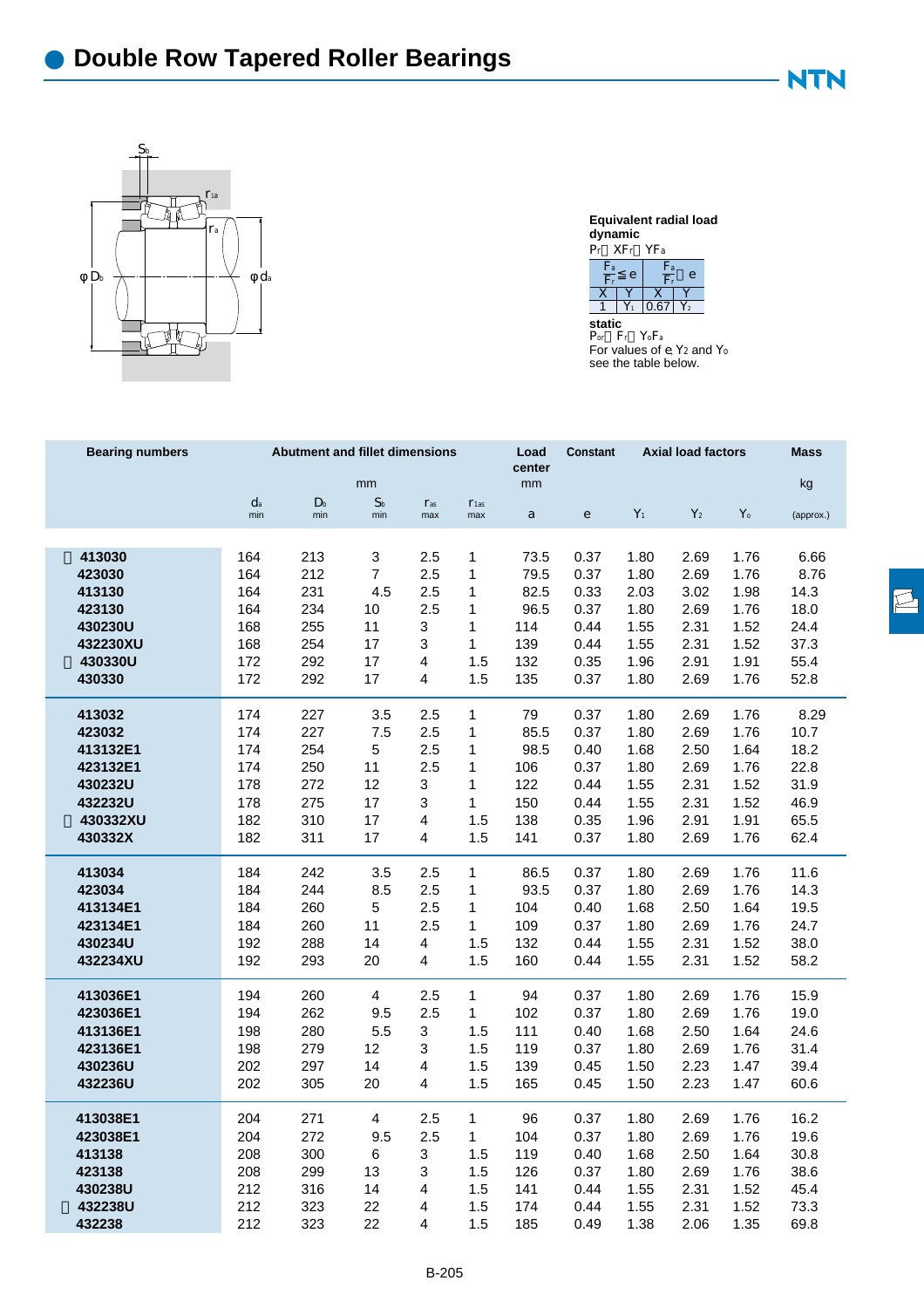

| $d$ 200<br>340mm |
|------------------|
|------------------|

|                  |          |             | <b>Boundary dimensions</b> |                             |                              |             |                 | <b>Basic load ratings</b> |                             | <b>Limiting speeds</b> |         |
|------------------|----------|-------------|----------------------------|-----------------------------|------------------------------|-------------|-----------------|---------------------------|-----------------------------|------------------------|---------|
|                  |          |             | mm                         |                             |                              | dynamic     | static<br>kN    | dynamic                   | static<br>kgf               | $min^{-1}$             |         |
| $\boldsymbol{d}$ | $\cal D$ | $B_{\rm 1}$ | $\cal C$                   | $\Gamma$ s min <sup>1</sup> | $\Gamma$ is min <sup>1</sup> | $C_{\rm r}$ | $C_{\text{or}}$ | $C_{\rm r}$               | $C_{\hbox{\scriptsize or}}$ | grease                 | oil     |
|                  | 310      | 82          | 73                         | 3                           | 1                            | 530         | 940             | 54 000                    | 96 000                      | 900                    | 1 200   |
|                  | 310      | 103         | 82                         | 3                           | 1                            | 720         | 1 3 2 0         | 73 000                    | 135 000                     | 900                    | 1 200   |
|                  | 340      | 112         | 100                        | 4                           | 1.5                          | 965         | 1660            | 98 500                    | 169 000                     | 840                    | 1 100   |
| 200              | 340      | 140         | 112                        | 4                           | 1.5                          | 1 0 9 0     | 1910            | 111 000                   | 195 000                     | 840                    | 1 100   |
|                  | 360      | 142         | 110                        | 5                           | 1.5                          | 1 350       | 2 2 1 0         | 137 000                   | 226 000                     | 800                    | 1 100   |
|                  | 360      | 218         | 174                        | 5                           | 1.5                          | 2 2 6 0     | 4 2 5 0         | 230 000                   | 435 000                     | 800                    | 1 100   |
|                  | 360      | 218         | 174                        | 4                           | 1.5                          | 1 980       | 3 9 5 0         | 201 000                   | 400 000                     | 800                    | 1 100   |
|                  | 340      | 90          | 80                         | $\overline{\mathbf{4}}$     | 1.5                          | 595         | 1 0 6 0         | 61 000                    | 108 000                     | 810                    | 1 100   |
| 220              | 340      | 113         | 90                         | 4                           | 1.5                          | 880         | 1650            | 89 500                    | 168 000                     | 810                    | 1 100   |
|                  | 370      | 120         | 107                        | 5                           | 1.5                          | 1 1 1 0     | 1920            | 113 000                   | 196 000                     | 760                    | 1 0 0 0 |
|                  | 370      | 150         | 120                        | 5                           | 1.5                          | 1 2 2 0     | 2 2 6 0         | 125 000                   | 230 000                     | 760                    | 1 0 0 0 |
|                  | 360      | 92          | 82                         | 4                           | 1.5                          | 655         | 1 1 6 0         | 66 500                    | 118 000                     | 730                    | 980     |
|                  | 360      | 115         | 92                         | 4                           | 1.5                          | 910         | 1770            | 92 500                    | 181 000                     | 730                    | 980     |
| 240              | 400      | 128         | 114                        | 5                           | 1.5                          | 1 2 3 0     | 2 1 3 0         | 126 000                   | 217 000                     | 690                    | 920     |
|                  | 400      | 160         | 128                        | 5                           | 1.5                          | 1 400       | 2600            | 142 000                   | 265 000                     | 690                    | 920     |
|                  | 400      | 104         | 92                         | 5                           | 1.5                          | 840         | 1 540           | 85 500                    | 157 000                     | 670                    | 900     |
|                  | 400      | 130         | 104                        | 5                           | 1.5                          | 1 150       | 2 1 9 0         | 117 000                   | 223 000                     | 670                    | 900     |
| 260              | 440      | 144         | 128                        | 5                           | 1.5                          | 1 500       | 2630            | 152 000                   | 268 000                     | 630                    | 840     |
|                  | 440      | 180         | 144                        | 5                           | 1.5                          | 1 940       | 3750            | 198 000                   | 380 000                     | 630                    | 840     |
|                  | 420      | 106         | 94                         | 5                           | 1.5                          | 890         | 1 6 3 0         | 91 000                    | 166 000                     | 620                    | 820     |
|                  | 420      | 133         | 106                        | 5                           | 1.5                          | 1 200       | 2 3 4 0         | 123 000                   | 238 000                     | 620                    | 820     |
| 280              | 460      | 146         | 130                        | 6                           | $\overline{\mathbf{c}}$      | 1 640       | 2 900           | 167 000                   | 296 000                     | 580                    | 770     |
|                  | 460      | 183         | 146                        | 6                           | $\overline{2}$               | 1 940       | 3650            | 198 000                   | 375 000                     | 580                    | 770     |
|                  | 460      | 118         | 105                        | 5                           | 1.5                          | 1 0 7 0     | 1 9 9 0         | 109 000                   | 203 000                     | 570                    | 760     |
|                  | 460      | 148         | 118                        | 5                           | 1.5                          | 1610        | 3 1 5 0         | 165 000                   | 320 000                     | 570                    | 760     |
| 300              | 500      | 160         | 142                        | 6                           | 2                            | 2010        | 3600            | 205 000                   | 370 000                     | 530                    | 710     |
|                  | 500      | 200         | 160                        | 6                           | $\overline{2}$               | 2 100       | 4 0 5 0         | 214 000                   | 415 000                     | 530                    | 710     |
|                  | 480      | 121         | 108                        | 5                           | 1.5                          | 1 1 9 0     | 2 2 5 0         | 121 000                   | 229 000                     | 530                    | 710     |
|                  | 480      | 151         | 121                        | 5                           | 1.5                          | 1580        | 3 100           | 162 000                   | 315 000                     | 530                    | 710     |
| 320              | 540      | 176         | 157                        | 6                           | 2                            | 2 2 4 0     | 4 100           | 228 000                   | 415 000                     | 500                    | 660     |
|                  | 540      | 220         | 176                        | 6                           | $\overline{c}$               | 2 500       | 4 900           | 255 000                   | 500 000                     | 500                    | 660     |
| 340              | 520      | 133         | 118                        | 6                           | $\overline{2}$               | 1 4 8 0     | 2870            | 150 000                   | 293 000                     | 500                    | 660     |

1)Minimum allowable dimension for chamfer dimension *r* or *r*1. Note: 1. When incorporating bearings with bearing numbers marked with " ", please consult **NTN** Engineering.

NTN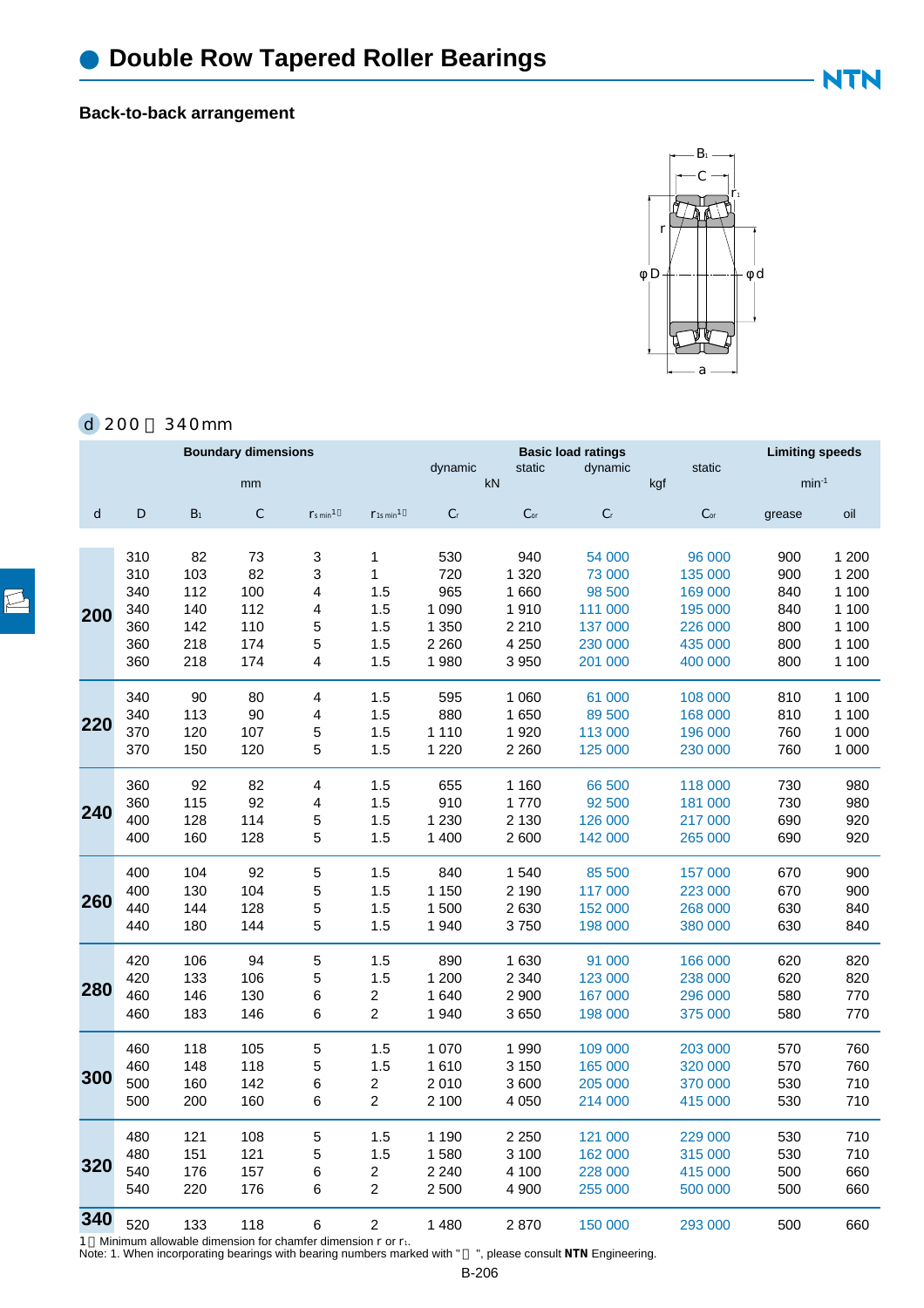



| <b>Bearing numbers</b> |                                     | <b>Abutment and fillet dimensions</b> |                    |                           |                         | Load<br>center   | <b>Constant</b>  |       | <b>Axial load factors</b> |         | <b>Mass</b> |
|------------------------|-------------------------------------|---------------------------------------|--------------------|---------------------------|-------------------------|------------------|------------------|-------|---------------------------|---------|-------------|
|                        |                                     |                                       | mm                 |                           |                         | mm               |                  |       |                           |         | kg          |
|                        | $d_{\scriptscriptstyle\! A}$<br>min | $D_{\rm b}$<br>min                    | $S_{\rm b}$<br>min | $r_{\rm as}$<br>max       | $T$ las<br>max          | $\boldsymbol{a}$ | $\boldsymbol{e}$ | $Y_1$ | $Y_2$                     | $Y_{o}$ | (approx.)   |
| 413040E1               | 214                                 | 288                                   | 4.5                | 2.5                       | 1                       | 101              | 0.37             | 1.80  | 2.69                      | 1.76    | 20.6        |
| 423040E1               | 214                                 | 291                                   | 10.5               | 2.5                       | $\mathbf{1}$            | 112              | 0.37             | 1.80  | 2.69                      | 1.76    | 25.7        |
| 413140                 | 218                                 | 320                                   | 6                  | $\ensuremath{\mathsf{3}}$ | 1.5                     | 125              | 0.40             | 1.68  | 2.50                      | 1.64    | 38.6        |
| 423140                 | 218                                 | 316                                   | 14                 | 3                         | 1.5                     | 134              | 0.37             | 1.80  | 2.69                      | 1.76    | 47.5        |
| 430240U                | 222                                 | 336                                   | 16                 | 4                         | 1.5                     | 154              | 0.44             | 1.55  | 2.31                      | 1.52    | 62.8        |
| 432240U                | 222                                 | 340                                   | 22                 | 4                         | 1.5                     | 180              | 0.41             | 1.66  | 2.47                      | 1.62    | 95.2        |
| 432240                 | 222                                 | 340                                   | 22                 | 4                         | 1.5                     | 193              | 0.49             | 1.38  | 2.06                      | 1.35    | 90.7        |
| 413044E1               | 238                                 | 318                                   | 5                  | 3                         | 1.5                     | 112              | 0.37             | 1.80  | 2.69                      | 1.76    | 26.7        |
| 423044E1               | 238                                 | 319                                   | 11.5               | 3                         | 1.5                     | 125              | 0.37             | 1.80  | 2.69                      | 1.76    | 33.3        |
| 413144                 | 242                                 | 346                                   | 6.5                | 4                         | 1.5                     | 135              | 0.40             | 1.68  | 2.50                      | 1.64    | 47.8        |
| 423144                 | 242                                 | 341                                   | 15                 | 4                         | 1.5                     | 154              | 0.40             | 1.68  | 2.50                      | 1.64    | 59.6        |
| 413048E1               | 258                                 | 339                                   | 5                  | $\mathfrak{S}$            | 1.5                     | 117              | 0.37             | 1.80  | 2.69                      | 1.76    | 30.2        |
| 423048E1               | 258                                 | 340.5                                 | 11.5               | 3                         | 1.5                     | 131              | 0.37             | 1.80  | 2.69                      | 1.76    | 36.3        |
| 413148                 | 262                                 | 375                                   | 7                  | 4                         | 1.5                     | 144              | 0.40             | 1.68  | 2.50                      | 1.64    | 58.9        |
| 423148                 | 262                                 | 373                                   | 16                 | 4                         | 1.5                     | 164              | 0.40             | 1.68  | 2.50                      | 1.64    | 71.7        |
| 413052                 | 282                                 | 372                                   | 6                  | 4                         | 1.5                     | 131              | 0.37             | 1.80  | 2.69                      | 1.76    | 41.5        |
| 423052                 | 282                                 | 374                                   | 13                 | 4                         | 1.5                     | 143              | 0.37             | 1.80  | 2.69                      | 1.76    | 53.0        |
| 413152                 | 282                                 | 412                                   | 8                  | 4                         | 1.5                     | 161              | 0.40             | 1.68  | 2.50                      | 1.64    | 82.2        |
| 423152                 | 282                                 | 413                                   | 18                 | 4                         | 1.5                     | 176              | 0.40             | 1.68  | 2.50                      | 1.64    | 101         |
| 413056                 | 302                                 | 394                                   | 6                  | 4                         | 1.5                     | 136              | 0.37             | 1.80  | 2.69                      | 1.76    | 47.2        |
| 423056                 | 302                                 | 397                                   | 13.5               | 4                         | 1.5                     | 148              | 0.37             | 1.80  | 2.69                      | 1.76    | 57.3        |
| 413156                 | 308                                 | 435                                   | 8                  | 5                         | $\boldsymbol{2}$        | 168              | 0.40             | 1.68  | 2.50                      | 1.64    | 87.4        |
| 423156                 | 308                                 | 433                                   | 18.5               | 5                         | $\overline{c}$          | 177              | 0.40             | 1.68  | 2.50                      | 1.64    | 109         |
| 413060                 | 322                                 | 428                                   | 6.5                | 4                         | 1.5                     | 151              | 0.37             | 1.80  | 2.69                      | 1.76    | 65.6        |
| 423060                 | 322                                 | 434                                   | 15                 | 4                         | 1.5                     | 163              | 0.37             | 1.80  | 2.69                      | 1.76    | 80.2        |
| 413160                 | 328                                 | 471                                   | $\boldsymbol{9}$   | 5                         | $\overline{\mathbf{c}}$ | 182              | 0.40             | 1.68  | 2.50                      | 1.64    | 115         |
| 423160                 | 328                                 | 464                                   | 20                 | 5                         | $\overline{2}$          | 202              | 0.40             | 1.68  | 2.50                      | 1.64    | 144         |
| 413064                 | 342                                 | 449                                   | 6.5                | 4                         | 1.5                     | 157              | 0.37             | 1.80  | 2.69                      | 1.76    | 70.9        |
| 423064                 | 342                                 | 455                                   | 15                 | 4                         | 1.5                     | 170              | 0.37             | 1.80  | 2.69                      | 1.76    | 85.4        |
| 413164                 | 348                                 | 505                                   | 9.5                | 5                         | $\overline{\mathbf{c}}$ | 197              | 0.40             | 1.68  | 2.50                      | 1.64    | 150         |
| 423164                 | 348                                 | 502                                   | 22                 | 5                         | $\overline{c}$          | 217              | 0.40             | 1.68  | 2.50                      | 1.64    | 188         |
| 413068                 | 368                                 | 488                                   | 7.5                | 5                         | $\overline{2}$          | 170              | 0.37             | 1.8   | 2.69                      | 1.76    | 89.2        |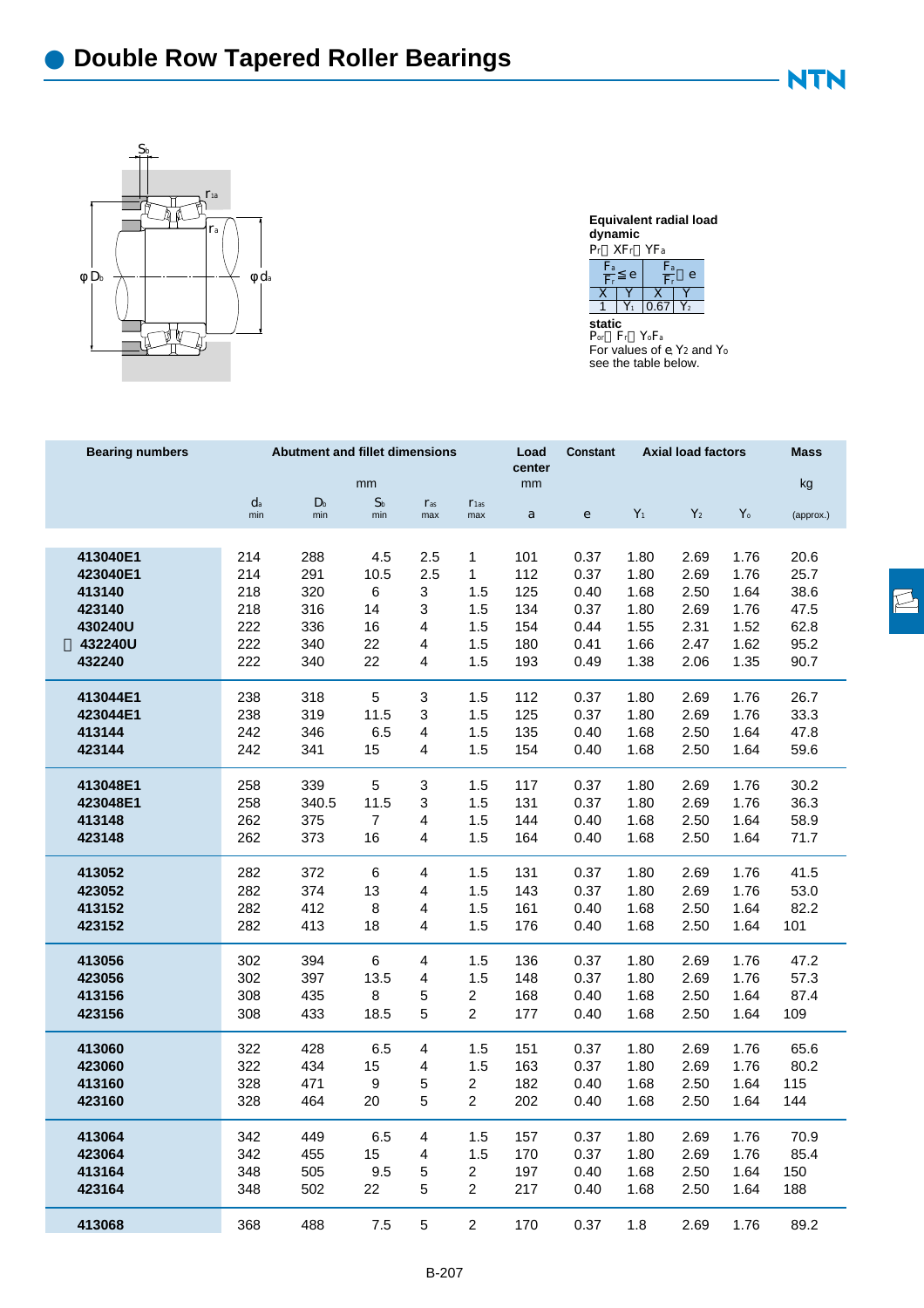

**NTN** 

| $d$ 340 | 480mm |
|---------|-------|
|         |       |

|                  | <b>Boundary dimensions</b> |                |               |                               |                        |             |                 | <b>Basic load ratings</b> |                 |         | <b>Limiting speeds</b> |  |
|------------------|----------------------------|----------------|---------------|-------------------------------|------------------------|-------------|-----------------|---------------------------|-----------------|---------|------------------------|--|
|                  |                            |                | mm            |                               |                        | dynamic     | static<br>kN    | dynamic                   | static<br>kgf   | $min-1$ |                        |  |
| $\boldsymbol{d}$ | $\boldsymbol{D}$           | B <sub>1</sub> | $\mathcal{C}$ | $r_{\rm s\,min}$ <sup>1</sup> | $T$ s min <sup>1</sup> | $C_{\rm r}$ | $C_{\text{or}}$ | $C_{\rm r}$               | $C_{\text{or}}$ | grease  | oil                    |  |
|                  | 520                        | 165            | 133           | 6                             | $\overline{c}$         | 1890        | 3750            | 193 000                   | 380 000         | 500     | 660                    |  |
| 340              | 580                        | 190            | 169           | 6                             | $\boldsymbol{2}$       | 2690        | 4 900           | 274 000                   | 500 000         | 460     | 620                    |  |
|                  | 580                        | 238            | 190           | 6                             | $\overline{c}$         | 3 3 5 0     | 6500            | 345 000                   | 660 000         | 460     | 620                    |  |
|                  | 540                        | 134            | 120           | 6                             | $\boldsymbol{2}$       | 1 470       | 2810            | 150 000                   | 287 000         | 460     | 620                    |  |
| 360              | 540                        | 169            | 134           | 6                             | $\boldsymbol{2}$       | 2 0 5 0     | 4 200           | 209 000                   | 430 000         | 460     | 620                    |  |
|                  | 600                        | 192            | 171           | 6                             | $\boldsymbol{2}$       | 2720        | 5 0 5 0         | 277 000                   | 515 000         | 430     | 580                    |  |
|                  | 600                        | 240            | 192           | 6                             | $\overline{c}$         | 3 2 0 0     | 6 500           | 325 000                   | 660 000         | 430     | 580                    |  |
|                  | 560                        | 135            | 122           | 6                             | $\boldsymbol{2}$       | 1690        | 3 3 5 0         | 172 000                   | 340 000         | 440     | 580                    |  |
| 380              | 560                        | 171            | 135           | 6                             | $\boldsymbol{2}$       | 2 0 8 0     | 4 3 5 0         | 213 000                   | 445 000         | 440     | 580                    |  |
|                  | 620                        | 194            | 173           | 6                             | $\boldsymbol{2}$       | 2840        | 5 2 5 0         | 289 000                   | 535 000         | 410     | 540                    |  |
|                  | 620                        | 243            | 194           | 6                             | $\overline{c}$         | 3 3 5 0     | 6700            | 340 000                   | 685 000         | 410     | 540                    |  |
|                  | 600                        | 148            | 132           | 6                             | $\overline{c}$         | 1860        | 3700            | 190 000                   | 375 000         | 410     | 550                    |  |
| 400              | 600                        | 185            | 148           | 6                             | $\boldsymbol{2}$       | 2 5 3 0     | 5 4 5 0         | 258 000                   | 555 000         | 410     | 550                    |  |
|                  | 650                        | 200            | 178           | 6                             | 3                      | 3 0 0 0     | 5800            | 305 000                   | 590 000         | 380     | 510                    |  |
|                  | 650                        | 250            | 200           | 6                             | 3                      | 3750        | 7850            | 385 000                   | 800 000         | 380     | 510                    |  |
|                  | 620                        | 150            | 134           | 6                             | $\overline{c}$         | 2 1 1 0     | 4 2 5 0         | 215 000                   | 435 000         | 390     | 520                    |  |
| 420              | 620                        | 188            | 150           | 6                             | $\boldsymbol{2}$       | 2650        | 5 900           | 270 000                   | 600 000         | 390     | 520                    |  |
|                  | 700                        | 224            | 200           | 6                             | 3                      | 3700        | 7 200           | 375 000                   | 735 000         | 360     | 480                    |  |
|                  | 700                        | 280            | 224           | 6                             | 3                      | 4800        | 9700            | 490 000                   | 990 000         | 360     | 480                    |  |
|                  | 650                        | 157            | 140           | 6                             | 3                      | 2 4 7 0     | 5 1 5 0         | 252 000                   | 525 000         | 370     | 490                    |  |
| 440              | 650                        | 196            | 157           | 6                             | 3                      | 2600        | 5 4 5 0         | 266 000                   | 560 000         | 370     | 490                    |  |
|                  | 720                        | 226            | 201           | 6                             | 3                      | 4 0 0 0     | 7800            | 410 000                   | 795 000         | 340     | 460                    |  |
|                  | 720                        | 283            | 226           | 6                             | 3                      | 5 0 0 0     | 10 300          | 510 000                   | 1 050 000       | 340     | 460                    |  |
|                  | 680                        | 163            | 145           | 6                             | $\mathsf 3$            | 2600        | 5 3 5 0         | 265 000                   | 550 000         | 350     | 470                    |  |
| 460              | 680                        | 204            | 163           | 6                             | 3                      | 3 0 5 0     | 6 600           | 310 000                   | 670 000         | 350     | 470                    |  |
|                  | 760                        | 240            | 214           | 7.5                           | 4                      | 4 5 5 0     | 9 1 5 0         | 465 000                   | 930 000         | 320     | 430                    |  |
|                  | 760                        | 300            | 240           | 7.5                           | 4                      | 4 900       | 10 300          | 500 000                   | 1 050 000       | 320     | 430                    |  |
|                  | 700                        | 165            | 147           | 6                             | 3                      | 2 4 9 0     | 5 0 0 0         | 254 000                   | 510 000         | 330     | 450                    |  |
| 480              | 700                        | 206            | 165           | 6                             | 3                      | 3 0 5 0     | 6700            | 310 000                   | 685 000         | 330     | 450                    |  |
|                  | 790                        | 248            | 221           | 7.5                           | 4                      | 4 800       | 9600            | 490 000                   | 975 000         | 310     | 410                    |  |
|                  | 790                        | 310            | 248           | 7.5                           | 4                      | 5 300       | 11 100          | 540 000                   | 1 130 000       | 310     | 410                    |  |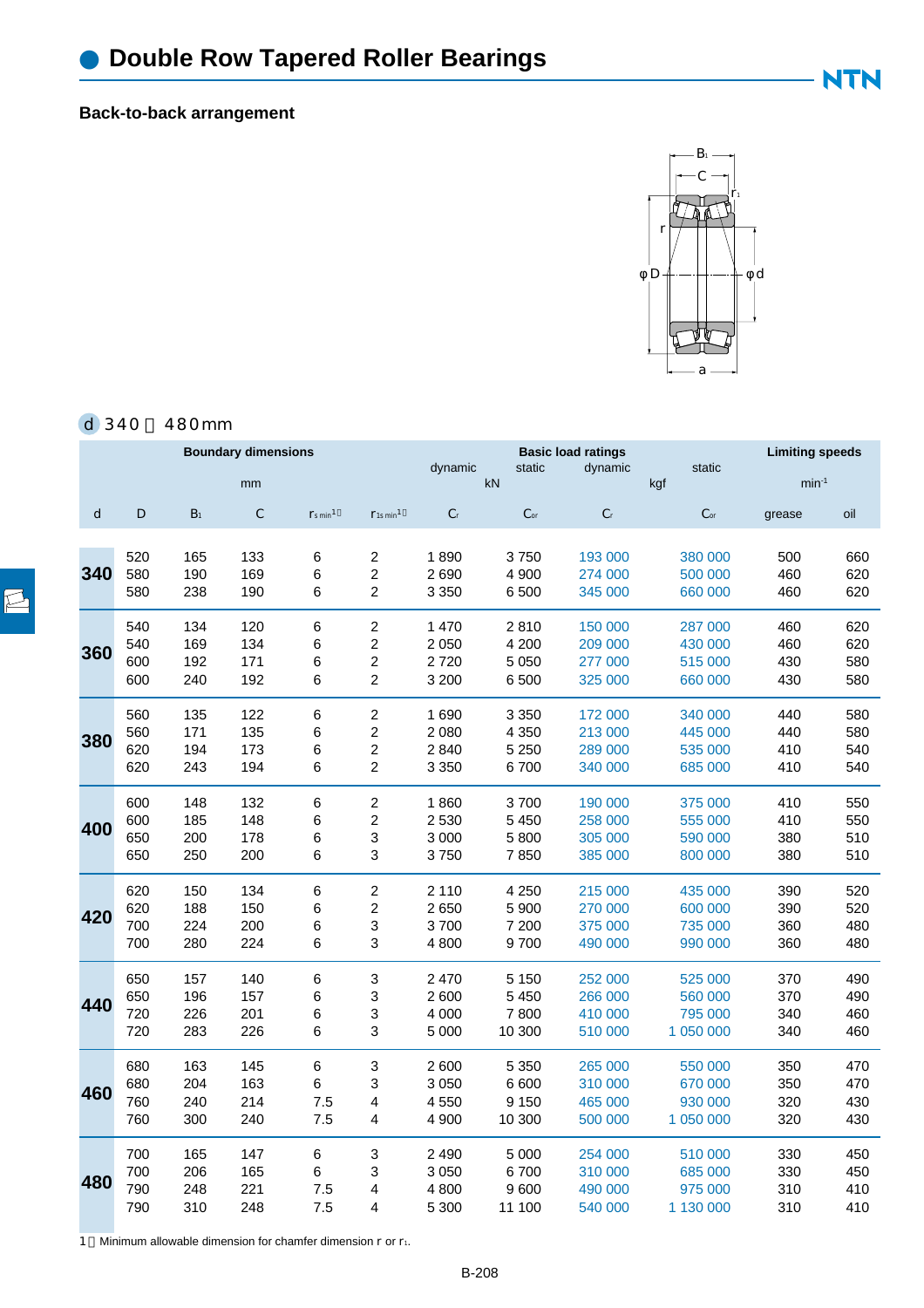



| <b>Bearing numbers</b> | <b>Abutment and fillet dimensions</b> |                    |                    |                     | Load<br>center           | <b>Axial load factors</b><br><b>Constant</b> |                  |       |       | <b>Mass</b> |           |
|------------------------|---------------------------------------|--------------------|--------------------|---------------------|--------------------------|----------------------------------------------|------------------|-------|-------|-------------|-----------|
|                        |                                       |                    | mm                 |                     |                          | mm                                           |                  |       |       |             | kg        |
|                        | $d_{\scriptscriptstyle\! A}$<br>min   | $D_{\rm b}$<br>min | $S_{\rm b}$<br>min | $r_{\rm as}$<br>max | $\mathcal{T}$ las<br>max | $\boldsymbol{a}$                             | $\boldsymbol{e}$ | $Y_1$ | $Y_2$ | $Y_{o}$     | (approx.) |
| 423068                 | 368                                   | 489                | 16                 | 5                   | 2                        | 184                                          | 0.37             | 1.80  | 2.69  | 1.76        | 113       |
| 413168                 | 368                                   | 548                | 10.5               | 5                   | $\overline{c}$           | 213                                          | 0.40             | 1.68  | 2.50  | 1.64        | 188       |
| 423168                 | 368                                   | 542                | 24                 | 5                   | $\overline{c}$           | 237                                          | 0.40             | 1.68  | 2.50  | 1.64        | 235       |
| 413072                 | 388                                   | 507                | $\overline{7}$     | 5                   | $\overline{c}$           | 176                                          | 0.37             | 1.80  | 2.69  | 1.76        | 92.7      |
| 423072                 | 388                                   | 509                | 17.5               | 5                   | $\overline{\mathbf{c}}$  | 192                                          | 0.37             | 1.80  | 2.69  | 1.76        | 120       |
| 413172                 | 388                                   | 561                | 10.5               | 5                   | $\overline{\mathbf{c}}$  | 219                                          | 0.40             | 1.68  | 2.50  | 1.64        | 199       |
| 423172                 | 388                                   | 560                | 24                 | 5                   | $\overline{c}$           | 240                                          | 0.40             | 1.68  | 2.50  | 1.64        | 248       |
| 413076                 | 408                                   | 528                | 6.5                | 5                   | $\overline{\mathbf{c}}$  | 183                                          | 0.37             | 1.80  | 2.69  | 1.76        | 95.9      |
| 423076                 | 408                                   | 529                | 18                 | 5                   | $\boldsymbol{2}$         | 196                                          | 0.37             | 1.80  | 2.69  | 1.76        | 126       |
| 413176                 | 408                                   | 583                | 10.5               | 5                   | $\overline{\mathbf{c}}$  | 225                                          | 0.40             | 1.68  | 2.50  | 1.64        | 210       |
| 423176                 | 408                                   | 578                | 24.5               | 5                   | $\mathbf 2$              | 249                                          | 0.40             | 1.68  | 2.50  | 1.64        | 262       |
| 413080                 | 428                                   | 564                | 8                  | 5                   | $\mathbf 2$              | 194                                          | 0.37             | 1.80  | 2.69  | 1.76        | 105       |
| 423080                 | 428                                   | 564                | 18.5               | 5                   | $\overline{c}$           | 210                                          | 0.37             | 1.80  | 2.69  | 1.76        | 163       |
| 413180                 | 428                                   | 610                | 11                 | 5                   | 2.5                      | 232                                          | 0.40             | 1.68  | 2.50  | 1.64        | 236       |
| 423180                 | 428                                   | 610                | 25                 | 5                   | 2.5                      | 256                                          | 0.40             | 1.68  | 2.50  | 1.64        | 294       |
| 413084                 | 448                                   | 586                | 8                  | 5                   | $\boldsymbol{2}$         | 200                                          | 0.37             | 1.80  | 2.69  | 1.76        | 135       |
| 423084                 | 448                                   | 583                | 19                 | 5                   | $\overline{c}$           | 220                                          | 0.37             | 1.80  | 2.69  | 1.76        | 172       |
| 413184                 | 448                                   | 655                | 12                 | 5                   | 2.5                      | 258                                          | 0.40             | 1.68  | 2.50  | 1.64        | 317       |
| 423184                 | 448                                   | 659                | 28                 | 5                   | 2.5                      | 287                                          | 0.40             | 1.68  | 2.50  | 1.64        | 394       |
| 413088                 | 468                                   | 614                | 8.5                | 5                   | 2.5                      | 208                                          | 0.37             | 1.80  | 2.69  | 1.76        | 160       |
| 423088                 | 468                                   | 614                | 19.5               | 5                   | 2.5                      | 229                                          | 0.37             | 1.80  | 2.69  | 1.76        | 198       |
| 413188                 | 468                                   | 675                | 12.5               | 5                   | 2.5                      | 263                                          | 0.40             | 1.68  | 2.50  | 1.64        | 330       |
| 423188                 | 468                                   | 678                | 28.5               | 5                   | 2.5                      | 288                                          | 0.40             | 1.68  | 2.50  | 1.64        | 412       |
| 413092                 | 488                                   | 646                | $\boldsymbol{9}$   | 5                   | 2.5                      | 217                                          | 0.37             | 1.80  | 2.69  | 1.76        | 179       |
| 423092                 | 488                                   | 644                | 20.5               | 5                   | 2.5                      | 239                                          | 0.37             | 1.80  | 2.69  | 1.76        | 225       |
| 413192                 | 496                                   | 714                | 13                 | 6                   | 3                        | 276                                          | 0.40             | 1.68  | 2.50  | 1.64        | 395       |
| 423192                 | 496                                   | 712                | 30                 | 6                   | 3                        | 305                                          | 0.40             | 1.68  | 2.50  | 1.64        | 493       |
| 413096                 | 508                                   | 665                | 9                  | 5                   | 2.5                      | 223                                          | 0.37             | 1.80  | 2.69  | 1.76        | 189       |
| 423096                 | 508                                   | 664                | 20.5               | 5                   | 2.5                      | 246                                          | 0.37             | 1.80  | 2.69  | 1.76        | 236       |
| 413196                 | 516                                   | 743                | 13.5               | 6                   | 3                        | 281                                          | 0.40             | 1.68  | 2.50  | 1.64        | 442       |
| 423196                 | 516                                   | 738                | 31                 | 6                   | 3                        | 329                                          | 0.40             | 1.68  | 2.50  | 1.64        | 548       |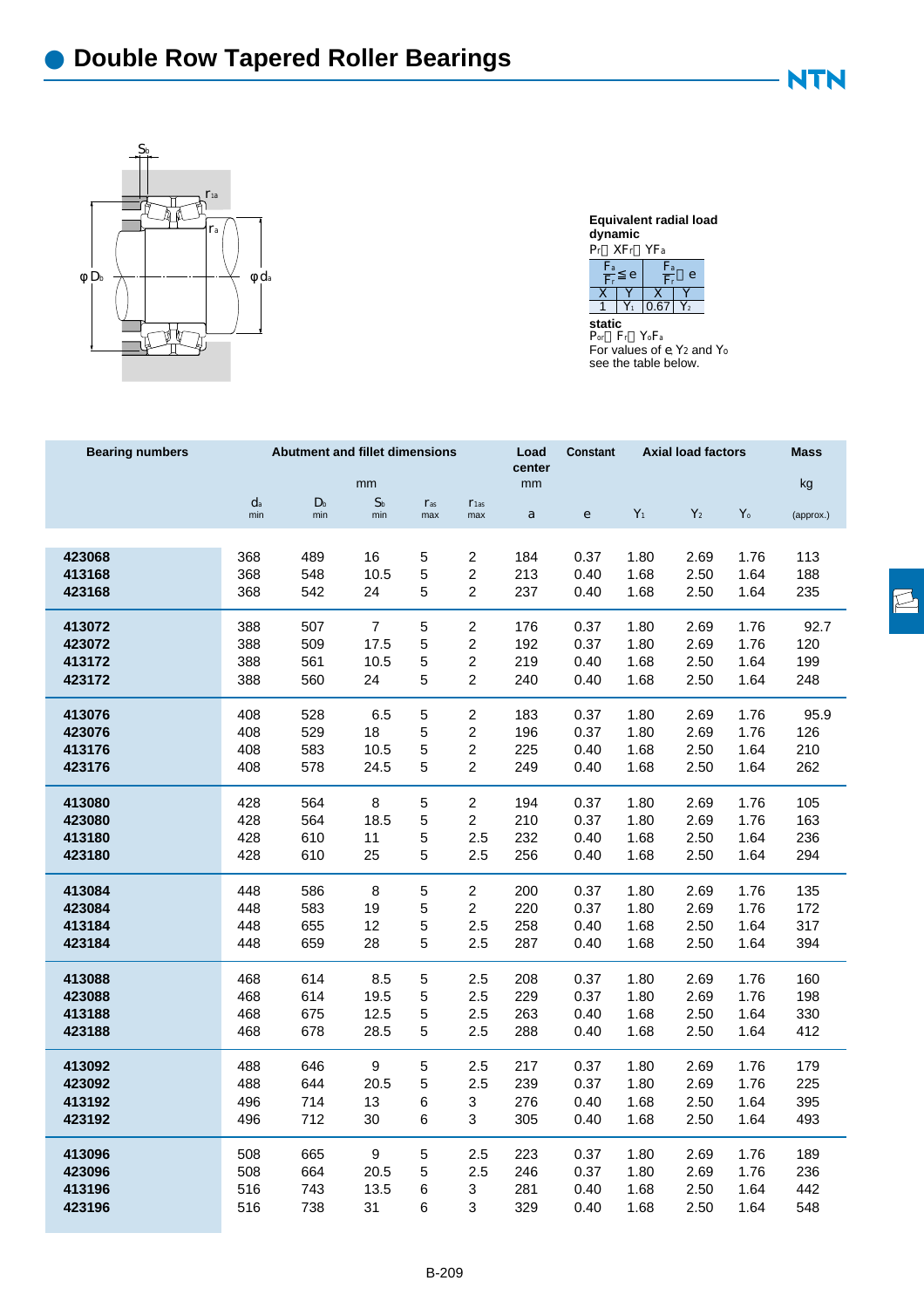

**NTN** 

# *d* 500mm

|                |                          |                          | <b>Boundary dimensions</b> |                      |                  |                                  | <b>Limiting speeds</b>                 |                                          |                                              |                          |                          |
|----------------|--------------------------|--------------------------|----------------------------|----------------------|------------------|----------------------------------|----------------------------------------|------------------------------------------|----------------------------------------------|--------------------------|--------------------------|
|                |                          |                          | <sub>mm</sub>              |                      |                  | dynamic                          | static<br>kN                           | dynamic                                  | static<br>kgf                                | $min^{-1}$               |                          |
| $\overline{d}$ | D                        | B <sub>1</sub>           | $\mathcal{C}$              | $\Gamma$ s min       | $\Gamma$ is min  | $\mathcal{C}_{\rm r}$            | $C_{\rm or}$                           | $C_{r}$                                  | $C_{\rm or}$                                 | grease                   | oil                      |
| 500            | 720<br>720<br>830<br>830 | 167<br>209<br>264<br>330 | 149<br>167<br>235<br>264   | 6<br>6<br>7.5<br>7.5 | 3<br>3<br>4<br>4 | 2610<br>3 0 5 0<br>5 200<br>6400 | 5 4 0 0<br>6 9 0 0<br>10 500<br>14 000 | 266 000<br>315 000<br>530 000<br>650 000 | 550 000<br>700 000<br>1 070 000<br>1 420 000 | 320<br>320<br>290<br>290 | 420<br>420<br>390<br>390 |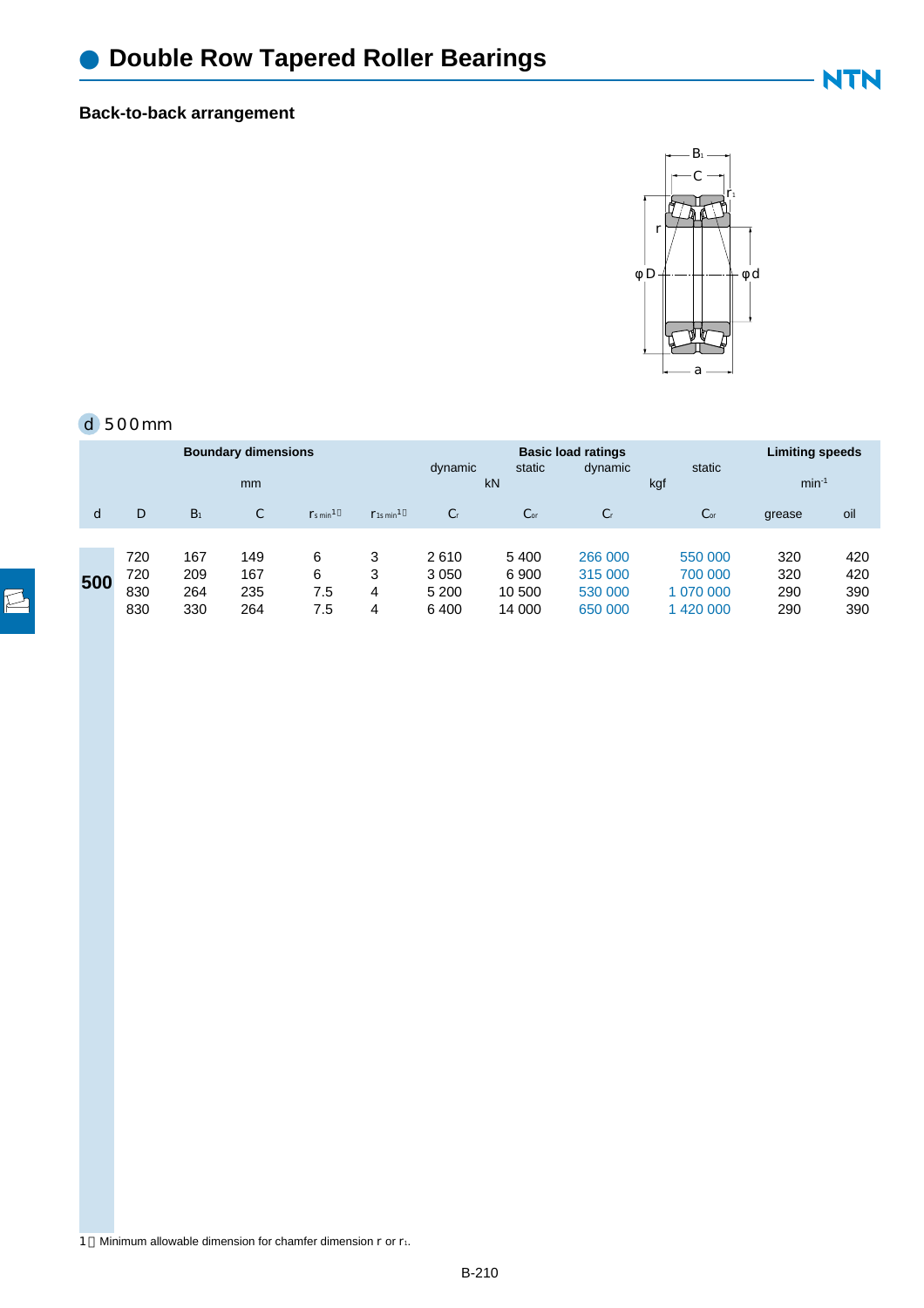



| <b>Bearing numbers</b> |                | <b>Abutment and fillet dimensions</b> |                    |                     |                | Load<br>center | Constant         |       | <b>Axial load factors</b> |         | <b>Mass</b> |
|------------------------|----------------|---------------------------------------|--------------------|---------------------|----------------|----------------|------------------|-------|---------------------------|---------|-------------|
|                        |                |                                       | mm                 |                     |                | mm             |                  |       |                           |         | kg          |
|                        | $d_{a}$<br>min | $D_{\rm b}$<br>min                    | $S_{\rm b}$<br>min | $r_{\rm as}$<br>max | $T$ las<br>max | a              | $\boldsymbol{e}$ | $Y_1$ | $Y_2$                     | $Y_{o}$ | (approx.)   |
|                        |                |                                       |                    |                     |                |                |                  |       |                           |         |             |
| 4130/500               | 528            | 686                                   | 9                  | 5                   | 2.5            | 230            | 0.37             | 1.80  | 2.69                      | 1.76    | 202         |
| 4230/500               | 528            | 683                                   | 21                 | 5                   | 2.5            | 250            | 0.37             | 1.80  | 2.69                      | 1.76    | 247         |
| 4131/500               | 536            | 780                                   | 14.5               | 6                   | 3              | 296            | 0.40             | 1.68  | 2.50                      | 1.64    | 528         |
| 5E-4231/500G2          | 536            | 773                                   | 33                 | 6                   | 3              | 331            | 0.40             | 1.68  | 2.50                      | 1.64    | 678         |

**NTN**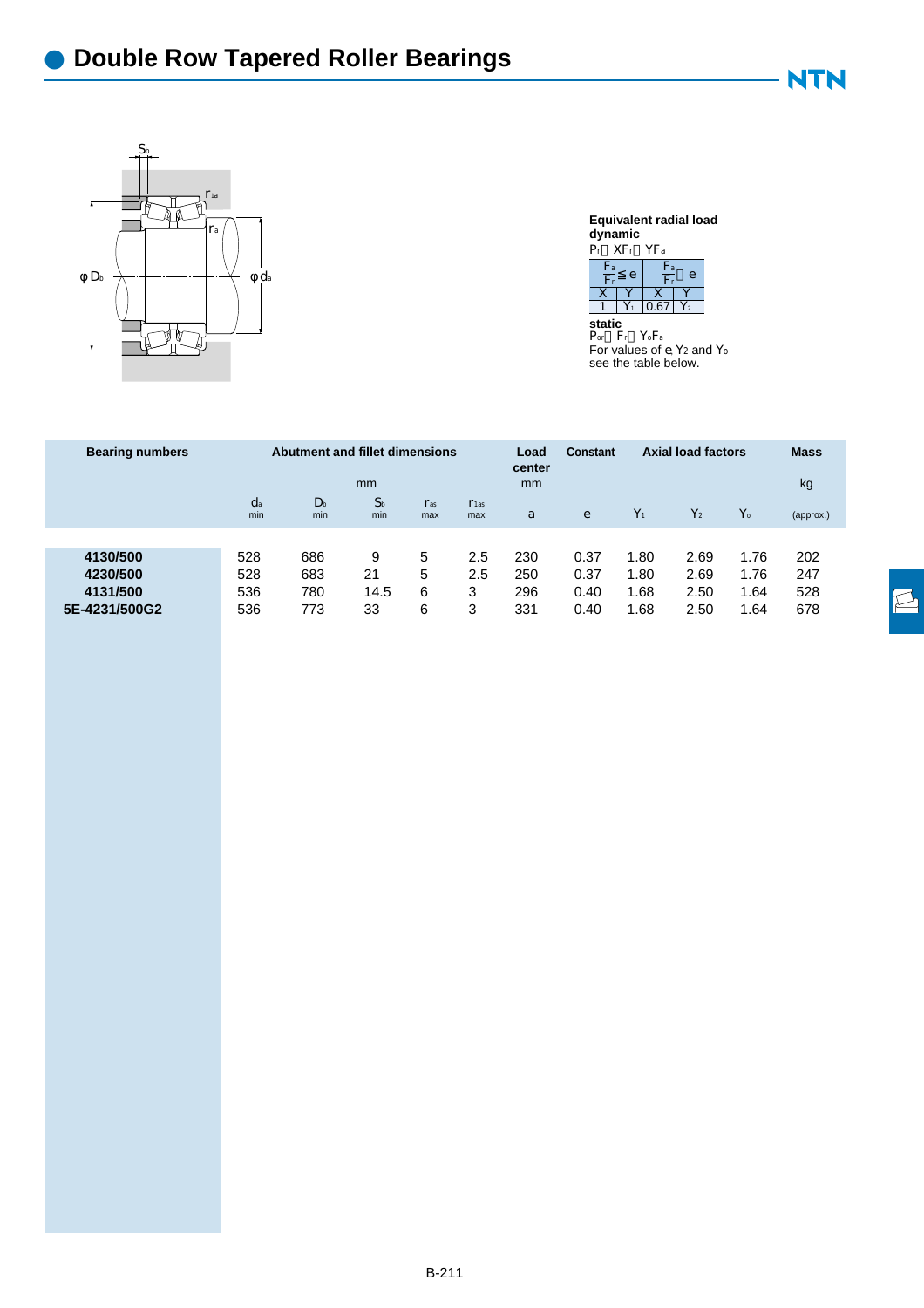# **Face-to-face arrangement**



| $d$ 110 |  |  |  | 280mm |
|---------|--|--|--|-------|
|---------|--|--|--|-------|

|                | <b>Boundary dimensions</b> |                  |                |                           |                               |             | <b>Basic load ratings</b><br>dynamic<br>static<br>dynamic |             |               | <b>Limiting speeds</b> |         |
|----------------|----------------------------|------------------|----------------|---------------------------|-------------------------------|-------------|-----------------------------------------------------------|-------------|---------------|------------------------|---------|
|                |                            |                  | mm             |                           |                               |             | kN                                                        |             | static<br>kgf | $min^{-1}$             |         |
| $\overline{d}$ | $\boldsymbol{D}$           | $\boldsymbol{B}$ | C <sub>1</sub> | $T$ s min <sup>1</sup>    | $r_{\rm s\,min}$ <sup>1</sup> | $C_{\rm r}$ | $C_{or}$                                                  | $C_{\rm r}$ | $C_{or}$      | grease                 | oil     |
| 110            | 180                        | 56               | 56             | 2.5                       | $\overline{c}$                | 298         | 485                                                       | 30 500      | 49 500        | 1 600                  | 2 2 0 0 |
| 120            | 180                        | 46               | 46             | 2.5                       | $\overline{\mathbf{c}}$       | 230         | 375                                                       | 23 500      | 38 000        | 1500                   | 2 100   |
|                | 200                        | 62               | 62             | 2.5                       | $\overline{c}$                | 370         | 610                                                       | 38 000      | 62 500        | 1500                   | 2 0 0 0 |
| 130            | 200                        | 52               | 52             | 2.5                       | $\overline{\mathbf{c}}$       | 294         | 490                                                       | 29 900      | 50 000        | 1 400                  | 1 900   |
|                | 210                        | 64               | 64             | 2.5                       | $\overline{c}$                | 410         | 675                                                       | 42 000      | 69 000        | 1 400                  | 1800    |
| 140            | 210                        | 53               | 53             | 2.5                       | $\overline{c}$                | 300         | 535                                                       | 30 500      | 54 500        | 1 300                  | 1800    |
|                | 225                        | 68               | 68             | 3                         | 2.5                           | 390         | 650                                                       | 40 000      | 66 000        | 1 200                  | 1700    |
| 150            | 225                        | 56               | 56             | 3                         | 2.5                           | 355         | 630                                                       | 36 000      | 64 500        | 1 200                  | 1 600   |
|                | 250                        | 80               | 80             | 3                         | 2.5                           | 600         | 1 040                                                     | 61 500      | 106 000       | 1 200                  | 1 500   |
| 160            | 240                        | 60               | 60             | 3                         | 2.5                           | 430         | 765                                                       | 44 000      | 78 000        | 1 100                  | 1500    |
|                | 270                        | 86               | 86             | $\ensuremath{\mathsf{3}}$ | 2.5                           | 675         | 1 1 8 0                                                   | 69 000      | 120 000       | 1 100                  | 1 400   |
| 170            | 260                        | 67               | 67             | 3                         | 2.5                           | 490         | 865                                                       | 50 000      | 88 000        | 1 100                  | 1 400   |
|                | 280                        | 88               | 88             | 3                         | 2.5                           | 725         | 1 270                                                     | 74 000      | 130 000       | 1 000                  | 1 300   |
| 180            | 280                        | 74               | 74             | 3                         | 2.5                           | 580         | 1 0 5 0                                                   | 59 500      | 107 000       | 1 0 0 0                | 1 300   |
|                | 300                        | 96               | 96             | 4                         | 3                             | 885         | 1 530                                                     | 90 500      | 156 000       | 940                    | 1 300   |
| 190            | 290                        | 75               | 75             | 3                         | 2.5                           | 615         | 1 1 1 0                                                   | 63 000      | 113 000       | 940                    | 1 300   |
|                | 320                        | 104              | 104            | 4                         | 3                             | 985         | 1710                                                      | 100 000     | 174 000       | 890                    | 1 200   |
| 200            | 310                        | 82               | 82             | 3                         | 2.5                           | 720         | 1 3 2 0                                                   | 73 000      | 135 000       | 900                    | 1 200   |
|                | 340                        | 112              | 112            | $\overline{\mathbf{4}}$   | 3                             | 1 0 9 0     | 1910                                                      | 111 000     | 195 000       | 840                    | 1 100   |
| 220            | 340                        | 90               | 90             | 4                         | 3                             | 880         | 1650                                                      | 89 500      | 168 000       | 810                    | 1 100   |
|                | 370                        | 120              | 120            | 5                         | 4                             | 1 2 2 0     | 2 2 6 0                                                   | 125 000     | 230 000       | 760                    | 1 000   |
| 240            | 360                        | 92               | 92             | 4                         | 3                             | 910         | 1770                                                      | 92 500      | 181 000       | 730                    | 980     |
|                | 400                        | 128              | 128            | 5                         | 4                             | 1 400       | 2 600                                                     | 142 000     | 265 000       | 690                    | 920     |
| 260            | 400                        | 104              | 104            | 5                         | 4                             | 1 1 5 0     | 2 190                                                     | 117 000     | 223 000       | 670                    | 900     |
|                | 440                        | 144              | 144            | 5                         | 4                             | 1 9 6 0     | 3750                                                      | 200 000     | 380 000       | 630                    | 840     |
| 280            | 420                        | 106              | 106            | 5                         | 4                             | 1 200       | 2 3 4 0                                                   | 123 000     | 238 000       | 620                    | 820     |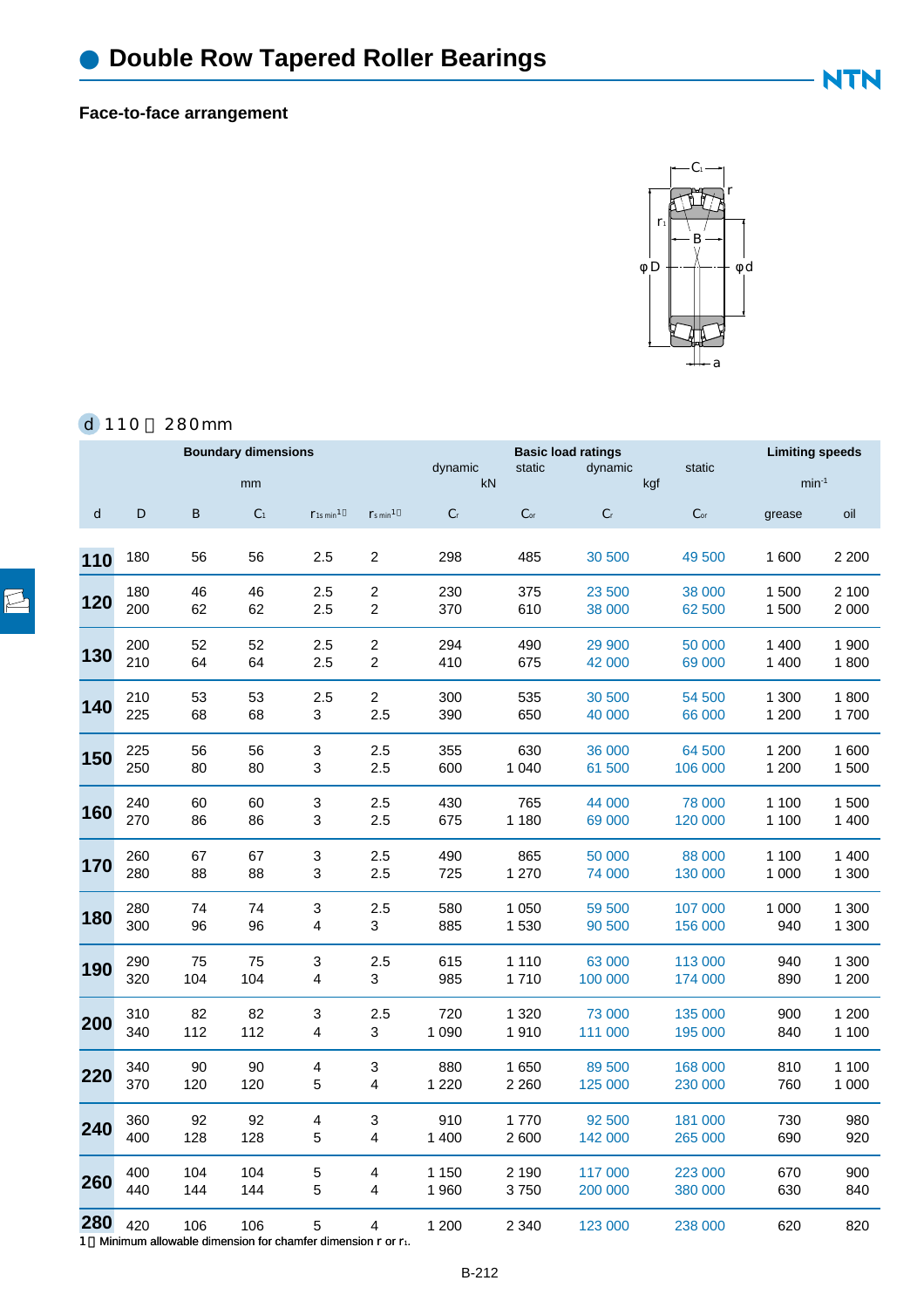



| <b>Bearing numbers</b> |                                     |                    | <b>Abutment and fillet dimensions</b> |                |                     |                                 | <b>Constant</b><br><b>Axial load factors</b><br>Load<br>center |                  |       |       | <b>Mass</b> |           |
|------------------------|-------------------------------------|--------------------|---------------------------------------|----------------|---------------------|---------------------------------|----------------------------------------------------------------|------------------|-------|-------|-------------|-----------|
|                        |                                     |                    |                                       | mm             |                     |                                 | mm                                                             |                  |       |       |             | kg        |
|                        | $d_{\scriptscriptstyle\! A}$<br>max | $D_{\rm a}$<br>max | min                                   | $S_{a}$<br>min | $\Gamma$ las<br>max | $\mathcal{T}\mathrm{as}$<br>max | $\boldsymbol{a}$                                               | $\boldsymbol{e}$ | $Y_1$ | $Y_2$ | $Y_{o}$     | (approx.) |
| 323122                 | 124                                 | 170                | 160                                   | 8              | $\overline{c}$      | $\overline{c}$                  | 1                                                              | 0.33             | 2.03  | 3.02  | 1.98        | 5.6       |
| 323024                 | 134                                 | 170                | 164                                   | 8              | 2                   | $\overline{\mathbf{c}}$         | 12                                                             | 0.37             | 1.80  | 2.69  | 1.76        | 4.08      |
| 323124                 | 134                                 | 190                | 175                                   | 8              | $\overline{c}$      | $\overline{c}$                  | 6.5                                                            | 0.37             | 1.80  | 2.69  | 1.76        | 7.82      |
| 323026                 | 144                                 | 190                | 184                                   | 8              | 2                   | $\overline{\mathbf{c}}$         | 13.5                                                           | 0.37             | 1.80  | 2.69  | 1.76        | 5.92      |
| 323126                 | 144                                 | 200                | 185                                   | 8              | $\overline{c}$      | $\overline{c}$                  | 7.5                                                            | 0.37             | 1.80  | 2.69  | 1.76        | 8.58      |
| 323028                 | 155                                 | 200                | 190                                   | 8              | 2                   | $\overline{\mathbf{c}}$         | 10                                                             | 0.37             | 1.84  | 2.74  | 1.80        | 6.4       |
| 323128                 | 156                                 | 213                | 200                                   | 10             | 2.5                 | $\overline{c}$                  | 8                                                              | 0.37             | 1.80  | 2.69  | 1.76        | 10.7      |
| 323030                 | 165                                 | 213                | 205                                   | 10             | 2.5                 | $\boldsymbol{2}$                | 15.5                                                           | 0.37             | 1.80  | 2.69  | 1.76        | 7.76      |
| 323130                 | 168                                 | 238                | 220                                   | 10             | 2.5                 | 2                               | 6.5                                                            | 0.37             | 1.80  | 2.69  | 1.76        | 15.7      |
| 323032                 | 175                                 | 228                | 215                                   | 10             | 2.5                 | $\overline{c}$                  | 17.5                                                           | 0.37             | 1.80  | 2.69  | 1.76        | 9.46      |
| 323132E1               | 178                                 | 258                | 240                                   | 10             | 2.5                 | $\overline{c}$                  | 8                                                              | 0.37             | 1.80  | 2.69  | 1.76        | 20        |
| 323034                 | 185                                 | 248                | 235                                   | 10             | 2.5                 | $\overline{c}$                  | 18                                                             | 0.37             | 1.80  | 2.69  | 1.76        | 12.8      |
| 323134E1               | 188                                 | 268                | 250                                   | 10             | 2.5                 | $\overline{c}$                  | 8.5                                                            | 0.37             | 1.80  | 2.69  | 1.76        | 21.5      |
| 323036E1               | 198                                 | 268                | 250                                   | 10             | 2.5                 | 2                               | 17                                                             | 0.37             | 1.80  | 2.69  | 1.76        | 16.5      |
| 323136E1               | 200                                 | 286                | 265                                   | 12             | 3                   | 2.5                             | 8                                                              | 0.37             | 1.80  | 2.69  | 1.76        | 27.2      |
| 323038E1               | 208                                 | 278                | 260                                   | 12             | 2.5                 | $\overline{c}$                  | 17.5                                                           | 0.37             | 1.80  | 2.69  | 1.76        | 17.9      |
| 323138                 | 212                                 | 306                | 285                                   | 12             | 3                   | 2.5                             | 8.5                                                            | 0.37             | 1.80  | 2.69  | 1.76        | 34        |
| 323040E1               | 218                                 | 298                | 280                                   | 12             | 2.5                 | $\overline{c}$                  | 19                                                             | 0.37             | 1.80  | 2.69  | 1.76        | 21.7      |
| 323140                 | 222                                 | 326                | 300                                   | 12             | 3                   | 2.5                             | 8.5                                                            | 0.37             | 1.80  | 2.69  | 1.76        | 41.7      |
| 323044E1               | 242                                 | 326                | 310                                   | 12             | 3                   | 2.5                             | 21.5                                                           | 0.37             | 1.80  | 2.69  | 1.76        | 29.8      |
| 323144                 | 248                                 | 352                | 325                                   | 14             | 4                   | 3                               | 14                                                             | 0.40             | 1.68  | 2.50  | 1.64        | 52.2      |
| 323048E1               | 269                                 | 346                | 321.5                                 | 14             | 3                   | 2.5                             | 25.5                                                           | 0.37             | 1.80  | 2.69  | 1.76        | 32.6      |
| 323148                 | 268                                 | 382                | 355                                   | 14             | 4                   | 3                               | 17                                                             | 0.40             | 1.68  | 2.50  | 1.64        | 64.6      |
| 323052                 | 285                                 | 382                | 365                                   | 14             | 4                   | 3                               | 25                                                             | 0.37             | 1.80  | 2.69  | 1.76        | 47.3      |
| 323152                 | 290                                 | 422                | 385                                   | 16             | 4                   | 3                               | 16.5                                                           | 0.40             | 1.68  | 2.50  | 1.64        | 90        |
| 323056                 | 305                                 | 402                | 385                                   | 16             | 4                   | 3                               | 29.5                                                           | 0.37             | 1.80  | 2.69  | 1.76        | 51.2      |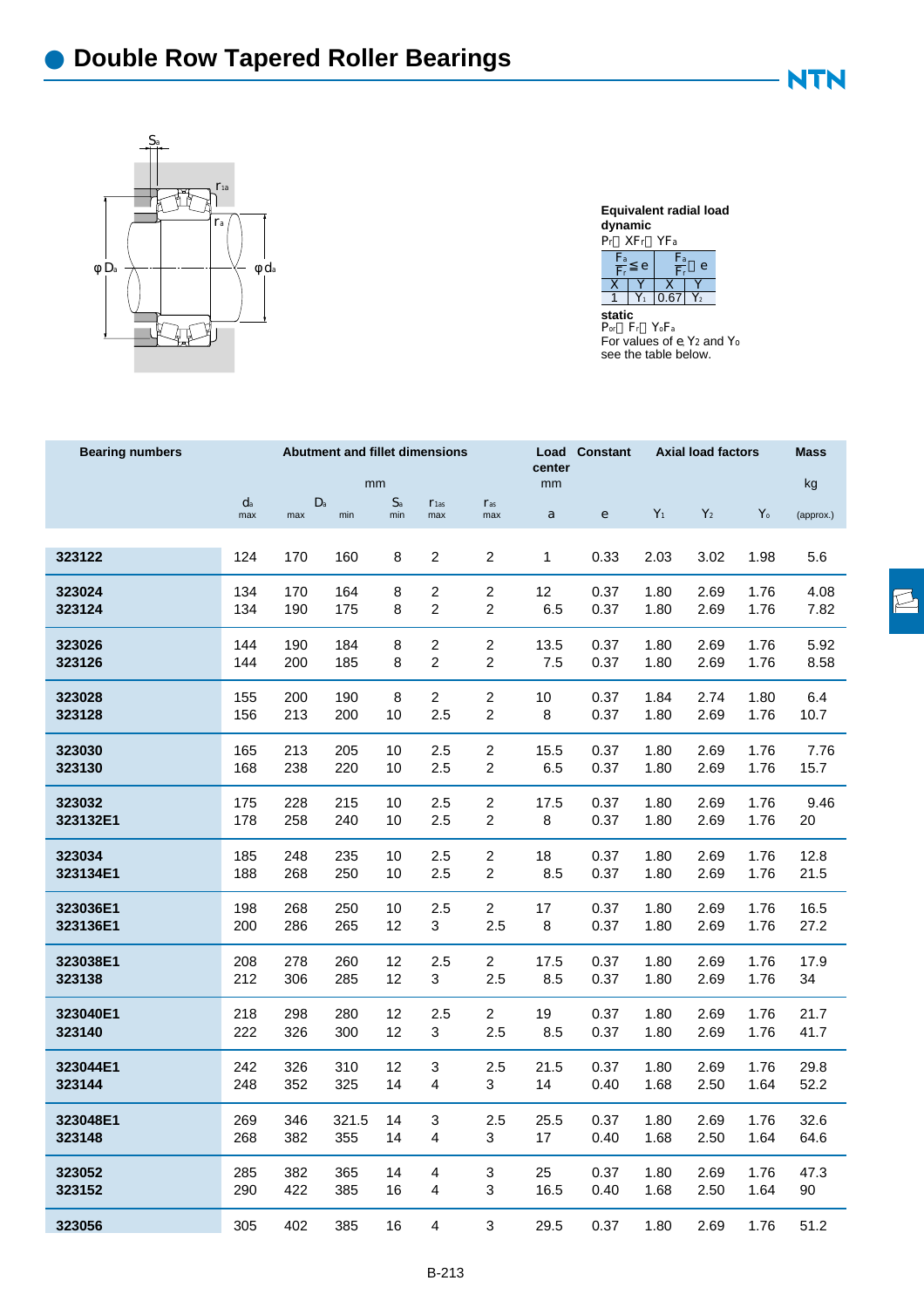# **Face-to-face arrangement**

 *d* 280 ~ 500mm



|                  | <b>Boundary dimensions</b> |          |       |                         |                               |               |                             | <b>Basic load ratings</b> |                             | <b>Limiting speeds</b> |     |
|------------------|----------------------------|----------|-------|-------------------------|-------------------------------|---------------|-----------------------------|---------------------------|-----------------------------|------------------------|-----|
|                  |                            |          | mm    |                         |                               | dynamic<br>kN | static                      | dynamic                   | static<br>kgf               | $min^{-1}$             |     |
| $\boldsymbol{d}$ | $\boldsymbol{D}$           | $\cal B$ | $C_1$ | $T$ is min <sup>1</sup> | $r_{\rm s\,min}$ <sup>1</sup> | $C_{r}$       | $C_{\hbox{\scriptsize or}}$ | $C_{\rm r}$               | $C_{\hbox{\scriptsize or}}$ | grease                 | oil |
| 280              | 460                        | 146      | 146   | 6                       | 5                             | 1 9 4 0       | 3650                        | 198 000                   | 375 000                     | 580                    | 770 |
| 300              | 460                        | 118      | 118   | 5                       | 4                             | 1610          | 3 1 5 0                     | 165 000                   | 320 000                     | 570                    | 760 |
|                  | 500                        | 160      | 160   | 6                       | 5                             | 2 100         | 4 0 5 0                     | 214 000                   | 415 000                     | 530                    | 710 |
| 320              | 480                        | 121      | 121   | 5                       | 4                             | 1580          | 3 100                       | 162 000                   | 315 000                     | 530                    | 710 |
|                  | 540                        | 176      | 176   | 6                       | 5                             | 2 500         | 4 900                       | 255 000                   | 500 000                     | 500                    | 660 |
| 340              | 520                        | 133      | 133   | 6                       | 5                             | 1890          | 3750                        | 193 000                   | 380 000                     | 500                    | 660 |
|                  | 580                        | 190      | 190   | 6                       | 5                             | 3 3 5 0       | 6500                        | 345 000                   | 660 000                     | 460                    | 620 |
| 360              | 540                        | 134      | 134   | 6                       | 5                             | 2 0 5 0       | 4 200                       | 209 000                   | 430 000                     | 460                    | 620 |
|                  | 600                        | 192      | 192   | 6                       | 5                             | 3 200         | 6500                        | 325 000                   | 660 000                     | 430                    | 580 |
| 380              | 560                        | 135      | 135   | 6                       | 5                             | 2 0 8 0       | 4 3 5 0                     | 213 000                   | 445 000                     | 440                    | 580 |
|                  | 620                        | 194      | 194   | 6                       | 5                             | 3 3 5 0       | 6700                        | 340 000                   | 685 000                     | 410                    | 540 |
| 400              | 600                        | 148      | 148   | 6                       | 5                             | 2 5 3 0       | 5 4 5 0                     | 258 000                   | 555 000                     | 410                    | 550 |
|                  | 650                        | 200      | 200   | 6                       | 6                             | 3750          | 7850                        | 385 000                   | 800 000                     | 380                    | 510 |
| 420              | 620                        | 150      | 150   | 6                       | 5                             | 2650          | 5 900                       | 270 000                   | 600 000                     | 390                    | 520 |
|                  | 700                        | 224      | 224   | 6                       | 6                             | 4 800         | 9700                        | 490 000                   | 990 000                     | 360                    | 480 |
| 440              | 650                        | 157      | 157   | 6                       | 6                             | 2 600         | 5 4 5 0                     | 266 000                   | 560 000                     | 370                    | 490 |
|                  | 720                        | 226      | 226   | 6                       | 6                             | 5 0 0 0       | 10 300                      | 510 000                   | 1 050 000                   | 340                    | 460 |
| 460              | 680                        | 163      | 163   | 6                       | 6                             | 3 0 5 0       | 6 600                       | 310 000                   | 670 000                     | 350                    | 470 |
|                  | 760                        | 240      | 240   | 7.5                     | 7.5                           | 4 900         | 10 300                      | 500 000                   | 1 050 000                   | 320                    | 430 |
| 480              | 700                        | 165      | 165   | 6                       | 6                             | 3 0 5 0       | 6700                        | 310 000                   | 685 000                     | 330                    | 450 |
|                  | 790                        | 248      | 248   | 7.5                     | 7.5                           | 5 300         | 11 100                      | 540 000                   | 1 130 000                   | 310                    | 410 |
| 500              | 720                        | 167      | 167   | 6                       | 6                             | 3 0 5 0       | 6 900                       | 315 000                   | 700 000                     | 320                    | 420 |
|                  | 830                        | 264      | 264   | 7.5                     | 7.5                           | 6400          | 14 000                      | 650 000                   | 1 420 000                   | 290                    | 390 |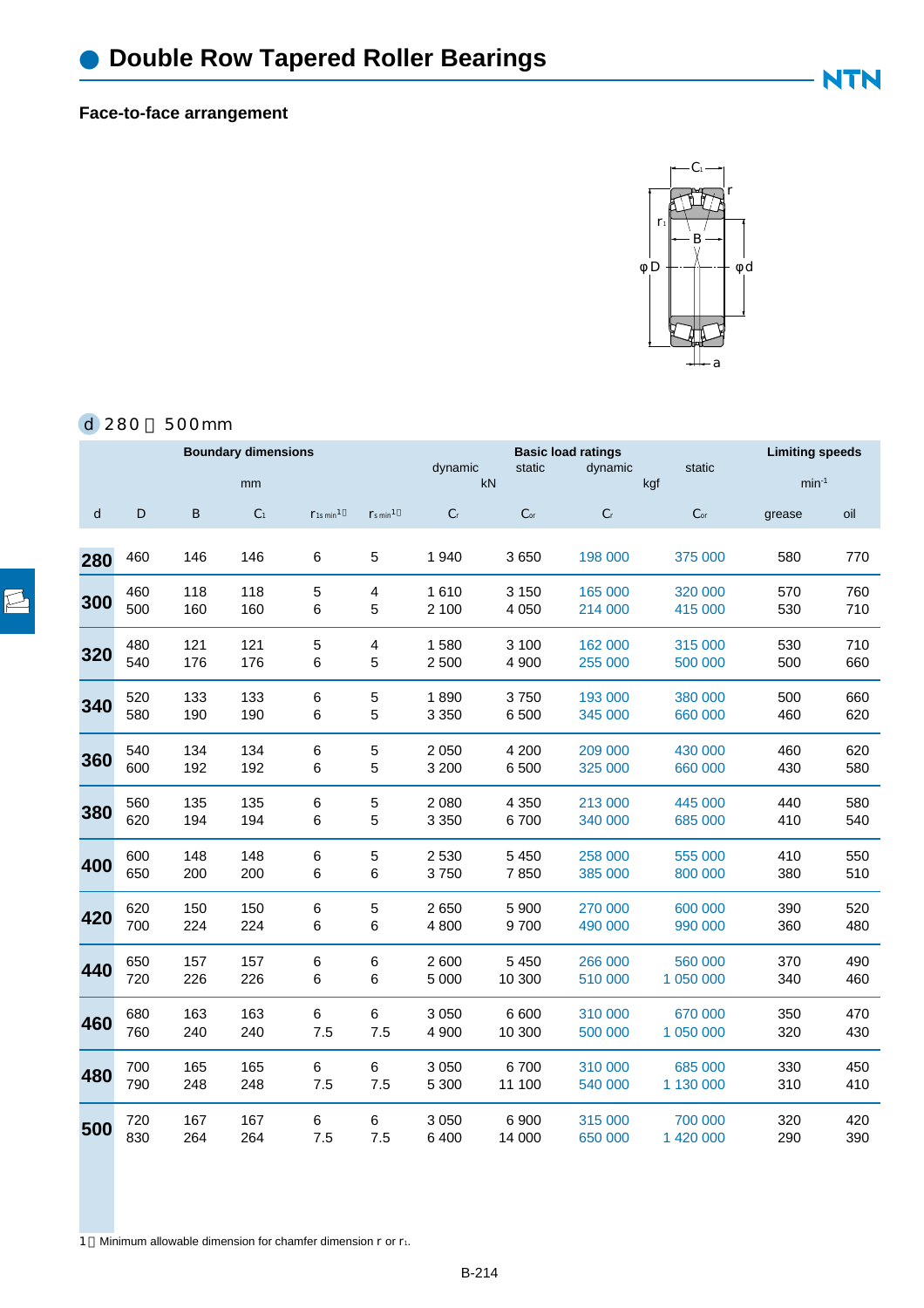



**static** *P*or *F*<sup>r</sup> *Y*o*F*<sup>a</sup> For values of *e*, *Y*2 and *Y*o see the table below.

| <b>Bearing numbers</b> |                                      |                                 | Abutment and fillet dimensions |                                 |                                   |                                 | Load Constant<br><b>Axial load factors</b><br>center |                  |       |       | <b>Mass</b> |           |
|------------------------|--------------------------------------|---------------------------------|--------------------------------|---------------------------------|-----------------------------------|---------------------------------|------------------------------------------------------|------------------|-------|-------|-------------|-----------|
|                        |                                      |                                 |                                | mm                              |                                   |                                 | mm                                                   |                  |       |       |             | kg        |
|                        | $\mathfrak{d}_\text{\tiny a}$<br>max | $\mathcal{D}_\mathrm{a}$<br>max | min                            | $\mathcal{S}_\mathrm{a}$<br>min | $\mathcal{r}_{\text{las}}$<br>max | $\mathcal{T}\mathrm{as}$<br>max | $\boldsymbol{a}$                                     | $\boldsymbol{e}$ | $Y_1$ | $Y_2$ | $Y_{\rm o}$ | (approx.) |
|                        |                                      |                                 |                                |                                 |                                   |                                 |                                                      |                  |       |       |             |           |
| 323156                 | 315                                  | 438                             | 400                            | 16                              | $\sqrt{5}$                        | 4                               | 16                                                   | 0.40             | 1.68  | 2.50  | 1.64        | 95.8      |
| 323060                 | 330                                  | 442                             | 425                            | 16                              | 4                                 | 3                               | 31                                                   | 0.37             | 1.80  | 2.69  | 1.76        | 70.7      |
| 323160                 | 335                                  | 478                             | 440                            | 16                              | 5                                 | 4                               | 18                                                   | 0.40             | 1.68  | 2.50  | 1.64        | 126       |
| 323064                 | 350                                  | 462                             | 440                            | 16                              | 4                                 | 3                               | 34                                                   | 0.37             | 1.80  | 2.69  | 1.76        | 76.3      |
| 323164                 | 355                                  | 518                             | 480                            | 18                              | 5                                 | 4                               | 18.5                                                 | 0.40             | 1.68  | 2.50  | 1.64        | 164       |
| 323068                 | 370                                  | 498                             | 480                            | 18                              | 5                                 | 4                               | 36                                                   | 0.37             | 1.80  | 2.69  | 1.76        | 101       |
| 323168                 | 380                                  | 558                             | 515                            | 18                              | 5                                 | 4                               | 35.5                                                 | 0.40             | 1.68  | 2.50  | 1.64        | 207       |
| 323072                 | 395                                  | 518                             | 495                            | 18                              | 5                                 | 4                               | 41                                                   | 0.37             | 1.80  | 2.69  | 1.76        | 107       |
| 323172                 | 400                                  | 578                             | 535                            | 18                              | 5                                 | 4                               | 25.5                                                 | 0.40             | 1.68  | 2.50  | 1.64        | 218       |
| 323076                 | 415                                  | 538                             | 515                            | 18                              | 5                                 | 4                               | 44.5                                                 | 0.37             | 1.80  | 2.69  | 1.76        | 113       |
| 323176                 | 420                                  | 598                             | 550                            | 20                              | 5                                 | 4                               | 29                                                   | 0.40             | 1.68  | 2.50  | 1.64        | 229       |
| 323080                 | 440                                  | 578                             | 550                            | 18                              | 5                                 | 4                               | 45                                                   | 0.37             | 1.80  | 2.69  | 1.76        | 146       |
| 323180                 | 445                                  | 622                             | 580                            | 20                              | 5                                 | 5                               | 32.5                                                 | 0.40             | 1.68  | 2.50  | 1.64        | 259       |
| 323084                 | 460                                  | 598                             | 570                            | 20                              | 5                                 | 4                               | 48.5                                                 | 0.37             | 1.80  | 2.69  | 1.76        | 154       |
| 323184                 | 465                                  | 672                             | 625                            | 25                              | 5                                 | 5                               | 60                                                   | 0.40             | 1.68  | 2.50  | 1.64        | 346       |
| 323088                 | 480                                  | 622                             | 600                            | 20                              | 5                                 | 5                               | 53.5                                                 | 0.37             | 1.80  | 2.69  | 1.76        | 177       |
| 323188                 | 485                                  | 692                             | 645                            | 25                              | 5                                 | 5                               | 44                                                   | 0.40             | 1.68  | 2.50  | 1.64        | 361       |
| 323092                 | 500                                  | 652                             | 620                            | 25                              | 5                                 | 5                               | 56.5                                                 | 0.37             | 1.80  | 2.69  | 1.76        | 201       |
| 323192                 | 510                                  | 724                             | 680                            | 25                              | 6                                 | 6                               | 34.5                                                 | 0.40             | 1.68  | 2.50  | 1.64        | 433       |
| 323096                 | 520                                  | 672                             | 640                            | 25                              | 5                                 | 5                               | 63                                                   | 0.37             | 1.80  | 2.69  | 1.76        | 211       |
| 323196                 | 530                                  | 754                             | 705                            | 30                              | 6                                 | 6                               | 36                                                   | 0.40             | 1.68  | 2.50  | 1.64        | 481       |
| 3230/500               | 540                                  | 692                             | 655                            | 25                              | 5                                 | 5                               | 61.5                                                 | 0.37             | 1.80  | 2.69  | 1.76        | 221       |
| 5E-3231/500G2          | 550                                  | 794                             | 740                            | 30                              | 6                                 | 6                               | 37.5                                                 | 0.40             | 1.68  | 2.50  | 1.64        | 570       |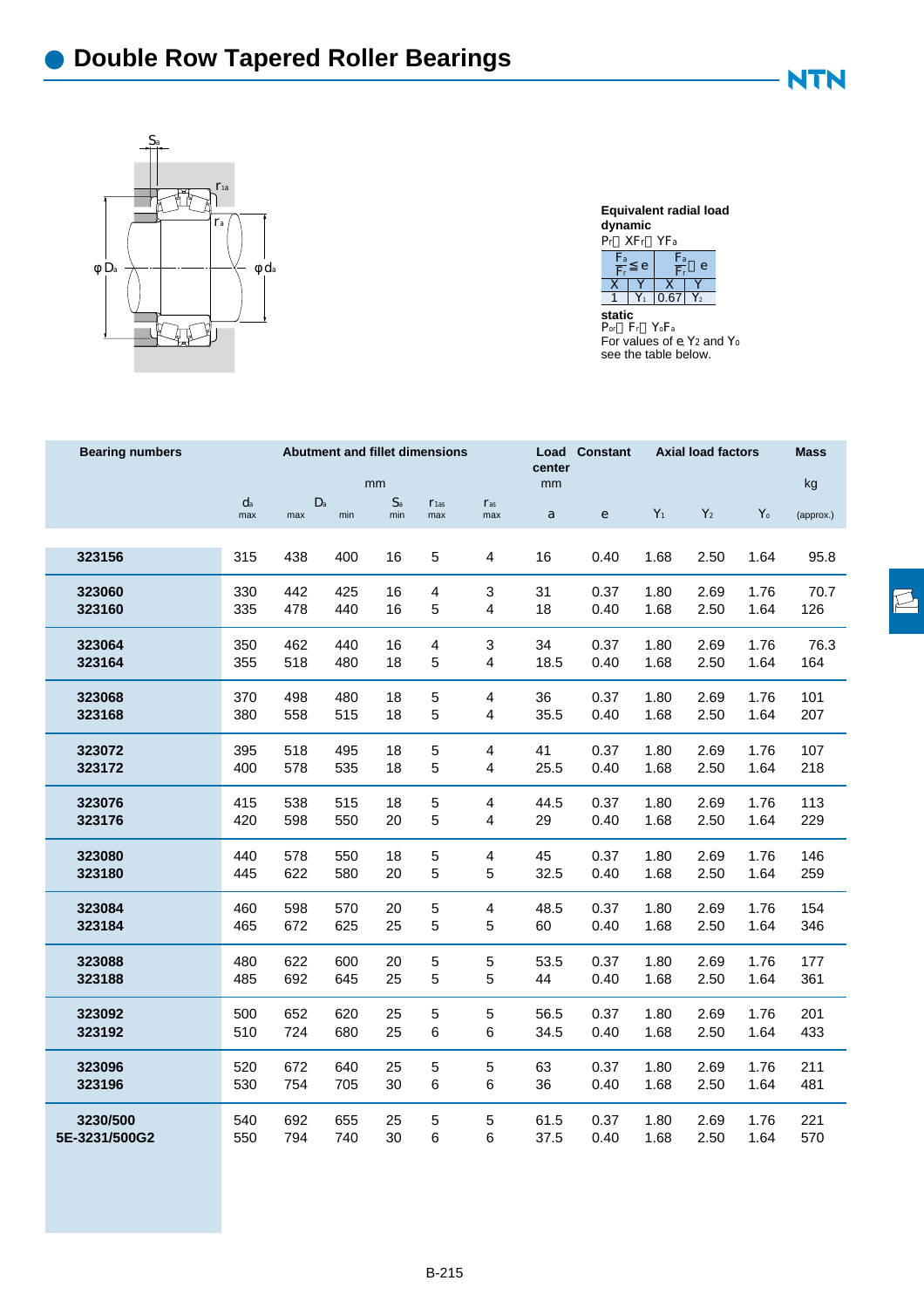

# *d* 120 ~ 187.325mm

|                  |                               | <b>Boundary dimensions</b>    |                               |                              | <b>Basic load ratings</b>     |                          |                             |                               |                               |
|------------------|-------------------------------|-------------------------------|-------------------------------|------------------------------|-------------------------------|--------------------------|-----------------------------|-------------------------------|-------------------------------|
|                  |                               | mm                            |                               |                              |                               | dynamic<br>kN            | static                      | dynamic<br>kgf                | static                        |
| $\boldsymbol{d}$ | $\cal D$                      | $\mathcal{B}_2$               | C <sub>2</sub>                | $\Gamma$ is min <sup>1</sup> | $r_{\rm s\,min}$ <sup>1</sup> | $C_{\rm r}$              | $C_{\hbox{\scriptsize or}}$ | $C_{\rm r}$                   | $C_{\rm or}$                  |
| 120              | 170<br>210                    | 124<br>174                    | 124<br>174                    | 2.5<br>2.5                   | $\overline{c}$<br>2.5         | 390<br>855               | 1 0 2 0<br>1710             | 40 000<br>87 500              | 104 000<br>174 000            |
| 120.650          | 174.625                       | 141.288                       | 139.703                       | 0.8                          | 1.5                           | 510                      | 1 2 2 0                     | 52 000                        | 124 000                       |
| 127              | 182.562                       | 158.750                       | 158.750                       | 1.5                          | 3.3                           | 660                      | 1730                        | 67 000                        | 177 000                       |
| 130              | 184                           | 134                           | 134                           | 2.5                          | $\overline{c}$                | 480                      | 1 1 9 0                     | 49 000                        | 122 000                       |
| 135              | 180                           | 160                           | 160                           | 1                            | $\overline{c}$                | 500                      | 1 3 6 0                     | 51 000                        | 138 000                       |
| 136.525          | 190.500                       | 161.925                       | 161.925                       | 1.5                          | 3.3                           | 695                      | 1 900                       | 71 000                        | 193 000                       |
| 139.700          | 200.025                       | 157.165                       | 160.340                       | 0.8                          | 3.3                           | 700                      | 1950                        | 71 500                        | 199 000                       |
| 140              | 198                           | 144                           | 144                           | 2.5                          | $\overline{2}$                | 575                      | 1 4 6 0                     | 58 500                        | 149 000                       |
| 146.050          | 244.475                       | 192.088                       | 187.325                       | 1.5                          | 3.3                           | 955                      | 1980                        | 97 000                        | 202 000                       |
| 150              | 212                           | 155                           | 155                           | $\mathbf{3}$                 | 2.5                           | 660                      | 1700                        | 67 500                        | 173 000                       |
| 152.400          | 222.250                       | 174.625                       | 174.625                       | 1.5                          | 1.5                           | 930                      | 2 3 5 0                     | 94 500                        | 239 000                       |
| 160              | 226<br>265                    | 165<br>173                    | 165<br>173                    | 3<br>2.5                     | 2.5<br>2.5                    | 775<br>1 100             | 2 0 3 0<br>2 2 7 0          | 79 000<br>112 000             | 207 000<br>231 000            |
| 165.100          | 225.425                       | 165.100                       | 168.275                       | 0.8                          | 3.3                           | 745                      | 2 2 2 0                     | 76 000                        | 226 000                       |
| 170              | 240<br>280                    | 175<br>181                    | 175<br>181                    | 3<br>2.5                     | 2.5<br>2.5                    | 835<br>1 150             | 2 2 0 0<br>2420             | 85 500<br>117 000             | 224 000<br>247 000            |
| 177.800          | 247.650<br>279.400<br>304.800 | 192.088<br>234.950<br>238.227 | 192.088<br>234.947<br>233.365 | 1.5<br>1.5<br>3.3            | 3.3<br>3.3<br>3.3             | 1 000<br>1 4 2 0<br>1580 | 2760<br>3 4 0 0<br>3 100    | 102 000<br>145 000<br>161 000 | 281 000<br>345 000<br>320 000 |
| 180              | 254<br>300                    | 185<br>280                    | 185<br>280                    | 3<br>3                       | 2.5<br>3                      | 910<br>2 160             | 2 3 9 0<br>4 800            | 93 000<br>220 000             | 244 000<br>490 000            |
| 187.325          | 269.875                       | 211.138                       | 211.138                       | 1.5                          | 3.3                           | 1 2 4 0                  | 3 4 0 0                     | 127 000                       | 345 000                       |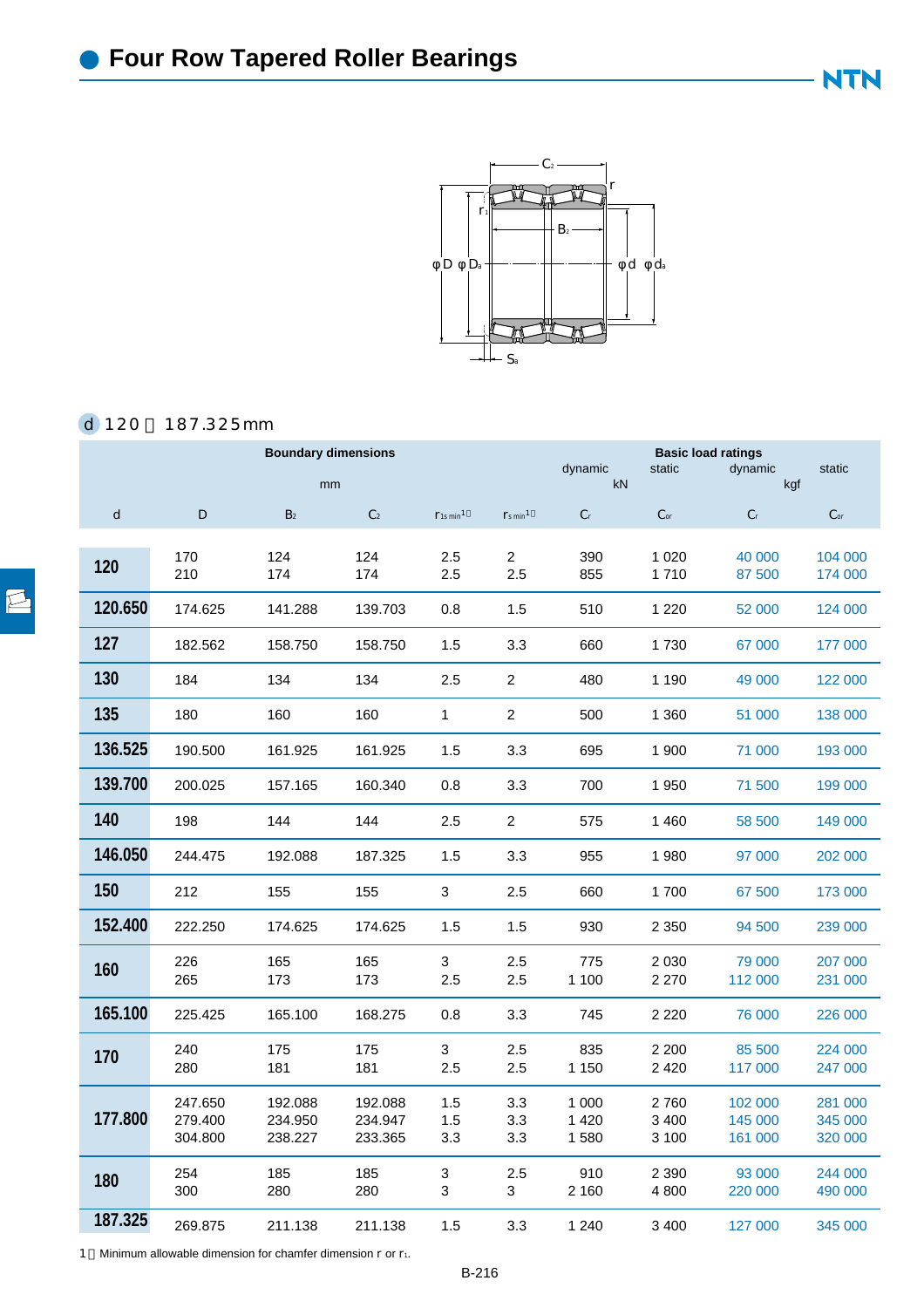| <b>Bearing numbers</b>                                                       |                              | <b>Abutment and fillet dimensions</b> |                          | <b>Mass</b>          |
|------------------------------------------------------------------------------|------------------------------|---------------------------------------|--------------------------|----------------------|
|                                                                              |                              | mm                                    |                          | kg                   |
|                                                                              | $d_{\scriptscriptstyle\! A}$ | $D_{\scriptscriptstyle{\mathrm{a}}}$  | $S_{a}$                  | (approx.)            |
| E-625924<br><b>E-CRO-2418</b>                                                | 135<br>140                   | 155.5<br>190                          | 5<br>4.5                 | 8.97<br>22.2         |
| E-M224749D/M224710/M224710D                                                  | 129                          | 163                                   | 3                        | 11.5                 |
| T-E-48290D/48220/48220D                                                      | 137                          | 168                                   | 4.5                      | 14.3                 |
| E-625926                                                                     | 144.5                        | 169                                   | 5                        | 11.3                 |
| <b>E-CRO-2701</b>                                                            | 143                          | 165                                   | $\overline{2}$           | 13.5                 |
| T-E-48393D/48320/48320D                                                      | 144                          | 177                                   | 4                        | 14.8                 |
| T-E-48680D/48620/48620D                                                      | 150                          | 185                                   | 3                        | 17.3                 |
| E-625928                                                                     | 156                          | 183                                   | 5                        | 14                   |
| E-81576D/81962/81963D                                                        | 163                          | 225                                   | 6.5                      | 36.8                 |
| E-625930                                                                     | 167.5                        | 195                                   | 5.5                      | 16.9                 |
| T-E-M231649D/M231610/M231610D                                                | 165                          | 207                                   | $\overline{4}$           | 24.7                 |
| E-625932<br>E-CRO-3209                                                       | 177.5<br>184                 | 208.5<br>247                          | 5.5<br>4.5               | 20.2<br>33.6         |
| T-E-46791D/46720/46721D                                                      | 175                          | 209                                   | 3                        | 20.7                 |
| E-625934<br><b>E-CRO-3409</b>                                                | 187.5<br>192                 | 220<br>255                            | 5.5<br>5                 | 24.4<br>44           |
| E-67791D/67720/67721D<br>E-82681D/82620/82620D<br>E-EE280700D/281200/281201D | 190<br>195<br>198            | 229<br>251<br>279                     | 5<br>5<br>$\overline{7}$ | 29.4<br>55.3<br>69.9 |
| E-625936<br><b>E-CRO-3617</b>                                                | 200.5<br>201                 | 233.5<br>274                          | 5.5<br>5                 | 28.9<br>69.4         |
| E-M238849D/M238810/M238810D                                                  | 199.9                        | 250                                   | 4                        | 41.8                 |

A

Note: 1. Bearing numbers marked " " designate inch series bearings.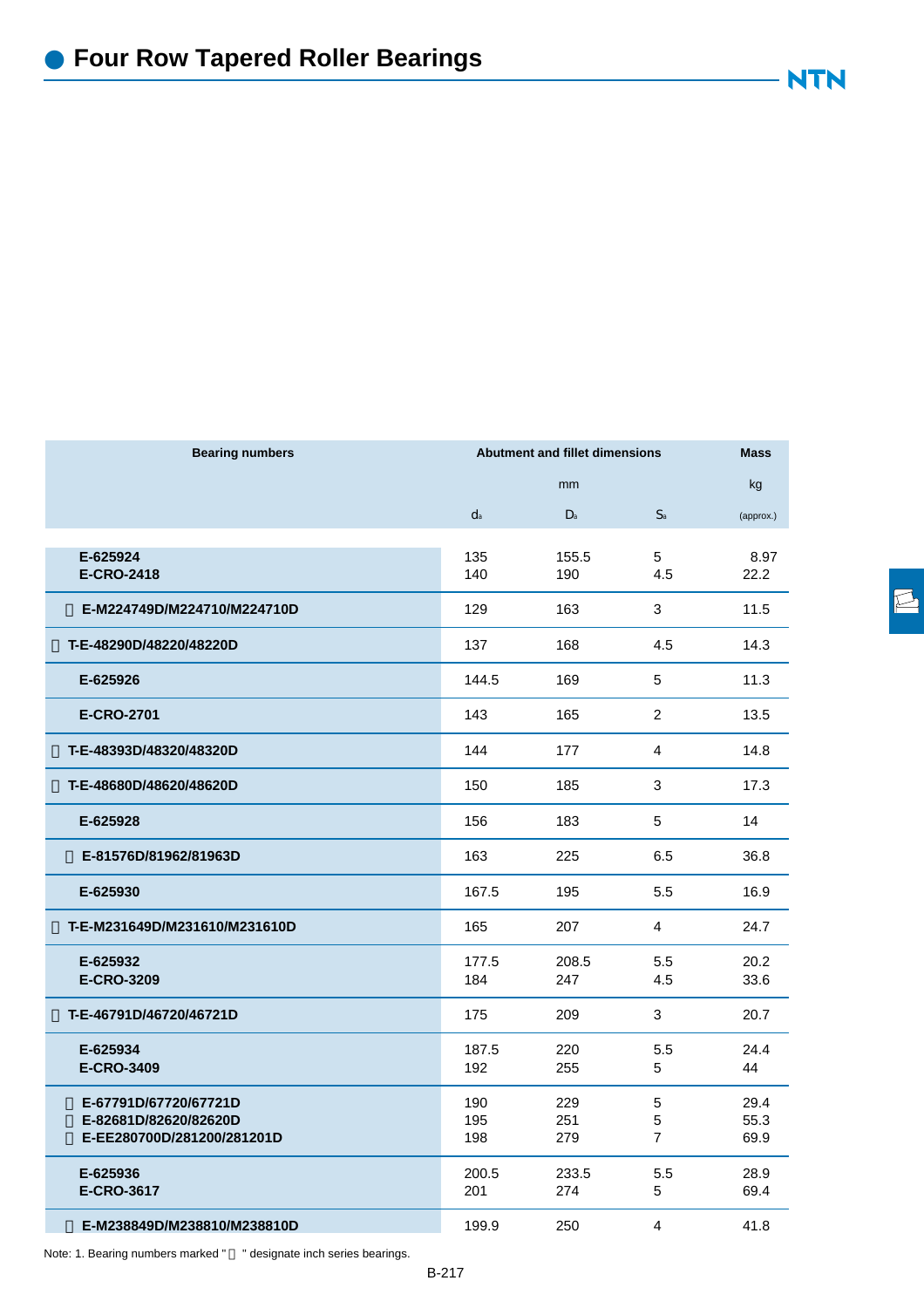

|                |                               | <b>Boundary dimensions</b>    |                               |                              | dynamic                       | static                     | <b>Basic load ratings</b><br>dynamic | static                        |                               |
|----------------|-------------------------------|-------------------------------|-------------------------------|------------------------------|-------------------------------|----------------------------|--------------------------------------|-------------------------------|-------------------------------|
|                |                               | mm                            |                               |                              |                               | kN                         |                                      | kgf                           |                               |
| $\overline{d}$ | $\boldsymbol{D}$              | B <sub>2</sub>                | C <sub>2</sub>                | $\Gamma$ is min <sup>1</sup> | $r_{\rm s\,min}$ <sup>1</sup> | $C_{\rm r}$                | $C_{\text{or}}$                      | $C_{\rm r}$                   | $C_{\text{or}}$               |
| 190            | 268<br>270<br>292.100         | 196<br>190<br>225.425         | 196<br>190<br>225.425         | 3<br>2.5<br>1.5              | 2.5<br>2.5<br>3.3             | 1 0 6 0<br>1 0 8 0<br>1570 | 2850<br>2 9 4 0<br>4 150             | 108 000<br>111 000<br>160 000 | 291 000<br>300 000<br>425 000 |
| 190.500        | 266.700                       | 187.325                       | 188.912                       | 1.5                          | 3.3                           | 1 0 4 0                    | 2990                                 | 106 000                       | 305 000                       |
| 200            | 282<br>290<br>310             | 206<br>160<br>200             | 206<br>160<br>200             | 3<br>2.5<br>3                | 2.5<br>2.5<br>3               | 1 200<br>925<br>1 3 6 0    | 3 3 0 0<br>2 2 1 0<br>2 980          | 122 000<br>94 500<br>138 000  | 335 000<br>226 000<br>305 000 |
| 203.200        | 317.500                       | 215.900                       | 209.550                       | 3.3                          | 3.3                           | 1 270                      | 2820                                 | 129 000                       | 288 000                       |
| 215.900        | 288.925                       | 177.800                       | 177.800                       | 0.8                          | 3.3                           | 1 0 9 0                    | 3 100                                | 111 000                       | 315 000                       |
| 220            | 310                           | 226                           | 226                           | 4                            | 3                             | 1 3 8 0                    | 3800                                 | 141 000                       | 385 000                       |
| 220.662        | 314.325                       | 239.712                       | 239.712                       | 1.5                          | 3.3                           | 1840                       | 4 900                                | 187 000                       | 500 000                       |
| 228.600        | 425.450                       | 349.250                       | 361.950                       | 3.5                          | 6.4                           | 3 4 5 0                    | 8 2 5 0                              | 355 000                       | 845 000                       |
| 234.950        | 327.025                       | 196.850                       | 196.850                       | 1.5                          | 3.3                           | 1 370                      | 3700                                 | 140 000                       | 380 000                       |
| 240            | 338                           | 248                           | 248                           | $\overline{4}$               | $\mathbf{3}$                  | 1870                       | 4 9 5 0                              | 191 000                       | 505 000                       |
| 241.478        | 350.838                       | 228.600                       | 228.600                       | 1.5                          | 3.3                           | 1770                       | 4 5 5 0                              | 180 000                       | 465 000                       |
| 244.475        | 327.025<br>381.000            | 193.675<br>304.800            | 193.675<br>304.800            | 1.5<br>3.3                   | 3.3<br>4.8                    | 1 4 3 0<br>2 2 2 0         | 4 100<br>5750                        | 146 000<br>227 000            | 415 000<br>590 000            |
| 250            | 365<br>370                    | 270<br>220                    | 270<br>220                    | 1.5<br>4                     | 3<br>4                        | 2 150<br>2 0 5 0           | 6 150<br>5750                        | 219 000<br>209 000            | 630 000<br>590 000            |
| 254            | 358.775<br>368.300<br>444.500 | 269.875<br>204.622<br>279.400 | 269.875<br>204.470<br>279.400 | 3.3<br>1.5<br>3.3            | 3.3<br>3.3<br>6.4             | 2 3 9 0<br>1 350<br>2890   | 6 550<br>3 2 5 0<br>5 900            | 244 000<br>138 000<br>294 000 | 670 000<br>330 000<br>600 000 |
| 260            | 368<br>400                    | 268<br>255                    | 268<br>255                    | 5<br>4                       | 4<br>7.5                      | 1 9 9 0<br>2 2 1 0         | 5700<br>5 300                        | 203 000<br>225 000            | 580 000<br>540 000            |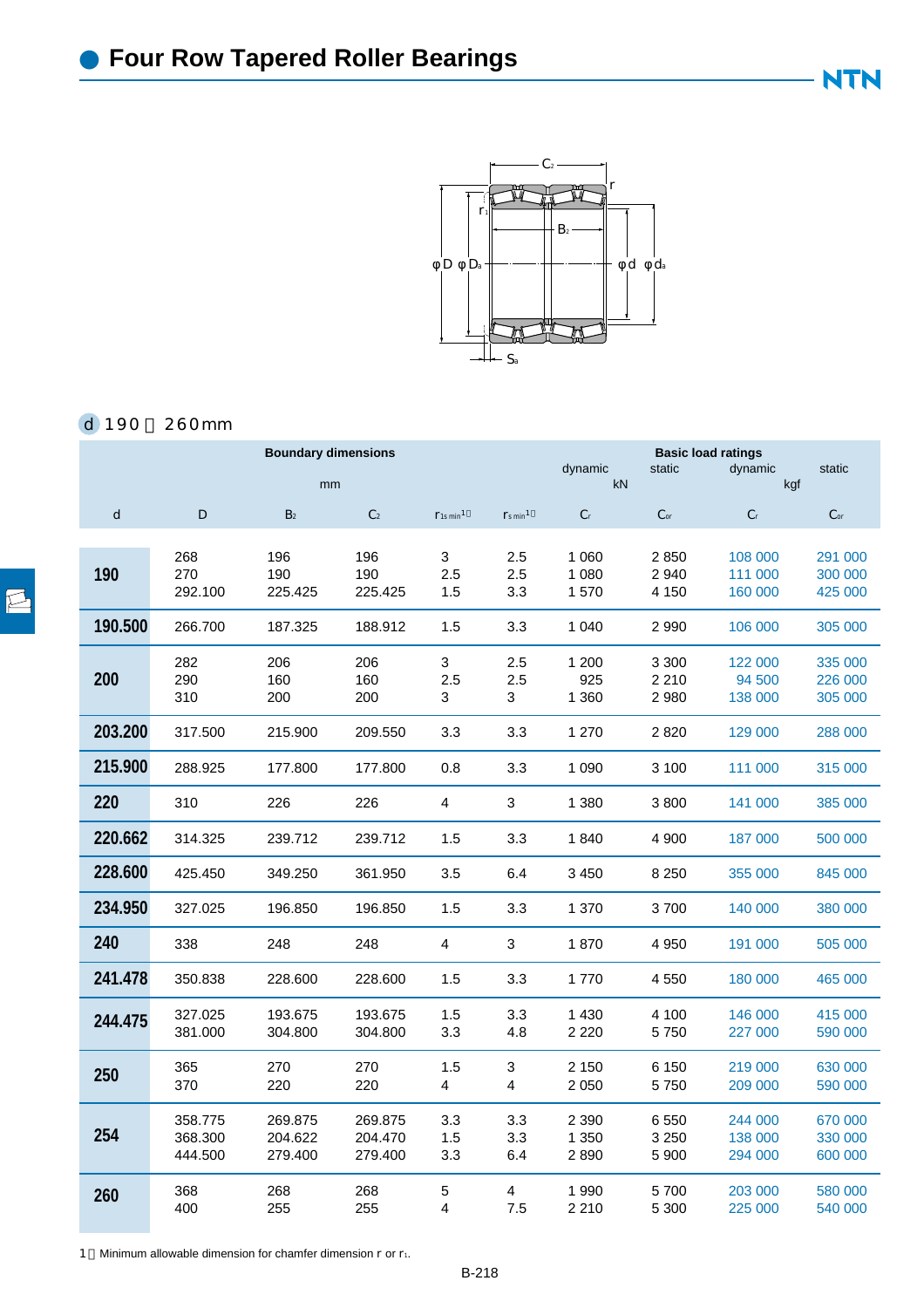| <b>Bearing numbers</b>          |                              | <b>Abutment and fillet dimensions</b> |                |           |  |  |
|---------------------------------|------------------------------|---------------------------------------|----------------|-----------|--|--|
|                                 |                              | mm                                    |                | kg        |  |  |
|                                 | $d_{\scriptscriptstyle\! A}$ | $D_{\rm a}$                           | $S_{a}$        | (approx.) |  |  |
|                                 |                              |                                       |                | 34.7      |  |  |
| E-625938<br><b>E-CRO-3812</b>   | 209<br>205                   | 245.5<br>250                          | 6<br>6         | 34.7      |  |  |
| E-M241538D/M241510/M241510D     | 222                          | 271                                   | 5              | 59.6      |  |  |
|                                 |                              |                                       |                |           |  |  |
| T-E-67885D/67820/67820D         | 204                          | 246                                   | 3              | 33.6      |  |  |
| E-625940                        | 219.5                        | 258                                   | 6              | 40.5      |  |  |
| <b>E-CRO-4013</b>               | 221                          | 271                                   | 5              | 35.1      |  |  |
| <b>E-CRO-4014</b>               | 222                          | 284                                   | 6              | 48.4      |  |  |
| E-EE132082D/132125/132126D      | 224                          | 294                                   | 9.5            | 62.5      |  |  |
| E-LM742749D/LM742714/LM742714D  | 227                          | 267                                   | 5              | 34.3      |  |  |
| E-625944                        | 242                          | 284.5                                 | 6              | 53.5      |  |  |
| T-E-M244249D/M244210/M244210D   | 235                          | 293                                   | $\overline{4}$ | 60.2      |  |  |
| E-EE700090D/700167/700168D      | 263                          | 381                                   | 3              | 232       |  |  |
| T-E-8576D/8520/8520D            | 250                          | 305                                   | $\overline{5}$ | 53.6      |  |  |
| E-625948A                       | 260.5                        | 312                                   | 6              | 70        |  |  |
| E-EE127097D/127137/127137D      | 262                          | 325                                   | 6.5            | 76.4      |  |  |
| E-LM247748D/LM247710/LM247710DA | 257                          | 310                                   | 5              | 46.1      |  |  |
| E-EE126096D/126150/126151D      | 262                          | 343                                   | 6.5            | 132       |  |  |
| <b>E-CRO-5004</b>               | 275                          | 339                                   | 5              | 82.1      |  |  |
| <b>E-CRO-5001</b>               | 276                          | 344                                   | 6              | 87        |  |  |
| T-E-M249748D/M249710/M249710D   | 272.5                        | 335                                   | $\overline{5}$ | 85.6      |  |  |
| E-EE171000D/171450/171451D      | 269                          | 340                                   | 6              | 71.8      |  |  |
| E-EE822101D/822175/822176D      | 289                          | 406                                   | 8              | 185       |  |  |
| E-625952                        | 287                          | 338.5                                 | 6              | 90.3      |  |  |
| <b>E-CRO-5215</b>               | 290                          | 359                                   | 8              | 106       |  |  |
|                                 |                              |                                       |                |           |  |  |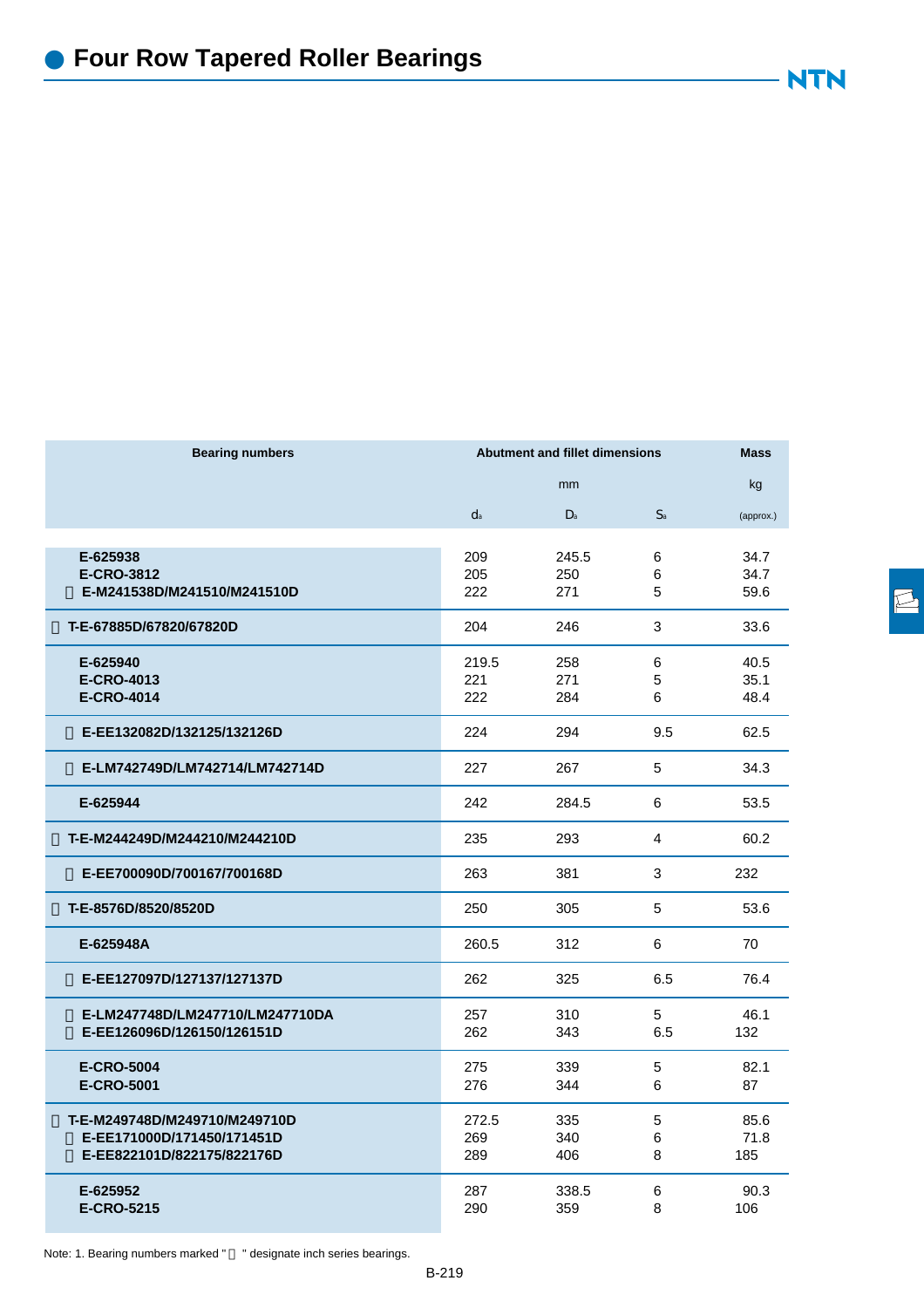



|                  |                               | <b>Boundary dimensions</b>    |                               |                              |                        |                                  | <b>Basic load ratings</b>          |                                          |                                            |
|------------------|-------------------------------|-------------------------------|-------------------------------|------------------------------|------------------------|----------------------------------|------------------------------------|------------------------------------------|--------------------------------------------|
|                  |                               | mm                            |                               |                              |                        | dynamic<br>kN                    | static                             | dynamic<br>kgf                           | static                                     |
| $\boldsymbol{d}$ | $\cal D$                      | B <sub>2</sub>                | C <sub>2</sub>                | $\Gamma$ is min <sup>1</sup> | $T$ s min <sup>1</sup> | $C_{\rm r}$                      | $C_{\rm or}$                       | $C_{\rm r}$                              | $C_{\text{or}}$                            |
| 260.350          | 365.125<br>400.050<br>422.275 | 228,600<br>255.588<br>314.325 | 228.600<br>253.995<br>317.500 | 3.3<br>1.5<br>6.4            | 6.4<br>6.4<br>3.3      | 1750<br>2 0 9 0<br>2980          | 4550<br>4 9 5 0<br>7 100           | 178 000<br>213 000<br>305 000            | 465 000<br>505 000<br>725 000              |
| 266.700          | 355.600<br>393.700            | 230.188<br>269.878            | 228.600<br>269.878            | 1.5<br>3.3                   | 3.3<br>6.4             | 1840<br>2 1 1 0                  | 5 3 5 0<br>6 0 0 0                 | 188 000<br>216 000                       | 545 000<br>610 000                         |
| 269.875          | 381.000                       | 282.575                       | 282.575                       | 3.3                          | 3.3                    | 2 4 7 0                          | 6850                               | 252 000                                  | 700 000                                    |
| 270              | 410                           | 222                           | 222                           | 4                            | 4                      | 1910                             | 4 5 5 0                            | 195 000                                  | 465 000                                    |
| 275              | 385                           | 200                           | 200                           | 3                            | 3                      | 1610                             | 4 2 5 0                            | 165 000                                  | 435 000                                    |
| 276.225          | 406.400                       | 268.290                       | 260.355                       | 1.5                          | 6.4                    | 2 1 1 0                          | 6 0 0 0                            | 216 000                                  | 610 000                                    |
| 279.400          | 469.900                       | 346.075                       | 349.250                       | 6.4                          | 3.3                    | 3500                             | 8700                               | 355 000                                  | 885 000                                    |
| 279.578          | 380.898                       | 244.475                       | 244.475                       | 1.5                          | 3.3                    | 1 950                            | 6 200                              | 199 000                                  | 635 000                                    |
| 280              | 395                           | 288                           | 288                           | 5                            | 4                      | 2 5 6 0                          | 7 100                              | 261 000                                  | 725 000                                    |
| 285.750          | 380.898                       | 244.475                       | 244.475                       | 1.5                          | 3.3                    | 1950                             | 6 200                              | 199 000                                  | 635 000                                    |
| 288.925          | 406.400                       | 298.450                       | 298.450                       | 3.3                          | 3.3                    | 2 9 8 0                          | 8 3 0 0                            | 305 000                                  | 850 000                                    |
| 292.100          | 476.250                       | 296.047                       | 292.100                       | 1.5                          | 3.3                    | 3 0 5 0                          | 6800                               | 310 000                                  | 695 000                                    |
| 300              | 424<br>460<br>470<br>470      | 310<br>360<br>270<br>292      | 310<br>360<br>270<br>292      | 5<br>4<br>4<br>4             | 4<br>4<br>4<br>4       | 2570<br>4 0 5 0<br>3 200<br>3500 | 7450<br>10 100<br>7 250<br>8 3 0 0 | 262 000<br>415 000<br>325 000<br>360 000 | 760 000<br>1 030 000<br>740 000<br>845 000 |
| 300.038          | 422.275                       | 311.150                       | 311.150                       | 3.3                          | 3.3                    | 3 3 5 0                          | 9600                               | 340 000                                  | 980 000                                    |
| 304.648          | 438.048<br>438.048            | 279.400<br>280.990            | 279.400<br>279.400            | 3.3<br>3.3                   | 3.3<br>4.8             | 2 4 7 0<br>2630                  | 6 500<br>6 900                     | 252 000<br>268 000                       | 665 000<br>700 000                         |
| 304.800          | 419.100<br>444.500            | 269.875<br>247.650            | 269.875<br>241.300            | 1.5<br>8                     | 6.4<br>1.5             | 2 3 9 0<br>1850                  | 6850<br>4 600                      | 244 000<br>188 000                       | 695 000<br>470 000                         |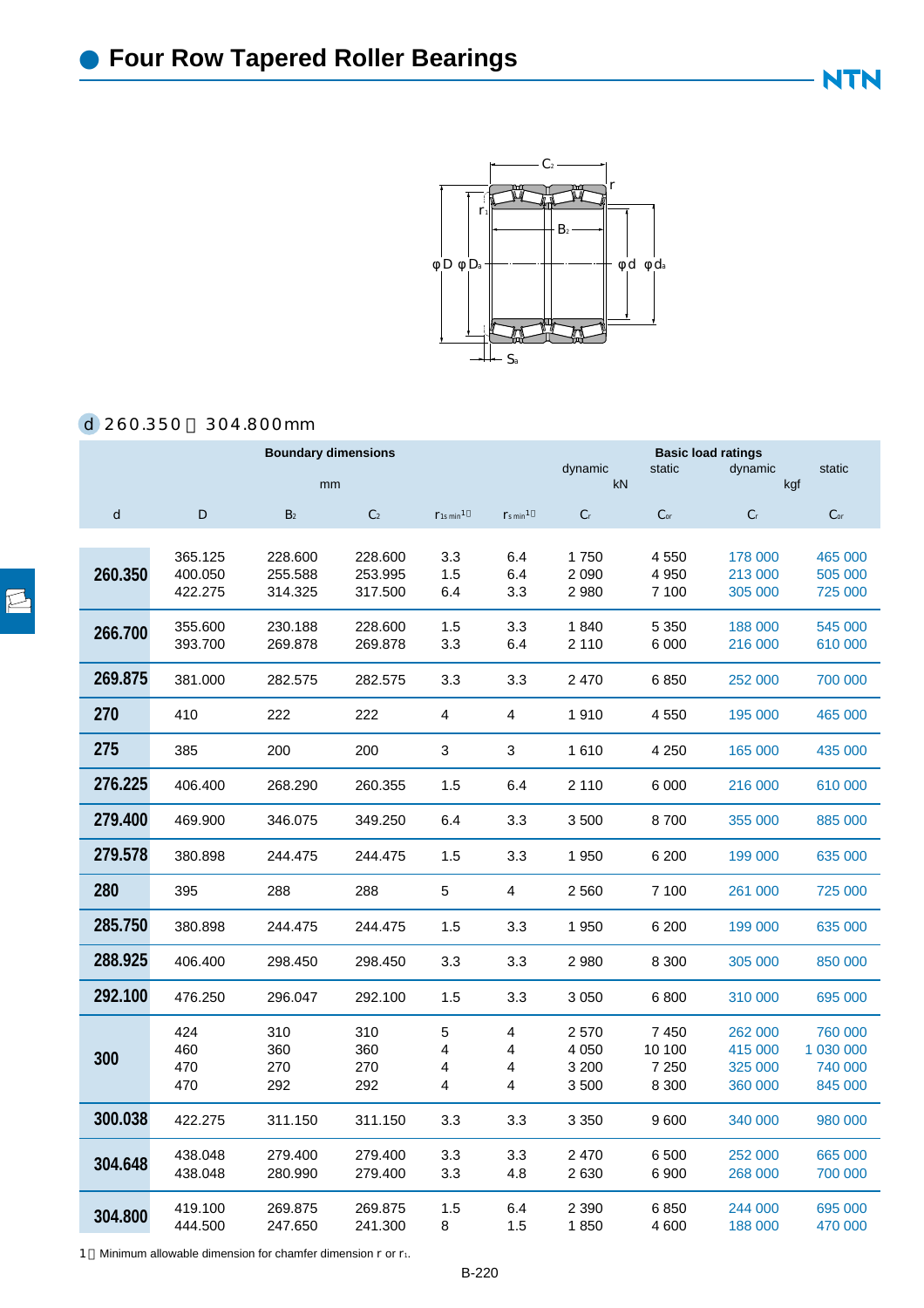| <b>Bearing numbers</b>             | <b>Abutment and fillet dimensions</b> |             | <b>Mass</b>    |           |
|------------------------------------|---------------------------------------|-------------|----------------|-----------|
|                                    |                                       | mm          |                | kg        |
|                                    | $d_{\scriptscriptstyle{\text{a}}}$    | $D_{\rm a}$ | $S_{a}$        | (approx.) |
| E-EE134102D/134143/134144D         | 282                                   | 340         | 6.5            | 76.5      |
| E-EE221027D/221575/221576D         | 292                                   | 367         | 8              | 117       |
| E-HM252349D/HM252310/HM252310D     | 290                                   | 392         | 5.5            | 180       |
| T-E-LM451349D/LM451310/LM451310D   | 281                                   | 335         | 6.5            | 62        |
| E-EE275106D/275155/275156D         | 292                                   | 367         | 5              | 116       |
| E-M252349D/M252310/M252310D        | 290                                   | 356         | 6              | 97.5      |
| <b>E-CRO-5403</b>                  | 305                                   | 382         | 6              | 91        |
| <b>E-CRO-5501</b>                  | 300                                   | 355         | 6              | 62.5      |
| E-EE275109D/275160/275161D         | 293.6                                 | 366         | 8              | 122       |
| E-EE722111D/722185/722186D         | 316                                   | 432         | 5              | 258       |
| T-E-LM654644D/LM654610/LM654610D   | 297                                   | 356         | 5              | 83.2      |
| E-625956                           | 304.5                                 | 363.5       | $\overline{7}$ | 111       |
| T-E-LM654648D/LM654610/LM654610D   | 302                                   | 356         | 5              | 77.9      |
| E-M255449D/M255410/M255410D        | 310                                   | 379         | 5              | 125       |
| E-EE921150D/921875/921876D         | 321                                   | 441         | $\overline{7}$ | 208       |
| E-625960                           | 329                                   | 389.5       | $\overline{7}$ | 138       |
| E-CRO-6015                         | 330                                   | 427         | 10             | 180       |
| <b>E-CRO-6012</b>                  | 338                                   | 438         | 7              | 152       |
| <b>E-CRO-6013</b>                  | 336                                   | 437         | $\overline{7}$ | 164       |
| T-E-HM256849D/HM256810/HM256810DG2 | 322                                   | 394         | 6              | 143       |
| E-EE329119D/329172/329173D         | 328                                   | 409         | 8              | 143       |
| E-M757448D/M757410/M757410D        | 328                                   | 407         | $\overline{7}$ | 140       |
| E-M257149D/M257110/M257110D        | 322                                   | 392         | 5              | 115       |
| E-EE291202D/291750/291751D         | 328                                   | 416         | 9.5            | 127       |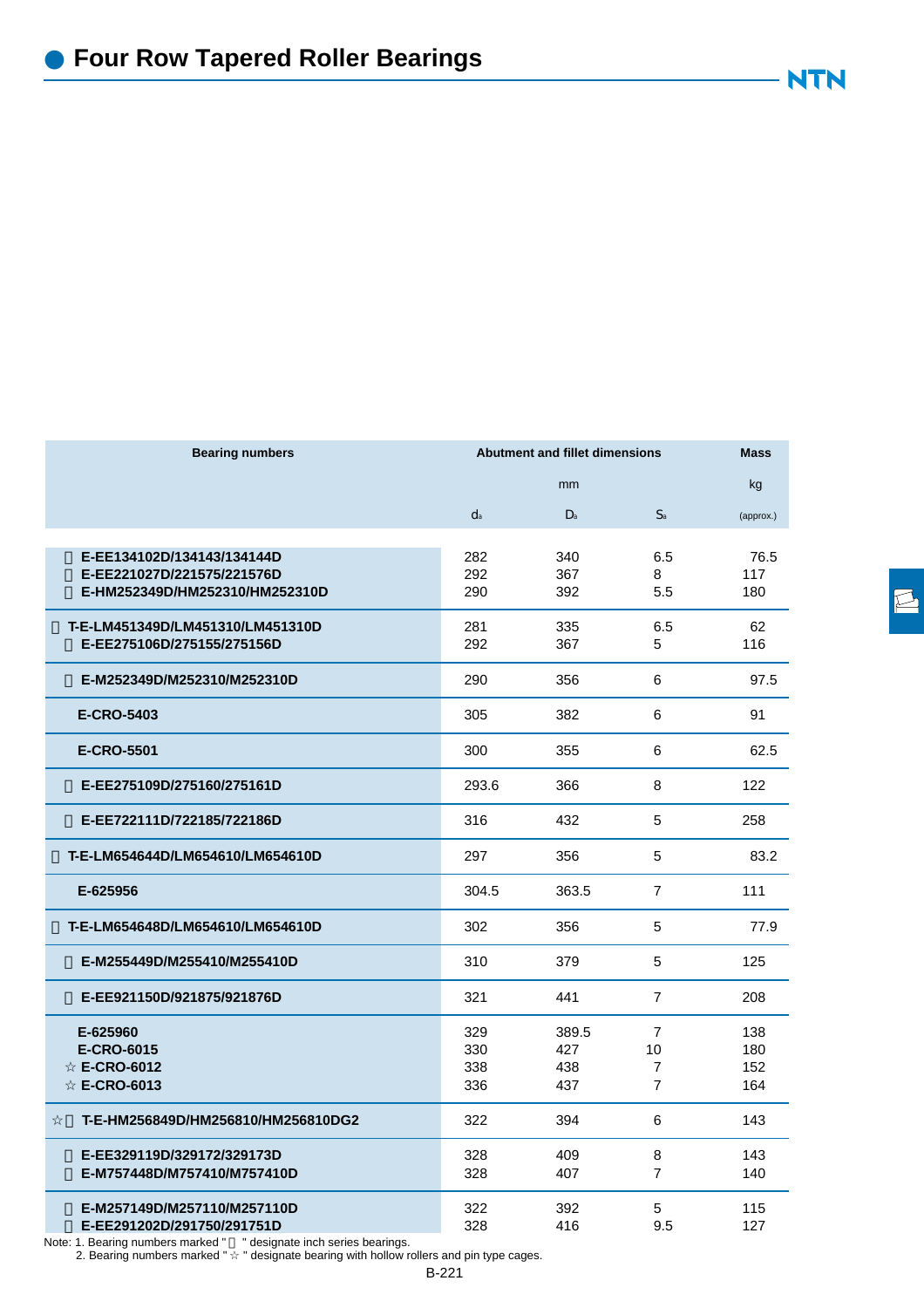

# *d* 304.800 ~ 360mm

|                |                                          | <b>Boundary dimensions</b>               |                                          |                              | <b>Basic load ratings</b>     |                              |                                 |                                          |                                            |
|----------------|------------------------------------------|------------------------------------------|------------------------------------------|------------------------------|-------------------------------|------------------------------|---------------------------------|------------------------------------------|--------------------------------------------|
|                |                                          | mm                                       |                                          |                              |                               | dynamic<br>kN                | static                          | dynamic                                  | static<br>kgf                              |
|                |                                          |                                          |                                          |                              |                               |                              |                                 |                                          |                                            |
| $\overline{d}$ | $\cal D$                                 | B <sub>2</sub>                           | C <sub>2</sub>                           | $\Gamma$ ls min <sup>1</sup> | $r_{\rm s\,min}$ <sup>1</sup> | $C_{r}$                      | $C_{\rm or}$                    | $C_{\rm r}$                              | $C_{\rm or}$                               |
| 304.800        | 495.300                                  | 342.900                                  | 349.250                                  | 3.3                          | 6.4                           | 3650                         | 9400                            | 370 000                                  | 960 000                                    |
| 304.902        | 412.648                                  | 266.700                                  | 266.700                                  | 3.3                          | 3.3                           | 2610                         | 7450                            | 267 000                                  | 760 000                                    |
| 305.003        | 438.048                                  | 280.990                                  | 279.400                                  | 3.3                          | 4.8                           | 2630                         | 6 900                           | 268 000                                  | 700 000                                    |
| 317.500        | 422.275<br>447.675                       | 269.875<br>327.025                       | 269.875<br>327.025                       | 1.5<br>3.3                   | 3.3<br>3.3                    | 2 2 6 0<br>3 4 0 0           | 7 0 5 0<br>9550                 | 231 000<br>345 000                       | 715 000<br>975 000                         |
| 320            | 460                                      | 338                                      | 338                                      | $\,$ 5 $\,$                  | 4                             | 2940                         | 8650                            | 300 000                                  | 880 000                                    |
| 330            | 470<br>510                               | 340<br>340                               | 340<br>340                               | 2.5<br>6                     | 2.5<br>6                      | 3 1 5 0<br>3 900             | 10 200<br>9650                  | 320 000<br>395 000                       | 1 040 000<br>985 000                       |
| 330.200        | 482.600                                  | 306.388                                  | 311.150                                  | 1.5                          | 3.3                           | 2810                         | 7 900                           | 287 000                                  | 805 000                                    |
| 333.375        | 469.900                                  | 342.900                                  | 342.900                                  | 3.3                          | 3.3                           | 4 000                        | 11 000                          | 405 000                                  | 1 130 000                                  |
| 340            | 480                                      | 350                                      | 350                                      | $\,6\,$                      | 5                             | 3 4 5 0                      | 10 400                          | 350 000                                  | 1 060 000                                  |
| 341.312        | 457.098                                  | 254.000                                  | 254.000                                  | 1.5                          | 3.3                           | 2 3 7 0                      | 6 900                           | 241 000                                  | 705 000                                    |
| 342.900        | 533.400                                  | 307.985                                  | 301.625                                  | 3.3                          | 3.3                           | 3 150                        | 6 900                           | 320 000                                  | 705 000                                    |
| 343.052        | 457.098                                  | 254.000                                  | 254.000                                  | 1.5                          | 3.3                           | 2 3 7 0                      | 6 900                           | 241 000                                  | 705 000                                    |
| 346.075        | 488.950                                  | 358.775                                  | 358.775                                  | 3.3                          | 3.3                           | 4 3 5 0                      | 12 800                          | 445 000                                  | 1 300 000                                  |
| 347.662        | 469.900                                  | 292.100                                  | 292.100                                  | 3.3                          | 3.3                           | 3 200                        | 9 100                           | 325 000                                  | 925 000                                    |
| 355            | 490                                      | 316                                      | 316                                      | 1.5                          | 3.3                           | 3500                         | 10 000                          | 355 000                                  | 1 020 000                                  |
| 355.600        | 444.500<br>457.200<br>482.600<br>488.950 | 241.300<br>252.412<br>265.112<br>317.500 | 241.300<br>252.412<br>269.875<br>317.500 | 1.5<br>1.5<br>1.5<br>1.5     | 3.3<br>3.3<br>3.3<br>3.3      | 1760<br>2470<br>2790<br>3500 | 6 200<br>7850<br>7650<br>10 000 | 180 000<br>251 000<br>285 000<br>355 000 | 635 000<br>800 000<br>780 000<br>1 020 000 |
| 360            | 508<br>600                               | 370<br>540                               | 370<br>540                               | 6<br>5                       | 5<br>5                        | 3700<br>6700                 | 11 200<br>18 100                | 380 000<br>685 000                       | 1 140 000<br>1840000                       |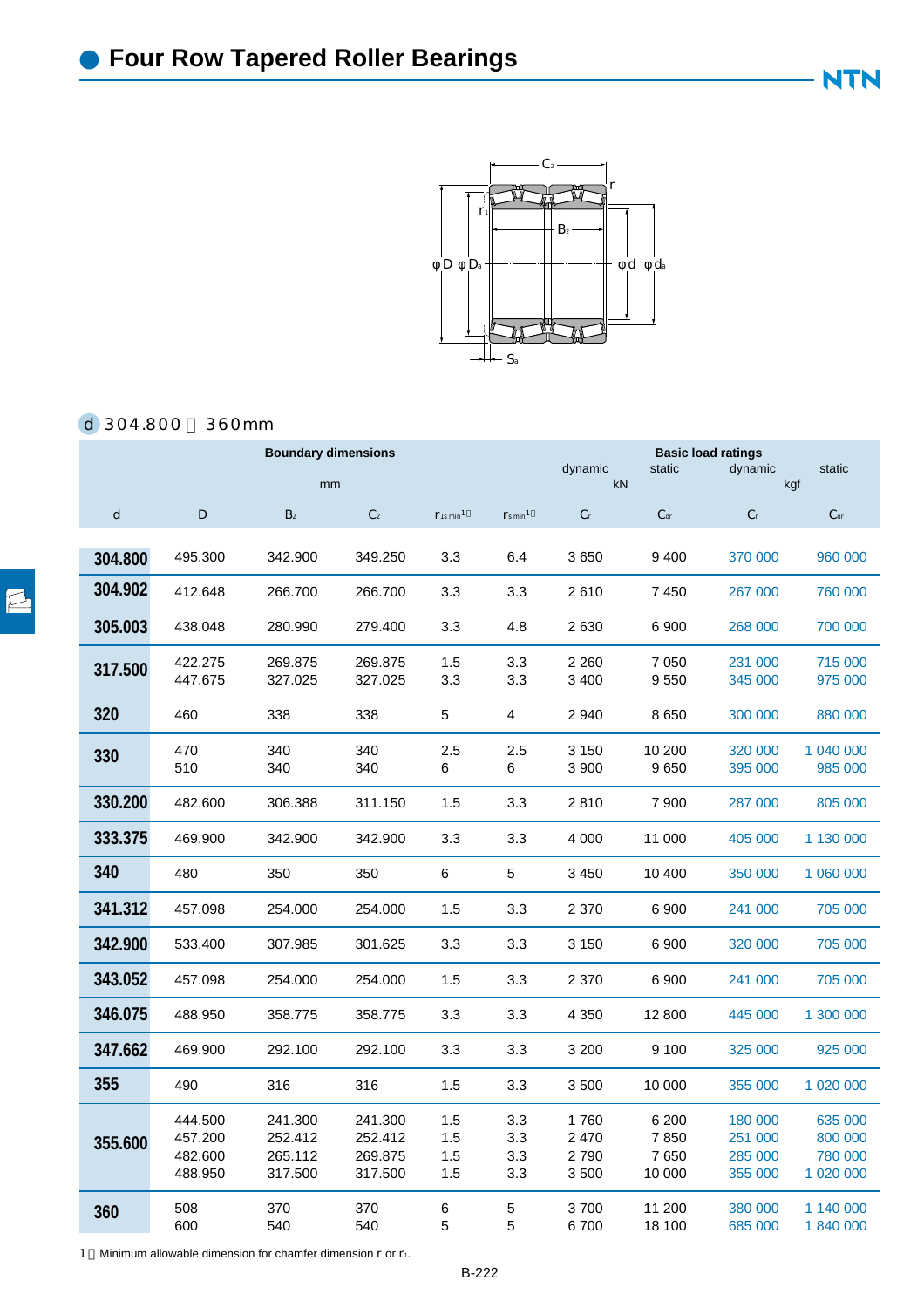| <b>Bearing numbers</b>                                                                                                         | <b>Abutment and fillet dimensions</b> | <b>Mass</b>              |                    |                           |
|--------------------------------------------------------------------------------------------------------------------------------|---------------------------------------|--------------------------|--------------------|---------------------------|
|                                                                                                                                |                                       | mm                       |                    | kg                        |
|                                                                                                                                | $d_{\scriptscriptstyle\! A}$          | $D_{\rm a}$              | $S_{a}$            | (approx.)                 |
| E-EE724121D/724195/724196D                                                                                                     | 330                                   | 450                      | 3                  | 273                       |
| E-M257248D/M257210/M257210D                                                                                                    | 325                                   | 388                      | 5                  | 107                       |
| E-M757449D/M757410/M757410D                                                                                                    | 328                                   | 407                      | $\overline{7}$     | 139                       |
| E-LM258649D/LM258610/LM258610D<br>T-E-HM259049D/HM259010/HM259010D                                                             | 333.3<br>339.6                        | 398<br>418               | 7<br>5             | 110<br>161                |
| E-625964                                                                                                                       | 355                                   | 420.5                    | $\overline{7}$     | 183                       |
| <b>E-CRO-6604</b><br><b>E-CRO-6602</b>                                                                                         | 366<br>366                            | 440<br>469               | 5.5<br>5           | 141<br>221                |
| E-EE526131D/526190/526191D                                                                                                     | 351                                   | 448                      | 3                  | 197                       |
| E-HM261049D/HM261010/HM261010D                                                                                                 | 357                                   | 439                      | 5                  | 187                       |
| E-625968                                                                                                                       | 373                                   | 440                      | 7                  | 200                       |
| E-LM761648D/LM761610/LM761610D                                                                                                 | 359                                   | 432                      | 5                  | 125                       |
| E-EE971355D/972100/972103D                                                                                                     | 378                                   | 502                      | 11                 | 252                       |
| E-LM761649D/LM761610/LM761610D                                                                                                 | 361                                   | 432                      | 5                  | 117                       |
| T-E-HM262749D/HM262710/HM262710DG2                                                                                             | 371                                   | 456                      | 6                  | 227                       |
| E-M262449D/M262410/M262410D                                                                                                    | 369                                   | 443                      | 8                  | 148                       |
| <b>E-CRO-7105</b>                                                                                                              | 378                                   | 450                      | $\overline{7}$     | 170                       |
| E-L163149D/L163110/L163110D<br>E-LM263149D/LM263110/LM263110D<br>E-LM763449D/LM763410/LM763410D<br>E-M263349D/M263310/M263310D | 370<br>372<br>375<br>374              | 422<br>434<br>453<br>459 | 6.5<br>6<br>3<br>5 | 89.5<br>106<br>145<br>173 |
| E-625972<br><b>E-CRO-7210</b>                                                                                                  | 394<br>400                            | 466.5<br>550             | 7<br>8             | 236<br>520                |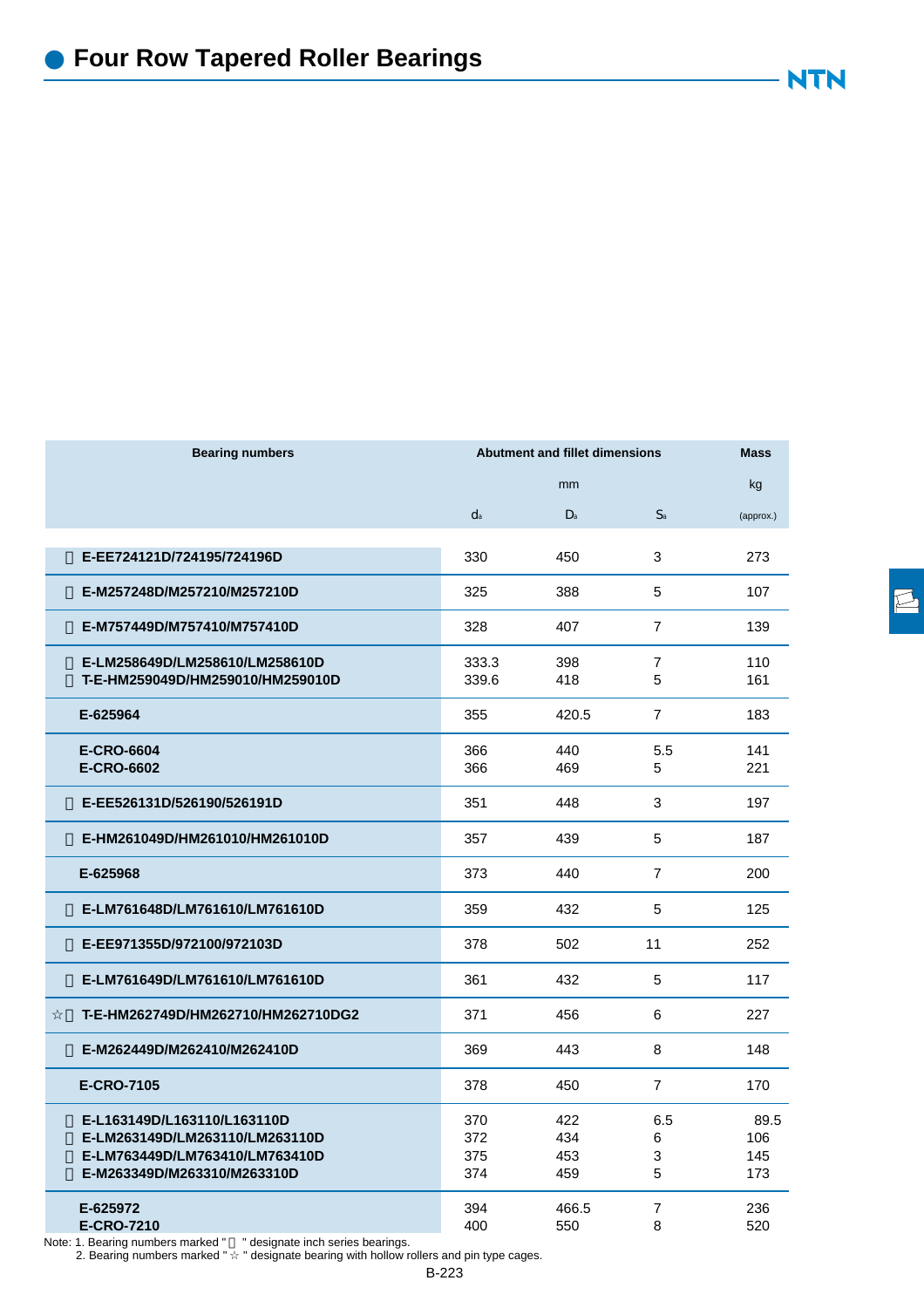

# *d* 368.300 ~ 447.675mm

|                  | <b>Boundary dimensions</b>    |                               |                               |                                   |                               |                          |                            | <b>Basic load ratings</b>     |                                     |  |
|------------------|-------------------------------|-------------------------------|-------------------------------|-----------------------------------|-------------------------------|--------------------------|----------------------------|-------------------------------|-------------------------------------|--|
|                  | mm                            |                               |                               |                                   |                               | dynamic<br>static<br>kN  |                            |                               | dynamic<br>static<br>kgf            |  |
|                  |                               |                               |                               |                                   |                               |                          |                            |                               |                                     |  |
| $\boldsymbol{d}$ | $\cal D$                      | B <sub>2</sub>                | C <sub>2</sub>                | $\Gamma$ is min <sup>1</sup>      | $r_{\rm s\,min}$ <sup>1</sup> | $C_{\rm r}$              | $C_{or}$                   | $C_{\rm r}$                   | $C_{\rm or}$                        |  |
| 368.300          | 523.875                       | 382.588                       | 382.588                       | 3.3                               | 6.4                           | 4 450                    | 13 100                     | 455 000                       | 1 330 000                           |  |
| 374.650          | 501.650                       | 250.825                       | 260.350                       | 1.5                               | 3.3                           | 2 3 6 0                  | 6 2 5 0                    | 241 000                       | 640 000                             |  |
| 380              | 536<br>560                    | 390<br>285                    | 390<br>285                    | $\,6$<br>5                        | 5<br>5                        | 4 900<br>3 2 5 0         | 14 100<br>7700             | 500 000<br>330 000            | 1 440 000<br>785 000                |  |
| 384.175          | 546.100                       | 400.050                       | 400.050                       | 3.3                               | 6.4                           | 5 4 0 0                  | 16 100                     | 560 000                       | 1 640 000                           |  |
| 385.762          | 514.350                       | 317.500                       | 317.500                       | 3.3                               | 3.3                           | 3650                     | 11 100                     | 370 000                       | 1 130 000                           |  |
| 393.700          | 546.100                       | 288.925                       | 288.925                       | 1.5                               | 6.4                           | 3 200                    | 10 200                     | 325 000                       | 1 040 000                           |  |
| 395              | 545                           | 268.7                         | 288.7                         | 4                                 | 7.5                           | 2970                     | 8650                       | 305 000                       | 880 000                             |  |
| 400              | 560<br>564                    | 380<br>412                    | 380<br>412                    | $\sqrt{5}$<br>6                   | 5<br>5                        | 4800<br>4850             | 14 100<br>14700            | 490 000<br>495 000            | 1 440 000<br>1 500 000              |  |
| 406.400          | 546.100<br>590.550<br>609.600 | 288.925<br>400.050<br>309.562 | 288.925<br>400.050<br>317.500 | 1.5<br>3.3<br>3.5                 | 6.4<br>6.4<br>6.4             | 3 2 0 0<br>4850<br>3700  | 10 200<br>13 600<br>9600   | 325 000<br>490 000<br>380 000 | 1 040 000<br>1 380 000<br>980 000   |  |
| 409.575          | 546.100                       | 334.962                       | 334.962                       | 1.5                               | 6.4                           | 4 100                    | 12700                      | 415 000                       | 1 290 000                           |  |
| 415.925          | 590.550                       | 434.975                       | 434.975                       | 3.3                               | 6.4                           | 6 300                    | 18 900                     | 640 000                       | 1 930 000                           |  |
| 420              | 592<br>650                    | 432<br>460                    | 432<br>460                    | $\,6\,$<br>$\sqrt{5}$             | 5<br>5                        | 5 3 5 0<br>6950          | 16 300<br>18 300           | 545 000<br>710 000            | 1 660 000<br>1870000                |  |
| 431.800          | 571.500<br>571.500            | 279.400<br>336.550            | 279.400<br>336.550            | 1.5<br>1.5                        | 3.3<br>6.4                    | 3 100<br>3700            | 9 3 0 0<br>11 800          | 315 000<br>380 000            | 950 000<br>1 200 000                |  |
| 432.003          | 609.524                       | 317.500                       | 317.500                       | 3.5                               | 6.4                           | 4 3 5 0                  | 11 500                     | 445 000                       | 1 170 000                           |  |
| 440              | 620<br>650<br>650             | 454<br>355<br>460             | 454<br>355<br>460             | 6<br>$\overline{\mathbf{4}}$<br>6 | 6<br>7.5<br>6                 | 6 500<br>5 3 5 0<br>6750 | 19 900<br>13 400<br>20 700 | 665 000<br>545 000<br>690 000 | 2 030 000<br>1 370 000<br>2 110 000 |  |
| 447.675          | 635.000                       | 463.550                       | 463.550                       | 3.3                               | 6.4                           | 7 100                    | 22 100                     | 725 000                       | 2 260 000                           |  |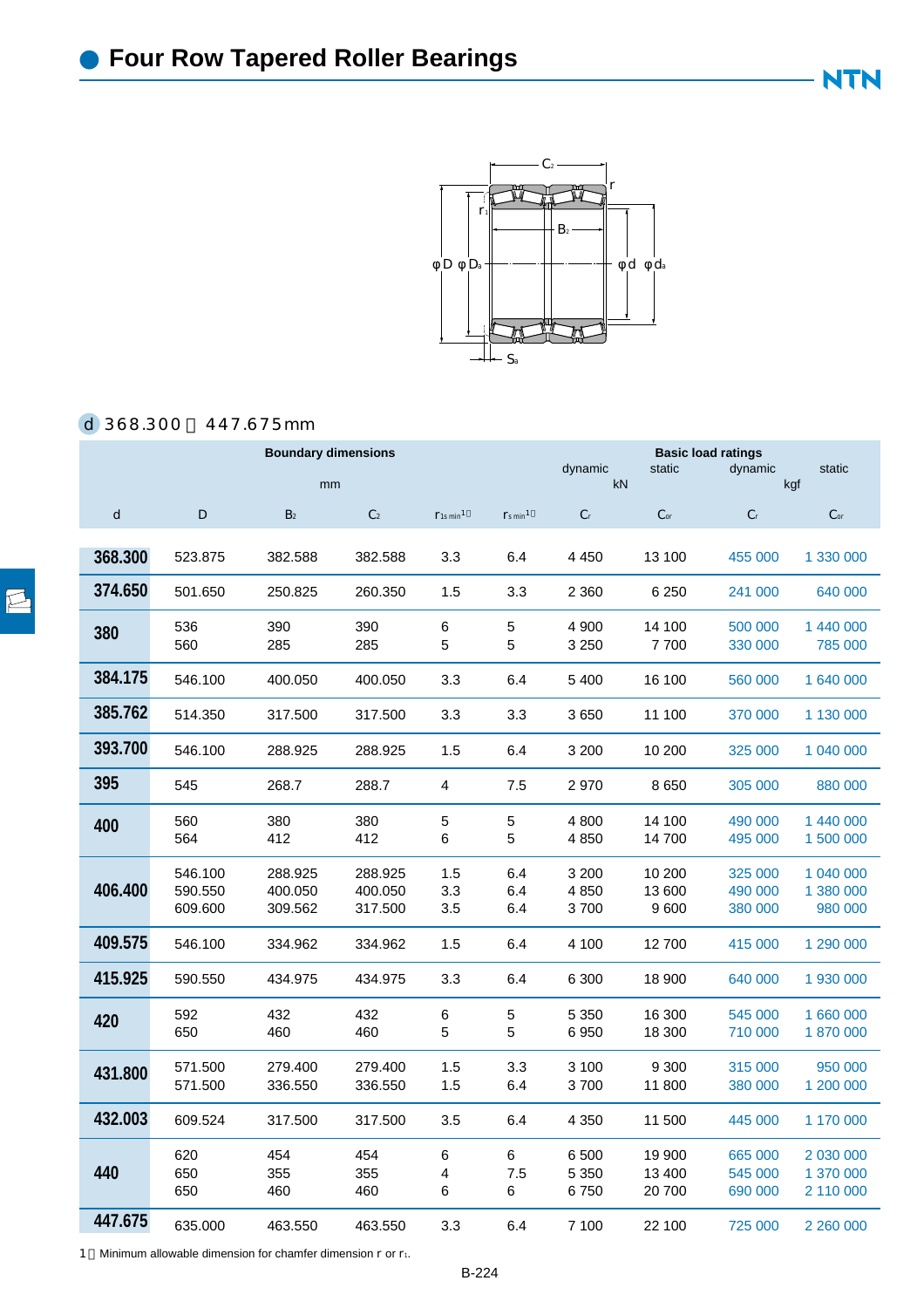| <b>Bearing numbers</b>                                                                     | <b>Abutment and fillet dimensions</b> | <b>Mass</b>         |                                   |                   |
|--------------------------------------------------------------------------------------------|---------------------------------------|---------------------|-----------------------------------|-------------------|
|                                                                                            |                                       | mm                  |                                   | kg                |
|                                                                                            | $d_{\rm a}$                           | $D_{a}$             | $S_{\!\scriptscriptstyle \alpha}$ | (approx.)         |
| E-HM265049D/HM265010/HM265010DG2                                                           | 393.7                                 | 487                 | 6                                 | 280               |
| E-LM765149D/LM765110/LM765110D                                                             | 393                                   | 472                 | $\overline{2}$                    | 145               |
| E-625976<br><b>E-CRO-7612</b>                                                              | 410<br>417                            | 495<br>525          | 8<br>$\overline{7}$               | 277<br>208        |
| T-E-HM266449D/HM266410/HM266410DG2                                                         | 411                                   | 507                 | 6.5                               | 312               |
| E-LM665949D/LM665910/LM665910D                                                             | 409                                   | 482                 | $\overline{7}$                    | 240               |
| E-LM767745D/LM767710/LM767710D                                                             | 418                                   | 510                 | 6.5                               | 219               |
| <b>E-CRO-7901</b>                                                                          | 434                                   | 508                 | 3                                 | 200               |
| <b>E-CRO-8005</b><br>E-625980                                                              | 426<br>434                            | 510<br>518.5        | 8<br>$\overline{7}$               | 300<br>324        |
| E-LM767749D/LM767710/LM767710D<br>E-EE833161D/833232/833233D<br>E-EE911603D/912400/912401D | 427<br>448<br>441                     | 510<br>549<br>568   | 6.5<br>6.5<br>1.5                 | 201<br>395<br>332 |
| E-M667947D/M667911/M667911DG2                                                              | 431                                   | 510                 | 5.5                               | 226               |
| T-E-M268749D/M268710/M268710DG2                                                            | 444                                   | 549                 | 9                                 | 396               |
| E-625984<br><b>E-CRO-8402</b>                                                              | 457<br>455                            | 545<br>593          | 7<br>8                            | 374<br>600        |
| E-LM869449D/LM869410/LM869410D<br>E-LM769349D/LM769310/LM769310D                           | 453<br>453                            | 537<br>534          | 8<br>6.5                          | 198<br>232        |
| E-EE736173D/736238/736239D                                                                 | 464                                   | 572                 | 6.5                               | 297               |
| E-625988<br><b>E-CRO-8807</b><br><b>E-CRO-8806</b>                                         | 479<br>484<br>483                     | 572.5<br>607<br>595 | 8<br>9<br>11                      | 430<br>400<br>600 |
| E-M270749D/M270710/M270710DAG2                                                             | 478                                   | 591                 | 8                                 | 509               |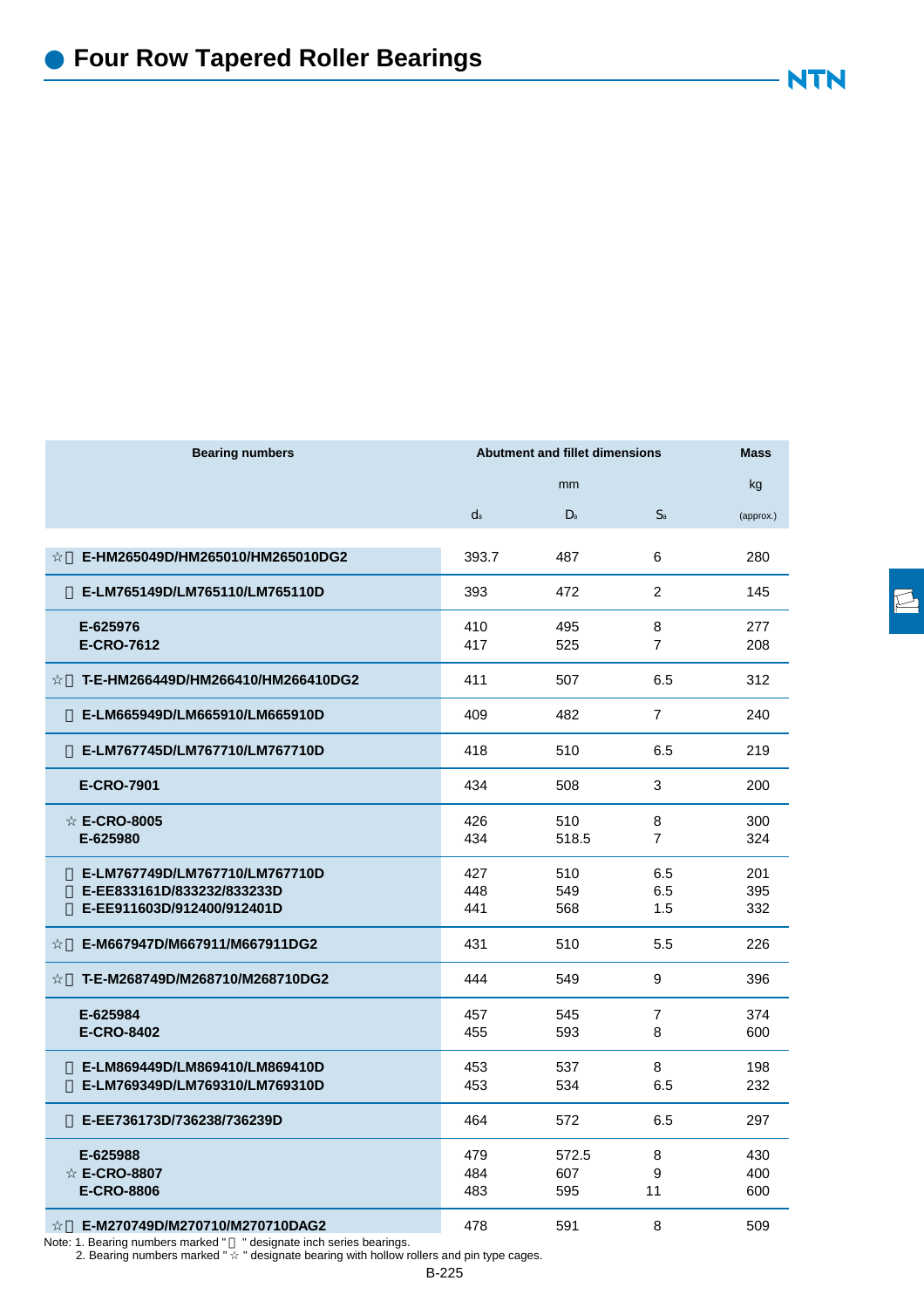

# *d* 457.200 ~ 571.500mm

|                  | <b>Boundary dimensions</b> |                          |                          |                        |                             |                                     |                                      | <b>Basic load ratings</b>                |                                                |  |
|------------------|----------------------------|--------------------------|--------------------------|------------------------|-----------------------------|-------------------------------------|--------------------------------------|------------------------------------------|------------------------------------------------|--|
|                  |                            | mm                       |                          |                        |                             | dynamic<br>static<br>kN             |                                      |                                          | dynamic<br>static<br>kgf                       |  |
|                  |                            |                          |                          |                        |                             |                                     |                                      |                                          |                                                |  |
| $\boldsymbol{d}$ | $\cal D$                   | B <sub>2</sub>           | C <sub>2</sub>           | $n_s$ min <sup>1</sup> | $\Gamma$ s min <sup>1</sup> | $C_{\mathrm{r}}$                    | $C_{or}$                             | $C_{\rm r}$                              | $C_{or}$                                       |  |
| 457.200          | 596.900<br>660.400         | 276.225<br>323.850       | 279.400<br>323.847       | 1.5<br>3.3             | 3.3<br>6.4                  | 3 3 5 0<br>4 150                    | 10 300<br>11 200                     | 360 000<br>425 000                       | 1 060 000<br>1 140 000                         |  |
| 460              | 650                        | 474                      | 474                      | 6                      | 6                           | 6 500                               | 19 900                               | 665 000                                  | 2 030 000                                      |  |
| 475              | 660                        | 450                      | 450                      | 3                      | 5                           | 6 300                               | 20 400                               | 645 000                                  | 2 080 000                                      |  |
| 480              | 678<br>700                 | 494<br>390               | 494<br>390               | 6<br>6                 | 6<br>6                      | 6 2 5 0<br>4700                     | 19 600<br>13 400                     | 640 000<br>480 000                       | 2 000 000<br>1 370 000                         |  |
| 482.600          | 615.950                    | 330.200                  | 330.200                  | 3.3                    | 6.4                         | 4 0 0 0                             | 13 400                               | 405 000                                  | 1 370 000                                      |  |
| 488.950          | 660.400                    | 365.125                  | 361.950                  | 8                      | 6.4                         | 5 3 5 0                             | 16 100                               | 550 000                                  | 1 640 000                                      |  |
| 489.026          | 634.873                    | 320.675                  | 320.675                  | 3.3                    | 3.3                         | 3650                                | 12 000                               | 370 000                                  | 1 220 000                                      |  |
| 500              | 670<br>690<br>705<br>730   | 515<br>480<br>515<br>440 | 515<br>480<br>515<br>440 | 1.5<br>5<br>6<br>6     | 5<br>5<br>6<br>6            | 6900<br>6 0 0 0<br>8 4 5 0<br>7 200 | 24 600<br>19 900<br>27 100<br>20 600 | 700 000<br>610 000<br>860 000<br>735 000 | 2 510 000<br>2 020 000<br>2760000<br>2 100 000 |  |
| 501.650          | 711.200                    | 520.700                  | 520.700                  | 3.3                    | 6.4                         | 8650                                | 27 300                               | 885 000                                  | 2790000                                        |  |
| 514.350          | 673.100                    | 422.275                  | 422.275                  | 3.3                    | 6.4                         | 5 9 5 0                             | 20 500                               | 605 000                                  | 2 090 000                                      |  |
| 519.112          | 736.600                    | 536.575                  | 536.575                  | 3.3                    | 6.4                         | 9 100                               | 28 700                               | 925 000                                  | 2 930 000                                      |  |
| 520              | 735                        | 535                      | 535                      | $\overline{7}$         | 5                           | 9 100                               | 28 700                               | 925 000                                  | 2 930 000                                      |  |
| 536.575          | 761.873                    | 558.800                  | 558.800                  | 3.3                    | 6.4                         | 10 100                              | 30 500                               | 1 030 000                                | 3 100 000                                      |  |
| 558.800          | 736.600<br>736.600         | 322.265<br>409.575       | 322.268<br>409.575       | 3.3<br>3.3             | 6.4<br>6.4                  | 4 300<br>6 100                      | 13 500<br>20 500                     | 435 000<br>625 000                       | 1 380 000<br>2 090 000                         |  |
| 570              | 780<br>810                 | 515<br>590               | 515<br>590               | 6<br>6                 | 6<br>6                      | 9 200<br>11 000                     | 31 000<br>35 500                     | 935 000<br>1 120 000                     | 3 150 000<br>3 600 000                         |  |
| 571.500          | 812.800                    | 593.725                  | 593.725                  | 3.3                    | 6.4                         | 11 900                              | 36 500                               | 1 220 000                                | 3750000                                        |  |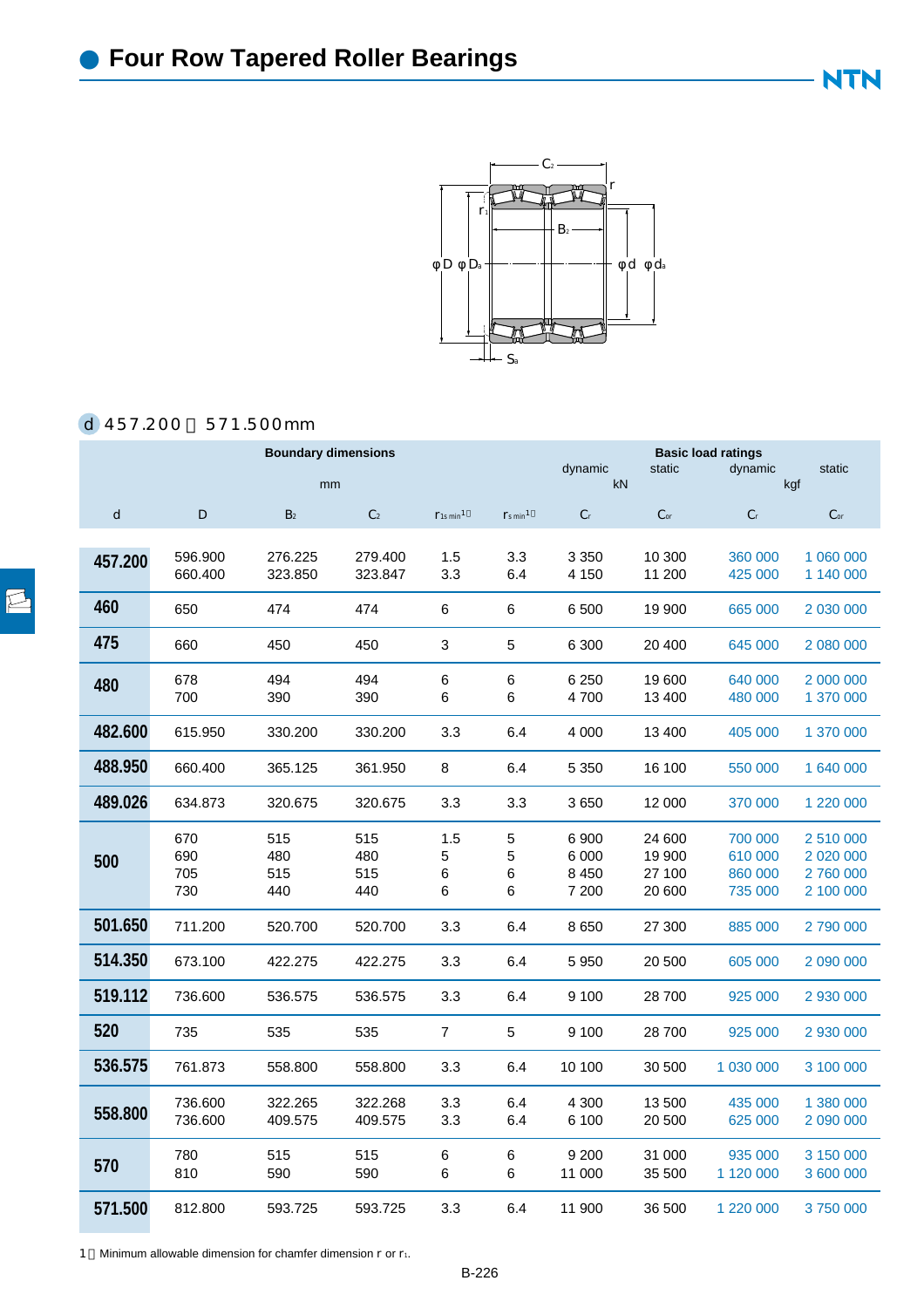| <b>Bearing numbers</b>           | <b>Abutment and fillet dimensions</b> | <b>Mass</b> |                |           |
|----------------------------------|---------------------------------------|-------------|----------------|-----------|
|                                  |                                       | mm          |                | kg        |
|                                  | $d_{\scriptscriptstyle{\text{a}}}$    | $D_{a}$     | $S_{a}$        | (approx.) |
| E-L770849D/L770810/L770810DG2    | 478                                   | 567         | 5.5            | 209       |
| E-EE737179D/737260/737260D       | 495                                   | 616         | 6.5            | 379       |
| E-625992A                        | 499                                   | 598.5       | $\overline{7}$ | 493       |
| <b>E-CRO-9501</b>                | 506                                   | 614         | 10             | 465       |
| E-625996                         | 525                                   | 623         | $\overline{7}$ | 563       |
| <b>E-CRO-9602</b>                | 517                                   | 645         | 8              | 436       |
| E-LM272249D/LM272210/LM272210DG2 | 504                                   | 585         | 6.5            | 250       |
| T-E-EE640193D/640260/640261DG2   | 519                                   | 624         | 9              | 364       |
| E-LM772749D/LM772710/LM772710D   | 513                                   | 600         | 6.5            | 268       |
| <b>E-CRO-10008</b>               | 520                                   | 616         | 8              | 598       |
| E-CRO-10005                      | 530                                   | 640         | $\overline{7}$ | 600       |
| E-6259/500                       | 553                                   | 649.5       | 7.5            | 632       |
| E-CRO-10003                      | 550                                   | 683         | 11             | 535       |
| E-M274149D/M274110/M274110DG2    | 534                                   | 663         | 9.5            | 726       |
| E-LM274449D/LM274410/LM274410D   | 540                                   | 648         | 8              | 390       |
| E-M275349D/M275310/M275310DG2    | 552                                   | 684         | 9.5            | 761       |
| <b>E-CRO-10402</b>               | 558                                   | 688         | 11             | 750       |
| E-M276449D/M276410/M276410DG2    | 564                                   | 711         | 9.5            | 890       |
| E-EE843221D/843290/843291D       | 585                                   | 699         | 8.5            | 388       |
| E-LM377449D/LM377410/LM377410DG2 | 588                                   | 696         | 8              | 502       |
| E-CRO-11402                      | 609                                   | 733         | 7.5            | 625       |
| E-CRO-11403                      | 620                                   | 760         | 10             | 845       |
| E-M278749D/M278710/M278710DAG2   | 609                                   | 756         | 11             | 1 0 8 0   |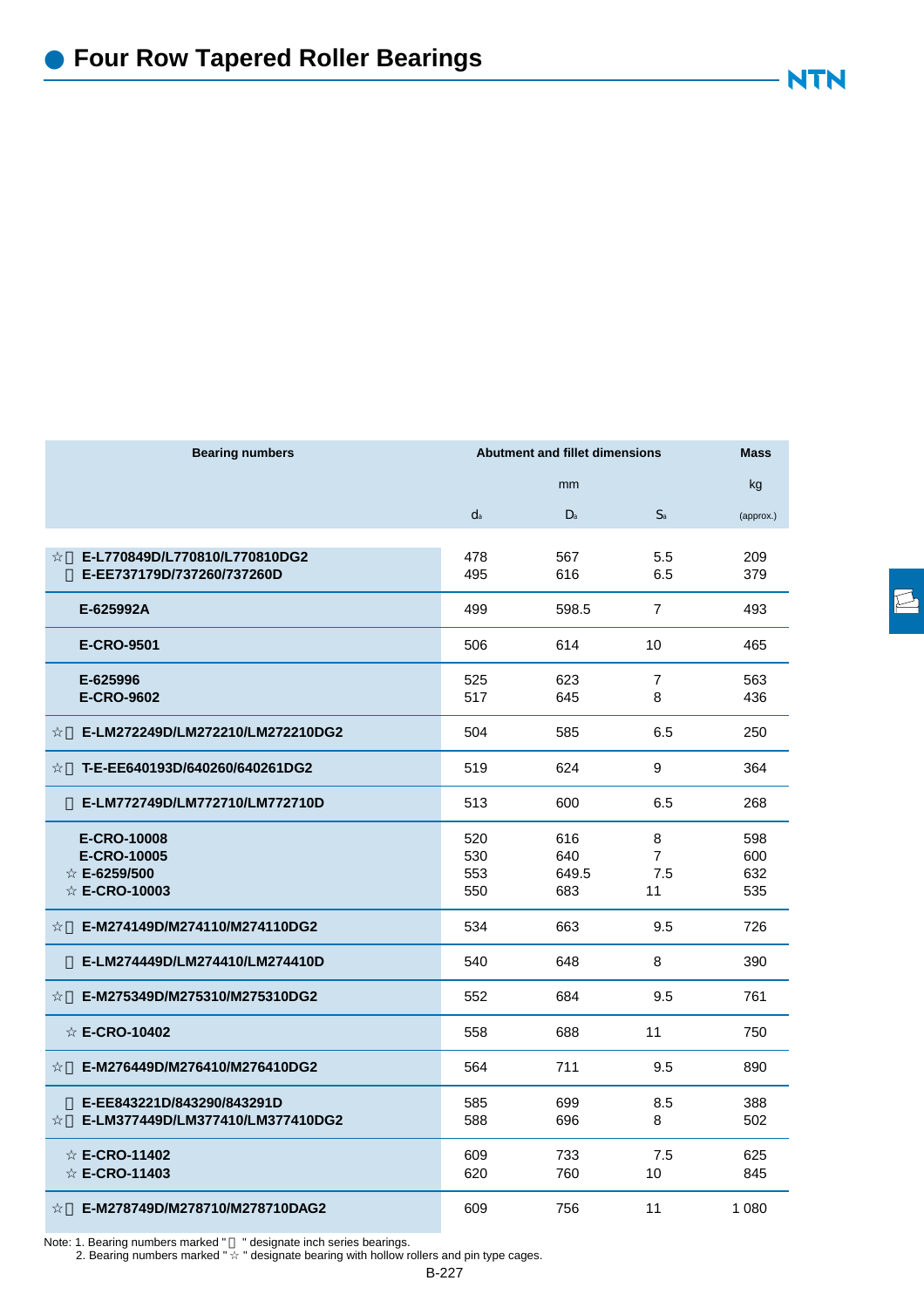

# *d* 584.200 ~ 840mm

| <b>Boundary dimensions</b> |                  |                |                |                              |                               | dynamic     | static                      | <b>Basic load ratings</b><br>dynamic | static          |
|----------------------------|------------------|----------------|----------------|------------------------------|-------------------------------|-------------|-----------------------------|--------------------------------------|-----------------|
|                            |                  | mm             |                |                              |                               | kN          |                             | kgf                                  |                 |
| $\overline{d}$             | $\boldsymbol{D}$ | B <sub>2</sub> | C <sub>2</sub> | $\Gamma$ is min <sup>1</sup> | $r_{\rm s\,min}$ <sup>1</sup> | $C_{\rm r}$ | $C_{\hbox{\scriptsize or}}$ | $C_{\rm r}$                          | $C_{\text{or}}$ |
| 584.200                    | 762.000          | 396.875        | 401.638        | 3.3                          | 6.4                           | 6 5 5 0     | 22 300                      | 670 000                              | 2 280 000       |
| 585.788                    | 771.525          | 479.425        | 479.425        | 3.3                          | 6.4                           | 7 3 5 0     | 25 700                      | 750 000                              | 2 620 000       |
| 595.312                    | 844.550          | 615.950        | 615.950        | 3.3                          | 6.4                           | 12 600      | 40 500                      | 1 290 000                            | 4 100 000       |
| 609.600                    | 787.400          | 361.950        | 361.950        | 3.3                          | 6.4                           | 6450        | 20 300                      | 655 000                              | 2 070 000       |
| 657.225                    | 933.450          | 676.275        | 676.275        | 3.3                          | 6.4                           | 15 300      | 48 000                      | 1 560 000                            | 4 900 000       |
| 660                        | 1 0 7 0          | 642            | 642            | 7.5                          | 7.5                           | 15 400      | 43 500                      | 1 570 000                            | 4 450 000       |
| 660.400                    | 812.800          | 365.125        | 365.125        | 3.3                          | 6.4                           | 6 200       | 23 200                      | 630 000                              | 2 360 000       |
| 679.450                    | 901.700          | 552.450        | 552.450        | 3.3                          | 6.4                           | 11 200      | 38 000                      | 1 140 000                            | 3 900 000       |
| 680                        | 870              | 460            | 460            | 3                            | 6                             | 7 500       | 27 400                      | 765 000                              | 2790000         |
| 682.625                    | 965.200          | 701.675        | 701.675        | 3.3                          | 6.4                           | 16 100      | 50 500                      | 1 640 000                            | 5 150 000       |
| 685.800                    | 876.300          | 352.425        | 355.600        | 3.3                          | 6.4                           | 6 0 5 0     | 21 800                      | 615 000                              | 2 2 2 0 0 0 0   |
| 710                        | 900              | 410            | 410            | 2.5                          | 5                             | 7650        | 26 900                      | 780 000                              | 2740 000        |
| 711.200                    | 914.400          | 317.500        | 317.500        | 3.3                          | 6.4                           | 5 3 5 0     | 17 900                      | 545 000                              | 1820000         |
| 730                        | 1 0 7 0          | 642            | 642            | 7.5                          | 7.5                           | 15 400      | 46 500                      | 1 570 000                            | 4750000         |
| 730.250                    | 1 035.050        | 755.650        | 755.650        | 3.3                          | 6.4                           | 18 100      | 59 500                      | 1850000                              | 6 050 000       |
| 749.300                    | 990.600          | 605.000        | 605.000        | 3.3                          | 6.4                           | 12 600      | 45 500                      | 1 290 000                            | 4 650 000       |
| 762.000                    | 1 079.500        | 787.400        | 787.400        | 4.8                          | 12.7                          | 19 200      | 65 000                      | 1 960 000                            | 6 600 000       |
| 800                        | 1 1 2 0          | 820            | 820            | 7                            | 7.5                           | 21 000      | 72 500                      | 2 140 000                            | 7 400 000       |
| 825.500                    | 1 168.400        | 844.550        | 844.550        | 4.8                          | 12.7                          | 22 300      | 76 500                      | 2 270 000                            | 7 800 000       |
| 840                        | 1 170            | 840            | 840            | 6                            | 6                             | 21 900      | 76 500                      | 2 230 000                            | 7 800 000       |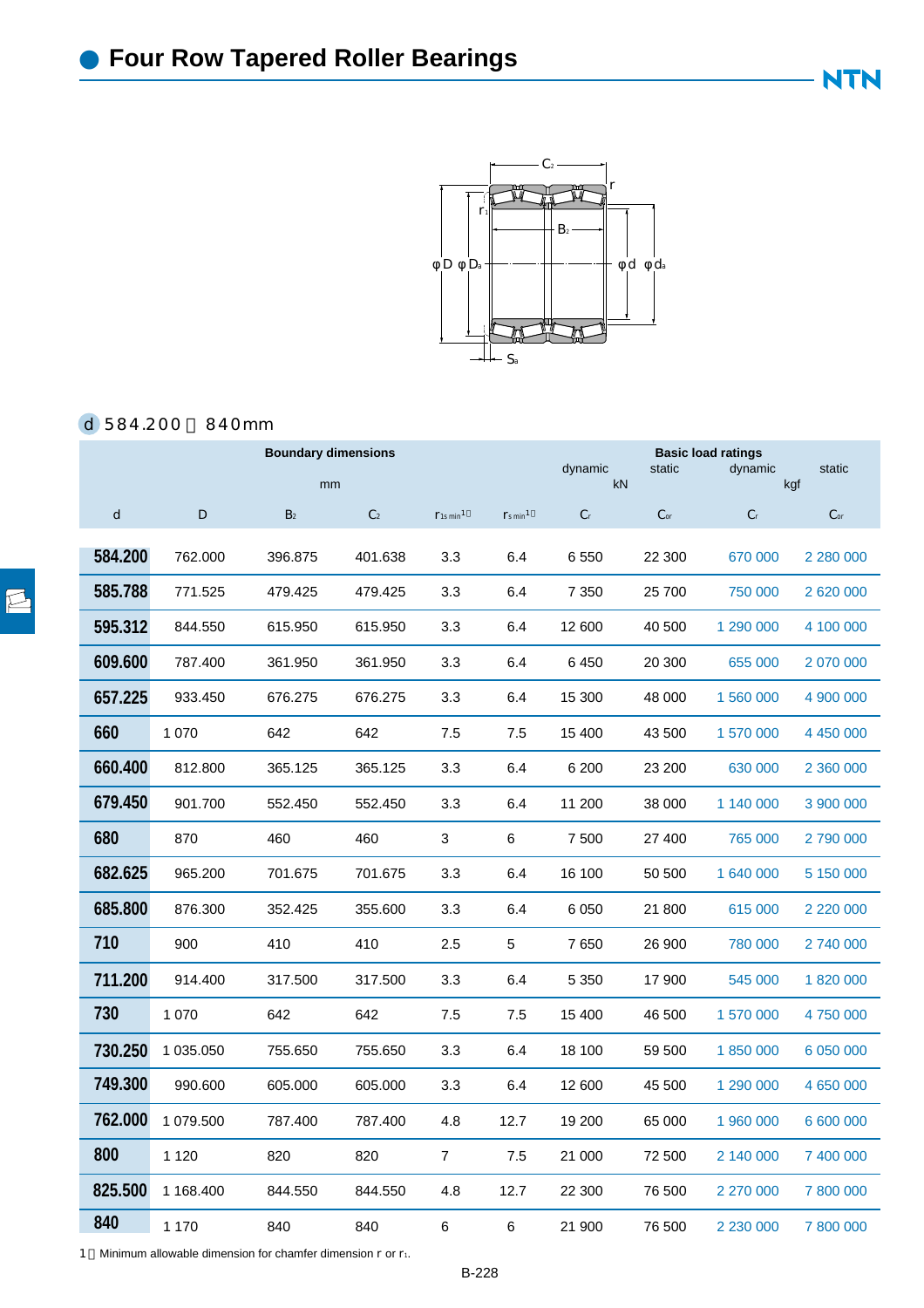| <b>Bearing numbers</b>           | <b>Abutment and fillet dimensions</b> | <b>Mass</b>                          |                |           |
|----------------------------------|---------------------------------------|--------------------------------------|----------------|-----------|
|                                  |                                       | mm                                   |                | kg        |
|                                  | $d_{\scriptscriptstyle\! A}$          | $D_{\scriptscriptstyle{\mathrm{a}}}$ | $S_{a}$        | (approx.) |
| E-LM778549D/LM778510/LM778510DG2 | 615                                   | 717                                  | $\overline{7}$ | 511       |
| E-LM278849D/LM278810/LM278810D   | 615                                   | 726                                  | 10             | 750       |
| E-M280049D/M280010/M280010DG2    | 633                                   | 786                                  | 11             | 1 1 6 0   |
| E-EE649241D/649310/649311DG2     | 636                                   | 747                                  | 9.5            | 458       |
| E-M281649D/M281610/M281610DG2    | 699                                   | 870                                  | 11             | 1 630     |
| E-CRO-13202                      | 760                                   | 991                                  | 9              | 1 950     |
| E-L281149D/L281110/L281110DG2    | 682.8                                 | 777                                  | 9              | 448       |
| E-LM281849D/LM281810/LM281810DG2 | 714                                   | 852                                  | 11             | 1 0 4 0   |
| E-CRO-13602                      | 713                                   | 824                                  | 8              | 582       |
| E-M282249D/M282210/M282210DG2    | 723                                   | 900                                  | 13             | 1 7 7 0   |
| E-EE655271D/655345/655346DG2     | 717                                   | 831                                  | 8              | 539       |
| <b>E-CRO-14208</b>               | 745                                   | 850                                  | 10             | 620       |
| E-EE755281D/755360/755361DG2     | 744                                   | 873                                  | 9.5            | 527       |
| E-CRO-14601                      | 780                                   | 1 0 2 0                              | $\overline{7}$ | 1 900     |
| E-M283449D/M283410/M283410DG2    | 774                                   | 966                                  | 13             | 2 2 1 0   |
| E-LM283649D/LM283610/LM283610DG2 | 786                                   | 936                                  | 10.5           | 1 3 1 0   |
| E-M284249D/M284210/M284210DG2    | 810                                   | 1 0 0 5                              | 13             | 2 4 8 0   |
| E-CRO-16001                      | 858                                   | 1 0 5 2                              | 10             | 3 9 6 0   |
| E-M285848D/M285810/M285810DG2    | 879                                   | 1 0 8 5                              | 13             | 3010      |
| E-CRO-16803                      | 897                                   | 1 0 9 9                              | 12             | 3970      |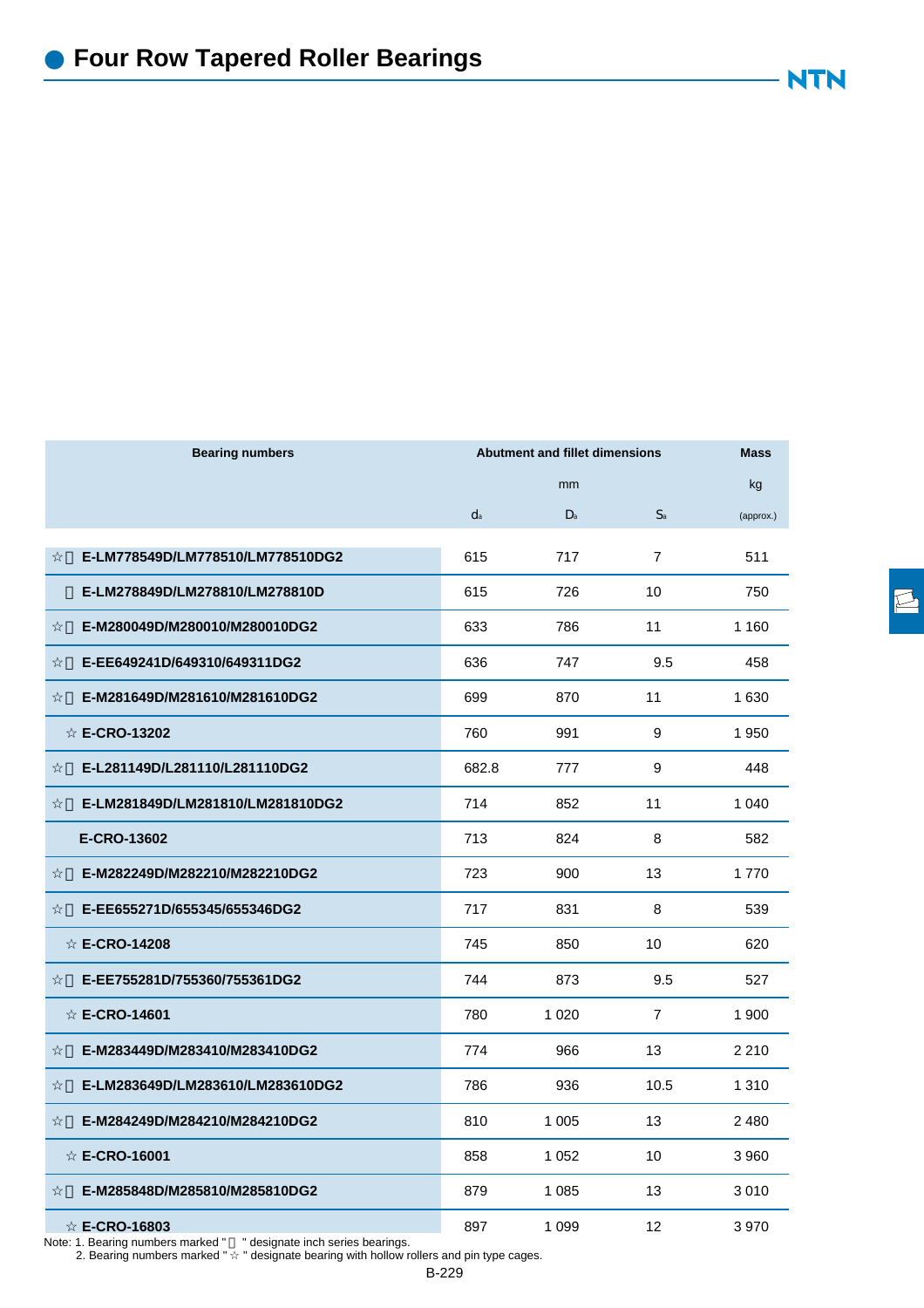

# *d* 863.600 ~ 1 200.150mm

|                | <b>Boundary dimensions</b><br><sub>mm</sub> |                    |                    |                              |                | <b>Basic load ratings</b><br>dynamic<br>dynamic<br>static<br>kN |                  |                        | static<br>kgf          |  |
|----------------|---------------------------------------------|--------------------|--------------------|------------------------------|----------------|-----------------------------------------------------------------|------------------|------------------------|------------------------|--|
| $\overline{d}$ | $\boldsymbol{D}$                            | B <sub>2</sub>     | C <sub>2</sub>     | $\Gamma$ is min <sup>1</sup> | $\Gamma$ s min | $C_{r}$                                                         | $C_{\rm or}$     | $C_{\rm r}$            | $C_{\rm or}$           |  |
| 863,600        | 1 130.300<br>1 219,200                      | 669.925<br>876.300 | 669.925<br>889,000 | 4.8<br>4.8                   | 12.7<br>12.7   | 15 800<br>24 100                                                | 59 500<br>83 000 | 1 610 000<br>2 450 000 | 6 050 000<br>8 450 000 |  |
| 938.212        | 1 270,000                                   | 825.500            | 825,500            | 4.8                          | 12.7           | 22 500                                                          | 80 000           | 2 300 000              | 8 150 000              |  |
| 950            | 1 3 6 0                                     | 880                | 880                | 4                            | 7.5            | 27 000                                                          | 89 000           | 2 750 000              | 9 0 50 0 0 0           |  |
| 1 200.150      | 1 593.850                                   | 990,600            | 990.600            | 4.8                          | 12.7           | 33 500                                                          | 132 000          | 3 400 000              | 13 500 000             |  |